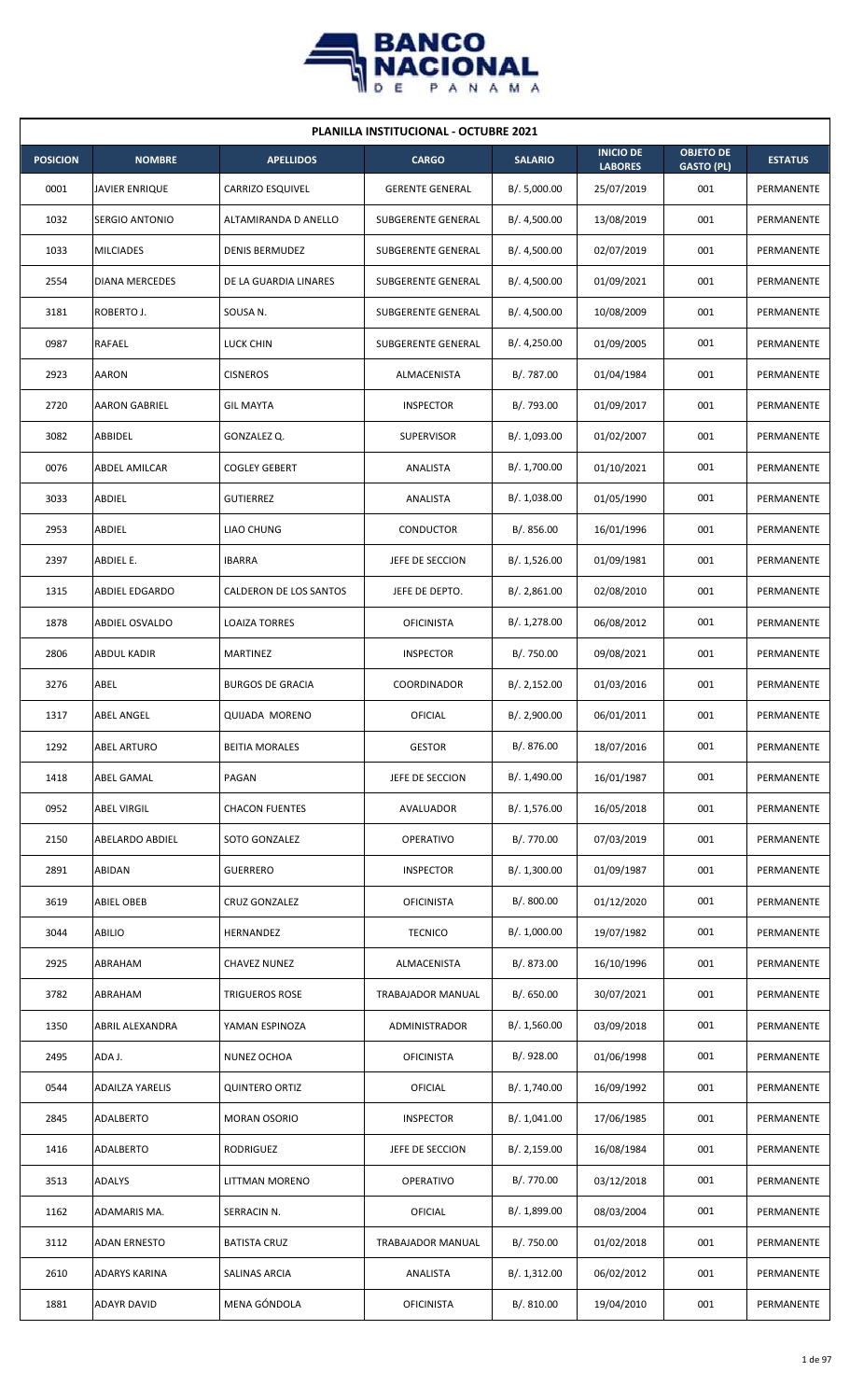

| <b>PLANILLA INSTITUCIONAL - OCTUBRE 2021</b> |                          |                          |                   |                |                                    |                                       |                   |  |  |  |
|----------------------------------------------|--------------------------|--------------------------|-------------------|----------------|------------------------------------|---------------------------------------|-------------------|--|--|--|
| <b>POSICION</b>                              | <b>NOMBRE</b>            | <b>APELLIDOS</b>         | <b>CARGO</b>      | <b>SALARIO</b> | <b>INICIO DE</b><br><b>LABORES</b> | <b>OBJETO DE</b><br><b>GASTO (PL)</b> | <b>ESTATUS</b>    |  |  |  |
| 3592                                         | ADELINA                  | <b>CHAVARRIA BATISTA</b> | <b>GERENTE</b>    | B/. 4,000.00   | 16/01/2020                         | 001                                   | PERMANENTE        |  |  |  |
| 0422                                         | <b>ADGANY STEPHANIE</b>  | <b>IGLESIAS PENALBA</b>  | ANALISTA          | B/. 893.00     | 16/05/2018                         | 001                                   | PERMANENTE        |  |  |  |
| 3038                                         | <b>ADIANETH ESTRELLA</b> | GÓMEZ LEZCANO            | ANALISTA          | B/. 850.00     | 16/04/2021                         | 001                                   | PERMANENTE        |  |  |  |
| 0029                                         | ADILIA                   | CASTAÑEDA VALDES         | ASISTENTE         | B/. 1,177.00   | 17/03/2014                         | 001                                   | <b>PERMANENTE</b> |  |  |  |
| 0450                                         | ADONIS S.                | DE LA CRUZ               | <b>TRAMITADOR</b> | B/.1,300.00    | 16/10/2000                         | 001                                   | PERMANENTE        |  |  |  |
| 3042                                         | <b>ADRIA ITZEL</b>       | MELENDEZ S.              | JEFE DE DEPTO.    | B/.2,900.00    | 01/03/2002                         | 001                                   | PERMANENTE        |  |  |  |
| 1244                                         | ADRIAN JOEL              | PEREZ MELGAR             | ANALISTA          | B/. 1,767.00   | 01/06/2018                         | 001                                   | PERMANENTE        |  |  |  |
| 0433                                         | ADRIANA                  | ZAMBRANO BARRERA         | ASISTENTE         | B/. 3,278.00   | 16/08/2010                         | 001                                   | PERMANENTE        |  |  |  |
| 0225                                         | <b>ADRIANA MARIA</b>     | <b>GORDON CAMARGO</b>    | OFICIAL           | B/.2,266.00    | 17/02/1994                         | 001                                   | PERMANENTE        |  |  |  |
| 2635                                         | <b>AECIO LUIS</b>        | ANGULO V.                | JEFE DE SECCION   | B/. 1,707.00   | 17/06/1985                         | 001                                   | PERMANENTE        |  |  |  |
| 2193                                         | AGEO E.                  | PINZON S.                | JEFE DE SECCION   | B/. 1,954.00   | 16/03/1982                         | 001                                   | PERMANENTE        |  |  |  |
| 2566                                         | AGNES Y.                 | REAL D.                  | <b>ASISTENTE</b>  | B/. 3,324.00   | 17/11/2008                         | 001                                   | PERMANENTE        |  |  |  |
| 1448                                         | AGUSTIN                  | VASQUEZ DE G.            | JEFE DE SECCION   | B/. 1,497.00   | 21/06/1982                         | 001                                   | PERMANENTE        |  |  |  |
| 0013                                         | AGUSTIN                  | PINZON HERRERA           | ASISTENTE         | B/.3,500.00    | 01/11/2020                         | 001                                   | PERMANENTE        |  |  |  |
| 2282                                         | <b>AGUSTIN</b>           | <b>MACHAZEK ROMERO</b>   | <b>GERENTE</b>    | B/.3,000.00    | 01/08/2019                         | 001                                   | PERMANENTE        |  |  |  |
| 3015                                         | AGUSTIN                  | RAMOS MARIN              | TRABAJADOR MANUAL | B/. 680.00     | 01/06/2016                         | 001                                   | PERMANENTE        |  |  |  |
| 1087                                         | <b>AGUSTIN ALBERTO</b>   | SANCHEZ SANMARTIN        | OFICIAL           | B/.2,035.00    | 06/11/2012                         | 001                                   | PERMANENTE        |  |  |  |
| 0011                                         | <b>AGUSTIN ALBERTO</b>   | PINZON LUNA              | <b>GERENTE</b>    | B/. 3,200.00   | 16/09/2020                         | 001                                   | PERMANENTE        |  |  |  |
| 1550                                         | AGUSTIN E.               | <b>GIRON</b>             | OPERATIVO         | B/. 1,500.00   | 16/04/1984                         | 001                                   | PERMANENTE        |  |  |  |
| 0949                                         | <b>AGUSTIN ERNESTO</b>   | PALMA MADRIZ             | JEFE DE DEPTO.    | B/.2,163.00    | 16/06/2010                         | 001                                   | PERMANENTE        |  |  |  |
| 1064                                         | <b>AGUSTIN FRANCISCO</b> | <b>BARRIA ORTEGA</b>     | <b>OFICIAL</b>    | B/. 2,025.00   | 02/01/2015                         | 001                                   | PERMANENTE        |  |  |  |
| 1522                                         | <b>AGUSTIN RODRIGO</b>   | SANCHEZ ATENCIO          | OPERATIVO         | B/. 790.00     | 01/03/2018                         | 001                                   | PERMANENTE        |  |  |  |
| 1779                                         | AIDA DELFINA             | CEDEÑO ODA               | <b>OFICINISTA</b> | B/. 750.00     | 21/06/2021                         | 001                                   | PERMANENTE        |  |  |  |
| 0391                                         | AIDA L. DE               | PEREZ                    | <b>TECNICO</b>    | B/. 1,057.00   | 01/07/2005                         | 001                                   | PERMANENTE        |  |  |  |
| 1414                                         | AIDA MARIA               | SANCHEZ L.               | JEFE DE SECCION   | B/. 1,522.00   | 16/04/1984                         | 001                                   | PERMANENTE        |  |  |  |
| 1973                                         | <b>AIDA ROSMERY</b>      | SANTANA SANCHEZ          | <b>OFICINISTA</b> | B/. 820.00     | 16/07/2013                         | 001                                   | PERMANENTE        |  |  |  |
| 1607                                         | AIDABETH YARIELA         | CARRASCO CEDEÑO          | OPERATIVO         | B/.816.00      | 06/11/2015                         | 001                                   | PERMANENTE        |  |  |  |
| 1751                                         | AIDETH JOSEFINA          | DELGADO GONZALEZ         | <b>OFICINISTA</b> | B/. 790.00     | 16/01/2018                         | 001                                   | PERMANENTE        |  |  |  |
| 1835                                         | AILEEN ADELINA           | TELLO CAMARGO            | <b>OFICINISTA</b> | B/. 818.00     | 16/07/2013                         | 001                                   | PERMANENTE        |  |  |  |
| 1785                                         | AILEEN ANALIDA           | BECKFORD DE LOS RIOS     | <b>OFICINISTA</b> | B/. 850.00     | 16/01/2020                         | 001                                   | PERMANENTE        |  |  |  |
| 1062                                         | AILEEN YELISSA           | <b>GONZALEZ PINEDA</b>   | <b>OFICIAL</b>    | B/. 1,700.00   | 16/10/2020                         | 001                                   | PERMANENTE        |  |  |  |
| 1651                                         | AILIN Y.                 | ROMAN C.                 | OPERATIVO         | B/. 1,037.00   | 01/10/2008                         | 001                                   | PERMANENTE        |  |  |  |
| 1145                                         | AILYN DEL CARMEN         | ATENCIO RIOS             | OFICIAL           | B/. 1,584.00   | 01/04/2017                         | 001                                   | PERMANENTE        |  |  |  |
| 3562                                         | AILYN MARLENIS           | PINTO ORTEGA             | OPERATIVO         | B/. 770.00     | 16/05/2019                         | 001                                   | PERMANENTE        |  |  |  |
| 2239                                         | AILYN NICOLE             | STANLEY ALVARADO         | ASISTENTE         | B/. 1,093.00   | 03/12/2013                         | 001                                   | PERMANENTE        |  |  |  |
| 0920                                         | AIMETH DEL CARMEN        | <b>FALCON ESCLOPIS</b>   | <b>OFICINISTA</b> | B/. 800.00     | 16/04/2021                         | 001                                   | PERMANENTE        |  |  |  |
| 2538                                         | AIMETH NEYDEE            | RAMOS LORENZO            | OPERATIVO         | B/. 793.00     | 02/05/2018                         | 001                                   | PERMANENTE        |  |  |  |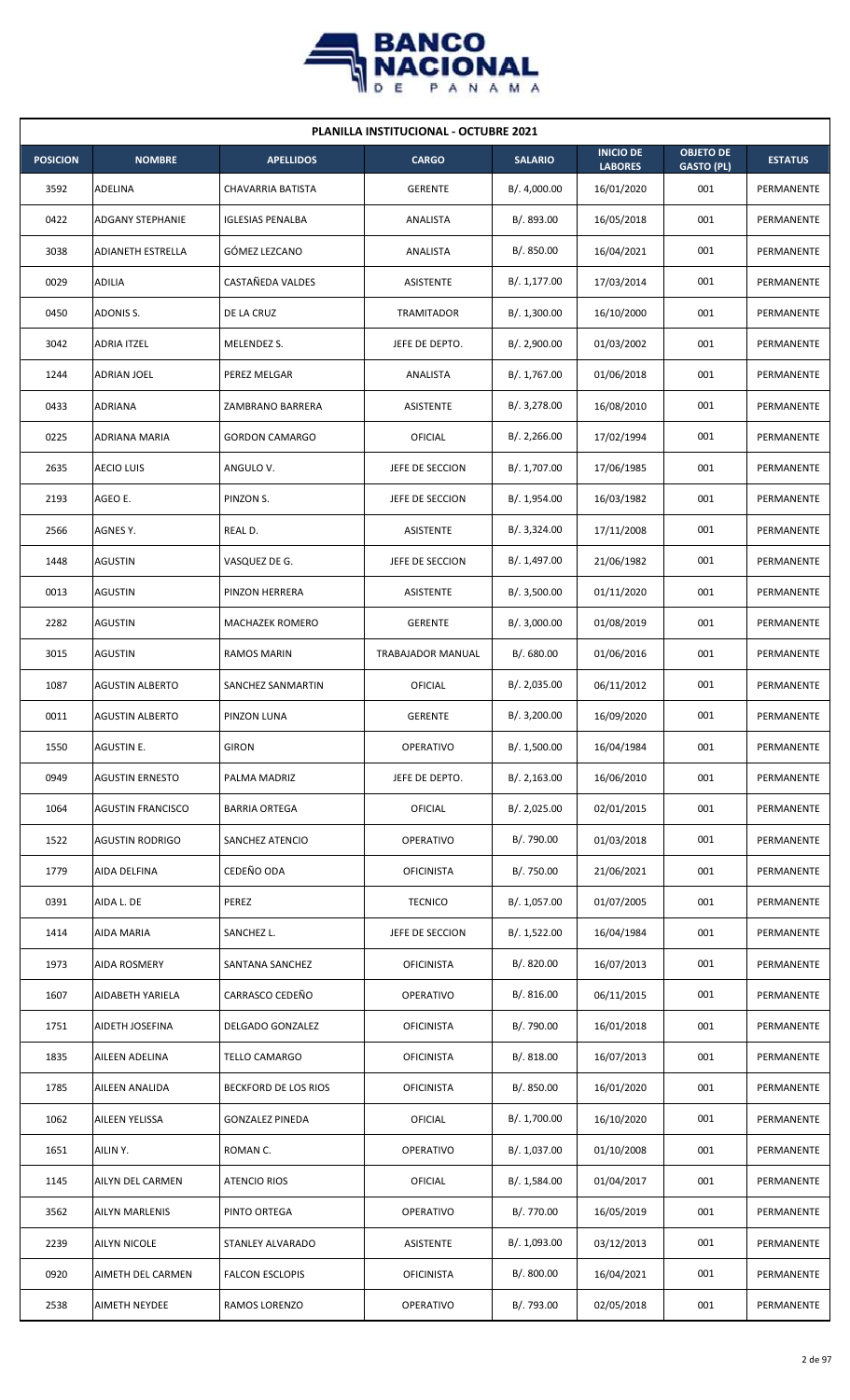

| <b>PLANILLA INSTITUCIONAL - OCTUBRE 2021</b> |                          |                                       |                       |                |                                    |                                       |                |  |  |  |
|----------------------------------------------|--------------------------|---------------------------------------|-----------------------|----------------|------------------------------------|---------------------------------------|----------------|--|--|--|
| <b>POSICION</b>                              | <b>NOMBRE</b>            | <b>APELLIDOS</b>                      | <b>CARGO</b>          | <b>SALARIO</b> | <b>INICIO DE</b><br><b>LABORES</b> | <b>OBJETO DE</b><br><b>GASTO (PL)</b> | <b>ESTATUS</b> |  |  |  |
| 3099                                         | <b>AISURYS ROCHELLE</b>  | <b>GUERRA PEREZ</b>                   | <b>GERENTE</b>        | B/. 2,704.00   | 14/04/2010                         | 001                                   | PERMANENTE     |  |  |  |
| 1254                                         | AIXA NADEZDA             | <b>AGNEW CABALLERO</b>                | ANALISTA              | B/. 2,000.00   | 02/05/2017                         | 001                                   | PERMANENTE     |  |  |  |
| 3570                                         | <b>AIXEL DANELLYS</b>    | <b>QUINTERO SOLÍS</b>                 | OPERATIVO             | B/. 770.00     | 03/06/2019                         | 001                                   | PERMANENTE     |  |  |  |
| 0297                                         | AKAIRA LIZBETH           | PLICETT ASPRILLA DE SANCHEZ           | ADMINISTRADOR         | B/. 859.00     | 16/03/2015                         | 001                                   | PERMANENTE     |  |  |  |
| 0448                                         | <b>ALAN IVAN</b>         | CHAMBERS MENDOZA                      | <b>TRAMITADOR</b>     | B/. 949.00     | 16/09/2013                         | 001                                   | PERMANENTE     |  |  |  |
| 0316                                         | <b>ALAN KAIR</b>         | PLICET GUERRA                         | ANALISTA              | B/. 850.00     | 16/05/2016                         | 001                                   | PERMANENTE     |  |  |  |
| 1452                                         | ALANA DEL CARMEN         | BARSALLO NUÑEZ DE<br>APARICIO         | <b>SUPERVISOR</b>     | B/. 1,032.00   | 16/08/2013                         | 001                                   | PERMANENTE     |  |  |  |
| 0953                                         | ALANIS REBECA            | SANTOS CAMARENA                       | AVALUADOR             | B/. 1,500.00   | 16/04/2021                         | 001                                   | PERMANENTE     |  |  |  |
| 0159                                         | ALBA Y.                  | OSORIO R.                             | <b>ABOGADO</b>        | B/. 1,494.00   | 01/02/2007                         | 001                                   | PERMANENTE     |  |  |  |
| 2542                                         | ALBERTINA ESTHER         | <b>QUINTERO FRANCO</b>                | <b>OPERATIVO</b>      | B/. 793.00     | 02/07/2018                         | 001                                   | PERMANENTE     |  |  |  |
| 1275                                         | <b>ALBERTO</b>           | GONZALEZ O.                           | <b>ADMINISTRATIVO</b> | B/.1,639.00    | 16/06/1986                         | 001                                   | PERMANENTE     |  |  |  |
| 1694                                         | <b>ALBERTO</b>           | MELA C.                               | OPERATIVO             | B/. 1,157.00   | 01/12/1986                         | 001                                   | PERMANENTE     |  |  |  |
| 0201                                         | <b>ALBERTO</b>           | VASQUEZ V.                            | JEFE DE DEPTO.        | B/. 1,275.00   | 01/05/1990                         | 001                                   | PERMANENTE     |  |  |  |
| 2222                                         | <b>ALBERTO</b>           | LUNA CERRUD                           | OFICIAL               | B/.2,500.00    | 09/08/2021                         | 001                                   | PERMANENTE     |  |  |  |
| 2015                                         | ALBERTO ANTONIO          | <b>GARCIA DE PAREDES</b><br>AROSEMENA | <b>OFICINISTA</b>     | B/. 770.00     | 02/07/2019                         | 001                                   | PERMANENTE     |  |  |  |
| 0439                                         | ALBERTO H.               | POVEDA H.                             | JEFE DE DEPTO.        | B/. 1,971.00   | 01/02/2007                         | 001                                   | PERMANENTE     |  |  |  |
| 0864                                         | <b>ALBERTO JESUS</b>     | ALVARADO WOLFRIES                     | <b>OFICINISTA</b>     | B/. 817.00     | 16/05/2011                         | 001                                   | PERMANENTE     |  |  |  |
| 2905                                         | <b>ALBERTO RICARDO</b>   | TUÑON DE LEON                         | <b>TECNICO</b>        | B/. 895.00     | 18/08/2014                         | 001                                   | PERMANENTE     |  |  |  |
| 2794                                         | ALBIN CONSTANTINO        | MURILLO ROMERO                        | <b>INSPECTOR</b>      | B/. 814.00     | 17/04/2017                         | 001                                   | PERMANENTE     |  |  |  |
| 3361                                         | ALBIN ELEXIS             | LOPEZ                                 | OPERATIVO             | B/. 793.00     | 02/01/2018                         | 001                                   | PERMANENTE     |  |  |  |
| 3277                                         | ALBIN Y.                 | DIAZ SOLIS                            | JEFE DE SECCION       | B/. 1,476.00   | 11/08/2008                         | 001                                   | PERMANENTE     |  |  |  |
| 0982                                         | ALBIS A.                 | <b>GUERRA GUERRA</b>                  | <b>GERENTE</b>        | B/. 2,979.00   | 02/07/2003                         | 001                                   | PERMANENTE     |  |  |  |
| 3161                                         | ALBIS D.                 | TELLO                                 | ASISTENTE             | B/. 1,128.00   | 01/01/2008                         | 001                                   | PERMANENTE     |  |  |  |
| 1543                                         | ALBIS JAIR               | MENDOZA CUMBRERA                      | <b>OPERATIVO</b>      | B/. 926.00     | 08/01/2008                         | 001                                   | PERMANENTE     |  |  |  |
| 0104                                         | ALBRED OBERTO            | <b>BERRIO ROJAS</b>                   | <b>GERENTE</b>        | B/. 2,207.00   | 02/05/2001                         | 001                                   | PERMANENTE     |  |  |  |
| 0403                                         | <b>ALCIADES RODERICK</b> | <b>VEGA CABALLERO</b>                 | COORDINADOR           | B/. 1,535.00   | 01/10/2010                         | 001                                   | PERMANENTE     |  |  |  |
| 2763                                         | <b>ALCIBIADES</b>        | URIETA CEDENO                         | <b>INSPECTOR</b>      | B/. 935.00     | 03/03/1986                         | 001                                   | PERMANENTE     |  |  |  |
| 1652                                         | ALCIBIADES A.            | CIGARRUISTA H.                        | OPERATIVO             | B/. 1,039.00   | 01/06/1993                         | 001                                   | PERMANENTE     |  |  |  |
| 3018                                         | ALCIBIADES A.            | <b>NIETO</b>                          | TRABAJADOR MANUAL     | B/. 691.00     | 03/01/2005                         | 001                                   | PERMANENTE     |  |  |  |
| 3546                                         | <b>ALCIBIADES ALEXIS</b> | <b>BONILLA ARROCHA</b>                | <b>OFICINISTA</b>     | B/. 750.00     | 03/08/2020                         | 001                                   | PERMANENTE     |  |  |  |
| 2807                                         | <b>ALCIDES</b>           | <b>BATISTA</b>                        | <b>INSPECTOR</b>      | B/. 1,086.00   | 01/12/1983                         | 001                                   | PERMANENTE     |  |  |  |
| 0830                                         | <b>ALCIDES</b>           | <b>CORTES AGUIRRE</b>                 | <b>OFICINISTA</b>     | B/. 790.00     | 16/12/2004                         | 001                                   | PERMANENTE     |  |  |  |
| 2864                                         | ALCIDES JAIR             | ORTEGA FONG                           | <b>INSPECTOR</b>      | B/. 1,027.00   | 16/09/1997                         | 001                                   | PERMANENTE     |  |  |  |
| 0451                                         | <b>ALDON ALEX</b>        | <b>CORRALES TUNON</b>                 | TRAMITADOR            | B/. 1,157.00   | 02/05/2000                         | 001                                   | PERMANENTE     |  |  |  |
| 0836                                         | ALEIKA M.                | TEJADA SOSA                           | <b>OFICINISTA</b>     | B/. 903.00     | 16/03/1994                         | 001                                   | PERMANENTE     |  |  |  |
| 0540                                         | ALEJANDRA                | <b>VERGARA CASTILLERO</b>             | <b>OFICIAL</b>        | B/. 1,764.00   | 05/10/1999                         | 001                                   | PERMANENTE     |  |  |  |
| 3062                                         | ALEJANDRA DEL CARMEN     | HERRERA GONZALEZ                      | TRABAJADOR MANUAL     | B/. 731.00     | 01/07/2015                         | 001                                   | PERMANENTE     |  |  |  |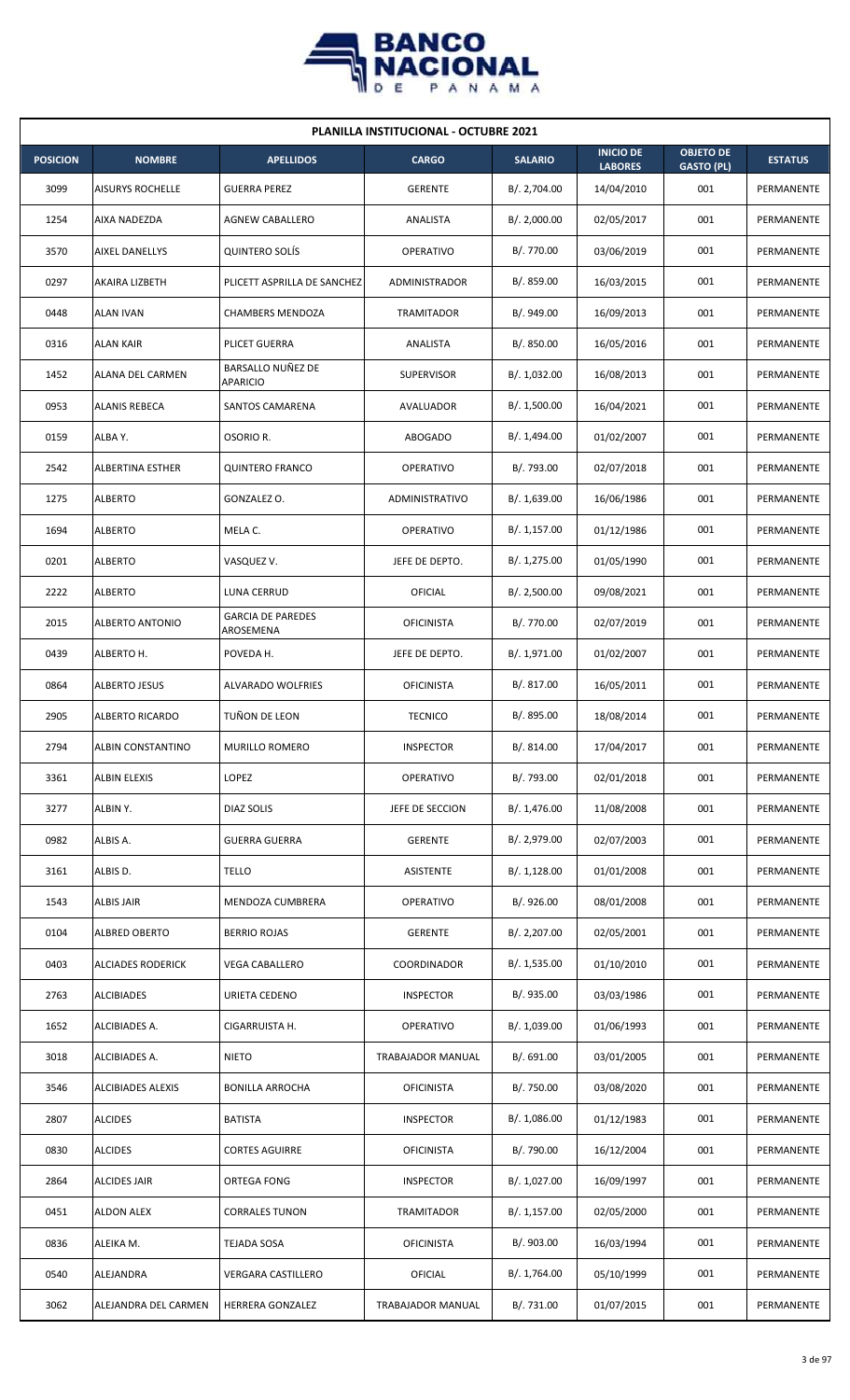

| <b>PLANILLA INSTITUCIONAL - OCTUBRE 2021</b> |                         |                           |                   |                |                                    |                                       |                   |  |  |
|----------------------------------------------|-------------------------|---------------------------|-------------------|----------------|------------------------------------|---------------------------------------|-------------------|--|--|
| <b>POSICION</b>                              | <b>NOMBRE</b>           | <b>APELLIDOS</b>          | <b>CARGO</b>      | <b>SALARIO</b> | <b>INICIO DE</b><br><b>LABORES</b> | <b>OBJETO DE</b><br><b>GASTO (PL)</b> | <b>ESTATUS</b>    |  |  |
| 2393                                         | ALEJANDRA E.            | <b>MIRANDA</b>            | JEFE DE SECCION   | B/. 1,500.00   | 23/04/2004                         | 001                                   | <b>PERMANENTE</b> |  |  |
| 2480                                         | ALEJANDRA ELIZABETH     | <b>GONZALEZ BATISTA</b>   | <b>OFICINISTA</b> | B/. 817.00     | 16/09/2016                         | 001                                   | PERMANENTE        |  |  |
| 1528                                         | ALEJANDRA GINETTE       | LASSO GARUZ               | <b>OFICINISTA</b> | B/. 813.00     | 16/08/2016                         | 001                                   | PERMANENTE        |  |  |
| 3571                                         | ALEJANDRA ISABEL        | <b>BATISTA SOLIS</b>      | <b>OFICINISTA</b> | B/. 770.00     | 03/06/2019                         | 001                                   | PERMANENTE        |  |  |
| 2268                                         | ALEJANDRO               | MORALES M.                | <b>ASISTENTE</b>  | B/. 1,617.00   | 02/07/1980                         | 001                                   | PERMANENTE        |  |  |
| 3219                                         | ALEJANDRO A.            | PRADO I.                  | JEFE DE DEPTO.    | B/. 1,876.00   | 16/03/1994                         | 001                                   | PERMANENTE        |  |  |
| 3164                                         | ALEJANDRO MIGUEL        | SALGADO MONTALVO          | COORDINADOR       | B/. 1,089.00   | 18/07/2011                         | 001                                   | PERMANENTE        |  |  |
| 3091                                         | ALEK A.                 | HERRERA R.                | <b>SUPERVISOR</b> | B/. 1,467.00   | 12/08/1996                         | 001                                   | PERMANENTE        |  |  |
| 1737                                         | ALESSANDRA MAIREE       | RODRIGUEZ CASTILLERO      | <b>ASISTENTE</b>  | B/. 1,000.00   | 10/10/2011                         | 001                                   | PERMANENTE        |  |  |
| 1776                                         | ALEX ARMANDO            | LARGAESPADA NAVARRO       | <b>OFICINISTA</b> | B/. 893.00     | 16/06/2014                         | 001                                   | PERMANENTE        |  |  |
| 2936                                         | <b>ALEX ARTURO</b>      | REYNA MARTINEZ            | TRABAJADOR MANUAL | B/. 620.00     | 03/09/2018                         | 001                                   | PERMANENTE        |  |  |
| 2164                                         | <b>ALEX IVAN</b>        | <b>GOMEZ VERGARA</b>      | JEFE DE DEPTO.    | B/. 1,700.00   | 17/04/2017                         | 001                                   | PERMANENTE        |  |  |
| 1429                                         | <b>ALEX RENE</b>        | WITTGREEN RODRIGUEZ       | JEFE DE SECCION   | B/. 1,518.00   | 16/08/2016                         | 001                                   | PERMANENTE        |  |  |
| 3023                                         | ALEXA YELENIS           | LUCIANO MONTILLA          | <b>TECNICO</b>    | B/. 994.00     | 01/04/2016                         | 001                                   | PERMANENTE        |  |  |
| 3548                                         | ALEXANDER               | OSPINA REYNA              | <b>SUPERVISOR</b> | B/. 1,000.00   | 16/04/2019                         | 001                                   | PERMANENTE        |  |  |
| 3685                                         | ALEXANDER               | <b>GONZALEZ ALONZO</b>    | <b>OPERATIVO</b>  | B/. 750.00     | 16/04/2021                         | 001                                   | PERMANENTE        |  |  |
| 2075                                         | ALEXANDER               | <b>GARCIA</b>             | JEFE DE SECCION   | B/. 1,839.00   | 16/01/2007                         | 001                                   | PERMANENTE        |  |  |
| 3158                                         | ALEXANDER ARAMI         | <b>QUIEL MIRANDA</b>      | ADMINISTRADOR     | B/. 1,170.00   | 06/11/2008                         | 001                                   | PERMANENTE        |  |  |
| 1136                                         | <b>ALEXANDER ARTURO</b> | BEYTIA CONCEPCIÓN         | OFICIAL           | B/. 1,804.00   | 16/02/2016                         | 001                                   | PERMANENTE        |  |  |
| 2860                                         | ALEXANDER AUGUSTO       | <b>URENA</b>              | <b>INSPECTOR</b>  | B/. 820.00     | 16/03/2016                         | 001                                   | PERMANENTE        |  |  |
| 1380                                         | ALEXANDER E.            | CARRASQUILLA I            | JEFE DE DEPTO.    | B/.2,682.00    | 01/09/2000                         | 001                                   | PERMANENTE        |  |  |
| 0319                                         | ALEXANDER EDGARDO       | PIMENTEL SANCHEZ          | SUPERVISOR        | B/. 1,000.00   | 01/06/2017                         | 001                                   | PERMANENTE        |  |  |
| 0366                                         | ALEXANDER FIDEL         | SANCHEZ APARICIO          | COORDINADOR       | B/. 1,419.00   | 16/08/2017                         | 001                                   | PERMANENTE        |  |  |
| 1765                                         | ALEXANDER ISAAC         | CAMARENA MORAN            | <b>OFICINISTA</b> | B/. 790.00     | 16/02/2018                         | 001                                   | PERMANENTE        |  |  |
| 3704                                         | ALEXANDER JAVIER        | RODRIGUEZ                 | <b>INSPECTOR</b>  | B/. 750.00     | 07/04/2021                         | 001                                   | PERMANENTE        |  |  |
| 0769                                         | ALEXANDER JAVIER        | <b>BARBA PEREZ</b>        | TRAMITADOR        | B/. 911.00     | 16/01/2018                         | 001                                   | PERMANENTE        |  |  |
| 0598                                         | ALEXANDER RAFAEL        | DE LEON OBALDIA           | ADMINISTRATIVO    | B/. 1,600.00   | 16/04/2021                         | 001                                   | PERMANENTE        |  |  |
| 2581                                         | ALEXANDER XAVIER        | <b>BODEGAS MENDOZA</b>    | <b>TECNICO</b>    | B/.1,406.00    | 16/02/2011                         | 001                                   | PERMANENTE        |  |  |
| 2228                                         | ALEXANDRA ANTONELA      | ABREGO DOMINGUEZ          | <b>GESTOR</b>     | B/. 850.00     | 04/01/2021                         | 001                                   | PERMANENTE        |  |  |
| 0206                                         | <b>ALEXIS</b>           | <b>ESCARTIN CALDERON</b>  | JEFE DE SECCION   | B/. 1,433.00   | 01/08/2013                         | 001                                   | PERMANENTE        |  |  |
| 2450                                         | <b>ALEXIS</b>           | <b>GONZALEZ IGLESIAS</b>  | TRABAJADOR MANUAL | B/0.620.00     | 02/01/2019                         | 001                                   | PERMANENTE        |  |  |
| 2826                                         | <b>ALEXIS</b>           | RODRIGUEZ                 | <b>INSPECTOR</b>  | B/. 814.00     | 16/10/2015                         | 001                                   | PERMANENTE        |  |  |
| 2196                                         | <b>ALEXIS</b>           | PEREA CORDOBA             | <b>SUPERVISOR</b> | B/. 1,275.00   | 03/01/2005                         | 001                                   | PERMANENTE        |  |  |
| 0367                                         | <b>ALEXIS</b>           | <b>QUINTERO HERNANDEZ</b> | JEFE DE SECCION   | B/. 1,391.00   | 16/01/2019                         | 001                                   | PERMANENTE        |  |  |
| 0305                                         | <b>ALEXIS ALBERTO</b>   | SALCEDO ARROYO            | <b>OFICINISTA</b> | B/. 762.00     | 01/04/2010                         | 001                                   | PERMANENTE        |  |  |
| 1759                                         | <b>ALEXIS JAVIER</b>    | <b>ORTEGA PIMENTEL</b>    | <b>SUPERVISOR</b> | B/. 1,103.00   | 08/11/2010                         | 001                                   | PERMANENTE        |  |  |
| 2725                                         | <b>ALEXIS NORIEL</b>    | <b>BARBA</b>              | <b>INSPECTOR</b>  | B/. 817.00     | 16/06/2017                         | 001                                   | PERMANENTE        |  |  |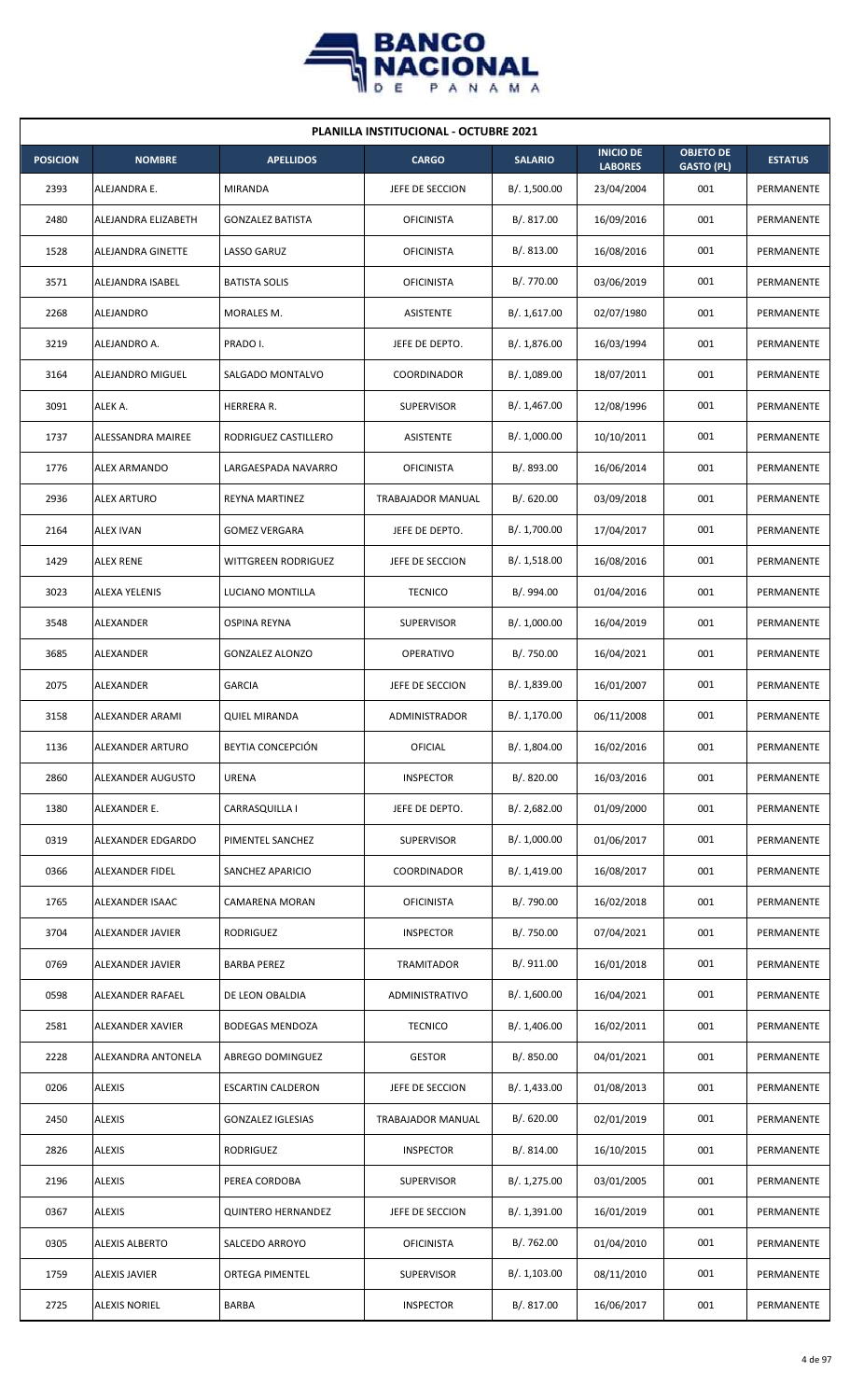

| <b>PLANILLA INSTITUCIONAL - OCTUBRE 2021</b> |                        |                                   |                    |                |                                    |                                       |                |  |  |  |
|----------------------------------------------|------------------------|-----------------------------------|--------------------|----------------|------------------------------------|---------------------------------------|----------------|--|--|--|
| <b>POSICION</b>                              | <b>NOMBRE</b>          | <b>APELLIDOS</b>                  | <b>CARGO</b>       | <b>SALARIO</b> | <b>INICIO DE</b><br><b>LABORES</b> | <b>OBJETO DE</b><br><b>GASTO (PL)</b> | <b>ESTATUS</b> |  |  |  |
| 1610                                         | <b>ALEXIS OSCAR</b>    | <b>QUIROZ RODRIGUEZ</b>           | <b>OFICINISTA</b>  | B/.817.00      | 01/04/2014                         | 001                                   | PERMANENTE     |  |  |  |
| 0464                                         | ALEYDA DAMARIS         | MELO C.                           | JEFE DE DEPTO.     | B/.3,000.00    | 17/09/2001                         | 001                                   | PERMANENTE     |  |  |  |
| 2444                                         | <b>ALFA NAIROBYS</b>   | ACUNA CORDOBA                     | <b>OFICINISTA</b>  | B/. 793.00     | 01/12/2017                         | 001                                   | PERMANENTE     |  |  |  |
| 0334                                         | <b>ALFONSO</b>         | CHEN VÁSQUEZ                      | <b>COORDINADOR</b> | B/. 1,575.00   | 07/11/2017                         | 001                                   | PERMANENTE     |  |  |  |
| 0502                                         | <b>ALFONSO REGNER</b>  | ARAUZ S.                          | <b>SUPERVISOR</b>  | B/. 1,740.00   | 01/02/1993                         | 001                                   | PERMANENTE     |  |  |  |
| 3172                                         | <b>ALFREDO</b>         | CORTES C.                         | JEFE DE DEPTO.     | B/. 2,750.00   | 19/01/1981                         | 001                                   | PERMANENTE     |  |  |  |
| 0283                                         | <b>ALFREDO</b>         | GRIMAS CH.                        | <b>GESTOR</b>      | B/. 794.00     | 16/06/2005                         | 001                                   | PERMANENTE     |  |  |  |
| 3319                                         | <b>ALFREDO</b>         | ORILLAC ICAZA                     | <b>GERENTE</b>     | B/.3,500.00    | 05/01/2009                         | 001                                   | PERMANENTE     |  |  |  |
| 2583                                         | <b>ALFREDO</b>         | <b>QUINTERO</b>                   | <b>TECNICO</b>     | B/. 1,550.00   | 18/02/2010                         | 001                                   | PERMANENTE     |  |  |  |
| 0322                                         | ALFREDO ENRIQUE        | <b>TAYLOR KAPELL</b>              | <b>OFICINISTA</b>  | B/. 950.00     | 03/02/1986                         | 001                                   | PERMANENTE     |  |  |  |
| 2494                                         | <b>ALFREDO ENRIQUE</b> | <b>GORDON AYALA</b>               | <b>OFICINISTA</b>  | B/. 793.00     | 18/06/2018                         | 001                                   | PERMANENTE     |  |  |  |
| 3036                                         | <b>ALGIS JAVIER</b>    | VILLARREAL VERGARA                | <b>OFICINISTA</b>  | B/. 893.00     | 01/08/2017                         | 001                                   | PERMANENTE     |  |  |  |
| 2499                                         | ALICIA DE LOS MILAGROS | <b>VARGAS DIAZ</b>                | <b>OFICINISTA</b>  | B/. 770.00     | 01/11/2018                         | 001                                   | PERMANENTE     |  |  |  |
| 1197                                         | ALICIA ENEIDA          | MENDOZA RODRIGUEZ DE<br>SAMANIEGO | ADMINISTRATIVO     | B/. 1,509.00   | 16/02/2007                         | 001                                   | PERMANENTE     |  |  |  |
| 3630                                         | ALIS JULISSA           | <b>FERNANDEZ PEREZ</b>            | <b>OPERATIVO</b>   | B/. 750.00     | 01/02/2021                         | 001                                   | PERMANENTE     |  |  |  |
| 0811                                         | ALLAMANDA AYLEN        | AGUILAR MIRANDA                   | <b>OFICINISTA</b>  | B/. 773.00     | 16/07/2018                         | 001                                   | PERMANENTE     |  |  |  |
| 3302                                         | <b>ALLAN</b>           | <b>HAWKINS DUCASA</b>             | JEFE DE SECCION    | B/. 1,478.00   | 18/08/2014                         | 001                                   | PERMANENTE     |  |  |  |
| 3800                                         | ALLAN DEREK            | RODRIGUEZ BATISTA                 | OFICIAL            | B/. 1,350.00   | 16/07/2021                         | 001                                   | PERMANENTE     |  |  |  |
| 1293                                         | ALLEN A.               | <b>DOMINGUEZ</b>                  | ASISTENTE          | B/. 1,103.00   | 05/05/2008                         | 001                                   | PERMANENTE     |  |  |  |
| 2472                                         | <b>ALMA IVIS</b>       | HURTADO GOMEZ                     | <b>OFICINISTA</b>  | B/. 865.00     | 02/04/2012                         | 001                                   | PERMANENTE     |  |  |  |
| 3536                                         | ALPINO ZEPTIMO         | ZURITA DOMINGUEZ                  | <b>INSPECTOR</b>   | B/. 750.00     | 03/08/2020                         | 001                                   | PERMANENTE     |  |  |  |
| 1530                                         | ALVARO ABDIEL          | <b>DIXON DOWNER</b>               | OPERATIVO          | B/. 770.00     | 02/10/2017                         | 001                                   | PERMANENTE     |  |  |  |
| 3711                                         | <b>ALVARO DENIS</b>    | <b>GARRIDO CASTILLO</b>           | <b>INSPECTOR</b>   | B/. 750.00     | 10/05/2021                         | 001                                   | PERMANENTE     |  |  |  |
| 2561                                         | <b>ALVARO ERNESTO</b>  | ZUNIGA G.                         | JEFE DE DEPTO.     | B/. 3,375.00   | 08/06/1998                         | 001                                   | PERMANENTE     |  |  |  |
| 0844                                         | ALVARO LUIS            | VASQUEZ FLORES                    | <b>OFICINISTA</b>  | B/. 750.00     | 16/11/2020                         | 001                                   | PERMANENTE     |  |  |  |
| 3325                                         | ALVIN ALONSO           | <b>BARNETT</b>                    | <b>GERENTE</b>     | B/. 4,000.00   | 08/06/2020                         | 001                                   | PERMANENTE     |  |  |  |
| 0528                                         | ALVIN GERMAN           | ORTIZ PÉREZ                       | OFICIAL            | B/. 1,955.00   | 02/04/2012                         | 001                                   | PERMANENTE     |  |  |  |
| 3593                                         | <b>ALVIN LESLIE</b>    | ORTEGA MCELROY                    | <b>GERENTE</b>     | B/. 3,375.00   | 16/01/2020                         | 001                                   | PERMANENTE     |  |  |  |
| 1057                                         | <b>ALVIN YOEL</b>      | <b>CHENG RIVERA</b>               | <b>OFICIAL</b>     | B/. 1,795.00   | 01/06/2017                         | 001                                   | PERMANENTE     |  |  |  |
| 2342                                         | <b>ALVIS ABEL</b>      | <b>CORDOBA BARRIOS</b>            | <b>OFICIAL</b>     | B/. 1,500.00   | 01/12/2020                         | 001                                   | PERMANENTE     |  |  |  |
| 3647                                         | AMABELIS ANABEL        | AGUILAR APARICIO                  | OPERATIVO          | B/. 750.00     | 01/03/2021                         | 001                                   | PERMANENTE     |  |  |  |
| 1974                                         | <b>AMADO</b>           | SOTO                              | <b>OFICINISTA</b>  | B/. 1,293.00   | 01/12/1980                         | 001                                   | PERMANENTE     |  |  |  |
| 0144                                         | AMADO J.               | <b>GUILLEN MORENO</b>             | <b>GERENTE</b>     | B/. 3,513.00   | 16/09/2003                         | 001                                   | PERMANENTE     |  |  |  |
| 2857                                         | AMAEL B.               | BECERRA MEDINA                    | <b>INSPECTOR</b>   | B/. 884.00     | 07/06/1993                         | 001                                   | PERMANENTE     |  |  |  |
| 2468                                         | AMALIA ITZEL           | RODRIGUEZ RODRIGUEZ               | OPERATIVO          | B/. 750.00     | 16/09/2019                         | 001                                   | PERMANENTE     |  |  |  |
| 1558                                         | AMALIA MILITZA         | MENDOZA VARGAS                    | JEFE DE SECCION    | B/.1,350.00    | 18/07/2005                         | 001                                   | PERMANENTE     |  |  |  |
| 1821                                         | <b>AMALIA ROSA</b>     | ARAUZ ESTRADA                     | JEFE DE SECCION    | B/.1,545.00    | 03/05/2010                         | 001                                   | PERMANENTE     |  |  |  |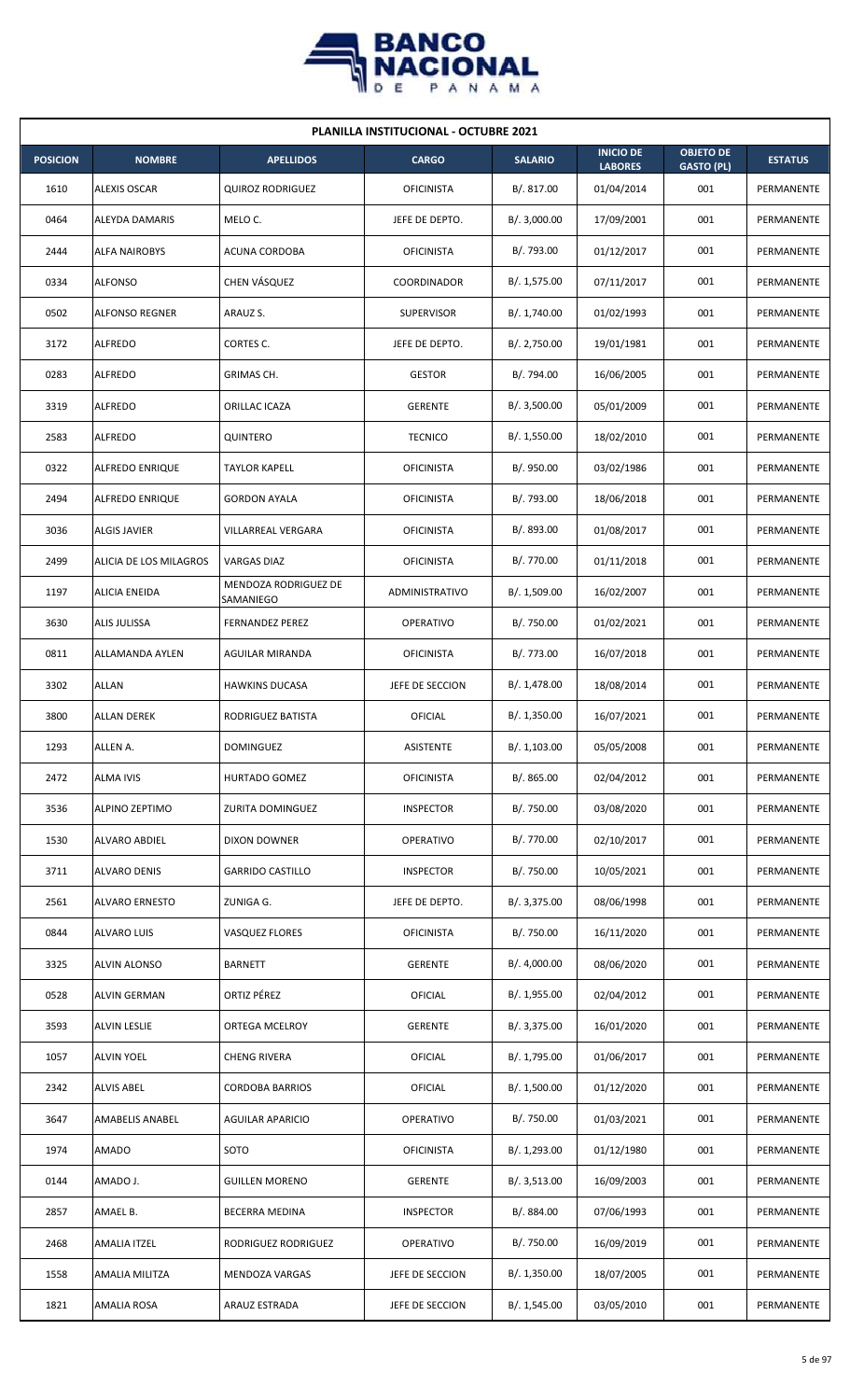

| <b>PLANILLA INSTITUCIONAL - OCTUBRE 2021</b> |                       |                                      |                   |                |                                    |                                       |                |  |  |
|----------------------------------------------|-----------------------|--------------------------------------|-------------------|----------------|------------------------------------|---------------------------------------|----------------|--|--|
| <b>POSICION</b>                              | <b>NOMBRE</b>         | <b>APELLIDOS</b>                     | <b>CARGO</b>      | <b>SALARIO</b> | <b>INICIO DE</b><br><b>LABORES</b> | <b>OBJETO DE</b><br><b>GASTO (PL)</b> | <b>ESTATUS</b> |  |  |
| 2024                                         | AMARILIS J.           | CABRERA DEL CID DE MURILLO           | OFICIAL           | B/. 1,655.00   | 23/01/2008                         | 001                                   | PERMANENTE     |  |  |
| 2681                                         | AMED ALBERTO          | MALTEZ CEDEÑO                        | <b>TECNICO</b>    | B/. 1,211.00   | 01/03/2011                         | 001                                   | PERMANENTE     |  |  |
| 0851                                         | AMELI DE LOS ANGELES  | <b>BATISTA VALDES</b>                | <b>OFICINISTA</b> | B/. 770.00     | 01/02/2019                         | 001                                   | PERMANENTE     |  |  |
| 1519                                         | <b>AMELI GLORIEL</b>  | <b>MONTERO RODRIGUEZ</b>             | <b>OFICINISTA</b> | B/. 750.00     | 01/06/2020                         | 001                                   | PERMANENTE     |  |  |
| 1970                                         | AMELIA DE             | <b>BOTELLO</b>                       | <b>SUPERVISOR</b> | B/. 1,158.00   | 02/06/2003                         | 001                                   | PERMANENTE     |  |  |
| 1948                                         | AMERICA MARIA         | HERRERA VILLARREAL                   | <b>SUPERVISOR</b> | B/. 1,030.00   | 16/09/2014                         | 001                                   | PERMANENTE     |  |  |
| 2791                                         | <b>AMET ABDEL</b>     | GONZÁLEZ GONZÁLEZ                    | <b>INSPECTOR</b>  | B/.817.00      | 01/07/2016                         | 001                                   | PERMANENTE     |  |  |
| 2873                                         | AMETH ARIEL           | HERRERA BAIRNALS                     | <b>INSPECTOR</b>  | B/.810.00      | 03/12/2013                         | 001                                   | PERMANENTE     |  |  |
| 3022                                         | <b>AMETH OLEGARIO</b> | MONTENEGRO CHAVEZ                    | ARQUITECTO        | B/. 1,693.00   | 01/02/2018                         | 001                                   | PERMANENTE     |  |  |
| 1065                                         | <b>AMETH ROBERTO</b>  | LARA                                 | OFICIAL           | B/. 2,460.00   | 12/04/2011                         | 001                                   | PERMANENTE     |  |  |
| 1510                                         | <b>AMIDT MICHELLE</b> | ALLEYNE HERRERA                      | <b>OFICINISTA</b> | B/. 810.00     | 18/08/2014                         | 001                                   | PERMANENTE     |  |  |
| 0431                                         | AMIRA JAZMIR          | SANJUR HERNANDEZ                     | <b>GERENTE</b>    | B/. 3,500.00   | 03/02/2020                         | 001                                   | PERMANENTE     |  |  |
| 3153                                         | AMYLEYSI ESTHER       | CARRILLO GUZMAN                      | ADMINISTRADOR     | B/. 1,093.00   | 16/05/2011                         | 001                                   | PERMANENTE     |  |  |
| 1299                                         | AMYLKAR RENE          | <b>VERGARA SANDOVAL</b>              | <b>CONDUCTOR</b>  | B/. 813.00     | 16/04/2013                         | 001                                   | PERMANENTE     |  |  |
| 0543                                         | ANA                   | MARTINEZ R.                          | OFICIAL           | B/. 1,454.00   | 11/01/2000                         | 001                                   | PERMANENTE     |  |  |
| 1216                                         | <b>ANA BETZY</b>      | CEDEÑO NIETO                         | ADMINISTRATIVO    | B/.1,608.00    | 24/05/2011                         | 001                                   | PERMANENTE     |  |  |
| 0896                                         | ANA CAROLINA          | <b>CORDOBA</b>                       | <b>OFICINISTA</b> | B/. 770.00     | 18/02/2019                         | 001                                   | PERMANENTE     |  |  |
| 1531                                         | ANA CRISTINA          | <b>BOUCHE</b>                        | <b>OPERATIVO</b>  | B/. 790.00     | 18/06/2018                         | 001                                   | PERMANENTE     |  |  |
| 1885                                         | ANA DEL CARMEN        | RIOS DE BAZER                        | <b>OFICINISTA</b> | B/. 999.00     | 09/07/2012                         | 001                                   | PERMANENTE     |  |  |
| 3257                                         | ANA DEL CARMEN        | SALGUERA ACOSTA                      | JEFE DE SECCION   | B/. 1,671.00   | 01/01/2010                         | 001                                   | PERMANENTE     |  |  |
| 0770                                         | ANA E.                | <b>HERRERA S.</b>                    | JEFE DE DEPTO.    | B/. 1,768.00   | 16/06/2008                         | 001                                   | PERMANENTE     |  |  |
| 0603                                         | ANA ESTELA            | SANCHEZ C.                           | OFICIAL           | B/. 1,522.00   | 03/01/2000                         | 001                                   | PERMANENTE     |  |  |
| 0308                                         | ANA G.                | <b>MONTERO</b>                       | <b>OFICINISTA</b> | B/. 916.00     | 01/05/1990                         | 001                                   | PERMANENTE     |  |  |
| 0456                                         | ANA HERMILA           | DIAZ LASSO                           | ABOGADO           | B/. 1,374.00   | 01/01/2011                         | 001                                   | PERMANENTE     |  |  |
| 2187                                         | ANA ISABEL            | <b>TELLO RODRIGUEZ</b>               | <b>SUPERVISOR</b> | B/.1,300.00    | 04/04/2011                         | 001                                   | PERMANENTE     |  |  |
| 2465                                         | ANA ISABEL            | RODRIGUEZ                            | <b>SUPERVISOR</b> | B/. 826.00     | 08/01/2008                         | 001                                   | PERMANENTE     |  |  |
| 1677                                         | ANA KATHLEEN          | MC LEAN DELGADO                      | OPERATIVO         | B/. 917.00     | 16/01/2014                         | 001                                   | PERMANENTE     |  |  |
| 2477                                         | ANA KRISTELL          | SABIN CORREA                         | <b>OFICINISTA</b> | B/. 814.00     | 01/09/2016                         | 001                                   | PERMANENTE     |  |  |
| 1183                                         | ANA LILIANA           | <b>GIBBS MEDINA DE</b><br>SANTIMATEO | ADMINISTRATIVO    | B/. 1,419.00   | 01/08/2013                         | 001                                   | PERMANENTE     |  |  |
| 0402                                         | ANA LISS              | <b>BORRERO</b>                       | COORDINADOR       | B/. 1,653.00   | 01/09/2009                         | 001                                   | PERMANENTE     |  |  |
| 0519                                         | ANA LUISA             | ACOSTA DE AIZPURUA                   | <b>OFICIAL</b>    | B/. 1,480.00   | 09/02/2009                         | 001                                   | PERMANENTE     |  |  |
| 2001                                         | ANA MARIA             | <b>GONZALEZ POLANCO</b>              | ASISTENTE         | B/.1,443.00    | 01/09/2008                         | 001                                   | PERMANENTE     |  |  |
| 0865                                         | ANA MASSIEL           | <b>MENDEZ PINEDA</b>                 | <b>OFICINISTA</b> | B/. 814.00     | 03/05/2016                         | 001                                   | PERMANENTE     |  |  |
| 1686                                         | ANA MAY               | LO POLITO ANGELO                     | <b>SUPERVISOR</b> | B/. 1,000.00   | 01/12/2010                         | 001                                   | PERMANENTE     |  |  |
| 2019                                         | ANA MELISSA           | MAYORA LABRADOR                      | <b>TRAMITADOR</b> | B/. 980.00     | 01/08/2013                         | 001                                   | PERMANENTE     |  |  |
| 3391                                         | ANA MICHELL           | ORTEGA ESPINOSA                      | OPERATIVO         | B/. 750.00     | 16/09/2020                         | 001                                   | PERMANENTE     |  |  |
| 3551                                         | ANA NAVYTH            | YAU ASPRILLA                         | <b>OFICIAL</b>    | B/.1,384.00    | 02/05/2019                         | 001                                   | PERMANENTE     |  |  |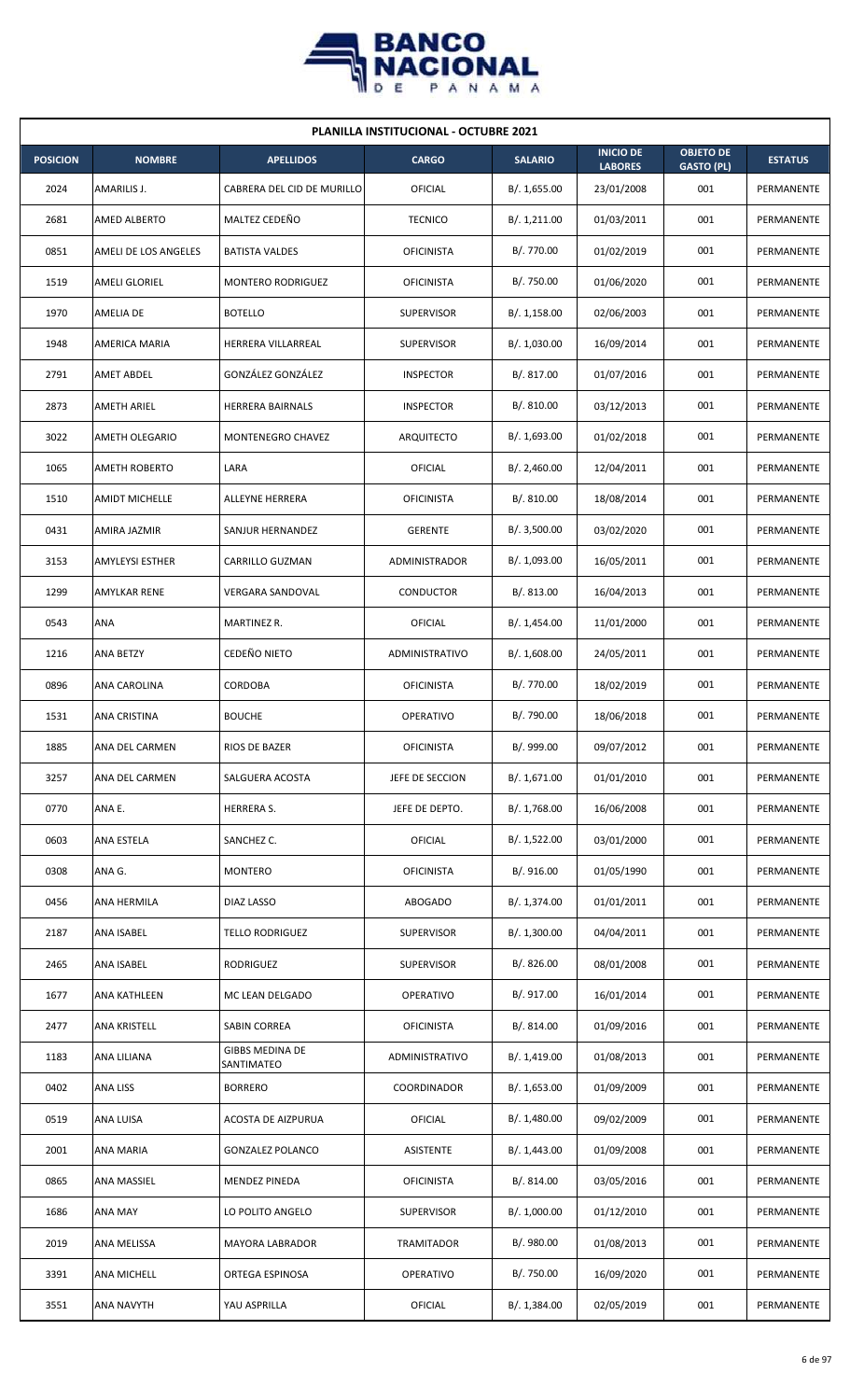

| <b>PLANILLA INSTITUCIONAL - OCTUBRE 2021</b> |                          |                           |                   |                |                                    |                                       |                |  |  |
|----------------------------------------------|--------------------------|---------------------------|-------------------|----------------|------------------------------------|---------------------------------------|----------------|--|--|
| <b>POSICION</b>                              | <b>NOMBRE</b>            | <b>APELLIDOS</b>          | <b>CARGO</b>      | <b>SALARIO</b> | <b>INICIO DE</b><br><b>LABORES</b> | <b>OBJETO DE</b><br><b>GASTO (PL)</b> | <b>ESTATUS</b> |  |  |
| 0531                                         | <b>ANA PAOLA</b>         | RODRIGUEZ DELGADO         | ARQUITECTO        | B/. 1,400.00   | 16/09/2019                         | 001                                   | PERMANENTE     |  |  |
| 3369                                         | ANA RAFAELA              | RODRIGUEZ CASTILLO        | <b>OFICINISTA</b> | B/. 750.00     | 01/04/2021                         | 001                                   | PERMANENTE     |  |  |
| 3209                                         | ANA RAQUEL               | ACUÑA HERRERA             | JEFE DE DEPTO.    | B/.2,334.00    | 15/06/2012                         | 001                                   | PERMANENTE     |  |  |
| 3292                                         | ANA TERESA DE            | <b>GUARDIA</b>            | COORDINADOR       | B/.2,500.00    | 01/06/2000                         | 001                                   | PERMANENTE     |  |  |
| 2378                                         | ANABEL DEL ROSARIO       | <b>ARAUZ GONZALEZ</b>     | <b>SUPERVISOR</b> | B/.2,000.00    | 14/06/2006                         | 001                                   | PERMANENTE     |  |  |
| 0967                                         | ANABELIA                 | <b>ARAUZ CHAVEZ</b>       | <b>SUPERVISOR</b> | B/. 1,597.00   | 15/11/2010                         | 001                                   | PERMANENTE     |  |  |
| 2650                                         | ANABELL                  | CASTILLO                  | ANALISTA          | B/.2,106.00    | 02/12/2008                         | 001                                   | PERMANENTE     |  |  |
| 3615                                         | ANAGRACIELA              | <b>COFFRE RODRIGUEZ</b>   | <b>OPERATIVO</b>  | B/. 750.00     | 16/12/2020                         | 001                                   | PERMANENTE     |  |  |
| 3515                                         | ANAIKA GISSELL           | AMADO DELGADO             | <b>OPERATIVO</b>  | B/. 770.00     | 03/12/2018                         | 001                                   | PERMANENTE     |  |  |
| 0427                                         | ANAIS ARIADNA            | CARRION ARAUZ DE ECHEVERS | ANALISTA          | B/. 911.00     | 16/02/2018                         | 001                                   | PERMANENTE     |  |  |
| 0027                                         | <b>ANAIS JUSSELL</b>     | <b>GALVAN CALDERON</b>    | TRAMITADOR        | B/. 876.00     | 18/02/2019                         | 001                                   | PERMANENTE     |  |  |
| 1664                                         | <b>ANAIS NURIEL</b>      | <b>ACOSTA QUINTERO</b>    | OPERATIVO         | B/. 817.00     | 03/08/2015                         | 001                                   | PERMANENTE     |  |  |
| 0869                                         | <b>ANAIS SAYURIS</b>     | JAEN TUÑON                | JEFE DE SECCION   | B/. 1,350.00   | 12/04/2012                         | 001                                   | PERMANENTE     |  |  |
| 3837                                         | ANAIS YARLENE            | PIMENTEL ZAMORANO         | ASISTENTE         | B/. 1,200.00   | 09/09/2021                         | 001                                   | PERMANENTE     |  |  |
| 0648                                         | ANALEYDA                 | <b>ARJONA TORRES</b>      | OFICIAL           | B/. 1,549.00   | 08/11/2010                         | 001                                   | PERMANENTE     |  |  |
| 0824                                         | ANALIDA DEL C.           | ESCOBAR P.                | <b>OFICINISTA</b> | B/. 825.00     | 16/05/1995                         | 001                                   | PERMANENTE     |  |  |
| 1138                                         | <b>ANALIO RENE</b>       | MEDINA GUTIERREZ          | OFICIAL           | B/. 1,804.00   | 04/05/2015                         | 001                                   | PERMANENTE     |  |  |
| 1405                                         | <b>ANALISSA</b>          | CAMARANO CASTILLERO       | JEFE DE DEPTO.    | B/.2,217.00    | 21/05/2012                         | 001                                   | PERMANENTE     |  |  |
| 1671                                         | ANANIAS                  | MARTINEZ V.               | OPERATIVO         | B/. 1,300.00   | 01/04/1984                         | 001                                   | PERMANENTE     |  |  |
| 0048                                         | ANARKELLYX               | SANDOVAL                  | ASISTENTE         | B/. 1,705.00   | 08/01/2008                         | 001                                   | PERMANENTE     |  |  |
| 0887                                         | ANASTACIO                | <b>BONILLA B.</b>         | <b>OFICINISTA</b> | B/. 810.00     | 01/12/2005                         | 001                                   | PERMANENTE     |  |  |
| 1273                                         | <b>ANATOLIO</b>          | RODRIGUEZ FLORES          | ADMINISTRATIVO    | B/. 1,993.00   | 16/03/2011                         | 001                                   | PERMANENTE     |  |  |
| 2712                                         | ANAXI ILIANA             | DE GRACIA CASTRO          | OPERATIVO         | B/. 793.00     | 01/06/2018                         | 001                                   | PERMANENTE     |  |  |
| 1642                                         | <b>ANAYANCIS ELIBETH</b> | ROSARIO SANTOS            | <b>OPERATIVO</b>  | B/. 887.00     | 01/12/2010                         | 001                                   | PERMANENTE     |  |  |
| 0209                                         | ANAYANSI                 | <b>GONZALEZ RIVERA</b>    | <b>OFICINISTA</b> | B/.1,446.00    | 07/11/1983                         | 001                                   | PERMANENTE     |  |  |
| 2345                                         | ANAYANSI                 | LEDEZMA VILLARREAL        | JEFE DE SECCION   | B/.1,350.00    | 16/07/2003                         | 001                                   | PERMANENTE     |  |  |
| 1330                                         | ANAYANSI                 | DIAZ LEREN                | JEFE DE DEPTO.    | B/.2,295.00    | 01/01/2011                         | 001                                   | PERMANENTE     |  |  |
| 2209                                         | ANAYANSI DEL C           | OJO RUIZ                  | <b>GESTOR</b>     | B/.1,170.00    | 15/04/2002                         | 001                                   | PERMANENTE     |  |  |
| 1780                                         | ANAYANSI L.              | CAMANO P.                 | <b>OFICINISTA</b> | B/. 887.00     | 16/01/2001                         | 001                                   | PERMANENTE     |  |  |
| 1349                                         | ANDER ELIECER            | <b>CASTRO HERNANDEZ</b>   | ANALISTA          | B/. 1,591.00   | 01/06/2018                         | 001                                   | PERMANENTE     |  |  |
| 0264                                         | ANDERSON DONALD          | <b>FLORES PIMENTEL</b>    | <b>SUPERVISOR</b> | B/. 1,000.00   | 17/10/2016                         | 001                                   | PERMANENTE     |  |  |
| 2805                                         | ANDRES                   | VILLARREAL BARBOZA        | <b>INSPECTOR</b>  | B/. 793.00     | 02/01/2018                         | 001                                   | PERMANENTE     |  |  |
| 0487                                         | ANDRES                   | SANTAMARIA LOPEZ          | ADMINISTRATIVO    | B/. 1,469.00   | 01/06/2016                         | 001                                   | PERMANENTE     |  |  |
| 0961                                         | ANDRES AGUSTIN           | LIAO SANCHEZ              | ANALISTA          | B/. 1,417.00   | 16/01/2013                         | 001                                   | PERMANENTE     |  |  |
| 1996                                         | ANDRES ALBERTO           | <b>GOMEZ MONTENEGRO</b>   | <b>OFICIAL</b>    | B/. 1,350.00   | 01/09/2016                         | 001                                   | PERMANENTE     |  |  |
| 3104                                         | <b>ANDRES ALBERTO</b>    | SANTAMARIA FLORES         | <b>TECNICO</b>    | B/. 861.00     | 11/03/2013                         | 001                                   | PERMANENTE     |  |  |
| 2614                                         | ANDRÉS ALEXIS            | <b>CORCHO HUDSON</b>      | INGENIERO         | B/. 1,824.00   | 05/04/2010                         | 001                                   | PERMANENTE     |  |  |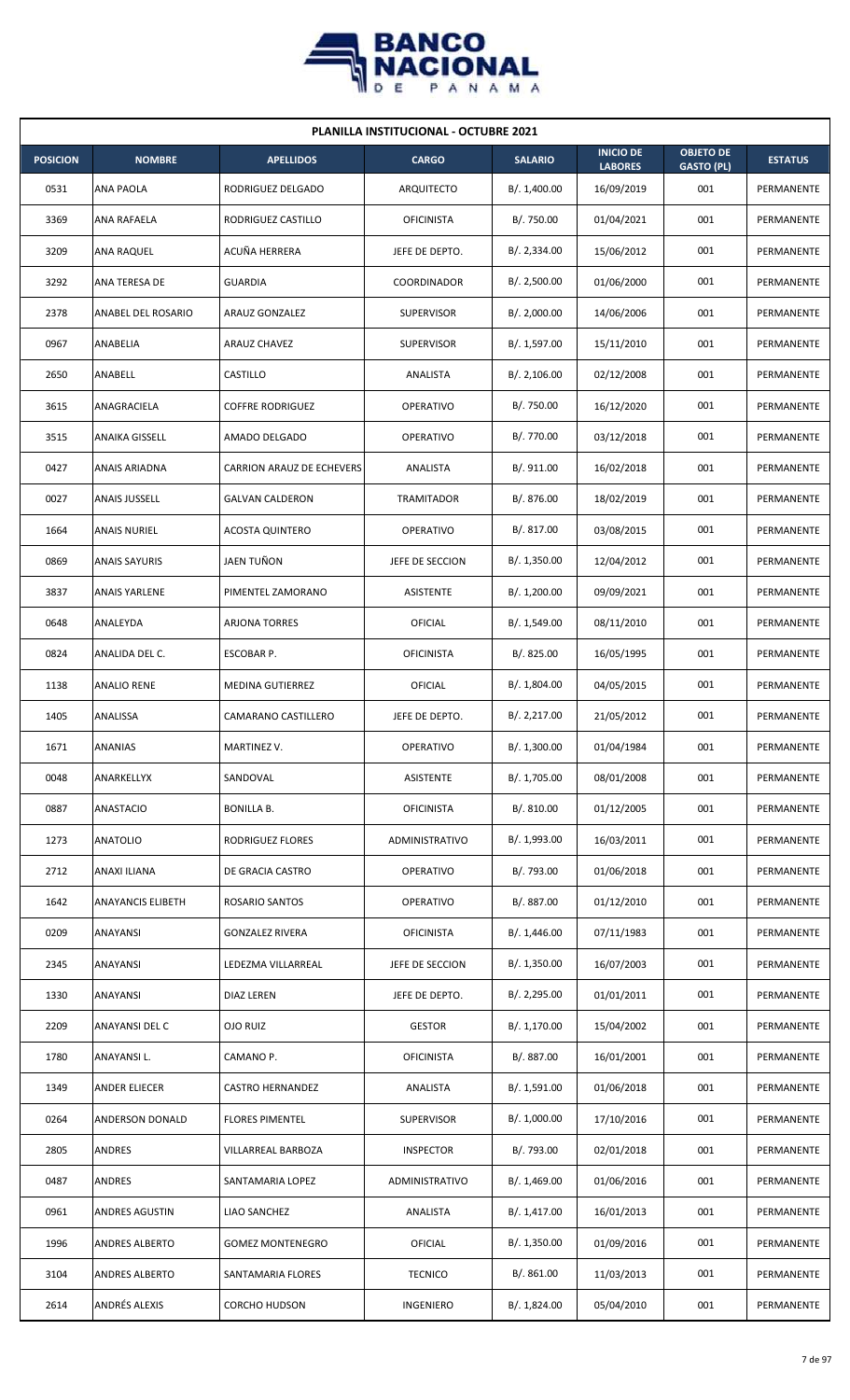

| <b>PLANILLA INSTITUCIONAL - OCTUBRE 2021</b> |                      |                                     |                   |                |                                    |                                       |                |  |  |  |
|----------------------------------------------|----------------------|-------------------------------------|-------------------|----------------|------------------------------------|---------------------------------------|----------------|--|--|--|
| <b>POSICION</b>                              | <b>NOMBRE</b>        | <b>APELLIDOS</b>                    | <b>CARGO</b>      | <b>SALARIO</b> | <b>INICIO DE</b><br><b>LABORES</b> | <b>OBJETO DE</b><br><b>GASTO (PL)</b> | <b>ESTATUS</b> |  |  |  |
| 0350                                         | ANDRES F.            | GOMEZ                               | JEFE DE SECCION   | B/. 2,287.00   | 01/05/2008                         | 001                                   | PERMANENTE     |  |  |  |
| 0558                                         | <b>ANDRES RAUL</b>   | PINZON BOTELLO                      | OFICIAL           | B/.1,419.00    | 02/07/2018                         | 001                                   | PERMANENTE     |  |  |  |
| 3648                                         | ANDRYS DAYANA        | PINZON VALERIN                      | TRAMITADOR        | B/. 1,000.00   | 01/03/2021                         | 001                                   | PERMANENTE     |  |  |  |
| 1143                                         | <b>ANDY JAVIER</b>   | SERRANO MARAÑA                      | OFICIAL           | B/. 1,839.00   | 01/04/2016                         | 001                                   | PERMANENTE     |  |  |  |
| 1321                                         | ANEL                 | <b>GUTIERREZ CONTRERAS</b>          | <b>ASISTENTE</b>  | B/. 3,393.00   | 16/03/2011                         | 001                                   | PERMANENTE     |  |  |  |
| 2513                                         | ANEL                 | <b>MONTENEGRO RIOS</b>              | <b>OFICINISTA</b> | B/. 863.00     | 02/01/2001                         | 001                                   | PERMANENTE     |  |  |  |
| 2790                                         | <b>ANEL ALBERTO</b>  | ORDOÑEZ RIVERA                      | <b>INSPECTOR</b>  | B/. 813.00     | 16/10/2015                         | 001                                   | PERMANENTE     |  |  |  |
| 2840                                         | <b>ANEL ISAC</b>     | <b>BATISTA BENAVIDES</b>            | <b>OFICINISTA</b> | B/. 770.00     | 16/08/2018                         | 001                                   | PERMANENTE     |  |  |  |
| 2201                                         | ANEL RUBIEL          | <b>GONZALEZ MELENDEZ</b>            | ANALISTA          | B/. 1,000.00   | 06/10/2021                         | 001                                   | PERMANENTE     |  |  |  |
| 0082                                         | ANELIS MILITZA       | <b>TREJOS VELASQUEZ</b>             | <b>GERENTE</b>    | B/. 2,834.00   | 16/07/2010                         | 001                                   | PERMANENTE     |  |  |  |
| 2252                                         | <b>ANETH ENEIDA</b>  | MONTENEGRO REYES DE<br><b>ROCHA</b> | OFICIAL           | B/. 1,350.00   | 02/06/2014                         | 001                                   | PERMANENTE     |  |  |  |
| 1493                                         | ANETH MELISSA        | <b>GILL VALDES</b>                  | <b>OFICINISTA</b> | B/. 817.00     | 01/01/2015                         | 001                                   | PERMANENTE     |  |  |  |
| 1352                                         | ANETH MITZIRA        | <b>MORAN TRUJILLO</b>               | OFICIAL           | B/. 1,545.00   | 01/08/2018                         | 001                                   | PERMANENTE     |  |  |  |
| 0941                                         | ANGEL                | URENA RODRIGUEZ                     | AVALUADOR         | B/. 2,049.00   | 01/07/2013                         | 001                                   | PERMANENTE     |  |  |  |
| 2701                                         | ANGEL                | <b>BETHANCOURT</b>                  | <b>SUPERVISOR</b> | B/. 1,213.00   | 22/10/1980                         | 001                                   | PERMANENTE     |  |  |  |
| 3501                                         | ANGEL ALBERTO        | <b>FUENTES</b>                      | OFICIAL           | B/. 1,404.00   | 01/11/2018                         | 001                                   | PERMANENTE     |  |  |  |
| 0849                                         | ANGEL ARIEL          | VILLARREAL CERVANTES                | OFICIAL           | B/. 1,615.00   | 01/09/2003                         | 001                                   | PERMANENTE     |  |  |  |
| 0432                                         | ANGEL G.             | <b>MARTINEZ</b>                     | ASISTENTE         | B/.3,100.00    | 16/12/2009                         | 001                                   | PERMANENTE     |  |  |  |
| 0285                                         | <b>ANGEL JAVIER</b>  | <b>CARRION RODRIGUEZ</b>            | OPERATIVO         | B/. 1,000.00   | 01/02/2019                         | 001                                   | PERMANENTE     |  |  |  |
| 0290                                         | ANGEL MIGUEL         | SAUCEDO VALDES                      | <b>OFICINISTA</b> | B/. 894.00     | 02/05/2003                         | 001                                   | PERMANENTE     |  |  |  |
| 3300                                         | ANGEL SANTO          | MENDOZA G.                          | JEFE DE SECCION   | B/. 1,714.00   | 02/01/2001                         | 001                                   | PERMANENTE     |  |  |  |
| 0675                                         | <b>ANGEL SANTOS</b>  | <b>CORRO LEMM</b>                   | COORDINADOR       | B/. 1,576.00   | 01/06/2018                         | 001                                   | PERMANENTE     |  |  |  |
| 2793                                         | ANGEL ULISES         | <b>OVALLE VARGAS</b>                | <b>INSPECTOR</b>  | B/. 817.00     | 16/03/2017                         | 001                                   | PERMANENTE     |  |  |  |
| 2804                                         | ANGEL URIEL          | <b>GUTIERREZ ESPINOSA</b>           | <b>INSPECTOR</b>  | B/. 770.00     | 16/09/2009                         | 001                                   | PERMANENTE     |  |  |  |
| 2185                                         | ANGELA I.            | <b>NIETO</b>                        | SUPERVISOR        | B/. 1,093.00   | 08/01/2008                         | 001                                   | PERMANENTE     |  |  |  |
| 1548                                         | ANGELICA ARGELIS     | <b>ANDRADE ALLEYNE</b>              | <b>OPERATIVO</b>  | B/. 790.00     | 16/08/2017                         | 001                                   | PERMANENTE     |  |  |  |
| 0743                                         | ANGELICA ITZEL       | FERNANDEZ HERALDEZ                  | OFICIAL           | B/. 1,447.00   | 16/08/2017                         | 001                                   | PERMANENTE     |  |  |  |
| 2669                                         | ANGELICA M.          | VEGA DE MENDIETA                    | ASISTENTE         | B/. 1,907.00   | 01/04/2009                         | 001                                   | PERMANENTE     |  |  |  |
| 0889                                         | ANGELINE G.          | NAVAS A.                            | SUPERVISOR        | B/. 1,000.00   | 16/10/2014                         | 001                                   | PERMANENTE     |  |  |  |
| 1844                                         | ANGELIZ MAYLIN       | PEREZ QUIROS                        | <b>OFICINISTA</b> | B/. 902.00     | 04/05/2015                         | 001                                   | PERMANENTE     |  |  |  |
| 0533                                         | ANGELO J.            | MONDRAGON                           | OFICIAL           | B/. 1,419.00   | 01/10/2009                         | 001                                   | PERMANENTE     |  |  |  |
| 3524                                         | ANGELO JEAN-POOL     | OLEA DUARTE                         | <b>INSPECTOR</b>  | B/. 770.00     | 17/12/2018                         | 001                                   | PERMANENTE     |  |  |  |
| 2739                                         | ANGELO MARCELO       | <b>BOVELL GREEN</b>                 | <b>INSPECTOR</b>  | B/. 859.00     | 17/02/2014                         | 001                                   | PERMANENTE     |  |  |  |
| 0149                                         | ANGIE A.             | ALMANZA L.                          | <b>ABOGADO</b>    | B/. 1,518.00   | 02/02/2004                         | 001                                   | PERMANENTE     |  |  |  |
| 2543                                         | ANGIE EMPERATRIZ     | ACEVEDO VEGA                        | <b>OPERATIVO</b>  | B/. 814.00     | 03/10/2016                         | 001                                   | PERMANENTE     |  |  |  |
| 2842                                         | ANIBAL               | SANTOS BONICHE                      | <b>INSPECTOR</b>  | B/. 893.00     | 06/11/2013                         | 001                                   | PERMANENTE     |  |  |  |
| 2235                                         | <b>ANIER EDGARDO</b> | <b>APARICIO FLORES</b>              | <b>GESTOR</b>     | B/. 902.00     | 02/07/2018                         | 001                                   | PERMANENTE     |  |  |  |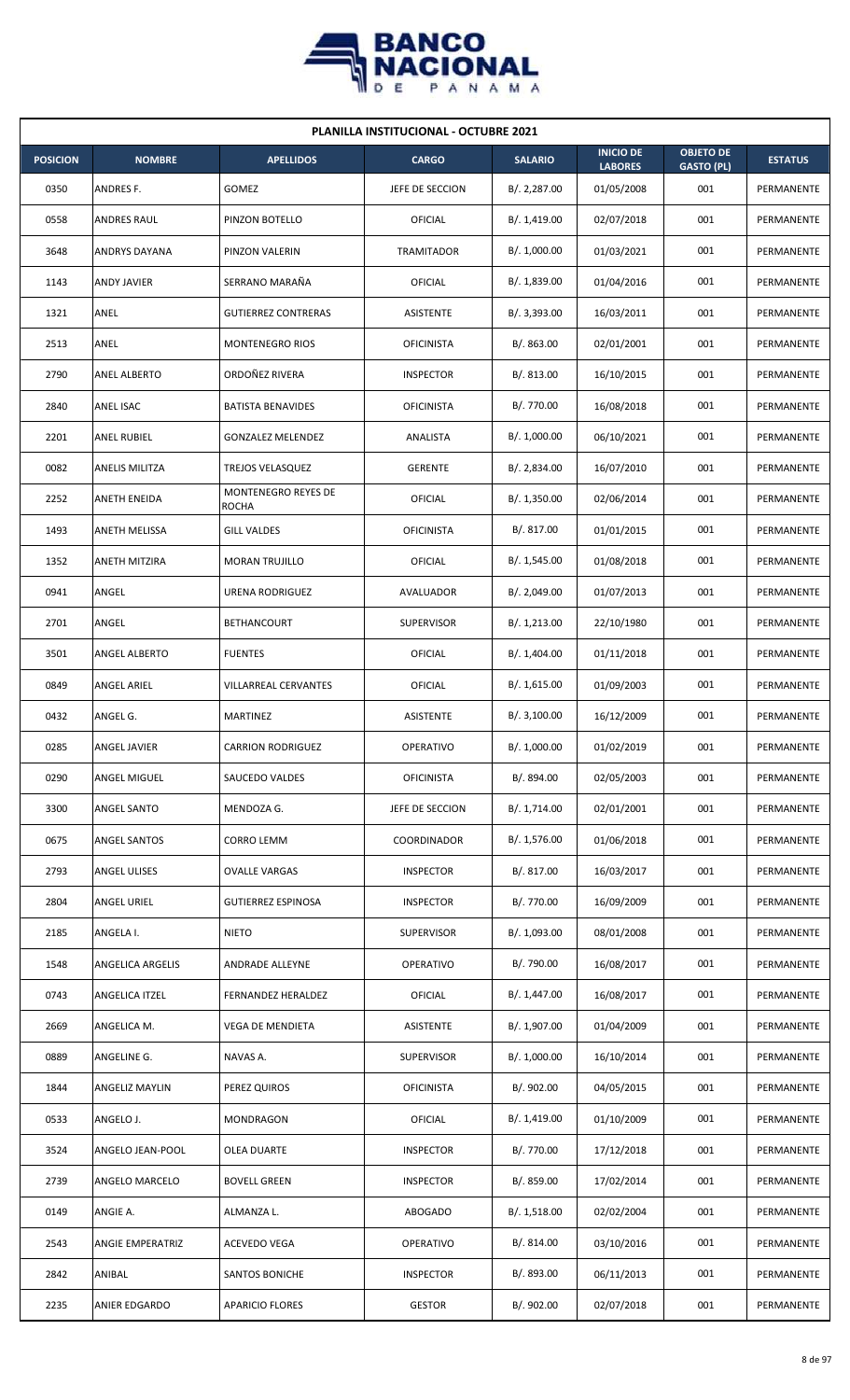

| <b>PLANILLA INSTITUCIONAL - OCTUBRE 2021</b> |                          |                          |                   |                |                                    |                                       |                |  |  |  |
|----------------------------------------------|--------------------------|--------------------------|-------------------|----------------|------------------------------------|---------------------------------------|----------------|--|--|--|
| <b>POSICION</b>                              | <b>NOMBRE</b>            | <b>APELLIDOS</b>         | <b>CARGO</b>      | <b>SALARIO</b> | <b>INICIO DE</b><br><b>LABORES</b> | <b>OBJETO DE</b><br><b>GASTO (PL)</b> | <b>ESTATUS</b> |  |  |  |
| 2098                                         | <b>ANN MARIE</b>         | RIVIER LAVALLE DE SAENZ  | ANALISTA          | B/. 1,783.00   | 16/05/2014                         | 001                                   | PERMANENTE     |  |  |  |
| 1824                                         | ANNA MILEIDY             | SOLIS LORENZO            | <b>OFICINISTA</b> | B/.816.00      | 16/03/2016                         | 001                                   | PERMANENTE     |  |  |  |
| 0289                                         | ANNELISE MARGARITA       | <b>GARCIA JAEN</b>       | <b>SUPERVISOR</b> | B/. 1,364.00   | 02/09/2013                         | 001                                   | PERMANENTE     |  |  |  |
| 1621                                         | <b>ANNIE MICHELLE</b>    | <b>BRANDA YANGUEZ</b>    | <b>OFICINISTA</b> | B/. 818.00     | 17/06/2013                         | 001                                   | PERMANENTE     |  |  |  |
| 1841                                         | ANSELMO                  | CORREA                   | <b>OFICINISTA</b> | B/. 921.00     | 19/07/1982                         | 001                                   | PERMANENTE     |  |  |  |
| 2829                                         | ANSELMO ALEJANDRO        | SMALL SERRUTT            | <b>INSPECTOR</b>  | B/.810.00      | 16/05/2012                         | 001                                   | PERMANENTE     |  |  |  |
| 3572                                         | <b>ANTHONY ALBERTO</b>   | RODRIGUEZ SANCHEZ        | <b>OFICINISTA</b> | B/. 770.00     | 17/06/2019                         | 001                                   | PERMANENTE     |  |  |  |
| 1832                                         | <b>ANTHONY ARTURO</b>    | DOMINGUEZ GONZALEZ       | JEFE DE SECCION   | B/.1,088.00    | 04/05/2015                         | 001                                   | PERMANENTE     |  |  |  |
| 0430                                         | <b>ANTHONY DAYAN</b>     | MARTINEZ RODRIGUEZ       | <b>GERENTE</b>    | B/. 3,674.00   | 17/03/2014                         | 001                                   | PERMANENTE     |  |  |  |
| 3020                                         | <b>ANTHONY SCOTT</b>     | MURILLO ALVARADO         | TRABAJADOR MANUAL | B/.660.00      | 16/05/2017                         | 001                                   | PERMANENTE     |  |  |  |
| 1872                                         | <b>ANTONELLY ENRIQUE</b> | <b>BERNAL AGUILAR</b>    | <b>SUPERVISOR</b> | B/.1,131.00    | 16/11/2016                         | 001                                   | PERMANENTE     |  |  |  |
| 0537                                         | <b>ANTONIETA</b>         | <b>LORD RAMOS</b>        | OFICIAL           | B/. 1,788.00   | 16/05/2011                         | 001                                   | PERMANENTE     |  |  |  |
| 1867                                         | ANTONIO                  | VANEGAS B.               | <b>OFICINISTA</b> | B/. 931.00     | 01/04/1981                         | 001                                   | PERMANENTE     |  |  |  |
| 2657                                         | <b>ANTONIO</b>           | BARAHONA H.              | ADMINISTRADOR     | B/.3,231.00    | 07/02/2000                         | 001                                   | PERMANENTE     |  |  |  |
| 2727                                         | <b>ANTONIO CORNELIO</b>  | <b>CARGILL MORENO</b>    | <b>INSPECTOR</b>  | B/. 857.00     | 16/07/2010                         | 001                                   | PERMANENTE     |  |  |  |
| 2149                                         | ANTONIO E.               | SANFORD R.               | JEFE DE SECCION   | B/. 1,350.00   | 18/06/1984                         | 001                                   | PERMANENTE     |  |  |  |
| 1964                                         | ANTONIO EDUARDO          | <b>HERNÁNDEZ ORTEGA</b>  | <b>OFICINISTA</b> | B/0.828.00     | 07/04/2014                         | 001                                   | PERMANENTE     |  |  |  |
| 2774                                         | ANTONIO J.               | <b>JOU VEGA</b>          | <b>INSPECTOR</b>  | B/. 881.00     | 02/03/2009                         | 001                                   | PERMANENTE     |  |  |  |
| 3750                                         | <b>ANTONIO JOSE</b>      | LEDEZMA SALAS            | ARQUITECTO        | B/. 1,400.00   | 03/05/2021                         | 001                                   | PERMANENTE     |  |  |  |
| 2783                                         | ANYELO ORIEL             | <b>CARDENAS VARGAS</b>   | <b>INSPECTOR</b>  | B/. 814.00     | 18/06/2007                         | 001                                   | PERMANENTE     |  |  |  |
| 3649                                         | <b>ANYURI NAIROBYS</b>   | SEVILLANO CASTILLO       | <b>GESTOR</b>     | B/. 850.00     | 01/03/2021                         | 001                                   | PERMANENTE     |  |  |  |
| 2713                                         | <b>AQUILEO</b>           | <b>HERAZO CUESTA</b>     | OPERADOR          | B/. 831.00     | 01/04/2011                         | 001                                   | PERMANENTE     |  |  |  |
| 3047                                         | <b>AQUILINO</b>          | SANTOS                   | TRABAJADOR MANUAL | B/. 1,000.00   | 11/05/1984                         | 001                                   | PERMANENTE     |  |  |  |
| 3246                                         | ARACELIS                 | QUIJADA R.               | COORDINADOR       | B/. 2,500.00   | 18/08/1997                         | 001                                   | PERMANENTE     |  |  |  |
| 3309                                         | ARACELIS                 | <b>BONILLA GARCIA</b>    | JEFE DE SECCION   | B/.1,518.00    | 16/12/1999                         | 001                                   | PERMANENTE     |  |  |  |
| 0812                                         | ARACELIS DEL CARMEN      | <b>CEDENO DE HERRERA</b> | JEFE DE SECCION   | B/.1,350.00    | 01/07/2015                         | 001                                   | PERMANENTE     |  |  |  |
| 1693                                         | ARACELLYS ESTHER         | SANCHEZ RIVERA           | <b>OPERATIVO</b>  | B/. 869.00     | 16/03/2010                         | 001                                   | PERMANENTE     |  |  |  |
| 2192                                         | ARACELY                  | SAENZ G.                 | JEFE DE SECCION   | B/.1,350.00    | 03/04/2006                         | 001                                   | PERMANENTE     |  |  |  |
| 1606                                         | ARACELYS ANETH           | <b>CASTILLO MATOS</b>    | OPERATIVO         | B/. 820.00     | 16/09/2013                         | 001                                   | PERMANENTE     |  |  |  |
| 0914                                         | ARACELYS EDITH           | <b>SAEZ PINTO</b>        | <b>SUPERVISOR</b> | B/. 1,000.00   | 14/11/2011                         | 001                                   | PERMANENTE     |  |  |  |
| 2296                                         | ARAM B.                  | GONZALEZ H.              | <b>SUPERVISOR</b> | B/. 1,342.00   | 02/01/2007                         | 001                                   | PERMANENTE     |  |  |  |
| 2399                                         | ARAMELIS Y.              | DIAZ G.                  | JEFE DE SECCION   | B/.1,386.00    | 01/09/2006                         | 001                                   | PERMANENTE     |  |  |  |
| 2766                                         | ARCADIO                  | GONZALEZ                 | <b>INSPECTOR</b>  | B/. 827.00     | 03/02/2014                         | 001                                   | PERMANENTE     |  |  |  |
| 1444                                         | <b>ARCADIO</b>           | <b>MARTINEZ ARIAS</b>    | JEFE DE DEPTO.    | B/.2,011.00    | 01/02/1999                         | 001                                   | PERMANENTE     |  |  |  |
| 0218                                         | ARCADIO MODESTO          | VILLALAZ ALONSO          | <b>SUPERVISOR</b> | B/. 1,623.00   | 16/09/2010                         | 001                                   | PERMANENTE     |  |  |  |
| 2675                                         | ARCENIO ALBERTO          | AMAYA G.                 | JEFE DE DEPTO.    | B/. 3,278.00   | 01/07/1980                         | 001                                   | PERMANENTE     |  |  |  |
| 2708                                         | ARELIS                   | CASTILLO MENDOZA         | OPERATIVO         | B/. 790.00     | 01/06/2018                         | 001                                   | PERMANENTE     |  |  |  |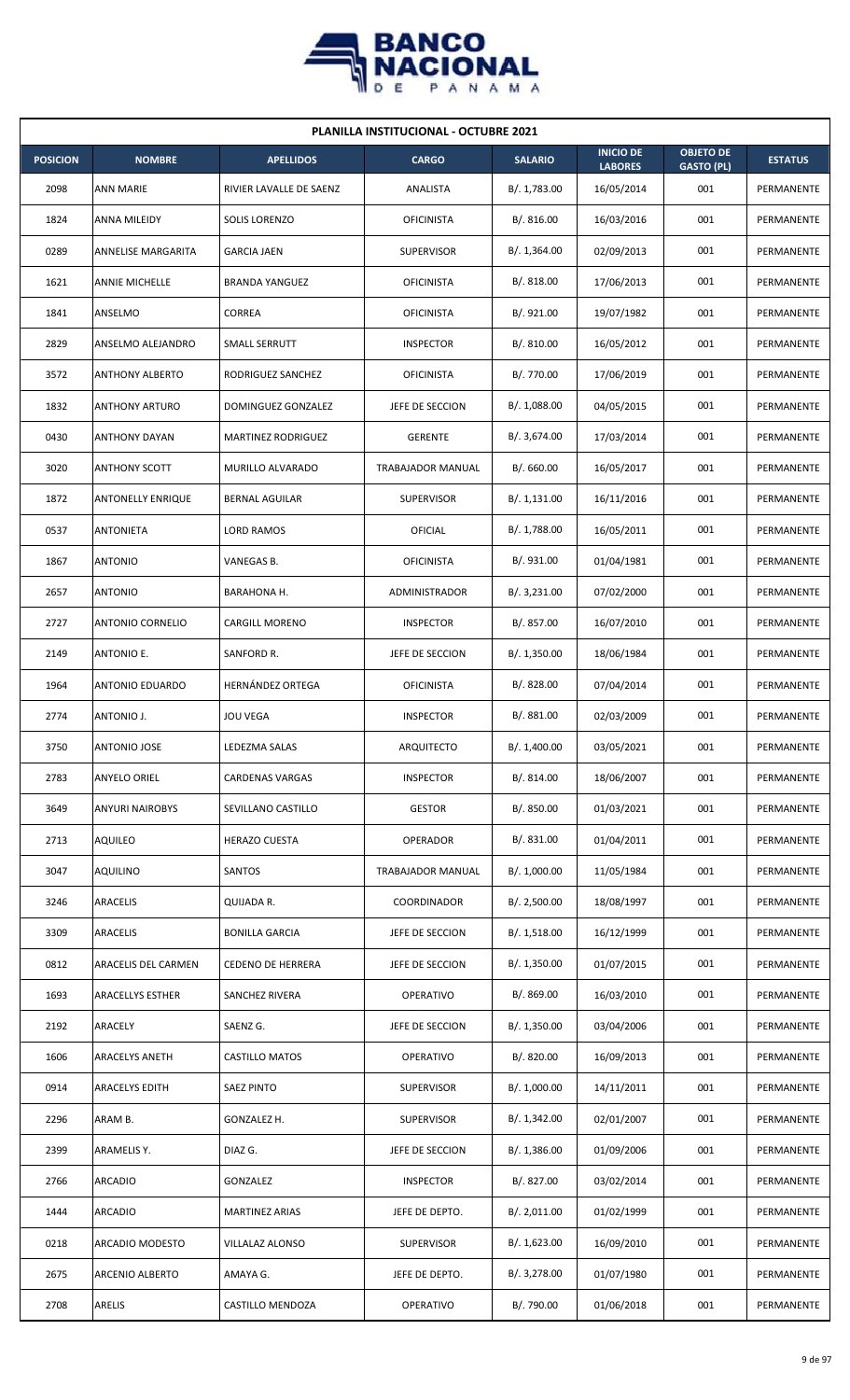

| <b>PLANILLA INSTITUCIONAL - OCTUBRE 2021</b> |                       |                         |                   |                |                                    |                                       |                |  |  |
|----------------------------------------------|-----------------------|-------------------------|-------------------|----------------|------------------------------------|---------------------------------------|----------------|--|--|
| <b>POSICION</b>                              | <b>NOMBRE</b>         | <b>APELLIDOS</b>        | <b>CARGO</b>      | <b>SALARIO</b> | <b>INICIO DE</b><br><b>LABORES</b> | <b>OBJETO DE</b><br><b>GASTO (PL)</b> | <b>ESTATUS</b> |  |  |
| 3214                                         | ARELIS E.             | <b>BATISTA</b>          | JEFE DE DEPTO.    | B/. 1,671.00   | 06/06/2006                         | 001                                   | PERMANENTE     |  |  |
| 3232                                         | ARELIS I.             | SAMANIEGO S.            | <b>OFICINISTA</b> | B/.866.00      | 02/02/2015                         | 001                                   | PERMANENTE     |  |  |
| 0581                                         | ARELIS M.             | GONZALEZ DE L.          | OFICIAL           | B/. 1,479.00   | 01/03/2002                         | 001                                   | PERMANENTE     |  |  |
| 1720                                         | <b>ARGELIS</b>        | HERNANDEZ A.            | OPERATIVO         | B/. 997.00     | 22/06/2006                         | 001                                   | PERMANENTE     |  |  |
| 2131                                         | <b>ARGELIS</b>        | <b>RODRIGUEZ</b>        | <b>GERENTE</b>    | B/. 3,000.00   | 04/05/2009                         | 001                                   | PERMANENTE     |  |  |
| 2140                                         | ARGELIS G.            | FERNANDEZ G.            | <b>SUPERVISOR</b> | B/. 1,193.00   | 16/03/2000                         | 001                                   | PERMANENTE     |  |  |
| 0210                                         | ARGELIS J.            | <b>MUNOZ</b>            | <b>SUPERVISOR</b> | B/. 1,088.00   | 01/09/2008                         | 001                                   | PERMANENTE     |  |  |
| 1648                                         | ARGELIS M.            | RODRIGUEZ G.            | <b>OPERATIVO</b>  | B/. 1,009.00   | 01/09/2006                         | 001                                   | PERMANENTE     |  |  |
| 3530                                         | ARGELIS MARIA         | <b>HERRERA OJO</b>      | <b>OFICINISTA</b> | B/. 750.00     | 17/12/2018                         | 001                                   | PERMANENTE     |  |  |
| 2550                                         | ARIADNA               | ACEVEDO BATISTA         | JEFE DE DEPTO.    | B/. 3,375.00   | 13/12/2010                         | 001                                   | PERMANENTE     |  |  |
| 3157                                         | ARIADNA               | <b>BUSTAMANTE</b>       | <b>SUPERVISOR</b> | B/. 1,385.00   | 11/06/2008                         | 001                                   | PERMANENTE     |  |  |
| 2507                                         | ARIADNA R.            | <b>VEGA RAMOS</b>       | <b>OFICINISTA</b> | B/. 1,050.00   | 16/09/1996                         | 001                                   | PERMANENTE     |  |  |
| 1829                                         | ARIADNE YELITZA       | SILA VELASQUEZ          | <b>OFICINISTA</b> | B/. 833.00     | 16/01/2013                         | 001                                   | PERMANENTE     |  |  |
| 2011                                         | ARIADNY L.            | RODRIGUEZ M.            | ADMINISTRADOR     | B/. 902.00     | 17/11/2014                         | 001                                   | PERMANENTE     |  |  |
| 0382                                         | ARIANIS ALEXANDRA     | <b>SALOMON PEREZ</b>    | JEFE DE SECCION   | B/. 1,790.00   | 06/11/2013                         | 001                                   | PERMANENTE     |  |  |
| 1643                                         | ARIANNY DEL CARMEN    | <b>GARCIA MEDINA</b>    | <b>OFICINISTA</b> | B/. 750.00     | 17/02/2020                         | 001                                   | PERMANENTE     |  |  |
| 1134                                         | ARIEL                 | <b>BAILARIN MECHA</b>   | OFICIAL           | B/. 1,795.00   | 16/02/2016                         | 001                                   | PERMANENTE     |  |  |
| 1249                                         | ARIEL A.              | GONZALEZ E.             | OFICIAL           | B/. 1,768.00   | 02/03/2009                         | 001                                   | PERMANENTE     |  |  |
| 0820                                         | <b>ARIEL EDUARDO</b>  | MEDINA CORDOBA          | <b>OFICINISTA</b> | B/. 773.00     | 01/08/2018                         | 001                                   | PERMANENTE     |  |  |
| 0182                                         | ARIEL HUMBERTO        | <b>GOMEZ CEDENO</b>     | ASISTENTE         | B/. 1,439.00   | 03/01/2005                         | 001                                   | PERMANENTE     |  |  |
| 3081                                         | <b>ARIOSTO</b>        | ALVARADO GONZALEZ       | <b>SUPERVISOR</b> | B/. 1,125.00   | 01/12/2006                         | 001                                   | PERMANENTE     |  |  |
| 3751                                         | ARIS ABDIEL           | <b>CASTRO PIMENTEL</b>  | <b>TRAMITADOR</b> | B/. 1,000.00   | 16/06/2021                         | 001                                   | PERMANENTE     |  |  |
| 2622                                         | <b>ARIS ARIEL</b>     | HERRERA CAMAÑO          | ADMINISTRADOR     | B/. 1,000.00   | 19/04/2021                         | 001                                   | PERMANENTE     |  |  |
| 0771                                         | ARIS JOHANNA          | <b>ADAMES RIVERA</b>    | TRAMITADOR        | B/. 897.00     | 02/04/2018                         | 001                                   | PERMANENTE     |  |  |
| 0573                                         | <b>ARIS MADELEINE</b> | RAMIREZ                 | OFICIAL           | B/. 1,642.00   | 16/04/2001                         | 001                                   | PERMANENTE     |  |  |
| 0695                                         | <b>ARISTIDES A</b>    | <b>CORRALES ATENCIO</b> | JEFE DE DEPTO.    | B/.2,426.00    | 04/08/2008                         | 001                                   | PERMANENTE     |  |  |
| 0957                                         | <b>ARLEN OMAIRA</b>   | CEDENO GOMEZ            | JEFE DE SECCION   | B/.2,028.00    | 16/08/2000                         | 001                                   | PERMANENTE     |  |  |
| 0453                                         | <b>ARLETH DE</b>      | <b>DONADIO</b>          | TRAMITADOR        | B/. 1,300.00   | 01/06/2007                         | 001                                   | PERMANENTE     |  |  |
| 3425                                         | ARLYN LORENA          | AMAT QUIROZ             | <b>OFICINISTA</b> | B/. 796.00     | 16/01/2018                         | 001                                   | PERMANENTE     |  |  |
| 2408                                         | ARMANDO               | HILL OLMEDO             | <b>SUPERVISOR</b> | B/. 1,025.00   | 17/09/2018                         | 001                                   | PERMANENTE     |  |  |
| 1999                                         | ARMANDO AYAN          | VASQUEZ                 | OFICIAL           | B/. 1,489.00   | 07/02/2008                         | 001                                   | PERMANENTE     |  |  |
| 2817                                         | ARMANDO ERNESTO       | TEJEIRA CASTILLO        | <b>INSPECTOR</b>  | B/. 834.00     | 16/01/2009                         | 001                                   | PERMANENTE     |  |  |
| 1882                                         | ARMANDO OLMEDO        | CASTILLO CARRION        | <b>OFICINISTA</b> | B/. 823.00     | 19/04/2010                         | 001                                   | PERMANENTE     |  |  |
| 3614                                         | ARNULFO ARIEL         | MURILLO TIMANA          | <b>INSPECTOR</b>  | B/. 750.00     | 16/12/2020                         | 001                                   | PERMANENTE     |  |  |
| 2351                                         | ARNULFO JUVELL        | CASTRO SAEZ             | JEFE DE SECCION   | B/.1,460.00    | 01/04/2014                         | 001                                   | PERMANENTE     |  |  |
| 3599                                         | <b>ARTURO MANUEL</b>  | VIEJO QUEZADA           | <b>GERENTE</b>    | B/.3,500.00    | 01/10/2020                         | 001                                   | PERMANENTE     |  |  |
| 1797                                         | <b>ASCANIO</b>        | VEGA PEREZ              | ASISTENTE         | B/. 1,000.00   | 02/07/2018                         | 001                                   | PERMANENTE     |  |  |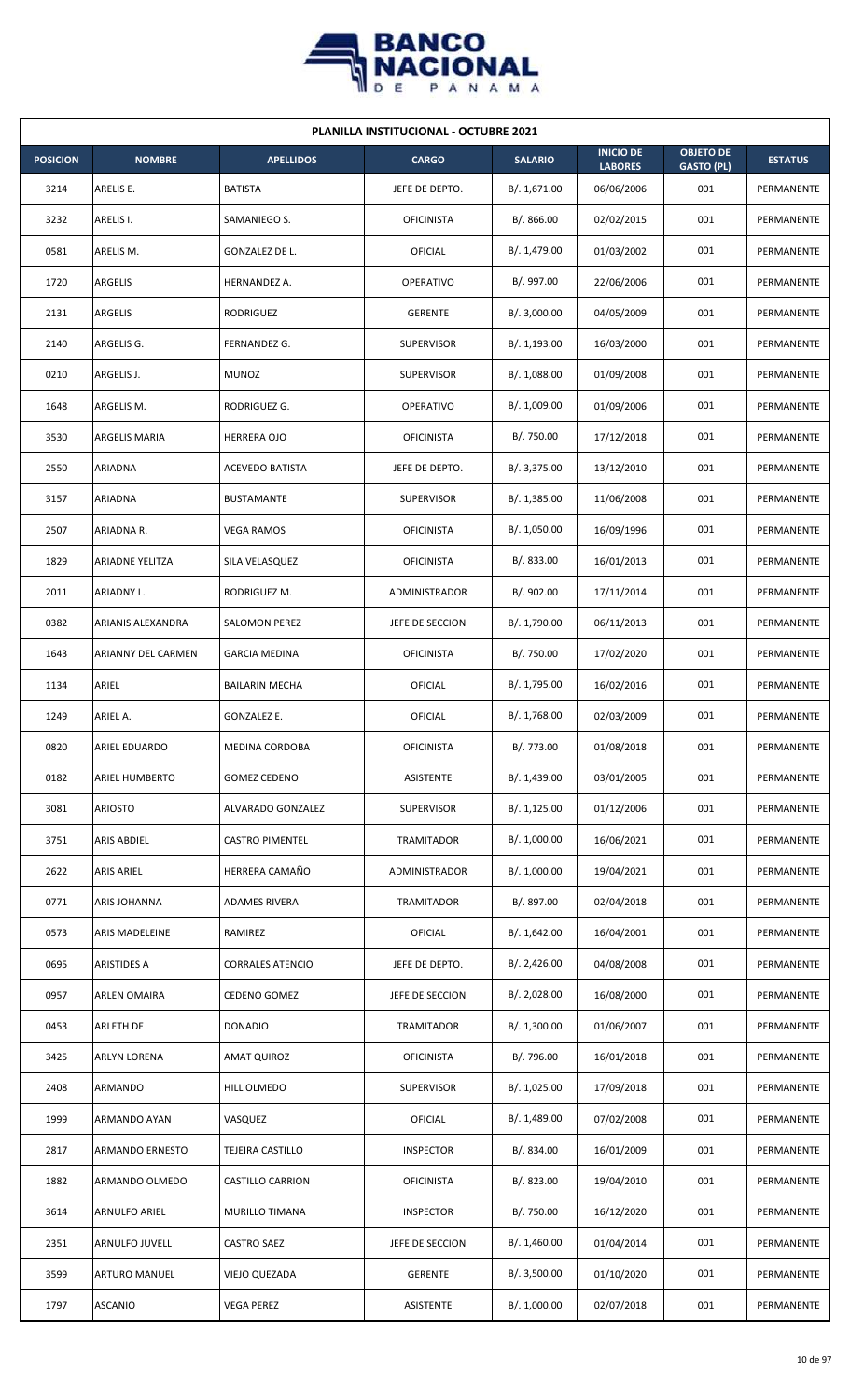

|                 | <b>PLANILLA INSTITUCIONAL - OCTUBRE 2021</b> |                                |                   |                |                                    |                                       |                |  |  |  |
|-----------------|----------------------------------------------|--------------------------------|-------------------|----------------|------------------------------------|---------------------------------------|----------------|--|--|--|
| <b>POSICION</b> | <b>NOMBRE</b>                                | <b>APELLIDOS</b>               | <b>CARGO</b>      | <b>SALARIO</b> | <b>INICIO DE</b><br><b>LABORES</b> | <b>OBJETO DE</b><br><b>GASTO (PL)</b> | <b>ESTATUS</b> |  |  |  |
| 1178            | <b>ASCANIO ENRIQUE</b>                       | <b>VERGARA SANTOS</b>          | OFICIAL           | B/. 2,417.00   | 03/07/2017                         | 001                                   | PERMANENTE     |  |  |  |
| 0667            | <b>ASENETTE</b>                              | <b>DEVILLE MATA</b>            | EVALUADOR         | B/. 2,097.00   | 16/04/2013                         | 001                                   | PERMANENTE     |  |  |  |
| 3841            | ASHLY                                        | <b>MARTINEZ MOSQUERA</b>       | <b>OFICINISTA</b> | B/. 750.00     | 30/09/2021                         | 001                                   | PERMANENTE     |  |  |  |
| 0171            | ASLEY G.                                     | RIVERA V.                      | <b>ABOGADO</b>    | B/. 1,782.00   | 18/06/2007                         | 001                                   | PERMANENTE     |  |  |  |
| 1647            | <b>ASTRID AILYN</b>                          | <b>MONTERO FRANCO</b>          | <b>OPERATIVO</b>  | B/.816.00      | 16/02/2016                         | 001                                   | PERMANENTE     |  |  |  |
| 0988            | ATENAS A.                                    | ACOSTA ARCIA DE RODRIGUEZ      | <b>SUPERVISOR</b> | B/. 1,639.00   | 01/06/2011                         | 001                                   | PERMANENTE     |  |  |  |
| 2984            | <b>AUDIBERTO</b>                             | MORAN VILLARREAL               | TRABAJADOR MANUAL | B/. 620.00     | 17/12/2018                         | 001                                   | PERMANENTE     |  |  |  |
| 0152            | <b>AUGUSTO EFRAIN</b>                        | PALACIOS MUNOZ                 | <b>ABOGADO</b>    | B/. 1,576.00   | 18/04/2011                         | 001                                   | PERMANENTE     |  |  |  |
| 2113            | <b>AURA DEL CARMEN</b>                       | GONZALEZ GONZALEZ DE<br>VARGAS | ADMINISTRADOR     | B/. 902.00     | 16/08/2017                         | 001                                   | PERMANENTE     |  |  |  |
| 0726            | AURA E.                                      | <b>CASTILLO ORTIZ</b>          | OFICIAL           | B/. 2,046.00   | 16/04/1996                         | 001                                   | PERMANENTE     |  |  |  |
| 3205            | AURA E.                                      | FERRER L.                      | <b>GERENTE</b>    | B/. 4,002.00   | 16/07/2009                         | 001                                   | PERMANENTE     |  |  |  |
| 0613            | AURA S.                                      | APSITHE                        | <b>OFICIAL</b>    | B/. 1,518.00   | 04/04/1994                         | 001                                   | PERMANENTE     |  |  |  |
| 0365            | AURIS E.                                     | <b>OLIVEROS</b>                | OFICIAL           | B/. 1,700.00   | 24/05/2011                         | 001                                   | PERMANENTE     |  |  |  |
| 1564            | AURORA                                       | GARCIA J.                      | <b>OPERATIVO</b>  | B/0.858.00     | 01/08/2008                         | 001                                   | PERMANENTE     |  |  |  |
| 1072            | <b>AUXENDO C</b>                             | DOMINGUEZ P.                   | OFICIAL           | B/. 2,216.00   | 03/02/2003                         | 001                                   | PERMANENTE     |  |  |  |
| 3469            | AVELINO ANTONIO                              | <b>BATISTA RAMOS</b>           | <b>OPERADOR</b>   | B/. 817.00     | 01/06/2017                         | 001                                   | PERMANENTE     |  |  |  |
| 1834            | <b>AYLIN MICHELL</b>                         | HARRIS BETHANCOURT             | <b>OFICINISTA</b> | B/.816.00      | 01/07/2013                         | 001                                   | PERMANENTE     |  |  |  |
| 3521            | <b>AYSHEL INDIRA</b>                         | VASQUEZ NAVARRO                | <b>OFICINISTA</b> | B/. 770.00     | 03/12/2018                         | 001                                   | PERMANENTE     |  |  |  |
| 0092            | BARBARA J.                                   | NAVARRO V.                     | <b>GERENTE</b>    | B/. 2,317.00   | 17/11/2008                         | 001                                   | PERMANENTE     |  |  |  |
| 2487            | <b>BASILIO</b>                               | ACOSTA M.                      | <b>OFICINISTA</b> | B/. 813.00     | 01/09/2005                         | 001                                   | PERMANENTE     |  |  |  |
| 3141            | BATILDA E.                                   | PERALTA                        | JEFE DE DEPTO.    | B/.2,485.00    | 01/11/2007                         | 001                                   | PERMANENTE     |  |  |  |
| 0799            | <b>BEIDA YARITZA</b>                         | PRESTAN MENDOZA                | <b>OFICINISTA</b> | B/. 820.00     | 02/05/2013                         | 001                                   | PERMANENTE     |  |  |  |
| 1631            | <b>BELEN IVIANA</b>                          | VALDES MENDOZA                 | <b>OPERATIVO</b>  | B/. 824.00     | 01/04/2014                         | 001                                   | PERMANENTE     |  |  |  |
| 0615            | <b>BELGICA IRENE</b>                         | PHILLIPS CASTILLO              | <b>OFICIAL</b>    | B/. 1,519.00   | 17/06/2013                         | 001                                   | PERMANENTE     |  |  |  |
| 2314            | <b>BELGICA IRENE</b>                         | AGUILAR ARCIA                  | <b>OFICINISTA</b> | B/. 770.00     | 01/04/2019                         | 001                                   | PERMANENTE     |  |  |  |
| 1006            | <b>BELINDA EMILIA</b>                        | DE SALDANA CANDANEDO           | <b>ASISTENTE</b>  | B/. 3,321.00   | 03/02/1986                         | 001                                   | PERMANENTE     |  |  |  |
| 0739            | <b>BELISARIO ANTONIO</b>                     | MORENO CASTILLO                | <b>OFICIAL</b>    | B/.1,863.00    | 18/07/2012                         | 001                                   | PERMANENTE     |  |  |  |
| 0536            | <b>BELISBETH BEDISKA</b>                     | CEDEÑO RODRÍGUEZ               | <b>OFICIAL</b>    | B/.1,476.00    | 18/08/2014                         | 001                                   | PERMANENTE     |  |  |  |
| 0482            | BELKIS L.                                    | <b>BULTRON O.</b>              | ADMINISTRATIVO    | B/. 924.00     | 02/12/2014                         | 001                                   | PERMANENTE     |  |  |  |
| 0694            | BELKYS I.                                    | <b>MAURE NAVARRO</b>           | <b>GERENTE</b>    | B/. 2,156.00   | 01/08/2005                         | 001                                   | PERMANENTE     |  |  |  |
| 0670            | <b>BELKYS ISABEL</b>                         | CARRASCO GONZALEZ              | EVALUADOR         | B/. 1,391.00   | 07/03/2019                         | 001                                   | PERMANENTE     |  |  |  |
| 1328            | <b>BELQUIS IVETH</b>                         | GORDON C.                      | <b>GERENTE</b>    | B/.3,860.00    | 10/01/1995                         | 001                                   | PERMANENTE     |  |  |  |
| 3650            | <b>BENEDICTO</b>                             | CHAVARRIA ARAUZ                | <b>OFICINISTA</b> | B/. 750.00     | 16/03/2021                         | 001                                   | PERMANENTE     |  |  |  |
| 1934            | BENIGNO ALEJANDRO                            | SANCHEZ MENDOZA                | <b>INSPECTOR</b>  | B/. 750.00     | 16/10/2020                         | 001                                   | PERMANENTE     |  |  |  |
| 0943            | <b>BENIGNO ANTONIO</b>                       | <b>OSORIO MONTERREY</b>        | AVALUADOR         | B/. 1,846.00   | 01/02/2011                         | 001                                   | PERMANENTE     |  |  |  |
| 2867            | BENJAMIN                                     | <b>TERAN OTERO</b>             | SUPERVISOR        | B/. 1,098.00   | 05/09/2005                         | 001                                   | PERMANENTE     |  |  |  |
| 0981            | <b>BENJAMIN</b>                              | CHAVEZ DE GRACIA               | GERENTE           | B/. 2,572.00   | 01/09/2000                         | 001                                   | PERMANENTE     |  |  |  |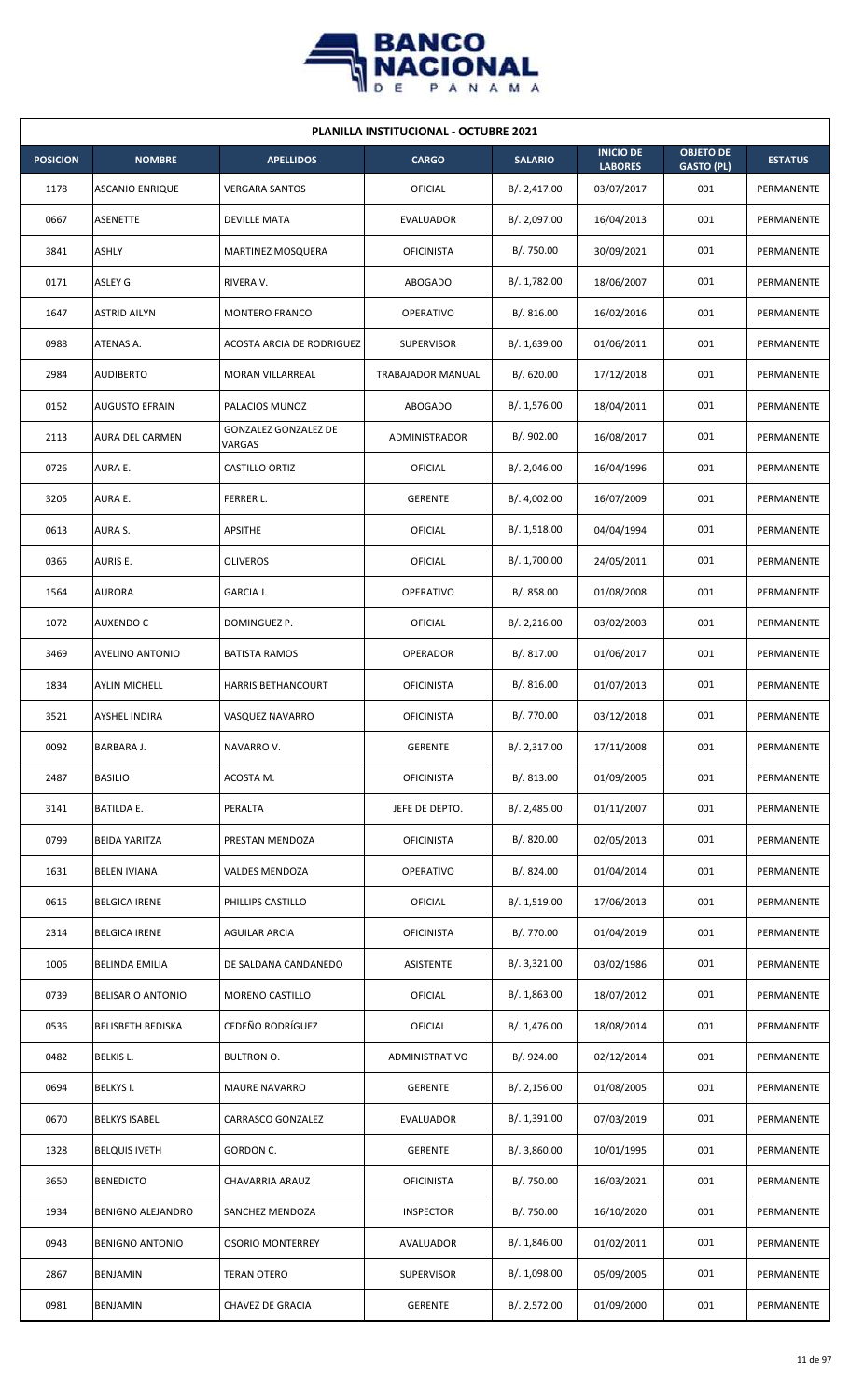

| <b>PLANILLA INSTITUCIONAL - OCTUBRE 2021</b> |                         |                               |                      |                |                                    |                                       |                |  |  |  |
|----------------------------------------------|-------------------------|-------------------------------|----------------------|----------------|------------------------------------|---------------------------------------|----------------|--|--|--|
| <b>POSICION</b>                              | <b>NOMBRE</b>           | <b>APELLIDOS</b>              | <b>CARGO</b>         | <b>SALARIO</b> | <b>INICIO DE</b><br><b>LABORES</b> | <b>OBJETO DE</b><br><b>GASTO (PL)</b> | <b>ESTATUS</b> |  |  |  |
| 3383                                         | BENJAMIN ISAAC          | RODRIGUEZ VERGARA             | <b>INSPECTOR</b>     | B/. 750.00     | 16/09/2020                         | 001                                   | PERMANENTE     |  |  |  |
| 1555                                         | BENY DE LA CRUZ         | RANGEL RANGEL                 | OPERATIVO            | B/. 796.00     | 16/02/2018                         | 001                                   | PERMANENTE     |  |  |  |
| 1573                                         | <b>BERALIS MARUQUEL</b> | SANCHEZ JOVANE DE<br>TROESTCH | JEFE DE SECCION      | B/. 1,464.00   | 18/04/2005                         | 001                                   | PERMANENTE     |  |  |  |
| 2323                                         | <b>BERLIN ZULEMA</b>    | <b>CORDOBA VERGARA</b>        | <b>SUPERVISOR</b>    | B/. 1,530.00   | 12/11/2013                         | 001                                   | PERMANENTE     |  |  |  |
| 1552                                         | <b>BERNARDO</b>         | RODRIGUEZ G.                  | <b>OPERATIVO</b>     | B/.1,248.00    | 01/10/1986                         | 001                                   | PERMANENTE     |  |  |  |
| 3509                                         | BERNICE DEL CARMEN      | RODRIGUEZ BENTLEY             | ASISTENTE            | B/0.850.00     | 16/11/2018                         | 001                                   | PERMANENTE     |  |  |  |
| 1939                                         | <b>BERTA ALICIA</b>     | <b>FUENTES GARCIA</b>         | <b>SUPERVISOR</b>    | B/.1,110.00    | 03/05/2016                         | 001                                   | PERMANENTE     |  |  |  |
| 2366                                         | <b>BERTA ALICIA</b>     | ANTIOCO JARAMILLO             | ASISTENTE            | B/.1,725.00    | 22/03/2012                         | 001                                   | PERMANENTE     |  |  |  |
| 1513                                         | BERTA ELIZABETH         | <b>MORENO GONZÁLEZ</b>        | <b>SUPERVISOR</b>    | B/. 1,202.00   | 17/03/2014                         | 001                                   | PERMANENTE     |  |  |  |
| 1408                                         | <b>BETHSABE RUTH</b>    | JAEN CASTILLERO               | JEFE DE SECCION      | B/.2,154.00    | 16/05/2016                         | 001                                   | PERMANENTE     |  |  |  |
| 1441                                         | <b>BETHZAIDA</b>        | <b>GONZALEZ ARAUZ</b>         | JEFE DE DEPTO.       | B/.2,325.00    | 01/03/2000                         | 001                                   | PERMANENTE     |  |  |  |
| 0056                                         | BETSIBEL Y.             | ESCUDERO A.                   | ASISTENTE            | B/.1,563.00    | 02/12/2008                         | 001                                   | PERMANENTE     |  |  |  |
| 0235                                         | BETSY G MOSQUERA R. DE  | SAMANIEGO.                    | ASISTENTE            | B/. 1,370.00   | 02/07/2001                         | 001                                   | PERMANENTE     |  |  |  |
| 1563                                         | BETSY M.                | OLIVARREN                     | <b>OPERATIVO</b>     | B/. 964.00     | 19/06/2006                         | 001                                   | PERMANENTE     |  |  |  |
| 3616                                         | BETZAIDA ELIZABETH      | RODRIGUEZ BARRIOS             | <b>OFICINISTA</b>    | B/. 850.00     | 16/12/2020                         | 001                                   | PERMANENTE     |  |  |  |
| 2605                                         | BETZAIDA YANETH         | MAGALLON HERNANDEZ            | ANALISTA             | B/. 1,144.00   | 06/02/2012                         | 001                                   | PERMANENTE     |  |  |  |
| 0195                                         | <b>BETZY IVETTE</b>     | PIMENTEL DE ARAUZ             | <b>SUPERVISOR</b>    | B/. 1,453.00   | 03/01/2005                         | 001                                   | PERMANENTE     |  |  |  |
| 0238                                         | <b>BETZY JUDITH</b>     | SAMANIEGO N.                  | <b>OFICINISTA</b>    | B/. 866.00     | 01/03/2001                         | 001                                   | PERMANENTE     |  |  |  |
| 0656                                         | BEXANIA YARIELA         | SANTAMARIA QUINTERO           | OFICIAL              | B/. 1,695.00   | 16/03/2012                         | 001                                   | PERMANENTE     |  |  |  |
| 2429                                         | BEYRA B.                | <b>BAULES</b>                 | SUPERVISOR           | B/.1,519.00    | 01/10/1986                         | 001                                   | PERMANENTE     |  |  |  |
| 2505                                         | <b>BIANSI CRISEL</b>    | PINO JUAREZ                   | <b>OFICINISTA</b>    | B/. 770.00     | 16/08/2018                         | 001                                   | PERMANENTE     |  |  |  |
| 2211                                         | BIENVENIDA              | AROSEMENA GODOY               | OFICIAL              | B/. 2,275.00   | 17/06/2021                         | 003                                   | CONTINGENTE    |  |  |  |
| 2776                                         | <b>BIENVENIDA EDITH</b> | <b>BARBA SERRANO DE RIOS</b>  | <b>INSPECTOR</b>     | B/. 827.00     | 02/03/2009                         | 001                                   | PERMANENTE     |  |  |  |
| 2699                                         | BILIS A.                | CEDENO S.                     | <b>ADMINISTRADOR</b> | B/.2,400.00    | 03/04/2006                         | 001                                   | PERMANENTE     |  |  |  |
| 0254                                         | <b>BLANCA A.</b>        | GONZALEZ                      | ANALISTA             | B/.1,088.00    | 02/02/2015                         | 001                                   | PERMANENTE     |  |  |  |
| 0570                                         | <b>BLANCA CASILDA</b>   | <b>BONILLA SANTOS</b>         | OFICIAL              | B/.1,542.00    | 02/03/2009                         | 001                                   | PERMANENTE     |  |  |  |
| 3713                                         | <b>BLANCA LISBETH</b>   | <b>BONICHE GIL</b>            | OPERATIVO            | B/. 750.00     | 03/05/2021                         | 001                                   | PERMANENTE     |  |  |  |
| 0494                                         | BLANCA M.               | VEGA L.                       | <b>GERENTE</b>       | B/. 3,403.00   | 01/11/2006                         | 001                                   | PERMANENTE     |  |  |  |
| 2546                                         | <b>BLANCA NUBIA</b>     | LORIO MONTESINOS              | <b>GERENTE</b>       | B/. 4,500.00   | 03/10/2016                         | 001                                   | PERMANENTE     |  |  |  |
| 2247                                         | <b>BLANCA ROSA</b>      | <b>FUENTES RIVERA</b>         | <b>GESTOR</b>        | B/. 924.00     | 04/05/2015                         | 001                                   | PERMANENTE     |  |  |  |
| 0311                                         | <b>BLANCA SABY</b>      | <b>ESPINOSA</b>               | ASISTENTE            | B/. 1,000.00   | 01/03/2017                         | 001                                   | PERMANENTE     |  |  |  |
| 3179                                         | <b>BLASINA ELIDA</b>    | <b>MARTINEZ MELO</b>          | ASISTENTE            | B/.2,591.00    | 16/07/1993                         | 001                                   | PERMANENTE     |  |  |  |
| 0397                                         | BLEIZEN C.              | VARGAS KLUMPP                 | <b>SUPERVISOR</b>    | B/.2,400.00    | 16/01/1997                         | 001                                   | PERMANENTE     |  |  |  |
| 1068                                         | <b>BOLIVAR</b>          | SANJUR QUIROZ                 | OFICIAL              | B/.2,086.00    | 04/06/2012                         | 001                                   | PERMANENTE     |  |  |  |
| 1773                                         | <b>BOLIVAR</b>          | PASCUAL SUAREZ                | <b>OFICINISTA</b>    | B/. 860.00     | 08/03/2004                         | 001                                   | PERMANENTE     |  |  |  |
| 1571                                         | <b>BOLIVAR ANTONIO</b>  | <b>ACOSTA GONZALEZ</b>        | OPERATIVO            | B/. 790.00     | 16/05/2018                         | 001                                   | PERMANENTE     |  |  |  |
| 2585                                         | <b>BOLIVAR ERNESTO</b>  | <b>ALVEO MARTINEZ</b>         | SUPERVISOR           | B/.1,476.00    | 01/04/2013                         | 001                                   | PERMANENTE     |  |  |  |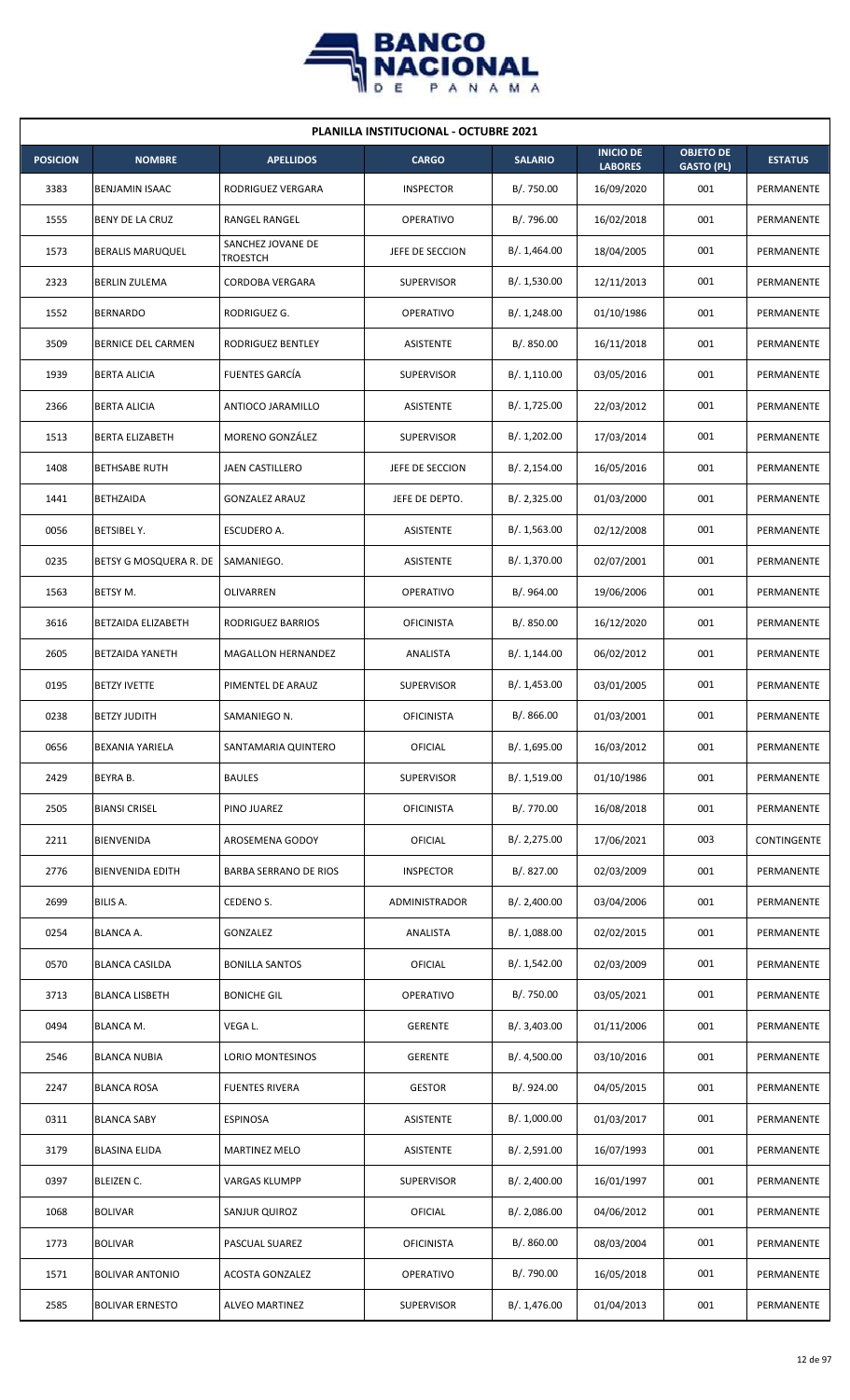

| <b>PLANILLA INSTITUCIONAL - OCTUBRE 2021</b> |                          |                        |                   |                |                                    |                                       |                |  |  |  |
|----------------------------------------------|--------------------------|------------------------|-------------------|----------------|------------------------------------|---------------------------------------|----------------|--|--|--|
| <b>POSICION</b>                              | <b>NOMBRE</b>            | <b>APELLIDOS</b>       | <b>CARGO</b>      | <b>SALARIO</b> | <b>INICIO DE</b><br><b>LABORES</b> | <b>OBJETO DE</b><br><b>GASTO (PL)</b> | <b>ESTATUS</b> |  |  |  |
| 1218                                         | <b>BONARGE ROBERTO</b>   | DIAZ ESCALONA          | ADMINISTRATIVO    | B/. 1,454.00   | 16/10/1997                         | 001                                   | PERMANENTE     |  |  |  |
| 2959                                         | <b>BORIS A.</b>          | <b>HOLGUIN MELGAR</b>  | CONDUCTOR         | B/. 793.00     | 17/07/2000                         | 001                                   | PERMANENTE     |  |  |  |
| 1663                                         | <b>BRADYAN</b>           | SANCHEZ ARAÚZ          | <b>OFICINISTA</b> | B/. 813.00     | 17/11/2014                         | 001                                   | PERMANENTE     |  |  |  |
| 3801                                         | <b>BRANDON ALBERTO</b>   | <b>BARRIA PAREDES</b>  | <b>CONDUCTOR</b>  | B/0.650.00     | 16/07/2021                         | 001                                   | PERMANENTE     |  |  |  |
| 3631                                         | <b>BRANKIZA GABRIELA</b> | <b>ZIZIC PINTO</b>     | ASISTENTE         | B/. 850.00     | 18/02/2021                         | 001                                   | PERMANENTE     |  |  |  |
| 1478                                         | <b>BRENDA</b>            | <b>HARRIS</b>          | <b>SUPERVISOR</b> | B/.1,456.00    | 24/11/1989                         | 001                                   | PERMANENTE     |  |  |  |
| 1961                                         | BRICEIDA A.              | SALADO                 | <b>OFICINISTA</b> | B/.810.00      | 02/06/2008                         | 001                                   | PERMANENTE     |  |  |  |
| 0002                                         | BRISEIDA G. DE           | <b>ARCIA</b>           | ASISTENTE         | B/. 4,000.00   | 16/01/1979                         | 001                                   | PERMANENTE     |  |  |  |
| 3523                                         | <b>BRYAN</b>             | RODRIGUEZ RODRIGUEZ    | <b>OFICINISTA</b> | B/. 773.00     | 17/12/2018                         | 001                                   | PERMANENTE     |  |  |  |
| 1795                                         | BRYAN J.                 | CARRERA C.             | JEFE DE DEPTO.    | B/. 1,700.00   | 18/02/2010                         | 001                                   | PERMANENTE     |  |  |  |
| 3552                                         | <b>BUATDIL AMILKAR</b>   | RODRIGUEZ NIETO        | <b>TECNICO</b>    | B/. 1,000.00   | 02/05/2019                         | 001                                   | PERMANENTE     |  |  |  |
| 1045                                         | CAMILO A.                | CASTILLERO             | OFICIAL           | B/.2,339.00    | 18/04/1983                         | 001                                   | PERMANENTE     |  |  |  |
| 3714                                         | CAMILO ISAAC             | CHAVARRIA CASTILLO     | <b>OPERATIVO</b>  | B/. 750.00     | 24/05/2021                         | 001                                   | PERMANENTE     |  |  |  |
| 3684                                         | CAMILO RAFAEL            | CARLES CALVO           | OFICIAL           | B/. 1,700.00   | 16/04/2021                         | 001                                   | PERMANENTE     |  |  |  |
| 3252                                         | CANDELARIO               | MIRANDA BETHANCOURTH   | JEFE DE SECCION   | B/. 1,639.00   | 17/04/2000                         | 001                                   | PERMANENTE     |  |  |  |
| 0906                                         | CANDELARIO               | BEJERANO RODRIGUEZ     | <b>INSPECTOR</b>  | B/. 750.00     | 16/11/2020                         | 001                                   | PERMANENTE     |  |  |  |
| 3715                                         | CARLA GABRIELA           | <b>CRUZ ROBLES</b>     | <b>OFICINISTA</b> | B/. 800.00     | 14/05/2021                         | 003                                   | CONTINGENTE    |  |  |  |
| 2250                                         | <b>CARLA YANORIS</b>     | <b>OSORIO DE RAMOS</b> | <b>GESTOR</b>     | B/. 924.00     | 18/05/2015                         | 001                                   | PERMANENTE     |  |  |  |
| 3262                                         | CARLITA R. DE            | <b>JURADO</b>          | JEFE DE SECCION   | B/. 1,632.00   | 05/08/1996                         | 001                                   | PERMANENTE     |  |  |  |
| 2899                                         | CARLOS                   | PEREA IBARGUE          | <b>INSPECTOR</b>  | B/. 893.00     | 02/09/1996                         | 001                                   | PERMANENTE     |  |  |  |
| 2934                                         | CARLOS                   | DE LEON HURTADO        | TRABAJADOR MANUAL | B/. 878.00     | 12/04/2012                         | 001                                   | PERMANENTE     |  |  |  |
| 1207                                         | CARLOS                   | RODRIGUEZ MONRROY      | ADMINISTRATIVO    | B/.1,426.00    | 17/08/2015                         | 001                                   | PERMANENTE     |  |  |  |
| 1718                                         | CARLOS                   | DOMINICI P.            | OPERATIVO         | B/. 977.00     | 18/07/2005                         | 001                                   | PERMANENTE     |  |  |  |
| 3139                                         | CARLOS                   | ALTAMIRANDA C.         | JEFE DE DEPTO.    | B/. 2,900.00   | 16/02/2006                         | 001                                   | PERMANENTE     |  |  |  |
| 1757                                         | CARLOS                   | MONTENEGRO MENDEZ      | <b>SUPERVISOR</b> | B/.1,118.00    | 01/06/2016                         | 001                                   | PERMANENTE     |  |  |  |
| 2752                                         | CARLOS                   | CARRASQUILLA M.        | <b>INSPECTOR</b>  | B/. 905.00     | 16/06/2009                         | 001                                   | PERMANENTE     |  |  |  |
| 2686                                         | CARLOS A.                | MEDINA M.              | ANALISTA          | B/. 3,075.00   | 05/08/1980                         | 001                                   | PERMANENTE     |  |  |  |
| 3098                                         | CARLOS A.                | <b>VEGA</b>            | SUPERVISOR        | B/.1,476.00    | 01/10/1982                         | 001                                   | PERMANENTE     |  |  |  |
| 3304                                         | CARLOS A.                | <b>MORENO</b>          | <b>SUPERVISOR</b> | B/. 1,633.00   | 01/04/1979                         | 001                                   | PERMANENTE     |  |  |  |
| 2145                                         | CARLOS A.                | JARAMILLO              | <b>SUPERVISOR</b> | B/. 1,126.00   | 27/10/1979                         | 001                                   | PERMANENTE     |  |  |  |
| 3282                                         | CARLOS A.                | DAVILA V.              | JEFE DE SECCION   | B/. 1,838.00   | 01/09/1980                         | 001                                   | PERMANENTE     |  |  |  |
| 1849                                         | CARLOS A.                | PERALTA G.             | <b>SUPERVISOR</b> | B/. 1,000.00   | 02/01/2015                         | 001                                   | PERMANENTE     |  |  |  |
| 2810                                         | <b>CARLOS ALBERTO</b>    | <b>WILSON</b>          | <b>INSPECTOR</b>  | B/. 961.00     | 03/06/1985                         | 001                                   | PERMANENTE     |  |  |  |
| 0101                                         | CARLOS ALBERTO           | <b>TROETSCH GUERRA</b> | <b>GERENTE</b>    | B/. 2,839.00   | 19/05/1986                         | 001                                   | PERMANENTE     |  |  |  |
| 1699                                         | CARLOS ALBERTO           | ARANDA                 | <b>SUPERVISOR</b> | B/. 813.00     | 16/06/2014                         | 001                                   | PERMANENTE     |  |  |  |
| 1300                                         | CARLOS ALBERTO           | VILLARREAL ESPINOSA    | <b>GESTOR</b>     | B/. 793.00     | 01/09/2017                         | 001                                   | PERMANENTE     |  |  |  |
| 3553                                         | <b>CARLOS ALBERTO</b>    | CASTILLO VASQUEZ       | JEFE DE SECCION   | B/. 1,384.00   | 02/05/2019                         | 001                                   | PERMANENTE     |  |  |  |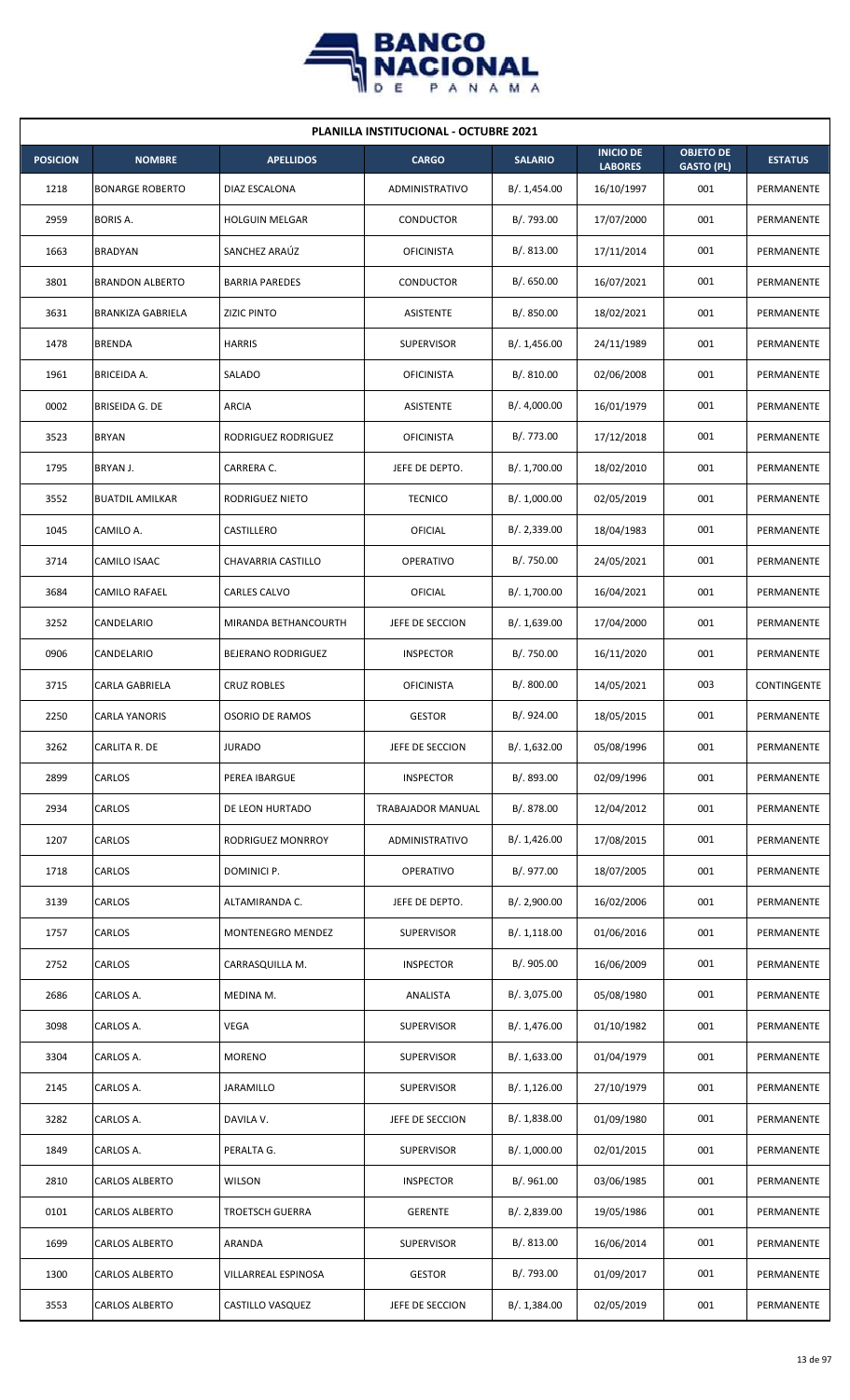

| <b>PLANILLA INSTITUCIONAL - OCTUBRE 2021</b> |                         |                            |                   |                |                                    |                                       |                   |  |  |  |
|----------------------------------------------|-------------------------|----------------------------|-------------------|----------------|------------------------------------|---------------------------------------|-------------------|--|--|--|
| <b>POSICION</b>                              | <b>NOMBRE</b>           | <b>APELLIDOS</b>           | <b>CARGO</b>      | <b>SALARIO</b> | <b>INICIO DE</b><br><b>LABORES</b> | <b>OBJETO DE</b><br><b>GASTO (PL)</b> | <b>ESTATUS</b>    |  |  |  |
| 1593                                         | <b>CARLOS ALBERTO</b>   | VASQUEZ GIRON              | <b>SUPERVISOR</b> | B/. 1,050.00   | 01/08/2017                         | 001                                   | PERMANENTE        |  |  |  |
| 3471                                         | <b>CARLOS ALBERTO</b>   | <b>BRATHWAITE GONZALEZ</b> | CONDUCTOR         | B/. 690.00     | 21/08/2017                         | 001                                   | PERMANENTE        |  |  |  |
| 1595                                         | <b>CARLOS ALBERTO</b>   | MELHADO CEDEÑO             | <b>SUPERVISOR</b> | B/. 816.00     | 16/06/2016                         | 001                                   | PERMANENTE        |  |  |  |
| 0737                                         | <b>CARLOS ALBERTO</b>   | <b>MORALES CABALLERO</b>   | <b>GERENTE</b>    | B/.3,250.00    | 03/08/2009                         | 001                                   | <b>PERMANENTE</b> |  |  |  |
| 2834                                         | CARLOS ALEXANDER        | VARGAS GUERRA              | <b>INSPECTOR</b>  | B/.810.00      | 16/08/2016                         | 001                                   | PERMANENTE        |  |  |  |
| 1535                                         | CARLOS ALEXIS           | <b>MORENO QUINTERO</b>     | <b>SUPERVISOR</b> | B/. 1,056.00   | 19/09/2012                         | 001                                   | PERMANENTE        |  |  |  |
| 0673                                         | CARLOS ALFREDO          | <b>AGUILAR MARTINEZ</b>    | <b>EVALUADOR</b>  | B/. 1,967.00   | 07/11/2016                         | 001                                   | PERMANENTE        |  |  |  |
| 1082                                         | CARLOS AMED             | <b>HERRERA SANCHEZ</b>     | OFICIAL           | B/. 3,367.00   | 04/08/2008                         | 001                                   | PERMANENTE        |  |  |  |
| 2863                                         | CARLOS ANTONIO          | FLORES M.                  | <b>INSPECTOR</b>  | B/. 930.00     | 16/07/1997                         | 001                                   | PERMANENTE        |  |  |  |
| 2110                                         | CARLOS ANTONIO          | MARTINEZ GONZALEZ          | JEFE DE SECCION   | B/. 1,460.00   | 12/12/2011                         | 001                                   | PERMANENTE        |  |  |  |
| 2617                                         | <b>CARLOS ARIEL</b>     | <b>MORALES MORENO</b>      | <b>SUPERVISOR</b> | B/. 950.00     | 01/03/2011                         | 001                                   | PERMANENTE        |  |  |  |
| 1071                                         | CARLOS C.               | MARTINEZ                   | OFICIAL           | B/.2,317.00    | 19/05/2008                         | 001                                   | PERMANENTE        |  |  |  |
| 3110                                         | <b>CARLOS EDUARDO</b>   | <b>VILLARREAL FONG</b>     | <b>GERENTE</b>    | B/.3,025.00    | 27/02/2012                         | 001                                   | PERMANENTE        |  |  |  |
| 3127                                         | <b>CARLOS ERNESTO</b>   | <b>MORATO SANCHEZ</b>      | TRABAJADOR MANUAL | B/. 726.00     | 02/05/2017                         | 001                                   | PERMANENTE        |  |  |  |
| 1820                                         | <b>CARLOS ERNESTO</b>   | MALDONADO PIGGOTT          | <b>OFICINISTA</b> | B/. 880.00     | 11/07/2011                         | 001                                   | PERMANENTE        |  |  |  |
| 3472                                         | <b>CARLOS FRANCISCO</b> | CASTILLO MARIN             | TRABAJADOR MANUAL | B/. 740.00     | 02/10/2017                         | 001                                   | PERMANENTE        |  |  |  |
| 3573                                         | <b>CARLOS FREDERICK</b> | ARAUZ LARA                 | <b>OFICINISTA</b> | B/. 770.00     | 17/06/2019                         | 001                                   | PERMANENTE        |  |  |  |
| 0751                                         | <b>CARLOS GUSTAVO</b>   | QUIEL SALDAÑA              | <b>TECNICO</b>    | B/. 1,000.00   | 01/09/2020                         | 001                                   | PERMANENTE        |  |  |  |
| 2103                                         | CARLOS HUMBERTO         | <b>HONGKEE REYES</b>       | GERENTE           | B/. 2,100.00   | 26/03/2012                         | 001                                   | PERMANENTE        |  |  |  |
| 1228                                         | CARLOS IVAN             | RIVERA BARRERA             | ANALISTA          | B/. 2,391.00   | 19/07/2010                         | 001                                   | PERMANENTE        |  |  |  |
| 1658                                         | <b>CARLOS IVAN</b>      | <b>GONZALEZ RODRIGUEZ</b>  | <b>OPERATIVO</b>  | B/. 826.00     | 08/04/2013                         | 001                                   | PERMANENTE        |  |  |  |
| 0848                                         | CARLOS IVAN             | SANCHEZ VIQUEZ             | <b>OFICINISTA</b> | B/.1,180.00    | 01/09/2003                         | 001                                   | PERMANENTE        |  |  |  |
| 2907                                         | CARLOS IVAN             | SANCHEZ MENDEZ             | <b>SUPERVISOR</b> | B/. 1,000.00   | 02/10/2017                         | 001                                   | PERMANENTE        |  |  |  |
| 2802                                         | <b>CARLOS IVAN</b>      | RIVERA SALDANA             | <b>INSPECTOR</b>  | B/. 817.00     | 04/05/2009                         | 001                                   | PERMANENTE        |  |  |  |
| 0181                                         | CARLOS J.               | AROSEMENA                  | <b>ABOGADO</b>    | B/. 1,350.00   | 26/11/2008                         | 001                                   | PERMANENTE        |  |  |  |
| 2717                                         | CARLOS JAVIER           | <b>CRUZ ALMANZA</b>        | <b>INSPECTOR</b>  | B/. 817.00     | 16/10/2013                         | 001                                   | PERMANENTE        |  |  |  |
| 1633                                         | CARLOS JAVIER           | MENDOZA                    | <b>OPERATIVO</b>  | B/. 813.00     | 03/04/2017                         | 001                                   | PERMANENTE        |  |  |  |
| 0435                                         | CARLOS JAVIER           | <b>JIMENEZ QUIROS</b>      | <b>GERENTE</b>    | B/. 3,375.00   | 01/06/2000                         | 001                                   | PERMANENTE        |  |  |  |
| 1433                                         | CARLOS JAVIER           | NUNEZ V.                   | JEFE DE SECCION   | B/. 1,591.00   | 22/09/2003                         | 001                                   | PERMANENTE        |  |  |  |
| 0931                                         | CARLOS JOAQUIN          | VALDIVIESO BERNAL          | <b>OFICINISTA</b> | B/. 849.00     | 02/05/2017                         | 001                                   | PERMANENTE        |  |  |  |
| 0161                                         | CARLOS LEONIDAS         | SAMUDIO MORENO             | <b>ABOGADO</b>    | B/. 1,476.00   | 17/09/2013                         | 001                                   | PERMANENTE        |  |  |  |
| 2869                                         | CARLOS M.               | GONZALEZ M.                | <b>INSPECTOR</b>  | B/0.818.00     | 06/11/2008                         | 001                                   | PERMANENTE        |  |  |  |
| 1950                                         | CARLOS M.               | BATISTA G.                 | <b>OFICINISTA</b> | B/.810.00      | 01/03/2005                         | 001                                   | PERMANENTE        |  |  |  |
| 1823                                         | CARLOS MANUEL           | <b>VASQUEZ PAUS</b>        | <b>OFICINISTA</b> | B/. 817.00     | 16/03/2016                         | 001                                   | PERMANENTE        |  |  |  |
| 2965                                         | CARLOS MANUEL           | <b>TUNON</b>               | CONDUCTOR         | B/. 790.00     | 22/04/2002                         | 001                                   | PERMANENTE        |  |  |  |
| 1246                                         | <b>CARLOS ONOFRE</b>    | <b>MORALES DE LEON</b>     | ANALISTA          | B/. 1,600.00   | 16/04/2018                         | 001                                   | PERMANENTE        |  |  |  |
| 2577                                         | CARLOS R.               | CALDERON                   | <b>TECNICO</b>    | B/. 1,481.00   | 20/08/2007                         | 001                                   | PERMANENTE        |  |  |  |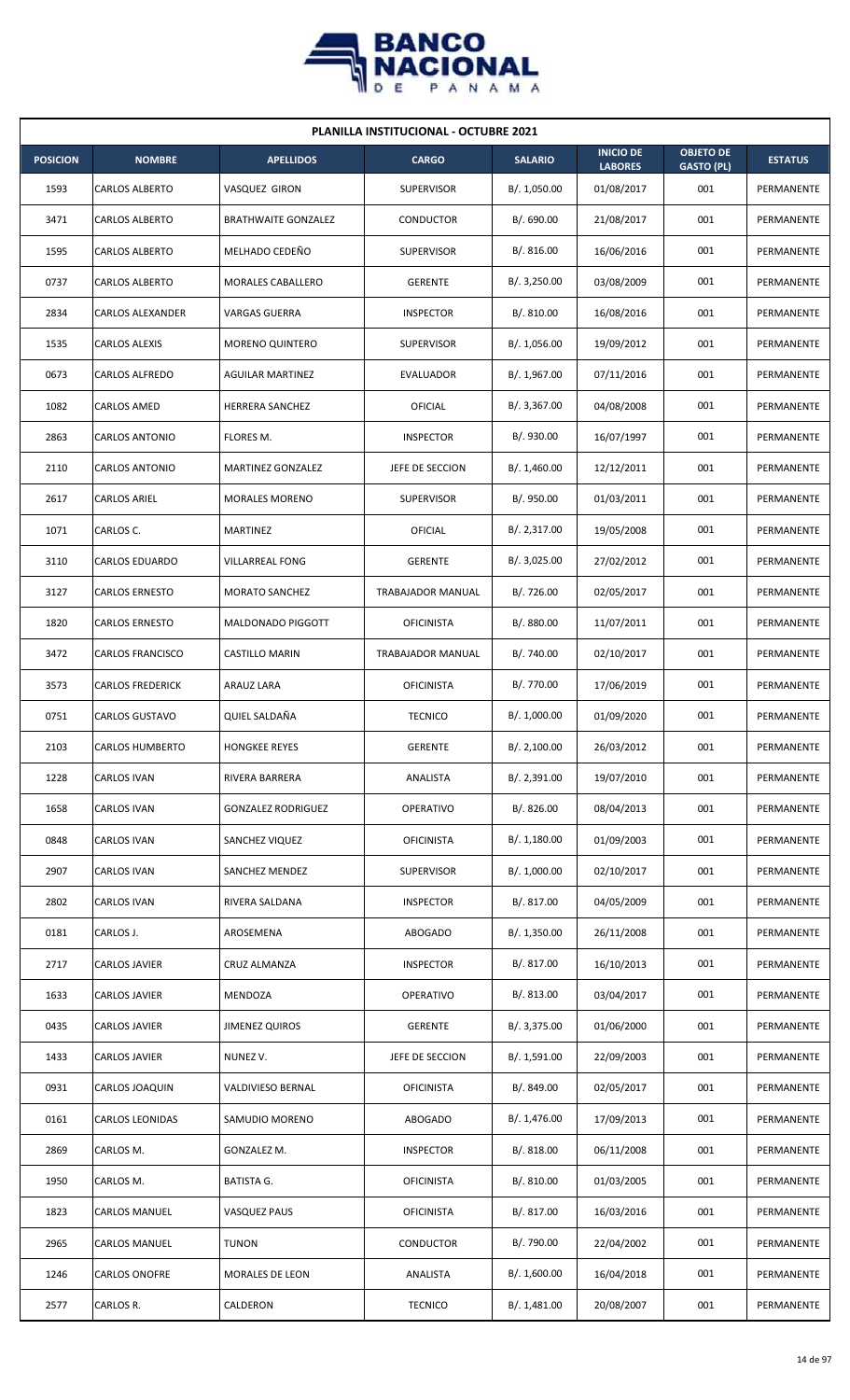

| <b>PLANILLA INSTITUCIONAL - OCTUBRE 2021</b> |                         |                                             |                   |                |                                    |                                       |                |  |  |  |
|----------------------------------------------|-------------------------|---------------------------------------------|-------------------|----------------|------------------------------------|---------------------------------------|----------------|--|--|--|
| <b>POSICION</b>                              | <b>NOMBRE</b>           | <b>APELLIDOS</b>                            | <b>CARGO</b>      | <b>SALARIO</b> | <b>INICIO DE</b><br><b>LABORES</b> | <b>OBJETO DE</b><br><b>GASTO (PL)</b> | <b>ESTATUS</b> |  |  |  |
| 3072                                         | CARLOS TULIO            | <b>AGUILAR ARAUZ</b>                        | <b>TECNICO</b>    | B/. 1,071.00   | 01/08/2017                         | 001                                   | PERMANENTE     |  |  |  |
| 2128                                         | CARMEN B. DE            | RANGEL                                      | JEFE DE DEPTO.    | B/. 1,839.00   | 16/06/1993                         | 001                                   | PERMANENTE     |  |  |  |
| 1039                                         | <b>CARMEN BENEDICTA</b> | <b>HERRERA TRISTAN</b>                      | <b>GERENTE</b>    | B/. 3,412.00   | 06/10/2011                         | 001                                   | PERMANENTE     |  |  |  |
| 2417                                         | <b>CARMEN EDITH</b>     | MENDOZA GONZALEZ                            | JEFE DE SECCION   | B/.1,426.00    | 08/11/2010                         | 001                                   | PERMANENTE     |  |  |  |
| 3716                                         | <b>CARMEN ELENA</b>     | <b>CARRIZO RODRIGUEZ</b>                    | OFICIAL           | B/.1,350.00    | 31/05/2021                         | 001                                   | PERMANENTE     |  |  |  |
| 2309                                         | CARMEN ESTELA           | <b>MENA PALACIOS</b>                        | <b>OPERATIVO</b>  | B/. 878.00     | 12/04/2011                         | 001                                   | PERMANENTE     |  |  |  |
| 1163                                         | <b>CARMEN LISBETH</b>   | CRUZ                                        | OFICIAL           | B/.2,085.00    | 01/07/2005                         | 001                                   | PERMANENTE     |  |  |  |
| 0399                                         | CARMEN M.               | REAL L.                                     | COORDINADOR       | B/. 1,713.00   | 16/09/2014                         | 001                                   | PERMANENTE     |  |  |  |
| 2663                                         | CARMEN M.               | EPIFANIO P.                                 | <b>GERENTE</b>    | B/. 3,750.00   | 24/08/2009                         | 001                                   | PERMANENTE     |  |  |  |
| 0730                                         | <b>CARMEN MARLENY</b>   | LOPEZ ARAUZ                                 | ASISTENTE         | B/. 3,217.00   | 02/08/1993                         | 001                                   | PERMANENTE     |  |  |  |
| 1689                                         | <b>CARMEN MILAGROS</b>  | <b>MELO HOLGUIN</b>                         | <b>OFICINISTA</b> | B/. 750.00     | 29/10/2021                         | 001                                   | PERMANENTE     |  |  |  |
| 0963                                         | <b>CARMEN YETZIBEL</b>  | ÁVILA CORRO                                 | ANALISTA          | B/. 1,103.00   | 08/04/2013                         | 001                                   | PERMANENTE     |  |  |  |
| 1219                                         | CARMILA M. DE           | RODRIGUEZ                                   | ADMINISTRATIVO    | B/.1,481.00    | 16/06/2000                         | 001                                   | PERMANENTE     |  |  |  |
| 1584                                         | CAROL CATALINA          | RAMOS                                       | <b>OFICINISTA</b> | B/. 750.00     | 01/10/2020                         | 001                                   | PERMANENTE     |  |  |  |
| 3178                                         | <b>CAROL ELIZABETH</b>  | <b>GONZALEZ RODRIGUEZ</b>                   | OFICIAL           | B/.1,850.00    | 16/09/2019                         | 001                                   | PERMANENTE     |  |  |  |
| 2544                                         | CAROLAINE RACHEL        | AROSARENA BELANDRO                          | <b>OPERATIVO</b>  | B/. 820.00     | 16/11/2016                         | 001                                   | PERMANENTE     |  |  |  |
| 0116                                         | CAROLINA                | YU CHAVARRIA                                | ASISTENTE         | B/. 3,500.00   | 04/01/2021                         | 001                                   | PERMANENTE     |  |  |  |
| 1014                                         | CAROLINA                | DIAZ MUNOZ                                  | OFICIAL           | B/. 1,526.00   | 02/06/2008                         | 001                                   | PERMANENTE     |  |  |  |
| 2121                                         | CAROLINA                | PALACIO DE LEON                             | <b>OFICIAL</b>    | B/. 1,384.00   | 16/04/2019                         | 001                                   | PERMANENTE     |  |  |  |
| 2545                                         | CAROLINA ALEJANDRA      | HERRERA CEDENO                              | ASISTENTE         | B/.2,184.00    | 01/04/2019                         | 001                                   | PERMANENTE     |  |  |  |
| 2522                                         | CAROLINA ELIZABETH      | <b>CASTRO HERRERA</b>                       | ANALISTA          | B/. 872.00     | 18/12/2017                         | 001                                   | PERMANENTE     |  |  |  |
| 0354                                         | <b>CAROLINA MAILYN</b>  | HERRERA ARAUZ                               | OFICIAL           | B/. 1,350.00   | 16/11/2020                         | 001                                   | PERMANENTE     |  |  |  |
| 0329                                         | CAROLINA MICHEL         | <b>BRINGAS CARDENAS DE</b><br>GRAELL        | ARQUITECTO        | B/. 1,531.00   | 07/11/2016                         | 001                                   | PERMANENTE     |  |  |  |
| 0823                                         | CAROLINA MICHELLE       | <b>TERRADO ORTEGA</b>                       | <b>SUPERVISOR</b> | B/. 1,000.00   | 03/01/2017                         | 001                                   | PERMANENTE     |  |  |  |
| 0950                                         | CAROLINA STEPHANIE      | CANO FRANCO                                 | AVALUADOR         | B/. 1,783.00   | 16/05/2011                         | 001                                   | PERMANENTE     |  |  |  |
| 1752                                         | <b>CAROLINE NICOLE</b>  | RODRIGUEZ SANTOYA                           | ANALISTA          | B/. 1,000.00   | 07/11/2016                         | 001                                   | PERMANENTE     |  |  |  |
| 2600                                         | CATERINA FRANCESCA      | <b>BRUGIATTI DOMINGUEZ</b>                  | <b>TRAMITADOR</b> | B/. 850.00     | 16/08/2019                         | 001                                   | PERMANENTE     |  |  |  |
| 0521                                         | CATHERINE I.            | <b>NUNEZ VARGAS</b>                         | JEFE DE DEPTO.    | B/.2,253.00    | 01/01/2008                         | 001                                   | PERMANENTE     |  |  |  |
| 0759                                         | CAYETANO                | <b>MARTINEZ REYES</b>                       | <b>OFICIAL</b>    | B/. 1,500.00   | 16/02/2017                         | 001                                   | PERMANENTE     |  |  |  |
| 3651                                         | CECILIA ELENA           | <b>CUNNINGHAM ARIAS DE</b><br><b>BERNAL</b> | <b>TRAMITADOR</b> | B/. 1,000.00   | 01/03/2021                         | 001                                   | PERMANENTE     |  |  |  |
| 2775                                         | <b>CECILIO</b>          | FLORES B.                                   | <b>INSPECTOR</b>  | B/. 962.00     | 28/10/1999                         | 001                                   | PERMANENTE     |  |  |  |
| 1598                                         | CECYBEL DEL CARMEN      | URRUTIA DE POSAM                            | OPERATIVO         | B/. 1,083.00   | 10/01/1995                         | 001                                   | PERMANENTE     |  |  |  |
| 2748                                         | CEFERINO                | CEDENO A.                                   | <b>INSPECTOR</b>  | B/. 876.00     | 16/06/2006                         | 001                                   | PERMANENTE     |  |  |  |
| 2707                                         | CELESTINO               | RODRIGUEZ E.                                | OPERADOR          | B/. 925.00     | 01/10/1982                         | 001                                   | PERMANENTE     |  |  |  |
| 3113                                         | CELESTINO               | RODRIGUEZ R.                                | TRABAJADOR MANUAL | B/. 795.00     | 17/02/1994                         | 001                                   | PERMANENTE     |  |  |  |
| 0755                                         | <b>CELESTINO</b>        | <b>GONZALEZ VELASQUEZ</b>                   | <b>OFICIAL</b>    | B/. 1,849.00   | 16/07/2010                         | 001                                   | PERMANENTE     |  |  |  |
| 0773                                         | CELIA MELIZA            | RIVERA VERGARA                              | TRAMITADOR        | B/. 902.00     | 16/08/2017                         | 001                                   | PERMANENTE     |  |  |  |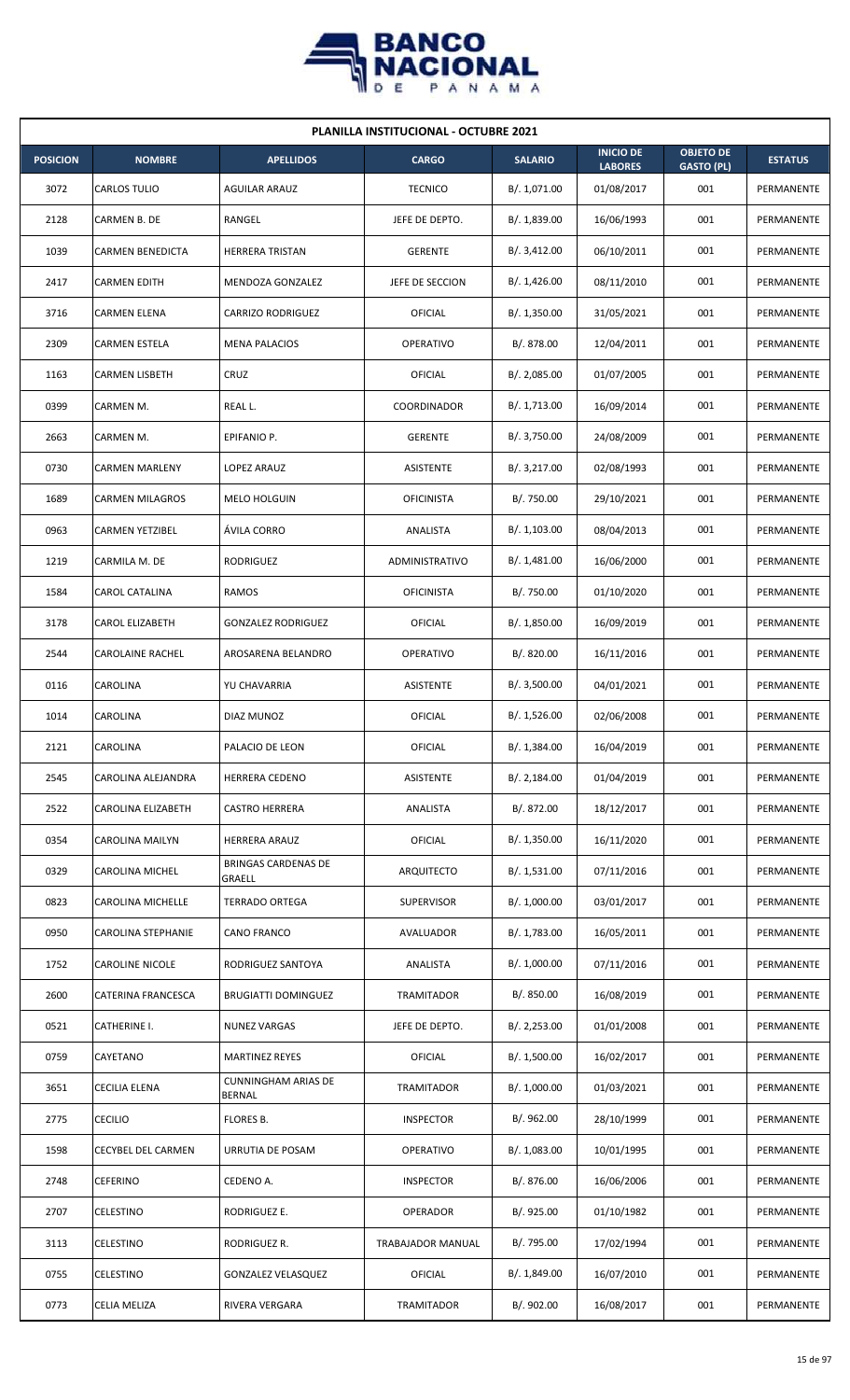

| <b>PLANILLA INSTITUCIONAL - OCTUBRE 2021</b> |                            |                          |                       |                |                                    |                                       |                |  |  |  |
|----------------------------------------------|----------------------------|--------------------------|-----------------------|----------------|------------------------------------|---------------------------------------|----------------|--|--|--|
| <b>POSICION</b>                              | <b>NOMBRE</b>              | <b>APELLIDOS</b>         | <b>CARGO</b>          | <b>SALARIO</b> | <b>INICIO DE</b><br><b>LABORES</b> | <b>OBJETO DE</b><br><b>GASTO (PL)</b> | <b>ESTATUS</b> |  |  |  |
| 1504                                         | <b>CELICA BEATRIZ</b>      | <b>CALDERON CADIZ</b>    | <b>OPERATIVO</b>      | B/. 816.00     | 16/10/2015                         | 001                                   | PERMANENTE     |  |  |  |
| 0606                                         | <b>CELIDETH</b>            | <b>GUILLEN</b>           | <b>OFICIAL</b>        | B/. 1,505.00   | 05/05/2008                         | 001                                   | PERMANENTE     |  |  |  |
| 0974                                         | CELINDA AURORA             | <b>GONZALEZ MENDIETA</b> | <b>GERENTE</b>        | B/. 3,388.00   | 16/11/2017                         | 001                                   | PERMANENTE     |  |  |  |
| 1860                                         | <b>CELINE ANNETH</b>       | GUARDIOLA UREÑA          | TRAMITADOR            | B/. 900.00     | 03/06/2021                         | 001                                   | PERMANENTE     |  |  |  |
| 0160                                         | CELIO ALFREDO              | SINCLAIR RIOS            | <b>ABOGADO</b>        | B/. 1,462.00   | 01/06/2016                         | 001                                   | PERMANENTE     |  |  |  |
| 2063                                         | CELSA BEATRIZ              | FEIJOO PITTI             | JEFE DE SECCION       | B/. 1,589.00   | 10/03/2008                         | 001                                   | PERMANENTE     |  |  |  |
| 3297                                         | CESAR A.                   | GONZALEZ A.              | JEFE DE SECCION       | B/.1,841.00    | 03/09/2014                         | 001                                   | PERMANENTE     |  |  |  |
| 1192                                         | CESAR ALEXIS               | SAMANIEGO GARIBALDO      | <b>ADMINISTRATIVO</b> | B/. 2,040.00   | 25/11/2010                         | 001                                   | PERMANENTE     |  |  |  |
| 1445                                         | <b>CESAR ALFONSO</b>       | SANCHEZ PONCE            | JEFE DE DEPTO.        | B/. 2,082.00   | 01/09/2010                         | 001                                   | PERMANENTE     |  |  |  |
| 1700                                         | <b>CESAR ANTONIO</b>       | VILLARREAL VEGA          | <b>SUPERVISOR</b>     | B/. 1,025.00   | 01/11/2013                         | 001                                   | PERMANENTE     |  |  |  |
| 2287                                         | <b>CESAR ARIEL</b>         | <b>BANFIELD CH.</b>      | <b>SUPERVISOR</b>     | B/. 1,289.00   | 03/05/1993                         | 001                                   | PERMANENTE     |  |  |  |
| 1726                                         | <b>CESAR AUGUSTO</b>       | LABIOSA RIVERA           | <b>OPERATIVO</b>      | B/. 816.00     | 17/03/2014                         | 001                                   | PERMANENTE     |  |  |  |
| 3312                                         | <b>CESAR AUGUSTO</b>       | MORA MELENDEZ            | OFICIAL               | B/. 1,426.00   | 01/12/2017                         | 001                                   | PERMANENTE     |  |  |  |
| 1241                                         | <b>CESAR AUGUSTO</b>       | <b>GUERRERO DE LEON</b>  | <b>SUPERVISOR</b>     | B/.1,569.00    | 01/03/2018                         | 001                                   | PERMANENTE     |  |  |  |
| 1083                                         | <b>CESAR AUGUSTO</b>       | RUIZ SANTANA             | OFICIAL               | B/.2,222.00    | 18/04/2011                         | 001                                   | PERMANENTE     |  |  |  |
| 2814                                         | CESAR CECILIO              | <b>MORALES QUIROZ</b>    | <b>INSPECTOR</b>      | B/.1,126.00    | 17/06/1991                         | 001                                   | PERMANENTE     |  |  |  |
| 3068                                         | CESAR ENRIQUE              | SAMUDIO QUINTERO         | <b>TECNICO</b>        | B/. 827.00     | 16/06/2014                         | 001                                   | PERMANENTE     |  |  |  |
| 0339                                         | <b>CESAR ISIDRO</b>        | ARAUZ SERRANO            | <b>GERENTE</b>        | B/. 3,600.00   | 16/01/2007                         | 001                                   | PERMANENTE     |  |  |  |
| 1209                                         | <b>CESAR IVAN</b>          | SANTILLANA CASTILLO      | INVESTIGADOR          | B/. 830.00     | 01/06/2016                         | 001                                   | PERMANENTE     |  |  |  |
| 0491                                         | CESAR JOSE                 | <b>OSORIO SANCHEZ</b>    | <b>OFICINISTA</b>     | B/. 773.00     | 16/04/2019                         | 001                                   | PERMANENTE     |  |  |  |
| 1109                                         | <b>CESAR JULIO</b>         | NAVARRO PRINCE           | <b>OFICIAL</b>        | B/. 2,300.00   | 01/10/2008                         | 001                                   | PERMANENTE     |  |  |  |
| 2293                                         | CESAR MANUEL               | <b>FALCON CARRERA</b>    | ASISTENTE             | B/. 1,000.00   | 19/10/2021                         | 001                                   | PERMANENTE     |  |  |  |
| 1856                                         | CESAR MIGUEL               | SAMANIEGO MENDOZA        | <b>INSPECTOR</b>      | B/. 770.00     | 02/07/2019                         | 001                                   | PERMANENTE     |  |  |  |
| 2474                                         | CESAR N.                   | <b>CONTRERAS</b>         | <b>OFICINISTA</b>     | B/. 1,014.00   | 16/02/2009                         | 001                                   | PERMANENTE     |  |  |  |
| 3652                                         | CHARIBETH BETINA           | <b>VARGAS ARAUZ</b>      | <b>OFICINISTA</b>     | B/. 750.00     | 16/03/2021                         | 001                                   | PERMANENTE     |  |  |  |
| 1303                                         | <b>CHARLINE DEL CARMEN</b> | SAMUDIO RIOS             | AVALUADOR             | B/. 1,639.00   | 07/11/2016                         | 001                                   | PERMANENTE     |  |  |  |
| 1923                                         | <b>CHARLY AUGUSTO</b>      | VILLARREAL GUTIÉRREZ     | ASISTENTE             | B/. 1,030.00   | 16/04/2019                         | 001                                   | PERMANENTE     |  |  |  |
| 3547                                         | <b>CHEROKE JUDITH</b>      | <b>MERA GUERRA</b>       | <b>INSPECTOR</b>      | B/. 750.00     | 03/08/2020                         | 001                                   | PERMANENTE     |  |  |  |
| 1911                                         | CHERYL VIANETT             | HERRERA CEDEÑO           | SUPERVISOR            | B/. 1,000.00   | 06/11/2015                         | 001                                   | PERMANENTE     |  |  |  |
| 2274                                         | CHRISTIAN A.               | LOPEZ B.                 | OFICIAL               | B/. 1,476.00   | 01/10/2009                         | 001                                   | PERMANENTE     |  |  |  |
| 2960                                         | <b>CHRISTIAN AMERICO</b>   | RIVERA DELGADO           | CONDUCTOR             | B/. 1,214.00   | 16/09/2015                         | 001                                   | PERMANENTE     |  |  |  |
| 0051                                         | CINDY AVILA DE             | VASQUEZ                  | ASISTENTE             | B/. 1,293.00   | 04/01/1982                         | 001                                   | PERMANENTE     |  |  |  |
| 1451                                         | <b>CINDY MICHELL</b>       | MARTINEZ SANCHEZ         | <b>GESTOR</b>         | B/. 850.00     | 16/03/2020                         | 001                                   | PERMANENTE     |  |  |  |
| 0631                                         | CINTHIA S.                 | DE LA VICTORIA           | ANALISTA              | B/. 1,398.00   | 23/10/2014                         | 001                                   | PERMANENTE     |  |  |  |
| 0713                                         | <b>CIRCE</b>               | RODRIGUEZ A.             | <b>GERENTE</b>        | B/. 2,580.00   | 15/09/2009                         | 001                                   | PERMANENTE     |  |  |  |
| 0522                                         | <b>CIRO ADRIAN</b>         | <b>BARRIA PIMENTEL</b>   | JEFE DE DEPTO.        | B/.2,506.00    | 22/11/2010                         | 001                                   | PERMANENTE     |  |  |  |
| 3537                                         | CLARISA JOSEFA             | CAMARGO CEDENO           | OPERATIVO             | B/. 750.00     | 17/08/2020                         | 001                                   | PERMANENTE     |  |  |  |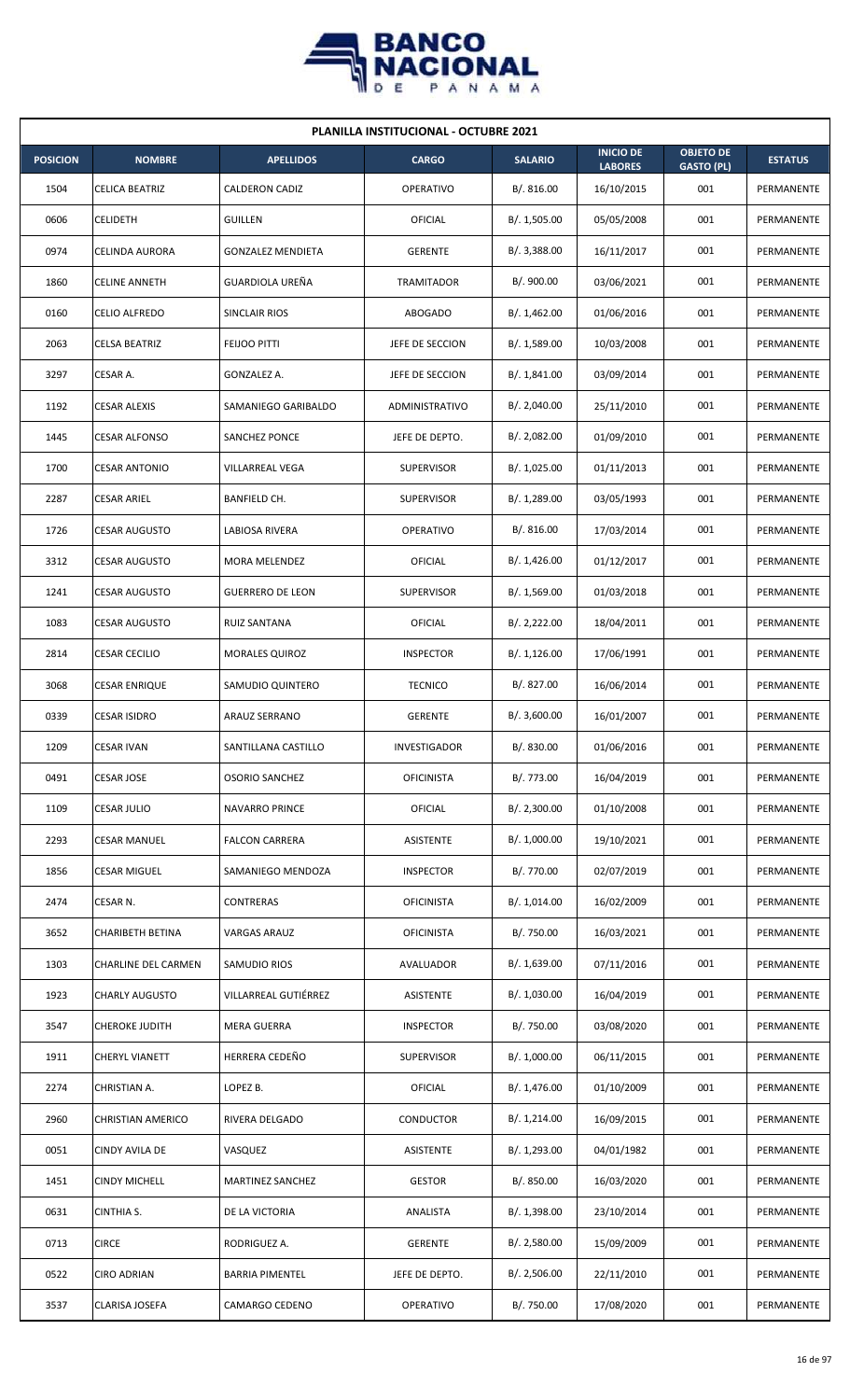

| <b>PLANILLA INSTITUCIONAL - OCTUBRE 2021</b> |                          |                           |                   |                |                                    |                                       |                |  |  |  |
|----------------------------------------------|--------------------------|---------------------------|-------------------|----------------|------------------------------------|---------------------------------------|----------------|--|--|--|
| <b>POSICION</b>                              | <b>NOMBRE</b>            | <b>APELLIDOS</b>          | <b>CARGO</b>      | <b>SALARIO</b> | <b>INICIO DE</b><br><b>LABORES</b> | <b>OBJETO DE</b><br><b>GASTO (PL)</b> | <b>ESTATUS</b> |  |  |  |
| 0157                                         | CLARISSA CLARIBEL        | <b>CALDERON GARRIDO</b>   | <b>ABOGADO</b>    | B/. 1,607.00   | 06/11/2013                         | 001                                   | PERMANENTE     |  |  |  |
| 0678                                         | <b>CLARISSA LETICIA</b>  | <b>CASTILLO SILVERA</b>   | OFICIAL           | B/.1,788.00    | 05/01/2009                         | 001                                   | PERMANENTE     |  |  |  |
| 3108                                         | CLAUDIA                  | LOPEZ ALVEO               | OFICIAL           | B/. 2,089.00   | 16/02/2017                         | 001                                   | PERMANENTE     |  |  |  |
| 2523                                         | CLAUDIA ALEJANDRA        | DE LEON GARCIA            | <b>OFICINISTA</b> | B/. 810.00     | 16/05/2017                         | 001                                   | PERMANENTE     |  |  |  |
| 2348                                         | <b>CLAUDIA ESTELA</b>    | VARGAS                    | JEFE DE SECCION   | B/. 1,350.00   | 12/03/2012                         | 001                                   | PERMANENTE     |  |  |  |
| 2380                                         | CLEIRA ZOBEIDA           | <b>MENDOZA REYES</b>      | JEFE DE SECCION   | B/. 1,350.00   | 14/11/2011                         | 001                                   | PERMANENTE     |  |  |  |
| 2280                                         | <b>CLELIA IDALY</b>      | SOLIS AGUILAR MARTINEZ    | ADMINISTRATIVO    | B/. 1,700.00   | 16/08/2018                         | 001                                   | PERMANENTE     |  |  |  |
| 0607                                         | CLIMACO ANTONIO          | <b>ESPINO CORDOBA</b>     | <b>TECNICO</b>    | B/. 1,000.00   | 01/09/2020                         | 001                                   | PERMANENTE     |  |  |  |
| 0892                                         | <b>CLORINDA JANETT</b>   | ABREGO RODRIGUEZ          | <b>OFICINISTA</b> | B/0.820.00     | 16/09/2003                         | 001                                   | PERMANENTE     |  |  |  |
| 2504                                         | <b>CONNY ODETTE</b>      | <b>MELO PRETELT</b>       | <b>OFICINISTA</b> | B/.813.00      | 16/08/2016                         | 001                                   | PERMANENTE     |  |  |  |
| 0232                                         | <b>CORIN LA SALLE</b>    | RODRIGUEZ FRANCO          | <b>SUPERVISOR</b> | B/. 1,093.00   | 05/11/1997                         | 001                                   | PERMANENTE     |  |  |  |
| 0500                                         | CORINA VANESSA           | <b>CAMPOS ORTEGA</b>      | JEFE DE DEPTO.    | B/. 2,174.00   | 03/06/2013                         | 001                                   | PERMANENTE     |  |  |  |
| 3503                                         | CRISTAL MASSIEL          | <b>VARGAS PEREZ</b>       | <b>OFICINISTA</b> | B/. 773.00     | 01/11/2018                         | 001                                   | PERMANENTE     |  |  |  |
| 0012                                         | CRISTELA DEL CARMEN      | <b>CHACON GUERRA</b>      | <b>GERENTE</b>    | B/. 3,367.00   | 02/05/2018                         | 001                                   | PERMANENTE     |  |  |  |
| 2979                                         | CRISTHIAN                | MONTENEGRO Q.             | <b>CONDUCTOR</b>  | B/. 1,754.00   | 01/09/2006                         | 001                                   | PERMANENTE     |  |  |  |
| 3305                                         | <b>CRISTHIAN ALBERTO</b> | CASTILLO QUINTANA         | JEFE DE SECCION   | B/. 1,878.00   | 19/08/2013                         | 001                                   | PERMANENTE     |  |  |  |
| 3712                                         | CRISTHIAN JAHIR          | <b>GUERRA VILLARREAL</b>  | <b>TECNICO</b>    | B/. 1,000.00   | 13/09/2021                         | 001                                   | PERMANENTE     |  |  |  |
| 3835                                         | <b>CRISTHIAN JESUS</b>   | SAMANIEGO DIAZ            | <b>INSPECTOR</b>  | B/. 750.00     | 06/09/2021                         | 001                                   | PERMANENTE     |  |  |  |
| 1094                                         | <b>CRISTHIAN OMAR</b>    | CASTILLO ALVARADO         | <b>OFICIAL</b>    | B/. 1,804.00   | 02/10/2017                         | 001                                   | PERMANENTE     |  |  |  |
| 1928                                         | CRISTHIAN RAUL           | PEREZ LOPEZ               | <b>GESTOR</b>     | B/. 850.00     | 01/10/2020                         | 001                                   | PERMANENTE     |  |  |  |
| 1496                                         | CRISTHIAN Y.             | <b>ESQUINA</b>            | OPERATIVO         | B/. 1,000.00   | 17/11/2014                         | 001                                   | PERMANENTE     |  |  |  |
| 3802                                         | <b>CRISTIBEL TERESA</b>  | CHAVEZ SALDAÑA            | <b>OPERATIVO</b>  | B/. 750.00     | 19/07/2021                         | 001                                   | PERMANENTE     |  |  |  |
| 3608                                         | CRISTINA                 | KIRKLAND NAVARRO          | <b>GERENTE</b>    | B/. 4,300.00   | 01/12/2020                         | 001                                   | PERMANENTE     |  |  |  |
| 3489                                         | CRISTINA                 | MIRANDA HERRERA           | <b>OFICINISTA</b> | B/. 770.00     | 01/11/2018                         | 001                                   | PERMANENTE     |  |  |  |
| 0015                                         | CRISTINA DEL CARMEN      | <b>VERGARA RIVERA</b>     | <b>GERENTE</b>    | B/. 3,436.00   | 06/04/2015                         | 001                                   | PERMANENTE     |  |  |  |
| 1979                                         | CRISTINA EDITH           | <b>CABRERA RAMOS</b>      | ASISTENTE         | B/. 1,000.00   | 16/12/2016                         | 001                                   | PERMANENTE     |  |  |  |
| 0094                                         | CRISTINA EUGENIA         | ABAUNZA ARGUELLO          | <b>GERENTE</b>    | B/. 2,490.00   | 03/07/2017                         | 001                                   | PERMANENTE     |  |  |  |
| 2242                                         | CRISTINA KATHERYN        | POYATOS ALVARADO          | ASISTENTE         | B/. 1,077.00   | 01/07/2016                         | 001                                   | PERMANENTE     |  |  |  |
| 1509                                         | CRISTINA MARIA           | GONZÁLEZ VILLARREAL       | OPERATIVO         | B/. 899.00     | 18/08/2014                         | 001                                   | PERMANENTE     |  |  |  |
| 2157                                         | CRISTY YANIRA            | CAMARGO RODRIGUEZ         | ASISTENTE         | B/. 1,000.00   | 16/09/2020                         | 001                                   | PERMANENTE     |  |  |  |
| 0258                                         | CRYSTEL DENISE           | AMOR ACOSTA               | <b>OFICINISTA</b> | B/. 740.00     | 01/08/2014                         | 001                                   | PERMANENTE     |  |  |  |
| 2126                                         | <b>CYNTHIA</b>           | VALDES L.                 | ASISTENTE         | B/. 3,025.00   | 01/07/2005                         | 001                                   | PERMANENTE     |  |  |  |
| 3752                                         | CYNTHIA KADINE           | SUAREZ HERNANDEZ          | <b>OFICINISTA</b> | B/. 800.00     | 01/06/2021                         | 001                                   | PERMANENTE     |  |  |  |
| 3624                                         | CYNTIA EUGENIA           | <b>GONZALEZ MEDRANO</b>   | <b>GERENTE</b>    | B/. 3,500.00   | 04/01/2021                         | 001                                   | PERMANENTE     |  |  |  |
| 1632                                         | DAFANI ONELKYS           | LEUDO QUINONES            | <b>OPERATIVO</b>  | B/. 891.00     | 16/08/2013                         | 001                                   | PERMANENTE     |  |  |  |
| 1681                                         | DAFNE ELIZABETH          | <b>BENEDITO GUTIERREZ</b> | OPERATIVO         | B/. 793.00     | 16/04/2018                         | 001                                   | PERMANENTE     |  |  |  |
| 1015                                         | DAIMARA EMIR             | BETHANCOURT BOSQUEZ       | OFICIAL           | B/. 1,822.00   | 03/05/2010                         | 001                                   | PERMANENTE     |  |  |  |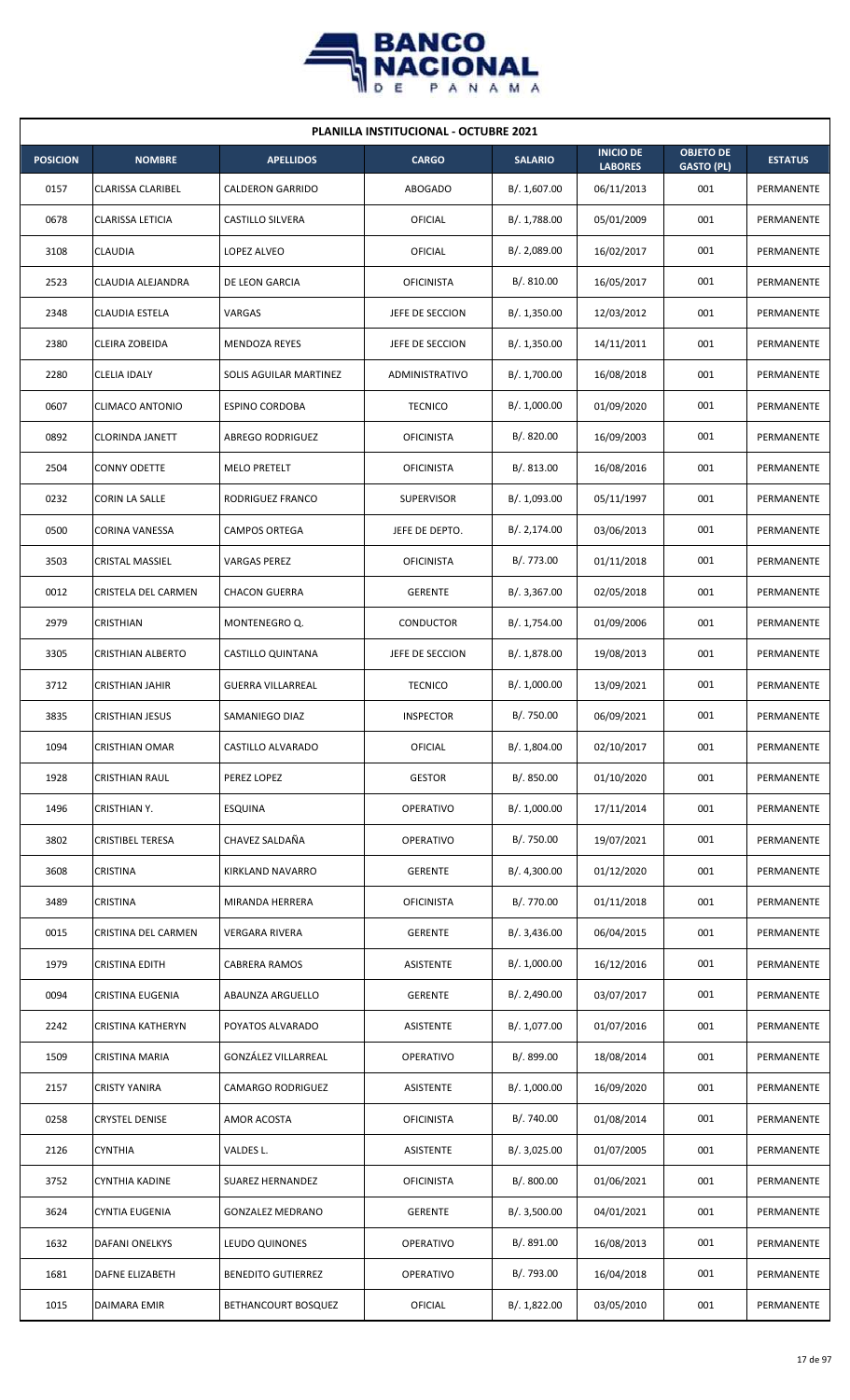

| <b>PLANILLA INSTITUCIONAL - OCTUBRE 2021</b> |                        |                                 |                   |                |                                    |                                       |                |  |  |  |
|----------------------------------------------|------------------------|---------------------------------|-------------------|----------------|------------------------------------|---------------------------------------|----------------|--|--|--|
| <b>POSICION</b>                              | <b>NOMBRE</b>          | <b>APELLIDOS</b>                | <b>CARGO</b>      | <b>SALARIO</b> | <b>INICIO DE</b><br><b>LABORES</b> | <b>OBJETO DE</b><br><b>GASTO (PL)</b> | <b>ESTATUS</b> |  |  |  |
| 2470                                         | <b>DAIRA ITZEL</b>     | <b>BARRIA GUERRA</b>            | <b>OFICINISTA</b> | B/. 817.00     | 01/02/2017                         | 001                                   | PERMANENTE     |  |  |  |
| 1831                                         | <b>DAIRA KATHERINE</b> | MARTINEZ GUERRA DE<br>BERENGUER | <b>SUPERVISOR</b> | B/. 1,061.00   | 19/02/2015                         | 001                                   | PERMANENTE     |  |  |  |
| 2326                                         | DAIRA M.               | HERNANDEZ C.                    | JEFE DE SECCION   | B/. 1,476.00   | 21/07/2008                         | 001                                   | PERMANENTE     |  |  |  |
| 2155                                         | DAISY DE               | CADDLE                          | <b>SUPERVISOR</b> | B/.1,260.00    | 16/04/1985                         | 001                                   | PERMANENTE     |  |  |  |
| 3288                                         | DALIA E.               | GUERRERO C.                     | JEFE DE SECCION   | B/. 1,475.00   | 01/08/2007                         | 001                                   | PERMANENTE     |  |  |  |
| 0898                                         | DALIA RAQUEL           | <b>GONZALEZ DE GARCIA</b>       | <b>OFICINISTA</b> | B/. 813.00     | 16/02/2016                         | 001                                   | PERMANENTE     |  |  |  |
| 2052                                         | DALILA M.              | <b>MARTINEZ</b>                 | JEFE DE SECCION   | B/. 1,584.00   | 16/07/1985                         | 001                                   | PERMANENTE     |  |  |  |
| 0740                                         | DALIS E.               | PINILLA                         | <b>OFICIAL</b>    | B/. 1,476.00   | 18/05/1981                         | 001                                   | PERMANENTE     |  |  |  |
| 2679                                         | DALIS Q. DE            | MEJIA                           | OPERATIVO         | B/. 1,578.00   | 01/08/2005                         | 001                                   | PERMANENTE     |  |  |  |
| 2191                                         | DALLYS JOANY           | VASQUEZ M.                      | JEFE DE SECCION   | B/. 1,469.00   | 02/02/1998                         | 001                                   | PERMANENTE     |  |  |  |
| 1212                                         | <b>DALTON SAMUEL</b>   | PITTI ORTEGA                    | OPERATIVO         | B/. 770.00     | 01/08/2018                         | 001                                   | PERMANENTE     |  |  |  |
| 1582                                         | DALVYS ZULEYKA         | CAMAÑO CHONG DE BELEÑO          | OPERATIVO         | B/.828.00      | 16/03/2015                         | 001                                   | PERMANENTE     |  |  |  |
| 1910                                         | DALYS BEATRIZ          | PONCE AVILA                     | <b>SUPERVISOR</b> | B/. 1,000.00   | 16/09/2015                         | 001                                   | PERMANENTE     |  |  |  |
| 0093                                         | DALYS E.               | RUIZ MARISCAL                   | <b>GERENTE</b>    | B/.2,443.00    | 10/05/1999                         | 001                                   | PERMANENTE     |  |  |  |
| 2423                                         | DALYS ENITH DE         | SARRIA                          | JEFE DE SECCION   | B/.1,350.00    | 01/02/1996                         | 001                                   | PERMANENTE     |  |  |  |
| 2358                                         | DALYS IBETH            | <b>GIL LORENZO</b>              | JEFE DE SECCION   | B/. 1,350.00   | 16/01/2013                         | 001                                   | PERMANENTE     |  |  |  |
| 1020                                         | DALYS M.               | FERNANDEZ A.                    | <b>OFICIAL</b>    | B/. 2,288.00   | 18/11/1996                         | 001                                   | PERMANENTE     |  |  |  |
| 1387                                         | DALYS N.               | CASTILLO                        | JEFE DE DEPTO.    | B/. 2,340.00   | 03/12/2007                         | 001                                   | PERMANENTE     |  |  |  |
| 3298                                         | <b>DALYS RAQUEL</b>    | CEDENO RAMOS DE MORENO          | JEFE DE SECCION   | B/. 1,469.00   | 01/07/2005                         | 001                                   | PERMANENTE     |  |  |  |
| 1674                                         | DAMARIS                | ORTEGA C.                       | OPERATIVO         | B/. 847.00     | 17/12/2007                         | 001                                   | PERMANENTE     |  |  |  |
| 0780                                         | <b>DAMARIS</b>         | <b>GAITAN GAITAN</b>            | OPERATIVO         | B/. 770.00     | 16/01/2019                         | 001                                   | PERMANENTE     |  |  |  |
| 3426                                         | DAMARIS                | <b>GOMEZ PALMA</b>              | <b>OFICINISTA</b> | B/. 793.00     | 01/06/2017                         | 001                                   | PERMANENTE     |  |  |  |
| 0356                                         | DAMARIS DE             | CASTILLERO                      | JEFE DE SECCION   | B/. 3,000.00   | 16/10/2009                         | 001                                   | PERMANENTE     |  |  |  |
| 1205                                         | DAMARIS ESTHER         | NAVARRO SANCHEZ                 | ADMINISTRATIVO    | B/. 1,597.00   | 02/08/1993                         | 001                                   | PERMANENTE     |  |  |  |
| 2114                                         | DAMARIS YIREL          | CASTILLO VILLARREAL             | <b>OFICINISTA</b> | B/. 956.00     | 16/06/2010                         | 001                                   | PERMANENTE     |  |  |  |
| 0228                                         | <b>DAMARYS ITZEL</b>   | SANCHEZ QUINTERO                | COORDINADOR       | B/.1,468.00    | 18/04/2005                         | 001                                   | PERMANENTE     |  |  |  |
| 1194                                         | DAMARYS LINETH         | RAMIREZ REYES DE CANATE         | ANALISTA          | B/.1,511.00    | 18/09/2013                         | 001                                   | PERMANENTE     |  |  |  |
| 3531                                         | <b>DANELYS DANETH</b>  | SAMANIEGO SAAVEDRA              | <b>OFICIAL</b>    | B/. 1,384.00   | 17/12/2018                         | 001                                   | PERMANENTE     |  |  |  |
| 0436                                         | DANIA                  | <b>TUNON MADRID</b>             | ASISTENTE         | B/.2,812.00    | 17/03/2008                         | 001                                   | PERMANENTE     |  |  |  |
| 1159                                         | DANIA S. DE            | <b>OSORIO</b>                   | <b>GERENTE</b>    | B/. 2,475.00   | 01/04/2002                         | 001                                   | PERMANENTE     |  |  |  |
| 0400                                         | DANIEL                 | MORHAIM SERRANO                 | COORDINADOR       | B/. 1,547.00   | 02/04/2012                         | 001                                   | PERMANENTE     |  |  |  |
| 3121                                         | DANIEL                 | MIRANDA                         | <b>TECNICO</b>    | B/. 1,507.00   | 01/07/2008                         | 001                                   | PERMANENTE     |  |  |  |
| 3623                                         | DANIEL                 | CASTILLO AGUILAR                | <b>OPERADOR</b>   | B/. 750.00     | 01/12/2020                         | 001                                   | PERMANENTE     |  |  |  |
| 3717                                         | DANIEL ANDRES          | SANCHEZ CASTILLO                | <b>OFICIAL</b>    | B/. 1,700.00   | 20/05/2021                         | 001                                   | PERMANENTE     |  |  |  |
| 2881                                         | DANIEL DE JESUS        | <b>CESPEDES DOMINGUEZ</b>       | <b>OFICINISTA</b> | B/. 750.00     | 01/12/2020                         | 001                                   | PERMANENTE     |  |  |  |
| 3753                                         | DANIEL EDUARDO         | <b>GIRALDO VALDES</b>           | SUBDIRECTOR CAIPI | B/. 1,600.00   | 01/06/2021                         | 001                                   | PERMANENTE     |  |  |  |
| 0929                                         | <b>DANIEL ENRIQUE</b>  | CASTILLERO JULIAO               | <b>OFICINISTA</b> | B/. 1,668.00   | 03/05/2010                         | 001                                   | PERMANENTE     |  |  |  |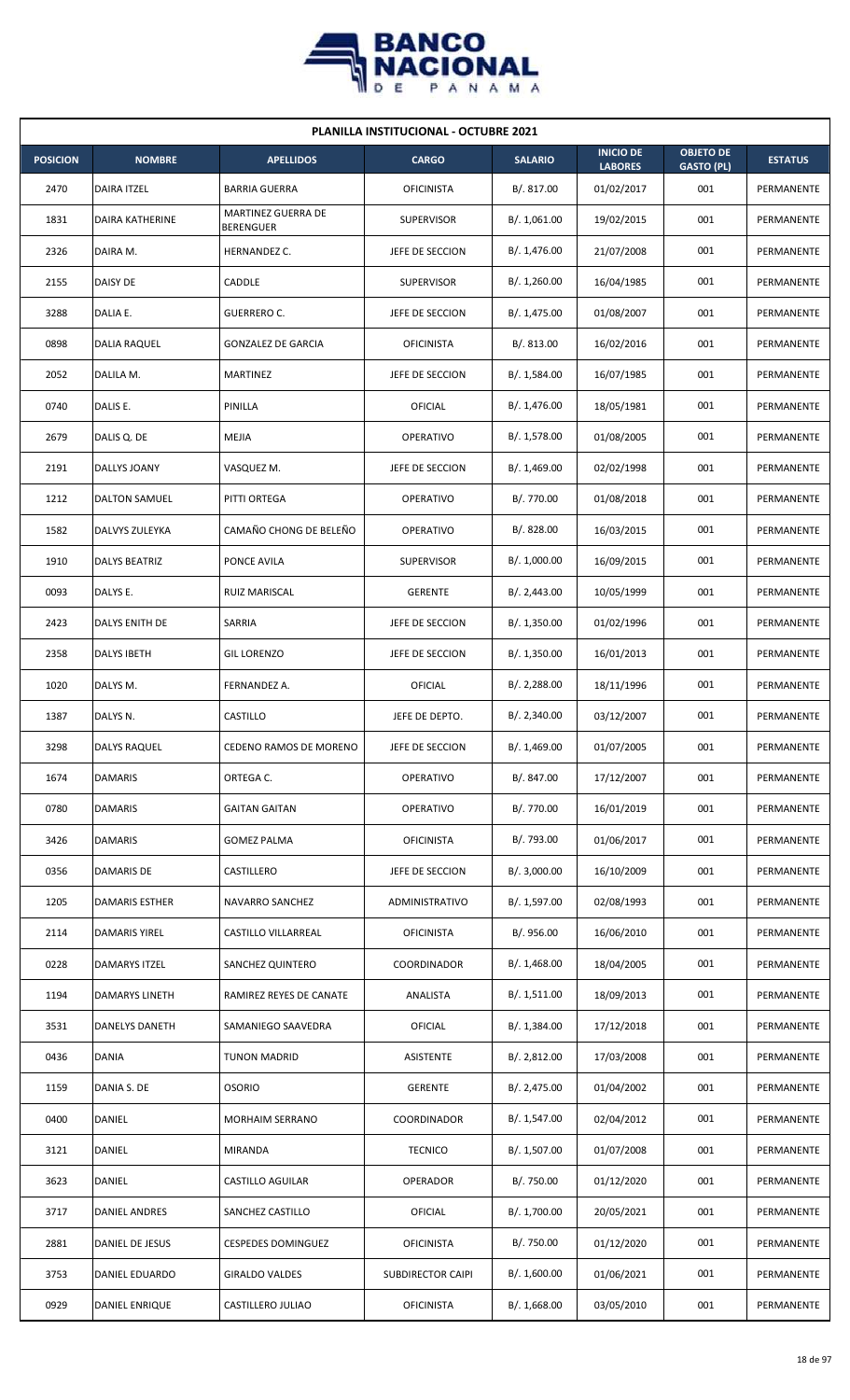

| <b>PLANILLA INSTITUCIONAL - OCTUBRE 2021</b> |                        |                         |                      |                |                                    |                                       |                |  |  |
|----------------------------------------------|------------------------|-------------------------|----------------------|----------------|------------------------------------|---------------------------------------|----------------|--|--|
| <b>POSICION</b>                              | <b>NOMBRE</b>          | <b>APELLIDOS</b>        | <b>CARGO</b>         | <b>SALARIO</b> | <b>INICIO DE</b><br><b>LABORES</b> | <b>OBJETO DE</b><br><b>GASTO (PL)</b> | <b>ESTATUS</b> |  |  |
| 1793                                         | <b>DANIEL EZEQUIEL</b> | MELENDEZ FERNANDEZ      | <b>OFICINISTA</b>    | B/. 700.00     | 17/02/2020                         | 001                                   | PERMANENTE     |  |  |
| 1406                                         | DANIEL H.              | <b>CHAVEZ</b>           | <b>OFICINISTA</b>    | B/. 1,485.00   | 16/05/1997                         | 001                                   | PERMANENTE     |  |  |
| 2125                                         | <b>DANIEL LAURENCE</b> | CONNELL MOSQUERA        | ADMINISTRADOR        | B/. 1,350.00   | 16/03/2012                         | 001                                   | PERMANENTE     |  |  |
| 1536                                         | DANIEL O.              | <b>FUENTES</b>          | <b>OPERATIVO</b>     | B/. 1,005.00   | 01/12/1984                         | 001                                   | PERMANENTE     |  |  |
| 0245                                         | DANIELA LYNETTE        | DURÁN MATA              | <b>ASISTENTE</b>     | B/. 1,550.00   | 06/04/2015                         | 001                                   | PERMANENTE     |  |  |
| 2506                                         | DANILO                 | MONTENEGRO PINTO        | ADMINISTRADOR        | B/.955.00      | 18/02/2010                         | 001                                   | PERMANENTE     |  |  |
| 0578                                         | DANILO ABEL            | DELGADO ACOSTA          | OFICIAL              | B/.1,569.00    | 25/09/2006                         | 001                                   | PERMANENTE     |  |  |
| 2315                                         | DANILO ANTERO          | <b>JARAMILLO CHEU</b>   | <b>ADMINISTRADOR</b> | B/. 2,750.00   | 01/02/2011                         | 001                                   | PERMANENTE     |  |  |
| 2674                                         | DANILO CARLOS          | TEJEDA MUNOZ            | ARQUITECTO           | B/.1,400.00    | 16/03/2018                         | 001                                   | PERMANENTE     |  |  |
| 2433                                         | DANIS AQUILINO         | <b>CORELLA AVILES</b>   | <b>SUPERVISOR</b>    | B/. 1,071.00   | 16/10/2017                         | 001                                   | PERMANENTE     |  |  |
| 0900                                         | <b>DAPHNE LORRAINE</b> | <b>INGLISH CACERES</b>  | <b>SUPERVISOR</b>    | B/.1,168.00    | 01/07/2012                         | 001                                   | PERMANENTE     |  |  |
| 2908                                         | DARIEL JACINTO         | <b>GOMEZ BUSTAMANTE</b> | <b>INSPECTOR</b>     | B/. 793.00     | 16/11/2017                         | 001                                   | PERMANENTE     |  |  |
| 2646                                         | DARINEL ANTONIO        | MONTENEGRO RAMIREZ      | OFICIAL              | B/. 1,447.00   | 16/10/2017                         | 001                                   | PERMANENTE     |  |  |
| 1376                                         | DARIO RAUL             | CASTILLO CABALLERO      | JEFE DE DEPTO.       | B/. 2,785.00   | 01/02/2018                         | 001                                   | PERMANENTE     |  |  |
| 2830                                         | DARVING ENRIQUE        | <b>GONZALEZ HERRERA</b> | <b>INSPECTOR</b>     | B/. 989.00     | 01/02/2006                         | 001                                   | PERMANENTE     |  |  |
| 2525                                         | DARYELIS YADITZEL      | <b>FRANCO PINZON</b>    | <b>OFICINISTA</b>    | B/. 793.00     | 02/05/2018                         | 001                                   | PERMANENTE     |  |  |
| 0829                                         | DASHNA KETZALIRIS      | <b>GRENALD VALDEZ</b>   | <b>OFICINISTA</b>    | B/0.830.00     | 02/04/2012                         | 001                                   | PERMANENTE     |  |  |
| 2456                                         | DAVE LEZDIEL           | <b>ALFONSO</b>          | <b>INSPECTOR</b>     | B/. 750.00     | 16/12/2020                         | 001                                   | PERMANENTE     |  |  |
| 1170                                         | <b>DAVID</b>           | <b>VIQUEZ MEDINA</b>    | GERENTE              | B/. 3,064.00   | 16/01/2017                         | 001                                   | PERMANENTE     |  |  |
| 3718                                         | DAVID ALEJANDRO        | MONTOYA RODRIGUEZ       | ANALISTA             | B/. 1,000.00   | 27/05/2021                         | 001                                   | PERMANENTE     |  |  |
| 2457                                         | DAVID ALFONSO          | DE GRACIA               | <b>OFICINISTA</b>    | B/. 810.00     | 06/03/2014                         | 001                                   | PERMANENTE     |  |  |
| 0300                                         | DAVID ALFREDO          | CABALLERO APARICIO      | <b>OFICINISTA</b>    | B/. 880.00     | 16/05/2014                         | 001                                   | PERMANENTE     |  |  |
| 3690                                         | DAVID ANTONIO          | REYNA MONTECER          | MENSAJERO            | B/. 600.00     | 16/04/2021                         | 001                                   | PERMANENTE     |  |  |
| 2971                                         | DAVID EDER             | TUÑON VALDES            | <b>GESTOR</b>        | B/. 1,030.00   | 02/01/2019                         | 001                                   | PERMANENTE     |  |  |
| 2732                                         | DAVID ENRIQUE          | VALDERRAMA A.           | <b>AUXILIAR</b>      | B/. 920.00     | 04/03/1996                         | 001                                   | PERMANENTE     |  |  |
| 2439                                         | DAVID F.               | TOSCANO H.              | <b>OFICINISTA</b>    | B/. 1,116.00   | 01/02/2000                         | 001                                   | PERMANENTE     |  |  |
| 0476                                         | DAYANA                 | DE GORDÓN               | ADMINISTRATIVO       | B/. 1,044.00   | 17/11/2014                         | 001                                   | PERMANENTE     |  |  |
| 2516                                         | DAYANA E.              | CARVAJAL J.             | <b>OFICINISTA</b>    | B/. 820.00     | 01/12/2005                         | 001                                   | PERMANENTE     |  |  |
| 3457                                         | DAYANA ITZEL           | MUÑOZ SANCHEZ           | ADMINISTRADOR        | B/. 862.00     | 16/06/2017                         | 001                                   | PERMANENTE     |  |  |
| 3231                                         | DAYANA MARIELA         | MORENO SAENZ            | ANALISTA             | B/. 1,061.00   | 10/10/2011                         | 001                                   | PERMANENTE     |  |  |
| 1250                                         | DAYANARA LEONORA       | JAEN COOK               | ANALISTA             | B/.1,986.00    | 16/06/2017                         | 001                                   | PERMANENTE     |  |  |
| 3754                                         | <b>DAYLIN YAMILETH</b> | COBA ESPINOSA           | OPERATIVO            | B/. 750.00     | 29/06/2021                         | 001                                   | PERMANENTE     |  |  |
| 2434                                         | DAYRA IMELDA           | MELENDEZ RIOS           | JEFE DE DEPTO.       | B/. 1,030.00   | 16/08/2018                         | 001                                   | PERMANENTE     |  |  |
| 3307                                         | DAYRA M.               | ORTEGA R.               | JEFE DE SECCION      | B/. 1,476.00   | 10/02/2005                         | 001                                   | PERMANENTE     |  |  |
| 0701                                         | DAYRA M. DE            | SAURI                   | <b>GERENTE</b>       | B/. 3,750.00   | 13/06/2005                         | 001                                   | PERMANENTE     |  |  |
| 1615                                         | DAYRO D.               | CAMPBELL                | OPERATIVO            | B/. 882.00     | 20/11/2006                         | 001                                   | PERMANENTE     |  |  |
| 0697                                         | <b>DAYSI AMARILIS</b>  | PEREZ CEDENO            | <b>GERENTE</b>       | B/. 3,556.00   | 01/02/1996                         | 001                                   | PERMANENTE     |  |  |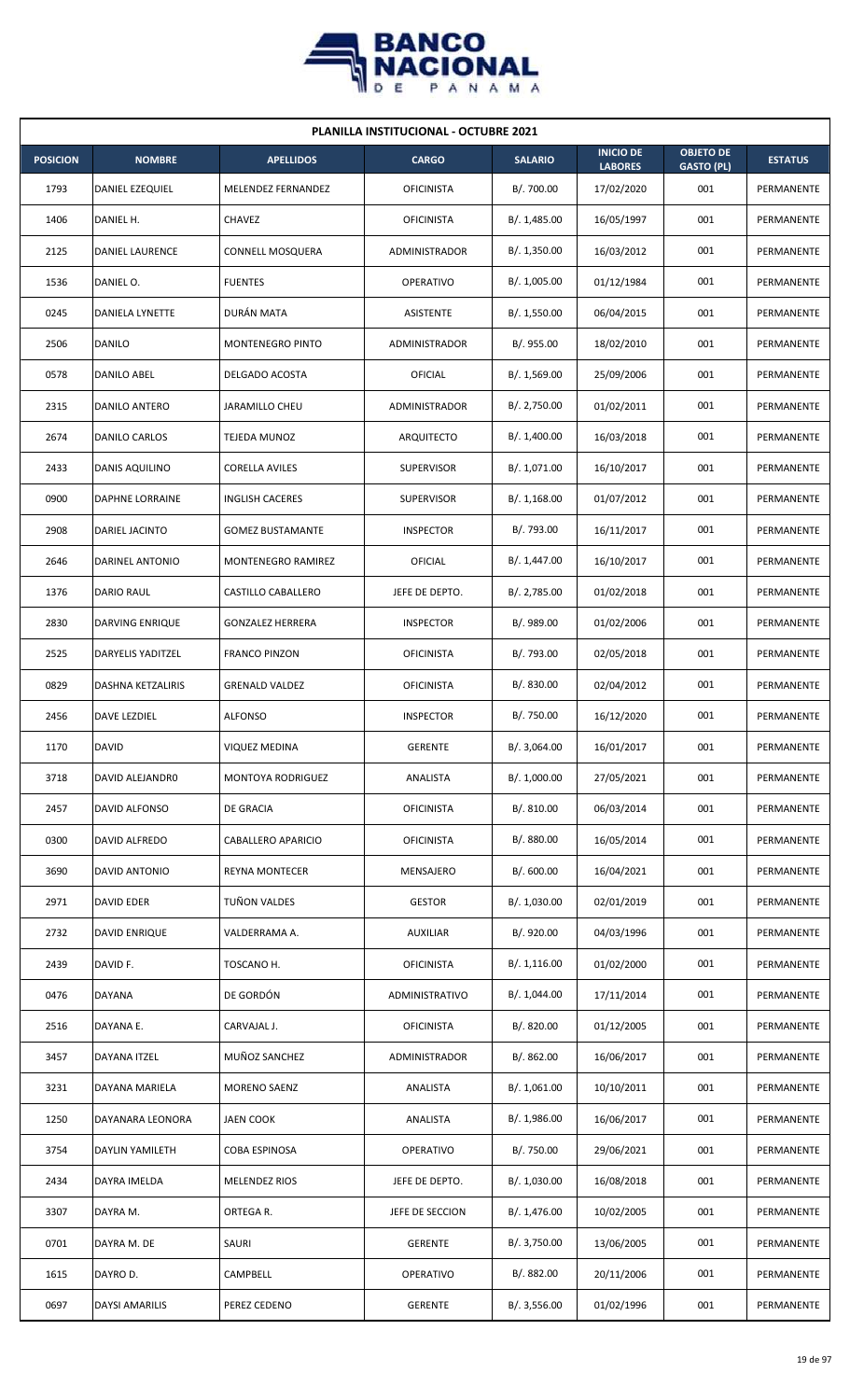

| <b>PLANILLA INSTITUCIONAL - OCTUBRE 2021</b> |                          |                          |                   |                |                                    |                                       |                |  |  |
|----------------------------------------------|--------------------------|--------------------------|-------------------|----------------|------------------------------------|---------------------------------------|----------------|--|--|
| <b>POSICION</b>                              | <b>NOMBRE</b>            | <b>APELLIDOS</b>         | <b>CARGO</b>      | <b>SALARIO</b> | <b>INICIO DE</b><br><b>LABORES</b> | <b>OBJETO DE</b><br><b>GASTO (PL)</b> | <b>ESTATUS</b> |  |  |
| 2249                                         | DAYSI DEL CARMEN         | <b>GUARDIA DUBOIS</b>    | <b>GESTOR</b>     | B/. 925.00     | 18/04/2016                         | 001                                   | PERMANENTE     |  |  |
| 0689                                         | DAYSI I.                 | DE SEDAS                 | ASISTENTE         | B/. 1,300.00   | 01/10/2008                         | 001                                   | PERMANENTE     |  |  |
| 0392                                         | DAYSI M.                 | MORENO M.                | ANALISTA          | B/. 1,051.00   | 24/04/2006                         | 001                                   | PERMANENTE     |  |  |
| 0588                                         | <b>DEANIN YARISMETH</b>  | <b>BERROCAL CLARKE</b>   | OFICIAL           | B/.1,426.00    | 05/08/2013                         | 001                                   | PERMANENTE     |  |  |
| 0834                                         | DEBORAH DEL CARMEN       | LORENZO GUILLEN          | <b>OFICINISTA</b> | B/. 770.00     | 17/09/2018                         | 001                                   | PERMANENTE     |  |  |
| 1210                                         | DEIDAD LIRIANA           | <b>VALDES RODRIGUEZ</b>  | OPERATIVO         | B/. 790.00     | 16/04/2018                         | 001                                   | PERMANENTE     |  |  |
| 3574                                         | <b>DEIRA ITZEL</b>       | <b>CERRUD PEREZ</b>      | <b>SUPERVISOR</b> | B/. 1,236.00   | 03/06/2019                         | 001                                   | PERMANENTE     |  |  |
| 2123                                         | DELFINO                  | MARQUEZ R.               | <b>SUPERVISOR</b> | B/. 1,210.00   | 16/05/1984                         | 001                                   | PERMANENTE     |  |  |
| 0801                                         | <b>DELIA ITZEL</b>       | ROVIRA AGUIRRE           | <b>SUPERVISOR</b> | B/0.836.00     | 19/09/2012                         | 001                                   | PERMANENTE     |  |  |
| 1147                                         | DELIA YARIELA            | URRIOLA CORONADO         | JEFE DE SECCION   | B/. 1,391.00   | 02/07/2019                         | 001                                   | PERMANENTE     |  |  |
| 0577                                         | <b>DELIS ISABEL</b>      | SUIRA SANCHEZ            | OFICIAL           | B/.1,518.00    | 02/01/2014                         | 001                                   | PERMANENTE     |  |  |
| 3755                                         | DELVIS DELANO            | <b>MAXWELL RODRIGUEZ</b> | <b>INSPECTOR</b>  | B/. 750.00     | 01/06/2021                         | 001                                   | PERMANENTE     |  |  |
| 2746                                         | DEMETRIO ALFREDO         | <b>QUINTERO SANTOS</b>   | <b>INSPECTOR</b>  | B/. 864.00     | 01/10/2010                         | 001                                   | PERMANENTE     |  |  |
| 0224                                         | DENIA E.                 | SEGURA T.                | <b>OFICIAL</b>    | B/. 1,350.00   | 23/07/2007                         | 001                                   | PERMANENTE     |  |  |
| 1393                                         | <b>DENIA VICTORIA</b>    | <b>MOSCOSO CASTILLO</b>  | JEFE DE DEPTO.    | B/.2,500.00    | 01/03/2021                         | 001                                   | PERMANENTE     |  |  |
| 1577                                         | <b>DENIER</b>            | GALAGARZA                | OPERATIVO         | B/. 1,090.00   | 16/01/2004                         | 001                                   | PERMANENTE     |  |  |
| 0912                                         | DENIS A.                 | CASTILLO V.              | <b>OFICINISTA</b> | B/. 1,133.00   | 24/04/2006                         | 001                                   | PERMANENTE     |  |  |
| 1806                                         | <b>DENIS MARIA</b>       | <b>FLORES ODA</b>        | <b>OFICINISTA</b> | B/. 790.00     | 02/07/2018                         | 001                                   | PERMANENTE     |  |  |
| 1495                                         | <b>DENIS MILAGROS</b>    | CASTILLO CASTILLO        | <b>OPERATIVO</b>  | B/. 902.00     | 19/02/2015                         | 001                                   | PERMANENTE     |  |  |
| 3142                                         | <b>DENIS YESENIA</b>     | UMANZOR ARCIA            | ANALISTA          | B/. 2,207.00   | 02/10/2017                         | 001                                   | PERMANENTE     |  |  |
| 0917                                         | DENISSE                  | <b>GUTIERREZ SUIRA</b>   | SUPERVISOR        | B/. 1,000.00   | 01/09/2009                         | 001                                   | PERMANENTE     |  |  |
| 3777                                         | <b>DENYS NEREYDA</b>     | <b>JORDAN DE ORTIZ</b>   | <b>OFICIAL</b>    | B/. 1,500.00   | 16/06/2021                         | 003                                   | CONTINGENTE    |  |  |
| 3202                                         | <b>DESSIREE</b>          | DE LEON                  | ASISTENTE         | B/. 2,727.00   | 08/02/2007                         | 001                                   | PERMANENTE     |  |  |
| 1257                                         | <b>DESSIREE ZAYBETH</b>  | CAMAÑO GUARDIA           | ANALISTA          | B/. 1,505.00   | 16/11/2010                         | 001                                   | PERMANENTE     |  |  |
| 1944                                         | <b>DEVICK JOENNY</b>     | HIM PACHON               | <b>OFICINISTA</b> | B/. 810.00     | 01/02/2017                         | 001                                   | PERMANENTE     |  |  |
| 0568                                         | DEXI E.                  | MARTINEZ Z.              | <b>OFICIAL</b>    | B/. 1,907.00   | 02/05/2000                         | 001                                   | PERMANENTE     |  |  |
| 0842                                         | DEYANIRA DEL CARMEN      | SAMUDIO GONZALEZ         | <b>OFICINISTA</b> | B/. 843.00     | 02/03/2009                         | 001                                   | PERMANENTE     |  |  |
| 0843                                         | <b>DEYLA ESTHER</b>      | <b>VALDES QUINTERO</b>   | <b>OFICINISTA</b> | B/. 796.00     | 16/08/2017                         | 001                                   | PERMANENTE     |  |  |
| 1472                                         | DEYRA DEL C.             | ESPINO P.                | OPERATIVO         | B/. 1,254.00   | 06/08/2004                         | 001                                   | PERMANENTE     |  |  |
| 2479                                         | <b>DEYSI</b>             | FLORES G.                | <b>OFICINISTA</b> | B/. 850.00     | 08/01/2008                         | 001                                   | PERMANENTE     |  |  |
| 0885                                         | <b>DEYSI YAMILETH</b>    | TUÑON RODRIGUEZ          | <b>OFICINISTA</b> | B/. 750.00     | 18/08/2021                         | 001                                   | PERMANENTE     |  |  |
| 1524                                         | DHARMA D.                | <b>BARKER</b>            | OPERATIVO         | B/. 993.00     | 01/12/2006                         | 001                                   | PERMANENTE     |  |  |
| 1023                                         | DIANA CAROLINA           | RIVERA PEREZ             | OFICIAL           | B/. 1,384.00   | 18/03/2019                         | 001                                   | PERMANENTE     |  |  |
| 0406                                         | <b>DIANA CLAIRESSE</b>   | CANIZALES HURTADO        | JEFE DE DEPTO.    | B/.2,455.00    | 12/04/2011                         | 001                                   | PERMANENTE     |  |  |
| 1601                                         | DIANABEL DEL CARMEN      | <b>MARCIAGA TREJOS</b>   | OPERATIVO         | B/. 817.00     | 16/05/2014                         | 001                                   | PERMANENTE     |  |  |
| 0884                                         | <b>DIANELVIS STEFANY</b> | <b>GUEVARA GONZALEZ</b>  | <b>OFICINISTA</b> | B/. 793.00     | 01/03/2018                         | 001                                   | PERMANENTE     |  |  |
| 0131                                         | DIBETH D. DE             | <b>ISOS</b>              | <b>GERENTE</b>    | B/. 2,625.00   | 16/01/1996                         | 001                                   | PERMANENTE     |  |  |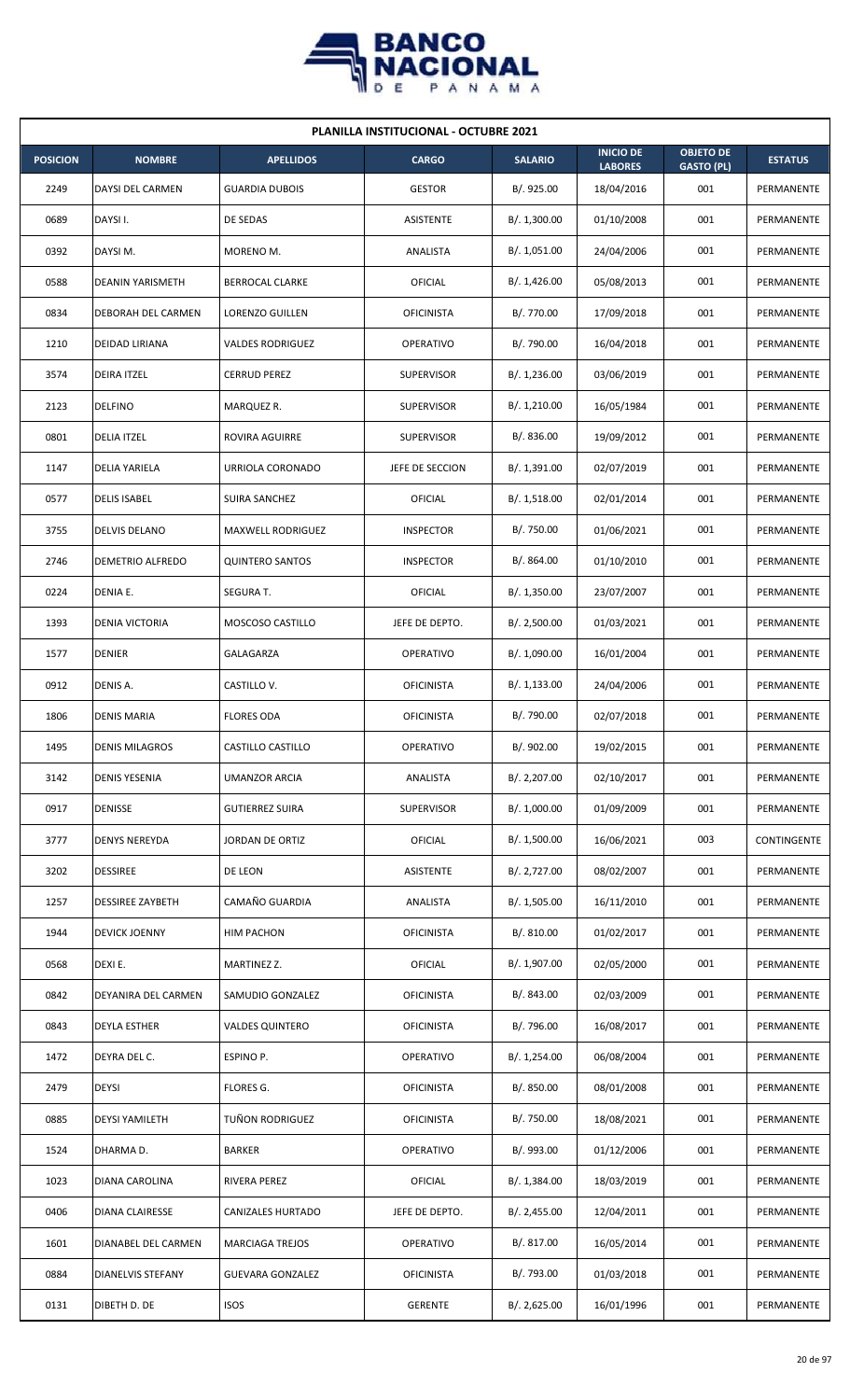

| <b>PLANILLA INSTITUCIONAL - OCTUBRE 2021</b> |                         |                          |                   |                |                                    |                                       |                |  |  |  |
|----------------------------------------------|-------------------------|--------------------------|-------------------|----------------|------------------------------------|---------------------------------------|----------------|--|--|--|
| <b>POSICION</b>                              | <b>NOMBRE</b>           | <b>APELLIDOS</b>         | <b>CARGO</b>      | <b>SALARIO</b> | <b>INICIO DE</b><br><b>LABORES</b> | <b>OBJETO DE</b><br><b>GASTO (PL)</b> | <b>ESTATUS</b> |  |  |  |
| 0047                                         | DIDIMO JUAN CARLOS      | DONOSO DELGADO           | <b>OPERATIVO</b>  | B/. 750.00     | 16/06/2020                         | 001                                   | PERMANENTE     |  |  |  |
| 0138                                         | DIDIMO ROLDAN           | SIERRA AVILA             | JEFE DE DEPTO.    | B/. 2,878.00   | 16/05/2018                         | 001                                   | PERMANENTE     |  |  |  |
| 0804                                         | DIEGO ALBERTO           | RIOS GONZALEZ            | <b>SUPERVISOR</b> | B/. 813.00     | 18/04/2011                         | 001                                   | PERMANENTE     |  |  |  |
| 2909                                         | <b>DIEGO GABRIEL</b>    | <b>MORRISON MORALES</b>  | <b>INSPECTOR</b>  | B/. 790.00     | 01/12/2017                         | 001                                   | PERMANENTE     |  |  |  |
| 3791                                         | DIEGO IVAN              | ZUÑIGA OLIVEROS          | <b>OFICINISTA</b> | B/. 750.00     | 08/07/2021                         | 001                                   | PERMANENTE     |  |  |  |
| 3804                                         | DIEGO ROMAN             | <b>CARRION MORAN</b>     | <b>INGENIERO</b>  | B/. 1,350.00   | 30/07/2021                         | 001                                   | PERMANENTE     |  |  |  |
| 2108                                         | DIENIKA ESTHER          | RIVEROL DE JUSTO         | JEFE DE SECCION   | B/. 1,623.00   | 17/10/2016                         | 001                                   | PERMANENTE     |  |  |  |
| 1986                                         | DIGNA ABELIDETH         | <b>ALBERDA PEREZ</b>     | ASISTENTE         | B/. 1,000.00   | 01/12/2016                         | 001                                   | PERMANENTE     |  |  |  |
| 1713                                         | DILCIA EDITH            | <b>WONG BLANCO</b>       | <b>OPERATIVO</b>  | B/. 796.00     | 07/11/2017                         | 001                                   | PERMANENTE     |  |  |  |
| 1794                                         | DILEIKA DAYASMIRA       | HERRERA DE MUÑOZ         | <b>OFICINISTA</b> | B/.1,066.00    | 06/06/2013                         | 001                                   | PERMANENTE     |  |  |  |
| 0041                                         | DILIA DEL C.            | <b>REYES</b>             | ASISTENTE         | B/. 1,769.00   | 03/07/2006                         | 001                                   | PERMANENTE     |  |  |  |
| 2473                                         | DILVIA RAFAELA          | <b>CORONEL RIOS</b>      | <b>OFICINISTA</b> | B/. 927.00     | 01/09/2003                         | 001                                   | PERMANENTE     |  |  |  |
| 2281                                         | <b>DIMAS</b>            | <b>VARONA CACERES</b>    | JEFE DE DEPTO.    | B/. 2,209.00   | 01/09/1983                         | 001                                   | PERMANENTE     |  |  |  |
| 0564                                         | DIMAS ANTONIO           | RODRIGUEZ DIAZ           | OFICIAL           | B/. 1,384.00   | 01/08/2018                         | 001                                   | PERMANENTE     |  |  |  |
| 2792                                         | DIMAS GABRIEL           | <b>GONZALEZ GONZALEZ</b> | <b>INSPECTOR</b>  | B/.817.00      | 16/12/2016                         | 001                                   | PERMANENTE     |  |  |  |
| 0373                                         | DINA JACKELINE          | CERVERA DOMINGUEZ        | JEFE DE SECCION   | B/. 1,476.00   | 16/09/2011                         | 001                                   | PERMANENTE     |  |  |  |
| 2958                                         | <b>DIOMEDES</b>         | <b>CAMPOS WATTS</b>      | <b>GESTOR</b>     | B/. 790.00     | 18/04/2016                         | 001                                   | PERMANENTE     |  |  |  |
| 1768                                         | <b>DIONICIA</b>         | <b>CRUZ NAVARRO</b>      | <b>OFICINISTA</b> | B/. 868.00     | 18/04/2005                         | 001                                   | PERMANENTE     |  |  |  |
| 0861                                         | <b>DIOSELINA</b>        | PIMENTEL HERRERA         | JEFE DE SECCION   | B/. 1,350.00   | 16/08/2012                         | 001                                   | PERMANENTE     |  |  |  |
| 1893                                         | DOLCA IRASEMA           | PINZON DE GONZALEZ       | <b>OFICINISTA</b> | B/. 1,060.00   | 01/02/2013                         | 001                                   | PERMANENTE     |  |  |  |
| 3539                                         | DOMINGO ALEXIS          | TEJEIRA VEGA             | <b>OFICIAL</b>    | B/. 1,500.00   | 16/04/2019                         | 001                                   | PERMANENTE     |  |  |  |
| 0055                                         | <b>DORALIS LILIBETH</b> | ARROYO MORENO            | <b>GERENTE</b>    | B/.2,450.00    | 06/09/2010                         | 001                                   | PERMANENTE     |  |  |  |
| 1659                                         | <b>DORALIS YANETH</b>   | MARCIAGA ORTEGA DE LOPEZ | <b>OFICINISTA</b> | B/. 822.00     | 16/08/2013                         | 001                                   | PERMANENTE     |  |  |  |
| 3833                                         | DORIAGNA                | RENTERIA TROYA           | OPERATIVO         | B/. 650.00     | 06/09/2021                         | 001                                   | PERMANENTE     |  |  |  |
| 1473                                         | DORIS E.                | <b>BATISTA S.</b>        | OPERATIVO         | B/. 1,310.00   | 01/08/1994                         | 001                                   | PERMANENTE     |  |  |  |
| 2214                                         | DORIS E.                | CALDERON AVILA           | OFICIAL           | B/. 1,731.00   | 17/04/2000                         | 001                                   | PERMANENTE     |  |  |  |
| 2638                                         | <b>DORIS ENITH</b>      | <b>MADRID SANCHEZ</b>    | <b>SUPERVISOR</b> | B/.1,640.00    | 02/07/2019                         | 001                                   | PERMANENTE     |  |  |  |
| 0096                                         | <b>DORIS ITZEL</b>      | SANTAMARIA GAITAN        | <b>GERENTE</b>    | B/. 2,701.00   | 16/07/1993                         | 001                                   | PERMANENTE     |  |  |  |
| 0169                                         | <b>DORIS IVONE</b>      | SALVATIERRA ARREDONDO    | <b>ABOGADO</b>    | B/. 1,530.00   | 02/09/2013                         | 001                                   | PERMANENTE     |  |  |  |
| 3483                                         | DORIS MARYLIN           | <b>GONZALEZ GONZALEZ</b> | <b>OFICINISTA</b> | B/. 770.00     | 01/10/2018                         | 001                                   | PERMANENTE     |  |  |  |
| 1206                                         | <b>DORIS YARINETH</b>   | <b>BATISTA MORENO</b>    | ADMINISTRATIVO    | B/. 1,622.00   | 13/12/2004                         | 001                                   | PERMANENTE     |  |  |  |
| 1665                                         | <b>DORISELL</b>         | LUCERO VILLARREAL        | OPERATIVO         | B/. 820.00     | 01/02/2014                         | 001                                   | PERMANENTE     |  |  |  |
| 1814                                         | DORIVEL DEL CARMEN      | SAENZ VERGARA            | <b>OFICINISTA</b> | B/. 796.00     | 16/02/2018                         | 001                                   | PERMANENTE     |  |  |  |
| 2767                                         | DUAYD DANIEEL           | SAAVEDRA NORIEGA         | <b>INSPECTOR</b>  | B/. 828.00     | 17/03/2014                         | 001                                   | PERMANENTE     |  |  |  |
| 1587                                         | DUNESHTKA JOANE         | MONGE                    | <b>SUPERVISOR</b> | B/. 1,000.00   | 01/07/2010                         | 001                                   | PERMANENTE     |  |  |  |
| 3238                                         | <b>EBONY ITZEL</b>      | PENA CASTILLO            | <b>OFICINISTA</b> | B/. 793.00     | 16/04/2018                         | 001                                   | PERMANENTE     |  |  |  |
| 0249                                         | EDA                     | <b>ARIAS PRECIADO</b>    | ADMINISTRATIVO    | B/. 925.00     | 08/04/1985                         | 001                                   | PERMANENTE     |  |  |  |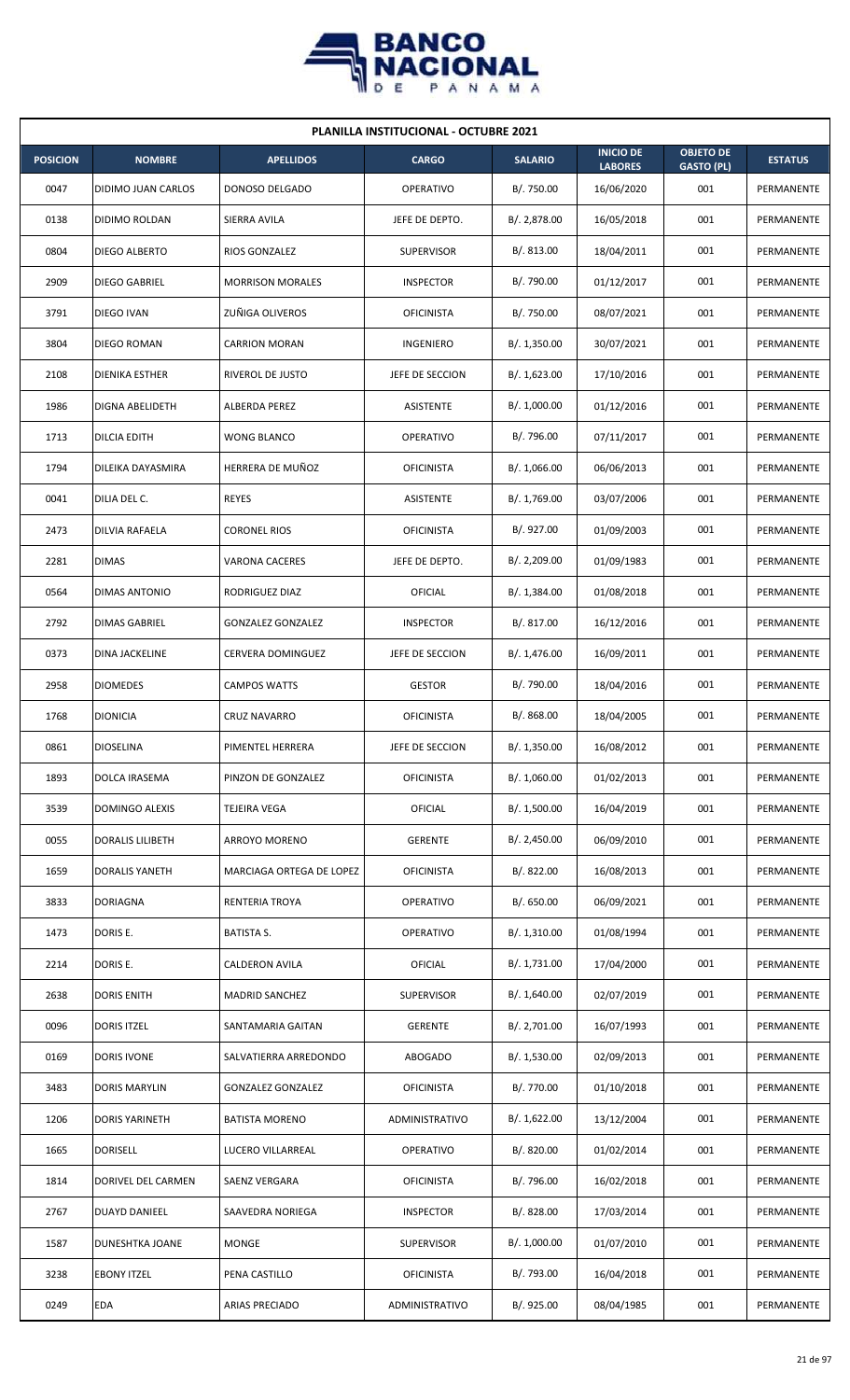

| <b>PLANILLA INSTITUCIONAL - OCTUBRE 2021</b> |                         |                           |                   |                |                                    |                                       |                |  |  |
|----------------------------------------------|-------------------------|---------------------------|-------------------|----------------|------------------------------------|---------------------------------------|----------------|--|--|
| <b>POSICION</b>                              | <b>NOMBRE</b>           | <b>APELLIDOS</b>          | <b>CARGO</b>      | <b>SALARIO</b> | <b>INICIO DE</b><br><b>LABORES</b> | <b>OBJETO DE</b><br><b>GASTO (PL)</b> | <b>ESTATUS</b> |  |  |
| 0344                                         | <b>EDANELLY</b>         | CABALLERO GAITÁN          | <b>GERENTE</b>    | B/.3,405.00    | 01/02/2013                         | 001                                   | PERMANENTE     |  |  |
| 1994                                         | EDDA Y.                 | GARCIA G.                 | ASISTENTE         | B/. 1,103.00   | 16/09/2003                         | 001                                   | PERMANENTE     |  |  |
| 2338                                         | <b>EDDA YARIBETH</b>    | PINZON JUAREZ DE GALLARDO | <b>SUPERVISOR</b> | B/. 1,536.00   | 01/03/2002                         | 001                                   | PERMANENTE     |  |  |
| 0580                                         | <b>EDGAR ABDIEL</b>     | GONZALEZ VELASQUEZ        | OFICIAL           | B/.1,426.00    | 16/05/2018                         | 001                                   | PERMANENTE     |  |  |
| 2754                                         | <b>EDGAR ANTONIO</b>    | CASTILLO GUZMAN           | <b>INSPECTOR</b>  | B/0.820.00     | 18/07/2016                         | 001                                   | PERMANENTE     |  |  |
| 2856                                         | <b>EDGAR EDIER</b>      | ALVAREZ GONZALEZ          | <b>INSPECTOR</b>  | B/.817.00      | 12/04/2011                         | 001                                   | PERMANENTE     |  |  |
| 0944                                         | EDGAR ENRIQUE           | CHAVEZ ESPINOZA           | AVALUADOR         | B/. 1,704.00   | 16/10/2000                         | 001                                   | PERMANENTE     |  |  |
| 1826                                         | <b>EDGAR FABIO</b>      | <b>APARICIO ESPINOSA</b>  | ASISTENTE         | B/. 1,000.00   | 16/05/2017                         | 001                                   | PERMANENTE     |  |  |
| 2697                                         | <b>EDGAR GENEROSO</b>   | <b>OBON TOSCANO</b>       | ADMINISTRADOR     | B/.2,516.00    | 18/10/2010                         | 001                                   | PERMANENTE     |  |  |
| 2966                                         | EDGAR J.                | <b>IVALDY</b>             | <b>OPERADOR</b>   | B/. 820.00     | 03/12/2007                         | 001                                   | PERMANENTE     |  |  |
| 2895                                         | <b>EDGAR NORIEL</b>     | <b>MARIN WEST</b>         | <b>INSPECTOR</b>  | B/. 976.00     | 02/01/1992                         | 001                                   | PERMANENTE     |  |  |
| 2017                                         | <b>EDGAR ORIEL</b>      | HERRERA SANCHEZ           | OFICIAL           | B/.1,518.00    | 01/09/2016                         | 001                                   | PERMANENTE     |  |  |
| 3092                                         | <b>EDGARDO</b>          | <b>FIGUEROA MORENO</b>    | JEFE DE DEPTO.    | B/.1,848.00    | 02/05/2000                         | 001                                   | PERMANENTE     |  |  |
| 2946                                         | EDGARDO A.              | AVILA M.                  | CONDUCTOR         | B/.816.00      | 19/05/1986                         | 001                                   | PERMANENTE     |  |  |
| 0340                                         | EDGARDO A.              | PINZON C.                 | <b>GERENTE</b>    | B/.3,391.00    | 01/11/1989                         | 001                                   | PERMANENTE     |  |  |
| 2801                                         | <b>EDGARDO ALCIDES</b>  | DELGADO LOPEZ             | <b>INSPECTOR</b>  | B/. 842.00     | 02/03/2009                         | 001                                   | PERMANENTE     |  |  |
| 3653                                         | EDGARDO ANTONIO         | <b>GARCIA FIGUEROA</b>    | ANALISTA          | B/.2,350.00    | 16/03/2021                         | 001                                   | PERMANENTE     |  |  |
| 1542                                         | <b>EDGARDO DAVID</b>    | YOUNG MARIN               | <b>OFICINISTA</b> | B/.965.00      | 16/08/2002                         | 001                                   | PERMANENTE     |  |  |
| 0933                                         | <b>EDGARDO ELIESER</b>  | <b>ESPINOSA SANTOS</b>    | ASISTENTE         | B/. 1,500.00   | 17/03/2014                         | 001                                   | PERMANENTE     |  |  |
| 0552                                         | <b>EDGARDO JAVIER</b>   | <b>ESPINO GONZALEZ</b>    | <b>OFICIAL</b>    | B/. 1,483.00   | 16/03/2009                         | 001                                   | PERMANENTE     |  |  |
| 2579                                         | <b>EDILBERTO</b>        | <b>GONZALEZ SANDOVAL</b>  | <b>TECNICO</b>    | B/.1,421.00    | 16/11/2007                         | 001                                   | PERMANENTE     |  |  |
| 2602                                         | <b>EDILBERTO ABDIEL</b> | CEDEÑO LOMBA              | ANALISTA          | B/. 1,082.00   | 01/07/2015                         | 001                                   | PERMANENTE     |  |  |
| 2643                                         | <b>EDILBERTO ABEL</b>   | <b>TAPIERO ROBINSON</b>   | <b>GERENTE</b>    | B/.3,500.00    | 04/10/2021                         | 001                                   | PERMANENTE     |  |  |
| 1862                                         | <b>EDILBERTO ISMAEL</b> | MACRE TEJEIRA             | <b>OFICINISTA</b> | B/.813.00      | 13/05/2013                         | 001                                   | PERMANENTE     |  |  |
| 1403                                         | <b>EDILMA</b>           | CHÁVEZ DE VASQUEZ         | ADMINISTRATIVO    | B/.1,672.00    | 01/06/2016                         | 001                                   | PERMANENTE     |  |  |
| 0781                                         | EDILMA MARLENIS         | <b>GONZALEZ MARTINEZ</b>  | <b>OFICINISTA</b> | B/. 827.00     | 03/06/2013                         | 001                                   | PERMANENTE     |  |  |
| 3306                                         | EDILSAMALIS             | CORTEZ MEDINA             | JEFE DE SECCION   | B/. 1,592.00   | 16/02/2000                         | 001                                   | PERMANENTE     |  |  |
| 2592                                         | EDISA ENEREIDA          | DOMINGUEZ GUTIERREZ       | ADMINISTRATIVO    | B/. 1,584.00   | 16/01/2018                         | 001                                   | PERMANENTE     |  |  |
| 1120                                         | <b>EDISON ABDIEL</b>    | <b>MARTINEZ CEBALLOS</b>  | OFICIAL           | B/.3,000.00    | 18/04/2011                         | 001                                   | PERMANENTE     |  |  |
| 1351                                         | <b>EDITH ARACELIS</b>   | SALAZAR GUEVARA           | JEFE DE DEPTO.    | B/.2,100.00    | 07/11/2017                         | 001                                   | PERMANENTE     |  |  |
| 1769                                         | EDITH EDILMA            | LOPEZ ATENCIO             | <b>OFICINISTA</b> | B/. 843.00     | 01/12/2005                         | 001                                   | PERMANENTE     |  |  |
| 0879                                         | <b>EDITH ESTHER</b>     | DE LA CRUZ ESCUDERO       | JEFE DE SECCION   | B/.1,350.00    | 25/03/2013                         | 001                                   | PERMANENTE     |  |  |
| 1453                                         | EDITH ISOLINA           | NAVARRO SAEZ              | OPERATIVO         | B/. 1,427.00   | 01/03/1995                         | 001                                   | PERMANENTE     |  |  |
| 1998                                         | <b>EDMILY JOSSELIN</b>  | <b>MORALES TORRES</b>     | ASISTENTE         | B/. 1,093.00   | 01/07/2016                         | 001                                   | PERMANENTE     |  |  |
| 0706                                         | EDMUNDO RAFAEL          | <b>QUIROZ BEITIA</b>      | <b>GERENTE</b>    | B/. 3,750.00   | 16/09/2013                         | 001                                   | PERMANENTE     |  |  |
| 1150                                         | <b>EDNITA NEREYDA</b>   | BEDOYA WILSON DE PINZON   | <b>GERENTE</b>    | B/.3,000.00    | 12/04/2011                         | 001                                   | PERMANENTE     |  |  |
| 3016                                         | EDUARD ALEXANDER        | DE LEON CASTILLO          | <b>TECNICO</b>    | B/. 721.00     | 01/11/2018                         | 001                                   | PERMANENTE     |  |  |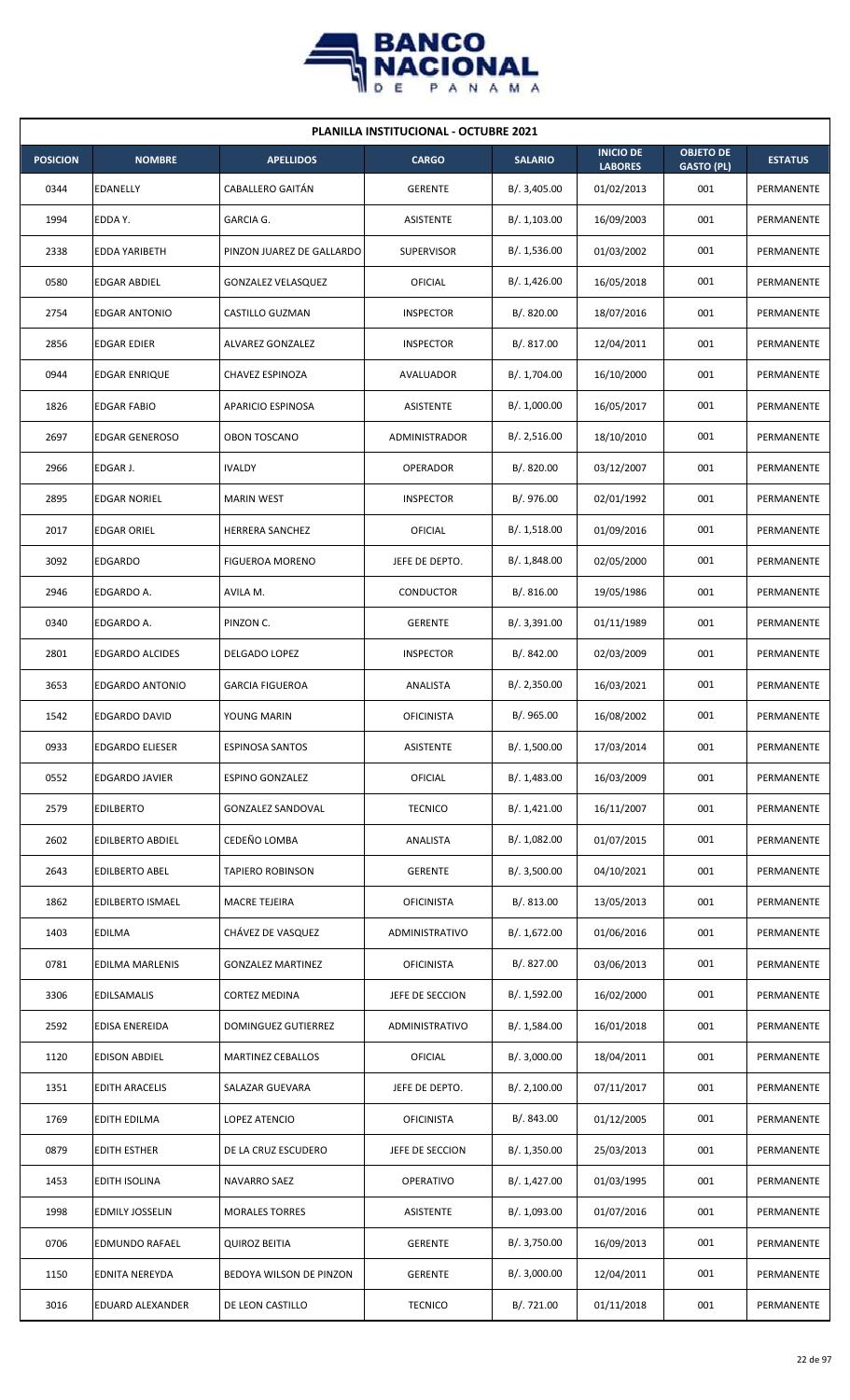

| <b>PLANILLA INSTITUCIONAL - OCTUBRE 2021</b> |                         |                            |                     |                |                                    |                                       |                |  |  |
|----------------------------------------------|-------------------------|----------------------------|---------------------|----------------|------------------------------------|---------------------------------------|----------------|--|--|
| <b>POSICION</b>                              | <b>NOMBRE</b>           | <b>APELLIDOS</b>           | <b>CARGO</b>        | <b>SALARIO</b> | <b>INICIO DE</b><br><b>LABORES</b> | <b>OBJETO DE</b><br><b>GASTO (PL)</b> | <b>ESTATUS</b> |  |  |
| 0036                                         | EDUARDA S. DE           | <b>FLORES</b>              | ASISTENTE           | B/.1,531.00    | 16/06/1997                         | 001                                   | PERMANENTE     |  |  |
| 3654                                         | <b>EDUARDO</b>          | <b>CACERES PEREZ</b>       | <b>ESPECIALISTA</b> | B/. 2,000.00   | 16/03/2021                         | 001                                   | PERMANENTE     |  |  |
| 3289                                         | EDUARDO A.              | QUIJANO C.                 | JEFE DE SECCION     | B/. 1,685.00   | 04/05/1981                         | 001                                   | PERMANENTE     |  |  |
| 0057                                         | EDUARDO ALVARADO        | ALVARADO DEL ROSARIO       | <b>TECNICO</b>      | B/. 1,000.00   | 26/08/2021                         | 001                                   | PERMANENTE     |  |  |
| 1051                                         | EDUARDO ANTONIO         | PASCUAL JAEN               | OFICIAL             | B/. 2,177.00   | 03/05/2011                         | 001                                   | PERMANENTE     |  |  |
| 0975                                         | EDUARDO ANTONIO         | ORTEGA LUNA                | <b>GERENTE</b>      | B/. 3,750.00   | 01/12/2015                         | 001                                   | PERMANENTE     |  |  |
| 3575                                         | EDUARDO ANTONIO         | RODRIGUEZ BRYAN            | <b>INSPECTOR</b>    | B/. 770.00     | 17/06/2019                         | 001                                   | PERMANENTE     |  |  |
| 1827                                         | <b>EDUARDO ANTONIO</b>  | PEREZ DAWSON               | <b>OFICINISTA</b>   | B/. 790.00     | 16/03/2018                         | 001                                   | PERMANENTE     |  |  |
| 2887                                         | EDUARDO ANTONIO         | <b>ADAMSON HUDSON</b>      | <b>INSPECTOR</b>    | B/. 902.00     | 03/05/2010                         | 001                                   | PERMANENTE     |  |  |
| 0259                                         | EDUARDO C               | ALLEN                      | <b>OFICINISTA</b>   | B/. 1,035.00   | 01/04/1981                         | 001                                   | PERMANENTE     |  |  |
| 0016                                         | EDUARDO E.              | ARIAS ALVAREZ              | <b>GERENTE</b>      | B/. 3,471.00   | 27/10/2004                         | 001                                   | PERMANENTE     |  |  |
| 3245                                         | <b>EDUARDO ENRIQUE</b>  | CABALLERO CAMARGO          | AVALUADOR           | B/. 1,640.00   | 01/06/2017                         | 001                                   | PERMANENTE     |  |  |
| 2787                                         | EDUARDO ENRIQUE         | <b>GONZALEZ CEDENO</b>     | <b>OFICINISTA</b>   | B/. 876.00     | 01/09/2003                         | 001                                   | PERMANENTE     |  |  |
| 3251                                         | <b>EDUARDO ENRIQUE</b>  | <b>MENDEZ SPENCER</b>      | ANALISTA            | B/. 1,700.00   | 16/12/2020                         | 001                                   | PERMANENTE     |  |  |
| 2877                                         | <b>EDUARDO GILBERTO</b> | SANTIMATEO PEREZ           | <b>AUXILIAR</b>     | B/. 800.00     | 01/10/2013                         | 001                                   | PERMANENTE     |  |  |
| 3719                                         | <b>EDUARDO MIGUEL</b>   | DE MENA RUFFO              | ANALISTA            | B/. 1,750.00   | 03/05/2021                         | 001                                   | PERMANENTE     |  |  |
| 0175                                         | EDUARDO RICARDO         | <b>FERGUSON CHAMBONNET</b> | JEFE DE DEPTO.      | B/.3,000.00    | 01/01/2011                         | 001                                   | PERMANENTE     |  |  |
| 2620                                         | <b>EDUARDO WINSTON</b>  | <b>ASH RODRIGUEZ</b>       | OFICIAL             | B/. 1,505.00   | 06/11/2012                         | 001                                   | PERMANENTE     |  |  |
| 2910                                         | <b>EDUARDO YOEL</b>     | <b>MONTILLA LOPEZ</b>      | <b>INSPECTOR</b>    | B/. 793.00     | 16/08/2017                         | 001                                   | PERMANENTE     |  |  |
| 2782                                         | EDWAR I.                | RODRIGUEZ P.               | <b>INSPECTOR</b>    | B/. 824.00     | 18/05/2009                         | 001                                   | PERMANENTE     |  |  |
| 0318                                         | EDWARD ALEXANDER        | <b>AVILA RODRIGUEZ</b>     | ANALISTA            | B/. 850.00     | 16/02/2016                         | 001                                   | PERMANENTE     |  |  |
| 3011                                         | EDWARD E.               | SANCHEZ C.                 | TRABAJADOR MANUAL   | B/. 680.00     | 07/09/2009                         | 001                                   | PERMANENTE     |  |  |
| 1056                                         | EDWARD E.               | ARAUZ S.                   | <b>OFICIAL</b>      | B/. 1,899.00   | 17/11/2008                         | 001                                   | PERMANENTE     |  |  |
| 0643                                         | <b>EDWIN</b>            | ARROCHA M.                 | <b>SUPERVISOR</b>   | B/. 1,880.00   | 16/09/2009                         | 001                                   | PERMANENTE     |  |  |
| 2661                                         | EDWIN ALBERTO           | MARTÍNEZ MORÓN             | ADMINISTRADOR       | B/.3,000.00    | 16/11/2017                         | 001                                   | PERMANENTE     |  |  |
| 1185                                         | EDWIN ALBERTO           | CORDOBA GONZALEZ           | ADMINISTRATIVO      | B/. 1,739.00   | 01/03/2011                         | 001                                   | PERMANENTE     |  |  |
| 2772                                         | EDWIN ARIEL             | ARROYO E.                  | <b>INSPECTOR</b>    | B/. 1,050.00   | 17/04/1995                         | 001                                   | PERMANENTE     |  |  |
| 0239                                         | <b>EDWIN AXEL</b>       | MARTINEZ VILLARREAL        | <b>INVESTIGADOR</b> | B/. 670.00     | 16/10/2018                         | 001                                   | PERMANENTE     |  |  |
| 2994                                         | <b>EDWIN CARLOS</b>     | <b>GUEVARA</b>             | MENSAJERO           | B/. 680.00     | 16/04/2001                         | 001                                   | PERMANENTE     |  |  |
| 3784                                         | <b>EDWIN ELIAS</b>      | DOMINGUEZ DIAZ             | ADMINISTRADOR       | B/. 2,700.00   | 12/07/2021                         | 001                                   | PERMANENTE     |  |  |
| 0863                                         | <b>EDWIN ISAIAS</b>     | CALDERON A.                | <b>OFICINISTA</b>   | B/. 1,263.00   | 01/09/2003                         | 001                                   | PERMANENTE     |  |  |
| 1174                                         | EDWIN J.                | FRANCO M.                  | <b>OFICIAL</b>      | B/.2,160.00    | 01/10/2009                         | 001                                   | PERMANENTE     |  |  |
| 3811                                         | <b>EDWIN JAVIER</b>     | PEREZ GONZALEZ             | <b>GESTOR</b>       | B/. 850.00     | 09/08/2021                         | 001                                   | PERMANENTE     |  |  |
| 1372                                         | EDWIN JOEL              | HERRERA GONZALEZ           | <b>GERENTE</b>      | B/.3,513.00    | 15/08/2012                         | 001                                   | PERMANENTE     |  |  |
| 1951                                         | <b>EDWIN MOISES</b>     | <b>JIMENEZ GRAJALES</b>    | <b>OFICINISTA</b>   | B/. 770.00     | 02/05/2019                         | 001                                   | PERMANENTE     |  |  |
| 1680                                         | EDWIN RAUL              | <b>VALVERDE BECERRA</b>    | OPERATIVO           | B/. 820.00     | 03/10/2016                         | 001                                   | PERMANENTE     |  |  |
| 2178                                         | <b>EDWIN RODOLFO</b>    | <b>CEBALLOS JULIO</b>      | <b>OFICINISTA</b>   | B/. 810.00     | 16/11/2016                         | 001                                   | PERMANENTE     |  |  |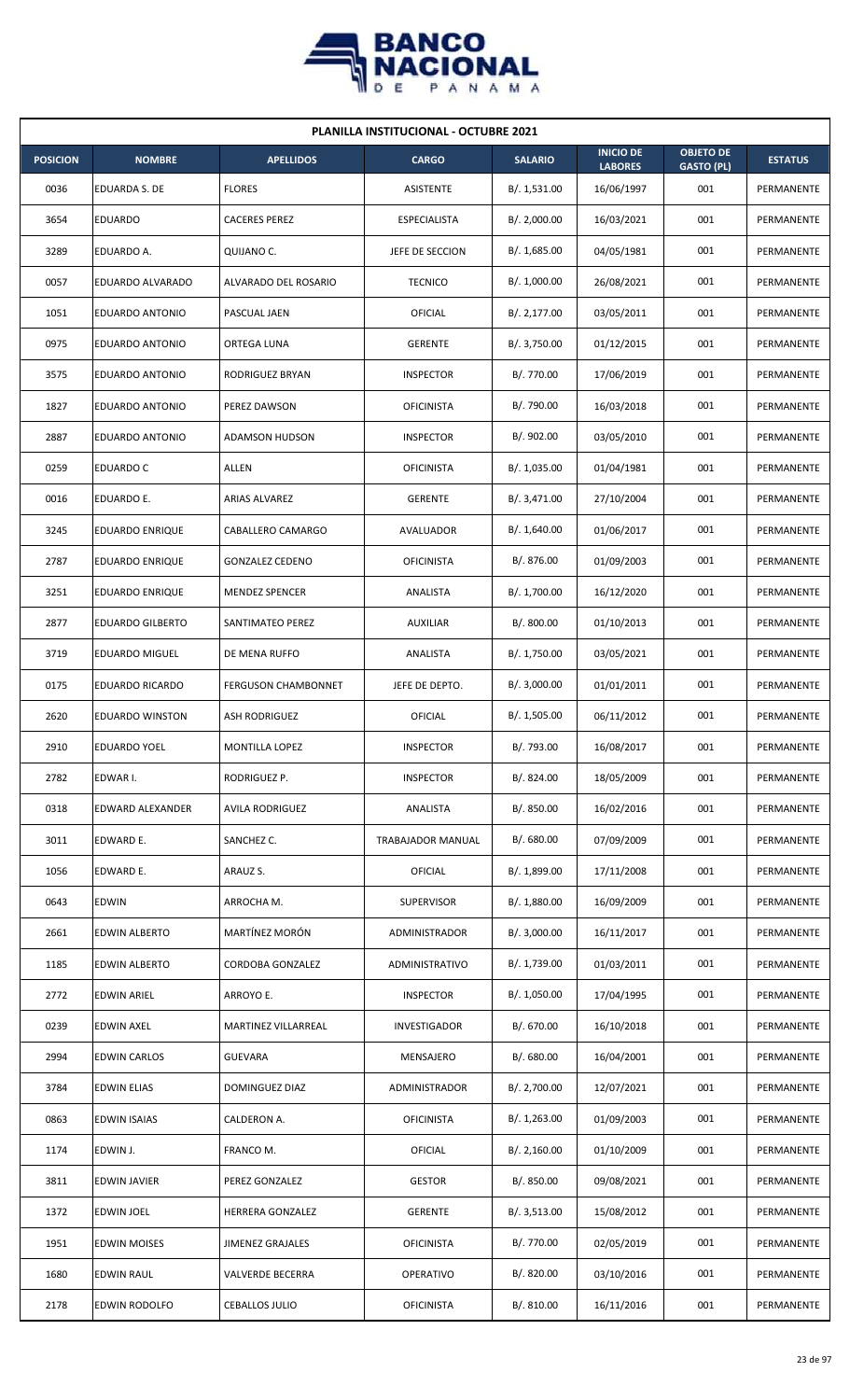

| <b>PLANILLA INSTITUCIONAL - OCTUBRE 2021</b> |                         |                            |                   |                |                                    |                                       |                |  |  |  |
|----------------------------------------------|-------------------------|----------------------------|-------------------|----------------|------------------------------------|---------------------------------------|----------------|--|--|--|
| <b>POSICION</b>                              | <b>NOMBRE</b>           | <b>APELLIDOS</b>           | <b>CARGO</b>      | <b>SALARIO</b> | <b>INICIO DE</b><br><b>LABORES</b> | <b>OBJETO DE</b><br><b>GASTO (PL)</b> | <b>ESTATUS</b> |  |  |  |
| 3234                                         | <b>EDWIN SANTIAGO</b>   | <b>VALDES TERRERO</b>      | ANALISTA          | B/. 1,056.00   | 01/03/2016                         | 001                                   | PERMANENTE     |  |  |  |
| 3702                                         | <b>EDWIN YUNIOR</b>     | SANTANA MARCIAGA           | <b>INSPECTOR</b>  | B/. 750.00     | 21/04/2021                         | 001                                   | PERMANENTE     |  |  |  |
| 3795                                         | <b>EDWIN ZABIER</b>     | <b>ESPINOSA</b>            | <b>OPERATIVO</b>  | B/. 750.00     | 09/07/2021                         | 001                                   | PERMANENTE     |  |  |  |
| 3212                                         | <b>EFFIE</b>            | LATOUCHE R.                | ANALISTA          | B/. 1,454.00   | 16/06/2009                         | 001                                   | PERMANENTE     |  |  |  |
| 2419                                         | <b>EFIGENIA</b>         | CHIARI ORTEGA              | JEFE DE SECCION   | B/. 1,350.00   | 08/06/1998                         | 001                                   | PERMANENTE     |  |  |  |
| 2526                                         | EFIGENIA MILITZA        | NAVARRO NUÑEZ              | <b>OFICINISTA</b> | B/. 770.00     | 01/08/2018                         | 001                                   | PERMANENTE     |  |  |  |
| 2884                                         | <b>EFIGENIO</b>         | RODRIGUEZ PEREZ            | <b>INSPECTOR</b>  | B/. 850.00     | 04/04/2011                         | 001                                   | PERMANENTE     |  |  |  |
| 2808                                         | <b>EFRAIN</b>           | <b>GUERRA BARROSO</b>      | <b>INSPECTOR</b>  | B/. 1,011.00   | 01/09/1983                         | 001                                   | PERMANENTE     |  |  |  |
| 2902                                         | <b>EFRAIN ENRIQUE</b>   | MUDARRA HERNANDEZ          | <b>OFICINISTA</b> | B/. 750.00     | 16/04/2021                         | 001                                   | PERMANENTE     |  |  |  |
| 1742                                         | <b>EGGI YOHIS</b>       | MENDOZA BARRERA            | ASISTENTE         | B/. 1,056.00   | 16/02/2016                         | 001                                   | PERMANENTE     |  |  |  |
| 1714                                         | <b>EGGNOR JOHANA</b>    | ROMERO RACINE              | OPERATIVO         | B/. 810.00     | 03/07/2017                         | 001                                   | PERMANENTE     |  |  |  |
| 3229                                         | EIDA DEL C.             | VEGA G.                    | <b>OFICINISTA</b> | B/. 851.00     | 02/02/2015                         | 001                                   | PERMANENTE     |  |  |  |
| 0973                                         | <b>EIDIS IBETH</b>      | VALDES                     | ASISTENTE         | B/. 911.00     | 01/09/2017                         | 001                                   | PERMANENTE     |  |  |  |
| 0022                                         | EILINE HELEN            | ESPINOZA GUERRA            | ASISTENTE         | B/. 1,125.00   | 03/08/2015                         | 001                                   | PERMANENTE     |  |  |  |
| 1627                                         | <b>EIMY STEPHANY</b>    | BETHANCOURTT SANCHEZ       | <b>OPERATIVO</b>  | B/. 817.00     | 06/04/2015                         | 001                                   | PERMANENTE     |  |  |  |
| 0394                                         | EIRA I.                 | MENDEZ                     | ADMINISTRATIVO    | B/.788.00      | 01/03/1990                         | 001                                   | PERMANENTE     |  |  |  |
| 1537                                         | EIRA MAGDALEY           | SANCHEZ CAMARENA           | <b>OPERATIVO</b>  | B/. 854.00     | 01/12/2010                         | 001                                   | PERMANENTE     |  |  |  |
| 0006                                         | EIVILYN M.              | DA LUZ P.                  | ASISTENTE         | B/.3,510.00    | 16/07/2009                         | 001                                   | PERMANENTE     |  |  |  |
| 0390                                         | <b>ELADIA</b>           | RIVERA MUNOZ               | <b>TECNICO</b>    | B/. 1,062.00   | 05/04/2004                         | 001                                   | PERMANENTE     |  |  |  |
| 3017                                         | <b>ELADIO</b>           | <b>AGUILAR GONZALEZ</b>    | TRABAJADOR MANUAL | B/. 686.00     | 16/10/2007                         | 001                                   | PERMANENTE     |  |  |  |
| 3470                                         | ELADIO ALFONSO          | CORREA CERDA               | <b>SUPERVISOR</b> | B/.951.00      | 16/03/2018                         | 001                                   | PERMANENTE     |  |  |  |
| 0624                                         | ELAINE A. DE            | <b>BATISTA APARICIO</b>    | OFICIAL           | B/. 1,476.00   | 03/01/1995                         | 001                                   | PERMANENTE     |  |  |  |
| 0860                                         | ELENA ARANI             | NAVARRO VELASCO            | <b>OFICINISTA</b> | B/. 830.00     | 18/09/2013                         | 001                                   | PERMANENTE     |  |  |  |
| 1809                                         | ELENA YANIVEL           | CAICEDO CARRION            | <b>OFICINISTA</b> | B/. 850.00     | 17/02/2020                         | 001                                   | PERMANENTE     |  |  |  |
| 2926                                         | <b>ELEUTERIO</b>        | ARBAY PEREZ                | ALMACENISTA       | B/. 900.00     | 16/11/1987                         | 001                                   | PERMANENTE     |  |  |  |
| 1239                                         | <b>ELEUTERIO FELIPE</b> | AROSEMENA CRUZ             | ANALISTA          | B/.1,549.00    | 11/10/2010                         | 001                                   | PERMANENTE     |  |  |  |
| 1373                                         | <b>ELIA ESTHER</b>      | VALENCIA T.                | ANALISTA          | B/.2,534.00    | 01/03/1995                         | 001                                   | PERMANENTE     |  |  |  |
| 3756                                         | <b>ELIA VICKY</b>       | ARROCHA SANCHEZ            | OFICIAL           | B/. 1,350.00   | 17/06/2021                         | 003                                   | CONTINGENTE    |  |  |  |
| 2377                                         | <b>ELIANIS MAILIN</b>   | VILLARREAL NAVARRO         | JEFE DE SECCION   | B/.1,350.00    | 01/04/2014                         | 001                                   | PERMANENTE     |  |  |  |
| 1043                                         | <b>ELIANYS MERCEDES</b> | ESPINO CORDOBA             | OFICIAL           | B/.2,230.00    | 18/04/2011                         | 001                                   | PERMANENTE     |  |  |  |
| 2078                                         | <b>ELIAS ALFONSO</b>    | VERGARA SOLIS              | ASISTENTE         | B/. 1,000.00   | 01/12/2020                         | 001                                   | PERMANENTE     |  |  |  |
| 1048                                         | <b>ELIAS SAMUEL</b>     | <b>BENAVIDES DOMINGUEZ</b> | OFICIAL           | B/. 2,134.00   | 01/02/2007                         | 001                                   | PERMANENTE     |  |  |  |
| 3475                                         | <b>ELICDO YOEL</b>      | DOMINGUEZ CORTEZ           | TRABAJADOR MANUAL | B/. 870.00     | 16/03/2016                         | 001                                   | PERMANENTE     |  |  |  |
| 0004                                         | ELIDA MARIA             | ALCEDO GUARDIA             | <b>GERENTE</b>    | B/. 3,735.00   | 01/08/2017                         | 001                                   | PERMANENTE     |  |  |  |
| 0630                                         | ELIDIA ESTHER           | CAMARENA GONZALEZ          | OFICIAL           | B/. 1,497.00   | 07/10/2008                         | 001                                   | PERMANENTE     |  |  |  |
| 1461                                         | <b>ELIECER</b>          | PINEDA                     | <b>OPERATIVO</b>  | B/. 1,447.00   | 02/06/1980                         | 001                                   | PERMANENTE     |  |  |  |
| 2670                                         | <b>ELIECER</b>          | <b>RIOS PEREZ</b>          | OFICIAL           | B/.1,742.00    | 01/08/2017                         | 001                                   | PERMANENTE     |  |  |  |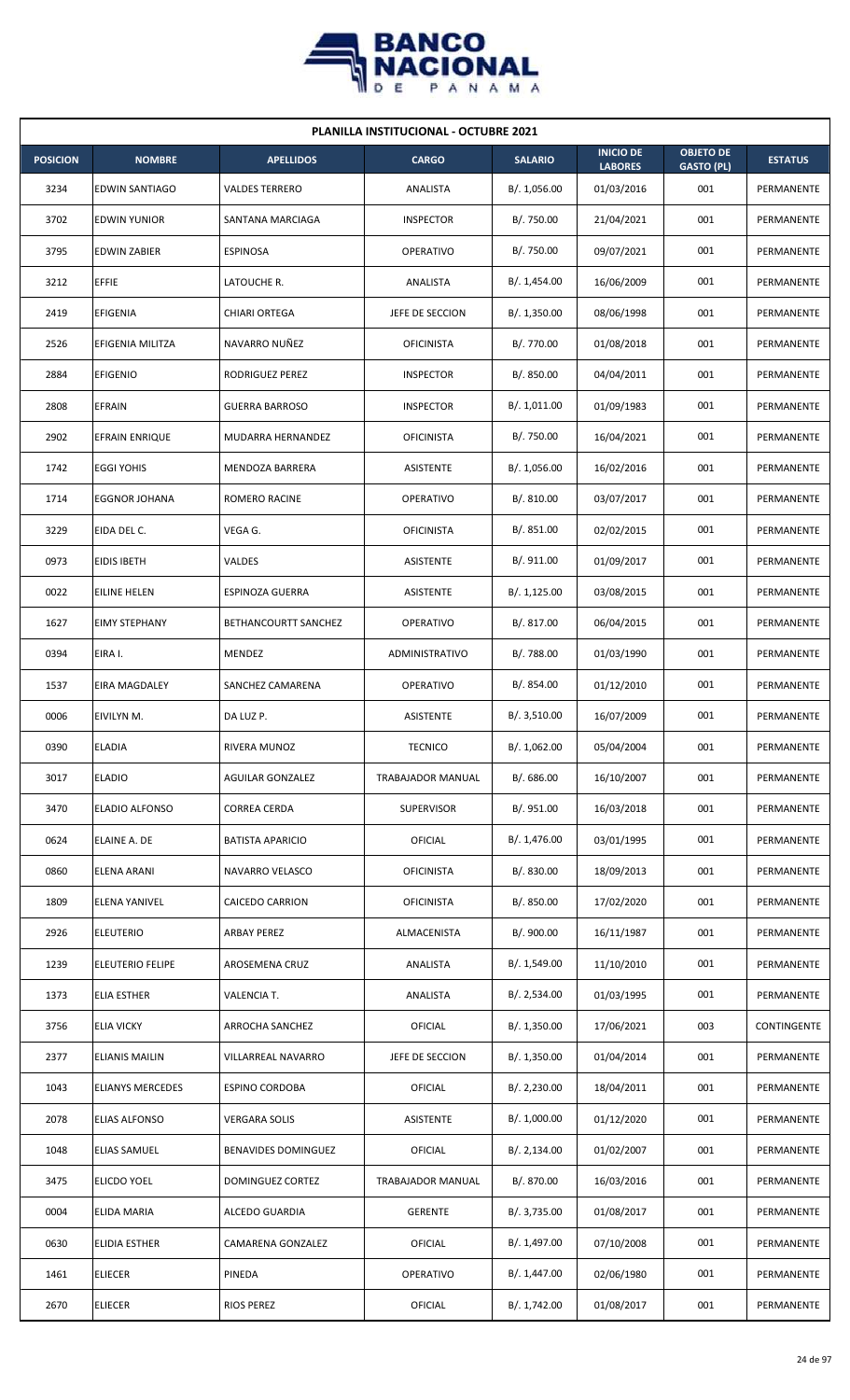

| <b>PLANILLA INSTITUCIONAL - OCTUBRE 2021</b> |                       |                            |                   |                |                                    |                                       |                |  |  |
|----------------------------------------------|-----------------------|----------------------------|-------------------|----------------|------------------------------------|---------------------------------------|----------------|--|--|
| <b>POSICION</b>                              | <b>NOMBRE</b>         | <b>APELLIDOS</b>           | <b>CARGO</b>      | <b>SALARIO</b> | <b>INICIO DE</b><br><b>LABORES</b> | <b>OBJETO DE</b><br><b>GASTO (PL)</b> | <b>ESTATUS</b> |  |  |
| 0805                                         | <b>ELIECER</b>        | MARTINEZ R.                | <b>OFICINISTA</b> | B/.1,124.00    | 01/02/1995                         | 001                                   | PERMANENTE     |  |  |
| 0262                                         | <b>ELIECER</b>        | <b>CARRASCO ATENCIO</b>    | <b>OFICINISTA</b> | B/. 773.00     | 03/05/2016                         | 001                                   | PERMANENTE     |  |  |
| 2911                                         | <b>ELIECER DIDIER</b> | AVILA ZUNIGA               | <b>INSPECTOR</b>  | B/. 868.00     | 16/05/2018                         | 001                                   | PERMANENTE     |  |  |
| 2800                                         | ELIECER ENMANUEL      | VERGARA                    | <b>INSPECTOR</b>  | B/. 823.00     | 02/12/2008                         | 001                                   | PERMANENTE     |  |  |
| 3512                                         | ELIECER ENRIQUE       | AIZPRUA AIZPRUA            | <b>INSPECTOR</b>  | B/. 770.00     | 03/12/2018                         | 001                                   | PERMANENTE     |  |  |
| 3812                                         | ELIECER JAVIER        | DUEÑAS MUÑOZ               | <b>TECNICO</b>    | B/. 700.00     | 06/08/2021                         | 001                                   | PERMANENTE     |  |  |
| 3576                                         | <b>ELIECER OMAR</b>   | <b>MORENO ROSALES</b>      | <b>GESTOR</b>     | B/. 871.00     | 17/06/2019                         | 001                                   | PERMANENTE     |  |  |
| 2912                                         | <b>ELIFAS ARON</b>    | <b>GONZALEZ CASTRO</b>     | <b>INSPECTOR</b>  | B/. 770.00     | 17/09/2018                         | 001                                   | PERMANENTE     |  |  |
| 1220                                         | ELIGIA E.             | CASTILLERO LOMBARDO        | ADMINISTRATIVO    | B/. 1,454.00   | 02/01/2007                         | 001                                   | PERMANENTE     |  |  |
| 3327                                         | ELILKA                | RODRÍGUEZ MOLINAR          | <b>OPERATIVO</b>  | B/. 750.00     | 01/09/2020                         | 001                                   | PERMANENTE     |  |  |
| 3218                                         | <b>ELINKA EDITH</b>   | VICTORIA CEDEÑO            | <b>OFICINISTA</b> | B/. 1,538.00   | 14/03/2011                         | 001                                   | PERMANENTE     |  |  |
| 3070                                         | <b>ELIO</b>           | MURILLO CAMAÑO             | <b>TECNICO</b>    | B/. 987.00     | 12/04/2011                         | 001                                   | PERMANENTE     |  |  |
| 0971                                         | ELIS E.               | <b>ANRIA</b>               | ANALISTA          | B/. 1,895.00   | 01/05/1984                         | 001                                   | PERMANENTE     |  |  |
| 1181                                         | <b>ELISA</b>          | VILLALAZ MONTILLA          | JEFE DE DEPTO.    | B/. 1,700.00   | 11/10/2012                         | 001                                   | PERMANENTE     |  |  |
| 2022                                         | <b>ELISA ESTHER</b>   | <b>MONTERO PEREZ</b>       | OFICIAL           | B/. 1,433.00   | 16/06/2016                         | 001                                   | PERMANENTE     |  |  |
| 1802                                         | ELISA LISET           | <b>CARRASCO HIGUERA</b>    | OPERATIVO         | B/. 770.00     | 02/01/2019                         | 001                                   | PERMANENTE     |  |  |
| 0825                                         | ELISA MARIELA         | <b>MORAN RODRIGUEZ</b>     | JEFE DE SECCION   | B/. 1,093.00   | 16/09/2012                         | 001                                   | PERMANENTE     |  |  |
| 3834                                         | ELIUSKA CAROLINA      | RODRIGUEZ PINEDA           | <b>TRAMITADOR</b> | B/. 850.00     | 13/09/2021                         | 001                                   | PERMANENTE     |  |  |
| 0602                                         | <b>ELIZABETH</b>      | <b>QUINTERO DE JARQUIN</b> | OFICIAL           | B/. 1,743.00   | 16/04/1997                         | 001                                   | PERMANENTE     |  |  |
| 0795                                         | ELIZABETH             | <b>VEGA AGUILAR</b>        | <b>OFICINISTA</b> | B/. 820.00     | 01/04/2016                         | 001                                   | PERMANENTE     |  |  |
| 1384                                         | <b>ELIZABETH</b>      | COSSU VELASQUEZ            | ASISTENTE         | B/. 3,712.00   | 18/02/2010                         | 001                                   | PERMANENTE     |  |  |
| 1028                                         | ELIZABETH             | REYES MARTINEZ             | <b>OFICIAL</b>    | B/. 1,469.00   | 03/05/2011                         | 001                                   | PERMANENTE     |  |  |
| 2392                                         | ELIZABETH D. DE       | <b>ROMERO</b>              | <b>SUPERVISOR</b> | B/. 1,463.00   | 01/02/1999                         | 001                                   | PERMANENTE     |  |  |
| 1333                                         | ELIZABETH DEL C       | ALZAMORA                   | <b>GERENTE</b>    | B/. 2,746.00   | 01/04/1984                         | 001                                   | PERMANENTE     |  |  |
| 0192                                         | ELIZABETH DEL CARMEN  | ARAUZ HERRERA              | <b>PSICOLOGO</b>  | B/. 1,114.00   | 16/10/2015                         | 001                                   | PERMANENTE     |  |  |
| 1605                                         | ELIZABETH FRANCISCA   | <b>BARRIA ZAMORA</b>       | OPERATIVO         | B/. 841.00     | 01/02/2013                         | 001                                   | PERMANENTE     |  |  |
| 1562                                         | ELIZABETH M.          | HIGUERA S.                 | OPERATIVO         | B/. 1,107.00   | 10/05/1999                         | 001                                   | PERMANENTE     |  |  |
| 0187                                         | ELIZABETH M.          | CEDENO M.                  | ASISTENTE         | B/. 1,276.00   | 01/03/2005                         | 001                                   | PERMANENTE     |  |  |
| 1685                                         | <b>ELKIS MARCELA</b>  | RODRIGUEZ OSES             | OPERATIVO         | B/. 1,051.00   | 16/04/2015                         | 001                                   | PERMANENTE     |  |  |
| 0653                                         | <b>ELKY LUSHED</b>    | URRUTIA ARAUZ              | <b>OFICIAL</b>    | B/. 1,505.00   | 01/12/2015                         | 001                                   | PERMANENTE     |  |  |
| 0705                                         | <b>ELMER</b>          | <b>ACOSTA GONZALEZ</b>     | <b>GERENTE</b>    | B/. 3,342.00   | 03/05/2010                         | 001                                   | PERMANENTE     |  |  |
| 0541                                         | <b>ELOISA</b>         | MORELOS M.                 | <b>OFICIAL</b>    | B/. 1,497.00   | 17/02/1994                         | 001                                   | PERMANENTE     |  |  |
| 2337                                         | <b>ELOISA</b>         | TORRES J.                  | JEFE DE SECCION   | B/.1,460.00    | 02/12/2003                         | 001                                   | PERMANENTE     |  |  |
| 1723                                         | ELOYDA LISSETH        | PEREZ RODRIGUEZ            | OPERATIVO         | B/. 793.00     | 02/10/2017                         | 001                                   | PERMANENTE     |  |  |
| 3180                                         | ELSA A. DE            | <b>BROUWER</b>             | ASISTENTE         | B/. 2,192.00   | 02/05/1997                         | 001                                   | PERMANENTE     |  |  |
| 0148                                         | ELSA DE               | ALVAREZ                    | ABOGADO           | B/. 1,664.00   | 01/10/1982                         | 001                                   | PERMANENTE     |  |  |
| 0735                                         | <b>ELSA DE</b>        | DEL CID                    | ADMINISTRADOR     | B/. 3,247.00   | 16/11/2007                         | 001                                   | PERMANENTE     |  |  |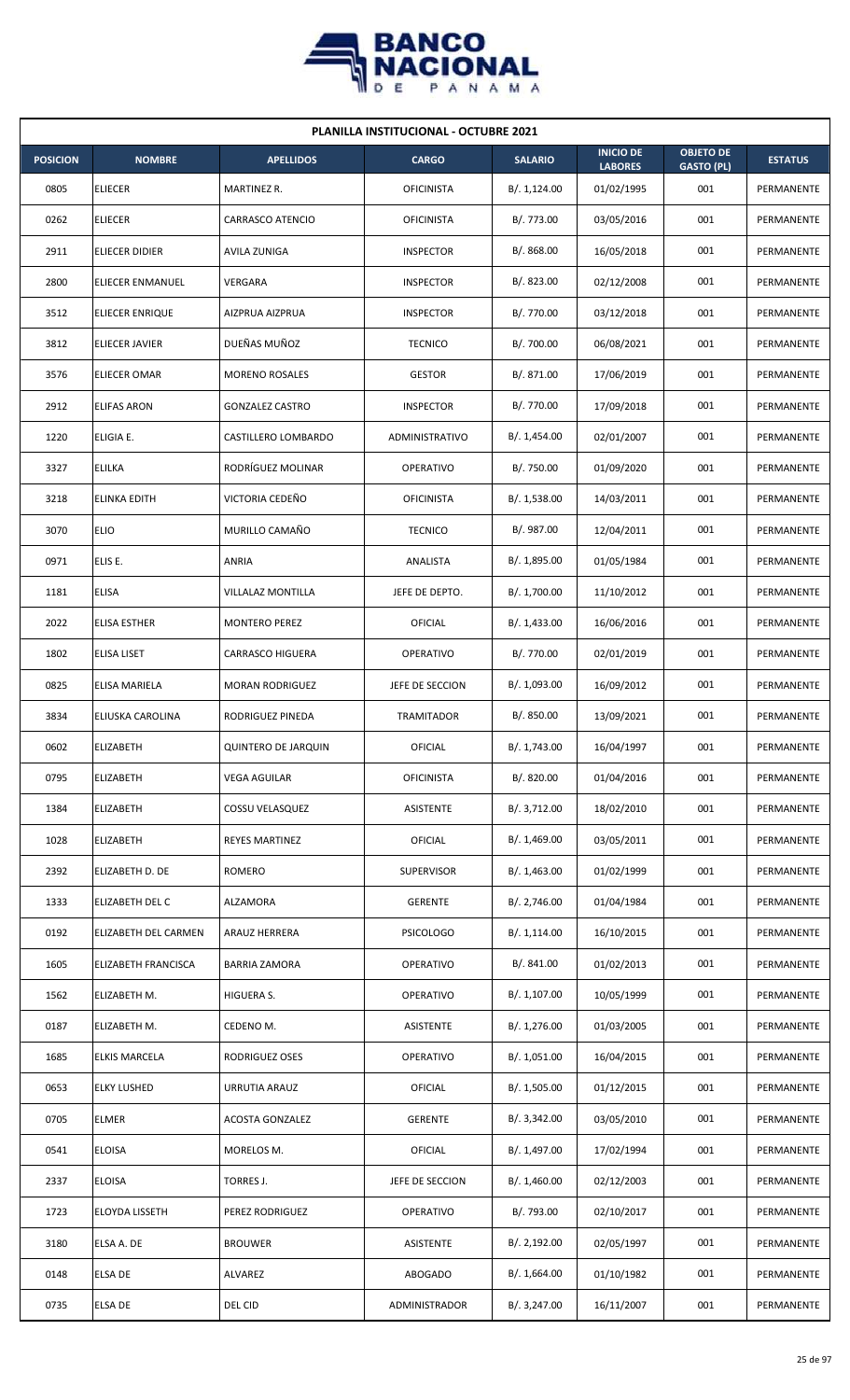

|                 | <b>PLANILLA INSTITUCIONAL - OCTUBRE 2021</b> |                                      |                   |                |                                    |                                       |                |  |  |  |
|-----------------|----------------------------------------------|--------------------------------------|-------------------|----------------|------------------------------------|---------------------------------------|----------------|--|--|--|
| <b>POSICION</b> | <b>NOMBRE</b>                                | <b>APELLIDOS</b>                     | <b>CARGO</b>      | <b>SALARIO</b> | <b>INICIO DE</b><br><b>LABORES</b> | <b>OBJETO DE</b><br><b>GASTO (PL)</b> | <b>ESTATUS</b> |  |  |  |
| 2564            | <b>ELSA ESTHER</b>                           | NG CRUZ                              | ANALISTA          | B/. 2,307.00   | 16/02/2011                         | 001                                   | PERMANENTE     |  |  |  |
| 3720            | <b>ELSA PATRICIA</b>                         | CABEZA BARRIA                        | TRAMITADOR        | B/.850.00      | 24/05/2021                         | 001                                   | PERMANENTE     |  |  |  |
| 1604            | <b>ELSA VERONICA</b>                         | BERNAL LOPEZ                         | JEFE DE SECCION   | B/.1,350.00    | 18/11/2002                         | 001                                   | PERMANENTE     |  |  |  |
| 1840            | <b>ELSIE ELEIDA</b>                          | <b>GUZMAN ALVAREZ</b>                | <b>OFICINISTA</b> | B/. 810.00     | 01/10/2013                         | 001                                   | PERMANENTE     |  |  |  |
| 2200            | <b>ELSY ROSANA</b>                           | NUNEZ R.                             | <b>ASISTENTE</b>  | B/. 1,295.00   | 06/11/2008                         | 001                                   | PERMANENTE     |  |  |  |
| 3241            | <b>ELSYS IBETH</b>                           | SANCHEZ S.                           | JEFE DE SECCION   | B/. 1,687.00   | 18/08/1997                         | 001                                   | PERMANENTE     |  |  |  |
| 0194            | ELVIA A.                                     | <b>OJO IBARRA</b>                    | <b>SUPERVISOR</b> | B/. 1,374.00   | 06/11/2008                         | 001                                   | PERMANENTE     |  |  |  |
| 0719            | ELVIA DEL CARMEN                             | <b>FERNANDEZ STANZIOLA</b>           | <b>GERENTE</b>    | B/.3,623.00    | 03/05/2011                         | 001                                   | PERMANENTE     |  |  |  |
| 2373            | <b>ELVIA IRENE</b>                           | FONT DE SEDAS                        | JEFE DE SECCION   | B/. 1,476.00   | 03/05/2011                         | 001                                   | PERMANENTE     |  |  |  |
| 0752            | <b>ELVIN AMETH</b>                           | <b>VILLARREAL RIOS</b>               | <b>TECNICO</b>    | B/.1,088.00    | 03/10/2016                         | 001                                   | PERMANENTE     |  |  |  |
| 2765            | <b>ELVIS ABDIEL</b>                          | PINEDA GONZALEZ                      | <b>INSPECTOR</b>  | B/. 810.00     | 16/10/2013                         | 001                                   | PERMANENTE     |  |  |  |
| 1059            | <b>ELVIS ARIEL</b>                           | <b>MONTERO NIETO</b>                 | OFICIAL           | B/.2,148.00    | 02/04/2012                         | 001                                   | PERMANENTE     |  |  |  |
| 2789            | ELVIS ARNALDO                                | CASTILLO                             | <b>INSPECTOR</b>  | B/. 877.00     | 01/12/2006                         | 001                                   | PERMANENTE     |  |  |  |
| 2832            | <b>ELVIS JAVIER</b>                          | SANJUR CHACON                        | <b>INSPECTOR</b>  | B/. 817.00     | 16/06/2016                         | 001                                   | PERMANENTE     |  |  |  |
| 3437            | <b>ELVIS MANUEL</b>                          | <b>ALFONSO RAMOS</b>                 | <b>INSPECTOR</b>  | B/. 750.00     | 02/03/2020                         | 001                                   | PERMANENTE     |  |  |  |
| 1710            | <b>ELVIS XAVIER</b>                          | <b>TAMAYO CORDOBA</b>                | <b>OPERATIVO</b>  | B/. 816.00     | 01/01/2016                         | 001                                   | PERMANENTE     |  |  |  |
| 2116            | <b>ELVYS ALEXANDER</b>                       | <b>TAMAYO ROMERO</b>                 | ADMINISTRATIVO    | B/.1,419.00    | 16/01/2013                         | 001                                   | PERMANENTE     |  |  |  |
| 1982            | ELYSELL DEL ROSARIO                          | <b>COCHERAN GAITAN</b>               | OFICIAL           | B/. 1,483.00   | 01/01/2013                         | 001                                   | PERMANENTE     |  |  |  |
| 1855            | <b>ELYZENERA DEL CARMEN</b>                  | MARTINEZ SAAVEDRA                    | <b>OFICINISTA</b> | B/. 810.00     | 01/12/2016                         | 001                                   | PERMANENTE     |  |  |  |
| 1635            | ELZEBIL                                      | RODRIGUEZ DE NUNEZ                   | OPERATIVO         | B/. 817.00     | 18/07/2016                         | 001                                   | PERMANENTE     |  |  |  |
| 3721            | <b>EMANUEL</b>                               | DEL CID CABALLERO                    | OPERATIVO         | B/. 750.00     | 03/05/2021                         | 001                                   | PERMANENTE     |  |  |  |
| 0292            | <b>EMANUEL ISAI</b>                          | <b>LEZCANO FRANCO</b>                | SUPERVISOR        | B/. 1,000.00   | 16/05/2016                         | 001                                   | PERMANENTE     |  |  |  |
| 1864            | <b>EMELYN JAZURY</b>                         | URBINA VILLALAZ                      | <b>OFICINISTA</b> | B/. 790.00     | 16/08/2017                         | 001                                   | PERMANENTE     |  |  |  |
| 0994            | EMERITA L.                                   | DE FRIAS CANO                        | <b>GERENTE</b>    | B/. 2,524.00   | 01/05/1998                         | 001                                   | PERMANENTE     |  |  |  |
| 3388            | <b>EMILIS ESCARLET</b>                       | VARGAS TUÑON                         | <b>OPERATIVO</b>  | B/. 750.00     | 01/09/2020                         | 001                                   | PERMANENTE     |  |  |  |
| 0179            | <b>EMMA MICHELLE</b>                         | ORTEGA PINZON                        | ANALISTA          | B/. 850.00     | 02/01/2020                         | 001                                   | PERMANENTE     |  |  |  |
| 0650            | EMNA MELISSA                                 | CABALLERO BARBA DE<br><b>ATENCIO</b> | OFICIAL           | B/. 1,489.00   | 09/10/2013                         | 001                                   | PERMANENTE     |  |  |  |
| 0601            | <b>EMPERATRIZ IBETH</b>                      | NUÑEZ RODRIGUEZ                      | OFICIAL           | B/.1,486.00    | 18/06/2010                         | 001                                   | PERMANENTE     |  |  |  |
| 0479            | <b>ENEDIGNA NICHOLL</b>                      | <b>JUAREZ MARTINEZ</b>               | ADMINISTRATIVO    | B/. 929.00     | 03/05/2016                         | 001                                   | PERMANENTE     |  |  |  |
| 2369            | ENEIDA                                       | <b>SMITH</b>                         | JEFE DE SECCION   | B/. 1,447.00   | 01/03/2007                         | 001                                   | PERMANENTE     |  |  |  |
| 0847            | <b>ENEIDA DALYS</b>                          | PITTI GONZALEZ                       | <b>OFICINISTA</b> | B/. 820.00     | 02/03/2009                         | 001                                   | PERMANENTE     |  |  |  |
| 2097            | ENEIDA O.                                    | <b>REYES</b>                         | <b>GERENTE</b>    | B/.2,100.00    | 19/06/2006                         | 001                                   | PERMANENTE     |  |  |  |
| 1732            | ENEILA JOSEFINA                              | <b>BATISTA GOMEZ</b>                 | <b>OPERATIVO</b>  | B/. 830.00     | 02/09/2013                         | 001                                   | PERMANENTE     |  |  |  |
| 0764            | ENELIA                                       | <b>ESCUDERO OSORIO</b>               | TRAMITADOR        | B/. 924.00     | 01/03/2016                         | 001                                   | PERMANENTE     |  |  |  |
| 1012            | ENELISA ISABEL                               | <b>BULTRON MARCIAGA</b>              | OFICIAL           | B/.1,469.00    | 01/06/2013                         | 001                                   | PERMANENTE     |  |  |  |
| 0030            | <b>ENEREIDA E.</b>                           | MORENO S.                            | <b>ASISTENTE</b>  | B/.1,566.00    | 01/04/2005                         | 001                                   | PERMANENTE     |  |  |  |
| 1600            | ENIDIA R.                                    | NIETO C.                             | OPERATIVO         | B/. 861.00     | 20/11/2006                         | 001                                   | PERMANENTE     |  |  |  |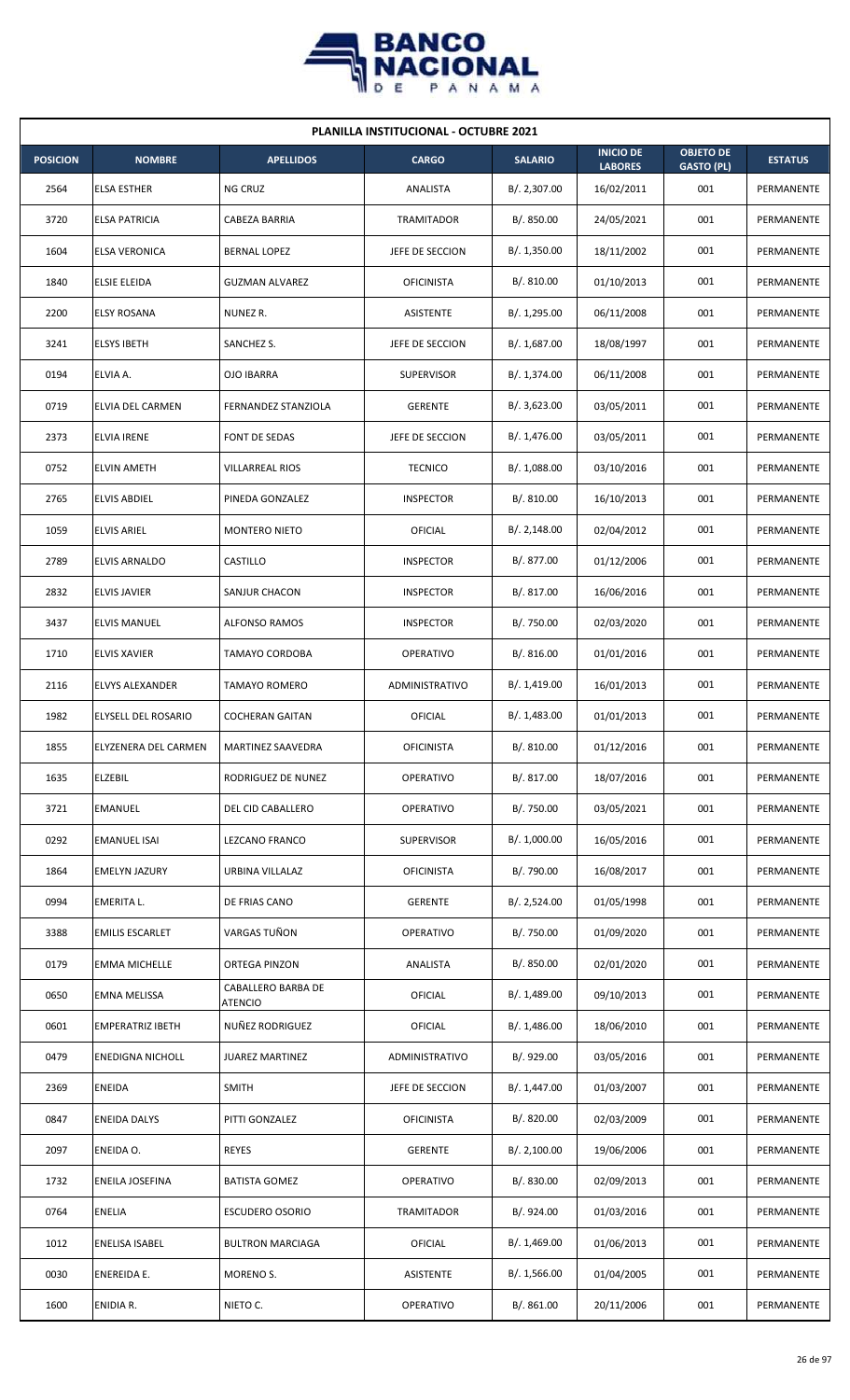

| <b>PLANILLA INSTITUCIONAL - OCTUBRE 2021</b> |                         |                           |                   |                |                                    |                                       |                |  |  |  |
|----------------------------------------------|-------------------------|---------------------------|-------------------|----------------|------------------------------------|---------------------------------------|----------------|--|--|--|
| <b>POSICION</b>                              | <b>NOMBRE</b>           | <b>APELLIDOS</b>          | <b>CARGO</b>      | <b>SALARIO</b> | <b>INICIO DE</b><br><b>LABORES</b> | <b>OBJETO DE</b><br><b>GASTO (PL)</b> | <b>ESTATUS</b> |  |  |  |
| 3286                                         | <b>ENITH DALILA</b>     | <b>ARAUZ VARGAS</b>       | JEFE DE SECCION   | B/. 1,454.00   | 01/02/2000                         | 001                                   | PERMANENTE     |  |  |  |
| 1852                                         | <b>ENRIQUE ARSENIO</b>  | LAU GOMEZ                 | JEFE DE DEPTO.    | B/. 1,539.00   | 16/10/2013                         | 001                                   | PERMANENTE     |  |  |  |
| 3247                                         | <b>ENRIQUE RAUL</b>     | <b>GARRIDO CRUZ</b>       | OFICIAL           | B/. 1,500.00   | 13/07/2021                         | 001                                   | PERMANENTE     |  |  |  |
| 1740                                         | <b>ENRIQUE YARIEL</b>   | <b>CACERES WRIGHT</b>     | OPERATIVO         | B/. 790.00     | 01/06/2018                         | 001                                   | PERMANENTE     |  |  |  |
| 3069                                         | <b>ENRIQUE YULIXCER</b> | <b>MARTINEZ MIRANDA</b>   | <b>TECNICO</b>    | B/. 918.00     | 03/01/2006                         | 001                                   | PERMANENTE     |  |  |  |
| 3722                                         | <b>EPIMEDES</b>         | JAEN MORENO               | <b>GERENTE</b>    | B/. 3,500.00   | 03/05/2021                         | 001                                   | PERMANENTE     |  |  |  |
| 0904                                         | <b>ERELYS ELIBETH</b>   | <b>BARRIOS RAMOS</b>      | <b>SUPERVISOR</b> | B/. 1,000.00   | 01/08/2018                         | 001                                   | PERMANENTE     |  |  |  |
| 2422                                         | <b>ERIBERTO</b>         | CARRILLO PEREZ            | <b>SUPERVISOR</b> | B/. 1,385.00   | 01/10/1980                         | 001                                   | PERMANENTE     |  |  |  |
| 3058                                         | ERIBERTO A.             | <b>BARRIA G.</b>          | <b>SUPERVISOR</b> | B/. 1,100.00   | 16/01/1997                         | 001                                   | PERMANENTE     |  |  |  |
| 1368                                         | <b>ERIC</b>             | <b>HERRERA</b>            | ANALISTA          | B/. 2,400.00   | 16/02/2007                         | 001                                   | PERMANENTE     |  |  |  |
| 0496                                         | ERIC A.                 | PRADO                     | JEFE DE DEPTO.    | B/.2,206.00    | 17/02/1986                         | 001                                   | PERMANENTE     |  |  |  |
| 2573                                         | <b>ERIC ABDIEL</b>      | <b>CORTES AGUILAR</b>     | <b>TECNICO</b>    | B/. 1,427.00   | 16/02/2011                         | 001                                   | PERMANENTE     |  |  |  |
| 1358                                         | ERIC ALBERTO            | SERRANO BARBA             | OFICIAL           | B/. 1,538.00   | 03/09/2018                         | 001                                   | PERMANENTE     |  |  |  |
| 3609                                         | <b>ERIC ALBERTO</b>     | <b>MACIAS MAYORGA</b>     | <b>GERENTE</b>    | B/. 4,500.00   | 16/12/2020                         | 001                                   | PERMANENTE     |  |  |  |
| 2079                                         | <b>ERIC AMET</b>        | RANGEL MONTIEL            | <b>GERENTE</b>    | B/.2,100.00    | 02/01/2018                         | 001                                   | PERMANENTE     |  |  |  |
| 2733                                         | ERIC ANTONIO            | <b>MONTERO TAYLOR</b>     | <b>INSPECTOR</b>  | B/. 910.00     | 10/06/1996                         | 001                                   | PERMANENTE     |  |  |  |
| 2589                                         | <b>ERIC ENRIQUE</b>     | QUIRÓS                    | JEFE DE DEPTO.    | B/. 1,696.00   | 18/08/2014                         | 001                                   | PERMANENTE     |  |  |  |
| 2651                                         | <b>ERIC ERNESTO</b>     | ORDONEZ GONZALEZ          | ANALISTA          | B/.2,475.00    | 27/12/2010                         | 001                                   | PERMANENTE     |  |  |  |
| 0493                                         | <b>ERIC JAVIER</b>      | AMAYA SANCHEZ             | GERENTE           | B/.3,500.00    | 17/08/2020                         | 001                                   | PERMANENTE     |  |  |  |
| 2611                                         | <b>ERIC JOEL</b>        | HERRERA MORAN             | ANALISTA          | B/. 1,082.00   | 03/07/2017                         | 001                                   | PERMANENTE     |  |  |  |
| 0923                                         | <b>ERIC RAMON</b>       | <b>CHEN DUTARI</b>        | <b>OFICINISTA</b> | B/. 1,009.00   | 01/06/1995                         | 001                                   | PERMANENTE     |  |  |  |
| 0409                                         | <b>ERIC RAUL</b>        | PINZON GONZALEZ           | <b>GERENTE</b>    | B/.3,358.00    | 04/05/2015                         | 001                                   | PERMANENTE     |  |  |  |
| 1790                                         | <b>ERICK</b>            | VASQUEZ GUILLEN           | <b>OFICINISTA</b> | B/. 1,053.00   | 02/07/2012                         | 001                                   | PERMANENTE     |  |  |  |
| 2715                                         | <b>ERICK</b>            | <b>GARCIA AMORES</b>      | <b>INSPECTOR</b>  | B/. 818.00     | 18/02/2013                         | 001                                   | PERMANENTE     |  |  |  |
| 3046                                         | <b>ERICK ALBERTO</b>    | VASQUEZ T.                | <b>TECNICO</b>    | B/. 897.00     | 01/11/2001                         | 001                                   | PERMANENTE     |  |  |  |
| 1259                                         | <b>ERICK ALBERTO</b>    | <b>BERRIO ORTEGA</b>      | ANALISTA          | B/.2,000.00    | 18/07/2016                         | 001                                   | PERMANENTE     |  |  |  |
| 1102                                         | <b>ERICK ALBERTO</b>    | <b>GONZALEZ GONZALEZ</b>  | <b>OFICIAL</b>    | B/. 1,849.00   | 04/05/2015                         | 001                                   | PERMANENTE     |  |  |  |
| 3488                                         | <b>ERICK ALFREDO</b>    | PEREZ SANCHEZ             | OPERATIVO         | B/. 770.00     | 01/11/2018                         | 001                                   | PERMANENTE     |  |  |  |
| 1106                                         | <b>ERICK AMILCAR</b>    | <b>BEITIA VISSUETTI</b>   | <b>OFICIAL</b>    | B/.2,173.00    | 04/06/2012                         | 001                                   | PERMANENTE     |  |  |  |
| 3056                                         | <b>ERICK ARIEL</b>      | ROMERO HERNANDEZ          | TRABAJADOR MANUAL | B/. 765.00     | 16/08/2016                         | 001                                   | PERMANENTE     |  |  |  |
| 0579                                         | <b>ERICK ARTURO</b>     | RIOS PINEDA               | <b>OFICIAL</b>    | B/. 1,518.00   | 06/11/2012                         | 001                                   | PERMANENTE     |  |  |  |
| 1175                                         | <b>ERICK JAVIER</b>     | <b>MARQUINEZ MARTINEZ</b> | <b>OFICINISTA</b> | B/. 750.00     | 16/07/2019                         | 001                                   | PERMANENTE     |  |  |  |
| 3021                                         | <b>ERICK MAGDIEL</b>    | DE GRACIA HENRIQUEZ       | <b>AUXILIAR</b>   | B/0.640.00     | 02/10/2017                         | 001                                   | PERMANENTE     |  |  |  |
| 2955                                         | ERICK OVIDIO            | SANCHEZ R.                | CONDUCTOR         | B/. 1,000.00   | 16/09/1997                         | 001                                   | PERMANENTE     |  |  |  |
| 0035                                         | ERICKA BRICEIDA         | MONTEZA PADILLA           | ASISTENTE         | B/. 1,260.00   | 16/07/2010                         | 001                                   | PERMANENTE     |  |  |  |
| 1260                                         | ERICKA Y.               | HENRY CUNNINGHAM          | ANALISTA          | B/. 1,986.00   | 04/01/1993                         | 001                                   | PERMANENTE     |  |  |  |
| 2501                                         | <b>ERIKA</b>            | CERRUD CORTEZ DE SALCEDO  | <b>OFICINISTA</b> | B/. 1,028.00   | 01/03/2002                         | 001                                   | PERMANENTE     |  |  |  |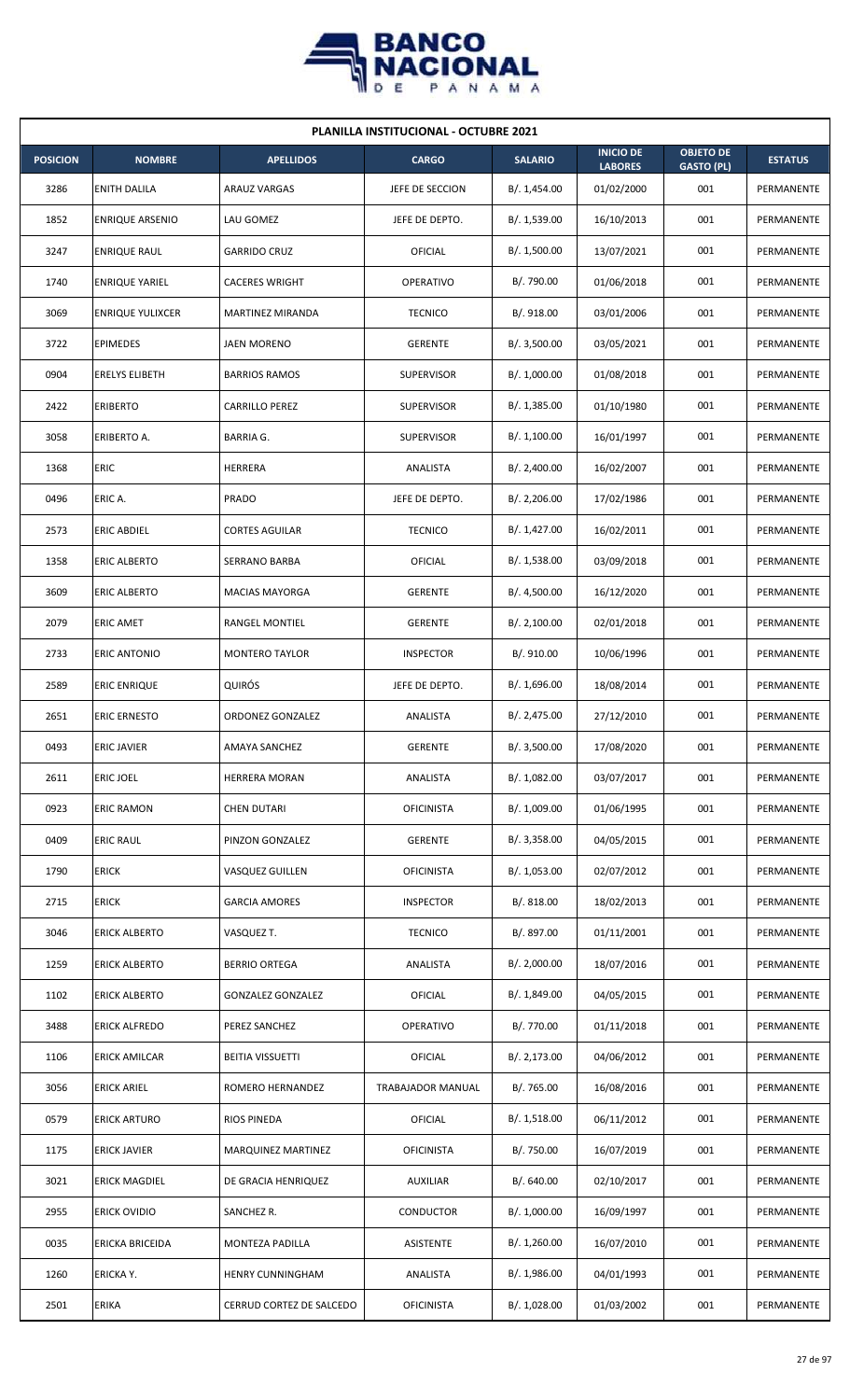

| <b>PLANILLA INSTITUCIONAL - OCTUBRE 2021</b> |                         |                                      |                       |                |                                    |                                       |                |  |  |
|----------------------------------------------|-------------------------|--------------------------------------|-----------------------|----------------|------------------------------------|---------------------------------------|----------------|--|--|
| <b>POSICION</b>                              | <b>NOMBRE</b>           | <b>APELLIDOS</b>                     | <b>CARGO</b>          | <b>SALARIO</b> | <b>INICIO DE</b><br><b>LABORES</b> | <b>OBJETO DE</b><br><b>GASTO (PL)</b> | <b>ESTATUS</b> |  |  |
| 3183                                         | <b>ERIKA ARACELLY</b>   | GONZALEZ C.                          | <b>ASISTENTE</b>      | B/.2,958.00    | 16/07/1997                         | 001                                   | PERMANENTE     |  |  |
| 0341                                         | ERIKA C.                | VARGAS T.                            | <b>GERENTE</b>        | B/. 3,340.00   | 17/08/2009                         | 001                                   | PERMANENTE     |  |  |
| 1361                                         | ERIKA D. DE             | <b>BARAHONA</b>                      | ANALISTA              | B/. 1,925.00   | 01/06/1998                         | 001                                   | PERMANENTE     |  |  |
| 1540                                         | <b>ERIKA EDITH</b>      | <b>CORRO PERALTA</b>                 | OPERATIVO             | B/. 810.00     | 18/04/2016                         | 001                                   | PERMANENTE     |  |  |
| 0523                                         | ERIKA GABRIELA          | CALDERON DE LEON                     | ARQUITECTO            | B/. 1,350.00   | 01/09/2021                         | 001                                   | PERMANENTE     |  |  |
| 0445                                         | <b>ERIKA JULIET</b>     | JANFAN GONZALEZ                      | <b>TRAMITADOR</b>     | B/. 790.00     | 18/09/2017                         | 001                                   | PERMANENTE     |  |  |
| 0862                                         | ERIKA PAOLA             | ROVIRA ZUÑIGA                        | <b>OFICINISTA</b>     | B/. 820.00     | 01/04/2016                         | 001                                   | PERMANENTE     |  |  |
| 1669                                         | ERIKA Z.                | <b>MIRANDA</b>                       | <b>SUPERVISOR</b>     | B/.1,115.00    | 13/01/2010                         | 001                                   | PERMANENTE     |  |  |
| 3680                                         | <b>ERNESTO</b>          | <b>BAEZ SIRITT</b>                   | <b>GERENTE</b>        | B/. 3,500.00   | 01/04/2021                         | 001                                   | PERMANENTE     |  |  |
| 2995                                         | <b>ERNESTO</b>          | MORALES Q.                           | MENSAJERO             | B/0.680.00     | 01/09/2006                         | 001                                   | PERMANENTE     |  |  |
| 1399                                         | <b>ERNESTO JOSE</b>     | HERON H.                             | <b>ADMINISTRATIVO</b> | B/. 1,767.00   | 05/11/1986                         | 001                                   | PERMANENTE     |  |  |
| 2977                                         | ERNESTO O.              | MELGAR BATISTA                       | JEFE DE SECCION       | B/.2,200.00    | 16/06/2000                         | 001                                   | PERMANENTE     |  |  |
| 3484                                         | ERNESTO ORIEL           | DE GRACIA RODRIGUEZ                  | <b>INSPECTOR</b>      | B/. 750.00     | 03/08/2020                         | 001                                   | PERMANENTE     |  |  |
| 2139                                         | <b>ERNESTO SEGUNDO</b>  | <b>GUEVARA JORDAN</b>                | JEFE DE SECCION       | B/.1,426.00    | 16/11/1999                         | 001                                   | PERMANENTE     |  |  |
| 1861                                         | <b>ERWIN NORIEL</b>     | MOJICA HURTADO                       | <b>SUPERVISOR</b>     | B/. 773.00     | 16/01/2019                         | 001                                   | PERMANENTE     |  |  |
| 1869                                         | ERWING CLAUDIO          | MIRANDA GOMEZ                        | OFICIAL               | B/. 1,545.00   | 02/04/2018                         | 001                                   | PERMANENTE     |  |  |
| 1902                                         | <b>ESMERALDA ESTHER</b> | ESPINOSA HERNANDEZ                   | <b>OFICINISTA</b>     | B/.810.00      | 08/04/2013                         | 001                                   | PERMANENTE     |  |  |
| 3310                                         | ESPERANZA               | <b>BERBEY</b>                        | JEFE DE SECCION       | B/. 1,907.00   | 16/05/2003                         | 001                                   | PERMANENTE     |  |  |
| 1518                                         | <b>ESTEBAN</b>          | CAMARENA MENDOZA                     | OPERATIVO             | B/. 820.00     | 17/10/2016                         | 001                                   | PERMANENTE     |  |  |
| 0514                                         | <b>ESTEBAN</b>          | CANTO HENRIQUEZ                      | ADMINISTRATIVO        | B/. 1,957.00   | 16/05/2017                         | 001                                   | PERMANENTE     |  |  |
| 2833                                         | ESTEBAN                 | <b>CUBILLA CASTILLO</b>              | <b>INSPECTOR</b>      | B/. 810.00     | 18/07/2016                         | 001                                   | PERMANENTE     |  |  |
| 2982                                         | <b>ESTEBAN ANTONIO</b>  | PINZON ARAUZ                         | <b>OFICINISTA</b>     | B/. 900.00     | 01/07/2015                         | 001                                   | PERMANENTE     |  |  |
| 3620                                         | <b>ESTEFANY</b>         | <b>GRAY MORALES</b>                  | OPERATIVO             | B/. 750.00     | 01/12/2020                         | 001                                   | PERMANENTE     |  |  |
| 1884                                         | ESTELA MARIA            | <b>CUEVAS SANCHEZ DE</b><br>CALDERON | <b>OFICINISTA</b>     | B/. 824.00     | 16/07/2018                         | 001                                   | PERMANENTE     |  |  |
| 0361                                         | <b>ESTHER M. DE</b>     | <b>ABREGO</b>                        | <b>OFICIAL</b>        | B/. 1,911.00   | 18/03/1982                         | 001                                   | PERMANENTE     |  |  |
| 2431                                         | <b>ESTHER MARIA</b>     | <b>GRAHAM VILLALAZ</b>               | JEFE DE SECCION       | B/.1,350.00    | 03/07/2017                         | 001                                   | PERMANENTE     |  |  |
| 0328                                         | <b>ESTHER MARIA</b>     | <b>GONZALEZ ULLOA</b>                | JEFE DE DEPTO.        | B/. 1,476.00   | 02/05/2017                         | 001                                   | PERMANENTE     |  |  |
| 1599                                         | <b>ESTRELLA EDITH</b>   | <b>TORRES VILLAMONTE</b>             | <b>OPERATIVO</b>      | B/. 870.00     | 11/07/2011                         | 001                                   | PERMANENTE     |  |  |
| 3087                                         | <b>ETHENOLDO</b>        | ALVAREZ                              | SUPERVISOR            | B/. 1,083.00   | 17/02/1994                         | 001                                   | PERMANENTE     |  |  |
| 0470                                         | ETILDA M.               | <b>CISNEROS</b>                      | JEFE DE DEPTO.        | B/. 1,969.00   | 06/11/2014                         | 001                                   | PERMANENTE     |  |  |
| 0557                                         | <b>ETSY LARITZA</b>     | <b>LIMA PEREZ</b>                    | <b>OFICIAL</b>        | B/. 1,447.00   | 01/06/2016                         | 001                                   | PERMANENTE     |  |  |
| 0126                                         | <b>EUCARIS E.</b>       | MONTENEGRO                           | <b>GERENTE</b>        | B/. 3,326.00   | 01/06/1984                         | 001                                   | PERMANENTE     |  |  |
| 2812                                         | <b>EUCLIDES</b>         | <b>CONCEPCION PRADO</b>              | <b>INSPECTOR</b>      | B/. 810.00     | 03/02/2014                         | 001                                   | PERMANENTE     |  |  |
| 3095                                         | <b>EUCLIDES</b>         | <b>BARRIOS G</b>                     | <b>GERENTE</b>        | B/.2,915.00    | 13/07/2009                         | 001                                   | PERMANENTE     |  |  |
| 0257                                         | <b>EUFEMIA</b>          | <b>MADRID MEDINA</b>                 | <b>OFICINISTA</b>     | B/. 919.00     | 03/10/2015                         | 001                                   | PERMANENTE     |  |  |
| 0025                                         | <b>EUFEMIA YESIBEL</b>  | <b>TORRES BARRIA</b>                 | ASISTENTE             | B/. 1,103.00   | 01/09/2015                         | 001                                   | PERMANENTE     |  |  |
| 2218                                         | <b>EUGENIO</b>          | <b>TEJADA PINILLO</b>                | <b>OFICIAL</b>        | B/. 1,700.00   | 17/02/1997                         | 001                                   | PERMANENTE     |  |  |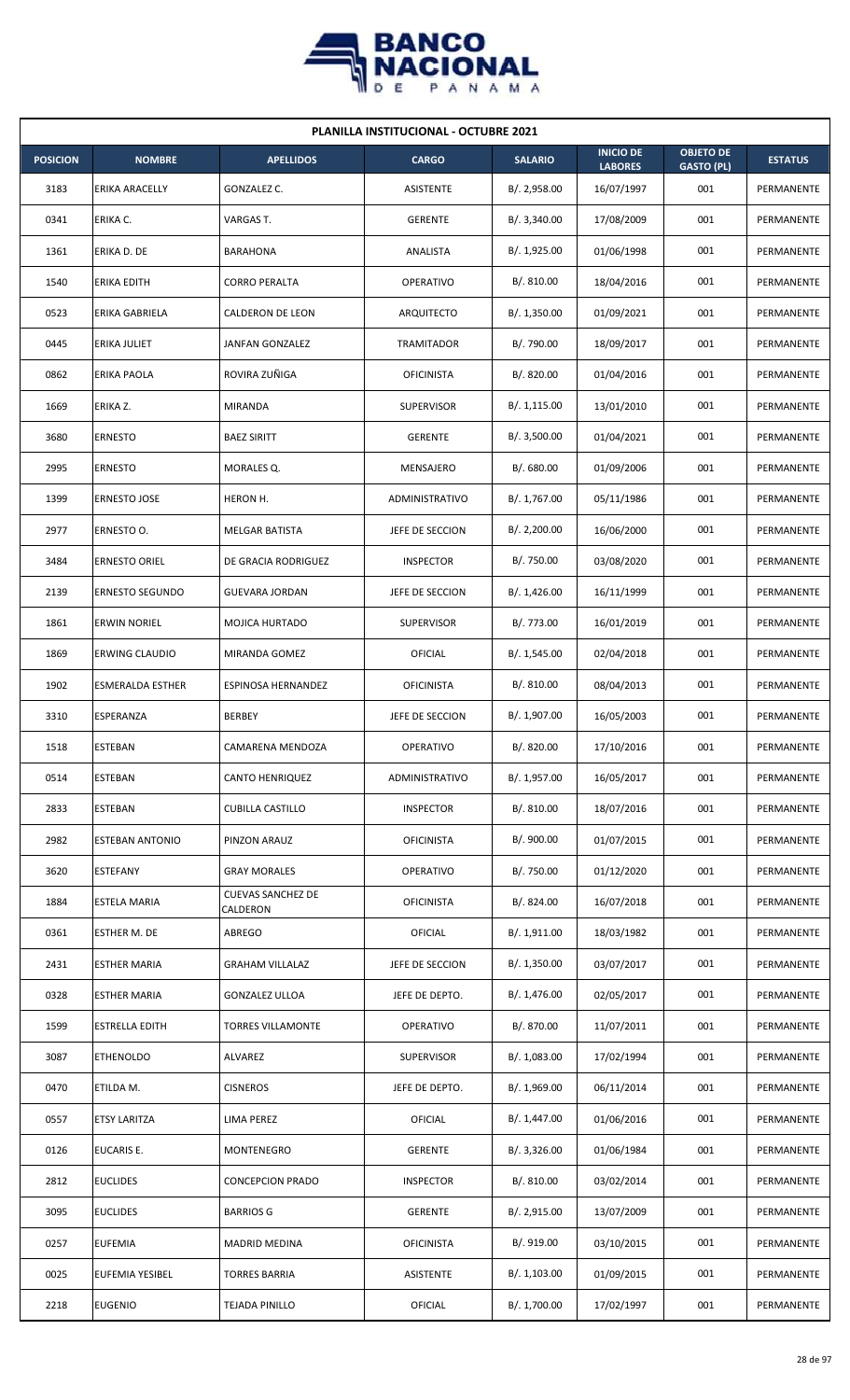

| <b>PLANILLA INSTITUCIONAL - OCTUBRE 2021</b> |                          |                        |                      |                |                                    |                                       |                |  |  |
|----------------------------------------------|--------------------------|------------------------|----------------------|----------------|------------------------------------|---------------------------------------|----------------|--|--|
| <b>POSICION</b>                              | <b>NOMBRE</b>            | <b>APELLIDOS</b>       | <b>CARGO</b>         | <b>SALARIO</b> | <b>INICIO DE</b><br><b>LABORES</b> | <b>OBJETO DE</b><br><b>GASTO (PL)</b> | <b>ESTATUS</b> |  |  |
| 0639                                         | EUGENIO ENRIQUE          | <b>REYES MORAN</b>     | OFICIAL              | B/.1,350.00    | 17/02/2020                         | 001                                   | PERMANENTE     |  |  |
| 0984                                         | <b>EURIBIADES</b>        | MONTENEGRO ARROYO      | <b>GERENTE</b>       | B/. 2,627.00   | 16/07/2003                         | 001                                   | PERMANENTE     |  |  |
| 0757                                         | EURIVIADES AURELIO       | DE LEON MARTINEZ       | <b>TECNICO</b>       | B/. 1,103.00   | 05/09/2013                         | 001                                   | PERMANENTE     |  |  |
| 0401                                         | <b>EVA ITZI</b>          | CASTILLO DE LEON       | <b>COORDINADOR</b>   | B/.1,641.00    | 16/10/2007                         | 001                                   | PERMANENTE     |  |  |
| 1744                                         | EVA MARIA                | SALAZAR GONZALEZ       | <b>OFICINISTA</b>    | B/. 946.00     | 16/09/2009                         | 001                                   | PERMANENTE     |  |  |
| 3757                                         | <b>EVA PATRICIA</b>      | <b>GONZALEZ DIAZ</b>   | ASISTENTE            | B/. 1,000.00   | 14/09/2021                         | 001                                   | PERMANENTE     |  |  |
| 2757                                         | <b>EVALITO</b>           | AJI DOGIRAMA           | <b>INSPECTOR</b>     | B/. 837.00     | 16/06/2010                         | 001                                   | PERMANENTE     |  |  |
| 0247                                         | EVANY Z.                 | AGUILAR H.             | ASISTENTE            | B/. 1,550.00   | 02/12/2014                         | 001                                   | PERMANENTE     |  |  |
| 1676                                         | <b>EVARISTO</b>          | FRIAS C.               | <b>OPERATIVO</b>     | B/.963.00      | 16/07/1985                         | 001                                   | PERMANENTE     |  |  |
| 3829                                         | <b>EVARISTO HUMBERTO</b> | <b>BONILLA JIMENEZ</b> | <b>OPERATIVO</b>     | B/0.650.00     | 16/09/2021                         | 001                                   | PERMANENTE     |  |  |
| 1749                                         | <b>EVELIA ESTHER</b>     | ALVARADO PINZON        | ASISTENTE            | B/.1,125.00    | 18/08/2014                         | 001                                   | PERMANENTE     |  |  |
| 1778                                         | <b>EVELIN</b>            | IPIÑA LASSO            | <b>OFICINISTA</b>    | B/. 813.00     | 02/03/2015                         | 001                                   | PERMANENTE     |  |  |
| 1108                                         | <b>EVELYN</b>            | CORDOBA T.             | OFICIAL              | B/. 2,678.00   | 16/12/2008                         | 001                                   | PERMANENTE     |  |  |
| 2430                                         | <b>EVELYN</b>            | SALAZAR E.             | <b>OFICINISTA</b>    | B/. 1,300.00   | 16/07/2003                         | 001                                   | PERMANENTE     |  |  |
| 3655                                         | <b>EVELYN BEATRIZ</b>    | MARTINEZ NÚÑEZ         | <b>OFICINISTA</b>    | B/. 750.00     | 16/03/2021                         | 001                                   | PERMANENTE     |  |  |
| 1690                                         | EVELYN C.                | AGUILAR P.             | OPERATIVO            | B/. 820.00     | 16/09/2014                         | 001                                   | PERMANENTE     |  |  |
| 0736                                         | EVELYN G.                | GUERRA M.              | <b>ADMINISTRADOR</b> | B/.2,544.00    | 16/02/2009                         | 001                                   | PERMANENTE     |  |  |
| 1716                                         | EVELYN I.                | <b>QUINTANA B.</b>     | <b>OPERATIVO</b>     | B/. 1,000.00   | 01/09/2014                         | 001                                   | PERMANENTE     |  |  |
| 2047                                         | EVELYN J.                | RODRIGUEZ              | JEFE DE SECCION      | B/. 1,505.00   | 21/11/2006                         | 001                                   | PERMANENTE     |  |  |
| 0846                                         | EVELYN JOHANIS           | <b>MARTINEZ GUERRA</b> | <b>OFICINISTA</b>    | B/. 820.00     | 16/09/2016                         | 001                                   | PERMANENTE     |  |  |
| 0886                                         | <b>EVELYN NARYL</b>      | DOMINGUEZ CARRERA      | <b>OFICINISTA</b>    | B/. 817.00     | 16/02/2016                         | 001                                   | PERMANENTE     |  |  |
| 0895                                         | EVELYN VANESA            | NÚÑEZ DELGADO          | <b>OFICINISTA</b>    | B/. 817.00     | 01/01/2014                         | 001                                   | PERMANENTE     |  |  |
| 0110                                         | <b>EVELYN YARIZA</b>     | ESPINOSA DOMINGUEZ     | <b>GERENTE</b>       | B/. 3,088.00   | 16/05/2018                         | 001                                   | PERMANENTE     |  |  |
| 2913                                         | <b>EVER ERNESTO</b>      | GOMEZ                  | <b>INSPECTOR</b>     | B/. 810.00     | 16/02/2017                         | 001                                   | PERMANENTE     |  |  |
| 2948                                         | <b>EVERARDO</b>          | CASTILLO V.            | CONDUCTOR            | B/. 1,000.00   | 01/01/1990                         | 001                                   | PERMANENTE     |  |  |
| 2329                                         | <b>EVERLIN</b>           | MENDOZA MORENO         | <b>SUPERVISOR</b>    | B/.1,103.00    | 18/02/2010                         | 001                                   | PERMANENTE     |  |  |
| 0526                                         | EVIDELIA DEL SOCORRO     | RODRIGUEZ PINEDA       | OFICIAL              | B/. 1,800.00   | 16/09/2020                         | 001                                   | PERMANENTE     |  |  |
| 2069                                         | EVIDELIA S. DE           | CARRION                | JEFE DE SECCION      | B/. 1,490.00   | 08/03/2004                         | 001                                   | PERMANENTE     |  |  |
| 0777                                         | <b>EVIS MAURETH</b>      | GONZALEZ               | OFICIAL              | B/.1,446.00    | 01/04/2013                         | 001                                   | PERMANENTE     |  |  |
| 2588                                         | EVY MIGDALIA             | <b>ESQUIVEL PARDO</b>  | ANALISTA             | B/. 2,237.00   | 22/11/2010                         | 001                                   | PERMANENTE     |  |  |
| 0302                                         | <b>EXCIDIO</b>           | GALLARDO               | <b>OFICINISTA</b>    | B/. 880.00     | 16/01/2014                         | 001                                   | PERMANENTE     |  |  |
| 2466                                         | <b>EXPEDITO JR.</b>      | ARAUZ ARAUZ            | <b>SUPERVISOR</b>    | B/. 838.00     | 23/03/1998                         | 001                                   | PERMANENTE     |  |  |
| 3490                                         | <b>EYLIN YURIAN</b>      | MOSQUERA CAICEDO       | <b>OFICINISTA</b>    | B/. 770.00     | 01/11/2018                         | 001                                   | PERMANENTE     |  |  |
| 0855                                         | <b>EYLIS NAZARETH</b>    | ORTEGA QUIROS          | <b>SUPERVISOR</b>    | B/. 1,000.00   | 01/09/2016                         | 001                                   | PERMANENTE     |  |  |
| 1644                                         | EYRA AMARILIS            | MARTINEZ DE CARDOZE    | <b>OPERATIVO</b>     | B/0.820.00     | 03/05/2016                         | 001                                   | PERMANENTE     |  |  |
| 3002                                         | <b>EYRE GUSTAVO</b>      | <b>GUTIERREZ LASSO</b> | <b>AUXILIAR</b>      | B/. 640.00     | 02/10/2017                         | 001                                   | PERMANENTE     |  |  |
| 1517                                         | <b>EZAIDA MARIA</b>      | <b>BRITTON GEORGE</b>  | OPERATIVO            | B/.1,186.00    | 16/05/2001                         | 001                                   | PERMANENTE     |  |  |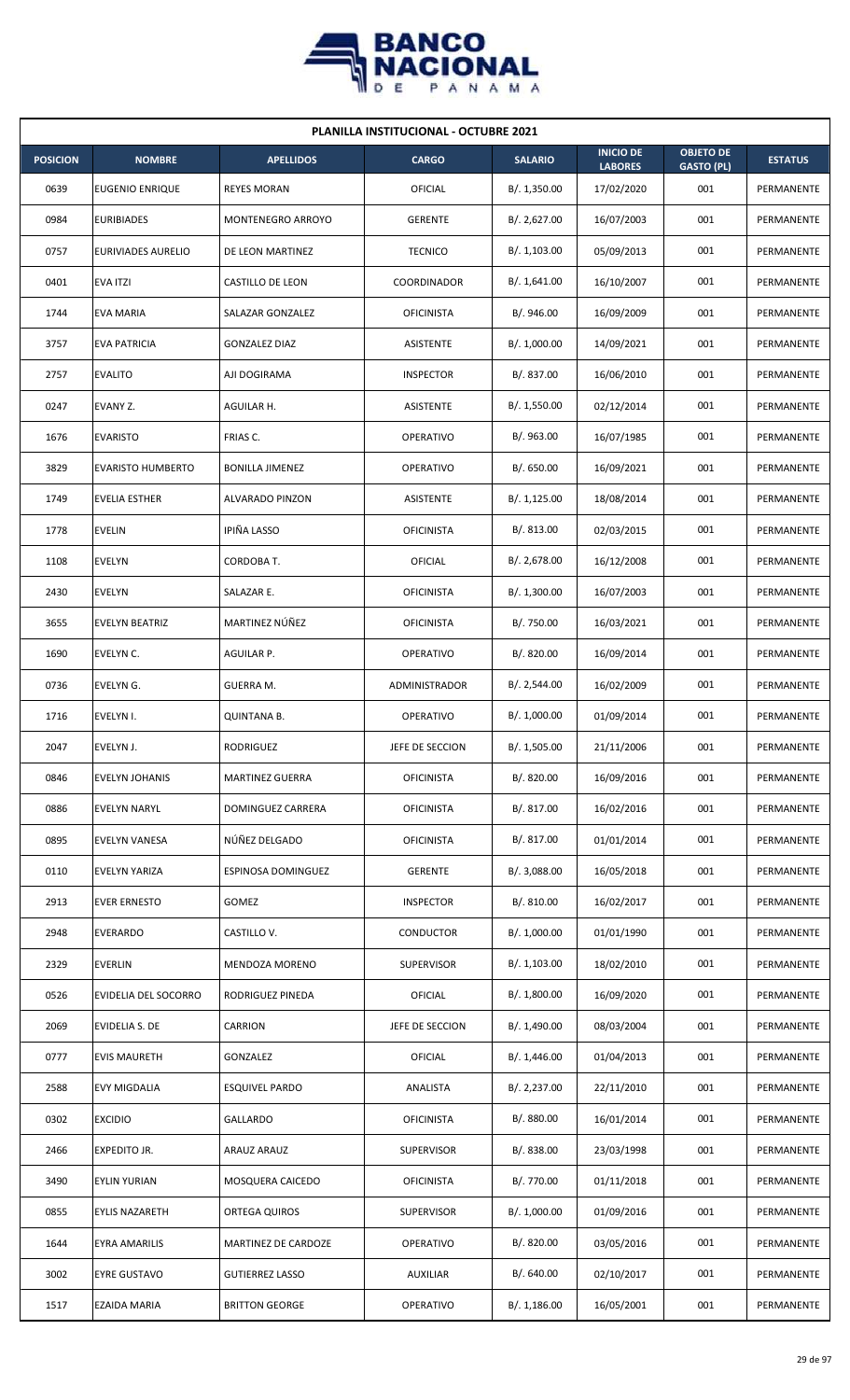

| <b>PLANILLA INSTITUCIONAL - OCTUBRE 2021</b> |                         |                           |                   |                |                                    |                                       |                |  |  |
|----------------------------------------------|-------------------------|---------------------------|-------------------|----------------|------------------------------------|---------------------------------------|----------------|--|--|
| <b>POSICION</b>                              | <b>NOMBRE</b>           | <b>APELLIDOS</b>          | <b>CARGO</b>      | <b>SALARIO</b> | <b>INICIO DE</b><br><b>LABORES</b> | <b>OBJETO DE</b><br><b>GASTO (PL)</b> | <b>ESTATUS</b> |  |  |
| 1086                                         | <b>EZEQUIEL</b>         | <b>BARRIOS BONILLA</b>    | JEFE DE SECCION   | B/.1,350.00    | 16/10/2018                         | 001                                   | PERMANENTE     |  |  |
| 2914                                         | <b>EZEQUIEL</b>         | SANTOS ABRIGO             | <b>INSPECTOR</b>  | B/. 790.00     | 16/03/2018                         | 001                                   | PERMANENTE     |  |  |
| 2058                                         | <b>EZEQUIEL ENRIQUE</b> | AGUIRRE DE LA CRUZ        | OFICIAL           | B/.1,350.00    | 01/04/2021                         | 001                                   | PERMANENTE     |  |  |
| 1142                                         | <b>FABIAN AQUILES</b>   | RODRIGUEZ MUNOZ           | OFICIAL           | B/. 1,804.00   | 04/05/2015                         | 001                                   | PERMANENTE     |  |  |
| 1842                                         | <b>FANIRIS KATRINA</b>  | PRADO SERRANO             | <b>OFICINISTA</b> | B/. 750.00     | 17/02/2020                         | 001                                   | PERMANENTE     |  |  |
| 1167                                         | FANNY G. DE             | SALAZAR                   | <b>GERENTE</b>    | B/.2,300.00    | 01/08/2007                         | 001                                   | PERMANENTE     |  |  |
| 1021                                         | <b>FATIMA ELENA</b>     | <b>MARIN QUINTERO</b>     | COORDINADOR       | B/.1,469.00    | 21/09/2011                         | 001                                   | PERMANENTE     |  |  |
| 2608                                         | FATIMA JOVANA           | PEREZ GOMEZ DE SEPULVEDA  | ANALISTA          | B/. 1,216.00   | 12/04/2011                         | 001                                   | PERMANENTE     |  |  |
| 2332                                         | FATIMA JULISSA          | <b>BARRIA MENDOZA</b>     | <b>OFICIAL</b>    | B/. 1,404.00   | 01/01/2014                         | 001                                   | PERMANENTE     |  |  |
| 1392                                         | <b>FATIMA L.</b>        | RODRIGUEZ G.              | JEFE DE DEPTO.    | B/.2,317.00    | 26/12/2006                         | 001                                   | PERMANENTE     |  |  |
| 2412                                         | FATIMA ROSALIA          | <b>CORTES</b>             | JEFE DE SECCION   | B/. 1,476.00   | 02/03/2009                         | 001                                   | PERMANENTE     |  |  |
| 2143                                         | <b>FAUSTINO</b>         | GONZALEZ M.               | <b>SUPERVISOR</b> | B/. 1,082.00   | 17/09/2007                         | 001                                   | PERMANENTE     |  |  |
| 3439                                         | <b>FEDERICO</b>         | <b>BARRERA GORDON</b>     | CONDUCTOR         | B/. 1,000.00   | 16/01/2018                         | 001                                   | PERMANENTE     |  |  |
| 3255                                         | <b>FELICIANO</b>        | <b>ROSAS RODRIGUEZ</b>    | JEFE DE SECCION   | B/.1,631.00    | 17/09/2013                         | 001                                   | PERMANENTE     |  |  |
| 0352                                         | <b>FELIPE</b>           | <b>TABORDA CEDENO</b>     | JEFE DE DEPTO.    | B/. 1,945.00   | 16/03/1982                         | 001                                   | PERMANENTE     |  |  |
| 3700                                         | FELIPE DE JESUS         | RODRIGUEZ BATISTA         | <b>INSPECTOR</b>  | B/. 750.00     | 21/04/2021                         | 001                                   | PERMANENTE     |  |  |
| 3051                                         | <b>FELIPE JUAN</b>      | ESCOBAR DE LEON           | <b>SUPERVISOR</b> | B/. 1,000.00   | 17/03/2014                         | 001                                   | PERMANENTE     |  |  |
| 2389                                         | <b>FELIX</b>            | SAAVEDRA SANCHEZ          | ANALISTA          | B/. 902.00     | 01/08/2017                         | 001                                   | PERMANENTE     |  |  |
| 2837                                         | <b>FELIX ANTONIO</b>    | MIRANDA RAMIREZ           | <b>INSPECTOR</b>  | B/. 835.00     | 04/05/2009                         | 001                                   | PERMANENTE     |  |  |
| 0928                                         | <b>FELIX ENRIQUE</b>    | <b>MORAN GONZALEZ</b>     | <b>OFICINISTA</b> | B/. 813.00     | 17/02/2014                         | 001                                   | PERMANENTE     |  |  |
| 0337                                         | <b>FÉLIX GABRIEL</b>    | <b>JOSEZ CORRO</b>        | JEFE DE DEPTO.    | B/. 1,876.00   | 04/01/2016                         | 001                                   | PERMANENTE     |  |  |
| 0266                                         | <b>FELIX RUBEN</b>      | <b>ATENCIO CRUZ</b>       | <b>OFICINISTA</b> | B/. 836.00     | 01/06/2015                         | 001                                   | PERMANENTE     |  |  |
| 3144                                         | FERNANDO                | ORTEGA                    | JEFE DE DEPTO.    | B/.2,143.00    | 01/09/1983                         | 001                                   | PERMANENTE     |  |  |
| 0142                                         | FERNANDO                | PATIÑO ESPINOZA           | <b>GERENTE</b>    | B/. 2,352.00   | 01/03/2014                         | 001                                   | PERMANENTE     |  |  |
| 0465                                         | FERNANDO                | <b>LEE LEE</b>            | COORDINADOR       | B/.1,199.00    | 16/04/2014                         | 001                                   | PERMANENTE     |  |  |
| 2276                                         | FERNANDO A.             | FERNANDEZ                 | ASISTENTE         | B/. 1,083.00   | 21/01/2008                         | 001                                   | PERMANENTE     |  |  |
| 1295                                         | FERNANDO ABDIEL         | MURILLO RODRIGUEZ         | <b>GESTOR</b>     | B/.816.00      | 17/03/2014                         | 001                                   | PERMANENTE     |  |  |
| 2758                                         | FERNANDO ALBERTO        | LEIRA RODRIGUEZ           | <b>INSPECTOR</b>  | B/. 822.00     | 18/02/2013                         | 001                                   | PERMANENTE     |  |  |
| 1886                                         | FERNANDO ALBERTO        | CORRO VEJERANO            | ASISTENTE         | B/. 1,000.00   | 16/02/2018                         | 001                                   | PERMANENTE     |  |  |
| 0529                                         | <b>FERNANDO ANDRES</b>  | <b>BRICENO CARMICHAEL</b> | INGENIERO         | B/. 1,350.00   | 16/03/2020                         | 001                                   | PERMANENTE     |  |  |
| 0191                                         | <b>FERNANDO ENRIQUE</b> | RODRIGUEZ SANTAMARIA      | <b>PSICOLOGO</b>  | B/. 1,114.00   | 16/09/2014                         | 001                                   | PERMANENTE     |  |  |
| 2144                                         | <b>FERNANDO ENRIQUE</b> | ESPINOSA DE GRACIA        | OPERATIVO         | B/. 1,000.00   | 02/01/2019                         | 001                                   | PERMANENTE     |  |  |
| 2170                                         | <b>FERNANDO JAVIER</b>  | ALVARADO RAMOS            | ANALISTA          | B/. 1,500.00   | 19/04/2021                         | 001                                   | PERMANENTE     |  |  |
| 2945                                         | FERNANDO NICANOR        | NAVARRO RODRIGUEZ         | CONDUCTOR         | B/.1,113.00    | 05/11/1985                         | 001                                   | PERMANENTE     |  |  |
| 0272                                         | <b>FIDEL</b>            | PEREZ CALZADI             | <b>OFICINISTA</b> | B/. 1,100.00   | 18/05/1981                         | 001                                   | PERMANENTE     |  |  |
| 2662                                         | <b>FIDEL JOSE</b>       | <b>VEGA GAGO</b>          | ADMINISTRADOR     | B/. 2,803.00   | 12/03/2012                         | 001                                   | PERMANENTE     |  |  |
| 1972                                         | <b>FILOMENA</b>         | PEREZ DE GONZALEZ         | <b>OFICINISTA</b> | B/. 830.00     | 16/03/2012                         | 001                                   | PERMANENTE     |  |  |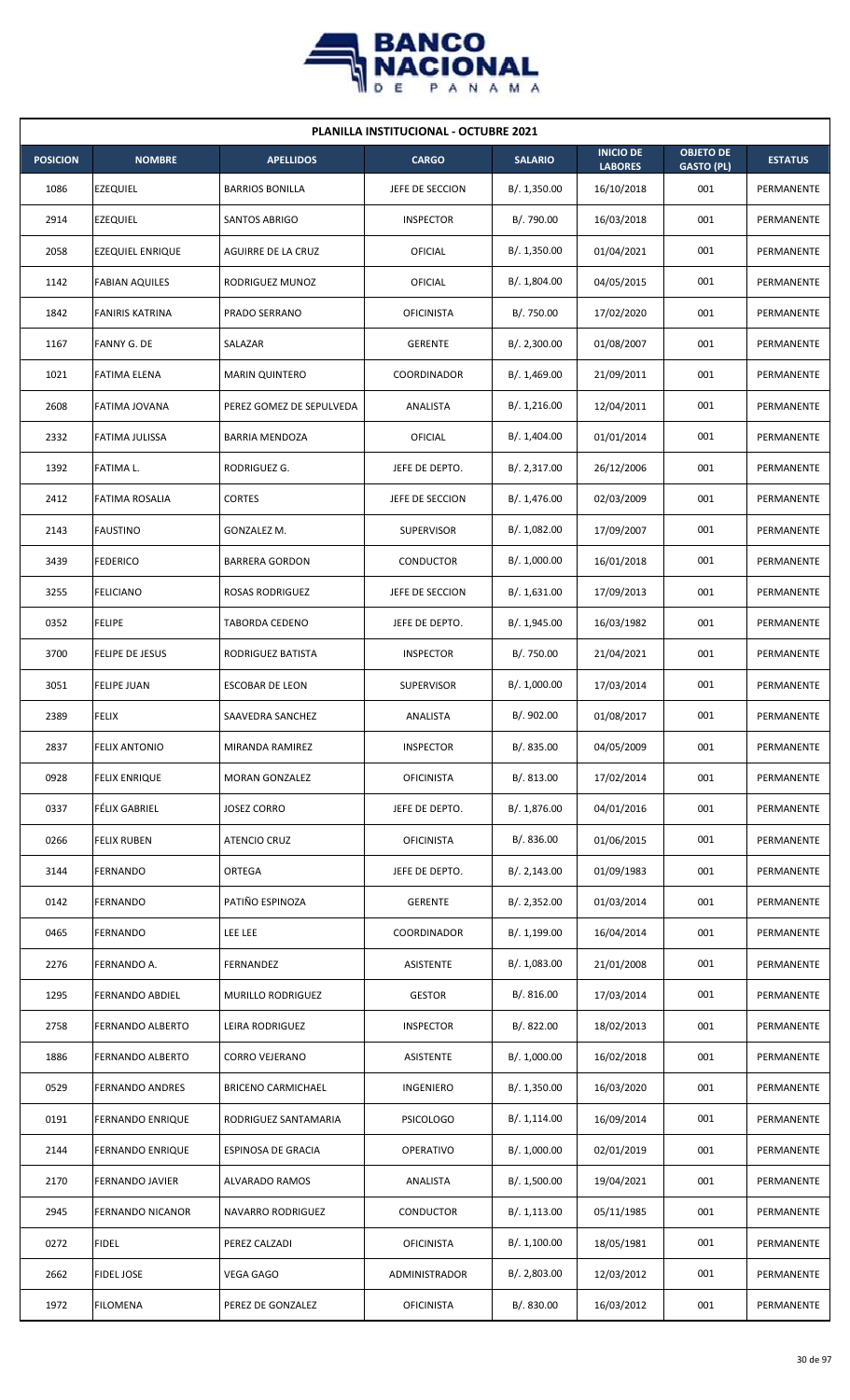

| <b>PLANILLA INSTITUCIONAL - OCTUBRE 2021</b> |                          |                          |                   |                |                                    |                                       |                |  |  |
|----------------------------------------------|--------------------------|--------------------------|-------------------|----------------|------------------------------------|---------------------------------------|----------------|--|--|
| <b>POSICION</b>                              | <b>NOMBRE</b>            | <b>APELLIDOS</b>         | <b>CARGO</b>      | <b>SALARIO</b> | <b>INICIO DE</b><br><b>LABORES</b> | <b>OBJETO DE</b><br><b>GASTO (PL)</b> | <b>ESTATUS</b> |  |  |
| 3190                                         | <b>FLOR MARIA</b>        | DE HOYO                  | JEFE DE DEPTO.    | B/.1,958.00    | 16/07/1997                         | 001                                   | PERMANENTE     |  |  |
| 0576                                         | <b>FLOR YACQUELIN</b>    | RAMIREZ BARROSO DE PITTI | <b>OFICIAL</b>    | B/. 1,469.00   | 17/02/1994                         | 001                                   | PERMANENTE     |  |  |
| 1391                                         | <b>FLORENCIA</b>         | GARCIA C.                | JEFE DE DEPTO.    | B/.2,652.00    | 18/08/1980                         | 001                                   | PERMANENTE     |  |  |
| 2930                                         | <b>FLORENCIA</b>         | PINEDA                   | OFICIAL           | B/. 1,490.00   | 16/11/2004                         | 001                                   | PERMANENTE     |  |  |
| 2724                                         | <b>FLORENCIO</b>         | <b>GUERRERO</b>          | <b>INSPECTOR</b>  | B/. 892.00     | 16/10/1987                         | 001                                   | PERMANENTE     |  |  |
| 3705                                         | <b>FRANCIS EDWARDS</b>   | SALINAS DIAZ             | <b>INSPECTOR</b>  | B/. 750.00     | 07/04/2021                         | 001                                   | PERMANENTE     |  |  |
| 0587                                         | <b>FRANCISCA EDITH</b>   | <b>RUIZ MORALES</b>      | OFICIAL           | B/. 1,717.00   | 01/02/2006                         | 001                                   | PERMANENTE     |  |  |
| 2166                                         | <b>FRANCISCO</b>         | <b>VERGARA</b>           | <b>SUPERVISOR</b> | B/. 1,093.00   | 16/04/1984                         | 001                                   | PERMANENTE     |  |  |
| 2975                                         | <b>FRANCISCO</b>         | SANCHEZ G.               | JEFE DE DEPTO.    | B/. 1,500.00   | 02/05/1991                         | 001                                   | PERMANENTE     |  |  |
| 2730                                         | <b>FRANCISCO</b>         | AROSEMENA U.             | <b>INSPECTOR</b>  | B/. 899.00     | 08/07/1996                         | 001                                   | PERMANENTE     |  |  |
| 0219                                         | <b>FRANCISCO</b>         | URIETA S.                | <b>SUPERVISOR</b> | B/. 2,323.00   | 01/01/2008                         | 001                                   | PERMANENTE     |  |  |
| 1397                                         | <b>FRANCISCO</b>         | DE SEDAS LAY             | JEFE DE SECCION   | B/. 1,384.00   | 18/02/2019                         | 001                                   | PERMANENTE     |  |  |
| 1880                                         | <b>FRANCISCO</b>         | GONGORA                  | <b>OFICINISTA</b> | B/0.845.00     | 25/09/2006                         | 001                                   | PERMANENTE     |  |  |
| 3758                                         | <b>FRANCISCO</b>         | SANCHEZ VASQUEZ          | TRABAJADOR MANUAL | B/0.600.00     | 14/06/2021                         | 001                                   | PERMANENTE     |  |  |
| 0293                                         | <b>FRANCISCO ADOLFO</b>  | <b>ESCOBAR FERNANDEZ</b> | <b>OFICINISTA</b> | B/.1,100.00    | 01/04/1978                         | 001                                   | PERMANENTE     |  |  |
| 3060                                         | FRANCISCO ANTONIO        | <b>FRANCIS WILSON</b>    | TRABAJADOR MANUAL | B/. 902.00     | 01/03/2013                         | 001                                   | PERMANENTE     |  |  |
| 2852                                         | <b>FRANCISCO ELIEZER</b> | <b>GONZALEZ GONZALEZ</b> | <b>OFICINISTA</b> | B/. 750.00     | 18/02/2021                         | 001                                   | PERMANENTE     |  |  |
| 1818                                         | FRANCISCO J.             | <b>GUERREL</b>           | <b>SUPERVISOR</b> | B/. 1,000.00   | 01/08/1997                         | 001                                   | PERMANENTE     |  |  |
| 3632                                         | <b>FRANCISCO JAVIER</b>  | <b>MORALES GERBAUD</b>   | GERENTE           | B/. 3,550.00   | 01/02/2021                         | 001                                   | PERMANENTE     |  |  |
| 0692                                         | <b>FRANCISCO JOSE</b>    | PENA PINILLA             | AVALUADOR         | B/. 1,538.00   | 07/03/2019                         | 001                                   | PERMANENTE     |  |  |
| 1701                                         | <b>FRANCISCO MIGUEL</b>  | CASTILLO JAEN            | OPERATIVO         | B/. 820.00     | 18/07/2016                         | 001                                   | PERMANENTE     |  |  |
| 1891                                         | <b>FRANCISCO ROLANDO</b> | <b>CHEN PANCHANA</b>     | <b>OFICINISTA</b> | B/. 790.00     | 16/03/2018                         | 001                                   | PERMANENTE     |  |  |
| 0499                                         | FRANKLIN A.              | SERRANO B.               | ASISTENTE         | B/. 3,376.00   | 01/12/1994                         | 001                                   | PERMANENTE     |  |  |
| 2441                                         | <b>FRANKLIN ERNESTO</b>  | SALDAÑA CASTILLO         | ASISTENTE         | B/. 1,025.00   | 02/07/2019                         | 001                                   | PERMANENTE     |  |  |
| 1935                                         | <b>FRANKLIN EULALIO</b>  | <b>GONZALEZ CASTILLO</b> | JEFE DE SECCION   | B/.1,462.00    | 16/07/2003                         | 001                                   | PERMANENTE     |  |  |
| 2370                                         | <b>FRANKLIN GUZMAN</b>   | <b>CUEVAS BARRIA</b>     | <b>SUPERVISOR</b> | B/.1,088.00    | 11/04/2012                         | 001                                   | PERMANENTE     |  |  |
| 1898                                         | <b>FRANKLIN ISMAEL</b>   | NUNEZ BOTACIO            | <b>OFICINISTA</b> | B/. 790.00     | 17/07/2017                         | 001                                   | PERMANENTE     |  |  |
| 3362                                         | <b>FRANKLIN JAVIER</b>   | <b>MORENO ROQUE</b>      | <b>OPERATIVO</b>  | B/. 850.00     | 16/10/2017                         | 001                                   | PERMANENTE     |  |  |
| 0513                                         | <b>FRED HARMODIO</b>     | <b>QUIROZ LARA</b>       | ADMINISTRATIVO    | B/. 1,462.00   | 17/04/2017                         | 001                                   | PERMANENTE     |  |  |
| 2658                                         | <b>FREDDY ALBERT</b>     | <b>QUIROZ SOLANO</b>     | OPERATIVO         | B/. 3,375.00   | 01/02/2013                         | 001                                   | PERMANENTE     |  |  |
| 2736                                         | FREDY BENJAMIN           | DEGAIZA ISATEBA          | <b>INSPECTOR</b>  | B/. 827.00     | 08/08/2011                         | 001                                   | PERMANENTE     |  |  |
| 1030                                         | <b>FREDY ENRIQUE</b>     | SANCHEZ CRUZ             | JEFE DE SECCION   | B/.2,273.00    | 16/03/1994                         | 001                                   | PERMANENTE     |  |  |
| 0980                                         | FRIXILA L.               | <b>ESPINOSA ROSS</b>     | JEFE DE DEPTO.    | B/. 2,070.00   | 16/01/1997                         | 001                                   | PERMANENTE     |  |  |
| 2072                                         | FULVIA M.                | FUENTES G.               | JEFE DE SECCION   | B/. 1,496.00   | 16/07/2001                         | 001                                   | PERMANENTE     |  |  |
| 0709                                         | GABRIEL                  | DELGADO                  | <b>GERENTE</b>    | B/. 3,278.00   | 01/06/1995                         | 001                                   | PERMANENTE     |  |  |
| 1144                                         | GABRIEL                  | ROVIRA QUINTERO          | <b>OFICIAL</b>    | B/. 1,787.00   | 18/04/2016                         | 001                                   | PERMANENTE     |  |  |
| 1054                                         | <b>GABRIEL ALFONSO</b>   | RODRÍGUEZ GONZÁLEZ       | OFICIAL           | B/. 1,841.00   | 01/09/2016                         | 001                                   | PERMANENTE     |  |  |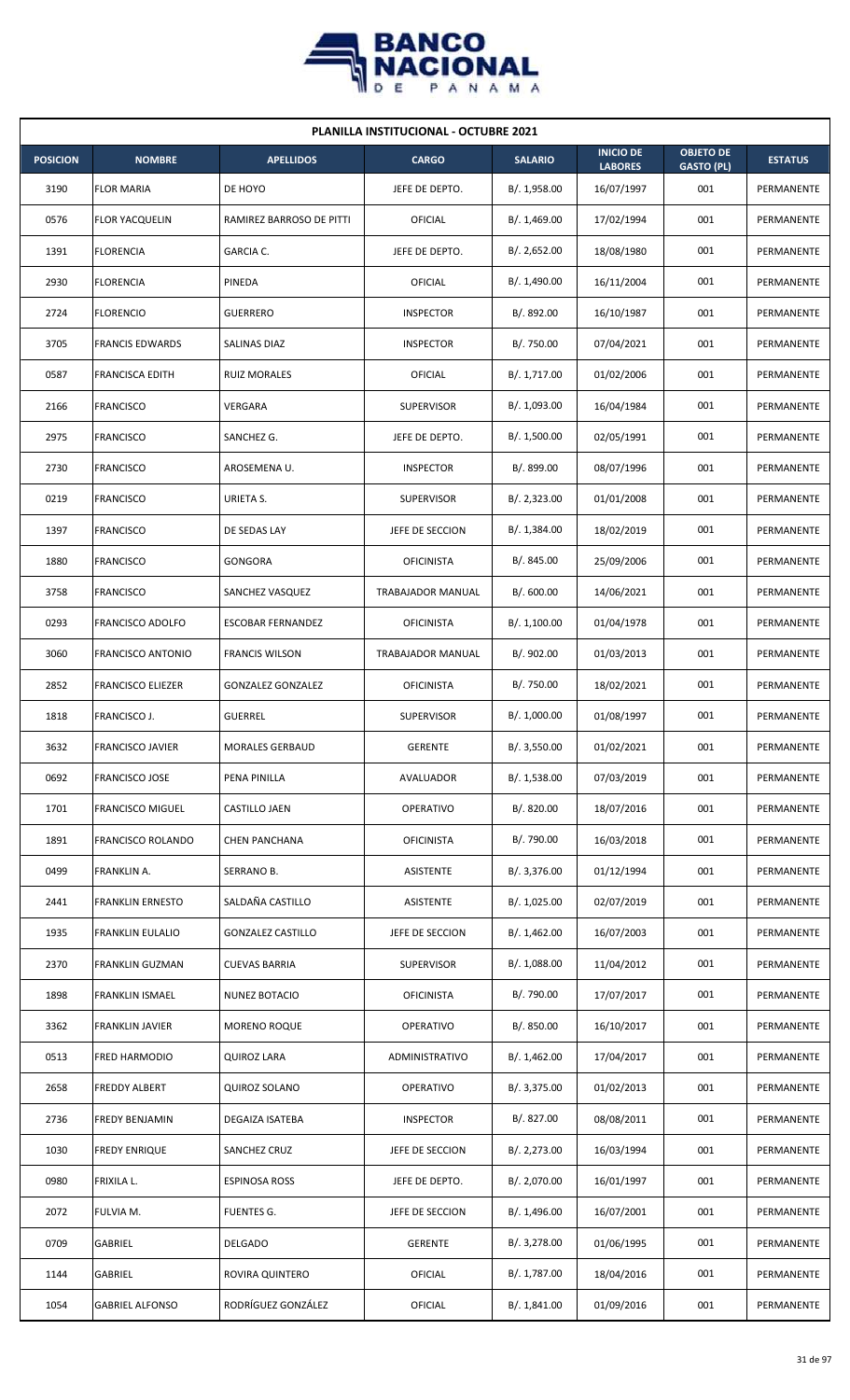

| <b>PLANILLA INSTITUCIONAL - OCTUBRE 2021</b> |                            |                            |                          |                |                                    |                                       |                |  |  |
|----------------------------------------------|----------------------------|----------------------------|--------------------------|----------------|------------------------------------|---------------------------------------|----------------|--|--|
| <b>POSICION</b>                              | <b>NOMBRE</b>              | <b>APELLIDOS</b>           | <b>CARGO</b>             | <b>SALARIO</b> | <b>INICIO DE</b><br><b>LABORES</b> | <b>OBJETO DE</b><br><b>GASTO (PL)</b> | <b>ESTATUS</b> |  |  |
| 2319                                         | <b>GABRIEL ANTONIO</b>     | DOMINGUEZ MARTINEZ         | JEFE DE DEPTO.           | B/. 1,985.00   | 16/09/2013                         | 001                                   | PERMANENTE     |  |  |
| 1121                                         | <b>GABRIEL CECILIO</b>     | <b>GONZALEZ GONZALEZ</b>   | OFICIAL                  | B/.2,198.00    | 16/06/2010                         | 001                                   | PERMANENTE     |  |  |
| 1590                                         | <b>GABRIEL EDUARDO</b>     | <b>GONZALEZ MONTENEGRO</b> | <b>SUPERVISOR</b>        | B/. 1,000.00   | 03/02/2014                         | 001                                   | PERMANENTE     |  |  |
| 1442                                         | <b>GABRIEL EDWIN</b>       | CASTILLO A.                | <b>COORDINADOR</b>       | B/.2,100.00    | 18/05/1998                         | 001                                   | PERMANENTE     |  |  |
| 2916                                         | <b>GABRIEL ENRIQUE</b>     | <b>ARMIEN NAZAS</b>        | <b>INSPECTOR</b>         | B/. 790.00     | 16/03/2018                         | 001                                   | PERMANENTE     |  |  |
| 2146                                         | GABRIEL H.                 | <b>MADRID</b>              | JEFE DE DEPTO.           | B/. 1,500.00   | 17/09/2007                         | 001                                   | PERMANENTE     |  |  |
| 0877                                         | <b>GABRIEL OMAR</b>        | <b>BARRIA TERRADO</b>      | <b>OPERATIVO</b>         | B/. 790.00     | 18/06/2018                         | 001                                   | PERMANENTE     |  |  |
| 1733                                         | <b>GABRIEL SAMUEL</b>      | CASTILLO SAM               | <b>ADMINISTRATIVO</b>    | B/. 1,433.00   | 04/04/2011                         | 001                                   | PERMANENTE     |  |  |
| 3204                                         | GABRIELA                   | PASTOR TIJERO              | <b>GERENTE</b>           | B/.3,500.00    | 23/11/2015                         | 001                                   | PERMANENTE     |  |  |
| 0813                                         | GABRIELA ENITH             | <b>GARCIA BARRIOS</b>      | JEFE DE SECCION          | B/.1,350.00    | 01/06/2016                         | 001                                   | PERMANENTE     |  |  |
| 3813                                         | <b>GABRIELA MARIA</b>      | MONTENEGRO                 | <b>OFICINISTA</b>        | B/. 800.00     | 03/08/2021                         | 001                                   | PERMANENTE     |  |  |
| 1613                                         | <b>GAEL YAMILETH</b>       | <b>BRYAN ONEILL</b>        | <b>OFICINISTA</b>        | B/. 817.00     | 16/10/2015                         | 001                                   | PERMANENTE     |  |  |
| 1286                                         | <b>GASPAR ABEL</b>         | ESPINOSA PITTI             | JEFE DE DEPTO.           | B/. 2,530.00   | 18/05/1981                         | 001                                   | PERMANENTE     |  |  |
| 0700                                         | <b>GEMINI A.</b>           | <b>CRUZ DE GRACIA</b>      | <b>GERENTE</b>           | B/. 3,750.00   | 12/04/1999                         | 001                                   | PERMANENTE     |  |  |
| 3012                                         | <b>GENARINO</b>            | <b>MARTINEZ</b>            | <b>TRABAJADOR MANUAL</b> | B/0.686.00     | 03/01/2005                         | 001                                   | PERMANENTE     |  |  |
| 2402                                         | <b>GENARO</b>              | ABREGO ABREGO              | <b>SUPERVISOR</b>        | B/.1,306.00    | 01/12/1981                         | 001                                   | PERMANENTE     |  |  |
| 0355                                         | <b>GENARO</b>              | DE LA ESPADA               | JEFE DE SECCION          | B/. 1,694.00   | 16/04/1982                         | 001                                   | PERMANENTE     |  |  |
| 3024                                         | <b>GENESIS ELIZABETH</b>   | ADAMES GONZALEZ            | AVALUADOR                | B/.1,584.00    | 01/10/2015                         | 001                                   | PERMANENTE     |  |  |
| 0853                                         | <b>GENESIS JOHANA</b>      | HERNANDEZ GONZALEZ         | <b>SUPERVISOR</b>        | B/. 1,082.00   | 07/04/2014                         | 001                                   | PERMANENTE     |  |  |
| 0248                                         | GENESSIS M.                | SANDOVAL D.                | OFICIAL                  | B/.1,350.00    | 17/11/2014                         | 001                                   | PERMANENTE     |  |  |
| 3564                                         | <b>GENESSIS MARIA</b>      | RODRIGUEZ NIETO            | <b>OPERATIVO</b>         | B/. 770.00     | 16/05/2019                         | 001                                   | PERMANENTE     |  |  |
| 1913                                         | <b>GENESSIS YULISA</b>     | <b>FLORES HERRERA</b>      | <b>OFICINISTA</b>        | B/. 804.00     | 01/02/2018                         | 001                                   | PERMANENTE     |  |  |
| 3565                                         | <b>GEORGE LOUIS</b>        | LOHMANN ESPINOSA           | <b>OFICINISTA</b>        | B/. 750.00     | 16/05/2019                         | 001                                   | PERMANENTE     |  |  |
| 2488                                         | <b>GEORGINA</b>            | <b>BORBUA</b>              | <b>OFICINISTA</b>        | B/. 859.00     | 02/04/2007                         | 001                                   | PERMANENTE     |  |  |
| 0921                                         | <b>GEORGINA NICOL</b>      | <b>QUIROZ DIXON</b>        | <b>OFICINISTA</b>        | B/. 790.00     | 01/03/2018                         | 001                                   | PERMANENTE     |  |  |
| 2991                                         | <b>GEOVANI ENRIQUE</b>     | <b>GUTIERREZ MARTINEZ</b>  | ANALISTA                 | B/. 1,350.00   | 03/05/2016                         | 001                                   | PERMANENTE     |  |  |
| 2861                                         | GEOVANNI A.                | <b>ACHURRA RAMOS</b>       | <b>TECNICO</b>           | B/. 1,102.00   | 01/10/1996                         | 001                                   | PERMANENTE     |  |  |
| 2976                                         | GEOVANNI A.                | ALMENGOR                   | CONDUCTOR                | B/.1,188.00    | 16/12/1999                         | 001                                   | PERMANENTE     |  |  |
| 2519                                         | <b>GEOVANY ALBERTO</b>     | PINTO CABALLERO            | <b>OFICINISTA</b>        | B/. 871.00     | 19/12/1994                         | 001                                   | PERMANENTE     |  |  |
| 0894                                         | <b>GERALD ANTONIO</b>      | VILLARREAL                 | <b>OFICINISTA</b>        | B/. 820.00     | 01/06/2016                         | 001                                   | PERMANENTE     |  |  |
| 3485                                         | <b>GERALDINNE LISSETTE</b> | <b>GONZALEZ CASTILLO</b>   | <b>OFICINISTA</b>        | B/. 750.00     | 18/02/2021                         | 001                                   | PERMANENTE     |  |  |
| 2118                                         | <b>GERARDO</b>             | GONZALEZ M.                | ADMINISTRADOR            | B/. 981.00     | 06/10/2008                         | 001                                   | PERMANENTE     |  |  |
| 2756                                         | <b>GERARDO</b>             | <b>BATISTA C.</b>          | <b>INSPECTOR</b>         | B/. 860.00     | 04/05/2009                         | 001                                   | PERMANENTE     |  |  |
| 1343                                         | <b>GERARDO ANTONIO</b>     | <b>GUANTI CONSTABLE</b>    | JEFE DE DEPTO.           | B/.2,000.00    | 02/09/2019                         | 001                                   | PERMANENTE     |  |  |
| 2576                                         | <b>GERARDO ENRIQUE</b>     | <b>GOMEZ GONZALEZ</b>      | <b>TECNICO</b>           | B/.2,000.00    | 24/10/2002                         | 001                                   | PERMANENTE     |  |  |
| 1870                                         | GERARDO L.                 | URRUNAGA G.                | <b>OFICINISTA</b>        | B/. 813.00     | 02/12/2014                         | 001                                   | PERMANENTE     |  |  |
| 1839                                         | GERMAN                     | <b>JULIO VIDAL</b>         | <b>OFICINISTA</b>        | B/. 829.00     | 01/09/2011                         | 001                                   | PERMANENTE     |  |  |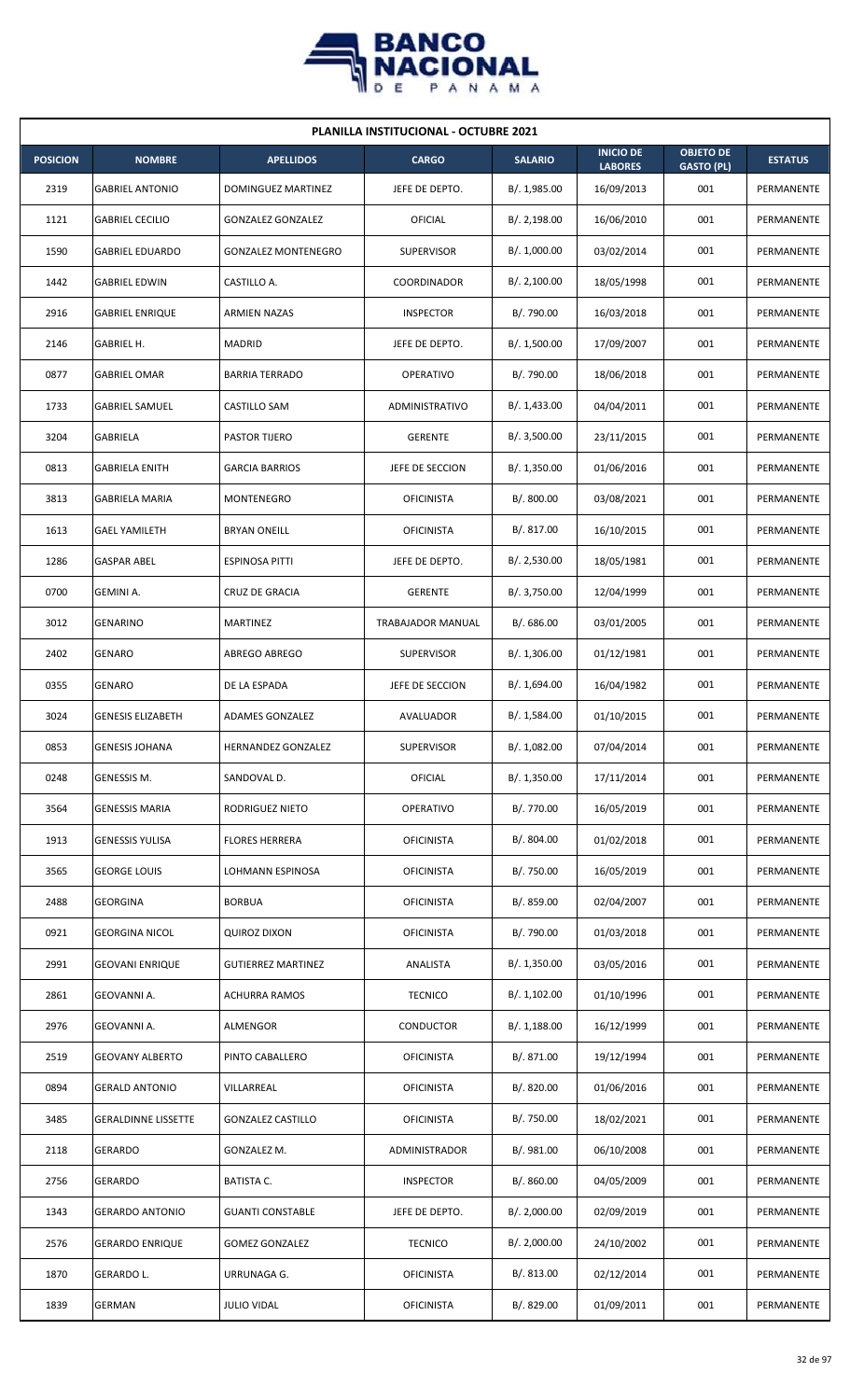

| <b>PLANILLA INSTITUCIONAL - OCTUBRE 2021</b> |                           |                               |                     |                |                                    |                                       |                |  |  |
|----------------------------------------------|---------------------------|-------------------------------|---------------------|----------------|------------------------------------|---------------------------------------|----------------|--|--|
| <b>POSICION</b>                              | <b>NOMBRE</b>             | <b>APELLIDOS</b>              | <b>CARGO</b>        | <b>SALARIO</b> | <b>INICIO DE</b><br><b>LABORES</b> | <b>OBJETO DE</b><br><b>GASTO (PL)</b> | <b>ESTATUS</b> |  |  |
| 1873                                         | <b>GERMAN</b>             | <b>GUERRA</b>                 | <b>OFICINISTA</b>   | B/. 849.00     | 01/03/2010                         | 001                                   | PERMANENTE     |  |  |
| 2364                                         | <b>GERTRUDIS</b>          | <b>GRAJALES</b>               | <b>SUPERVISOR</b>   | B/. 1,097.00   | 02/05/1985                         | 001                                   | PERMANENTE     |  |  |
| 3759                                         | <b>GERTRUDIS MARIA</b>    | <b>AVILA CASTRO</b>           | <b>OFICINISTA</b>   | B/. 750.00     | 16/06/2021                         | 001                                   | PERMANENTE     |  |  |
| 2999                                         | <b>GESHWIN ANTONIO</b>    | <b>FORERO CAMPOS</b>          | <b>OPERADOR</b>     | B/. 900.00     | 16/11/2020                         | 001                                   | PERMANENTE     |  |  |
| 2042                                         | GIANCARLO                 | <b>FRANCO VEGA</b>            | <b>OFICINISTA</b>   | B/. 750.00     | 19/04/2021                         | 001                                   | PERMANENTE     |  |  |
| 2384                                         | GIANCARLO GUSTAVO         | GUIZADO CORREA                | SUPERVISOR          | B/. 1,088.00   | 01/03/2011                         | 001                                   | PERMANENTE     |  |  |
| 0184                                         | GIANCARLO O.              | ALONSO MADRIGALEZ             | <b>ABOGADO</b>      | B/. 1,391.00   | 17/09/2007                         | 001                                   | PERMANENTE     |  |  |
| 1327                                         | GIANNA E.                 | COGLEY M.                     | <b>GERENTE</b>      | B/.4,211.00    | 02/05/2000                         | 001                                   | PERMANENTE     |  |  |
| 0746                                         | <b>GICELA MARISOL</b>     | <b>HERNANDEZ VILLARREAL</b>   | OFICIAL             | B/.1,460.00    | 02/01/2018                         | 001                                   | PERMANENTE     |  |  |
| 3780                                         | <b>GIL ELIGIO</b>         | ARAUZ CIANCA                  | ANALISTA            | B/. 2,500.00   | 01/07/2021                         | 003                                   | CONTINGENTE    |  |  |
| 1866                                         | <b>GILBERTO</b>           | RODRIGUEZ C.                  | <b>OFICINISTA</b>   | B/. 1,167.00   | 01/04/1984                         | 001                                   | PERMANENTE     |  |  |
| 0074                                         | <b>GILBERTO</b>           | GONZALEZ M.                   | <b>GERENTE</b>      | B/. 2,812.00   | 01/11/2006                         | 001                                   | PERMANENTE     |  |  |
| 1523                                         | <b>GILBERTO</b>           | MORALES ESCOBAR               | <b>OPERATIVO</b>    | B/. 837.00     | 01/04/2016                         | 001                                   | PERMANENTE     |  |  |
| 3814                                         | <b>GILBERTO ANTONIO</b>   | CAMANO DEAGO                  | <b>INSPECTOR</b>    | B/. 750.00     | 09/08/2021                         | 001                                   | PERMANENTE     |  |  |
| 1242                                         | <b>GILBERTO ANTONIO</b>   | <b>FERNANDEZ PELICOT</b>      | ANALISTA            | B/. 1,433.00   | 01/09/2020                         | 001                                   | PERMANENTE     |  |  |
| 2616                                         | <b>GILBERTO MARTIN</b>    | <b>HARRIS LEWIS</b>           | <b>SUPERVISOR</b>   | B/.1,125.00    | 01/03/2011                         | 001                                   | PERMANENTE     |  |  |
| 0827                                         | <b>GILLIAM STEPHANIE</b>  | GUARDIA QUIROZ                | <b>SUPERVISOR</b>   | B/. 1,000.00   | 16/11/2016                         | 001                                   | PERMANENTE     |  |  |
| 0345                                         | <b>GINA TATIANA</b>       | ZAMORANO APARICIO             | COORDINADOR         | B/.2,400.00    | 18/07/2011                         | 001                                   | PERMANENTE     |  |  |
| 1370                                         | <b>GINELA YASBELL</b>     | RAMOS E.                      | ANALISTA            | B/. 1,462.00   | 02/06/2003                         | 001                                   | PERMANENTE     |  |  |
| 0866                                         | <b>GINEVA GINETH</b>      | <b>CASTRO HERRERA</b>         | JEFE DE DEPTO.      | B/.876.00      | 01/08/2016                         | 001                                   | PERMANENTE     |  |  |
| 0935                                         | <b>GIORDANELIS AIMARA</b> | <b>BARRANTES GUERRA</b>       | <b>OFICINISTA</b>   | B/. 813.00     | 16/06/2017                         | 001                                   | PERMANENTE     |  |  |
| 2234                                         | GIOVANA A.                | <b>AVION OSORIO</b>           | OFICIAL             | B/. 1,894.00   | 10/06/1996                         | 001                                   | PERMANENTE     |  |  |
| 1541                                         | <b>GIOVANA LISBETH</b>    | GALLARDO DE SAMANIEGO         | <b>SUPERVISOR</b>   | B/. 1,000.00   | 16/05/2011                         | 001                                   | PERMANENTE     |  |  |
| 2076                                         | <b>GIOVANNA</b>           | OROZCO                        | <b>GERENTE</b>      | B/.2,100.00    | 01/07/2003                         | 001                                   | PERMANENTE     |  |  |
| 3625                                         | GIOVANNA GABRIELA         | SINISTERRA CEDENO             | <b>GERENTE</b>      | B/. 4,500.00   | 04/01/2021                         | 001                                   | PERMANENTE     |  |  |
| 2492                                         | <b>GIOVANNA ITZEL</b>     | <b>CHANIS GONZALEZ</b>        | <b>OFICINISTA</b>   | B/. 828.00     | 16/08/2016                         | 001                                   | PERMANENTE     |  |  |
| 1252                                         | <b>GISCARD ALEXANDER</b>  | ARAUZ ZAMORA                  | ANALISTA            | B/.1,963.00    | 01/09/2017                         | 001                                   | PERMANENTE     |  |  |
| 3122                                         | <b>GISELA</b>             | ROMERO A.                     | <b>GERENTE</b>      | B/.3,625.00    | 01/10/2009                         | 001                                   | PERMANENTE     |  |  |
| 0217                                         | GISELA I. DE              | RAMOS                         | JEFE DE DEPTO.      | B/.2,200.00    | 06/03/2008                         | 001                                   | PERMANENTE     |  |  |
| 1371                                         | <b>GISELA JUDITH</b>      | CORDOBA MONTENEGRO            | <b>GERENTE</b>      | B/. 2,781.00   | 16/04/2019                         | 001                                   | PERMANENTE     |  |  |
| 0404                                         | GISELA L.                 | COHEN S.                      | <b>ESPECIALISTA</b> | B/. 2,487.00   | 16/09/2003                         | 001                                   | PERMANENTE     |  |  |
| 3459                                         | <b>GISELA YAMILETH</b>    | DE LEON ACEVEDO               | OPERATIVO           | B/. 770.00     | 16/08/2018                         | 001                                   | PERMANENTE     |  |  |
| 3220                                         | GISELE DEL C.             | <b>RICORD</b>                 | OFICIAL             | B/.2,020.00    | 16/01/2007                         | 001                                   | PERMANENTE     |  |  |
| 0888                                         | <b>GISELLE DEL CARMEN</b> | <b>GONZALEZ DIAZ DE TUNON</b> | <b>OPERATIVO</b>    | B/. 793.00     | 18/06/2018                         | 001                                   | PERMANENTE     |  |  |
| 0472                                         | <b>GISELLE EDITH</b>      | ORTEGA B.                     | JEFE DE DEPTO.      | B/. 2,871.00   | 06/08/2001                         | 001                                   | PERMANENTE     |  |  |
| 3460                                         | <b>GISELLE ELISA</b>      | <b>GUERRA RIOS</b>            | OPERATIVO           | B/. 770.00     | 17/09/2018                         | 001                                   | PERMANENTE     |  |  |
| 0936                                         | <b>GISSEL JULIETH</b>     | PINEDA NAVARRO                | <b>OFICINISTA</b>   | B/.773.00      | 03/09/2018                         | 001                                   | PERMANENTE     |  |  |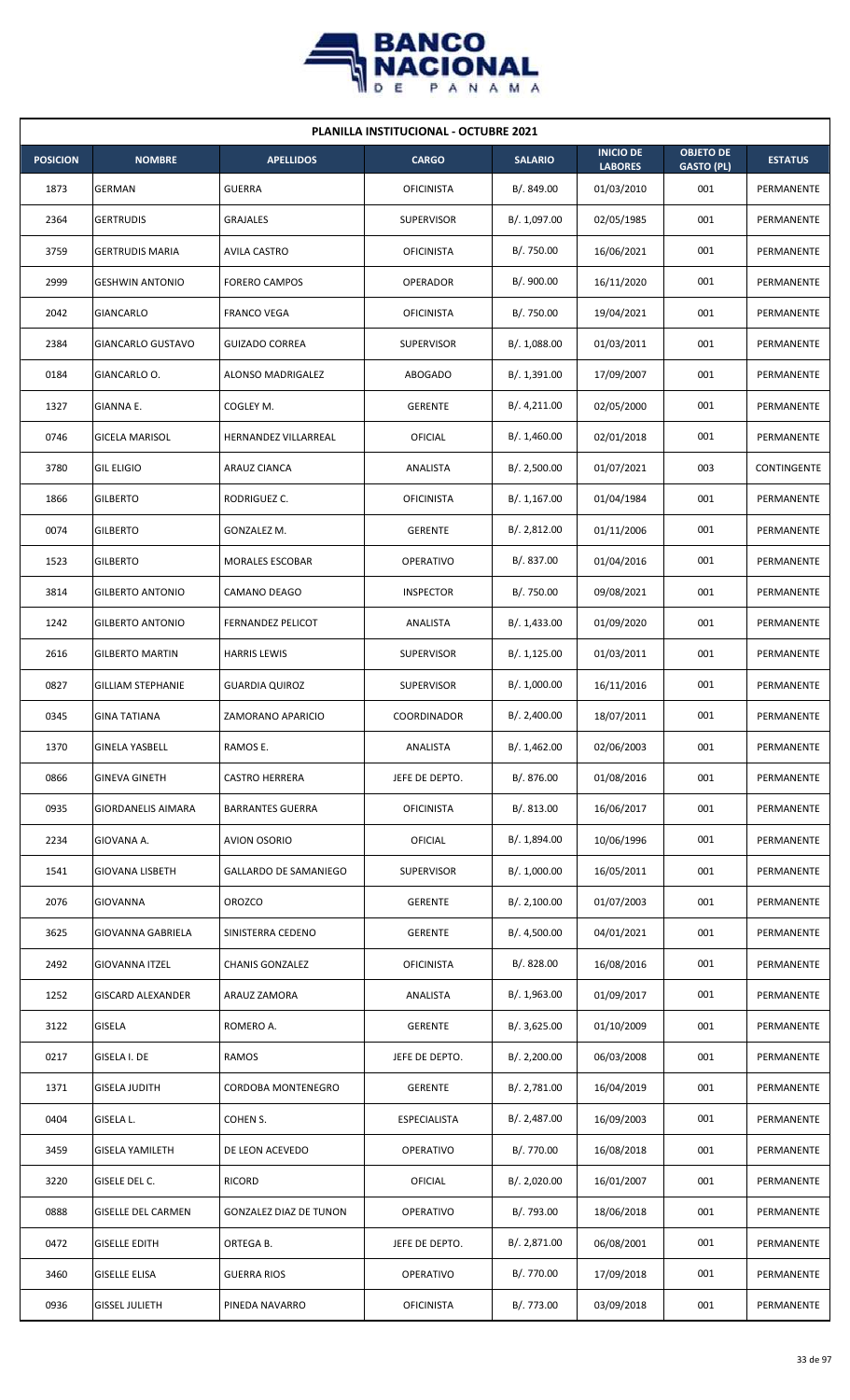

| <b>PLANILLA INSTITUCIONAL - OCTUBRE 2021</b> |                            |                         |                   |                |                                    |                                       |                |  |  |
|----------------------------------------------|----------------------------|-------------------------|-------------------|----------------|------------------------------------|---------------------------------------|----------------|--|--|
| <b>POSICION</b>                              | <b>NOMBRE</b>              | <b>APELLIDOS</b>        | <b>CARGO</b>      | <b>SALARIO</b> | <b>INICIO DE</b><br><b>LABORES</b> | <b>OBJETO DE</b><br><b>GASTO (PL)</b> | <b>ESTATUS</b> |  |  |
| 2693                                         | <b>GISSELLE ANNETT</b>     | KOURUKLIS GONZALEZ      | <b>GERENTE</b>    | B/.3,286.00    | 21/02/2011                         | 001                                   | PERMANENTE     |  |  |
| 1363                                         | GITZEL Y.                  | GONZALEZ V.             | ANALISTA          | B/.1,418.00    | 03/07/2003                         | 001                                   | PERMANENTE     |  |  |
| 0937                                         | <b>GLADIS NEREIDA</b>      | OREJUELA MARQUEZ        | <b>SUPERVISOR</b> | B/. 770.00     | 17/09/2018                         | 001                                   | PERMANENTE     |  |  |
| 0542                                         | GLADYS DEL C.              | MOREIRA R.              | OFICIAL           | B/. 1,789.00   | 01/08/1994                         | 001                                   | PERMANENTE     |  |  |
| 0956                                         | <b>GLADYS ESTER</b>        | <b>CUERO GAITAN</b>     | ANALISTA          | B/. 1,639.00   | 16/02/2017                         | 001                                   | PERMANENTE     |  |  |
| 0960                                         | <b>GLADYS RAQUEL</b>       | <b>VEGA ATENCIO</b>     | <b>TRAMITADOR</b> | B/. 911.00     | 16/10/2017                         | 001                                   | PERMANENTE     |  |  |
| 2518                                         | GLADYS Y.                  | ORTEGA A.               | <b>OFICINISTA</b> | B/. 839.00     | 16/01/2008                         | 001                                   | PERMANENTE     |  |  |
| 0038                                         | <b>GLINNIS</b>             | ORTIZ                   | <b>ABOGADO</b>    | B/. 1,741.00   | 02/05/2000                         | 001                                   | PERMANENTE     |  |  |
| 0359                                         | <b>GLORIA E. DE</b>        | CHANG                   | JEFE DE SECCION   | B/. 1,752.00   | 01/03/1982                         | 001                                   | PERMANENTE     |  |  |
| 2153                                         | GLORIA J.                  | SANCHEZ BARRIA          | <b>SUPERVISOR</b> | B/. 1,093.00   | 17/06/1991                         | 001                                   | PERMANENTE     |  |  |
| 2597                                         | GLORIA M.                  | DE LEON G.              | ANALISTA          | B/. 1,088.00   | 17/11/2014                         | 001                                   | PERMANENTE     |  |  |
| 0374                                         | GLORIA M.                  | ARTEAGA V.              | JEFE DE DEPTO.    | B/.2,196.00    | 16/02/2000                         | 001                                   | PERMANENTE     |  |  |
| 0817                                         | <b>GLORIA STHEFANIE</b>    | <b>GONZALEZ GOMEZ</b>   | JEFE DE SECCION   | B/. 1,350.00   | 01/01/2016                         | 001                                   | PERMANENTE     |  |  |
| 0215                                         | <b>GLORIELA</b>            | <b>QUEZADA DE ORTIZ</b> | <b>SUPERVISOR</b> | B/. 1,395.00   | 13/11/2000                         | 001                                   | PERMANENTE     |  |  |
| 0065                                         | <b>GLORIELA DEL CARMEN</b> | <b>SOLIS JIMENEZ</b>    | <b>ASISTENTE</b>  | B/.1,309.00    | 02/02/1981                         | 001                                   | PERMANENTE     |  |  |
| 3809                                         | <b>GLORIELA EDITH</b>      | SANJUR JIMENEZ          | <b>OFICIAL</b>    | B/. 1,500.00   | 16/07/2021                         | 001                                   | PERMANENTE     |  |  |
| 3520                                         | <b>GLORYS ESTELA</b>       | <b>BONILLA ABREGO</b>   | <b>OFICIAL</b>    | B/. 1,384.00   | 03/12/2018                         | 001                                   | PERMANENTE     |  |  |
| 1011                                         | <b>GRACIELA C. DE</b>      | ARROCHA                 | <b>GERENTE</b>    | B/.3,368.00    | 02/10/2006                         | 001                                   | PERMANENTE     |  |  |
| 0034                                         | <b>GRACIELA DE</b>         | <b>BURGOS</b>           | ASISTENTE         | B/. 2,000.00   | 16/06/2008                         | 001                                   | PERMANENTE     |  |  |
| 0644                                         | <b>GRACIELA ELAINE</b>     | <b>CHANG ARDINES</b>    | <b>OFICIAL</b>    | B/. 1,483.00   | 04/05/2015                         | 001                                   | PERMANENTE     |  |  |
| 3279                                         | <b>GRECIA</b>              | VARGAS C.               | JEFE DE SECCION   | B/. 1,599.00   | 01/09/2000                         | 001                                   | PERMANENTE     |  |  |
| 1357                                         | <b>GREGORIO EUGENIO</b>    | <b>VALDES BATISTA</b>   | OFICIAL           | B/. 1,584.00   | 16/02/2018                         | 001                                   | PERMANENTE     |  |  |
| 2491                                         | <b>GREISY EXMID</b>        | CHAVARRIA ESTRIBI       | <b>OFICINISTA</b> | B/. 813.00     | 16/07/2013                         | 001                                   | PERMANENTE     |  |  |
| 1969                                         | GRELYS E.                  | VERGARA C.              | <b>OFICINISTA</b> | B/. 816.00     | 01/06/2011                         | 001                                   | PERMANENTE     |  |  |
| 0420                                         | <b>GRETCHEN KENICH</b>     | RODRIGUEZ RODRIGUEZ     | <b>SUPERVISOR</b> | B/. 1,550.00   | 30/09/2021                         | 001                                   | PERMANENTE     |  |  |
| 3656                                         | <b>GRICELDA MURIELL</b>    | <b>GUERRA SERRANO</b>   | <b>OFICINISTA</b> | B/. 750.00     | 16/03/2021                         | 001                                   | PERMANENTE     |  |  |
| 2165                                         | GRISELDA A.                | PEREZ OVALLE            | <b>SUPERVISOR</b> | B/.1,669.00    | 03/07/2000                         | 001                                   | PERMANENTE     |  |  |
| 1938                                         | GRISMEL                    | SANTANA MORAN           | <b>SUPERVISOR</b> | B/. 1,000.00   | 03/06/2013                         | 001                                   | PERMANENTE     |  |  |
| 2158                                         | <b>GUADALUPE EDITH</b>     | VANEGAS VANEGAS         | <b>SUPERVISOR</b> | B/. 1,200.00   | 16/08/2019                         | 001                                   | PERMANENTE     |  |  |
| 3200                                         | GUIANELLA G.               | <b>ALVARADO</b>         | JEFE DE DEPTO.    | B/.2,182.00    | 18/06/2007                         | 001                                   | PERMANENTE     |  |  |
| 2284                                         | <b>GUILLERMO</b>           | RODRIGUEZ               | OPERATIVO         | B/. 1,333.00   | 01/07/1982                         | 001                                   | PERMANENTE     |  |  |
| 1069                                         | <b>GUILLERMO</b>           | BEITIA D.               | <b>GERENTE</b>    | B/. 3,300.00   | 01/08/2007                         | 001                                   | PERMANENTE     |  |  |
| 1812                                         | GUILLERMO                  | QUINTANA O.             | <b>OFICINISTA</b> | B/.1,114.00    | 03/01/2005                         | 001                                   | PERMANENTE     |  |  |
| 2161                                         | <b>GUILLERMO</b>           | CANO RIVERA             | <b>SUPERVISOR</b> | B/. 1,200.00   | 02/09/2019                         | 001                                   | PERMANENTE     |  |  |
| 3079                                         | <b>GUILLERMO</b>           | <b>HERRERA BAENA</b>    | <b>SUPERVISOR</b> | B/. 1,114.00   | 01/09/2010                         | 001                                   | PERMANENTE     |  |  |
| 2077                                         | <b>GUILLERMO ALEJANDRO</b> | DIAZ ALVAREZ            | OFICIAL           | B/. 1,350.00   | 18/02/2021                         | 001                                   | PERMANENTE     |  |  |
| 2180                                         | <b>GUILLERMO ANTONIO</b>   | ORO HERRERA             | COORDINADOR       | B/. 1,026.00   | 01/06/2017                         | 001                                   | PERMANENTE     |  |  |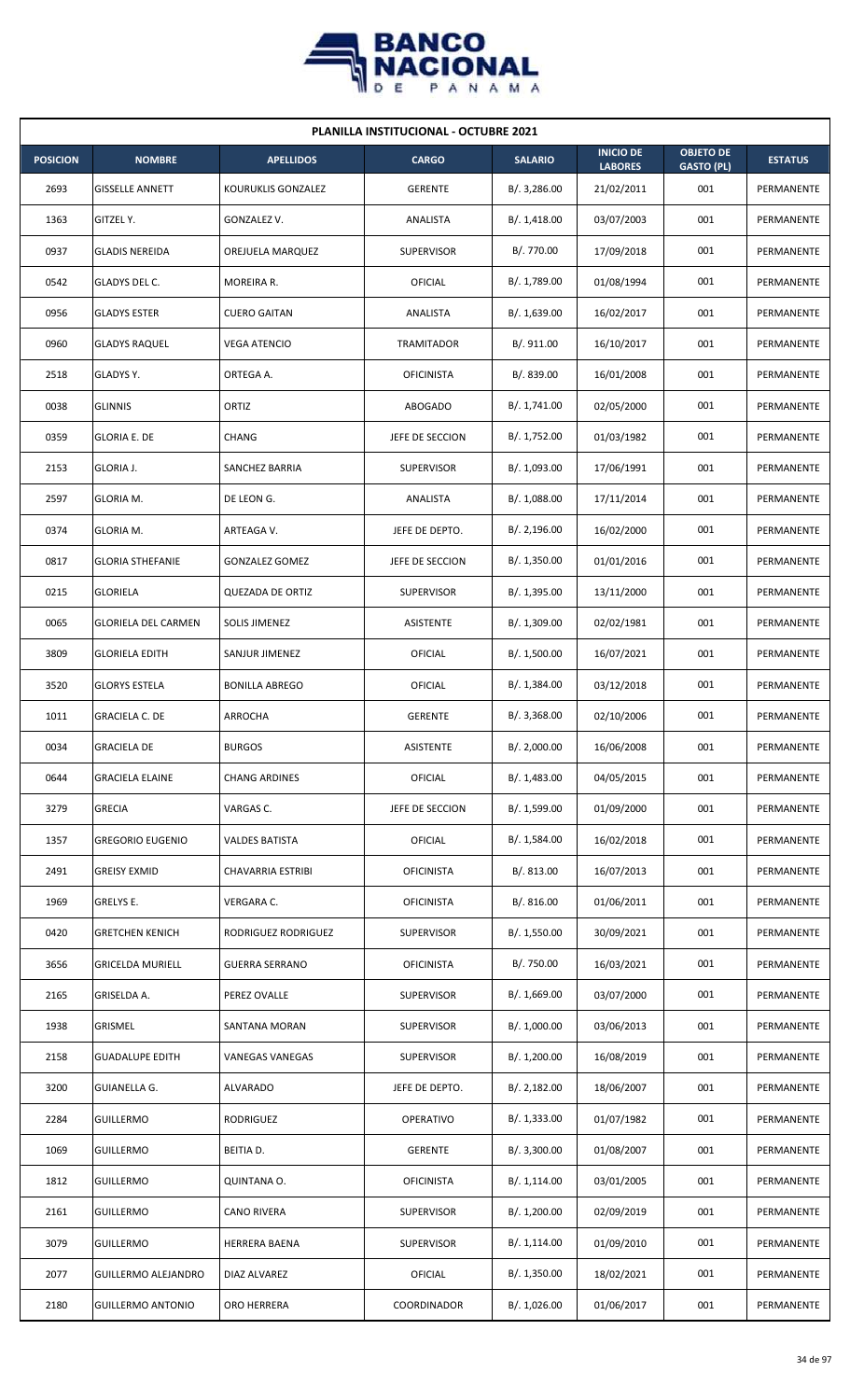

| <b>PLANILLA INSTITUCIONAL - OCTUBRE 2021</b> |                           |                           |                   |                |                                    |                                       |                |  |  |  |
|----------------------------------------------|---------------------------|---------------------------|-------------------|----------------|------------------------------------|---------------------------------------|----------------|--|--|--|
| <b>POSICION</b>                              | <b>NOMBRE</b>             | <b>APELLIDOS</b>          | <b>CARGO</b>      | <b>SALARIO</b> | <b>INICIO DE</b><br><b>LABORES</b> | <b>OBJETO DE</b><br><b>GASTO (PL)</b> | <b>ESTATUS</b> |  |  |  |
| 2780                                         | <b>GUILLERMO HUMBERTO</b> | TAPIA MENDOZA             | <b>INSPECTOR</b>  | B/. 916.00     | 03/07/2000                         | 001                                   | PERMANENTE     |  |  |  |
| 0063                                         | GUILLERMO J.              | QUINTERO                  | <b>ASISTENTE</b>  | B/. 1,809.00   | 16/06/2005                         | 001                                   | PERMANENTE     |  |  |  |
| 1494                                         | <b>GUILLERMO RAMON</b>    | <b>GONZALEZ VANNUCCHI</b> | <b>OPERATIVO</b>  | B/. 810.00     | 01/06/2017                         | 001                                   | PERMANENTE     |  |  |  |
| 0938                                         | <b>GUIVIOLA RAQUEL</b>    | <b>TURNER AVILA</b>       | <b>OFICINISTA</b> | B/. 790.00     | 16/04/2018                         | 001                                   | PERMANENTE     |  |  |  |
| 2107                                         | <b>GUMERCINDA DE</b>      | VARGAS                    | <b>SUPERVISOR</b> | B/. 1,781.00   | 13/08/1990                         | 001                                   | PERMANENTE     |  |  |  |
| 2828                                         | <b>GUMERCINDO</b>         | MORALES GONZALEZ          | <b>INSPECTOR</b>  | B/0.855.00     | 04/05/2009                         | 001                                   | PERMANENTE     |  |  |  |
| 0265                                         | <b>GUSTAVO</b>            | CUCALON Z.                | <b>SUPERVISOR</b> | B/.1,456.00    | 01/09/2009                         | 001                                   | PERMANENTE     |  |  |  |
| 2568                                         | GUSTAVO A.                | RIVERA D.                 | JEFE DE DEPTO.    | B/. 3,289.00   | 16/11/2009                         | 001                                   | PERMANENTE     |  |  |  |
| 1905                                         | <b>GUSTAVO ALBERTO</b>    | <b>ACOSTA TROCH</b>       | <b>OFICINISTA</b> | B/. 750.00     | 01/08/2019                         | 001                                   | PERMANENTE     |  |  |  |
| 0760                                         | <b>GUSTAVO ALEXANDER</b>  | RAMOS CACERES             | <b>TECNICO</b>    | B/. 1,082.00   | 01/09/2017                         | 001                                   | PERMANENTE     |  |  |  |
| 1177                                         | <b>GUSTAVO ANTONIO</b>    | PITTI GONZALEZ            | OFICIAL           | B/.2,200.00    | 06/04/2015                         | 001                                   | PERMANENTE     |  |  |  |
| 2815                                         | <b>GUSTAVO EMILIO</b>     | RODRIGUEZ CASTILLO        | <b>TECNICO</b>    | B/. 1,004.00   | 16/03/1992                         | 001                                   | PERMANENTE     |  |  |  |
| 3760                                         | <b>GUSTAVO EMILIO</b>     | <b>WONG CABALLERO</b>     | <b>INSPECTOR</b>  | B/. 750.00     | 01/06/2021                         | 001                                   | PERMANENTE     |  |  |  |
| 1957                                         | <b>GUSTAVO ENRIQUE</b>    | <b>GUTIERREZ MOSQUERA</b> | <b>OPERATIVO</b>  | B/. 850.00     | 02/01/2019                         | 001                                   | PERMANENTE     |  |  |  |
| 2013                                         | GUSTAVO W.                | <b>MORALES PAZ</b>        | <b>OFICINISTA</b> | B/. 820.00     | 16/09/1986                         | 001                                   | PERMANENTE     |  |  |  |
| 0647                                         | HANNY DEL CARMEN          | MENDOZA BETHANCOURTH      | <b>OFICIAL</b>    | B/. 1,544.00   | 02/09/2013                         | 001                                   | PERMANENTE     |  |  |  |
| 1232                                         | <b>HARMODIO</b>           | DEL ROSARIO CRUZ          | ANALISTA          | B/. 1,762.00   | 18/06/2012                         | 001                                   | PERMANENTE     |  |  |  |
| 1113                                         | <b>HARMODIO ISAAC</b>     | SANTAMARIA ABREGO         | OFICIAL           | B/.2,472.00    | 16/10/2007                         | 001                                   | PERMANENTE     |  |  |  |
| 2866                                         | <b>HARRY AMADO</b>        | RIVERA PINEDA             | <b>INSPECTOR</b>  | B/. 844.00     | 01/09/2011                         | 001                                   | PERMANENTE     |  |  |  |
| 2219                                         | HAYDEE DEL C.             | REYES P.                  | <b>OFICIAL</b>    | B/.1,421.00    | 20/10/2004                         | 001                                   | PERMANENTE     |  |  |  |
| 2454                                         | HAYMEE Z.                 | CORDOBA                   | <b>OFICINISTA</b> | B/. 946.00     | 01/08/2005                         | 001                                   | PERMANENTE     |  |  |  |
| 1958                                         | <b>HECTOR</b>             | <b>BATISTA RIOS</b>       | <b>OFICINISTA</b> | B/. 1,051.00   | 16/05/1979                         | 001                                   | PERMANENTE     |  |  |  |
| 3088                                         | <b>HECTOR</b>             | MOSQUERA                  | <b>SUPERVISOR</b> | B/. 1,272.00   | 16/05/1997                         | 001                                   | PERMANENTE     |  |  |  |
| 2781                                         | HECTOR A.                 | LOPEZ A.                  | <b>INSPECTOR</b>  | B/. 793.00     | 16/06/2009                         | 001                                   | PERMANENTE     |  |  |  |
| 2760                                         | <b>HECTOR ANTOLIN</b>     | SANJUR SEGUNDO            | <b>INSPECTOR</b>  | B/. 821.00     | 01/03/2013                         | 001                                   | PERMANENTE     |  |  |  |
| 0782                                         | <b>HECTOR ANTONIO</b>     | <b>BELTRAN MESA</b>       | TRABAJADOR MANUAL | B/0.650.00     | 18/05/2020                         | 001                                   | PERMANENTE     |  |  |  |
| 0461                                         | <b>HECTOR ARTURO</b>      | RODRIGUEZ                 | <b>INSPECTOR</b>  | B/. 770.00     | 02/05/2019                         | 001                                   | PERMANENTE     |  |  |  |
| 3600                                         | <b>HECTOR CELSO</b>       | PANEZO RENTERIA           | OPERATIVO         | B/. 750.00     | 16/10/2020                         | 001                                   | PERMANENTE     |  |  |  |
| 2796                                         | HECTOR E.                 | <b>GOVEA</b>              | <b>INSPECTOR</b>  | B/. 868.00     | 01/09/2008                         | 001                                   | PERMANENTE     |  |  |  |
| 0147                                         | <b>HECTOR ENRIQUE</b>     | AGUILAR                   | ABOGADO           | B/. 2,130.00   | 01/11/1978                         | 001                                   | PERMANENTE     |  |  |  |
| 1865                                         | <b>HECTOR GARY</b>        | <b>QUINTERO MORENO</b>    | <b>INSPECTOR</b>  | B/. 770.00     | 16/04/2019                         | 001                                   | PERMANENTE     |  |  |  |
| 0710                                         | HECTOR M.                 | ROSARIO M.                | <b>GERENTE</b>    | B/.2,906.00    | 01/07/2005                         | 001                                   | PERMANENTE     |  |  |  |
| 3019                                         | HEDIBERTO A.              | JAEN R.                   | TRABAJADOR MANUAL | B/. 686.00     | 16/08/2005                         | 001                                   | PERMANENTE     |  |  |  |
| 0088                                         | <b>HEIDI MALEN</b>        | RODRIGUEZ SANCHEZ         | <b>GERENTE</b>    | B/. 2,754.00   | 03/09/2007                         | 001                                   | PERMANENTE     |  |  |  |
| 0620                                         | <b>HEIDY LINETH</b>       | MUÑOZ BASMESON            | <b>OFICIAL</b>    | B/. 1,426.00   | 16/03/2012                         | 001                                   | PERMANENTE     |  |  |  |
| 2134                                         | <b>HEIDY LOREIDA</b>      | DEL CID GUERRA            | SUPERVISOR        | B/. 1,893.00   | 01/09/2008                         | 001                                   | PERMANENTE     |  |  |  |
| 0696                                         | HELIODORO M.              | ALONSO F.                 | GERENTE           | B/. 3,806.00   | 09/03/1998                         | 001                                   | PERMANENTE     |  |  |  |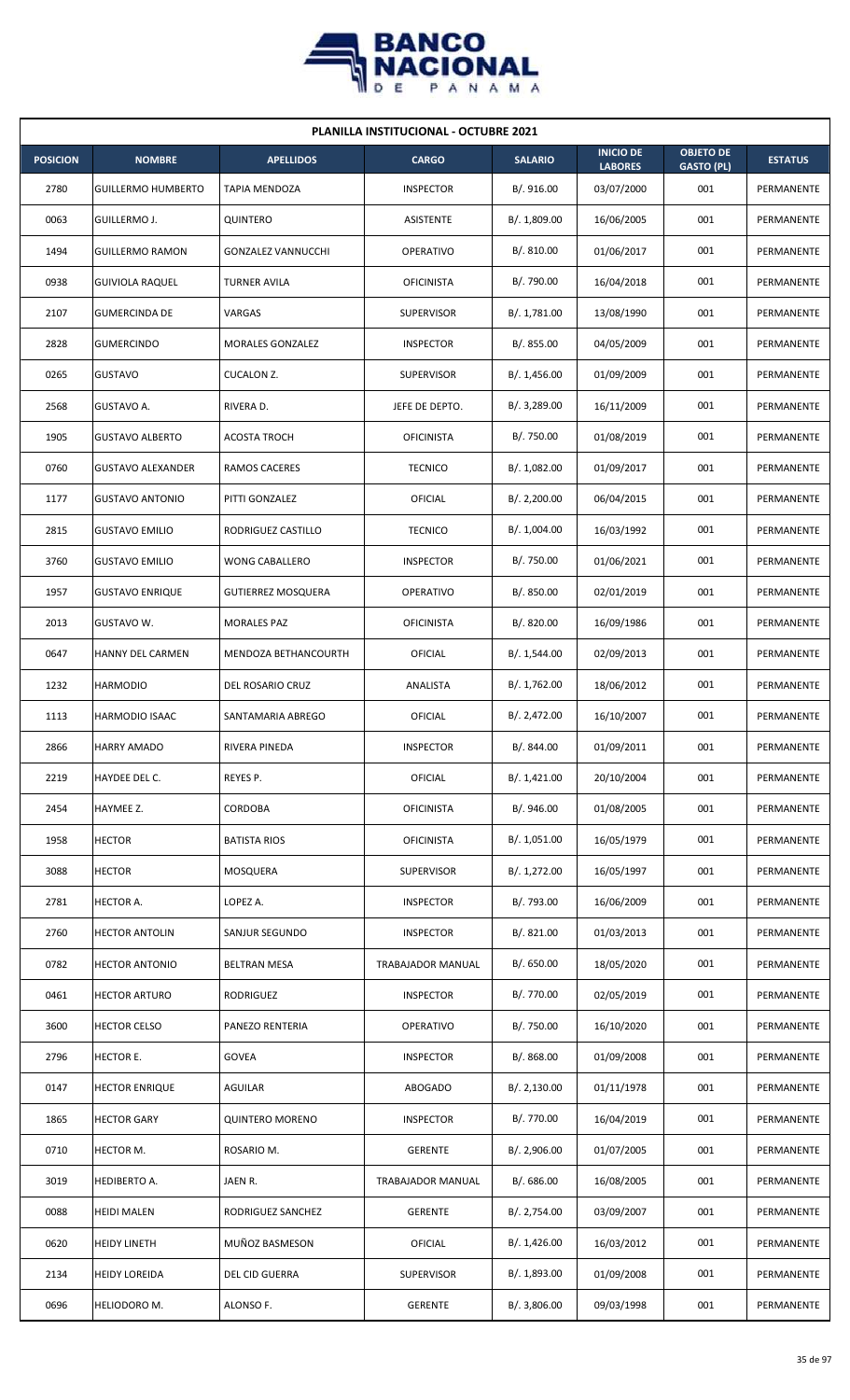

| <b>PLANILLA INSTITUCIONAL - OCTUBRE 2021</b> |                           |                          |                   |                |                                    |                                       |                    |  |  |
|----------------------------------------------|---------------------------|--------------------------|-------------------|----------------|------------------------------------|---------------------------------------|--------------------|--|--|
| <b>POSICION</b>                              | <b>NOMBRE</b>             | <b>APELLIDOS</b>         | <b>CARGO</b>      | <b>SALARIO</b> | <b>INICIO DE</b><br><b>LABORES</b> | <b>OBJETO DE</b><br><b>GASTO (PL)</b> | <b>ESTATUS</b>     |  |  |
| 3366                                         | <b>HENRY EDWARD</b>       | CABRERA NUÑEZ            | OPERATIVO         | B/. 790.00     | 01/09/2017                         | 001                                   | PERMANENTE         |  |  |
| 1487                                         | <b>HERACLIO</b>           | RUIZ B.                  | <b>OPERATIVO</b>  | B/. 1,279.00   | 01/10/1990                         | 001                                   | PERMANENTE         |  |  |
| 3657                                         | <b>HERBERT JOHN</b>       | <b>SCHMIDT HERBRUGER</b> | ANALISTA          | B/. 1,800.00   | 16/03/2021                         | 001                                   | PERMANENTE         |  |  |
| 1489                                         | <b>HERENIA E.</b>         | CASTILLO A.              | <b>OPERATIVO</b>  | B/. 1,293.00   | 04/10/1999                         | 001                                   | PERMANENTE         |  |  |
| 1304                                         | HERMEL A.                 | GUARDIA J.               | AVALUADOR         | B/. 2,750.00   | 17/11/2008                         | 001                                   | PERMANENTE         |  |  |
| 0240                                         | HERMELINDA                | <b>MORENO RODRIGUEZ</b>  | ADMINISTRATIVO    | B/.1,100.00    | 02/03/2006                         | 001                                   | PERMANENTE         |  |  |
| 0945                                         | <b>HERNAN IRISNEL</b>     | <b>MACIAS ANINO</b>      | AVALUADOR         | B/.2,426.00    | 01/09/2015                         | 001                                   | PERMANENTE         |  |  |
| 0125                                         | HERNESTINA                | ZUNIGA MOSQUERA          | <b>GERENTE</b>    | B/.2,217.00    | 02/07/2003                         | 001                                   | PERMANENTE         |  |  |
| 3761                                         | HILARIE LISETH            | <b>REYES HAY</b>         | <b>GESTOR</b>     | B/. 850.00     | 07/06/2021                         | 001                                   | PERMANENTE         |  |  |
| 1506                                         | HILDA LINETH              | ARANCIBIA GONZALEZ       | <b>SUPERVISOR</b> | B/. 911.00     | 01/10/2013                         | 001                                   | PERMANENTE         |  |  |
| 2094                                         | <b>HILDAURA</b>           | SUAZO GOMEZ DE APARICIO  | ANALISTA          | B/. 1,789.00   | 16/12/2010                         | 001                                   | PERMANENTE         |  |  |
| 2046                                         | HIPOLITO E.               | RODRIGUEZ CARRION        | JEFE DE SECCION   | B/. 1,539.00   | 02/06/2003                         | 001                                   | PERMANENTE         |  |  |
| 1318                                         | <b>HUMBERTO</b>           | PENALBA GUEVARA          | AVALUADOR         | B/. 1,584.00   | 02/05/2018                         | 001                                   | PERMANENTE         |  |  |
| 1117                                         | <b>HUMBERTO ANTONIO</b>   | PEREZ DE GRACIA          | OFICIAL           | B/. 1,849.00   | 04/05/2015                         | 001                                   | PERMANENTE         |  |  |
| 1619                                         | HYLZA DEL C.              | ARIAS                    | <b>OPERATIVO</b>  | B/. 991.00     | 15/09/2003                         | 001                                   | PERMANENTE         |  |  |
| 1050                                         | <b>IAN EDUARDO</b>        | <b>MUNOZ ROBLES</b>      | <b>OFICIAL</b>    | B/.2,045.00    | 01/04/2013                         | 001                                   | PERMANENTE         |  |  |
| 3762                                         | <b>IANMARY DEL CARMEN</b> | PINZON MARTINEZ          | ASISTENTE         | B/. 900.00     | 16/06/2021                         | 002                                   | <b>TRANSITORIO</b> |  |  |
| 0610                                         | <b>ICILIA NATALIA</b>     | ARCHIBOLD                | OFICIAL           | B/. 1,490.00   | 12/12/1994                         | 001                                   | PERMANENTE         |  |  |
| 0507                                         | <b>IDALMIS</b>            | CALDERON O.              | <b>SUPERVISOR</b> | B/. 1,813.00   | 19/11/2003                         | 001                                   | PERMANENTE         |  |  |
| 1678                                         | <b>IDALYN ESTHER</b>      | SALAZAR DE GRACIA        | OPERATIVO         | B/. 928.00     | 01/08/2012                         | 001                                   | PERMANENTE         |  |  |
| 0691                                         | IDANIA H. DE              | RODRIGUEZ                | <b>OFICIAL</b>    | B/. 1,360.00   | 16/07/2003                         | 001                                   | PERMANENTE         |  |  |
| 2273                                         | IDELSA N.                 | CHACON                   | <b>GESTOR</b>     | B/. 919.00     | 21/11/2006                         | 001                                   | PERMANENTE         |  |  |
| 0854                                         | <b>IDETH JUDITH</b>       | DE LEON CARRASCO         | <b>OFICINISTA</b> | B/. 838.00     | 16/05/2012                         | 001                                   | PERMANENTE         |  |  |
| 2105                                         | <b>IDIELKA LISLEYDIS</b>  | PINO ARROYO              | JEFE DE SECCION   | B/. 1,490.00   | 04/04/2011                         | 001                                   | PERMANENTE         |  |  |
| 2993                                         | <b>IDOCLESIANO</b>        | <b>MIRONES ROBLES</b>    | MENSAJERO         | B/. 763.00     | 16/04/2001                         | 001                                   | PERMANENTE         |  |  |
| 2398                                         | <b>IGSARIS LINETH</b>     | CABALLERO SANCHEZ        | ASISTENTE         | B/. 1,000.00   | 01/04/2021                         | 001                                   | PERMANENTE         |  |  |
| 1331                                         | <b>IGSARIS LISNETH</b>    | CHAVARRIA SANTANA        | <b>AUDITOR</b>    | B/. 1,749.00   | 01/03/2011                         | 001                                   | PERMANENTE         |  |  |
| 1767                                         | <b>ILADIS ESTHER</b>      | <b>BERNAL MOJICA</b>     | <b>SUPERVISOR</b> | B/. 1,061.00   | 17/03/2014                         | 001                                   | PERMANENTE         |  |  |
| 0261                                         | ILDA ESMERALDA            | FERNANDEZ CASTILLO       | <b>OFICINISTA</b> | B/. 808.00     | 07/04/2014                         | 001                                   | PERMANENTE         |  |  |
| 1636                                         | ILEANA I.                 | GONZALEZ P.              | <b>OPERATIVO</b>  | B/. 820.00     | 16/10/2014                         | 001                                   | PERMANENTE         |  |  |
| 2186                                         | <b>ILEANA ODIVIS</b>      | SANCHEZ C.               | <b>SUPERVISOR</b> | B/. 1,264.00   | 18/09/1995                         | 001                                   | PERMANENTE         |  |  |
| 1161                                         | ILEANA P. DE              | <b>GUEVARA</b>           | <b>OFICIAL</b>    | B/.2,163.00    | 16/06/1997                         | 001                                   | PERMANENTE         |  |  |
| 3367                                         | <b>ILEANA YANETH</b>      | LOAIZA VALENCIA          | OPERATIVO         | B/. 790.00     | 17/07/2017                         | 001                                   | PERMANENTE         |  |  |
| 3481                                         | <b>ILEM JANTHAL</b>       | MEDINA VILLAVERDE        | OPERATIVO         | B/. 770.00     | 01/10/2018                         | 001                                   | PERMANENTE         |  |  |
| 3633                                         | ILIANA DEL CARMEN         | ALMENGOR PAREJA          | ANALISTA          | B/. 1,000.00   | 01/02/2021                         | 001                                   | PERMANENTE         |  |  |
| 1682                                         | <b>ILIANA ESIDELA</b>     | DOMINGUEZ BAQUEDO        | OPERATIVO         | B/. 820.00     | 16/01/2014                         | 001                                   | PERMANENTE         |  |  |
| 1709                                         | <b>ILIANA IBETH</b>       | ESPINOSA GUERRA          | OPERATIVO         | B/. 854.00     | 01/11/2010                         | 001                                   | PERMANENTE         |  |  |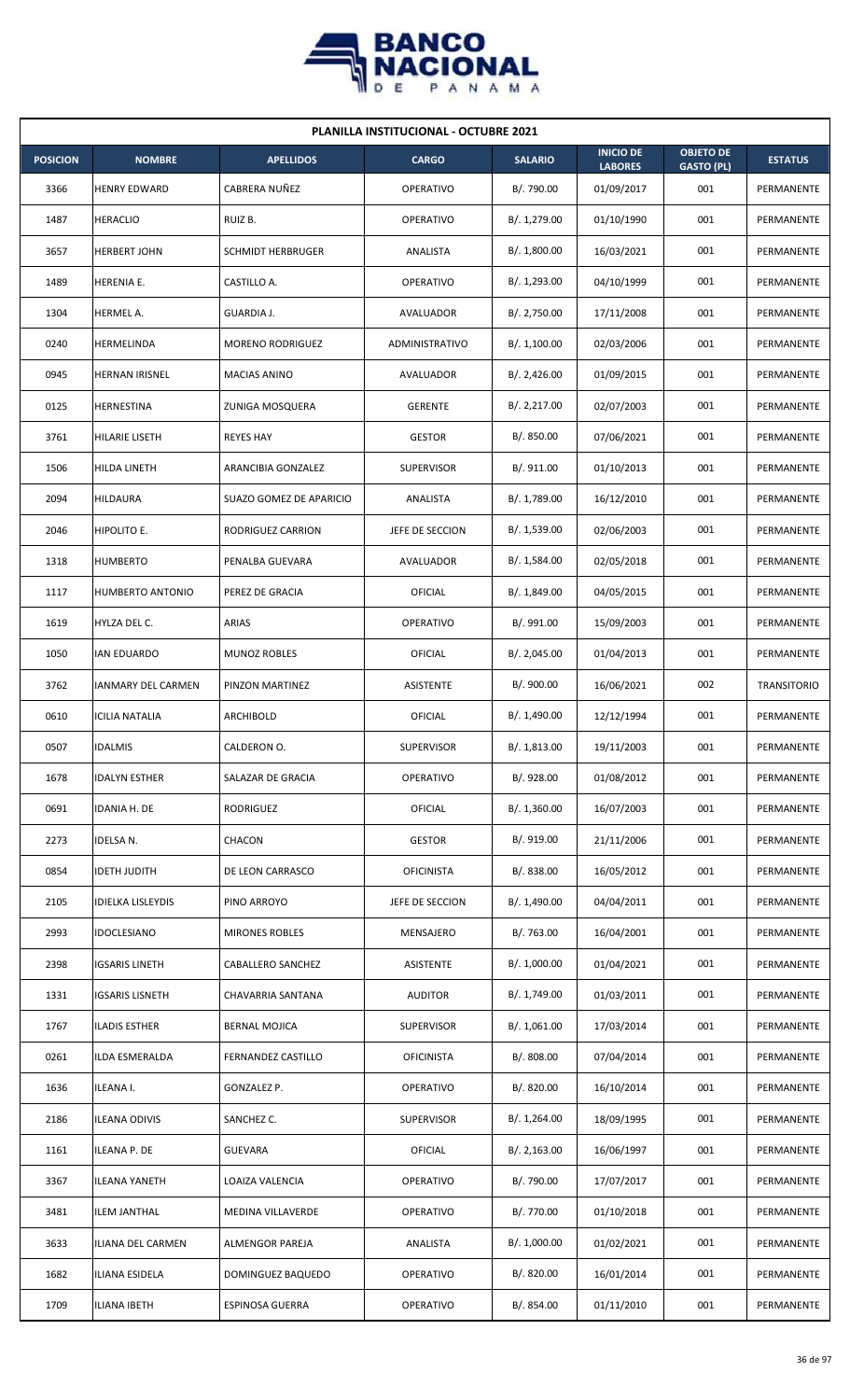

| <b>PLANILLA INSTITUCIONAL - OCTUBRE 2021</b> |                        |                               |                   |                |                                    |                                       |                |  |  |
|----------------------------------------------|------------------------|-------------------------------|-------------------|----------------|------------------------------------|---------------------------------------|----------------|--|--|
| <b>POSICION</b>                              | <b>NOMBRE</b>          | <b>APELLIDOS</b>              | <b>CARGO</b>      | <b>SALARIO</b> | <b>INICIO DE</b><br><b>LABORES</b> | <b>OBJETO DE</b><br><b>GASTO (PL)</b> | <b>ESTATUS</b> |  |  |
| 0962                                         | <b>ILIANA NAVIL</b>    | SANCHEZ RAMIREZ DE MACIAS     | ANALISTA          | B/. 1,109.00   | 01/12/2015                         | 001                                   | PERMANENTE     |  |  |
| 3566                                         | ILSA ANALIDA           | <b>BATALLA RUIZ</b>           | <b>OFICINISTA</b> | B/. 770.00     | 16/05/2019                         | 001                                   | PERMANENTE     |  |  |
| 0242                                         | <b>ILSA YANETH</b>     | MONTENEGRO F.                 | ADMINISTRATIVO    | B/. 880.00     | 17/02/1994                         | 001                                   | PERMANENTE     |  |  |
| 0569                                         | <b>IMELDA</b>          | <b>GOMEZ ROOK</b>             | OFICIAL           | B/. 1,553.00   | 16/04/1997                         | 001                                   | PERMANENTE     |  |  |
| 3368                                         | INDIRA ADELAIDA        | <b>WILLIAMS GONDOLA</b>       | <b>OPERATIVO</b>  | B/. 817.00     | 16/03/2017                         | 001                                   | PERMANENTE     |  |  |
| 2475                                         | INDIRA DEL SOCORRO     | <b>OROZCO GUERRERO</b>        | <b>OFICINISTA</b> | B/. 827.00     | 16/06/2010                         | 001                                   | PERMANENTE     |  |  |
| 2175                                         | <b>INDIRA F. DE</b>    | <b>BAZAN</b>                  | JEFE DE SECCION   | B/. 1,848.00   | 18/05/1998                         | 001                                   | PERMANENTE     |  |  |
| 3387                                         | <b>INDIRA NOEMI</b>    | FERNANDEZ ZAMBRANO            | <b>OFICINISTA</b> | B/. 750.00     | 16/09/2020                         | 001                                   | PERMANENTE     |  |  |
| 1995                                         | <b>INDIRA Z.</b>       | RODRIGUEZ                     | <b>OFICIAL</b>    | B/. 1,489.00   | 01/11/2007                         | 001                                   | PERMANENTE     |  |  |
| 0071                                         | <b>INES MAYELA</b>     | LOMBA PEREZ                   | ASISTENTE         | B/. 1,236.00   | 17/09/2018                         | 001                                   | PERMANENTE     |  |  |
| 1646                                         | <b>INES YAZMINA</b>    | <b>LATINEZ CHACON</b>         | OPERATIVO         | B/. 813.00     | 16/06/2015                         | 001                                   | PERMANENTE     |  |  |
| 1009                                         | INGRI I.               | DIAZ                          | OFICIAL           | B/. 1,469.00   | 05/01/2009                         | 001                                   | PERMANENTE     |  |  |
| 0831                                         | <b>INGRID DAMARIS</b>  | SMALL WHITAKER                | <b>OFICINISTA</b> | B/. 827.00     | 01/03/2016                         | 001                                   | PERMANENTE     |  |  |
| 3723                                         | <b>INGRID DAYLIN</b>   | RIOS MONTENEGRO               | OPERATIVO         | B/. 750.00     | 24/05/2021                         | 001                                   | PERMANENTE     |  |  |
| 0790                                         | <b>INGRID INGARD</b>   | PUGA SCHIFINO                 | <b>OFICINISTA</b> | B/. 865.00     | 01/04/2016                         | 001                                   | PERMANENTE     |  |  |
| 2330                                         | <b>INGRID LORENA</b>   | CASTILLO LEZCANO              | <b>GERENTE</b>    | B/.2,100.00    | 02/03/2009                         | 001                                   | PERMANENTE     |  |  |
| 0779                                         | <b>INGRID SHYSLENG</b> | URRIOLA MIRANDA               | JEFE DE SECCION   | B/.2,155.00    | 05/09/2013                         | 001                                   | PERMANENTE     |  |  |
| 2292                                         | <b>INGRIDY.</b>        | VASQUEZ G.                    | <b>OPERATIVO</b>  | B/. 1,083.00   | 10/02/2005                         | 001                                   | PERMANENTE     |  |  |
| 2216                                         | <b>INGRID YANELA</b>   | URRIOLA ROJAS                 | JEFE DE DEPTO.    | B/. 2,100.00   | 23/04/2012                         | 001                                   | PERMANENTE     |  |  |
| 1156                                         | <b>IRADELLA DE</b>     | <b>BETHANCOURT</b>            | <b>GERENTE</b>    | B/. 2,691.00   | 01/04/1984                         | 001                                   | PERMANENTE     |  |  |
| 2521                                         | <b>IRAIDA IBETH</b>    | TORRES OCANA DE SIMMONS       | <b>OFICINISTA</b> | B/. 859.00     | 01/09/2005                         | 001                                   | PERMANENTE     |  |  |
| 2998                                         | IRAIDA M.              | <b>BARRIA</b>                 | <b>OFICINISTA</b> | B/. 836.00     | 05/05/2008                         | 001                                   | PERMANENTE     |  |  |
| 2486                                         | <b>IRANIA IBETH</b>    | RIVERA TUÑON                  | <b>OFICINISTA</b> | B/. 820.00     | 17/10/2016                         | 001                                   | PERMANENTE     |  |  |
| 3522                                         | <b>IRASELI INES</b>    | <b>GUTIERREZ BAKER</b>        | <b>OFICINISTA</b> | B/. 770.00     | 03/12/2018                         | 001                                   | PERMANENTE     |  |  |
| 0312                                         | <b>IRASEMA MABEL</b>   | ARANDA R.                     | <b>OFICINISTA</b> | B/. 891.00     | 01/10/1996                         | 001                                   | PERMANENTE     |  |  |
| 1435                                         | <b>IRENE E.</b>        | ECHEVERS M.                   | <b>OFICIAL</b>    | B/. 2,487.00   | 17/01/2000                         | 001                                   | PERMANENTE     |  |  |
| 3594                                         | <b>IRENE VIRGINIA</b>  | PEDRESCHI MELGAR              | <b>GERENTE</b>    | B/.3,500.00    | 21/01/2020                         | 001                                   | PERMANENTE     |  |  |
| 1819                                         | IRIELA J.              | <b>VERGARA DE KARAMANITES</b> | <b>OFICINISTA</b> | B/. 767.00     | 16/07/2003                         | 001                                   | PERMANENTE     |  |  |
| 1753                                         | IRINA DEL CARMEN       | <b>GRAY SANCHEZ</b>           | <b>OFICINISTA</b> | B/. 883.00     | 07/11/2016                         | 001                                   | PERMANENTE     |  |  |
| 1804                                         | IRINA MILDRETH         | ROSAS B.                      | <b>SUPERVISOR</b> | B/. 1,000.00   | 16/09/1997                         | 001                                   | PERMANENTE     |  |  |
| 1553                                         | <b>IRIS DE</b>         | <b>CESPEDES</b>               | OPERATIVO         | B/. 873.00     | 02/05/2002                         | 001                                   | PERMANENTE     |  |  |
| 0331                                         | IRIS DELCARMEN         | LIM YUENG EDMUNDS             | AVALUADOR         | B/. 1,922.00   | 02/07/2012                         | 001                                   | PERMANENTE     |  |  |
| 2353                                         | IRIS E.                | CALDERON G.                   | JEFE DE SECCION   | B/. 1,350.00   | 16/08/2000                         | 001                                   | PERMANENTE     |  |  |
| 2391                                         | <b>IRIS ELIBETH</b>    | SANCHEZ DIAZ                  | JEFE DE DEPTO.    | B/. 1,976.00   | 03/01/2005                         | 001                                   | PERMANENTE     |  |  |
| 2278                                         | <b>IRIS LISSETTE</b>   | OW GOMEZ DE TORRES            | <b>ASISTENTE</b>  | B/. 1,022.00   | 01/06/2017                         | 001                                   | PERMANENTE     |  |  |
| 0903                                         | <b>IRIS MABEL</b>      | VEJARANO GONZALEZ             | <b>SUPERVISOR</b> | B/. 1,000.00   | 16/06/2016                         | 001                                   | PERMANENTE     |  |  |
| 0033                                         | <b>IRIS YAIZETH</b>    | <b>ARAUZ PEREN</b>            | ASISTENTE         | B/. 1,947.00   | 01/09/2003                         | 001                                   | PERMANENTE     |  |  |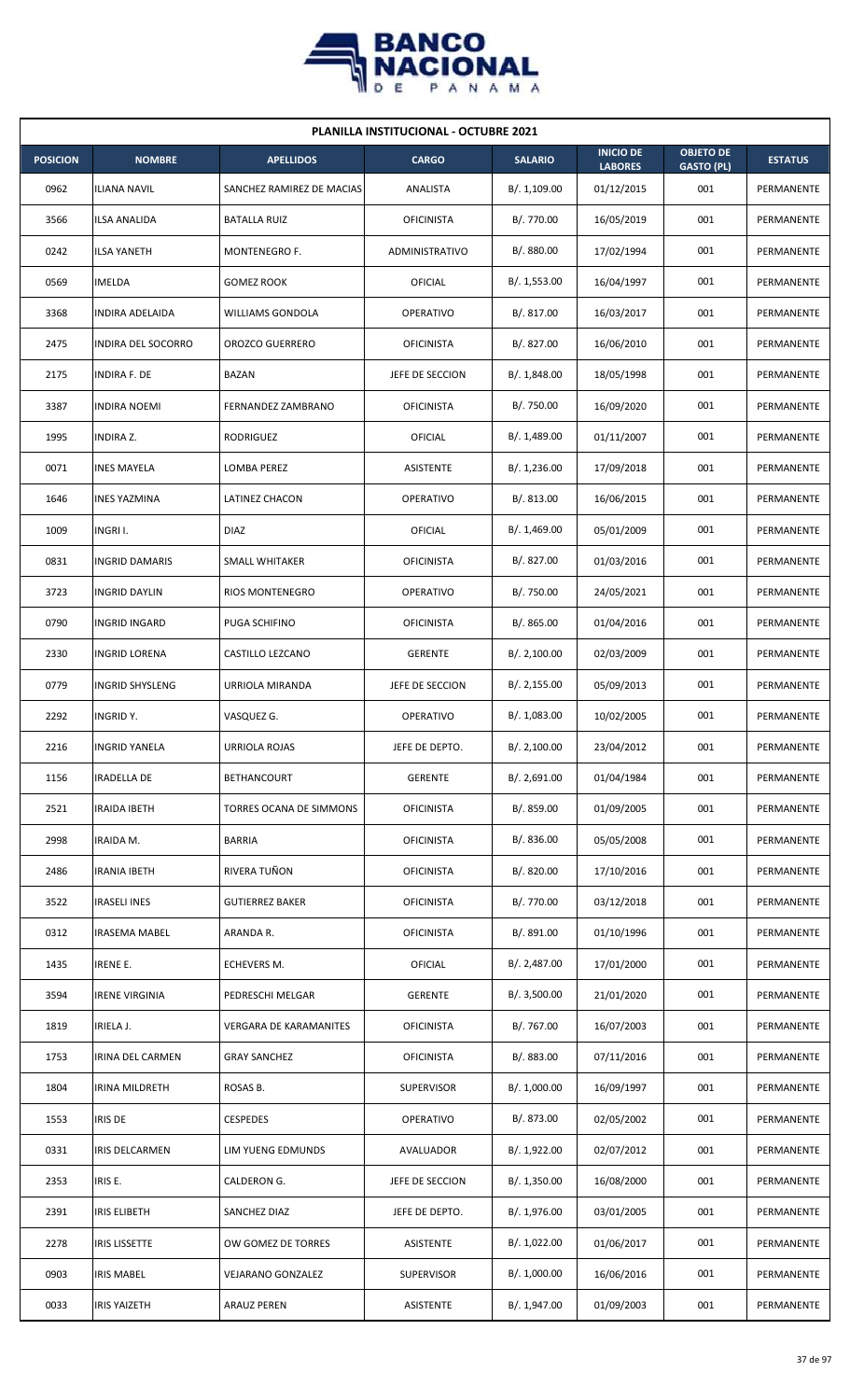

| <b>PLANILLA INSTITUCIONAL - OCTUBRE 2021</b> |                           |                                    |                   |                |                                    |                                       |                |  |  |  |
|----------------------------------------------|---------------------------|------------------------------------|-------------------|----------------|------------------------------------|---------------------------------------|----------------|--|--|--|
| <b>POSICION</b>                              | <b>NOMBRE</b>             | <b>APELLIDOS</b>                   | <b>CARGO</b>      | <b>SALARIO</b> | <b>INICIO DE</b><br><b>LABORES</b> | <b>OBJETO DE</b><br><b>GASTO (PL)</b> | <b>ESTATUS</b> |  |  |  |
| 3028                                         | <b>IRIS YANETH</b>        | <b>MORENO</b>                      | ANALISTA          | B/. 938.00     | 12/04/2011                         | 001                                   | PERMANENTE     |  |  |  |
| 0597                                         | <b>IRLANDA IVETTE</b>     | <b>ESCOBAR SOLIS</b>               | OFICIAL           | B/. 1,529.00   | 02/01/2001                         | 001                                   | PERMANENTE     |  |  |  |
| 0372                                         | IRMA                      | CHAVANZ                            | JEFE DE SECCION   | B/.2,295.00    | 01/10/1987                         | 001                                   | PERMANENTE     |  |  |  |
| 2240                                         | <b>IRMA JUDITH</b>        | RODRIGUEZ GONZALEZ                 | ASISTENTE         | B/. 1,093.00   | 02/05/2014                         | 001                                   | PERMANENTE     |  |  |  |
| 1319                                         | <b>IRMA LIZBETH</b>       | ORTIZ GUEVARA                      | JEFE DE DEPTO.    | B/. 1,950.00   | 10/05/1999                         | 001                                   | PERMANENTE     |  |  |  |
| 0375                                         | <b>IRUMIS MILENA</b>      | MEDINA RIVAS                       | JEFE DE DEPTO.    | B/.2,217.00    | 20/09/2010                         | 001                                   | PERMANENTE     |  |  |  |
| 3478                                         | <b>IRVING ABDIEL</b>      | <b>GUERRA RODRIGUEZ</b>            | <b>AUXILIAR</b>   | B/0.620.00     | 17/09/2018                         | 001                                   | PERMANENTE     |  |  |  |
| 1409                                         | <b>IRVING E.</b>          | CEDENO B.                          | JEFE DE SECCION   | B/.2,400.00    | 17/06/1985                         | 001                                   | PERMANENTE     |  |  |  |
| 3135                                         | <b>IRVING JAIR</b>        | PEREZ RAMIREZ                      | <b>CONDUCTOR</b>  | B/. 650.00     | 16/09/2019                         | 001                                   | PERMANENTE     |  |  |  |
| 0298                                         | <b>ISAAC</b>              | <b>DEL MAR</b>                     | <b>SUPERVISOR</b> | B/. 1,232.00   | 16/04/1986                         | 001                                   | PERMANENTE     |  |  |  |
| 2316                                         | <b>ISAAC NOEL</b>         | <b>VALENZUELA CHONG</b>            | ADMINISTRADOR     | B/. 2,750.00   | 25/10/2010                         | 001                                   | PERMANENTE     |  |  |  |
| 1904                                         | <b>ISAAC VIRGILIO</b>     | <b>GUERRERO GIRÓN</b>              | <b>OFICINISTA</b> | B/. 750.00     | 17/02/2020                         | 001                                   | PERMANENTE     |  |  |  |
| 2071                                         | <b>ISABEL DEL CARMEN</b>  | DOUBLEDAY LOPEZ                    | JEFE DE SECCION   | B/. 1,967.00   | 01/07/2012                         | 001                                   | PERMANENTE     |  |  |  |
| 1342                                         | <b>ISABEL E.</b>          | GARCIA N.                          | JEFE DE DEPTO.    | B/.3,064.00    | 25/09/2006                         | 001                                   | PERMANENTE     |  |  |  |
| 2300                                         | <b>ISABEL MILEYDA</b>     | OBALDIA C.                         | <b>GERENTE</b>    | B/.3,300.00    | 08/05/2000                         | 001                                   | PERMANENTE     |  |  |  |
| 0939                                         | <b>ISAHI MELISSA</b>      | <b>REID GARCIA</b>                 | <b>OFICINISTA</b> | B/.810.00      | 03/07/2017                         | 001                                   | PERMANENTE     |  |  |  |
| 0940                                         | <b>ISAIRIS ALESSANDRA</b> | <b>VALDES ATENCIO</b>              | <b>OFICINISTA</b> | B/. 814.00     | 16/06/2017                         | 001                                   | PERMANENTE     |  |  |  |
| 0609                                         | <b>ISAMAR IDANIA</b>      | MEDINA AGRAZAL DE<br>SANCHEZ       | COORDINADOR       | B/. 1,500.00   | 16/10/2020                         | 001                                   | PERMANENTE     |  |  |  |
| 1165                                         | <b>ISANIA H. DE</b>       | CASTILLO                           | <b>OFICIAL</b>    | B/. 1,996.00   | 16/10/2001                         | 001                                   | PERMANENTE     |  |  |  |
| 1314                                         | <b>ISBETH GUISEL</b>      | ROMERO MORENO DE<br><b>BARRIOS</b> | SUPERVISOR        | B/.2,532.00    | 01/09/2010                         | 001                                   | PERMANENTE     |  |  |  |
| 2405                                         | <b>ISIS IZETH</b>         | GANDULLA DE LA ROSA                | ASISTENTE         | B/. 900.00     | 16/12/2020                         | 001                                   | PERMANENTE     |  |  |  |
| 0156                                         | <b>ISIS MARLENE</b>       | PEREZ SAMANIEGO                    | ABOGADO           | B/. 1,476.00   | 18/02/2013                         | 001                                   | PERMANENTE     |  |  |  |
| 2331                                         | <b>ISLENE LUCETTEE</b>    | MENDEZ RODRIGUEZ                   | JEFE DE SECCION   | B/. 1,518.00   | 07/11/2011                         | 001                                   | PERMANENTE     |  |  |  |
| 1141                                         | <b>ISMAEL</b>             | CORDOBA CABALLERO                  | <b>OFICIAL</b>    | B/. 1,803.00   | 03/04/2017                         | 001                                   | PERMANENTE     |  |  |  |
| 3549                                         | <b>ISMAEL ENRIQUE</b>     | <b>JAEN</b>                        | OPERATIVO         | B/. 750.00     | 18/11/2019                         | 001                                   | PERMANENTE     |  |  |  |
| 2448                                         | <b>ISNA MAYULEY</b>       | ADAMES CABALLERO                   | <b>SUPERVISOR</b> | B/. 816.00     | 11/04/2014                         | 001                                   | PERMANENTE     |  |  |  |
| 0336                                         | <b>ISOLDA DE</b>          | <b>GUTIERREZ</b>                   | <b>GERENTE</b>    | B/.3,500.00    | 13/07/2009                         | 001                                   | PERMANENTE     |  |  |  |
| 2109                                         | <b>ISOLDA IRENE</b>       | PAZ RODRIGUEZ                      | <b>OFICIAL</b>    | B/.1,433.00    | 01/03/2018                         | 001                                   | PERMANENTE     |  |  |  |
| 1002                                         | <b>ISOLINA</b>            | <b>BATISTA DE RAMIREZ</b>          | JEFE DE DEPTO.    | B/.3,000.00    | 21/03/2011                         | 001                                   | PERMANENTE     |  |  |  |
| 0389                                         | <b>ISORI E. DE</b>        | HERNANDEZ                          | <b>TECNICO</b>    | B/. 1,172.00   | 01/03/1999                         | 001                                   | PERMANENTE     |  |  |  |
| 3136                                         | <b>ISRAEL</b>             | RAMOS GONZALEZ                     | <b>TECNICO</b>    | B/. 1,430.00   | 06/12/1991                         | 001                                   | PERMANENTE     |  |  |  |
| 1135                                         | <b>ISRAEL EDGARDO</b>     | GONZÁLEZ LARA                      | OFICIAL           | B/.1,866.00    | 04/05/2015                         | 001                                   | PERMANENTE     |  |  |  |
| 2265                                         | <b>ITZA JANETH</b>        | MARTINEZ SERRANO                   | ASISTENTE         | B/. 1,082.00   | 18/08/2014                         | 001                                   | PERMANENTE     |  |  |  |
| 0748                                         | ITZA ZULEMA               | SANCHEZ SEVILLANO                  | JEFE DE DEPTO.    | B/. 2,128.00   | 20/08/2013                         | 001                                   | PERMANENTE     |  |  |  |
| 2445                                         | <b>ITZAMAR YISEL</b>      | PEÑA SANJUR                        | <b>OFICINISTA</b> | B/. 814.00     | 16/09/2016                         | 001                                   | PERMANENTE     |  |  |  |
| 0622                                         | <b>ITZEL</b>              | HENRIQUEZ M.                       | <b>OFICIAL</b>    | B/. 1,543.00   | 16/10/2003                         | 001                                   | PERMANENTE     |  |  |  |
| 0867                                         | <b>ITZEL</b>              | <b>RUIZ SANJUR</b>                 | OPERATIVO         | B/. 770.00     | 01/02/2019                         | 001                                   | PERMANENTE     |  |  |  |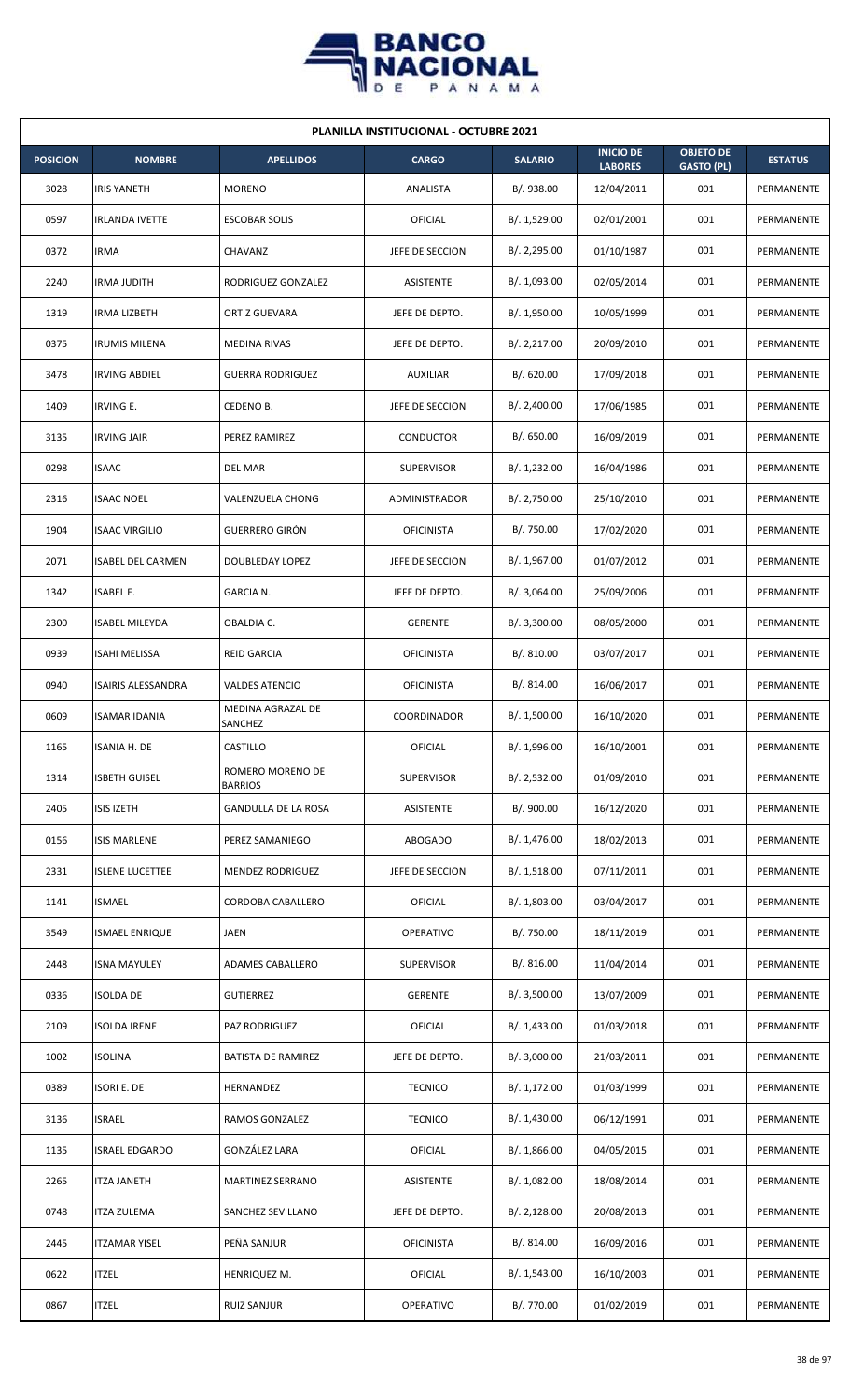

| <b>PLANILLA INSTITUCIONAL - OCTUBRE 2021</b> |                          |                                      |                   |                |                                    |                                       |                |  |  |
|----------------------------------------------|--------------------------|--------------------------------------|-------------------|----------------|------------------------------------|---------------------------------------|----------------|--|--|
| <b>POSICION</b>                              | <b>NOMBRE</b>            | <b>APELLIDOS</b>                     | <b>CARGO</b>      | <b>SALARIO</b> | <b>INICIO DE</b><br><b>LABORES</b> | <b>OBJETO DE</b><br><b>GASTO (PL)</b> | <b>ESTATUS</b> |  |  |
| 3187                                         | <b>ITZEL A.</b>          | CRUZ S.                              | <b>GERENTE</b>    | B/.3,109.00    | 03/07/2006                         | 001                                   | PERMANENTE     |  |  |
| 0455                                         | <b>ITZEL DEL CARMEN</b>  | <b>MENDIETA MARTINEZ</b>             | TRAMITADOR        | B/. 790.00     | 02/05/2018                         | 001                                   | PERMANENTE     |  |  |
| 2354                                         | <b>ITZEL IRAY</b>        | VALDESPINO J.                        | <b>SUPERVISOR</b> | B/. 1,187.00   | 16/06/1997                         | 001                                   | PERMANENTE     |  |  |
| 1568                                         | <b>ITZEL IVETH</b>       | PITTERSON PITTY DE<br><b>NAVARRO</b> | <b>OPERATIVO</b>  | B/. 813.00     | 03/08/2015                         | 001                                   | PERMANENTE     |  |  |
| 0998                                         | <b>ITZEL LARIZA</b>      | DIAMANTOPULOS UREÑA                  | JEFE DE DEPTO.    | B/. 3,000.00   | 01/03/2016                         | 001                                   | PERMANENTE     |  |  |
| 1570                                         | ITZEL M. DE              | SAM                                  | OPERATIVO         | B/.1,105.00    | 01/02/2000                         | 001                                   | PERMANENTE     |  |  |
| 0140                                         | <b>ITZEL MARIA</b>       | RAMOS GARCIA                         | <b>GERENTE</b>    | B/. 4,000.00   | 01/12/2020                         | 001                                   | PERMANENTE     |  |  |
| 1017                                         | <b>ITZEL MASSIEL</b>     | TREJOS LEMOS                         | ANALISTA          | B/. 1,295.00   | 12/04/2011                         | 001                                   | PERMANENTE     |  |  |
| 3707                                         | <b>ITZEL MIRELI</b>      | <b>CANTO CAMPOS</b>                  | <b>GERENTE</b>    | B/. 2,500.00   | 21/04/2021                         | 001                                   | PERMANENTE     |  |  |
| 1706                                         | <b>ITZEL XIOMARA</b>     | <b>BERRY CARRION</b>                 | <b>OFICINISTA</b> | B/. 770.00     | 02/05/2014                         | 001                                   | PERMANENTE     |  |  |
| 2424                                         | <b>ITZOMARA E.</b>       | CONCEPCION O.                        | <b>OFICINISTA</b> | B/. 913.00     | 03/08/1992                         | 001                                   | PERMANENTE     |  |  |
| 2718                                         | <b>IVAN</b>              | ABREGO R.                            | <b>INSPECTOR</b>  | B/. 894.00     | 01/04/1984                         | 001                                   | PERMANENTE     |  |  |
| 0504                                         | <b>IVAN</b>              | TEM SANCHEZ                          | <b>GERENTE</b>    | B/. 2,607.00   | 08/11/2010                         | 001                                   | PERMANENTE     |  |  |
| 3677                                         | <b>IVAN</b>              | RODRIGUEZ                            | <b>TECNICO</b>    | B/.3,300.00    | 16/04/2021                         | 001                                   | PERMANENTE     |  |  |
| 3815                                         | <b>IVAN ALEXIS</b>       | <b>FLORES HERNANDEZ</b>              | <b>INSPECTOR</b>  | B/. 750.00     | 09/08/2021                         | 001                                   | PERMANENTE     |  |  |
| 2698                                         | <b>IVAN EDUARDO</b>      | <b>GORDON GARCIA</b>                 | ADMINISTRADOR     | B/. 2,900.00   | 01/02/2000                         | 001                                   | PERMANENTE     |  |  |
| 0893                                         | <b>IVANA</b>             | <b>RIOS OTERO</b>                    | <b>OFICINISTA</b> | B/. 817.00     | 16/10/2000                         | 001                                   | PERMANENTE     |  |  |
| 0649                                         | <b>IVELIS MERIELIS</b>   | LLERENA GARCIA                       | OFICIAL           | B/.1,518.00    | 06/04/2015                         | 001                                   | PERMANENTE     |  |  |
| 0715                                         | <b>IVELYS GOMEZ DE</b>   | <b>FALCON</b>                        | GERENTE           | B/. 3,052.00   | 19/05/1986                         | 001                                   | PERMANENTE     |  |  |
| 2346                                         | <b>IVETH ROCIO</b>       | <b>BARRIA BAL</b>                    | SUPERVISOR        | B/. 1,093.00   | 16/02/2011                         | 001                                   | PERMANENTE     |  |  |
| 3125                                         | <b>IVETTE A.</b>         | MILLAN MELENDEZ                      | <b>GERENTE</b>    | B/. 3,750.00   | 11/01/2010                         | 001                                   | PERMANENTE     |  |  |
| 3724                                         | <b>IVETTE DEL CARMEN</b> | DE GRACIA SALDANA                    | <b>OFICIAL</b>    | B/.1,350.00    | 24/05/2021                         | 003                                   | CONTINGENTE    |  |  |
| 2559                                         | <b>IVIS ANAYKA</b>       | MORENO MELENDEZ                      | JEFE DE DEPTO.    | B/.3,152.00    | 16/08/2010                         | 001                                   | PERMANENTE     |  |  |
| 1279                                         | <b>IVIS YANETH</b>       | <b>TAYLOR MENDOZA</b>                | <b>GERENTE</b>    | B/. 3,500.00   | 08/04/2013                         | 001                                   | PERMANENTE     |  |  |
| 1173                                         | <b>IVONNE</b>            | VILLARREAL                           | OFICIAL           | B/. 1,984.00   | 16/12/2008                         | 001                                   | PERMANENTE     |  |  |
| 2099                                         | <b>IVONNE ELENA</b>      | <b>RETTALLY MARIN</b>                | <b>SUPERVISOR</b> | B/. 1,650.00   | 04/01/2021                         | 001                                   | PERMANENTE     |  |  |
| 0477                                         | <b>IVONNE ENITH</b>      | CASTILLERO PINEDA DE JAEN            | <b>SUPERVISOR</b> | B/. 1,200.00   | 16/09/2019                         | 001                                   | PERMANENTE     |  |  |
| 2484                                         | IVONNE J.                | BERNAL S.                            | <b>OFICINISTA</b> | B/. 993.00     | 01/02/2005                         | 001                                   | PERMANENTE     |  |  |
| 2403                                         | IVYS L.                  | CASTILLO S.                          | JEFE DE SECCION   | B/.1,426.00    | 19/05/2008                         | 001                                   | PERMANENTE     |  |  |
| 1498                                         | <b>IXA YANETTE</b>       | JUAREZ MENDOZA                       | OPERATIVO         | B/. 813.00     | 03/10/2015                         | 001                                   | PERMANENTE     |  |  |
| 3254                                         | <b>IZAEL HERNAN</b>      | <b>FUENTES ESQUIVEL</b>              | <b>OFICIAL</b>    | B/. 1,650.00   | 04/01/2021                         | 001                                   | PERMANENTE     |  |  |
| 2755                                         | IZAMEL ISMAEL            | HINESTROZA GALVEZ                    | <b>INSPECTOR</b>  | B/0.813.00     | 03/08/2015                         | 001                                   | PERMANENTE     |  |  |
| 0462                                         | <b>IZHAR ESAUD</b>       | AROSEMENA GONZALEZ                   | <b>OFICINISTA</b> | B/. 814.00     | 16/02/2017                         | 001                                   | PERMANENTE     |  |  |
| 1952                                         | <b>JACINTA</b>           | PEREZ ESPINOSA                       | <b>OFICINISTA</b> | B/. 967.00     | 17/04/2003                         | 001                                   | PERMANENTE     |  |  |
| 3191                                         | <b>JACINTO</b>           | JIMENEZ C.                           | JEFE DE DEPTO.    | B/. 1,756.00   | 04/03/1996                         | 001                                   | PERMANENTE     |  |  |
| 2410                                         | <b>JACKELINE</b>         | DELGADO RIVERA DE TOUS               | JEFE DE SECCION   | B/. 1,350.00   | 18/10/1999                         | 001                                   | PERMANENTE     |  |  |
| 3601                                         | <b>JACKELINE</b>         | <b>BARRIA GAITAN</b>                 | OPERATIVO         | B/. 750.00     | 01/10/2020                         | 001                                   | PERMANENTE     |  |  |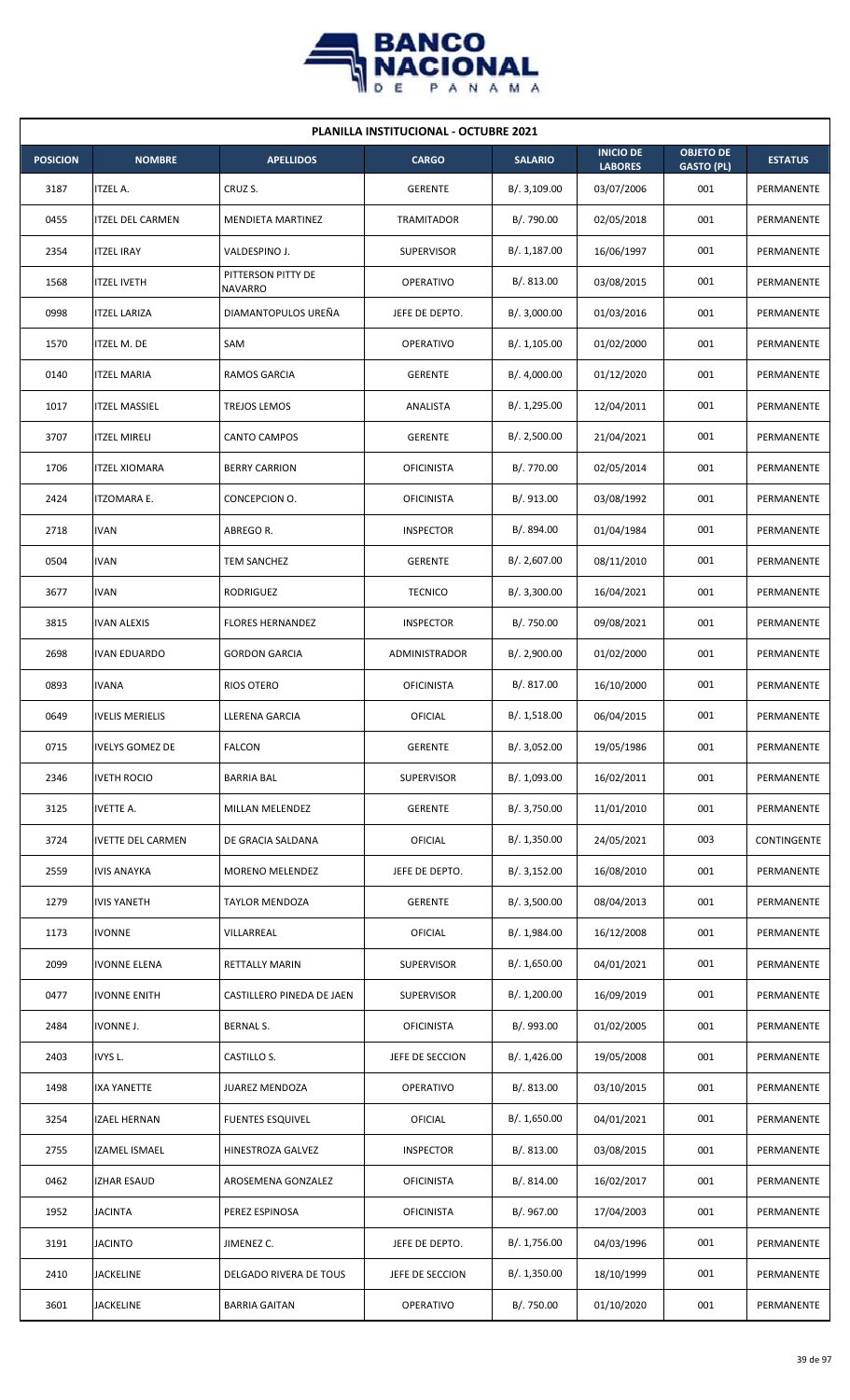

| <b>PLANILLA INSTITUCIONAL - OCTUBRE 2021</b> |                          |                                 |                   |                |                                    |                                       |                |  |  |  |
|----------------------------------------------|--------------------------|---------------------------------|-------------------|----------------|------------------------------------|---------------------------------------|----------------|--|--|--|
| <b>POSICION</b>                              | <b>NOMBRE</b>            | <b>APELLIDOS</b>                | <b>CARGO</b>      | <b>SALARIO</b> | <b>INICIO DE</b><br><b>LABORES</b> | <b>OBJETO DE</b><br><b>GASTO (PL)</b> | <b>ESTATUS</b> |  |  |  |
| 1171                                         | <b>JACKELINE</b>         | LEZCANO DE GONZALEZ             | OFICIAL           | B/.2,267.00    | 05/01/2009                         | 001                                   | PERMANENTE     |  |  |  |
| 2212                                         | JACKELINE E.             | MADRID V.                       | OFICIAL           | B/. 1,735.00   | 01/07/1997                         | 001                                   | PERMANENTE     |  |  |  |
| 3843                                         | JACKELINE JOHANA         | <b>TORIBIO GONZALEZ</b>         | <b>OFICINISTA</b> | B/. 750.00     | 29/10/2021                         | 001                                   | PERMANENTE     |  |  |  |
| 0837                                         | <b>JACKELINE MASSIEL</b> | <b>GONZALEZ DE LA TORRE</b>     | JEFE DE SECCION   | B/.1,350.00    | 22/10/2012                         | 001                                   | PERMANENTE     |  |  |  |
| 0778                                         | JACQUELIN C.             | HERNANDEZ O.                    | <b>TRAMITADOR</b> | B/.1,315.00    | 22/03/2005                         | 001                                   | PERMANENTE     |  |  |  |
| 0685                                         | <b>JACQUELINE</b>        | FORBES H.                       | ASISTENTE         | B/. 1,321.00   | 16/07/1997                         | 001                                   | PERMANENTE     |  |  |  |
| 3725                                         | <b>JACQUELINE</b>        | <b>GONZALEZ CARBALLEDA</b>      | ANALISTA          | B/. 1,000.00   | 17/05/2021                         | 001                                   | PERMANENTE     |  |  |  |
| 1381                                         | JACQUELINE KAY           | OSIGIAN GUERRA DE<br>CONCEPCION | <b>OFICIAL</b>    | B/.2,594.00    | 04/09/2000                         | 001                                   | PERMANENTE     |  |  |  |
| 1258                                         | JACQUELINE L.            | DIAZ M.                         | ANALISTA          | B/. 1,731.00   | 18/01/2005                         | 001                                   | PERMANENTE     |  |  |  |
| 0423                                         | JACQUELINE QUERUBE       | <b>GARCIA GONZALEZ</b>          | ASISTENTE         | B/. 1,234.00   | 08/04/2013                         | 001                                   | PERMANENTE     |  |  |  |
| 1833                                         | JAHAR ABDUL              | <b>MENDIETA SAENZ</b>           | <b>OFICINISTA</b> | B/. 898.00     | 19/08/2016                         | 001                                   | PERMANENTE     |  |  |  |
| 3074                                         | <b>JAIME</b>             | LOPEZ CAMPOS                    | <b>SUPERVISOR</b> | B/.1,173.00    | 01/08/1985                         | 001                                   | PERMANENTE     |  |  |  |
| 3658                                         | JAIME ALBERTO            | <b>CABRE ESPINO</b>             | ANALISTA          | B/. 900.00     | 16/03/2021                         | 001                                   | PERMANENTE     |  |  |  |
| 1466                                         | JAIME DOMINGO            | <b>MONTENEGRO QUIEL</b>         | <b>SUPERVISOR</b> | B/. 1,104.00   | 19/05/2008                         | 001                                   | PERMANENTE     |  |  |  |
| 3664                                         | JAIME ELÍAS              | SANTAMARÍA ORTEGA               | <b>OFICINISTA</b> | B/. 750.00     | 01/07/2021                         | 001                                   | PERMANENTE     |  |  |  |
| 0145                                         | <b>JAIME ENRIQUE</b>     | <b>QUIEL ANGUIZOLA</b>          | <b>GERENTE</b>    | B/.3,347.00    | 04/07/1994                         | 001                                   | PERMANENTE     |  |  |  |
| 3120                                         | <b>JAIME ENRIQUE</b>     | ARMSTRONG HIDALGO               | <b>TECNICO</b>    | B/.1,600.00    | 23/03/2011                         | 001                                   | PERMANENTE     |  |  |  |
| 2137                                         | <b>JAIME JULIO</b>       | <b>JAEN ROBERTSON</b>           | ASISTENTE         | B/. 2,000.00   | 01/02/2011                         | 001                                   | PERMANENTE     |  |  |  |
| 2879                                         | JAIME ORLANDO            | <b>GONZALEZ VISUETE</b>         | <b>INSPECTOR</b>  | B/. 877.00     | 16/05/2011                         | 001                                   | PERMANENTE     |  |  |  |
| 0997                                         | JAIME OSVALDO            | <b>HEILBRON ORTEGA</b>          | JEFE DE DEPTO.    | B/.2,000.00    | 04/01/2021                         | 001                                   | PERMANENTE     |  |  |  |
| 2359                                         | <b>JAIR ALBERTO</b>      | NUÑEZ SANCHEZ                   | <b>SUPERVISOR</b> | B/. 1,051.00   | 16/12/2016                         | 001                                   | PERMANENTE     |  |  |  |
| 3155                                         | JAIR RADAMES             | PEREZ PEREZ                     | ASISTENTE         | B/. 1,600.00   | 01/06/2012                         | 001                                   | PERMANENTE     |  |  |  |
| 2142                                         | <b>JAISETH TATIANI</b>   | AIZPRUA DE MORENO               | JEFE DE SECCION   | B/.2,000.00    | 03/05/2010                         | 001                                   | PERMANENTE     |  |  |  |
| 1514                                         | JAISIBETH ISELA          | MORALES CARRANZA                | <b>SUPERVISOR</b> | B/. 1,061.00   | 16/06/2015                         | 001                                   | PERMANENTE     |  |  |  |
| 2367                                         | JAJAIRA A. DE            | <b>CEDENO</b>                   | <b>SUPERVISOR</b> | B/. 1,088.00   | 01/04/1998                         | 001                                   | PERMANENTE     |  |  |  |
| 0642                                         | JAMAL ABDUL              | RAMSEY VILLARREAL               | JEFE DE DEPTO.    | B/.2,500.00    | 25/04/2011                         | 001                                   | PERMANENTE     |  |  |  |
| 3105                                         | JAMES C                  | TOSCANO C.                      | <b>SUPERVISOR</b> | B/. 881.00     | 03/07/2006                         | 001                                   | PERMANENTE     |  |  |  |
| 2532                                         | JAMES FIDGERALD          | SERRANO JUSTAVINO               | OPERATIVO         | B/. 810.00     | 03/10/2016                         | 001                                   | PERMANENTE     |  |  |  |
| 2917                                         | JAMES JOHAN              | RODRIGUEZ GUERRA                | <b>INSPECTOR</b>  | B/. 793.00     | 01/08/2017                         | 001                                   | PERMANENTE     |  |  |  |
| 0440                                         | JAMILETH MELISSA         | TUÑON BRID                      | JEFE DE DEPTO.    | B/.2,300.00    | 03/08/2021                         | 001                                   | PERMANENTE     |  |  |  |
| 1748                                         | <b>JANETH</b>            | HERRERA M. DE SALAZAR           | <b>OFICINISTA</b> | B/. 896.00     | 16/04/2009                         | 001                                   | PERMANENTE     |  |  |  |
| 2162                                         | JANETH DEL C.            | VALENCIA                        | SUPERVISOR        | B/. 1,322.00   | 01/03/2000                         | 001                                   | PERMANENTE     |  |  |  |
| 1634                                         | JANETH NATALIA           | <b>GIRON</b>                    | <b>OFICINISTA</b> | B/. 817.00     | 01/06/2016                         | 001                                   | PERMANENTE     |  |  |  |
| 2446                                         | JANETT JOANA             | <b>GROVES MARTINEAU</b>         | <b>OFICINISTA</b> | B/. 840.00     | 17/02/2014                         | 001                                   | PERMANENTE     |  |  |  |
| 0495                                         | JANIA GISELLE            | MANN LECHUGA                    | <b>GERENTE</b>    | B/. 3,334.00   | 16/05/2016                         | 001                                   | PERMANENTE     |  |  |  |
| 1688                                         | JANIA MELISANDRA         | DELGADO DIAZ                    | OPERATIVO         | B/. 814.00     | 02/05/2013                         | 001                                   | PERMANENTE     |  |  |  |
| 0080                                         | JANINA                   | FERNANDEZ GONZALEZ DE<br>CANO   | <b>GERENTE</b>    | B/.3,163.00    | 01/06/2006                         | 001                                   | PERMANENTE     |  |  |  |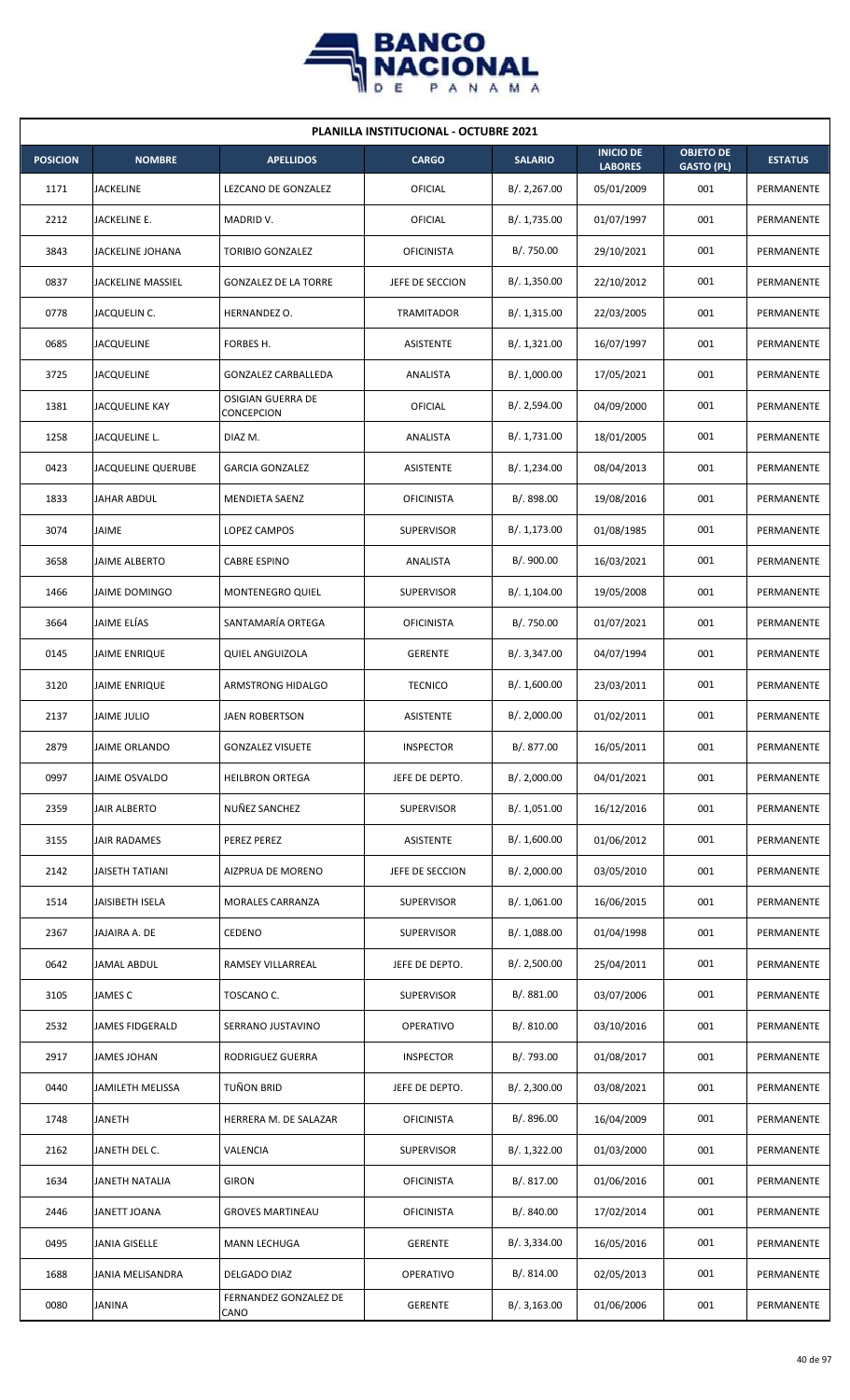

| <b>PLANILLA INSTITUCIONAL - OCTUBRE 2021</b> |                       |                           |                   |                |                                    |                                       |                |  |  |
|----------------------------------------------|-----------------------|---------------------------|-------------------|----------------|------------------------------------|---------------------------------------|----------------|--|--|
| <b>POSICION</b>                              | <b>NOMBRE</b>         | <b>APELLIDOS</b>          | <b>CARGO</b>      | <b>SALARIO</b> | <b>INICIO DE</b><br><b>LABORES</b> | <b>OBJETO DE</b><br><b>GASTO (PL)</b> | <b>ESTATUS</b> |  |  |
| 0765                                         | JANISKA ZASKYA        | <b>WAITHE SMITH</b>       | <b>TECNICO</b>    | B/. 850.00     | 03/02/2020                         | 001                                   | PERMANENTE     |  |  |
| 1653                                         | JANITZEL MIGDALIA     | <b>CERVANTES ZAPATA</b>   | <b>OFICINISTA</b> | B/. 773.00     | 02/07/2019                         | 001                                   | PERMANENTE     |  |  |
| 1422                                         | JANMAR T.             | BERNARD H.                | JEFE DE DEPTO.    | B/. 1,876.00   | 06/11/2008                         | 001                                   | PERMANENTE     |  |  |
| 0516                                         | JANNETH M.            | <b>BERNAL</b>             | <b>OFICIAL</b>    | B/. 1,510.00   | 01/08/2008                         | 001                                   | PERMANENTE     |  |  |
| 1089                                         | JANNINE M.            | SANCHEZ P.                | OFICIAL           | B/. 2,099.00   | 18/04/2005                         | 001                                   | PERMANENTE     |  |  |
| 2418                                         | JANSIS LIZBETH        | DIAZ RODRIGUEZ            | JEFE DE SECCION   | B/. 1,350.00   | 22/04/2013                         | 001                                   | PERMANENTE     |  |  |
| 2174                                         | JARIELA JAZIRI        | JIMENEZ DE LEON           | JEFE DE SECCION   | B/.1,350.00    | 16/01/2013                         | 001                                   | PERMANENTE     |  |  |
| 3103                                         | JARRIS WILLIAM        | MARTINEZ                  | <b>TECNICO</b>    | B/. 867.00     | 26/07/2011                         | 001                                   | PERMANENTE     |  |  |
| 1614                                         | JASMIN JUDITH         | <b>RECORD BINNS</b>       | <b>SUPERVISOR</b> | B/. 1,082.00   | 01/12/2005                         | 001                                   | PERMANENTE     |  |  |
| 0288                                         | <b>JASON FRANCIS</b>  | MUNOZ JURADO              | <b>OPERATIVO</b>  | B/0.650.00     | 16/08/2021                         | 001                                   | PERMANENTE     |  |  |
| 2217                                         | JASSILKA IVETH        | DIAZ HERNANDEZ            | OFICIAL           | B/. 1,670.00   | 16/02/2009                         | 001                                   | PERMANENTE     |  |  |
| 0753                                         | <b>JASSON JOSHEP</b>  | VANEGAS                   | <b>TECNICO</b>    | B/. 1,109.00   | 03/01/2017                         | 001                                   | PERMANENTE     |  |  |
| 1538                                         | <b>JAVIER</b>         | <b>VEGA PINTO</b>         | OPERATIVO         | B/0.822.00     | 01/11/2013                         | 001                                   | PERMANENTE     |  |  |
| 1551                                         | <b>JAVIER</b>         | DOMINGUEZ G.              | <b>OPERATIVO</b>  | B/. 954.00     | 01/08/1985                         | 001                                   | PERMANENTE     |  |  |
| 2952                                         | <b>JAVIER</b>         | <b>CAMARENA RODRIGUEZ</b> | <b>CONDUCTOR</b>  | B/. 710.00     | 16/06/2011                         | 001                                   | PERMANENTE     |  |  |
| 2556                                         | JAVIER ALBERTO        | DELGADO DE LA CRUZ        | <b>GERENTE</b>    | B/.3,347.00    | 01/06/2010                         | 001                                   | PERMANENTE     |  |  |
| 3831                                         | JAVIER ALEJANDRO      | JIMENEZ VARELA            | OPERATIVO         | B/0.650.00     | 06/09/2021                         | 001                                   | PERMANENTE     |  |  |
| 0068                                         | JAVIER ALFONSO        | <b>NAVARRO ECHEVERS</b>   | <b>INGENIERO</b>  | B/. 1,901.00   | 01/10/2015                         | 001                                   | PERMANENTE     |  |  |
| 2750                                         | <b>JAVIER ENRIQUE</b> | <b>GUTIERREZ ACEVEDO</b>  | <b>INSPECTOR</b>  | B/. 1,061.00   | 16/12/2016                         | 001                                   | PERMANENTE     |  |  |
| 2918                                         | <b>JAVIER ENRIQUE</b> | RUIZ CASTILLO             | <b>INSPECTOR</b>  | B/. 790.00     | 17/07/2017                         | 001                                   | PERMANENTE     |  |  |
| 2870                                         | JAVIER FRANCISCO      | RODRIGUEZ PEREZ           | <b>INSPECTOR</b>  | B/. 826.00     | 16/06/2014                         | 001                                   | PERMANENTE     |  |  |
| 0153                                         | JAVIER ISAAC          | RUIZ AROSEMENA            | ABOGADO           | B/.2,400.00    | 05/04/2010                         | 001                                   | PERMANENTE     |  |  |
| 3659                                         | JAVIER IVAN           | <b>GONZALEZ GONZALEZ</b>  | ASISTENTE         | B/.2,500.00    | 25/03/2021                         | 001                                   | PERMANENTE     |  |  |
| 1608                                         | JAZMIN DEL CARMEN     | PAJARO PEREZ              | OPERATIVO         | B/. 902.00     | 06/11/2015                         | 001                                   | PERMANENTE     |  |  |
| 0214                                         | JAZMIN E.             | <b>BROWN WEEKS</b>        | <b>SUPERVISOR</b> | B/. 1,521.00   | 16/11/1994                         | 001                                   | PERMANENTE     |  |  |
| 2671                                         | JAZMINY.              | CASTILLO S.               | <b>GERENTE</b>    | B/.3,000.00    | 18/09/2000                         | 001                                   | PERMANENTE     |  |  |
| 1946                                         | JAZMIN YASIEL         | <b>GONZALEZ FERNANDEZ</b> | ASISTENTE         | B/. 1,000.00   | 17/07/2017                         | 001                                   | PERMANENTE     |  |  |
| 3364                                         | <b>JEAN CARLO</b>     | ALVARADO ROMERO           | <b>OFICINISTA</b> | B/. 750.00     | 18/01/2021                         | 001                                   | PERMANENTE     |  |  |
| 3816                                         | <b>JEAN CARLOS</b>    | HERNANDEZ NUNEZ           | <b>INSPECTOR</b>  | B/. 750.00     | 09/08/2021                         | 001                                   | PERMANENTE     |  |  |
| 3146                                         | <b>JEAN DAVIS</b>     | MARTÍNEZ GRAJALES         | JEFE DE DEPTO.    | B/.2,191.00    | 06/11/2013                         | 001                                   | PERMANENTE     |  |  |
| 2996                                         | JEAN EVANS            | <b>CHANG PRADO</b>        | <b>OFICINISTA</b> | B/. 726.00     | 16/02/2017                         | 001                                   | PERMANENTE     |  |  |
| 2266                                         | JEANIE DEL ROSARIO    | CABALLERO CANTO           | ASISTENTE         | B/. 1,093.00   | 16/09/2003                         | 001                                   | PERMANENTE     |  |  |
| 1907                                         | JEANNETTE GABRIELA    | <b>QUINTERO LAÑON</b>     | <b>OFICINISTA</b> | B/. 810.00     | 06/03/2014                         | 001                                   | PERMANENTE     |  |  |
| 0747                                         | JEANNETTE GISELA      | <b>MORAIS RODRIGUEZ</b>   | <b>OFICIAL</b>    | B/.1,426.00    | 16/04/2018                         | 001                                   | PERMANENTE     |  |  |
| 0979                                         | JEANNETTE YANIREE     | VASQUEZ BRENNAN           | <b>GERENTE</b>    | B/. 4,900.00   | 02/09/2019                         | 001                                   | PERMANENTE     |  |  |
| 3840                                         | <b>JELMY JAISELL</b>  | DE JANON ALVARADO         | <b>OFICINISTA</b> | B/. 750.00     | 30/09/2021                         | 001                                   | PERMANENTE     |  |  |
| 1800                                         | JENDERY TATIANA       | RAMIREZ BERNAT            | <b>OFICINISTA</b> | B/. 790.00     | 01/07/2013                         | 001                                   | PERMANENTE     |  |  |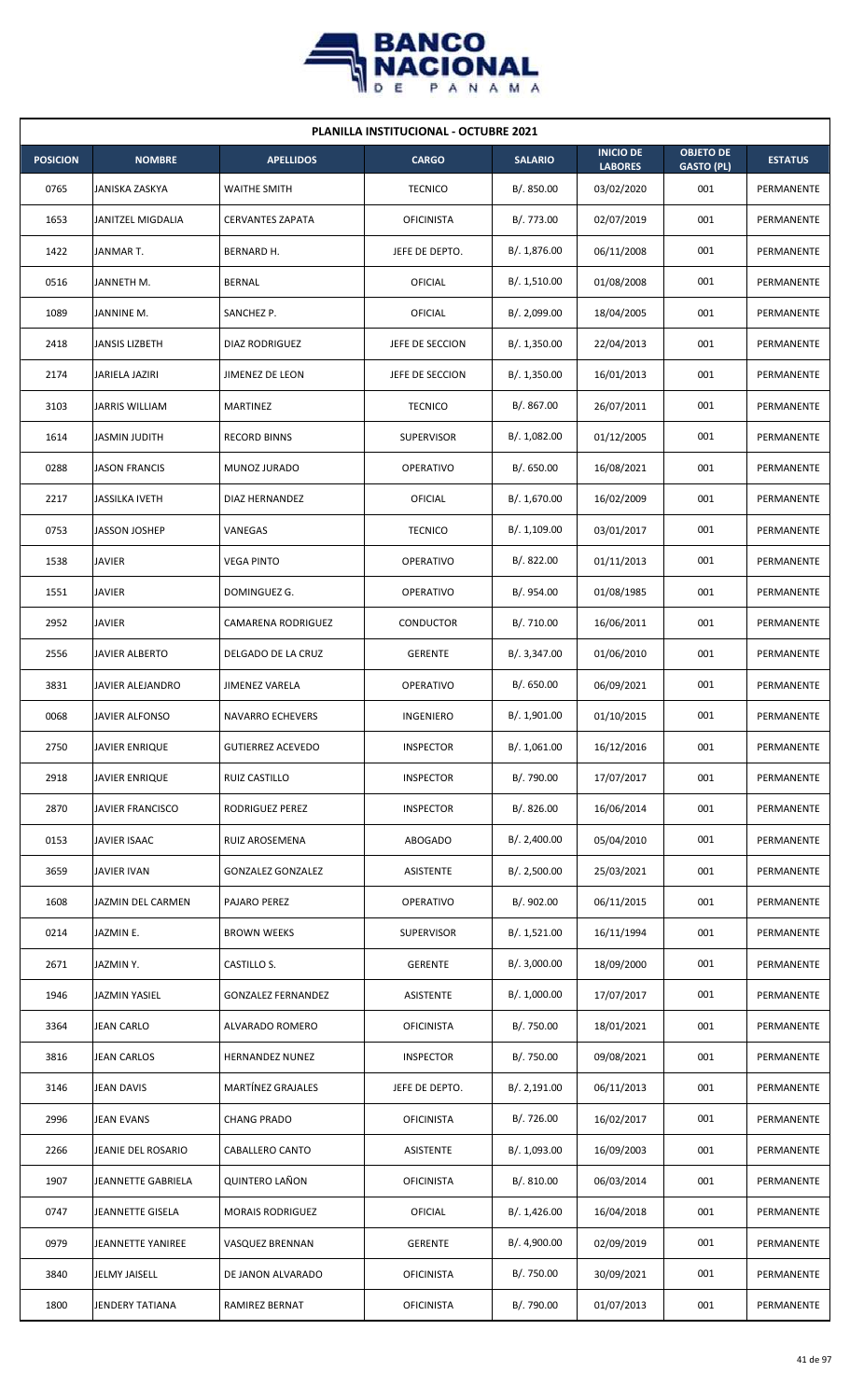

|                 | <b>PLANILLA INSTITUCIONAL - OCTUBRE 2021</b> |                              |                   |                |                                    |                                       |                |  |  |  |
|-----------------|----------------------------------------------|------------------------------|-------------------|----------------|------------------------------------|---------------------------------------|----------------|--|--|--|
| <b>POSICION</b> | <b>NOMBRE</b>                                | <b>APELLIDOS</b>             | <b>CARGO</b>      | <b>SALARIO</b> | <b>INICIO DE</b><br><b>LABORES</b> | <b>OBJETO DE</b><br><b>GASTO (PL)</b> | <b>ESTATUS</b> |  |  |  |
| 2609            | <b>JENE</b>                                  | DE LA CRUZ                   | <b>ANALISTA</b>   | B/.1,396.00    | 24/01/2008                         | 001                                   | PERMANENTE     |  |  |  |
| 2173            | JENEE KEYAH                                  | SILVA VASQUEZ DE ROWLEY      | <b>OPERATIVO</b>  | B/. 770.00     | 07/03/2019                         | 001                                   | PERMANENTE     |  |  |  |
| 3370            | JENIDA ELIZABETH                             | JAEN PALACIO DE WORTHY       | <b>OPERATIVO</b>  | B/. 804.00     | 16/10/2017                         | 001                                   | PERMANENTE     |  |  |  |
| 3492            | <b>JENIFFER AYBETH</b>                       | <b>RIVERA</b>                | <b>OPERATIVO</b>  | B/. 770.00     | 01/11/2018                         | 001                                   | PERMANENTE     |  |  |  |
| 3482            | JENISSA ISABEL                               | OJEDA LADERA                 | <b>OFICINISTA</b> | B/. 770.00     | 16/10/2018                         | 001                                   | PERMANENTE     |  |  |  |
| 2598            | <b>JENNIFER</b>                              | KINGLOW G.                   | ANALISTA          | B/. 1,876.00   | 02/01/2015                         | 001                                   | PERMANENTE     |  |  |  |
| 0793            | <b>JENNIFER</b>                              | ANDERSON                     | <b>OFICINISTA</b> | B/. 817.00     | 09/03/2009                         | 001                                   | PERMANENTE     |  |  |  |
| 1883            | <b>JENNIFER LOURDES</b>                      | MELENDEZ FOSSATTI            | <b>OFICINISTA</b> | B/. 770.00     | 03/12/2018                         | 001                                   | PERMANENTE     |  |  |  |
| 1990            | <b>JENNIFER MABEL</b>                        | <b>HERNANDEZ DE FIEUJEAN</b> | <b>OFICINISTA</b> | B/. 770.00     | 01/08/2018                         | 001                                   | PERMANENTE     |  |  |  |
| 2595            | JENNIFER W.                                  | TAPIA P.                     | ANALISTA          | B/. 1,088.00   | 16/10/2014                         | 001                                   | PERMANENTE     |  |  |  |
| 0117            | JENNIFFER BARBRA                             | <b>ZERNA FARLEY</b>          | <b>GERENTE</b>    | B/. 2,706.00   | 01/02/2017                         | 001                                   | PERMANENTE     |  |  |  |
| 2631            | JENNIFFER DEL CARMEN                         | <b>COLUCCI SANCHEZ</b>       | ANALISTA          | B/. 1,197.00   | 16/02/2017                         | 001                                   | PERMANENTE     |  |  |  |
| 3634            | <b>JENNIPHER MARIE</b>                       | DE GRACIA VIGIL              | <b>OFICIAL</b>    | B/. 1,350.00   | 18/02/2021                         | 001                                   | PERMANENTE     |  |  |  |
| 3726            | <b>JENNY MILENA</b>                          | <b>CARLES RODRIGUEZ</b>      | <b>OFICIAL</b>    | B/. 1,700.00   | 10/05/2021                         | 001                                   | PERMANENTE     |  |  |  |
| 2694            | JENNY Y.                                     | VASQUEZ                      | JEFE DE DEPTO.    | B/.2,001.00    | 12/11/2008                         | 001                                   | PERMANENTE     |  |  |  |
| 3228            | JERAL JHONSET                                | <b>BATISTA SAMANIEGO</b>     | OFICIAL           | B/. 1,545.00   | 16/02/2018                         | 001                                   | PERMANENTE     |  |  |  |
| 2509            | JERALDINE ARIADNE                            | VARGAS BUCKRIDGE             | <b>SUPERVISOR</b> | B/. 1,071.00   | 16/12/2013                         | 001                                   | PERMANENTE     |  |  |  |
| 0742            | <b>JESINETH</b>                              | <b>DOMINGUEZ MADRID</b>      | OFICIAL           | B/. 1,591.00   | 16/03/2012                         | 001                                   | PERMANENTE     |  |  |  |
| 1038            | <b>JESKA YAMILETH</b>                        | KILLINGBECK VALDERRAMA       | <b>GERENTE</b>    | B/. 4,500.00   | 01/06/2010                         | 001                                   | PERMANENTE     |  |  |  |
| 1645            | <b>JESSENIA ELINETH</b>                      | CARVALLOS HENRIQUEZ          | OPERATIVO         | B/. 919.00     | 06/11/2013                         | 001                                   | PERMANENTE     |  |  |  |
| 0383            | <b>JESSENIA HERLINDA</b>                     | PEREZ LANDIRES               | JEFE DE SECCION   | B/. 1,384.00   | 02/07/2019                         | 001                                   | PERMANENTE     |  |  |  |
| 2365            | <b>JESSICA</b>                               | LAM MC FARLANE               | SUPERVISOR        | B/.1,126.00    | 16/02/2000                         | 001                                   | PERMANENTE     |  |  |  |
| 0762            | <b>JESSICA ANNETTE</b>                       | <b>REYES ESPINO</b>          | <b>SUPERVISOR</b> | B/. 1,560.00   | 10/03/2011                         | 001                                   | PERMANENTE     |  |  |  |
| 0039            | <b>JESSICA INES</b>                          | <b>RIVAS</b>                 | <b>ASISTENTE</b>  | B/.2,000.00    | 01/08/2003                         | 001                                   | PERMANENTE     |  |  |  |
| 0766            | JESSICA JUDITH                               | RODRIGUEZ RODRIGUEZ          | TRAMITADOR        | B/.1,450.00    | 23/04/2012                         | 001                                   | PERMANENTE     |  |  |  |
| 1965            | JESSICA L.                                   | <b>AVILA QUINTERO</b>        | <b>OFICINISTA</b> | B/. 852.00     | 03/07/2000                         | 001                                   | PERMANENTE     |  |  |  |
| 0574            | JESSICA LISBETH                              | DE LEON BARRIA               | <b>OFICIAL</b>    | B/. 1,462.00   | 16/10/2015                         | 001                                   | PERMANENTE     |  |  |  |
| 0498            | <b>JESSICA LIZBETH</b>                       | <b>ALVEO ZAPATA</b>          | <b>OFICIAL</b>    | B/. 1,404.00   | 18/02/2019                         | 001                                   | PERMANENTE     |  |  |  |
| 3394            | <b>JESSICA LIZETH</b>                        | <b>SPARKS SAEZ</b>           | <b>GESTOR</b>     | B/. 700.00     | 16/10/2020                         | 001                                   | PERMANENTE     |  |  |  |
| 0381            | <b>JESSICA MAYVELLINE</b>                    | OSORIO UREÑA                 | JEFE DE SECCION   | B/.1,856.00    | 12/04/2010                         | 001                                   | PERMANENTE     |  |  |  |
| 2453            | JESSICA VANESSA                              | DOMINGUEZ BOLAÑOS            | SUPERVISOR        | B/. 1,066.00   | 01/02/2012                         | 001                                   | PERMANENTE     |  |  |  |
| 0473            | <b>JESSYCA MABEL</b>                         | ESPINO A.                    | JEFE DE DEPTO.    | B/.3,000.00    | 02/07/2001                         | 001                                   | PERMANENTE     |  |  |  |
| 3727            | <b>JESUS ALEXIS</b>                          | SAMUDIO TAYLOR               | <b>OFICINISTA</b> | B/. 750.00     | 03/05/2021                         | 001                                   | PERMANENTE     |  |  |  |
| 1256            | <b>JESUS ANTONIO</b>                         | <b>QUINTERO MARRONE</b>      | OFICIAL           | B/. 1,700.00   | 01/03/2021                         | 001                                   | PERMANENTE     |  |  |  |
| 3660            | <b>JESUS ANTONIO</b>                         | <b>GONZALEZ SANTAMARIA</b>   | <b>INSPECTOR</b>  | B/. 750.00     | 01/03/2021                         | 001                                   | PERMANENTE     |  |  |  |
| 2688            | <b>JESUS ANTONIO</b>                         | PALMA ORTEGA                 | OFICIAL           | B/.1,545.00    | 16/05/2019                         | 001                                   | PERMANENTE     |  |  |  |
| 2818            | <b>JESUS DANIEL</b>                          | <b>MARIN PITTY</b>           | <b>INSPECTOR</b>  | B/. 827.00     | 17/12/2007                         | 001                                   | PERMANENTE     |  |  |  |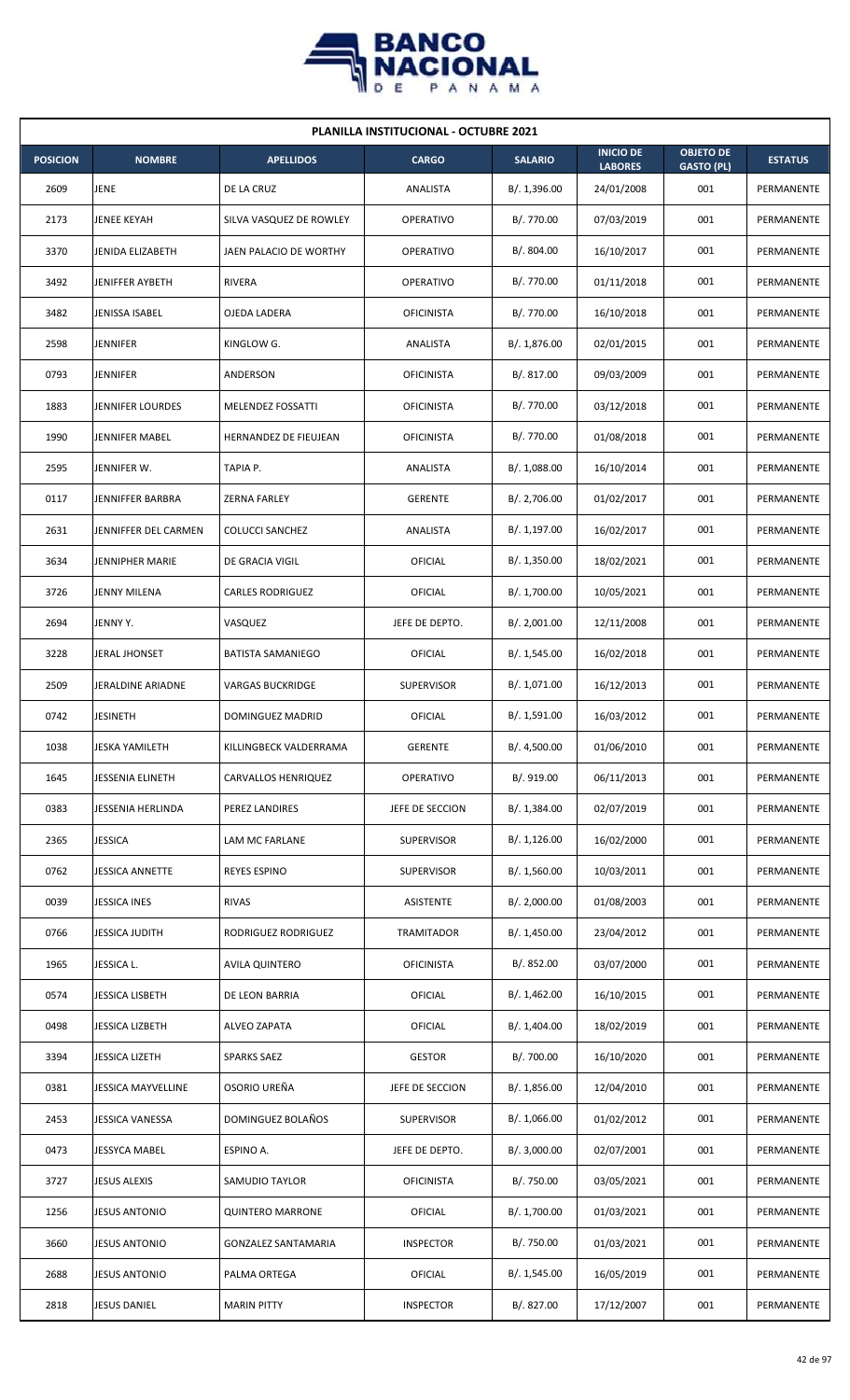

| <b>PLANILLA INSTITUCIONAL - OCTUBRE 2021</b> |                      |                                      |                   |                |                                    |                                       |                |  |  |  |
|----------------------------------------------|----------------------|--------------------------------------|-------------------|----------------|------------------------------------|---------------------------------------|----------------|--|--|--|
| <b>POSICION</b>                              | <b>NOMBRE</b>        | <b>APELLIDOS</b>                     | <b>CARGO</b>      | <b>SALARIO</b> | <b>INICIO DE</b><br><b>LABORES</b> | <b>OBJETO DE</b><br><b>GASTO (PL)</b> | <b>ESTATUS</b> |  |  |  |
| 2517                                         | JESUS DEL C.         | LASSO G.                             | <b>OFICINISTA</b> | B/. 833.00     | 16/09/1997                         | 001                                   | PERMANENTE     |  |  |  |
| 1055                                         | JESUS DEMETRIO       | <b>RIVERA NAVARRO</b>                | OFICIAL           | B/.2,496.00    | 16/06/2005                         | 001                                   | PERMANENTE     |  |  |  |
| 0716                                         | <b>JESUS EMILIO</b>  | ORTEGA M.                            | <b>GERENTE</b>    | B/.2,369.00    | 03/03/1997                         | 001                                   | PERMANENTE     |  |  |  |
| 2599                                         | <b>JESUS ENRIQUE</b> | <b>LABRADOR CAMARGO</b>              | ANALISTA          | B/. 1,088.00   | 06/07/2015                         | 001                                   | PERMANENTE     |  |  |  |
| 2002                                         | JEZREEL ALBERTO      | <b>BRAGHTLY SOLIS</b>                | OFICIAL           | B/. 1,072.00   | 02/05/2018                         | 001                                   | PERMANENTE     |  |  |  |
| 2279                                         | <b>JHONATAN JOEL</b> | <b>BATISTA TELLO</b>                 | <b>GESTOR</b>     | B/. 893.00     | 01/08/2017                         | 001                                   | PERMANENTE     |  |  |  |
| 1956                                         | JIESMARA J.          | ESPINOSA B.                          | <b>OFICINISTA</b> | B/.813.00      | 01/12/2005                         | 001                                   | PERMANENTE     |  |  |  |
| 3213                                         | JILMA DEL C.         | ORTEGA R.                            | <b>GERENTE</b>    | B/.3,190.00    | 19/10/2009                         | 001                                   | PERMANENTE     |  |  |  |
| 0207                                         | <b>JIMMY</b>         | JIMENEZ G.                           | <b>SUPERVISOR</b> | B/. 1,195.00   | 03/01/2005                         | 001                                   | PERMANENTE     |  |  |  |
| 1993                                         | JIOVANA VANESSA      | VARGAS V.                            | OFICIAL           | B/. 1,656.00   | 01/11/1999                         | 001                                   | PERMANENTE     |  |  |  |
| 1439                                         | JOANNI L.            | PINO M.                              | OFICIAL           | B/. 1,469.00   | 01/08/2008                         | 001                                   | PERMANENTE     |  |  |  |
| 1697                                         | JOAQUIN              | ROMERO ROBLES                        | <b>OFICINISTA</b> | B/. 816.00     | 18/04/2016                         | 001                                   | PERMANENTE     |  |  |  |
| 3661                                         | JOCELYN JANETH       | RODRIGUEZ SANCHEZ                    | OPERATIVO         | B/. 750.00     | 01/03/2021                         | 001                                   | PERMANENTE     |  |  |  |
| 3567                                         | <b>JOEL ANTONIO</b>  | <b>VEGA POTES</b>                    | <b>OPERATIVO</b>  | B/. 720.00     | 16/05/2019                         | 001                                   | PERMANENTE     |  |  |  |
| 0745                                         | JOEL ARQUIMEDES      | CABALLERO OJO                        | OFICIAL           | B/.1,522.00    | 01/08/2013                         | 001                                   | PERMANENTE     |  |  |  |
| 2710                                         | JOEL ENRIQUE         | <b>BARRIA OSPINO</b>                 | OPERADOR          | B/. 888.00     | 01/07/2016                         | 001                                   | PERMANENTE     |  |  |  |
| 0744                                         | JOEL FLORENCIO       | <b>OTHON MURILLO</b>                 | JEFE DE DEPTO.    | B/.2,000.00    | 02/09/2013                         | 001                                   | PERMANENTE     |  |  |  |
| 3073                                         | JOEL ISAAC           | <b>OVALLES</b>                       | <b>TECNICO</b>    | B/. 857.00     | 01/09/2017                         | 001                                   | PERMANENTE     |  |  |  |
| 1449                                         | JOEL JAFET           | <b>GUARDIA GONZALEZ</b>              | OFICIAL           | B/. 1,489.00   | 16/02/2017                         | 001                                   | PERMANENTE     |  |  |  |
| 2851                                         | JOHANA               | <b>DEGRACIA MORALES</b>              | <b>OFICINISTA</b> | B/. 750.00     | 18/01/2021                         | 001                                   | PERMANENTE     |  |  |  |
| 2003                                         | JOHANA DESIREE       | SANCHEZ SALAZAR                      | <b>OFICINISTA</b> | B/. 790.00     | 07/11/2017                         | 001                                   | PERMANENTE     |  |  |  |
| 1255                                         | JOHANA GISSELLE      | CASTILLO RODRIGUEZ DE<br>URENA       | ANALISTA          | B/. 1,645.00   | 18/04/2011                         | 001                                   | PERMANENTE     |  |  |  |
| 1784                                         | JOHANA I.            | <b>GUTIERREZ A.</b>                  | <b>OFICINISTA</b> | B/. 817.00     | 02/07/2009                         | 001                                   | PERMANENTE     |  |  |  |
| 1243                                         | JOHANA ICELA         | DELGADO GONZALEZ                     | ANALISTA          | B/.2,200.00    | 16/04/2015                         | 001                                   | PERMANENTE     |  |  |  |
| 2478                                         | JOHANA J.            | <b>MERCADO</b>                       | JEFE DE SECCION   | B/. 1,462.00   | 17/12/2007                         | 001                                   | PERMANENTE     |  |  |  |
| 3479                                         | JOHANA ZULEIKA       | <b>CONCEPCION CUBILLA</b>            | JEFE DE DEPTO.    | B/. 2,100.00   | 01/10/2018                         | 001                                   | PERMANENTE     |  |  |  |
| 3030                                         | JOHANNA B. DE        | ADAMES                               | ASISTENTE         | B/. 1,218.00   | 02/01/2003                         | 001                                   | PERMANENTE     |  |  |  |
| 2152                                         | JOHANNA E.           | CHIRU SANCHEZ                        | <b>OFICINISTA</b> | B/. 1,300.00   | 01/06/2000                         | 001                                   | PERMANENTE     |  |  |  |
| 2238                                         | JOHANNA LINNETH      | SANTOS VARGAS DE<br><b>GUTIERREZ</b> | ADMINISTRATIVO    | B/.1,462.00    | 17/06/2013                         | 001                                   | PERMANENTE     |  |  |  |
| 2396                                         | JOHANS ALBERTO       | MOLINA V.                            | JEFE DE SECCION   | B/. 1,716.00   | 18/01/1999                         | 001                                   | PERMANENTE     |  |  |  |
| 0785                                         | JOHANY K.            | QUINTERO B.                          | SUPERVISOR        | B/. 1,000.00   | 01/09/2014                         | 001                                   | PERMANENTE     |  |  |  |
| 1248                                         | JOHANY LIZBETH       | RODRIGUEZ HERNANDEZ                  | SUPERVISOR        | B/. 1,000.00   | 16/01/2020                         | 001                                   | PERMANENTE     |  |  |  |
| 1532                                         | JOHANY RAQUEL        | <b>QUINTERO FLORES</b>               | <b>TECNICO</b>    | B/. 850.00     | 19/04/2021                         | 001                                   | PERMANENTE     |  |  |  |
| 2301                                         | JOHN NICOLAS         | <b>NEARON GONZALEZ</b>               | COORDINADOR       | B/. 2,974.00   | 02/02/2015                         | 001                                   | PERMANENTE     |  |  |  |
| 2935                                         | JOHNNY IVAN          | <b>IBARGUEN MOSQUERA</b>             | SUPERVISOR        | B/. 1,162.00   | 04/08/2008                         | 001                                   | PERMANENTE     |  |  |  |
| 0358                                         | JONATHAN             | HERNANDEZ O.                         | JEFE DE DEPTO.    | B/. 1,655.00   | 17/07/2000                         | 001                                   | PERMANENTE     |  |  |  |
| 0600                                         | JONATHAN ABRAHAM     | DELGADO GODDARD                      | <b>OFICIAL</b>    | B/. 1,384.00   | 16/08/2018                         | 001                                   | PERMANENTE     |  |  |  |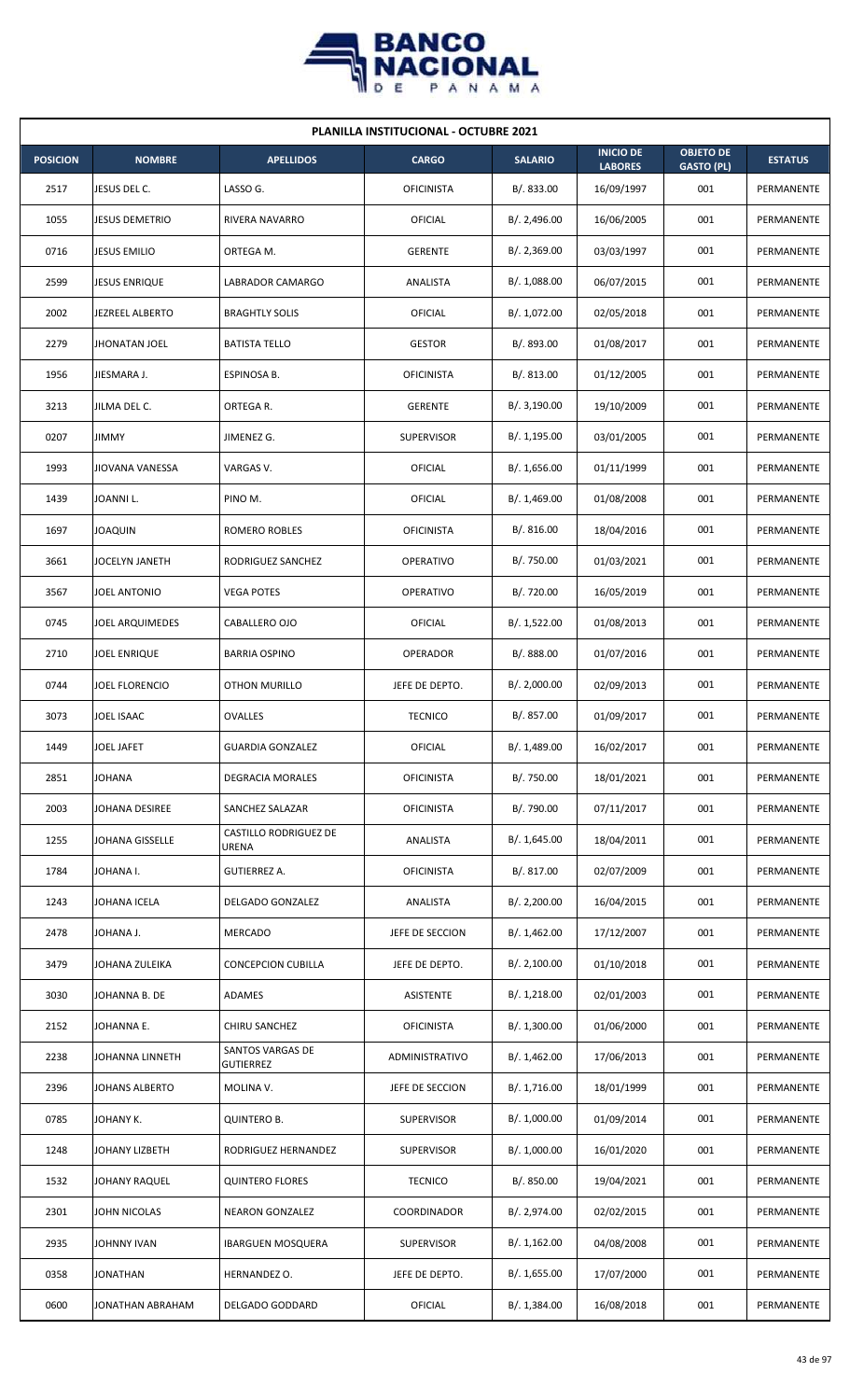

| <b>PLANILLA INSTITUCIONAL - OCTUBRE 2021</b> |                      |                         |                       |                |                                    |                                       |                |  |  |  |
|----------------------------------------------|----------------------|-------------------------|-----------------------|----------------|------------------------------------|---------------------------------------|----------------|--|--|--|
| <b>POSICION</b>                              | <b>NOMBRE</b>        | <b>APELLIDOS</b>        | <b>CARGO</b>          | <b>SALARIO</b> | <b>INICIO DE</b><br><b>LABORES</b> | <b>OBJETO DE</b><br><b>GASTO (PL)</b> | <b>ESTATUS</b> |  |  |  |
| 1073                                         | JONATHAN ALBERTO     | <b>CHEVEZ VIAL</b>      | <b>ABOGADO</b>        | B/. 1,350.00   | 16/08/2019                         | 001                                   | PERMANENTE     |  |  |  |
| 0460                                         | JONATHAN ALBERTO     | <b>JAEN MOJICA</b>      | <b>OFICINISTA</b>     | B/. 790.00     | 01/12/2017                         | 001                                   | PERMANENTE     |  |  |  |
| 0263                                         | JONATHAN ANDRES      | <b>GUTIERREZ BERNAL</b> | <b>OFICINISTA</b>     | B/. 750.00     | 12/07/2021                         | 001                                   | PERMANENTE     |  |  |  |
| 3126                                         | JONATHAN DWEN        | SANCHEZ MENDIETA        | <b>ADMINISTRADOR</b>  | B/. 1,500.00   | 16/09/2020                         | 001                                   | PERMANENTE     |  |  |  |
| 2716                                         | JONATHAN JOEL        | <b>BENNETT KINCH</b>    | <b>INSPECTOR</b>      | B/. 827.00     | 16/10/2013                         | 001                                   | PERMANENTE     |  |  |  |
| 3198                                         | JONATHAN RICAURTE    | ROMERO OCAÑA            | ANALISTA              | B/. 1,391.00   | 01/04/2019                         | 001                                   | PERMANENTE     |  |  |  |
| 0787                                         | JONATHAN RICHARD     | <b>GONZALEZ MORALES</b> | <b>SUPERVISOR</b>     | B/. 1,000.00   | 16/02/2016                         | 001                                   | PERMANENTE     |  |  |  |
| 3372                                         | <b>JORDI JARECK</b>  | PIMENTEL VILLARREAL     | <b>OPERATIVO</b>      | B/. 793.00     | 01/02/2018                         | 001                                   | PERMANENTE     |  |  |  |
| 1764                                         | JORGE                | TELLO                   | <b>OFICINISTA</b>     | B/. 1,300.00   | 01/02/1975                         | 001                                   | PERMANENTE     |  |  |  |
| 2889                                         | JORGE A.             | LOPEZ PEREZ             | <b>INSPECTOR</b>      | B/. 1,100.00   | 05/01/1987                         | 001                                   | PERMANENTE     |  |  |  |
| 1189                                         | JORGE A.             | VASQUEZ R.              | ADMINISTRATIVO        | B/. 1,492.00   | 20/10/2014                         | 001                                   | PERMANENTE     |  |  |  |
| 1084                                         | JORGE A.             | SOLIS B.                | OFICIAL               | B/. 1,971.00   | 16/06/2005                         | 001                                   | PERMANENTE     |  |  |  |
| 0291                                         | JORGE A.             | SAMANIEGO               | <b>OFICINISTA</b>     | B/. 775.00     | 17/09/2007                         | 001                                   | PERMANENTE     |  |  |  |
| 1095                                         | JORGE ABEL           | CABALLERO MONTILLA      | OFICIAL               | B/. 1,840.00   | 01/06/2017                         | 001                                   | PERMANENTE     |  |  |  |
| 1401                                         | <b>JORGE ALBERTO</b> | <b>WILSON PIMIENTA</b>  | <b>ADMINISTRATIVO</b> | B/.1,088.00    | 17/04/2017                         | 001                                   | PERMANENTE     |  |  |  |
| 0686                                         | JORGE ALEXANDER      | <b>WAINT PINZON</b>     | ASISTENTE             | B/. 929.00     | 03/04/2017                         | 001                                   | PERMANENTE     |  |  |  |
| 3373                                         | JORGE ANTONIO        | VEGA AVILA              | OPERATIVO             | B/0.813.00     | 03/04/2017                         | 001                                   | PERMANENTE     |  |  |  |
| 0413                                         | JORGE CESAR          | <b>GAMBOA DIAZ</b>      | OPERATIVO             | B/. 1,172.00   | 01/02/2012                         | 001                                   | PERMANENTE     |  |  |  |
| 3102                                         | <b>JORGE ENRIQUE</b> | RODRIGUEZ MARTINEZ      | <b>TECNICO</b>        | B/. 937.00     | 01/10/2013                         | 001                                   | PERMANENTE     |  |  |  |
| 2901                                         | JORGE ENRIQUE        | VASQUEZ R.              | <b>INSPECTOR</b>      | B/. 894.00     | 02/09/1996                         | 001                                   | PERMANENTE     |  |  |  |
| 0122                                         | JORGE ENRIQUE        | MORALES OLMEDO          | <b>GERENTE</b>        | B/. 2,705.00   | 01/06/2017                         | 001                                   | PERMANENTE     |  |  |  |
| 2004                                         | JORGE ENRIQUE        | VILLARREAL CALDERON     | ASISTENTE             | B/. 1,000.00   | 16/04/2018                         | 001                                   | PERMANENTE     |  |  |  |
| 1483                                         | JORGE EURIBIADES     | DOMINGUEZ OSORIO        | OPERATIVO             | B/. 1,283.00   | 20/07/1982                         | 001                                   | PERMANENTE     |  |  |  |
| 0303                                         | JORGE FRANCISCO      | DUNCAN LOPEZ            | <b>OFICINISTA</b>     | B/. 998.00     | 03/05/2011                         | 001                                   | PERMANENTE     |  |  |  |
| 0958                                         | JORGE G.             | ESTRADA C.              | ANALISTA              | B/. 1,492.00   | 30/11/2009                         | 001                                   | PERMANENTE     |  |  |  |
| 3799                                         | JORGE ISAAC          | DONOSO CAMPOS           | CONDUCTOR             | B/. 650.00     | 16/07/2021                         | 001                                   | PERMANENTE     |  |  |  |
| 2831                                         | JORGE IVAN           | MIRANDA                 | <b>INSPECTOR</b>      | B/. 873.00     | 18/09/2006                         | 001                                   | PERMANENTE     |  |  |  |
| 2880                                         | JORGE J.             | <b>ROGERS</b>           | <b>INSPECTOR</b>      | B/. 810.00     | 01/02/2007                         | 001                                   | PERMANENTE     |  |  |  |
| 2871                                         | JORGE L.             | PRASCA                  | <b>INSPECTOR</b>      | B/. 818.00     | 06/06/2005                         | 001                                   | PERMANENTE     |  |  |  |
| 0546                                         | JORGE L.             | LEZCANO J.              | OFICIAL               | B/. 1,384.00   | 02/03/2009                         | 001                                   | PERMANENTE     |  |  |  |
| 2753                                         | JORGE L.             | VILLARREAL              | <b>INSPECTOR</b>      | B/. 952.00     | 03/09/2007                         | 001                                   | PERMANENTE     |  |  |  |
| 1592                                         | <b>JORGE LUIS</b>    | <b>TORRES TENORIO</b>   | OPERATIVO             | B/. 813.00     | 01/04/2016                         | 001                                   | PERMANENTE     |  |  |  |
| 0679                                         | <b>JORGE LUIS</b>    | <b>HERRERA S.</b>       | OFICIAL               | B/.2,005.00    | 02/02/1981                         | 001                                   | PERMANENTE     |  |  |  |
| 2705                                         | JORGE LUIS           | SANCHEZ MARQUEZ         | OPERATIVO             | B/0.650.00     | 30/07/2021                         | 001                                   | PERMANENTE     |  |  |  |
| 1237                                         | JORGE LUIS           | RODRIGUEZ P.            | <b>SUPERVISOR</b>     | B/. 1,731.00   | 06/07/1998                         | 001                                   | PERMANENTE     |  |  |  |
| 1297                                         | <b>JORGE LUIS</b>    | <b>GOMEZ NAVAS</b>      | <b>GESTOR</b>         | B/. 820.00     | 25/10/2011                         | 001                                   | PERMANENTE     |  |  |  |
| 2383                                         | <b>JORGE LUIS</b>    | URENA POLANCO           | <b>INSPECTOR</b>      | B/. 770.00     | 16/11/2018                         | 001                                   | PERMANENTE     |  |  |  |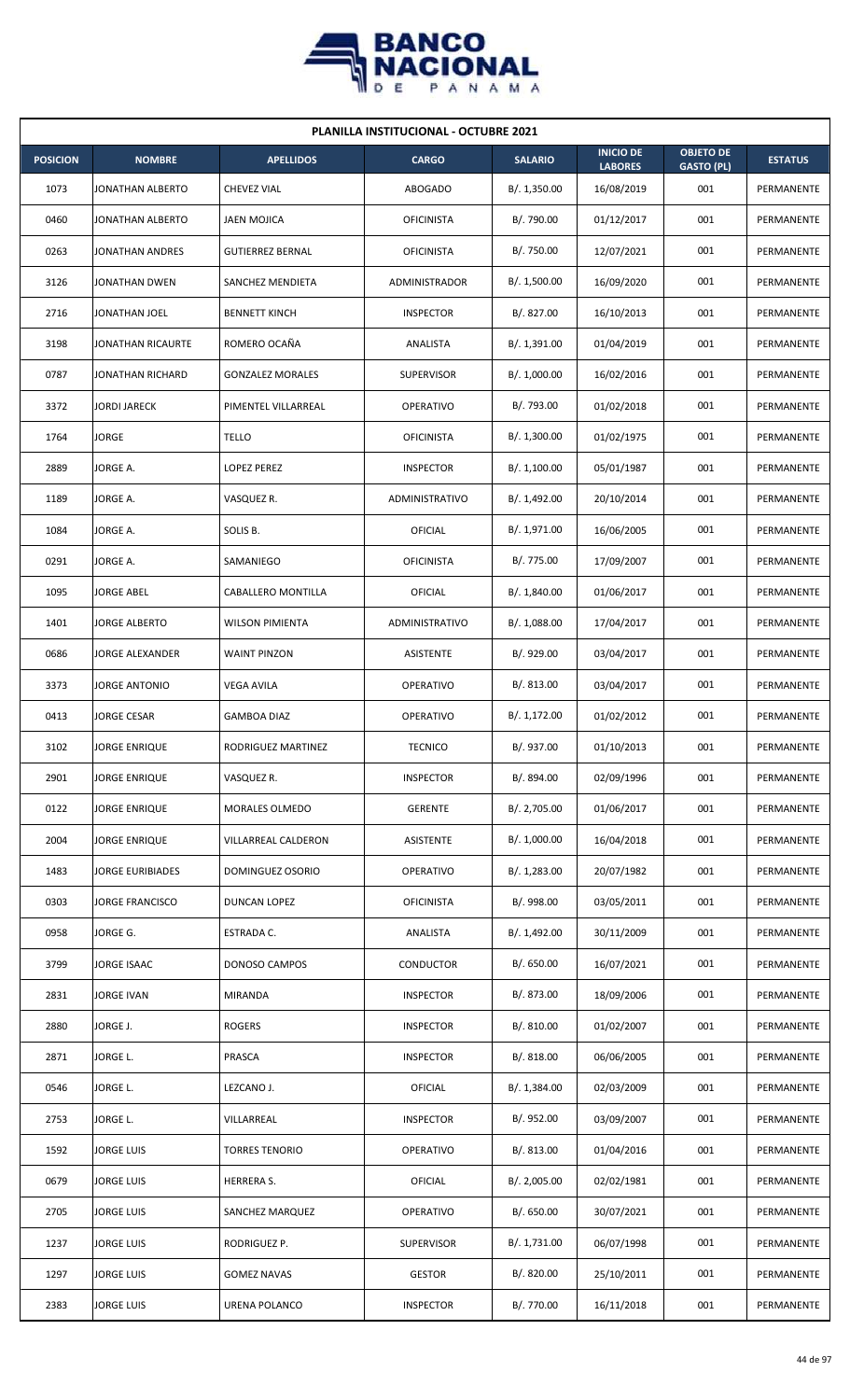

| <b>PLANILLA INSTITUCIONAL - OCTUBRE 2021</b> |                       |                            |                      |                |                                    |                                       |                |  |  |  |
|----------------------------------------------|-----------------------|----------------------------|----------------------|----------------|------------------------------------|---------------------------------------|----------------|--|--|--|
| <b>POSICION</b>                              | <b>NOMBRE</b>         | <b>APELLIDOS</b>           | <b>CARGO</b>         | <b>SALARIO</b> | <b>INICIO DE</b><br><b>LABORES</b> | <b>OBJETO DE</b><br><b>GASTO (PL)</b> | <b>ESTATUS</b> |  |  |  |
| 1968                                         | <b>JORGE LUIS</b>     | CASTILLO GOMEZ             | <b>OFICINISTA</b>    | B/. 770.00     | 07/03/2019                         | 001                                   | PERMANENTE     |  |  |  |
| 3709                                         | <b>JORGE LUIS</b>     | JIMENEZ MUÑOZ              | <b>AUXILIAR</b>      | B/. 600.00     | 23/04/2021                         | 001                                   | PERMANENTE     |  |  |  |
| 2919                                         | <b>JORGE LUIS</b>     | ALMENGOR                   | <b>INSPECTOR</b>     | B/. 825.00     | 16/05/2017                         | 001                                   | PERMANENTE     |  |  |  |
| 1476                                         | JORGE R.              | JIRON C.                   | OPERATIVO            | B/. 1,401.00   | 16/12/2004                         | 001                                   | PERMANENTE     |  |  |  |
| 2117                                         | JORGE Y.              | QUEZADA M.                 | <b>ADMINISTRADOR</b> | B/. 920.00     | 17/11/2003                         | 001                                   | PERMANENTE     |  |  |  |
| 0393                                         | JORLENNY JESKENY      | DELGADO MEDINA             | <b>GESTOR</b>        | B/. 850.00     | 16/04/2021                         | 001                                   | PERMANENTE     |  |  |  |
| 2868                                         | <b>JOSE</b>           | <b>GARCIA PERALTA</b>      | <b>INSPECTOR</b>     | B/. 894.00     | 03/07/2000                         | 001                                   | PERMANENTE     |  |  |  |
| 2785                                         | <b>JOSE</b>           | ALBAEZ ALBAEZ              | <b>INSPECTOR</b>     | B/0.825.00     | 02/06/2003                         | 001                                   | PERMANENTE     |  |  |  |
| 2885                                         | JOSE                  | VALVERDE DIAZ              | <b>INSPECTOR</b>     | B/. 888.00     | 06/11/2008                         | 001                                   | PERMANENTE     |  |  |  |
| 1482                                         | JOSE A.               | <b>BARRIA</b>              | OPERATIVO            | B/. 1,553.00   | 02/12/1985                         | 001                                   | PERMANENTE     |  |  |  |
| 1454                                         | JOSE A.               | MENDOZA C.                 | OPERATIVO            | B/.1,122.00    | 22/06/2006                         | 001                                   | PERMANENTE     |  |  |  |
| 1148                                         | JOSE A.               | LAU H.                     | <b>GERENTE</b>       | B/.3,546.00    | 06/11/2007                         | 001                                   | PERMANENTE     |  |  |  |
| 2878                                         | JOSE A.               | CHECA R.                   | <b>SUPERVISOR</b>    | B/. 1,076.00   | 01/02/2007                         | 001                                   | PERMANENTE     |  |  |  |
| 1730                                         | JOSE A.               | VASQUEZ H.                 | <b>OPERATIVO</b>     | B/. 948.00     | 06/11/2008                         | 001                                   | PERMANENTE     |  |  |  |
| 2233                                         | <b>JOSE ABDIEL</b>    | LARA SANTAMARIA            | <b>ASISTENTE</b>     | B/.1,088.00    | 16/05/2013                         | 001                                   | PERMANENTE     |  |  |  |
| 0509                                         | <b>JOSE ABEL</b>      | MONTERO DEL CID            | <b>SUPERVISOR</b>    | B/. 1,878.00   | 15/11/2011                         | 001                                   | PERMANENTE     |  |  |  |
| 2920                                         | <b>JOSE ALBERTO</b>   | MOLINA CASTILLO            | <b>INSPECTOR</b>     | B/. 790.00     | 18/12/2017                         | 001                                   | PERMANENTE     |  |  |  |
| 0459                                         | <b>JOSE ALBERTO</b>   | <b>GONZALEZ ABREGO</b>     | <b>OFICINISTA</b>    | B/. 814.00     | 16/06/2017                         | 001                                   | PERMANENTE     |  |  |  |
| 0925                                         | <b>JOSE ALEJANDRO</b> | SERRANO CRUZ               | <b>OFICINISTA</b>    | B/. 1,055.00   | 25/03/2013                         | 001                                   | PERMANENTE     |  |  |  |
| 2827                                         | <b>JOSE ALEX</b>      | DIXON MACHADO              | <b>INSPECTOR</b>     | B/. 833.00     | 16/06/2009                         | 001                                   | PERMANENTE     |  |  |  |
| 2709                                         | <b>JOSE ANDRES</b>    | CARRILLO A.                | OPERADOR             | B/. 884.00     | 01/06/1992                         | 001                                   | PERMANENTE     |  |  |  |
| 1101                                         | <b>JOSE ANEL</b>      | <b>GUTIERREZ GUTIERREZ</b> | OFICIAL              | B/. 1,876.00   | 01/06/2017                         | 001                                   | PERMANENTE     |  |  |  |
| 2018                                         | <b>JOSE ANGEL</b>     | TEJADA H.                  | <b>OFICINISTA</b>    | B/. 1,094.00   | 01/02/1979                         | 001                                   | PERMANENTE     |  |  |  |
| 2850                                         | <b>JOSE ANGEL</b>     | ORTIZ LASSO                | <b>OFICINISTA</b>    | B/. 810.00     | 21/03/2011                         | 001                                   | PERMANENTE     |  |  |  |
| 2160                                         | <b>JOSE ANGEL</b>     | REYNA NAVARRO              | ADMINISTRATIVO       | B/. 1,950.00   | 03/05/1999                         | 001                                   | PERMANENTE     |  |  |  |
| 3545                                         | JOSE ANSELMO          | CASTILLO SERRANO           | OPERATIVO            | B/. 750.00     | 18/11/2019                         | 001                                   | PERMANENTE     |  |  |  |
| 2677                                         | <b>JOSE ANTONIO</b>   | SANJUR YAU                 | OPERATIVO            | B/.1,428.00    | 18/08/1997                         | 001                                   | PERMANENTE     |  |  |  |
| 2751                                         | <b>JOSE ANTONIO</b>   | PARDO CALDERON             | <b>OFICINISTA</b>    | B/. 750.00     | 04/01/2021                         | 001                                   | PERMANENTE     |  |  |  |
| 0467                                         | <b>JOSE ANTONIO</b>   | CARRASCO ALVAREZ           | <b>GERENTE</b>       | B/. 3,750.00   | 02/07/2019                         | 001                                   | PERMANENTE     |  |  |  |
| 3785                                         | <b>JOSE ANTONIO</b>   | RODRIGUEZ MUÑOZ            | <b>OFICIAL</b>       | B/. 1,350.00   | 06/07/2021                         | 001                                   | PERMANENTE     |  |  |  |
| 3003                                         | JOSE ANTONIO          | <b>DIMAS REYES</b>         | <b>AUXILIAR</b>      | B/. 640.00     | 02/10/2017                         | 001                                   | PERMANENTE     |  |  |  |
| 0951                                         | <b>JOSE ANTONIO</b>   | RODRIGUEZ TUÑON            | AVALUADOR            | B/. 1,655.00   | 01/09/2015                         | 001                                   | PERMANENTE     |  |  |  |
| 1338                                         | JOSE ARMANDO          | SANCHEZ R.                 | <b>OFICIAL</b>       | B/.2,618.00    | 18/04/2005                         | 001                                   | PERMANENTE     |  |  |  |
| 3681                                         | JOSE ARMANDO          | ARBOLEDA WALCOTT           | MENSAJERO            | B/.600.00      | 01/04/2021                         | 001                                   | PERMANENTE     |  |  |  |
| 1112                                         | JOSE ARTURO           | ARJONA                     | OFICIAL              | B/.2,247.00    | 07/08/2006                         | 001                                   | PERMANENTE     |  |  |  |
| 3396                                         | <b>JOSE CARLOS</b>    | ARMUELLES RODRIGUEZ        | OPERATIVO            | B/. 750.00     | 02/09/2019                         | 001                                   | PERMANENTE     |  |  |  |
| 3610                                         | <b>JOSE CARLOS</b>    | RODRIGUEZ ORTIZ            | <b>OPERATIVO</b>     | B/. 750.00     | 01/12/2020                         | 001                                   | PERMANENTE     |  |  |  |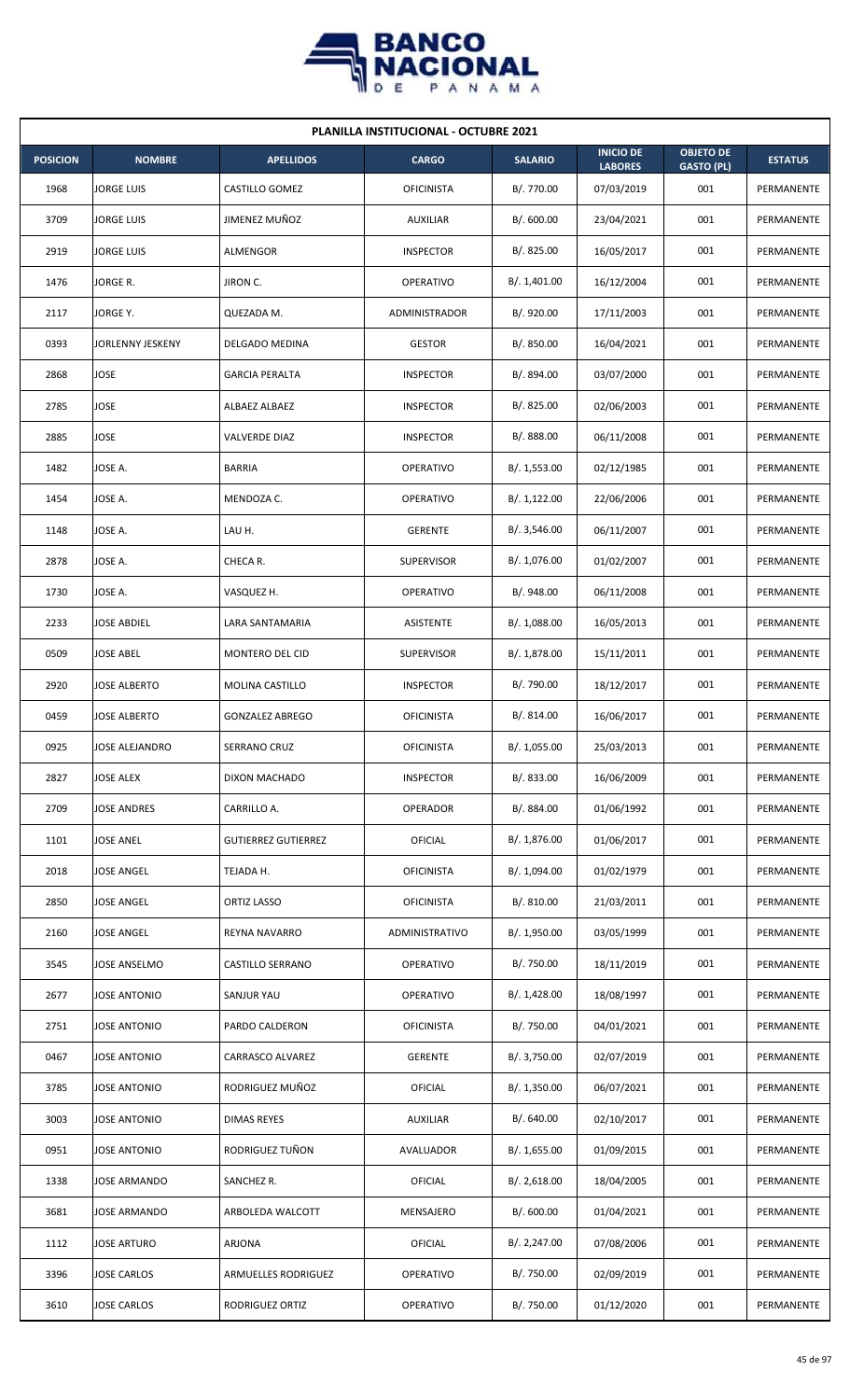

| <b>PLANILLA INSTITUCIONAL - OCTUBRE 2021</b> |                         |                           |                   |                |                                    |                                       |                |  |  |
|----------------------------------------------|-------------------------|---------------------------|-------------------|----------------|------------------------------------|---------------------------------------|----------------|--|--|
| <b>POSICION</b>                              | <b>NOMBRE</b>           | <b>APELLIDOS</b>          | <b>CARGO</b>      | <b>SALARIO</b> | <b>INICIO DE</b><br><b>LABORES</b> | <b>OBJETO DE</b><br><b>GASTO (PL)</b> | <b>ESTATUS</b> |  |  |
| 2769                                         | <b>JOSÉ CARLOS</b>      | <b>MEDINA BONILLA</b>     | <b>INSPECTOR</b>  | B/. 845.00     | 01/08/2014                         | 001                                   | PERMANENTE     |  |  |
| 1080                                         | <b>JOSE CONCEPCION</b>  | VILLARREAL POVEDA         | <b>OFICIAL</b>    | B/. 2,064.00   | 01/01/2011                         | 001                                   | PERMANENTE     |  |  |
| 3005                                         | JOSE D.                 | NUNEZ G.                  | OPERATIVO         | B/. 1,051.00   | 01/03/2005                         | 001                                   | PERMANENTE     |  |  |
| 3612                                         | <b>JOSE DARIO</b>       | JIMENEZ SAMUDIO           | <b>OPERATIVO</b>  | B/. 750.00     | 01/12/2020                         | 001                                   | PERMANENTE     |  |  |
| 2788                                         | <b>JOSE DAVID</b>       | BAULE R.                  | <b>INSPECTOR</b>  | B/. 834.00     | 01/09/2003                         | 001                                   | PERMANENTE     |  |  |
| 1919                                         | <b>JOSE DAVID</b>       | <b>ARIPE TOUS</b>         | JEFE DE SECCION   | B/. 1,350.00   | 16/08/2016                         | 001                                   | PERMANENTE     |  |  |
| 1077                                         | JOSE DE J.              | <b>DOMINGUEZ</b>          | OFICIAL           | B/. 3,367.00   | 10/02/2005                         | 001                                   | PERMANENTE     |  |  |
| 3476                                         | JOSE DE JESUS           | <b>GONZALEZ REBOLLEDO</b> | TRABAJADOR MANUAL | B/. 640.00     | 18/09/2017                         | 001                                   | PERMANENTE     |  |  |
| 2570                                         | JOSE DE LA CRUZ         | <b>GARRIDO GALVEZ</b>     | <b>TECNICO</b>    | B/. 1,084.00   | 01/04/2013                         | 001                                   | PERMANENTE     |  |  |
| 3374                                         | JOSE DE LA CRUZ         | <b>MARTINEZ BARRIA</b>    | <b>SUPERVISOR</b> | B/. 825.00     | 16/05/2017                         | 001                                   | PERMANENTE     |  |  |
| 0115                                         | JOSE DE LOS SANTOS      | <b>BARRETT ACOSTA</b>     | <b>GERENTE</b>    | B/. 2,785.00   | 18/07/2012                         | 001                                   | PERMANENTE     |  |  |
| 2942                                         | JOSE DEL C.             | VILLARREAL                | CONDUCTOR         | B/. 1,200.00   | 01/12/1987                         | 001                                   | PERMANENTE     |  |  |
| 3662                                         | JOSE DEL CARMEN         | <b>BRIAS LASSO</b>        | <b>INSPECTOR</b>  | B/. 750.00     | 16/03/2021                         | 001                                   | PERMANENTE     |  |  |
| 3054                                         | <b>JOSE EDUARDO</b>     | <b>BAULE T.</b>           | <b>SUPERVISOR</b> | B/. 1,225.00   | 16/04/1985                         | 001                                   | PERMANENTE     |  |  |
| 3635                                         | <b>JOSE ENCARNACION</b> | <b>MOLINA MARTINEZ</b>    | <b>INSPECTOR</b>  | B/. 750.00     | 18/02/2021                         | 001                                   | PERMANENTE     |  |  |
| 3083                                         | JOSE ENCARNACION        | <b>GONZALEZ HERRERA</b>   | <b>SUPERVISOR</b> | B/.1,125.00    | 02/03/2009                         | 001                                   | PERMANENTE     |  |  |
| 2555                                         | <b>JOSE ERNESTO</b>     | CABALLERO ESCOBAR         | <b>GERENTE</b>    | B/. 3,522.00   | 16/08/2010                         | 001                                   | PERMANENTE     |  |  |
| 3817                                         | <b>JOSE ESTEBAN</b>     | PEREZ SOLIS               | <b>OFICINISTA</b> | B/. 750.00     | 16/08/2021                         | 001                                   | PERMANENTE     |  |  |
| 2711                                         | JOSE EUSEBIO            | LOMBARDO GUERRERO         | OPERADOR          | B/. 957.00     | 01/04/2016                         | 001                                   | PERMANENTE     |  |  |
| 0021                                         | JOSE F.                 | <b>MEDINA</b>             | ASISTENTE         | B/. 1,453.00   | 16/08/2005                         | 001                                   | PERMANENTE     |  |  |
| 3440                                         | <b>JOSE FELIX</b>       | DE LEON FLORES            | CONDUCTOR         | B/. 1,000.00   | 18/12/2017                         | 001                                   | PERMANENTE     |  |  |
| 3001                                         | <b>JOSE FELIX</b>       | <b>REINOSO</b>            | <b>OFICINISTA</b> | B/. 750.00     | 16/04/2018                         | 001                                   | PERMANENTE     |  |  |
| 1311                                         | <b>JOSE FELIX</b>       | AISPRUA VILLARREAL        | AVALUADOR         | B/. 1,599.00   | 16/04/2018                         | 001                                   | PERMANENTE     |  |  |
| 2065                                         | JOSE FIDAN              | <b>REYES GARCIA</b>       | <b>OFICINISTA</b> | B/. 796.00     | 16/02/2018                         | 001                                   | PERMANENTE     |  |  |
| 2771                                         | JOSE G.                 | GARCIA S.                 | <b>INSPECTOR</b>  | B/. 860.00     | 01/09/2008                         | 001                                   | PERMANENTE     |  |  |
| 0452                                         | JOSE G.                 | CONTE L.                  | ANALISTA          | B/.1,339.00    | 11/04/2005                         | 001                                   | PERMANENTE     |  |  |
| 3249                                         | JOSE G.                 | VELASQUEZ A.              | JEFE DE SECCION   | B/. 1,697.00   | 02/06/2003                         | 001                                   | PERMANENTE     |  |  |
| 0280                                         | <b>JOSE GABRIEL</b>     | ARAUZ O.                  | <b>OFICINISTA</b> | B/. 788.00     | 03/01/2005                         | 001                                   | PERMANENTE     |  |  |
| 1641                                         | <b>JOSE GABRIEL</b>     | SANJUR                    | <b>SUPERVISOR</b> | B/. 1,555.00   | 16/07/2003                         | 001                                   | PERMANENTE     |  |  |
| 3781                                         | <b>JOSE GERARDO</b>     | ALVAREZ DE GRACIA         | OPERATIVO         | B/. 650.00     | 30/07/2021                         | 001                                   | PERMANENTE     |  |  |
| 2220                                         | JOSE H.                 | SANCHEZ                   | <b>SUPERVISOR</b> | B/. 1,956.00   | 16/02/1979                         | 001                                   | PERMANENTE     |  |  |
| 1879                                         | <b>JOSE HUMBERTO</b>    | NAVARRO M.                | <b>SUPERVISOR</b> | B/. 1,014.00   | 02/07/2001                         | 001                                   | PERMANENTE     |  |  |
| 3064                                         | JOSE I.                 | SANCHEZ C.                | <b>TECNICO</b>    | B/. 1,295.00   | 17/05/1982                         | 001                                   | PERMANENTE     |  |  |
| 2886                                         | JOSE I.                 | CORDOBA M.                | <b>INSPECTOR</b>  | B/. 817.00     | 16/06/2009                         | 001                                   | PERMANENTE     |  |  |
| 0186                                         | <b>JOSE JOAQUIN</b>     | <b>MORENO</b>             | <b>ASISTENTE</b>  | B/. 1,569.00   | 17/09/1990                         | 001                                   | PERMANENTE     |  |  |
| 3242                                         | <b>JOSE JOEL</b>        | RIVERA YANGUEZ            | AVALUADOR         | B/. 1,591.00   | 01/12/2017                         | 001                                   | PERMANENTE     |  |  |
| 1975                                         | JOSE L.                 | VALENCIA M.               | <b>OFICINISTA</b> | B/. 813.00     | 01/09/2005                         | 001                                   | PERMANENTE     |  |  |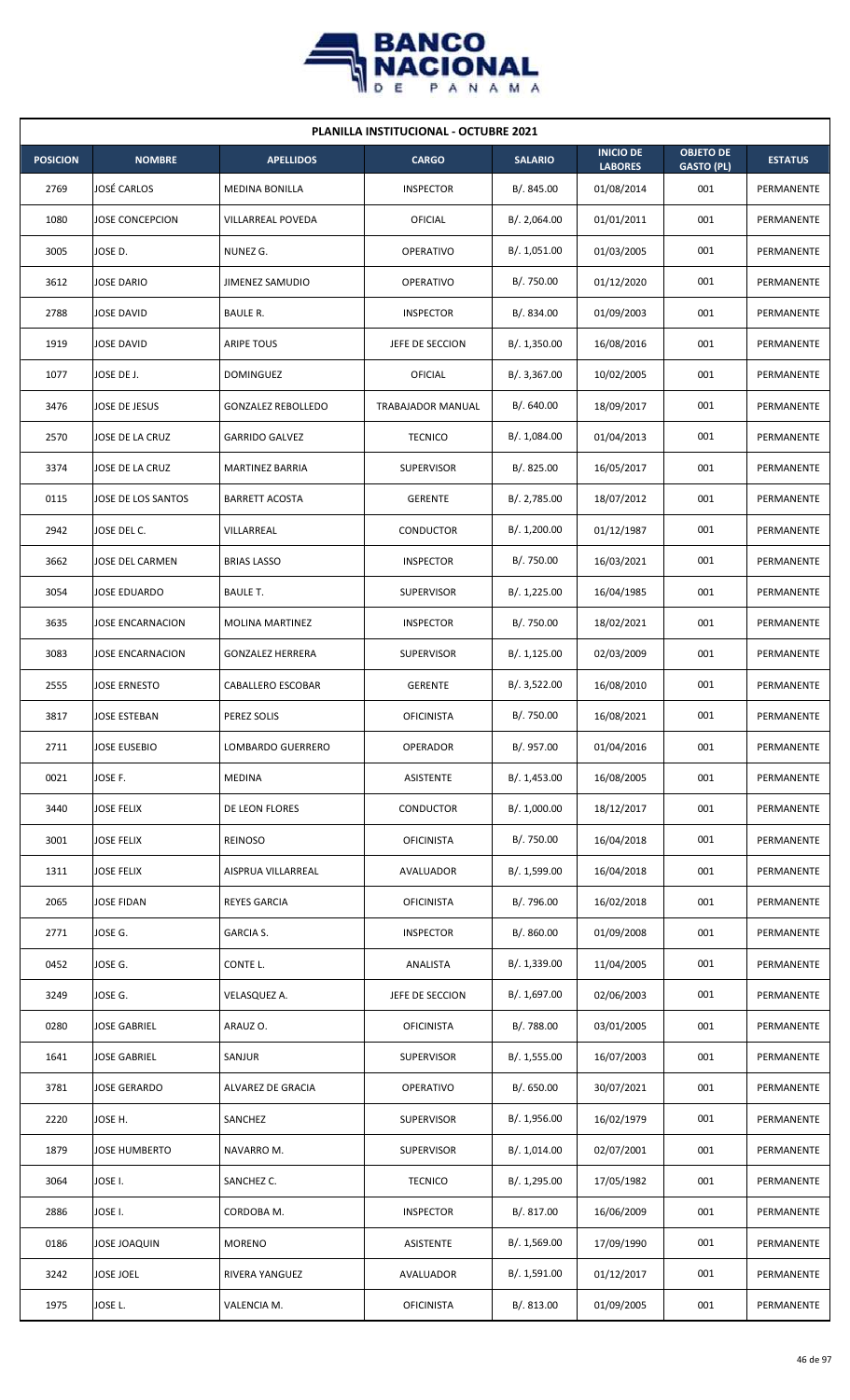

|                 | <b>PLANILLA INSTITUCIONAL - OCTUBRE 2021</b> |                                    |                   |                |                                    |                                       |                |  |  |  |
|-----------------|----------------------------------------------|------------------------------------|-------------------|----------------|------------------------------------|---------------------------------------|----------------|--|--|--|
| <b>POSICION</b> | <b>NOMBRE</b>                                | <b>APELLIDOS</b>                   | <b>CARGO</b>      | <b>SALARIO</b> | <b>INICIO DE</b><br><b>LABORES</b> | <b>OBJETO DE</b><br><b>GASTO (PL)</b> | <b>ESTATUS</b> |  |  |  |
| 2759            | <b>JOSE LUIS</b>                             | JIMENEZ                            | <b>INSPECTOR</b>  | B/. 826.00     | 16/01/2013                         | 001                                   | PERMANENTE     |  |  |  |
| 1876            | <b>JOSE LUIS</b>                             | <b>GONZALEZ SANTAMARIA</b>         | <b>OFICINISTA</b> | B/. 1,023.00   | 01/07/2013                         | 001                                   | PERMANENTE     |  |  |  |
| 3075            | <b>JOSE LUIS</b>                             | <b>GUTIERREZ S.</b>                | <b>SUPERVISOR</b> | B/.1,158.00    | 08/07/1996                         | 001                                   | PERMANENTE     |  |  |  |
| 1909            | <b>JOSE LUIS</b>                             | <b>BURBANO ESPINOSA</b>            | <b>OPERATIVO</b>  | B/. 1,000.00   | 01/10/2015                         | 001                                   | PERMANENTE     |  |  |  |
| 1871            | <b>JOSE LUIS</b>                             | FONSECA M.                         | <b>OFICINISTA</b> | B/. 890.00     | 17/04/2003                         | 001                                   | PERMANENTE     |  |  |  |
| 3050            | <b>JOSE LUIS</b>                             | TAYLOR M.                          | TRABAJADOR MANUAL | B/. 741.00     | 01/07/2003                         | 001                                   | PERMANENTE     |  |  |  |
| 3441            | <b>JOSE LUIS</b>                             | SANCHEZ PALOMINO                   | <b>INSPECTOR</b>  | B/. 790.00     | 01/09/2017                         | 001                                   | PERMANENTE     |  |  |  |
| 2206            | JOSE M.                                      | <b>MURGAS</b>                      | JEFE DE DEPTO.    | B/.2,100.00    | 09/03/2009                         | 001                                   | PERMANENTE     |  |  |  |
| 1277            | <b>JOSE MANUEL</b>                           | TERAN PINO                         | <b>GERENTE</b>    | B/. 3,387.00   | 03/08/2015                         | 001                                   | PERMANENTE     |  |  |  |
| 2689            | <b>JOSE MANUEL</b>                           | BERMUDEZ DEL CID                   | JEFE DE SECCION   | B/. 1,384.00   | 01/04/2019                         | 001                                   | PERMANENTE     |  |  |  |
| 2455            | <b>JOSE MANUEL</b>                           | <b>TORRES VARGAS</b>               | <b>GERENTE</b>    | B/.3,500.00    | 16/07/2020                         | 001                                   | PERMANENTE     |  |  |  |
| 3227            | <b>JOSE MANUEL</b>                           | <b>VEGA OREJUELA</b>               | <b>TECNICO</b>    | B/. 1,056.00   | 01/03/2018                         | 001                                   | PERMANENTE     |  |  |  |
| 2005            | JOSE MANUEL                                  | <b>BATISTA OSORIO</b>              | ASISTENTE         | B/. 1,000.00   | 01/06/2018                         | 001                                   | PERMANENTE     |  |  |  |
| 1217            | <b>JOSE MARIA</b>                            | <b>ALVARADO</b>                    | <b>OFICIAL</b>    | B/.1,958.00    | 16/09/1980                         | 001                                   | PERMANENTE     |  |  |  |
| 2462            | <b>JOSE MARIA</b>                            | <b>MORALES ARCIA</b>               | <b>SUPERVISOR</b> | B/. 976.00     | 23/06/2004                         | 001                                   | PERMANENTE     |  |  |  |
| 2957            | <b>JOSE MARIA</b>                            | <b>RUIZ ORTEGA</b>                 | CONDUCTOR         | B/. 927.00     | 16/06/1998                         | 001                                   | PERMANENTE     |  |  |  |
| 3013            | JOSE MARIANO                                 | <b>VERGARA ATENCIO</b>             | TRABAJADOR MANUAL | B/. 680.00     | 02/01/2014                         | 001                                   | PERMANENTE     |  |  |  |
| 1229            | <b>JOSE MERCEDES</b>                         | MUÑOZ TEJEIRA                      | ANALISTA          | B/. 1,546.00   | 01/03/2012                         | 001                                   | PERMANENTE     |  |  |  |
| 1745            | <b>JOSE MIGUEL</b>                           | <b>VEGA ESPINOZA</b>               | <b>OFICINISTA</b> | B/. 770.00     | 16/01/2019                         | 001                                   | PERMANENTE     |  |  |  |
| 3636            | JOSE MIGUEL                                  | CABALLERO CASTILLO                 | <b>OFICINISTA</b> | B/. 800.00     | 18/02/2021                         | 001                                   | PERMANENTE     |  |  |  |
| 2262            | <b>JOSE MIGUEL</b>                           | FARRAGUTT                          | <b>OFICIAL</b>    | B/. 1,350.00   | 01/02/2016                         | 001                                   | PERMANENTE     |  |  |  |
| 3360            | <b>JOSE NATIVIDAD</b>                        | MOSQUERA MADRID                    | <b>GESTOR</b>     | B/. 773.00     | 02/07/2018                         | 001                                   | PERMANENTE     |  |  |  |
| 3156            | <b>JOSE NIEVES</b>                           | SOLIS RUIZ                         | <b>SUPERVISOR</b> | B/. 1,000.00   | 16/08/2018                         | 001                                   | PERMANENTE     |  |  |  |
| 3708            | JOSE OBED                                    | <b>ESTRADA CASTILLO</b>            | <b>INSPECTOR</b>  | B/. 750.00     | 23/04/2021                         | 001                                   | PERMANENTE     |  |  |  |
| 2334            | JOSE OCTAVIO                                 | <b>AIZPRUA ROBLES</b>              | JEFE DE SECCION   | B/. 1,505.00   | 01/10/2014                         | 001                                   | PERMANENTE     |  |  |  |
| 2270            | JOSE R.                                      | REYNA                              | ASISTENTE         | B/. 1,218.00   | 01/01/2008                         | 001                                   | PERMANENTE     |  |  |  |
| 2563            | <b>JOSE RAMON</b>                            | <b>VASQUEZ TORRES</b>              | ANALISTA          | B/. 2,273.00   | 12/04/2011                         | 001                                   | PERMANENTE     |  |  |  |
| 2874            | JOSÉ REYNALDO                                | URRIOLA JULIO                      | <b>SUPERVISOR</b> | B/.1,061.00    | 18/05/2015                         | 001                                   | PERMANENTE     |  |  |  |
| 3442            | <b>JOSE ROBERTO</b>                          | HENRIQUEZ MARTINEZ                 | <b>INSPECTOR</b>  | B/. 790.00     | 01/02/2018                         | 001                                   | PERMANENTE     |  |  |  |
| 3798            | JOSELYN DEL CARMEN                           | <b>RAMOS RODRIGUEZ</b>             | <b>OFICINISTA</b> | B/. 700.00     | 09/07/2021                         | 001                                   | PERMANENTE     |  |  |  |
| 0457            | JOSELYN IRENE                                | <b>DUARTE AVILA</b>                | ABOGADO           | B/. 1,476.00   | 01/01/2011                         | 001                                   | PERMANENTE     |  |  |  |
| 3602            | <b>JOSELYN NERYETH</b>                       | SAMANIEGO CONTRERAS DE<br>CASTILLO | OPERATIVO         | B/. 750.00     | 01/01/2021                         | 001                                   | PERMANENTE     |  |  |  |
| 3763            | JOSEPH ALEXANDER                             | SINCLAIR                           | OPERATIVO         | B/.2,500.00    | 28/06/2021                         | 001                                   | PERMANENTE     |  |  |  |
| 2676            | JOSHUA JAVIER                                | <b>BONILLA DIAZ</b>                | TRAMITADOR        | B/. 876.00     | 02/01/2019                         | 001                                   | PERMANENTE     |  |  |  |
| 0841            | JOSHUA JUSEF                                 | PITTI                              | <b>SUPERVISOR</b> | B/. 1,000.00   | 01/03/2017                         | 001                                   | PERMANENTE     |  |  |  |
| 3221            | JOSHUA NEFTALI                               | DE LEON CAMPBELL                   | AVALUADOR         | B/. 1,584.00   | 16/03/2018                         | 001                                   | PERMANENTE     |  |  |  |
| 0530            | <b>JOSHUA RUBEN</b>                          | CHAVEZ POLANCO                     | <b>OFICINISTA</b> | B/. 773.00     | 03/09/2018                         | 001                                   | PERMANENTE     |  |  |  |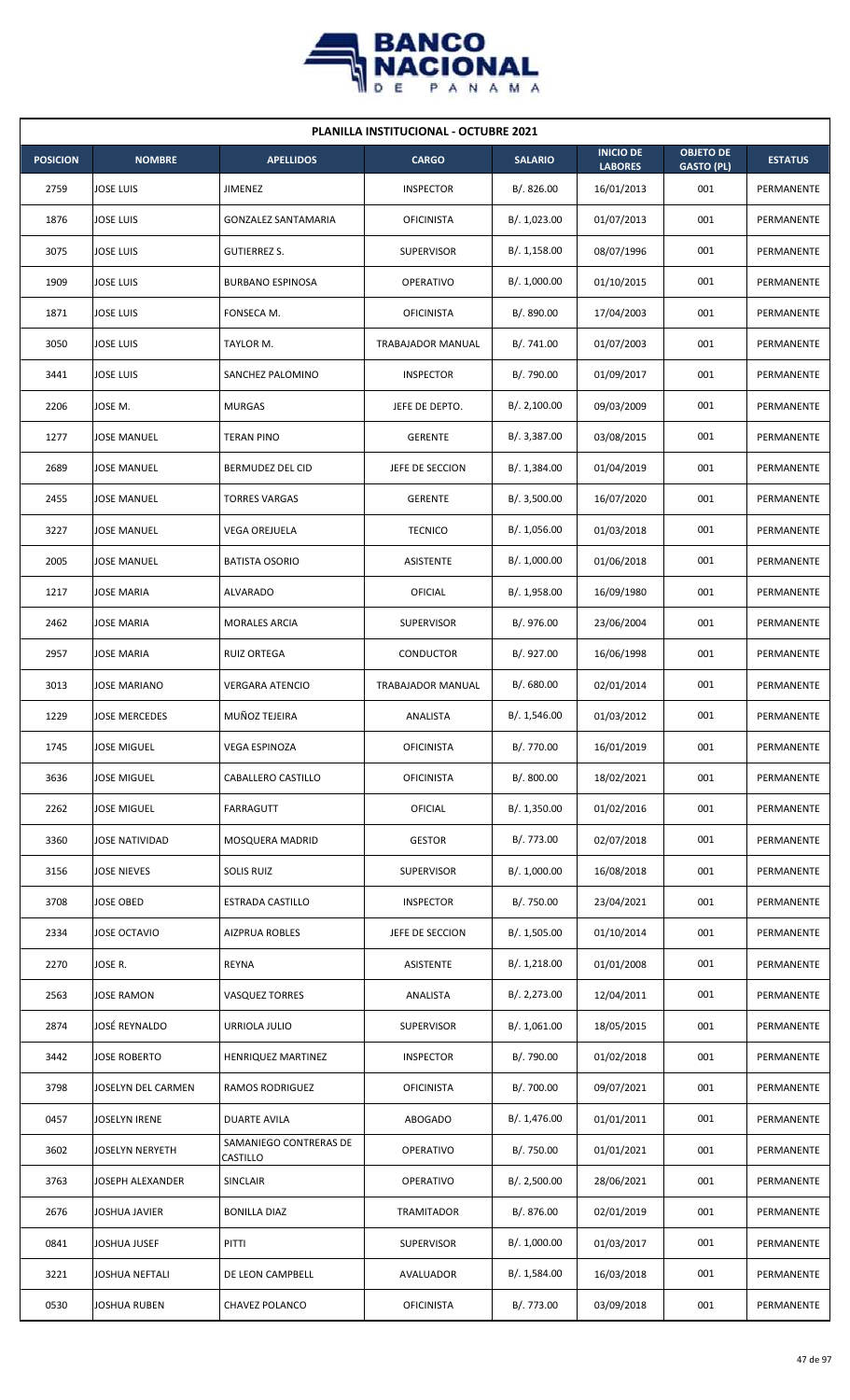

| <b>PLANILLA INSTITUCIONAL - OCTUBRE 2021</b> |                        |                        |                   |                |                                    |                                       |                   |  |  |
|----------------------------------------------|------------------------|------------------------|-------------------|----------------|------------------------------------|---------------------------------------|-------------------|--|--|
| <b>POSICION</b>                              | <b>NOMBRE</b>          | <b>APELLIDOS</b>       | <b>CARGO</b>      | <b>SALARIO</b> | <b>INICIO DE</b><br><b>LABORES</b> | <b>OBJETO DE</b><br><b>GASTO (PL)</b> | <b>ESTATUS</b>    |  |  |
| 1431                                         | <b>JOSIMAR LEANDRO</b> | AIZPU LONG             | OFICIAL           | B/. 1,830.00   | 16/07/2018                         | 001                                   | PERMANENTE        |  |  |
| 3329                                         | JOSLANA ALIANE         | DE GRACIA SANJUR       | <b>OFICINISTA</b> | B/. 790.00     | 16/08/2017                         | 001                                   | <b>PERMANENTE</b> |  |  |
| 3006                                         | JOSSELIN ESTHER        | ALONSO DOMINGUEZ       | <b>OPERATIVO</b>  | B/. 770.00     | 01/11/2018                         | 001                                   | PERMANENTE        |  |  |
| 1126                                         | JOSUE ALEXANDER        | NUÑEZ ROSAS            | OFICIAL           | B/. 2,732.00   | 18/08/2011                         | 001                                   | PERMANENTE        |  |  |
| 2006                                         | <b>JOSUE ANDRES</b>    | <b>GARCIA DE LEON</b>  | <b>OFICINISTA</b> | B/. 810.00     | 16/06/2017                         | 001                                   | PERMANENTE        |  |  |
| 0072                                         | JOSUE ARIEL            | SILVERA DE GRACIA      | <b>SUPERVISOR</b> | B/. 1,071.00   | 01/09/2017                         | 001                                   | PERMANENTE        |  |  |
| 3676                                         | JOSUE ARTURO           | CEDEÑO GONZALEZ        | <b>GERENTE</b>    | B/. 3,300.00   | 16/04/2021                         | 001                                   | PERMANENTE        |  |  |
| 1348                                         | <b>JOSUE ISRAEL</b>    | ARENALES MARCIAGA      | ANALISTA          | B/.2,016.00    | 16/05/2018                         | 001                                   | PERMANENTE        |  |  |
| 1649                                         | JOVANA JUDITH          | MIRANDA DIXON          | <b>OPERATIVO</b>  | B/. 828.00     | 16/09/2015                         | 001                                   | <b>PERMANENTE</b> |  |  |
| 3066                                         | JOVANIS A.             | URRIOLA G.             | <b>TECNICO</b>    | B/. 1,138.00   | 03/06/1990                         | 001                                   | PERMANENTE        |  |  |
| 2553                                         | JOVANNA MICHELLE       | SANTIAGO FERNANDEZ     | JEFE DE DEPTO.    | B/. 3,220.00   | 12/04/2011                         | 001                                   | PERMANENTE        |  |  |
| 0604                                         | JOVINA ESTHER          | LOZANO PINZÓN          | <b>SUPERVISOR</b> | B/. 1,670.00   | 01/09/2016                         | 001                                   | PERMANENTE        |  |  |
| 3495                                         | JOYCE WALESCA          | RAMOS DE LA ROSA       | <b>OPERATIVO</b>  | B/. 770.00     | 16/11/2018                         | 001                                   | PERMANENTE        |  |  |
| 3330                                         | JOZSEF ANDONY          | <b>RIOS RODRIGUEZ</b>  | <b>OFICINISTA</b> | B/. 770.00     | 17/09/2018                         | 001                                   | PERMANENTE        |  |  |
| 2355                                         | <b>JUAN</b>            | SALAZAR SERONI         | <b>SUPERVISOR</b> | B/.1,186.00    | 05/11/1997                         | 001                                   | PERMANENTE        |  |  |
| 3086                                         | JUAN A.                | <b>GUEVARA HIDALGO</b> | JEFE DE SECCION   | B/. 1,497.00   | 01/02/1982                         | 001                                   | PERMANENTE        |  |  |
| 2865                                         | JUAN A.                | TORRES V.              | <b>INSPECTOR</b>  | B/. 903.00     | 02/02/1998                         | 001                                   | PERMANENTE        |  |  |
| 2855                                         | <b>JUAN ADOLFO</b>     | <b>ROSE PAZ</b>        | <b>INSPECTOR</b>  | B/. 801.00     | 16/01/2014                         | 001                                   | PERMANENTE        |  |  |
| 0205                                         | <b>JUAN ALBERTO</b>    | ALVAREZ A.             | <b>SUPERVISOR</b> | B/.1,143.00    | 01/06/2000                         | 001                                   | PERMANENTE        |  |  |
| 3272                                         | <b>JUAN ALBERTO</b>    | <b>QUINTERO CIANCA</b> | JEFE DE SECCION   | B/.1,426.00    | 16/02/2018                         | 001                                   | PERMANENTE        |  |  |
| 3443                                         | JUAN ALBERTO           | DURAN ROSARIO          | <b>INSPECTOR</b>  | B/. 790.00     | 16/10/2017                         | 001                                   | PERMANENTE        |  |  |
| 1276                                         | <b>JUAN ANTONIO</b>    | <b>VICTOR VIETO</b>    | <b>SUPERVISOR</b> | B/. 1,864.00   | 16/02/1983                         | 001                                   | PERMANENTE        |  |  |
| 1097                                         | <b>JUAN ANTONIO</b>    | <b>GIONO MONTALVO</b>  | OFICIAL           | B/. 1,867.00   | 04/05/2015                         | 001                                   | PERMANENTE        |  |  |
| 1438                                         | JUAN ANTONIO           | HERRERA RIVERA         | OFICIAL           | B/. 1,350.00   | 16/09/2020                         | 001                                   | PERMANENTE        |  |  |
| 1092                                         | <b>JUAN ANTONIO</b>    | <b>LEON HERRERA</b>    | <b>OFICIAL</b>    | B/. 1,913.00   | 07/04/2014                         | 001                                   | PERMANENTE        |  |  |
| 3173                                         | <b>JUAN ANTONIO</b>    | ARAUZ GONZALEZ         | JEFE DE DEPTO.    | B/. 2,737.00   | 19/09/2012                         | 001                                   | PERMANENTE        |  |  |
| 2811                                         | JUAN ASAEL             | <b>BACKER ABREGO</b>   | <b>INSPECTOR</b>  | B/. 770.00     | 02/05/2019                         | 001                                   | PERMANENTE        |  |  |
| 0408                                         | JUAN B.                | URENA                  | <b>GERENTE</b>    | B/.3,825.00    | 02/03/2009                         | 001                                   | PERMANENTE        |  |  |
| 0814                                         | JUAN B.                | SATURNO R.             | <b>OFICINISTA</b> | B/. 810.00     | 01/03/2005                         | 001                                   | PERMANENTE        |  |  |
| 1971                                         | <b>JUAN BAUTISTA</b>   | GONZALEZ               | <b>OFICINISTA</b> | B/. 1,255.00   | 17/03/1980                         | 001                                   | PERMANENTE        |  |  |
| 1603                                         | JUAN BAUTISTA          | <b>MARTIN</b>          | OPERATIVO         | B/. 1,110.00   | 05/03/1987                         | 001                                   | PERMANENTE        |  |  |
| 0139                                         | JUAN C.                | NIETO C.               | JEFE DE DEPTO.    | B/. 2,851.00   | 08/10/2009                         | 001                                   | PERMANENTE        |  |  |
| 2761                                         | <b>JUAN CARLOS</b>     | <b>JORDAN</b>          | <b>INSPECTOR</b>  | B/. 988.00     | 16/07/1985                         | 001                                   | PERMANENTE        |  |  |
| 2896                                         | JUAN CARLOS            | PHILLIPS A.            | <b>INSPECTOR</b>  | B/. 1,158.00   | 08/07/1996                         | 001                                   | PERMANENTE        |  |  |
| 2951                                         | JUAN CARLOS            | ABREGO R.              | CONDUCTOR         | B/. 762.00     | 02/08/1993                         | 001                                   | PERMANENTE        |  |  |
| 0009                                         | JUAN CARLOS            | NÚÑEZ JÁUREGUI         | <b>GERENTE</b>    | B/. 3,414.00   | 15/07/2015                         | 001                                   | PERMANENTE        |  |  |
| 3331                                         | <b>JUAN CARLOS</b>     | RIVERA RODRIGUEZ       | <b>OFICINISTA</b> | B/. 773.00     | 01/08/2018                         | 001                                   | PERMANENTE        |  |  |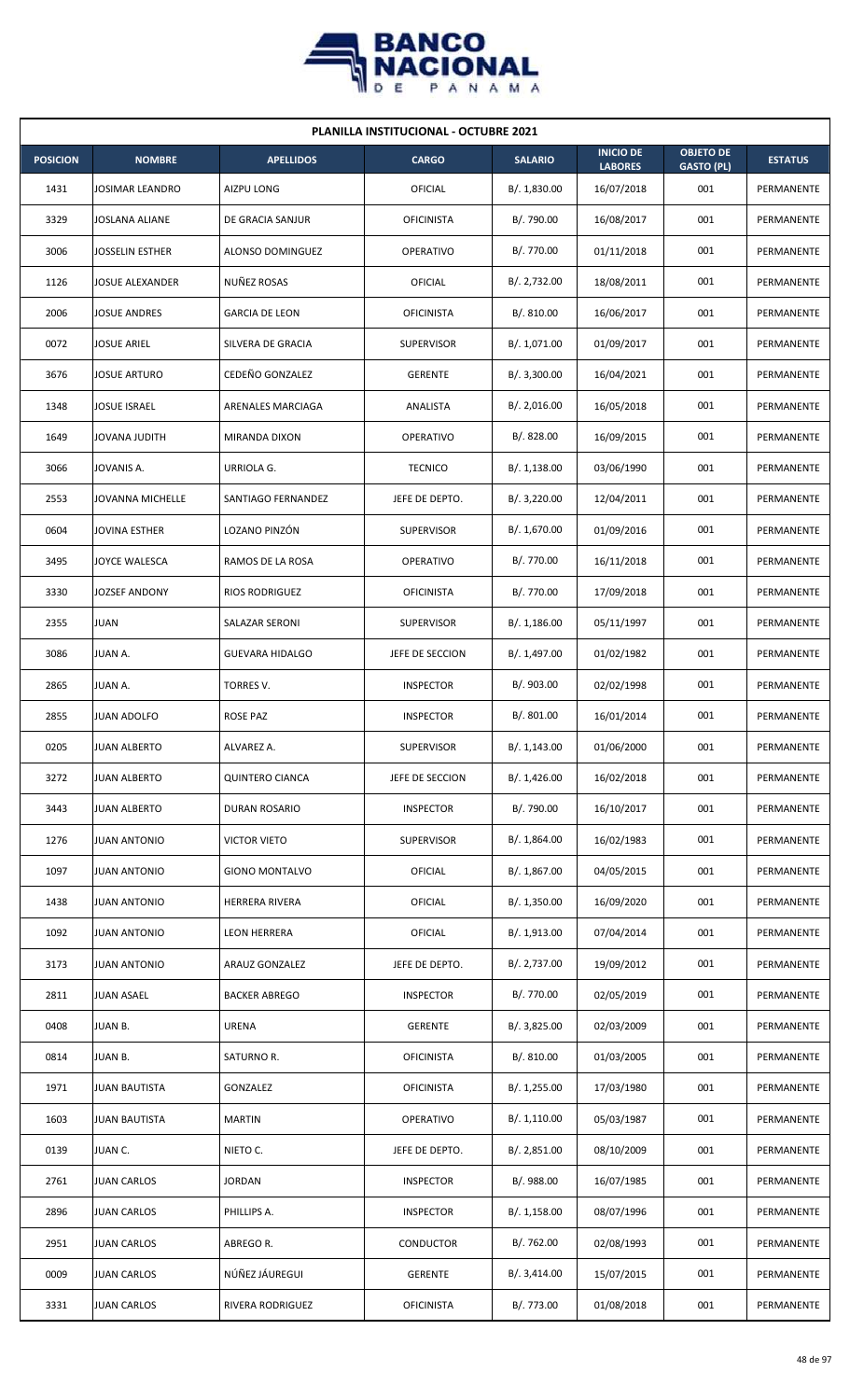

| <b>PLANILLA INSTITUCIONAL - OCTUBRE 2021</b> |                       |                              |                          |                |                                    |                                       |                   |  |  |
|----------------------------------------------|-----------------------|------------------------------|--------------------------|----------------|------------------------------------|---------------------------------------|-------------------|--|--|
| <b>POSICION</b>                              | <b>NOMBRE</b>         | <b>APELLIDOS</b>             | <b>CARGO</b>             | <b>SALARIO</b> | <b>INICIO DE</b><br><b>LABORES</b> | <b>OBJETO DE</b><br><b>GASTO (PL)</b> | <b>ESTATUS</b>    |  |  |
| 2033                                         | JUAN CARLOS           | <b>AVILA FRANCIS</b>         | <b>OFICINISTA</b>        | B/. 770.00     | 18/03/2019                         | 001                                   | PERMANENTE        |  |  |
| 2893                                         | <b>JUAN CARLOS</b>    | <b>SEALEY MADRID</b>         | <b>OFICINISTA</b>        | B/. 750.00     | 01/01/2021                         | 001                                   | PERMANENTE        |  |  |
| 2921                                         | <b>JUAN FRANCISCO</b> | <b>GARCÍA JARVIS</b>         | <b>GESTOR</b>            | B/. 798.00     | 19/02/2015                         | 001                                   | PERMANENTE        |  |  |
| 3554                                         | <b>JUAN FRANCISCO</b> | <b>MURRAY GONZALEZ</b>       | ANALISTA                 | B/. 871.00     | 02/05/2019                         | 001                                   | PERMANENTE        |  |  |
| 3000                                         | <b>JUAN FRANCISCO</b> | <b>CASTILLO SANCHEZ</b>      | <b>OPERATIVO</b>         | B/. 750.00     | 09/11/2020                         | 001                                   | <b>PERMANENTE</b> |  |  |
| 1624                                         | <b>JUAN GABRIEL</b>   | ORTEGA MORA                  | JEFE DE SECCION          | B/. 1,398.00   | 16/12/1999                         | 001                                   | PERMANENTE        |  |  |
| 1464                                         | JUAN J.               | <b>RIOS</b>                  | <b>OPERATIVO</b>         | B/.1,324.00    | 17/02/1986                         | 001                                   | PERMANENTE        |  |  |
| 3534                                         | <b>JUAN JAVIER</b>    | <b>IBARRA MENDOZA</b>        | <b>OPERATIVO</b>         | B/. 750.00     | 16/03/2020                         | 001                                   | PERMANENTE        |  |  |
| 2569                                         | <b>JUAN JESUS</b>     | MONTENEGRO PEREZ             | <b>TECNICO</b>           | B/.2,273.00    | 11/05/2012                         | 001                                   | PERMANENTE        |  |  |
| 0167                                         | JUAN JOSE             | <b>MARIN ROSS</b>            | <b>ABOGADO</b>           | B/. 1,496.00   | 16/06/2008                         | 001                                   | PERMANENTE        |  |  |
| 1967                                         | <b>JUAN L.</b>        | DIAZ HUERTA                  | <b>OFICINISTA</b>        | B/. 990.00     | 01/04/2005                         | 001                                   | PERMANENTE        |  |  |
| 1103                                         | JUAN M.               | ESPINOSA L.                  | OFICIAL                  | B/.2,518.00    | 01/12/2006                         | 001                                   | PERMANENTE        |  |  |
| 2618                                         | JUAN M.               | LEON C.                      | <b>SUPERVISOR</b>        | B/. 1,012.00   | 16/10/2008                         | 001                                   | PERMANENTE        |  |  |
| 2639                                         | <b>JUAN MANUEL</b>    | GARRIDO AZCARRAGA            | JEFE DE DEPTO.           | B/.2,640.00    | 16/06/2010                         | 001                                   | PERMANENTE        |  |  |
| 2648                                         | <b>JUAN MANUEL</b>    | <b>CORDOBA FUNG</b>          | ANALISTA                 | B/.1,841.00    | 10/08/2015                         | 001                                   | PERMANENTE        |  |  |
| 2640                                         | <b>JUAN MANUEL</b>    | ROJAS DELGADO                | <b>OPERATIVO</b>         | B/.2,825.00    | 08/11/2010                         | 001                                   | PERMANENTE        |  |  |
| 1772                                         | JUAN MANUEL           | CASTILLO ESPINOSA            | <b>SUPERVISOR</b>        | B/. 1,056.00   | 02/06/2003                         | 001                                   | PERMANENTE        |  |  |
| 3603                                         | <b>JUAN MANUEL</b>    | VILLARREAL BERNAL            | <b>GERENTE</b>           | B/.3,400.00    | 16/10/2020                         | 001                                   | PERMANENTE        |  |  |
| 3375                                         | <b>JUAN MANUEL</b>    | <b>GONZALEZ GONZALEZ</b>     | <b>OPERATIVO</b>         | B/. 790.00     | 16/04/2018                         | 001                                   | PERMANENTE        |  |  |
| 3508                                         | JUAN MIGUEL           | HERRERA AGUILAR              | TRAMITADOR               | B/. 770.00     | 16/11/2018                         | 001                                   | PERMANENTE        |  |  |
| 3511                                         | <b>JUAN MIGUEL</b>    | HAYOT NUÑEZ                  | ADMINISTRATIVO           | B/. 1,743.00   | 03/12/2018                         | 001                                   | PERMANENTE        |  |  |
| 3115                                         | <b>JUAN MIGUEL</b>    | <b>GIRON VILLARREAL</b>      | <b>TRABAJADOR MANUAL</b> | B/. 964.00     | 02/08/2010                         | 001                                   | PERMANENTE        |  |  |
| 2591                                         | <b>JUAN MIGUEL</b>    | <b>CORTEZ CASTRO</b>         | <b>OFICIAL</b>           | B/. 1,700.00   | 18/08/2014                         | 001                                   | PERMANENTE        |  |  |
| 0077                                         | JUAN P.               | ARISMENDIZ G.                | COORDINADOR              | B/. 1,349.00   | 16/03/2000                         | 001                                   | PERMANENTE        |  |  |
| 0532                                         | <b>JUAN PABLO</b>     | ORTEGA                       | <b>TECNICO</b>           | B/. 871.00     | 16/07/2018                         | 001                                   | PERMANENTE        |  |  |
| 1061                                         | <b>JUAN PABLO</b>     | SANTAMARIA ARAUZ             | OFICIAL                  | B/. 2,323.00   | 01/06/2010                         | 001                                   | PERMANENTE        |  |  |
| 1874                                         | JUAN PAULO            | CARPIO ISMARE                | CONDUCTOR                | B/. 670.00     | 18/02/2019                         | 001                                   | PERMANENTE        |  |  |
| 3076                                         | JUAN V.               | <b>GUARIN ABADIA</b>         | <b>SUPERVISOR</b>        | B/. 1,103.00   | 01/02/2000                         | 001                                   | PERMANENTE        |  |  |
| 0085                                         | <b>JUDIE MARLENE</b>  | MARSHALL PINEDA              | <b>GERENTE</b>           | B/.3,183.00    | 03/01/2011                         | 001                                   | PERMANENTE        |  |  |
| 1616                                         | <b>JUDY ESTHER</b>    | <b>GUTIERREZ DE AIZPURUA</b> | OPERATIVO                | B/. 850.00     | 01/01/2016                         | 001                                   | PERMANENTE        |  |  |
| 1344                                         | JULIA AMANDA          | <b>CASTILLO AGUILAR</b>      | <b>OFICIAL</b>           | B/. 1,700.00   | 16/09/2020                         | 001                                   | PERMANENTE        |  |  |
| 0505                                         | JULIA B.              | MOWATT P.                    | SUPERVISOR               | B/. 2,068.00   | 19/01/2010                         | 001                                   | PERMANENTE        |  |  |
| 0605                                         | JULIA DEL CARMEN      | <b>MELAIS RIVERA</b>         | OFICIAL                  | B/. 1,497.00   | 01/03/2017                         | 001                                   | PERMANENTE        |  |  |
| 1715                                         | <b>JULIA ESTELA</b>   | RIVERA CEDEÑO                | <b>OFICINISTA</b>        | B/. 854.00     | 16/08/2010                         | 001                                   | PERMANENTE        |  |  |
| 2310                                         | JULIA LORENA          | <b>VEGA ALVAREZ</b>          | <b>OFICINISTA</b>        | B/. 839.00     | 19/02/2015                         | 001                                   | PERMANENTE        |  |  |
| 2085                                         | JULIA V.              | GONDOLA A.                   | JEFE DE SECCION          | B/. 1,584.00   | 17/02/1994                         | 001                                   | PERMANENTE        |  |  |
| 3679                                         | <b>JULIAN MANUEL</b>  | AMAYA CABEZA                 | TRABAJADOR MANUAL        | B/. 750.00     | 01/04/2021                         | 001                                   | PERMANENTE        |  |  |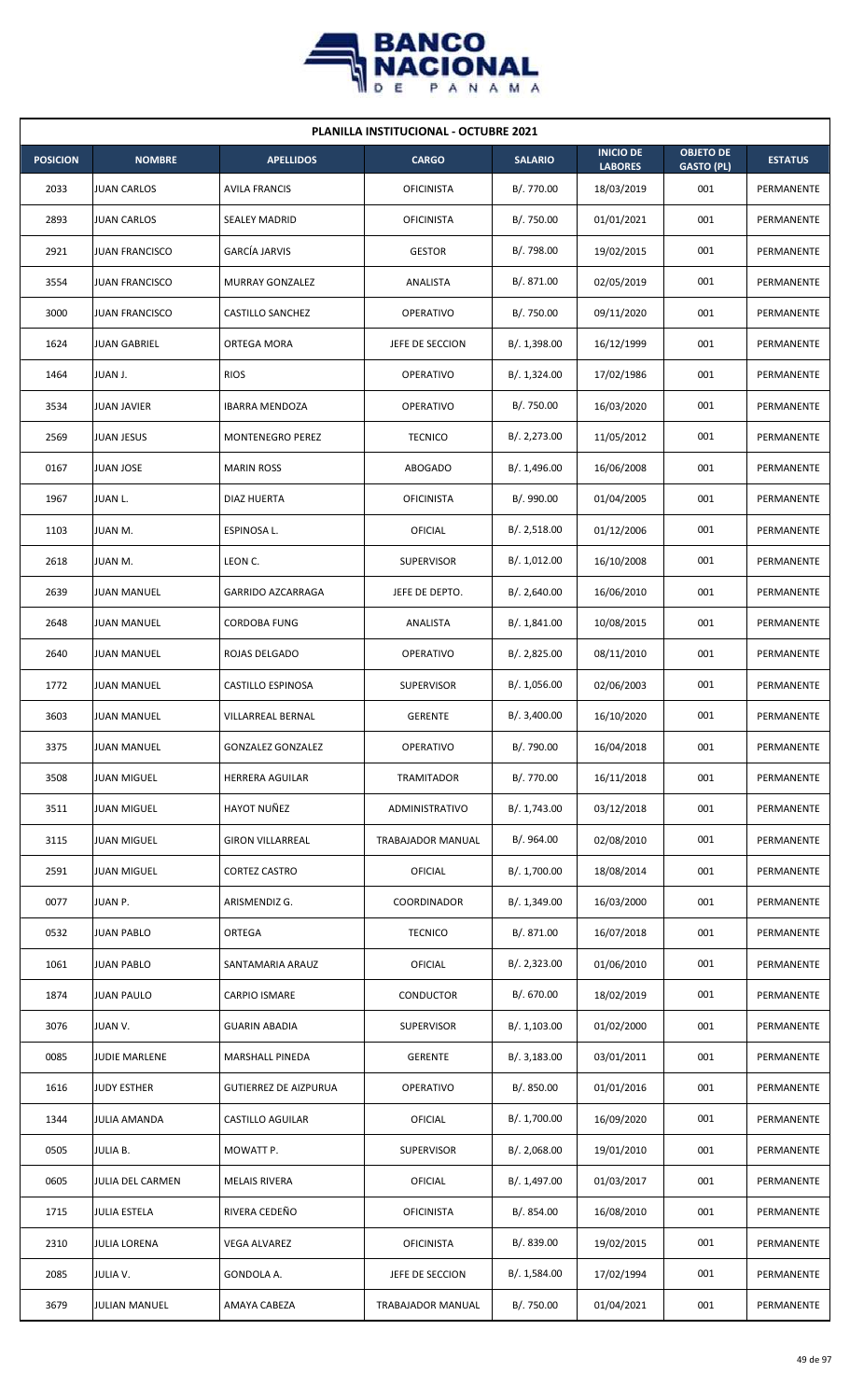

| <b>PLANILLA INSTITUCIONAL - OCTUBRE 2021</b> |                          |                                |                      |                |                                    |                                       |                   |  |  |
|----------------------------------------------|--------------------------|--------------------------------|----------------------|----------------|------------------------------------|---------------------------------------|-------------------|--|--|
| <b>POSICION</b>                              | <b>NOMBRE</b>            | <b>APELLIDOS</b>               | <b>CARGO</b>         | <b>SALARIO</b> | <b>INICIO DE</b><br><b>LABORES</b> | <b>OBJETO DE</b><br><b>GASTO (PL)</b> | <b>ESTATUS</b>    |  |  |
| 2321                                         | <b>JULIANNE JULIETTE</b> | <b>DUARTE GRIMALDO</b>         | <b>ADMINISTRADOR</b> | B/.2,184.00    | 16/10/2018                         | 001                                   | PERMANENTE        |  |  |
| 2929                                         | <b>JULIETA CATALINA</b>  | SOLIS                          | ASISTENTE            | B/. 1,088.00   | 20/12/2013                         | 001                                   | PERMANENTE        |  |  |
| 0086                                         | <b>JULIETA ESTHER</b>    | SANTOS HERNANDEZ               | <b>GERENTE</b>       | B/. 2,999.00   | 01/10/1997                         | 001                                   | PERMANENTE        |  |  |
| 1362                                         | <b>JULIETA ITZEL</b>     | AGUILAR M.                     | ANALISTA             | B/. 1,854.00   | 10/05/1999                         | 001                                   | <b>PERMANENTE</b> |  |  |
| 1801                                         | <b>JULIO</b>             | AROSEMENA D.                   | <b>OFICINISTA</b>    | B/.1,300.00    | 01/12/1983                         | 001                                   | PERMANENTE        |  |  |
| 3728                                         | <b>JULIO</b>             | <b>BARRIOS PIMENTEL</b>        | CONDUCTOR            | B/0.650.00     | 03/05/2021                         | 001                                   | PERMANENTE        |  |  |
| 0913                                         | <b>JULIO</b>             | MURILLO H.                     | <b>OFICINISTA</b>    | B/0.813.00     | 16/08/2005                         | 001                                   | PERMANENTE        |  |  |
| 0708                                         | <b>JULIO ABDIEL</b>      | <b>MACIAS ANINO</b>            | <b>GERENTE</b>       | B/. 3,278.00   | 01/03/2002                         | 001                                   | PERMANENTE        |  |  |
| 3332                                         | <b>JULIO ANTONIO</b>     | <b>GOMEZ QUINTERO</b>          | <b>OFICINISTA</b>    | B/. 773.00     | 01/08/2018                         | 001                                   | PERMANENTE        |  |  |
| 3049                                         | JULIO C.                 | ADAMES J.                      | TRABAJADOR MANUAL    | B/. 1,000.00   | 16/02/1983                         | 001                                   | PERMANENTE        |  |  |
| 1182                                         | <b>JULIO CESAR</b>       | UREÑA ZAMORA                   | <b>SUPERVISOR</b>    | B/.1,358.00    | 13/11/2013                         | 001                                   | PERMANENTE        |  |  |
| 1310                                         | <b>JULIO CESAR</b>       | RODRIGUEZ ROBLES               | AVALUADOR            | B/. 1,607.00   | 02/05/2018                         | 001                                   | PERMANENTE        |  |  |
| 1223                                         | <b>JULIO CESAR</b>       | <b>GIRON PINTO</b>             | ADMINISTRATIVO       | B/.1,538.00    | 16/08/2018                         | 001                                   | PERMANENTE        |  |  |
| 0095                                         | <b>JULIO ENRIQUE</b>     | POTES NAVARRO                  | <b>GERENTE</b>       | B/.2,306.00    | 16/06/1987                         | 001                                   | PERMANENTE        |  |  |
| 2571                                         | <b>JULIO GUSTAVO</b>     | <b>MORENO</b>                  | <b>TECNICO</b>       | B/. 1,307.00   | 01/06/1982                         | 001                                   | PERMANENTE        |  |  |
| 2122                                         | <b>JULIO ISIDRO</b>      | <b>TENORIO TORRES</b>          | OPERADOR             | B/. 1,054.00   | 17/05/2010                         | 001                                   | PERMANENTE        |  |  |
| 0114                                         | <b>JULIO VALTENIO</b>    | <b>QUINTERO ORTEGA</b>         | OFICIAL              | B/. 1,700.00   | 16/07/2019                         | 001                                   | PERMANENTE        |  |  |
| 1918                                         | <b>JULISSA ARGELIS</b>   | DE LA ROSA FLORES DE<br>ZAMORA | <b>OFICINISTA</b>    | B/. 813.00     | 01/08/2016                         | 001                                   | PERMANENTE        |  |  |
| 3223                                         | JULISSA DEL CARMEN       | TUÑON MATURANA                 | ANALISTA             | B/. 1,114.00   | 01/06/2013                         | 001                                   | PERMANENTE        |  |  |
| 0081                                         | JULISSA DEL CARMEN       | DE LA OSSA DE FARAH            | <b>GERENTE</b>       | B/.2,273.00    | 17/02/2010                         | 001                                   | PERMANENTE        |  |  |
| 0133                                         | JULISSA EUGENIA          | <b>CORREA CUAN</b>             | <b>GERENTE</b>       | B/. 2,575.00   | 07/03/2019                         | 001                                   | PERMANENTE        |  |  |
| 1036                                         | JULISSA ISABEL           | MORAN HERNANDEZ                | <b>GERENTE</b>       | B/. 4,200.00   | 16/11/2016                         | 001                                   | PERMANENTE        |  |  |
| 1269                                         | <b>JULISSA ISAMAR</b>    | <b>GALVEZ GARCIA</b>           | ANALISTA             | B/. 893.00     | 01/08/2017                         | 001                                   | PERMANENTE        |  |  |
| 2067                                         | JULISSA LINETH           | AYALA CLARK                    | <b>GERENTE</b>       | B/. 2,163.00   | 26/10/2011                         | 001                                   | PERMANENTE        |  |  |
| 2130                                         | JULISSA M.               | MORAN M.                       | <b>GERENTE</b>       | B/.3,343.00    | 03/07/2008                         | 001                                   | PERMANENTE        |  |  |
| 2368                                         | <b>JULISSA MASSIEL</b>   | <b>GONZALEZ MONTENEGRO</b>     | JEFE DE SECCION      | B/. 1,712.00   | 10/03/2011                         | 001                                   | PERMANENTE        |  |  |
| 1929                                         | JULITZA DEL CARMEN       | <b>GUERRA ORTIZ</b>            | <b>SUPERVISOR</b>    | B/. 1,088.00   | 07/02/2012                         | 001                                   | PERMANENTE        |  |  |
| 2322                                         | <b>JULITZEL</b>          | RODRIGUEZ JAEN                 | <b>SUPERVISOR</b>    | B/. 1,267.00   | 02/07/2018                         | 001                                   | PERMANENTE        |  |  |
| 0253                                         | <b>JULY DANIXA</b>       | <b>BATISTA SOLIS</b>           | ADMINISTRADOR        | B/.2,272.00    | 08/02/2010                         | 001                                   | PERMANENTE        |  |  |
| 1980                                         | <b>JULY ESTHER</b>       | <b>FRIAS JAEN</b>              | ASISTENTE            | B/. 1,088.00   | 22/10/2012                         | 001                                   | PERMANENTE        |  |  |
| 2237                                         | <b>JULY YULEYKA</b>      | ALVARADO JULIO                 | ASISTENTE            | B/. 1,022.00   | 06/06/2012                         | 001                                   | PERMANENTE        |  |  |
| 2436                                         | <b>JUSARA FIANETH</b>    | CAICEDO RUDAS                  | <b>SUPERVISOR</b>    | B/. 1,093.00   | 11/07/2011                         | 001                                   | PERMANENTE        |  |  |
| 0774                                         | <b>JUVEL MAYANIS</b>     | SANCHEZ CAMPBELL               | <b>TECNICO</b>       | B/. 850.00     | 03/02/2020                         | 001                                   | PERMANENTE        |  |  |
| 2154                                         | JUVENTINA                | <b>NUNEZ MARTINE</b>           | <b>SUPERVISOR</b>    | B/. 1,088.00   | 13/02/2008                         | 001                                   | PERMANENTE        |  |  |
| 3729                                         | <b>JYMIR CRISTINA</b>    | <b>GOULDBOURNE HERNANDEZ</b>   | ANALISTA             | B/. 850.00     | 20/05/2021                         | 001                                   | PERMANENTE        |  |  |
| 1813                                         | <b>KARELIA INES</b>      | <b>BARRIA MC CLYMONT</b>       | <b>SUPERVISOR</b>    | B/. 1,051.00   | 01/06/2011                         | 001                                   | PERMANENTE        |  |  |
| 0019                                         | <b>KAREM ARLETT</b>      | VILLARREAL DONADO              | OFICIAL              | B/. 1,821.00   | 03/01/2017                         | 001                                   | PERMANENTE        |  |  |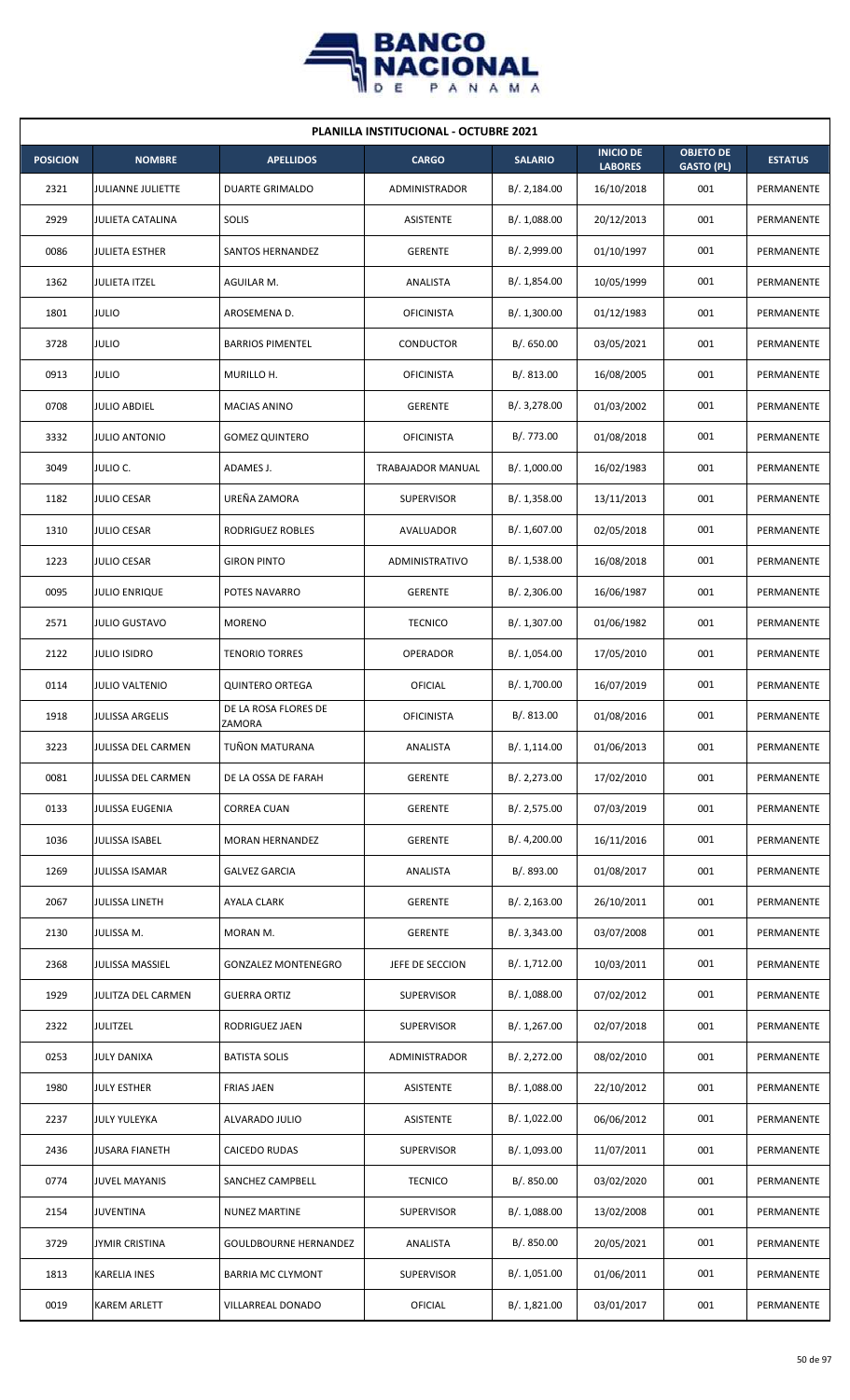

| <b>PLANILLA INSTITUCIONAL - OCTUBRE 2021</b> |                        |                          |                   |                |                                    |                                       |                |  |  |
|----------------------------------------------|------------------------|--------------------------|-------------------|----------------|------------------------------------|---------------------------------------|----------------|--|--|
| <b>POSICION</b>                              | <b>NOMBRE</b>          | <b>APELLIDOS</b>         | <b>CARGO</b>      | <b>SALARIO</b> | <b>INICIO DE</b><br><b>LABORES</b> | <b>OBJETO DE</b><br><b>GASTO (PL)</b> | <b>ESTATUS</b> |  |  |
| 3555                                         | KAREM DEL CARMEN       | MELENDEZ MOSCOSO         | <b>GERENTE</b>    | B/.2,100.00    | 02/05/2019                         | 001                                   | PERMANENTE     |  |  |
| 0052                                         | KAREM M.               | MIRANDA                  | ASISTENTE         | B/. 1,332.00   | 01/07/2008                         | 001                                   | PERMANENTE     |  |  |
| 3376                                         | <b>KAREN ANNETH</b>    | RUIZ CHAVEZ              | <b>OPERATIVO</b>  | B/. 793.00     | 18/06/2018                         | 001                                   | PERMANENTE     |  |  |
| 0671                                         | <b>KAREN GISELA</b>    | CORDOBA DE GOMEZ         | JEFE DE DEPTO.    | B/.2,362.00    | 02/05/1991                         | 001                                   | PERMANENTE     |  |  |
| 0188                                         | <b>KAREN JESSELL</b>   | SAMUDIO SERRANO          | <b>ABOGADO</b>    | B/. 1,350.00   | 18/06/2018                         | 001                                   | PERMANENTE     |  |  |
| 0548                                         | <b>KAREN LISETH</b>    | <b>JIMENEZ CABALLERO</b> | <b>OFICIAL</b>    | B/. 1,700.00   | 03/01/2006                         | 001                                   | PERMANENTE     |  |  |
| 3514                                         | <b>KAREN TATIANA</b>   | <b>GONZALEZ CABRERA</b>  | <b>OPERATIVO</b>  | B/. 770.00     | 03/12/2018                         | 001                                   | PERMANENTE     |  |  |
| 2295                                         | KAREN Y. DE            | <b>GOMEZ</b>             | <b>OPERATIVO</b>  | B/.1,128.00    | 02/01/2007                         | 001                                   | PERMANENTE     |  |  |
| 0627                                         | <b>KAREN YISEL</b>     | <b>OJO MOCK</b>          | OFICIAL           | B/. 1,439.00   | 02/07/2018                         | 001                                   | PERMANENTE     |  |  |
| 0275                                         | KARIMA Y.              | <b>MORAN MANZANO</b>     | <b>OFICINISTA</b> | B/. 760.00     | 16/05/1997                         | 001                                   | PERMANENTE     |  |  |
| 2181                                         | <b>KARINA</b>          | TRUJILLO URIETA          | <b>SUPERVISOR</b> | B/. 770.00     | 07/03/2019                         | 001                                   | PERMANENTE     |  |  |
| 2320                                         | KARINA J.              | ALVAREZ                  | JEFE DE DEPTO.    | B/. 1,751.00   | 09/03/2009                         | 001                                   | PERMANENTE     |  |  |
| 0800                                         | KARINA LISBETH         | CASTILLO RIVERA          | <b>SUPERVISOR</b> | B/. 1,000.00   | 02/03/2009                         | 001                                   | PERMANENTE     |  |  |
| 2528                                         | <b>KARINA NAIROVYS</b> | TELLO RIQUELME           | <b>OFICINISTA</b> | B/. 804.00     | 01/08/2017                         | 001                                   | PERMANENTE     |  |  |
| 0044                                         | KARINA R. DE           | <b>GUARDIA</b>           | <b>ASISTENTE</b>  | B/.1,348.00    | 16/08/2000                         | 001                                   | PERMANENTE     |  |  |
| 0628                                         | KARINA Y.              | KELLY C. DE GUERRERO     | <b>OFICIAL</b>    | B/. 1,497.00   | 16/09/2003                         | 001                                   | PERMANENTE     |  |  |
| 1533                                         | KARLA DANETH           | <b>GALLARDO GAITAN</b>   | <b>OPERATIVO</b>  | B/.814.00      | 16/09/2016                         | 001                                   | PERMANENTE     |  |  |
| 0932                                         | <b>KARLA ISABEL</b>    | <b>MOODIE AGUILAR</b>    | <b>SUPERVISOR</b> | B/. 1,000.00   | 18/04/2016                         | 001                                   | PERMANENTE     |  |  |
| 1667                                         | <b>KARLA JULISSA</b>   | MENDOZA SANCHEZ          | OPERATIVO         | B/. 902.00     | 06/11/2015                         | 001                                   | PERMANENTE     |  |  |
| 2059                                         | KARLA MARIA            | MULINO HENRIQUEZ         | JEFE DE SECCION   | B/. 1,462.00   | 24/04/2006                         | 001                                   | PERMANENTE     |  |  |
| 0164                                         | KARLA MELISSA          | <b>BEITIA SAMUDIO</b>    | ABOGADO           | B/. 1,737.00   | 08/01/2008                         | 001                                   | PERMANENTE     |  |  |
| 3844                                         | <b>KARLA TAMARA</b>    | DE LEON                  | <b>OFICINISTA</b> | B/. 750.00     | 05/10/2021                         | 001                                   | PERMANENTE     |  |  |
| 3687                                         | KARLA VANESSA          | <b>ANDAZOLA MARIN</b>    | <b>GERENTE</b>    | B/. 3,000.00   | 01/04/2021                         | 001                                   | PERMANENTE     |  |  |
| 3377                                         | <b>KAROL DESIRE</b>    | ROSAS CARRERA            | OPERATIVO         | B/. 793.00     | 16/11/2017                         | 001                                   | PERMANENTE     |  |  |
| 0838                                         | <b>KAROL MASSIEL</b>   | OTERO JURADO             | <b>SUPERVISOR</b> | B/. 1,000.00   | 12/04/2011                         | 001                                   | PERMANENTE     |  |  |
| 0349                                         | KAROLINA               | <b>GONZALEZ ORTIZ</b>    | ABOGADO           | B/. 1,765.00   | 18/02/2010                         | 001                                   | PERMANENTE     |  |  |
| 0547                                         | KATHERINE              | PINZON DE MIRANDA        | OFICIAL           | B/.1,462.00    | 06/11/2008                         | 001                                   | PERMANENTE     |  |  |
| 1853                                         | KATHERINE              | GOMEZ                    | ADMINISTRATIVO    | B/. 1,426.00   | 08/01/2008                         | 001                                   | PERMANENTE     |  |  |
| 1146                                         | KATHERINE DAGMAR       | <b>IBARRA ARJONA</b>     | <b>GERENTE</b>    | B/.2,121.00    | 14/03/2011                         | 001                                   | PERMANENTE     |  |  |
| 0881                                         | KATHERINE DIANELIZ     | RUIZ PEDROZA             | JEFE DE SECCION   | B/. 1,350.00   | 01/01/2014                         | 001                                   | PERMANENTE     |  |  |
| 0143                                         | KATHERINE DIANETH      | VILLARREAL AGRAZALES     | ASISTENTE         | B/. 3,500.00   | 02/01/2019                         | 001                                   | PERMANENTE     |  |  |
| 0524                                         | KATHERINE EREXIS       | VIGIL MONTENEGRO         | ANALISTA          | B/. 1,439.00   | 01/06/2018                         | 001                                   | PERMANENTE     |  |  |
| 3578                                         | KATHERINE ESTHER       | VASQUEZ DE JIMENEZ       | <b>SUPERVISOR</b> | B/. 1,230.00   | 03/06/2019                         | 001                                   | PERMANENTE     |  |  |
| 2188                                         | KATHERINE GISELL       | <b>GONZALEZ GUEVARA</b>  | ASISTENTE         | B/. 1,000.00   | 16/07/2021                         | 001                                   | PERMANENTE     |  |  |
| 3818                                         | KATHERINE GISELLE      | TUÑON ORTEGA             | <b>OFICINISTA</b> | B/. 700.00     | 30/08/2021                         | 001                                   | PERMANENTE     |  |  |
| 0802                                         | KATHERINE GRACIELA     | RIVERA QUINTERO          | <b>GERENTE</b>    | B/.2,130.00    | 13/10/2010                         | 001                                   | PERMANENTE     |  |  |
| 1226                                         | KATHERINE ISABEL       | ALVENDAS GUTIÉRREZ       | ANALISTA          | B/. 1,592.00   | 01/10/2012                         | 001                                   | PERMANENTE     |  |  |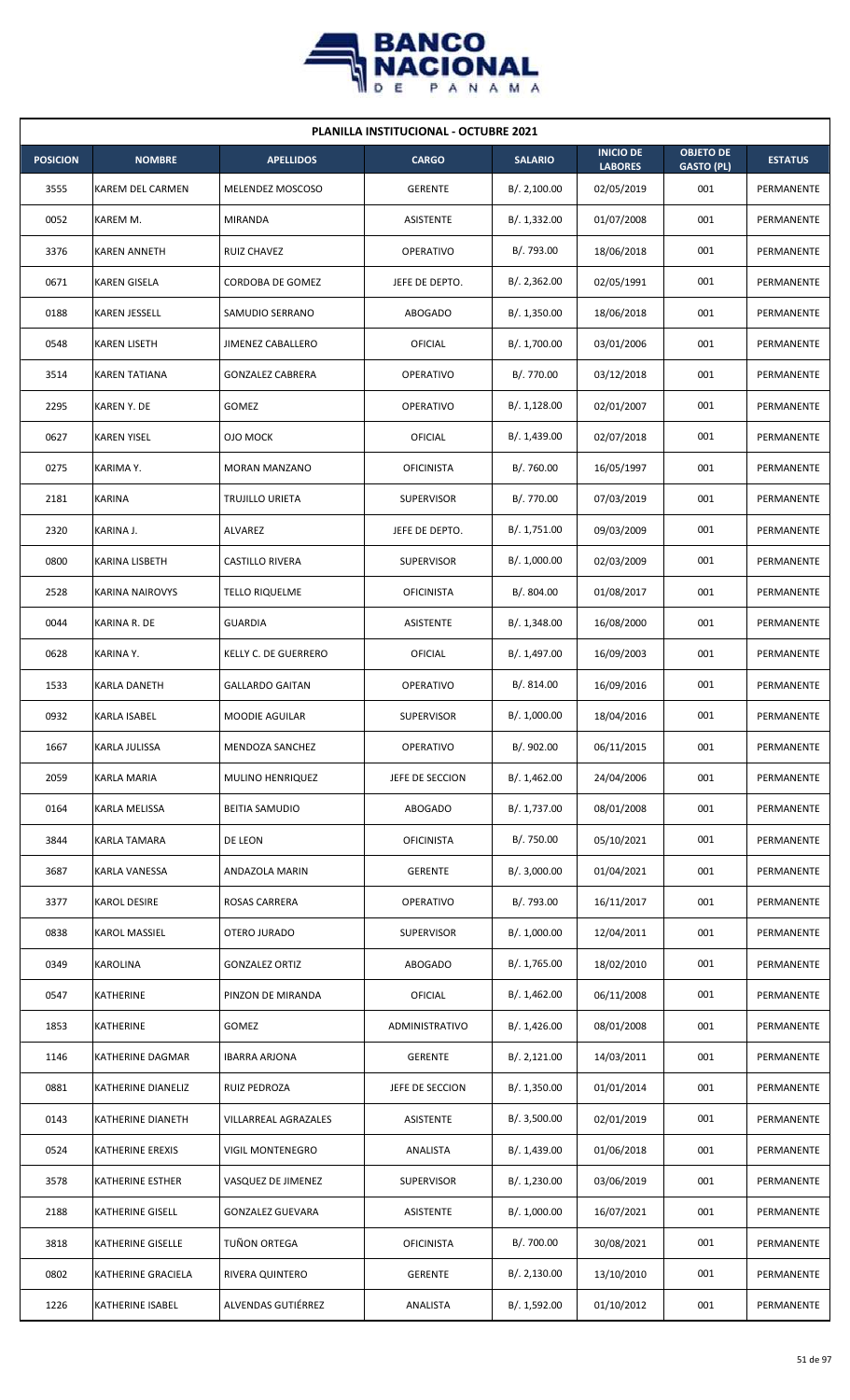

|                 | <b>PLANILLA INSTITUCIONAL - OCTUBRE 2021</b> |                            |                   |                |                                    |                                       |                |  |  |  |
|-----------------|----------------------------------------------|----------------------------|-------------------|----------------|------------------------------------|---------------------------------------|----------------|--|--|--|
| <b>POSICION</b> | <b>NOMBRE</b>                                | <b>APELLIDOS</b>           | <b>CARGO</b>      | <b>SALARIO</b> | <b>INICIO DE</b><br><b>LABORES</b> | <b>OBJETO DE</b><br><b>GASTO (PL)</b> | <b>ESTATUS</b> |  |  |  |
| 1520            | KATHERINE K.                                 | <b>GAITAN A.</b>           | <b>OPERATIVO</b>  | B/. 828.00     | 17/11/2014                         | 001                                   | PERMANENTE     |  |  |  |
| 2386            | <b>KATHERINE KARELYS</b>                     | COBA ATENCIO DE ROSALES    | <b>TECNICO</b>    | B/. 934.00     | 02/04/2018                         | 001                                   | PERMANENTE     |  |  |  |
| 2627            | KATHERINE LISSETH                            | NIETO BATISTA              | ASISTENTE         | B/. 1,025.00   | 18/06/2018                         | 001                                   | PERMANENTE     |  |  |  |
| 1557            | <b>KATHERINE LORENA</b>                      | PEREZ MEDINA               | <b>OPERATIVO</b>  | B/. 750.00     | 02/01/2019                         | 001                                   | PERMANENTE     |  |  |  |
| 1786            | KATHERINE MABEL                              | <b>GONZALEZ ALVENDRAS</b>  | <b>OFICINISTA</b> | B/. 838.00     | 06/11/2015                         | 001                                   | PERMANENTE     |  |  |  |
| 2245            | KATHERINE MARLENE                            | CANO PERALTA               | <b>GESTOR</b>     | B/. 929.00     | 10/12/2013                         | 001                                   | PERMANENTE     |  |  |  |
| 3188            | KATHERINE MITCHEL                            | <b>CAROL MORENO</b>        | <b>GERENTE</b>    | B/. 3,245.00   | 06/01/2011                         | 001                                   | PERMANENTE     |  |  |  |
| 3333            | KATHERINE MITCHELL                           | CAMARGO VASQUEZ            | <b>OFICINISTA</b> | B/. 770.00     | 03/09/2018                         | 001                                   | PERMANENTE     |  |  |  |
| 2440            | KATHERINE N.                                 | FONSECA A.                 | <b>OFICINISTA</b> | B/. 820.00     | 16/09/2014                         | 001                                   | PERMANENTE     |  |  |  |
| 3797            | KATHERINE STEPHANIE                          | AGRAZAL BATISTA            | <b>OFICINISTA</b> | B/. 800.00     | 13/07/2021                         | 001                                   | PERMANENTE     |  |  |  |
| 2476            | <b>KATHERINE YANETH</b>                      | RODRIGUEZ JULIO            | <b>SUPERVISOR</b> | B/. 1,000.00   | 03/05/2016                         | 001                                   | PERMANENTE     |  |  |  |
| 1741            | KATHERINE YISSEL                             | CALVO TEJADA               | OFICIAL           | B/. 1,490.00   | 25/07/2007                         | 001                                   | PERMANENTE     |  |  |  |
| 0463            | <b>KATHIA</b>                                | <b>BLANDON DE AYALA</b>    | ASISTENTE         | B/. 3,312.00   | 16/07/2009                         | 001                                   | PERMANENTE     |  |  |  |
| 1901            | KATHIA ELIZABETH                             | RIOS CASTILLERO DE RIOS    | <b>OPERATIVO</b>  | B/0.820.00     | 18/02/2019                         | 001                                   | PERMANENTE     |  |  |  |
| 2194            | <b>KATHIA KARINA</b>                         | <b>BULTRON MARCIAGA</b>    | <b>OPERATIVO</b>  | B/. 750.00     | 01/10/2020                         | 001                                   | PERMANENTE     |  |  |  |
| 1673            | KATHIA LISSETTE                              | <b>JIMENEZ BETHANCOURT</b> | <b>OPERATIVO</b>  | B/. 1,005.00   | 01/04/2016                         | 001                                   | PERMANENTE     |  |  |  |
| 1837            | <b>KATHRINA YESINY</b>                       | <b>DELGADO MORALES</b>     | <b>OFICINISTA</b> | B/. 813.00     | 17/04/2017                         | 001                                   | PERMANENTE     |  |  |  |
| 0411            | KATHYA Q. DE                                 | CORDOBA                    | <b>GERENTE</b>    | B/.3,500.00    | 01/09/1999                         | 001                                   | PERMANENTE     |  |  |  |
| 3201            | KATIA L. DE                                  | <b>RIVERA</b>              | JEFE DE DEPTO.    | B/. 3,000.00   | 01/03/2005                         | 001                                   | PERMANENTE     |  |  |  |
| 1908            | KATIUSHKA IVETT                              | <b>QUIROS GORDON</b>       | JEFE DE SECCION   | B/. 1,350.00   | 16/03/2015                         | 001                                   | PERMANENTE     |  |  |  |
| 3579            | KATIUSHKA LUCIANY                            | <b>GALINDO HARRISON</b>    | <b>OFICINISTA</b> | B/. 770.00     | 03/06/2019                         | 001                                   | PERMANENTE     |  |  |  |
| 2016            | KATIUSKA                                     | <b>BARRIA</b>              | <b>OFICINISTA</b> | B/. 770.00     | 01/08/2018                         | 001                                   | PERMANENTE     |  |  |  |
| 1977            | KATIUSKA DEL CARMEN                          | RUJANO RIVERA              | <b>OFICINISTA</b> | B/. 884.00     | 01/08/2013                         | 001                                   | PERMANENTE     |  |  |  |
| 2467            | KATREENA SUZETTE                             | ARAUZ SAMUDIO              | <b>OFICINISTA</b> | B/. 814.00     | 01/12/2016                         | 001                                   | PERMANENTE     |  |  |  |
| 3819            | KATRINA BEATRIZ                              | SANCHEZ MALCOM             | <b>OPERATIVO</b>  | B/0.650.00     | 13/08/2021                         | 001                                   | PERMANENTE     |  |  |  |
| 2256            | KATRINA GUADALUPE                            | <b>AVILA GOMEZ</b>         | <b>ASISTENTE</b>  | B/. 1,082.00   | 16/05/2014                         | 001                                   | PERMANENTE     |  |  |  |
| 1382            | <b>KATRINA MICHELLE</b>                      | <b>VARGAS CISNEROS</b>     | <b>ASISTENTE</b>  | B/. 2,812.00   | 02/10/2017                         | 001                                   | PERMANENTE     |  |  |  |
| 2416            | KATTIA KARINA                                | CANO MADRID                | JEFE DE SECCION   | B/.1,350.00    | 27/09/2010                         | 001                                   | PERMANENTE     |  |  |  |
| 3378            | <b>KATY</b>                                  | <b>STEVENS</b>             | OPERATIVO         | B/. 790.00     | 01/09/2017                         | 001                                   | PERMANENTE     |  |  |  |
| 2221            | <b>KATY MICHELL</b>                          | <b>CEDENO SANCHEZ</b>      | <b>OFICINISTA</b> | B/. 871.00     | 07/03/2019                         | 001                                   | PERMANENTE     |  |  |  |
| 0572            | KATYA E.                                     | <b>BETHANCOURTH GOMEZ</b>  | OFICIAL           | B/. 1,518.00   | 02/01/1986                         | 001                                   | PERMANENTE     |  |  |  |
| 0480            | KATYA GISELA                                 | <b>ESPINO GONZALEZ</b>     | ADMINISTRATIVO    | B/. 970.00     | 16/11/2016                         | 001                                   | PERMANENTE     |  |  |  |
| 0902            | <b>KATYA LORENA</b>                          | PATINO BONILLA             | <b>SUPERVISOR</b> | B/. 1,000.00   | 16/07/2010                         | 001                                   | PERMANENTE     |  |  |  |
| 2208            | KAYRA YARIKA                                 | <b>CASTRO GONZALEZ</b>     | ASISTENTE         | B/. 1,088.00   | 03/06/2013                         | 001                                   | PERMANENTE     |  |  |  |
| 3101            | <b>KAYSIE YASSIR</b>                         | HERNÁNDEZ ACOSTA           | OPERATIVO         | B/. 750.00     | 18/01/2021                         | 001                                   | PERMANENTE     |  |  |  |
| 3535            | <b>KAZAKOK NOEMI</b>                         | ESPINOSA ARROCHA           | OPERATIVO         | B/. 750.00     | 02/03/2020                         | 001                                   | PERMANENTE     |  |  |  |
| 2511            | KEILA L.                                     | QUINTERO F.                | <b>OFICINISTA</b> | B/. 859.00     | 01/07/2005                         | 001                                   | PERMANENTE     |  |  |  |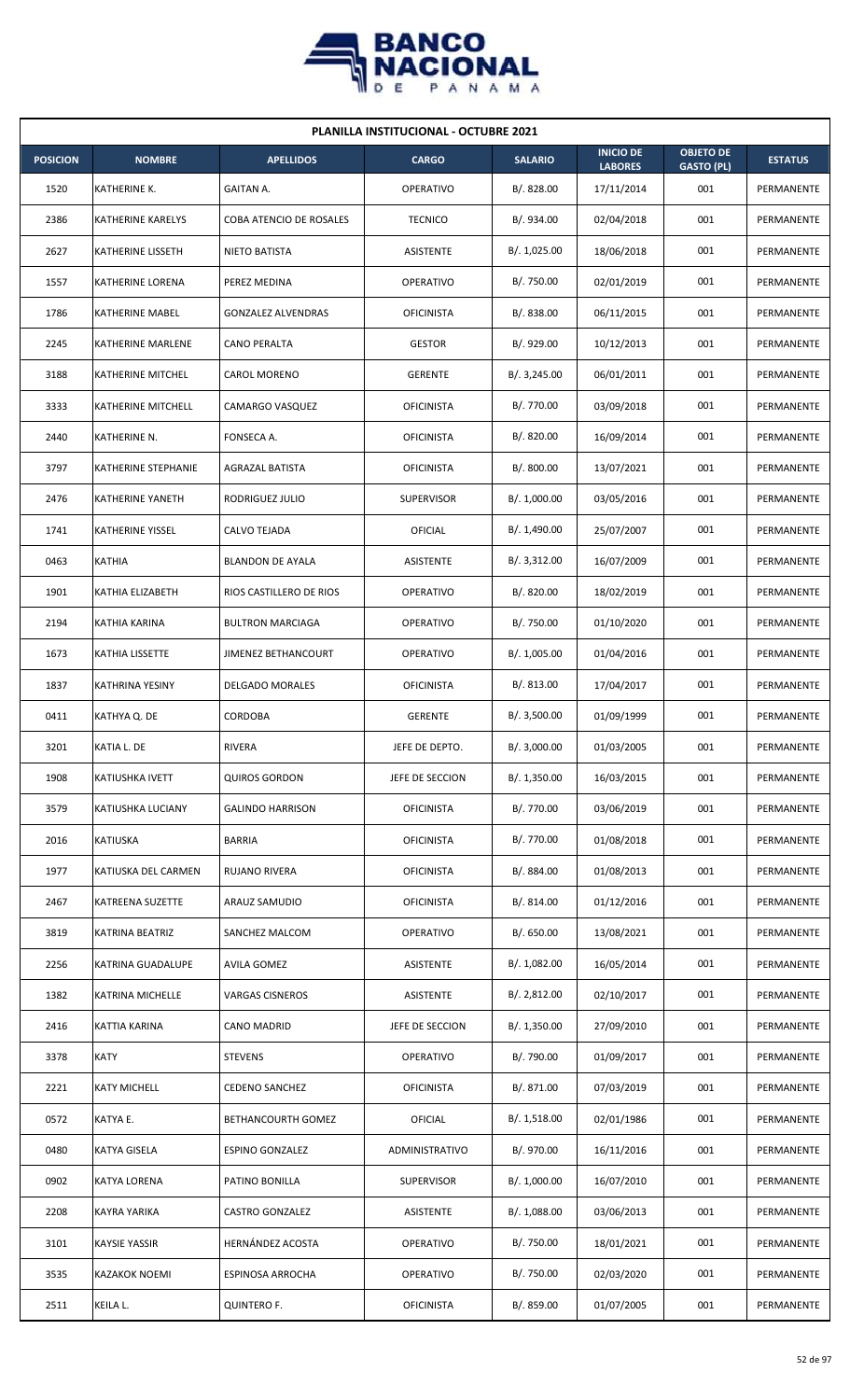

| <b>PLANILLA INSTITUCIONAL - OCTUBRE 2021</b> |                          |                          |                          |                |                                    |                                       |                |  |  |  |
|----------------------------------------------|--------------------------|--------------------------|--------------------------|----------------|------------------------------------|---------------------------------------|----------------|--|--|--|
| <b>POSICION</b>                              | <b>NOMBRE</b>            | <b>APELLIDOS</b>         | <b>CARGO</b>             | <b>SALARIO</b> | <b>INICIO DE</b><br><b>LABORES</b> | <b>OBJETO DE</b><br><b>GASTO (PL)</b> | <b>ESTATUS</b> |  |  |  |
| 2629                                         | <b>KEISY LIRIETH</b>     | <b>VERGARA REYES</b>     | ANALISTA                 | B/. 1,056.00   | 18/06/2018                         | 001                                   | PERMANENTE     |  |  |  |
| 1703                                         | <b>KELANIS MITCHELLE</b> | ROSARIO BATISTA          | <b>OPERATIVO</b>         | B/.810.00      | 01/03/2016                         | 001                                   | PERMANENTE     |  |  |  |
| 1383                                         | KELKYRA                  | <b>FRAGUEIRO ROSAS</b>   | ANALISTA                 | B/.2,000.00    | 18/10/2021                         | 001                                   | PERMANENTE     |  |  |  |
| 0815                                         | <b>KEMBERLIE RACHUEL</b> | <b>CENTELLA SOLIS</b>    | <b>SUPERVISOR</b>        | B/. 1,000.00   | 01/08/2016                         | 001                                   | PERMANENTE     |  |  |  |
| 3444                                         | <b>KENER ALEXANDER</b>   | <b>GUERRA ROBLES</b>     | <b>INSPECTOR</b>         | B/. 793.00     | 16/05/2018                         | 001                                   | PERMANENTE     |  |  |  |
| 3580                                         | <b>KENETH BRIAN</b>      | FAMANIA JURADO           | <b>OPERATIVO</b>         | B/. 770.00     | 17/06/2019                         | 001                                   | PERMANENTE     |  |  |  |
| 0566                                         | <b>KENIA ESTHER</b>      | AGUILAR B.               | <b>OFICIAL</b>           | B/. 1,575.00   | 16/03/2004                         | 001                                   | PERMANENTE     |  |  |  |
| 3461                                         | KENIVA LISBETH           | <b>DOMINGUEZ</b>         | <b>OPERATIVO</b>         | B/. 770.00     | 03/09/2018                         | 001                                   | PERMANENTE     |  |  |  |
| 2654                                         | KENNETH                  | MIRANDA D.               | ANALISTA                 | B/. 2,782.00   | 01/06/2007                         | 001                                   | PERMANENTE     |  |  |  |
| 1265                                         | <b>KENNETH DAVE</b>      | ORTIZ VINDA              | <b>OFICINISTA</b>        | B/. 770.00     | 17/09/2018                         | 001                                   | PERMANENTE     |  |  |  |
| 2023                                         | <b>KENNETH JOSUE</b>     | <b>VASQUEZ RIOS</b>      | ASISTENTE                | B/. 1,000.00   | 16/07/2018                         | 001                                   | PERMANENTE     |  |  |  |
| 1889                                         | <b>KERIMA MICHELL</b>    | VASQUEZ ESPINOSA         | <b>SUPERVISOR</b>        | B/. 1,093.00   | 19/02/2015                         | 001                                   | PERMANENTE     |  |  |  |
| 1597                                         | <b>KERINA GRISEL</b>     | ALEGRIA PEDROZA          | <b>OPERATIVO</b>         | B/.810.00      | 16/12/2013                         | 001                                   | PERMANENTE     |  |  |  |
| 0734                                         | KETLEEN ZURIEL           | RODRIGUEZ RODRIGUEZ      | JEFE DE DEPTO.           | B/. 2,704.00   | 17/09/2018                         | 001                                   | PERMANENTE     |  |  |  |
| 0553                                         | KETY Y.                  | TEJADA P.                | JEFE DE DEPTO.           | B/.1,910.00    | 02/01/2004                         | 001                                   | PERMANENTE     |  |  |  |
| 2428                                         | KETZY MAYLIN             | LAWS GONZALEZ            | JEFE DE SECCION          | B/. 1,350.00   | 03/09/2007                         | 001                                   | PERMANENTE     |  |  |  |
| 1640                                         | <b>KEVIN ALARICH</b>     | <b>FUENTES DE GRACIA</b> | <b>OPERATIVO</b>         | B/. 814.00     | 16/08/2016                         | 001                                   | PERMANENTE     |  |  |  |
| 3473                                         | <b>KEVIN AUGUSTO</b>     | <b>GONZALEZ MIRANDA</b>  | <b>TRABAJADOR MANUAL</b> | B/. 740.00     | 16/04/2018                         | 001                                   | PERMANENTE     |  |  |  |
| 3820                                         | <b>KEVIN BRANDON</b>     | <b>GUERRA SAMUDIO</b>    | <b>INSPECTOR</b>         | B/. 750.00     | 02/08/2021                         | 001                                   | PERMANENTE     |  |  |  |
| 3445                                         | <b>KEVIN EDUARDO</b>     | SANTOS CABALLERO         | <b>INSPECTOR</b>         | B/. 810.00     | 03/07/2017                         | 001                                   | PERMANENTE     |  |  |  |
| 0424                                         | <b>KEVIN ENRIQUE</b>     | APARICIO ALONSO          | SUPERVISOR               | B/. 1,655.00   | 02/01/2015                         | 001                                   | PERMANENTE     |  |  |  |
| 0492                                         | <b>KEVIN EZEQUIEL</b>    | PHILLIPS NUNEZ           | <b>SUPERVISOR</b>        | B/. 1,545.00   | 01/08/2018                         | 001                                   | PERMANENTE     |  |  |  |
| 3379                                         | <b>KEVIN GERARDO</b>     | ORTEGA VELASQUEZ         | OPERATIVO                | B/. 793.00     | 18/06/2018                         | 001                                   | PERMANENTE     |  |  |  |
| 2702                                         | <b>KEVIN JOSE</b>        | RIVERA MORA              | <b>TECNICO</b>           | B/. 813.00     | 16/12/2016                         | 001                                   | PERMANENTE     |  |  |  |
| 0296                                         | <b>KEVIN KEN</b>         | SERRACIN MIRANDA         | <b>OFICINISTA</b>        | B/. 765.00     | 01/09/2016                         | 001                                   | PERMANENTE     |  |  |  |
| 3637                                         | <b>KEVIN MICHEAL</b>     | <b>WING PEREZ</b>        | <b>OFICIAL</b>           | B/. 1,350.00   | 01/02/2021                         | 001                                   | PERMANENTE     |  |  |  |
| 3663                                         | <b>KEVIN RAINIER</b>     | OBANDO MENDOZA           | ANALISTA                 | B/. 850.00     | 16/03/2021                         | 001                                   | PERMANENTE     |  |  |  |
| 3500                                         | KEYLA IZAMARA            | <b>AGUILAR PINZON</b>    | <b>OFICIAL</b>           | B/. 1,391.00   | 01/11/2018                         | 001                                   | PERMANENTE     |  |  |  |
| 1129                                         | KEYLA VERUZKA            | <b>BEDOYA HINESTROZA</b> | JEFE DE SECCION          | B/. 1,795.00   | 01/06/2018                         | 001                                   | PERMANENTE     |  |  |  |
| 3807                                         | <b>KEYSI LISSETT</b>     | PIMENTEL RODRIGUEZ       | OPERATIVO                | B/. 750.00     | 09/07/2021                         | 001                                   | PERMANENTE     |  |  |  |
| 2665                                         | KHADINE DEL C            | BERNAL D.                | ADMINISTRADOR            | B/. 1,523.00   | 08/03/2004                         | 001                                   | PERMANENTE     |  |  |  |
| 0883                                         | <b>KHRYS ELLEN</b>       | <b>OBANDO SUIRA</b>      | <b>OFICINISTA</b>        | B/. 750.00     | 04/01/2021                         | 001                                   | PERMANENTE     |  |  |  |
| 1672                                         | KIARA IVETTE             | <b>GONZALEZ QUINTANA</b> | <b>OPERATIVO</b>         | B/. 814.00     | 17/08/2015                         | 001                                   | PERMANENTE     |  |  |  |
| 0986                                         | KILEREYMA I.             | SENTMAT ARAUZ            | <b>GERENTE</b>           | B/. 3,453.00   | 19/04/2010                         | 001                                   | PERMANENTE     |  |  |  |
| 0878                                         | KIMBERLY                 | SAAVEDRA                 | <b>OFICINISTA</b>        | B/. 833.00     | 16/06/2016                         | 001                                   | PERMANENTE     |  |  |  |
| 3556                                         | KIMBERLY IVETH           | <b>TORRES NIETO</b>      | OPERATIVO                | B/. 770.00     | 02/05/2019                         | 001                                   | PERMANENTE     |  |  |  |
| 2267                                         | KIMBERLY JEANETH         | SICILIA ARAUZ            | <b>GESTOR</b>            | B/. 929.00     | 18/07/2016                         | 001                                   | PERMANENTE     |  |  |  |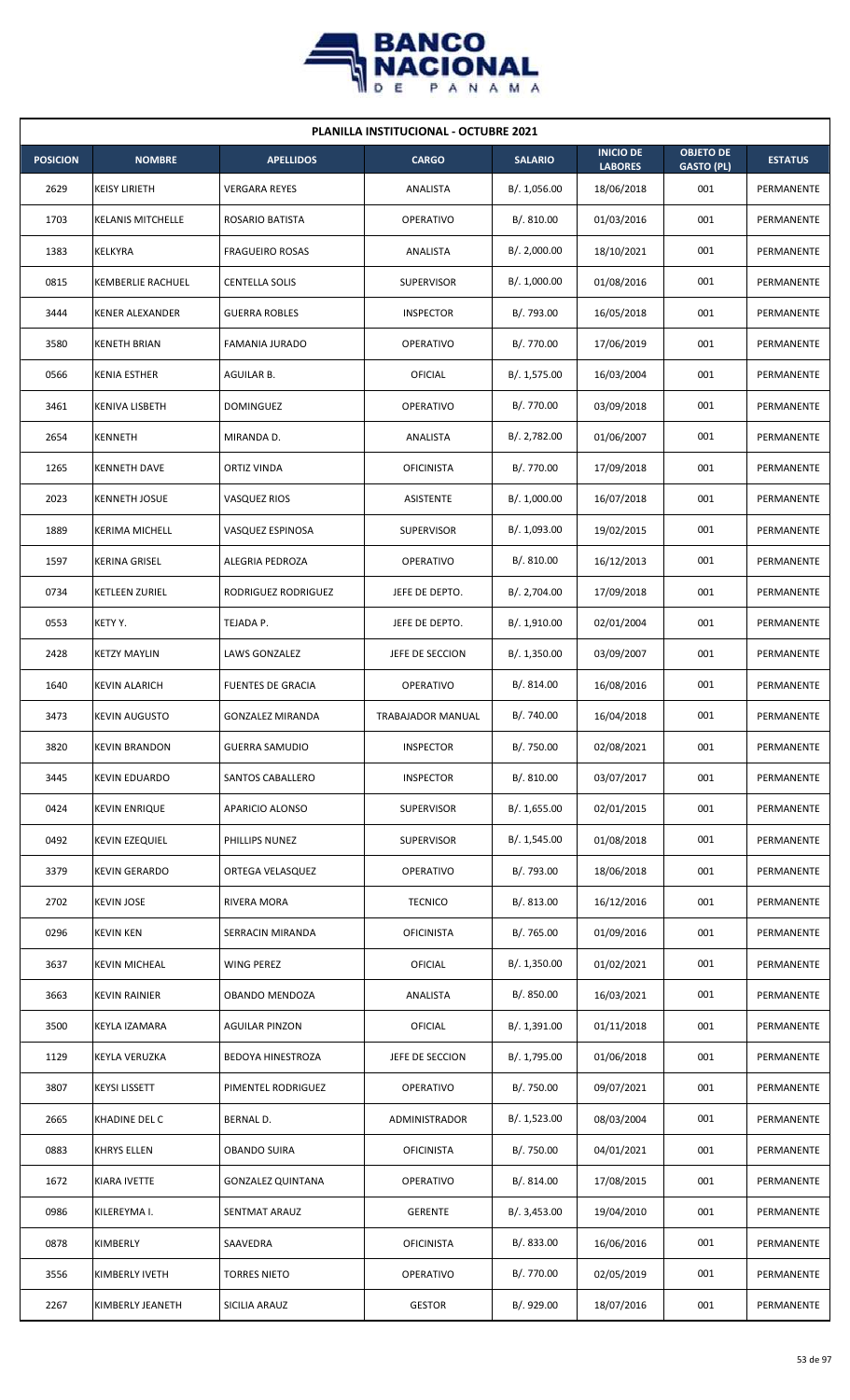

| <b>PLANILLA INSTITUCIONAL - OCTUBRE 2021</b> |                         |                           |                   |                |                                    |                                       |                |  |  |
|----------------------------------------------|-------------------------|---------------------------|-------------------|----------------|------------------------------------|---------------------------------------|----------------|--|--|
| <b>POSICION</b>                              | <b>NOMBRE</b>           | <b>APELLIDOS</b>          | <b>CARGO</b>      | <b>SALARIO</b> | <b>INICIO DE</b><br><b>LABORES</b> | <b>OBJETO DE</b><br><b>GASTO (PL)</b> | <b>ESTATUS</b> |  |  |
| 1410                                         | <b>KIRBY YOEL</b>       | DE GRACIA MELGAR          | OFICIAL           | B/.1,350.00    | 16/09/2020                         | 001                                   | PERMANENTE     |  |  |
| 2111                                         | KIRIAN M.               | AVILA                     | ADMINISTRADOR     | B/. 981.00     | 16/03/1993                         | 001                                   | PERMANENTE     |  |  |
| 0657                                         | KRISHNA YERALDINE       | ORDONEZ                   | <b>OFICIAL</b>    | B/. 1,497.00   | 16/06/2017                         | 001                                   | PERMANENTE     |  |  |
| 0442                                         | <b>KRISTHINE OSIRIS</b> | CASTILLO ARAUZ            | OFICIAL           | B/. 1,700.00   | 01/04/2021                         | 001                                   | PERMANENTE     |  |  |
| 3386                                         | <b>KRISTY EILING</b>    | ORTEGA MARCIAGA           | <b>OFICINISTA</b> | B/. 750.00     | 16/09/2020                         | 001                                   | PERMANENTE     |  |  |
| 1580                                         | <b>KRYSTELL ZUGEAME</b> | <b>SOLIS ROSAS</b>        | <b>OPERATIVO</b>  | B/. 820.00     | 04/05/2015                         | 001                                   | PERMANENTE     |  |  |
| 0234                                         | <b>KRYSTHEL JHOANNA</b> | <b>GONZALEZ CARABALLO</b> | TRAMITADOR        | B/. 893.00     | 16/04/2018                         | 001                                   | PERMANENTE     |  |  |
| 2606                                         | LAIZA RACHEL            | <b>BARCENAS GARCIA</b>    | ANALISTA          | B/.1,152.00    | 02/04/2012                         | 001                                   | PERMANENTE     |  |  |
| 0268                                         | LARISA ELIZABETH        | SANCHEZ CONCEPCION        | <b>PSICOLOGO</b>  | B/. 1,000.00   | 02/01/2019                         | 001                                   | PERMANENTE     |  |  |
| 0559                                         | LARISEL Y.              | MORENO D.                 | OFICIAL           | B/. 2,215.00   | 16/03/1998                         | 001                                   | PERMANENTE     |  |  |
| 3505                                         | LARISSA LORENA          | CASTANEDA DOMINGUEZ       | <b>SUPERVISOR</b> | B/.1,648.00    | 16/11/2018                         | 001                                   | PERMANENTE     |  |  |
| 0458                                         | LARISSA MADELINE        | CABALLERO COBA            | <b>ABOGADO</b>    | B/. 1,071.00   | 16/08/2017                         | 001                                   | PERMANENTE     |  |  |
| 3034                                         | LARIZA LINETH           | HERNANDEZ VALDERRAMA      | ANALISTA          | B/. 1,025.00   | 18/10/2010                         | 001                                   | PERMANENTE     |  |  |
| 3165                                         | LASLEY MICHAEL          | SANCHEZ HENRIQUEZ         | <b>OFICINISTA</b> | B/. 893.00     | 16/03/2018                         | 001                                   | PERMANENTE     |  |  |
| 0621                                         | LASTENIA DEL C          | VILLARREAL G.             | OFICIAL           | B/. 1,497.00   | 02/04/2001                         | 001                                   | PERMANENTE     |  |  |
| 3215                                         | LAURA                   | ROMERO CASTILLERO         | <b>GERENTE</b>    | B/.3,336.00    | 01/10/2013                         | 001                                   | PERMANENTE     |  |  |
| 0989                                         | LAURA AILYN             | ORTIZ CASTILLO            | JEFE DE DEPTO.    | B/.2,192.00    | 06/04/2015                         | 001                                   | PERMANENTE     |  |  |
| 0488                                         | LAURA JEAN              | PEREZ                     | <b>GERENTE</b>    | B/. 4,000.00   | 16/03/2015                         | 001                                   | PERMANENTE     |  |  |
| 3692                                         | <b>LAURA LENNYS</b>     | APARICIO SANCHEZ          | ANALISTA          | B/. 1,350.00   | 01/09/2021                         | 001                                   | PERMANENTE     |  |  |
| 3385                                         | LAURA RAQUEL            | DOMINGUEZ QUINTANA        | <b>OFICINISTA</b> | B/. 750.00     | 16/09/2020                         | 001                                   | PERMANENTE     |  |  |
| 1201                                         | LAURO ANEL              | CORREA M.                 | ADMINISTRATIVO    | B/. 1,516.00   | 27/10/2004                         | 001                                   | PERMANENTE     |  |  |
| 0594                                         | LAYLA LARISSA           | <b>SUCRE DIAZ</b>         | OFICIAL           | B/.1,518.00    | 01/10/2012                         | 001                                   | PERMANENTE     |  |  |
| 2061                                         | LAYNEZ JUDITH           | <b>GONZALEZ MATTA</b>     | JEFE DE SECCION   | B/. 1,704.00   | 22/11/1999                         | 001                                   | PERMANENTE     |  |  |
| 2903                                         | LEANDRO                 | <b>GUAITO MARTINEZ</b>    | <b>INSPECTOR</b>  | B/. 872.00     | 02/05/2003                         | 001                                   | PERMANENTE     |  |  |
| 2803                                         | LEANDRO                 | <b>VALDEZ QUINTERO</b>    | <b>INSPECTOR</b>  | B/. 827.00     | 02/04/2012                         | 001                                   | PERMANENTE     |  |  |
| 3525                                         | LEIDIS LISNETH          | <b>TORRES</b>             | ADMINISTRATIVO    | B/. 820.00     | 17/12/2018                         | 001                                   | PERMANENTE     |  |  |
| 3730                                         | LEIDY DIANA             | NOVIO URRIOLA             | <b>OFICINISTA</b> | B/. 800.00     | 14/05/2021                         | 003                                   | CONTINGENTE    |  |  |
| 0727                                         | LEIDY ISELDA            | ARROYO G.                 | OFICIAL           | B/. 2,750.00   | 01/02/2000                         | 001                                   | PERMANENTE     |  |  |
| 1787                                         | LEIDY L.                | VALDES R.                 | <b>OFICINISTA</b> | B/. 836.00     | 18/02/2013                         | 001                                   | PERMANENTE     |  |  |
| 3134                                         | LEILA YADINIR           | PRADO PINTO               | JEFE DE DEPTO.    | B/. 1,650.00   | 16/05/2016                         | 001                                   | PERMANENTE     |  |  |
| 0426                                         | LEILYS OSIRIS           | ACOSTA ARAUZ DE ORTEGA    | ANALISTA          | B/. 919.00     | 18/04/2016                         | 001                                   | PERMANENTE     |  |  |
| 2045                                         | LEISY M.                | CASTILLO C.               | JEFE DE SECCION   | B/. 1,518.00   | 16/01/2007                         | 001                                   | PERMANENTE     |  |  |
| 1262                                         | LEISY MELISSA           | CASTILLO JIMENEZ          | ANALISTA          | B/. 1,768.00   | 07/11/2017                         | 001                                   | PERMANENTE     |  |  |
| 3240                                         | <b>LELIA ENITH</b>      | <b>MEDICA ARAUZ</b>       | JEFE DE DEPTO.    | B/. 2,042.00   | 02/04/2001                         | 001                                   | PERMANENTE     |  |  |
| 0172                                         | LENDY GIULLIANA         | <b>MORALES BARRERA</b>    | OFICIAL           | B/. 1,350.00   | 04/05/2020                         | 001                                   | PERMANENTE     |  |  |
| 2340                                         | LENIS DEL CARMEN        | SANJUR MORALES            | <b>SUPERVISOR</b> | B/. 1,093.00   | 01/02/2017                         | 001                                   | PERMANENTE     |  |  |
| 2028                                         | LEONARDO SAMUEL         | PINTO SOLIS               | <b>OFICINISTA</b> | B/. 810.00     | 01/06/2017                         | 001                                   | PERMANENTE     |  |  |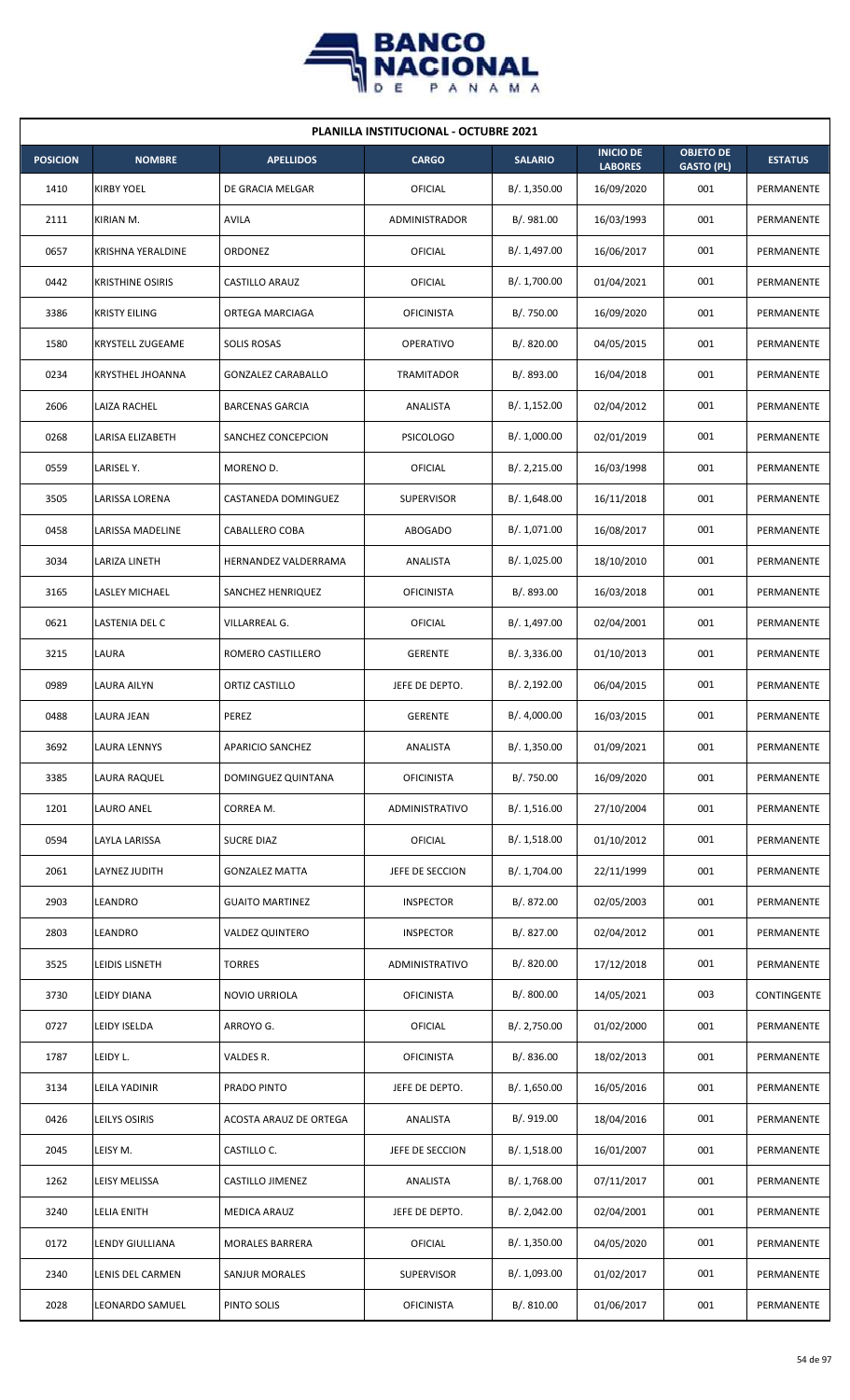

| <b>PLANILLA INSTITUCIONAL - OCTUBRE 2021</b> |                        |                                |                   |                |                                    |                                       |                |  |  |  |
|----------------------------------------------|------------------------|--------------------------------|-------------------|----------------|------------------------------------|---------------------------------------|----------------|--|--|--|
| <b>POSICION</b>                              | <b>NOMBRE</b>          | <b>APELLIDOS</b>               | <b>CARGO</b>      | <b>SALARIO</b> | <b>INICIO DE</b><br><b>LABORES</b> | <b>OBJETO DE</b><br><b>GASTO (PL)</b> | <b>ESTATUS</b> |  |  |  |
| 3582                                         | <b>LEONEL ENRIQUE</b>  | PEREZ MENDOZA                  | ANALISTA          | B/. 1,743.00   | 17/06/2019                         | 001                                   | PERMANENTE     |  |  |  |
| 3731                                         | <b>LEONIDAS JOHEL</b>  | ALMANZA ARCIA                  | <b>OFICIAL</b>    | B/. 1,350.00   | 10/05/2021                         | 001                                   | PERMANENTE     |  |  |  |
| 2836                                         | LEONILDE               | CORELLA JUSTAVINO              | <b>INSPECTOR</b>  | B/0.828.00     | 16/01/2014                         | 001                                   | PERMANENTE     |  |  |  |
| 2821                                         | <b>LEOPOLDO</b>        | BLANFORD H.                    | <b>INSPECTOR</b>  | B/. 872.00     | 03/01/2005                         | 001                                   | PERMANENTE     |  |  |  |
| 0274                                         | LEOPOLDO M.            | CASTILLO P.                    | <b>OFICINISTA</b> | B/. 822.00     | 16/02/1998                         | 001                                   | PERMANENTE     |  |  |  |
| 1078                                         | leovigildo             | <b>CANTO CHAVEZ</b>            | OFICIAL           | B/.2,045.00    | 16/11/2007                         | 001                                   | PERMANENTE     |  |  |  |
| 2374                                         | LESBIA JUDITH          | MENCHACA NUÑEZ                 | JEFE DE SECCION   | B/. 1,350.00   | 25/07/2011                         | 001                                   | PERMANENTE     |  |  |  |
| 3838                                         | LESLIE MARISEL         | DELGADO SAAVEDRA               | TRAMITADOR        | B/. 850.00     | 06/09/2021                         | 001                                   | PERMANENTE     |  |  |  |
| 1960                                         | LESLIE NORAIMA         | <b>FLORES DIAZ</b>             | <b>OFICINISTA</b> | B/. 838.00     | 02/07/2012                         | 001                                   | PERMANENTE     |  |  |  |
| 0271                                         | <b>LESLY ARACELLYS</b> | <b>HERNANDEZ GOMEZ</b>         | TRAMITADOR        | B/. 871.00     | 01/04/2019                         | 001                                   | PERMANENTE     |  |  |  |
| 0200                                         | <b>LESVY ANETT</b>     | <b>MENDOZA PINO</b>            | ASISTENTE         | B/. 1,000.00   | 26/07/2021                         | 001                                   | PERMANENTE     |  |  |  |
| 3250                                         | LETICIA D. DE          | ZEVALLOS                       | JEFE DE SECCION   | B/. 1,775.00   | 16/02/1998                         | 001                                   | PERMANENTE     |  |  |  |
| 0197                                         | LETICIA I.             | CEDENO                         | <b>SUPERVISOR</b> | B/. 1,580.00   | 05/07/2004                         | 001                                   | PERMANENTE     |  |  |  |
| 2225                                         | LETZAIRA NAIRT         | LUZCANDO                       | <b>GESTOR</b>     | B/. 925.00     | 16/06/2011                         | 001                                   | PERMANENTE     |  |  |  |
| 1507                                         | LEYDI ALEXANDRA        | LOMBARDO CORONADO              | <b>OPERATIVO</b>  | B/. 810.00     | 01/09/2015                         | 001                                   | PERMANENTE     |  |  |  |
| 0592                                         | LEYDI ANA              | DELGADO SOTO                   | OFICIAL           | B/. 1,489.00   | 03/05/2016                         | 001                                   | PERMANENTE     |  |  |  |
| 3335                                         | LEYDI DAYANA           | VILLARREAL HAND                | <b>SUPERVISOR</b> | B/. 1,000.00   | 16/05/2018                         | 001                                   | PERMANENTE     |  |  |  |
| 1196                                         | LEYDI DAYANA DE        | LLERENA                        | JEFE DE DEPTO.    | B/. 1,700.00   | 24/01/2008                         | 001                                   | PERMANENTE     |  |  |  |
| 1176                                         | <b>LEYDI DAYANCI</b>   | ORTEGA JIMENEZ                 | OFICIAL           | B/. 1,953.00   | 03/02/2010                         | 001                                   | PERMANENTE     |  |  |  |
| 3239                                         | LEYDIS DAYANA          | HERNANDEZ DELGADO              | JEFE DE DEPTO.    | B/.2,226.00    | 17/11/2008                         | 001                                   | PERMANENTE     |  |  |  |
| 3380                                         | LEYDIS YISEL           | RODRIGUEZ ARIAS                | OPERATIVO         | B/. 790.00     | 16/04/2018                         | 001                                   | PERMANENTE     |  |  |  |
| 2210                                         | LEYRA JANETH           | <b>OSORIO ANTUNEZ</b>          | COORDINADOR       | B/. 1,300.00   | 16/08/2019                         | 001                                   | PERMANENTE     |  |  |  |
| 2333                                         | LEYSI MASSIEL          | <b>MONTERREY BERDIALES</b>     | SUPERVISOR        | B/. 1,093.00   | 02/04/2012                         | 001                                   | PERMANENTE     |  |  |  |
| 2055                                         | LEYSIS Y.              | SANCHEZ S.                     | JEFE DE SECCION   | B/. 1,476.00   | 16/06/2005                         | 001                                   | PERMANENTE     |  |  |  |
| 1412                                         | LEYVI A.               | <b>FRANCIS ORTIZ</b>           | JEFE DE SECCION   | B/. 1,722.00   | 01/03/2000                         | 001                                   | PERMANENTE     |  |  |  |
| 3381                                         | LIBRADA YISEL          | <b>GUTIERREZ PEREZ</b>         | <b>OPERATIVO</b>  | B/. 817.00     | 03/07/2017                         | 001                                   | PERMANENTE     |  |  |  |
| 2129                                         | LIDANIS YARITSEL       | <b>CABALLERO GUERRA</b>        | ASISTENTE         | B/. 1,000.00   | 01/12/2020                         | 001                                   | PERMANENTE     |  |  |  |
| 0483                                         | LIDENIS MICHELLE       | <b>BEJARANO GUERRA</b>         | ADMINISTRATIVO    | B/. 902.00     | 02/05/2018                         | 001                                   | PERMANENTE     |  |  |  |
| 2637                                         | <b>LIDERFONSO</b>      | GONZALEZ B.                    | ANALISTA          | B/.2,568.00    | 01/07/1985                         | 001                                   | PERMANENTE     |  |  |  |
| 2030                                         | LIDIA DEL CARMEN       | <b>FLOREZ PEREZ</b>            | ASISTENTE         | B/. 1,000.00   | 02/05/2018                         | 001                                   | PERMANENTE     |  |  |  |
| 2328                                         | LIDIA ESTHER           | MURILLO ALCAZAR                | OFICIAL           | B/.1,446.00    | 16/08/2012                         | 001                                   | PERMANENTE     |  |  |  |
| 1040                                         | LIDIA INES             | ABREGO ALMANZA DE<br>PEREGRINA | <b>GERENTE</b>    | B/.3,351.00    | 01/01/2016                         | 001                                   | PERMANENTE     |  |  |  |
| 1805                                         | LIGIA GLORIELA         | LONDONO A.                     | <b>OFICINISTA</b> | B/. 827.00     | 01/10/1997                         | 001                                   | PERMANENTE     |  |  |  |
| 2498                                         | LILIA AMARILIS         | <b>BANCHON WILSON</b>          | <b>OFICINISTA</b> | B/. 813.00     | 01/10/2010                         | 001                                   | PERMANENTE     |  |  |  |
| 1984                                         | LILIA ISABEL           | <b>CASTRO AIZPRUA</b>          | <b>OFICIAL</b>    | B/. 1,350.00   | 01/03/2016                         | 001                                   | PERMANENTE     |  |  |  |
| 3794                                         | LILIA ITZEL            | <b>VILLARREAL PITTI</b>        | <b>OFICINISTA</b> | B/. 750.00     | 09/07/2021                         | 001                                   | PERMANENTE     |  |  |  |
| 2458                                         | LILIA ROSA             | ARAUZ CARREÑO                  | <b>OFICINISTA</b> | B/. 817.00     | 11/04/2014                         | 001                                   | PERMANENTE     |  |  |  |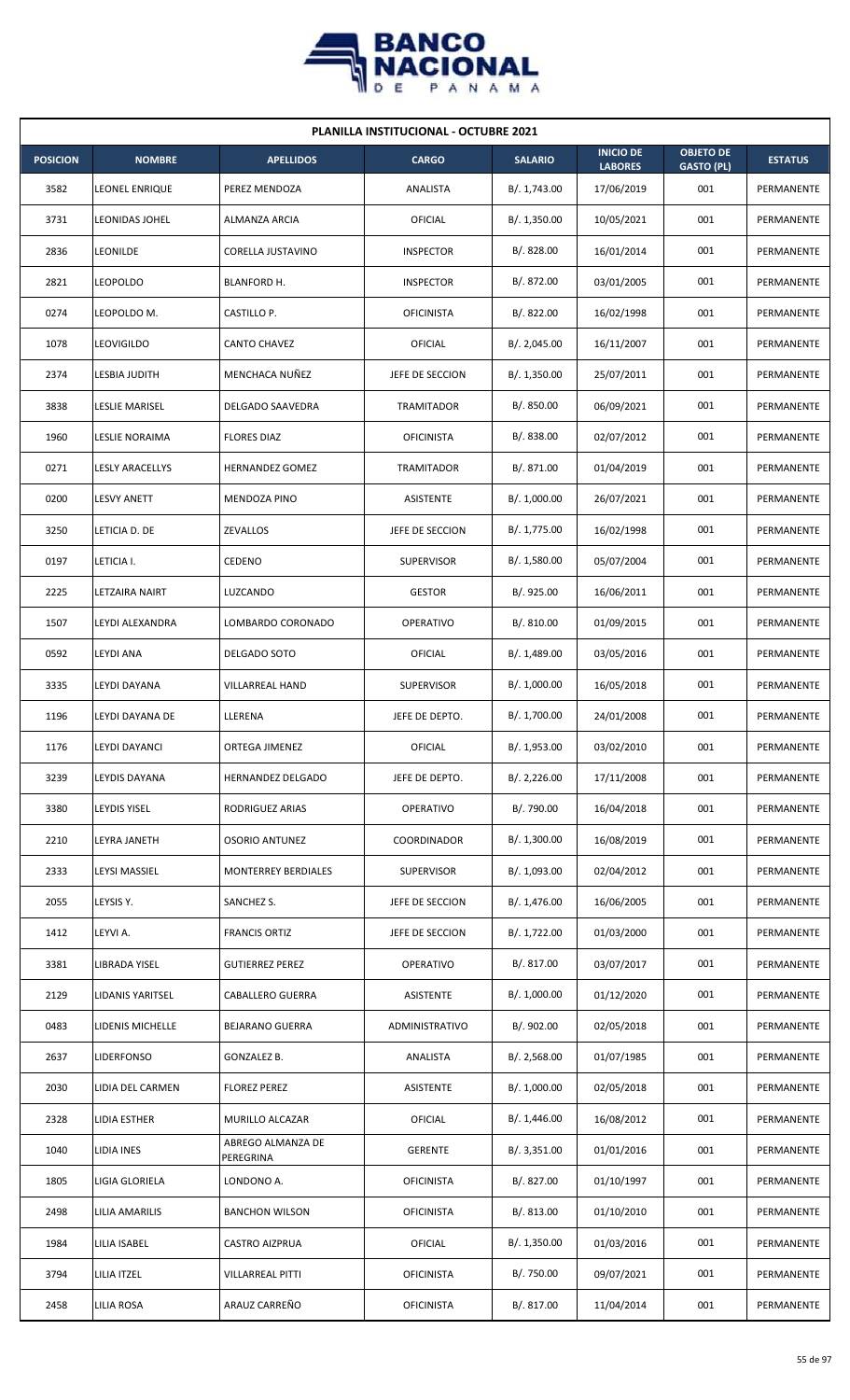

|                 | <b>PLANILLA INSTITUCIONAL - OCTUBRE 2021</b> |                                      |                   |                |                                    |                                       |                |  |  |  |
|-----------------|----------------------------------------------|--------------------------------------|-------------------|----------------|------------------------------------|---------------------------------------|----------------|--|--|--|
| <b>POSICION</b> | <b>NOMBRE</b>                                | <b>APELLIDOS</b>                     | <b>CARGO</b>      | <b>SALARIO</b> | <b>INICIO DE</b><br><b>LABORES</b> | <b>OBJETO DE</b><br><b>GASTO (PL)</b> | <b>ESTATUS</b> |  |  |  |
| 2335            | <b>LILIA TERESA</b>                          | VEGA DE AVILA                        | <b>SUPERVISOR</b> | B/. 1,088.00   | 23/11/2011                         | 001                                   | PERMANENTE     |  |  |  |
| 2313            | LILIAN P.                                    | MORALES C.                           | JEFE DE DEPTO.    | B/.1,718.00    | 05/04/2004                         | 001                                   | PERMANENTE     |  |  |  |
| 1508            | LILIANA                                      | SAMUDIO MENDOZA                      | <b>OPERATIVO</b>  | B/. 817.00     | 16/05/2016                         | 001                                   | PERMANENTE     |  |  |  |
| 0891            | LILIANA AIDETH                               | <b>MADERA MORALES</b>                | <b>OFICINISTA</b> | B/. 814.00     | 03/01/2017                         | 001                                   | PERMANENTE     |  |  |  |
| 3150            | LILIANA ELIZABETH                            | HINOJOSA ARMUELLES DE<br><b>GOTI</b> | OFICIAL           | B/.1,578.00    | 17/08/2015                         | 001                                   | PERMANENTE     |  |  |  |
| 0655            | LILIANA ESTHER                               | SANCHEZ MOREIRA                      | OFICIAL           | B/. 1,476.00   | 01/04/1993                         | 001                                   | PERMANENTE     |  |  |  |
| 0810            | LILIANA I.                                   | LEON R.                              | <b>OFICINISTA</b> | B/. 976.00     | 17/04/2006                         | 001                                   | PERMANENTE     |  |  |  |
| 2848            | LILIANA IBETH                                | <b>FLORES</b>                        | <b>OPERATIVO</b>  | B/. 750.00     | 16/07/2019                         | 001                                   | PERMANENTE     |  |  |  |
| 1034            | LILIANA J.                                   | PINILLA B.                           | <b>GERENTE</b>    | B/. 4,500.00   | 01/10/2014                         | 001                                   | PERMANENTE     |  |  |  |
| 3557            | LILIBETH DEL CARMEN                          | CIGARRUISTA ARAUZ                    | <b>OFICINISTA</b> | B/. 770.00     | 02/05/2019                         | 001                                   | PERMANENTE     |  |  |  |
| 3026            | LINDA VANESSA                                | AVENDAÑO BONILLA                     | <b>ARQUITECTO</b> | B/.1,350.00    | 16/11/2016                         | 001                                   | PERMANENTE     |  |  |  |
| 3096            | LINETH DAYANA                                | MORENO GUTIERREZ DE<br><b>DIMAS</b>  | TRABAJADOR MANUAL | B/. 800.00     | 03/07/2017                         | 001                                   | PERMANENTE     |  |  |  |
| 3167            | LINETH EDITH                                 | SANCHEZ ZAMORA                       | <b>PSICOLOGO</b>  | B/. 1,053.00   | 16/10/2013                         | 001                                   | PERMANENTE     |  |  |  |
| 1500            | LINETH ESTHER                                | DAR CHALABI ZARATE                   | <b>OPERATIVO</b>  | B/. 790.00     | 01/09/2017                         | 001                                   | PERMANENTE     |  |  |  |
| 1707            | LINETH I.                                    | QUINTERO                             | <b>OPERATIVO</b>  | B/. 934.00     | 03/07/2006                         | 001                                   | PERMANENTE     |  |  |  |
| 3517            | LINETHE ELVIRA                               | HERNANDEZ GONZALEZ                   | <b>ASISTENTE</b>  | B/. 1,030.00   | 03/12/2018                         | 001                                   | PERMANENTE     |  |  |  |
| 1724            | LINETTE B.                                   | DE LIMA                              | <b>OPERATIVO</b>  | B/. 970.00     | 01/09/2005                         | 001                                   | PERMANENTE     |  |  |  |
| 0113            | LINETTE ESTHER                               | LOPEZ DE D AMIL                      | <b>GERENTE</b>    | B/.2,318.00    | 01/09/2006                         | 001                                   | PERMANENTE     |  |  |  |
| 1375            | LINETTE JULISSA                              | FIGUEROA MORENO DE VEGA              | <b>GERENTE</b>    | B/. 3,500.00   | 20/07/2020                         | 001                                   | PERMANENTE     |  |  |  |
| 1075            | <b>LIOMEDES</b>                              | PEREZ ABREGO                         | <b>OFICIAL</b>    | B/.2,426.00    | 16/07/2010                         | 001                                   | PERMANENTE     |  |  |  |
| 0154            | <b>LIONEL</b>                                | LASSO AGUILAR                        | <b>ABOGADO</b>    | B/.2,018.00    | 01/11/2004                         | 001                                   | PERMANENTE     |  |  |  |
| 2798            | LIONEL ALBERTO                               | <b>HIGUERA FLORES</b>                | <b>INSPECTOR</b>  | B/. 818.00     | 06/11/2008                         | 001                                   | PERMANENTE     |  |  |  |
| 3665            | LIONEL ALEXANDER                             | LOPEZ RIVERA                         | <b>OFICIAL</b>    | B/. 1,700.00   | 16/03/2021                         | 001                                   | PERMANENTE     |  |  |  |
| 3462            | <b>LIRIETH QUETZALIRIS</b>                   | GUERRA GONZALEZ                      | OPERATIVO         | B/. 770.00     | 17/09/2018                         | 001                                   | PERMANENTE     |  |  |  |
| 1899            | LISA M.                                      | RÍOS D.                              | <b>OFICINISTA</b> | B/. 858.00     | 20/10/2014                         | 001                                   | PERMANENTE     |  |  |  |
| 2000            | LISBETH DEL ROSARIO                          | SALINAS MENDEZ                       | <b>OFICIAL</b>    | B/. 1,476.00   | 16/06/2000                         | 001                                   | PERMANENTE     |  |  |  |
| 0107            | LISBETH M.                                   | TORRES M.                            | <b>GERENTE</b>    | B/.2,295.00    | 17/11/2008                         | 001                                   | PERMANENTE     |  |  |  |
| 2057            | LISBETH M. DE                                | <b>MARTINEZ</b>                      | <b>GERENTE</b>    | B/.2,100.00    | 17/12/2007                         | 001                                   | PERMANENTE     |  |  |  |
| 2343            | LISBETH MARGARITA                            | <b>QUIEL</b>                         | <b>SUPERVISOR</b> | B/. 1,379.00   | 03/04/2000                         | 001                                   | PERMANENTE     |  |  |  |
| 0948            | LISETH H.                                    | <b>BARRIOS H.</b>                    | AVALUADOR         | B/.2,426.00    | 28/04/2009                         | 001                                   | PERMANENTE     |  |  |  |
| 2031            | LISHETE                                      | CORDOBA SAMANIEGO                    | <b>OFICINISTA</b> | B/. 793.00     | 01/12/2017                         | 001                                   | PERMANENTE     |  |  |  |
| 3618            | <b>LISNETH HAYDEE</b>                        | LEZCANO GONZALEZ                     | <b>OPERATIVO</b>  | B/. 750.00     | 01/12/2020                         | 001                                   | PERMANENTE     |  |  |  |
| 1503            | LISNETH MARCELINA                            | CABALLERO SERRANO                    | <b>OPERATIVO</b>  | B/. 814.00     | 01/03/2017                         | 001                                   | PERMANENTE     |  |  |  |
| 1204            | LISSA MILENA                                 | HERRERA QUIEL DE MIRANDA             | ADMINISTRATIVO    | B/. 1,433.00   | 16/09/2014                         | 001                                   | PERMANENTE     |  |  |  |
| 1897            | LISSETTE CAROLINA                            | <b>BOTELLO AIZPRUA</b>               | <b>OFICINISTA</b> | B/. 810.00     | 03/10/2016                         | 001                                   | PERMANENTE     |  |  |  |
| 0584            | LISSETTE YOHANA                              | GONZÁLEZ ARAÚZ                       | ASISTENTE         | B/. 1,000.00   | 18/01/2021                         | 001                                   | PERMANENTE     |  |  |  |
| 0421            | LISUARTE ENRIQUE                             | ROBLEDO RIVAS                        | ASISTENTE         | B/. 1,007.00   | 18/07/2016                         | 001                                   | PERMANENTE     |  |  |  |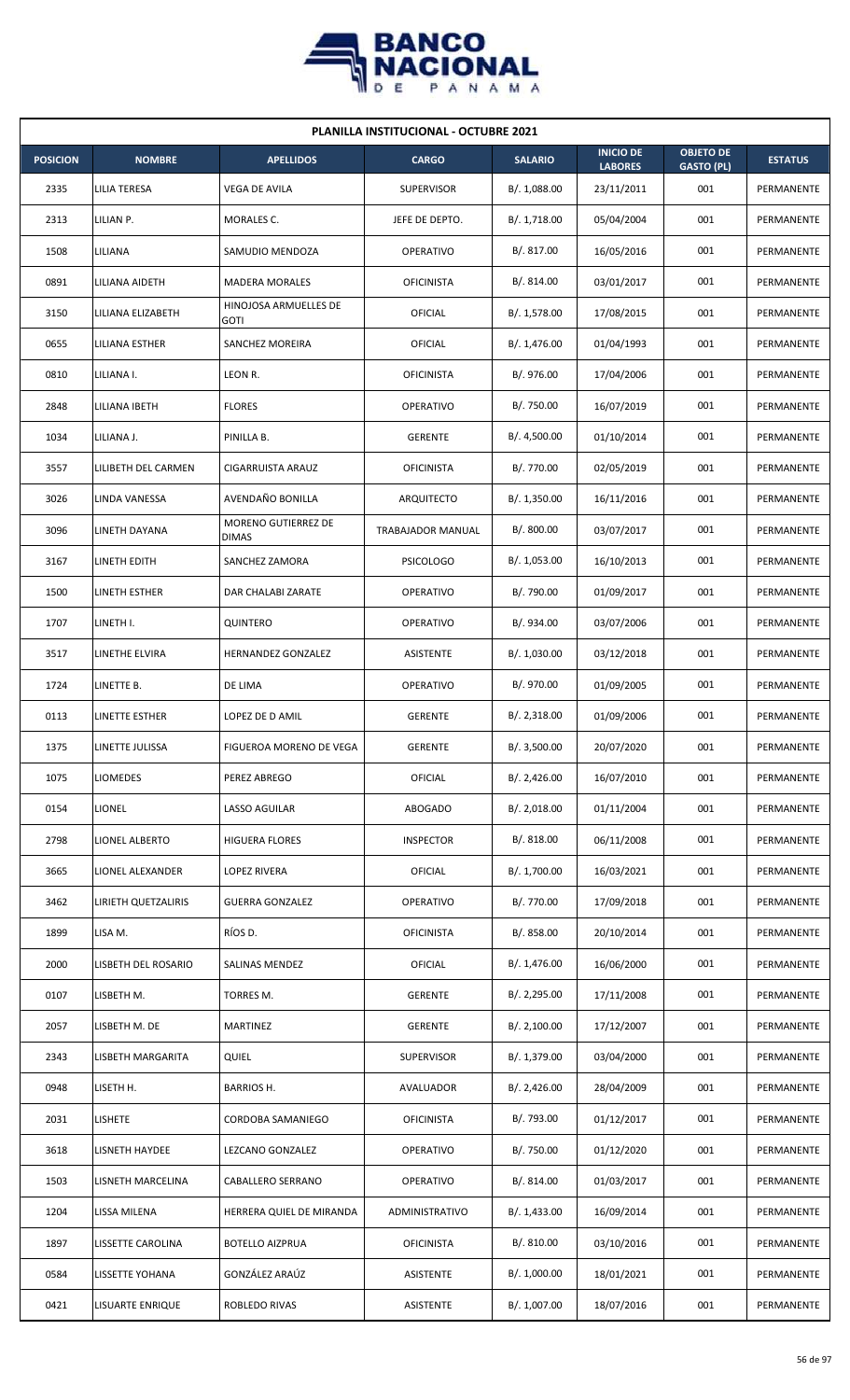

| <b>PLANILLA INSTITUCIONAL - OCTUBRE 2021</b> |                          |                            |                   |                |                                    |                                       |                |  |  |
|----------------------------------------------|--------------------------|----------------------------|-------------------|----------------|------------------------------------|---------------------------------------|----------------|--|--|
| <b>POSICION</b>                              | <b>NOMBRE</b>            | <b>APELLIDOS</b>           | <b>CARGO</b>      | <b>SALARIO</b> | <b>INICIO DE</b><br><b>LABORES</b> | <b>OBJETO DE</b><br><b>GASTO (PL)</b> | <b>ESTATUS</b> |  |  |
| 0396                                         | LISY GISSELLE            | <b>BARRIOS HERNANDEZ</b>   | <b>AUXILIAR</b>   | B/. 720.00     | 16/07/2018                         | 001                                   | PERMANENTE     |  |  |
| 3291                                         | LIUMA DAYAMIN            | MOLINA DOUGLAS             | <b>OFICIAL</b>    | B/. 1,500.00   | 01/12/2020                         | 001                                   | PERMANENTE     |  |  |
| 2512                                         | LIXIS LUCIANA            | <b>GUERRA PIMENTEL</b>     | OFICIAL           | B/.1,350.00    | 21/04/2014                         | 001                                   | PERMANENTE     |  |  |
| 3244                                         | LIZ MARIE                | VILLAMONTE G.              | JEFE DE SECCION   | B/.1,632.00    | 16/08/2001                         | 001                                   | PERMANENTE     |  |  |
| 0478                                         | LIZ MARY                 | CARVAJAL CORONADO          | ADMINISTRATIVO    | B/. 1,028.00   | 18/05/2015                         | 001                                   | PERMANENTE     |  |  |
| 2199                                         | LIZ MAVEL                | ANDRADE M.                 | ASISTENTE         | B/. 1,104.00   | 02/12/1997                         | 001                                   | PERMANENTE     |  |  |
| 1060                                         | LIZBEIKA EDITH           | PITTI GUERRA               | OFICIAL           | B/.1,948.00    | 26/07/2010                         | 001                                   | PERMANENTE     |  |  |
| 1157                                         | LIZBETH E. DE            | SANDOVAL                   | OFICIAL           | B/.2,523.00    | 01/03/1983                         | 001                                   | PERMANENTE     |  |  |
| 0908                                         | LIZEIKA LORENA           | <b>GONZALEZ DE GARCIA</b>  | <b>OFICINISTA</b> | B/. 750.00     | 16/11/2020                         | 001                                   | PERMANENTE     |  |  |
| 0223                                         | LIZETH DEL CARMEN        | <b>BETHANCOURTH TORRES</b> | <b>ASISTENTE</b>  | B/. 1,000.00   | 03/08/2021                         | 001                                   | PERMANENTE     |  |  |
| 2404                                         | LIZETH L.                | GONZALEZ                   | JEFE DE SECCION   | B/. 1,454.00   | 02/03/2009                         | 001                                   | PERMANENTE     |  |  |
| 2195                                         | LIZEYKA O. DE            | CAPELLA                    | <b>SUPERVISOR</b> | B/.1,106.00    | 16/12/1999                         | 001                                   | PERMANENTE     |  |  |
| 0567                                         | LIZKA VIANETT            | <b>BURGOS MANCILLA</b>     | OFICIAL           | B/. 1,504.00   | 16/05/2000                         | 001                                   | PERMANENTE     |  |  |
| 3732                                         | LIZLLEY AYZKEL           | SAMANIEGO HERRERA          | <b>OFICINISTA</b> | B/. 750.00     | 24/05/2021                         | 001                                   | PERMANENTE     |  |  |
| 1458                                         | LOHANA VIANETH           | <b>ESCRIBANO RODRIGUEZ</b> | <b>SUPERVISOR</b> | B/. 1,026.00   | 15/10/2010                         | 001                                   | PERMANENTE     |  |  |
| 1230                                         | LOIDA IVETTE             | <b>GODOY TROYA</b>         | ANALISTA          | B/.1,681.00    | 01/06/2016                         | 001                                   | PERMANENTE     |  |  |
| 2529                                         | LOISANA MARIA            | JAEN TELLO                 | <b>OFICINISTA</b> | B/. 793.00     | 18/06/2018                         | 001                                   | PERMANENTE     |  |  |
| 0166                                         | <b>LORAENS ESTEPHANY</b> | <b>FRAGO SAMUDIO</b>       | JEFE DE DEPTO.    | B/. 1,835.00   | 19/05/2008                         | 001                                   | PERMANENTE     |  |  |
| 2304                                         | <b>LORENA DEL CARMEN</b> | <b>GONZALEZ RODRIGUEZ</b>  | OPERATIVO         | B/. 829.00     | 10/05/2011                         | 001                                   | PERMANENTE     |  |  |
| 0231                                         | LORENA ELIZABETH         | PERALTA VEGA               | <b>OFICIAL</b>    | B/. 1,623.00   | 23/01/2008                         | 001                                   | PERMANENTE     |  |  |
| 1683                                         | LORENA JOHAN             | RIVERA DE LEON             | OPERATIVO         | B/. 818.00     | 01/04/2014                         | 001                                   | PERMANENTE     |  |  |
| 3052                                         | LORENZO                  | <b>MORALES</b>             | TRABAJADOR MANUAL | B/. 871.00     | 22/07/2010                         | 001                                   | PERMANENTE     |  |  |
| 3542                                         | LORENZO                  | <b>ESCUDERO CERRUD</b>     | <b>GERENTE</b>    | B/. 3,200.00   | 17/08/2020                         | 001                                   | PERMANENTE     |  |  |
| 3584                                         | LORIELA DEL CARMEN       | RAMOS DELGADO              | <b>GERENTE</b>    | B/.2,153.00    | 17/06/2019                         | 001                                   | PERMANENTE     |  |  |
| 1675                                         | LORRAINE ESTELA          | WISDOM DE PEREA            | OPERATIVO         | B/0.828.00     | 16/01/2013                         | 001                                   | PERMANENTE     |  |  |
| 3175                                         | LOURDES A. DE            | <b>CORDOBA</b>             | <b>GERENTE</b>    | B/. 3,437.00   | 16/02/1984                         | 001                                   | PERMANENTE     |  |  |
| 0775                                         | LOURDES AMELIA           | <b>MARTINEZ PEREZ</b>      | ADMINISTRATIVO    | B/. 1,475.00   | 02/08/2010                         | 001                                   | PERMANENTE     |  |  |
| 0922                                         | LOURDES AYDE             | FLETCHER N.                | <b>OFICINISTA</b> | B/. 810.00     | 01/08/1995                         | 001                                   | PERMANENTE     |  |  |
| 0028                                         | LOURDES D.               | <b>FRIAS SANCHEZ</b>       | ASISTENTE         | B/.1,464.00    | 01/04/1984                         | 001                                   | PERMANENTE     |  |  |
| 1430                                         | LOURDES DEL C.           | MIRANDA VEGA               | JEFE DE SECCION   | B/.1,520.00    | 16/05/1995                         | 001                                   | PERMANENTE     |  |  |
| 0534                                         | LOURDES GABRIELA         | <b>GARCIA VEGA</b>         | ABOGADO           | B/. 1,350.00   | 19/04/2021                         | 001                                   | PERMANENTE     |  |  |
| 1323                                         | LOURDES MARIELA          | <b>GONZALEZ SUAREZ</b>     | <b>GERENTE</b>    | B/. 3,750.00   | 16/05/2016                         | 001                                   | PERMANENTE     |  |  |
| 3290                                         | LOURDES Y.               | <b>QUINTERO VERA</b>       | JEFE DE SECCION   | B/.1,454.00    | 01/12/1999                         | 001                                   | PERMANENTE     |  |  |
| 3764                                         | LOURDES YOJHANA          | DIAZ NAVARRO               | OFICIAL           | B/. 1,500.00   | 16/06/2021                         | 001                                   | PERMANENTE     |  |  |
| 1477                                         | LOURETH MIRIAM           | MORALES ZAMBRANO           | OPERATIVO         | B/. 956.00     | 18/07/2012                         | 001                                   | PERMANENTE     |  |  |
| 3193                                         | LOYDA I.                 | HENRIQUEZ P.               | JEFE DE DEPTO.    | B/.2,650.00    | 01/03/2000                         | 001                                   | PERMANENTE     |  |  |
| 1527                                         | LUCIA CAROLINA           | <b>GARRIDO CAMARGO</b>     | OPERATIVO         | B/. 790.00     | 01/09/2017                         | 001                                   | PERMANENTE     |  |  |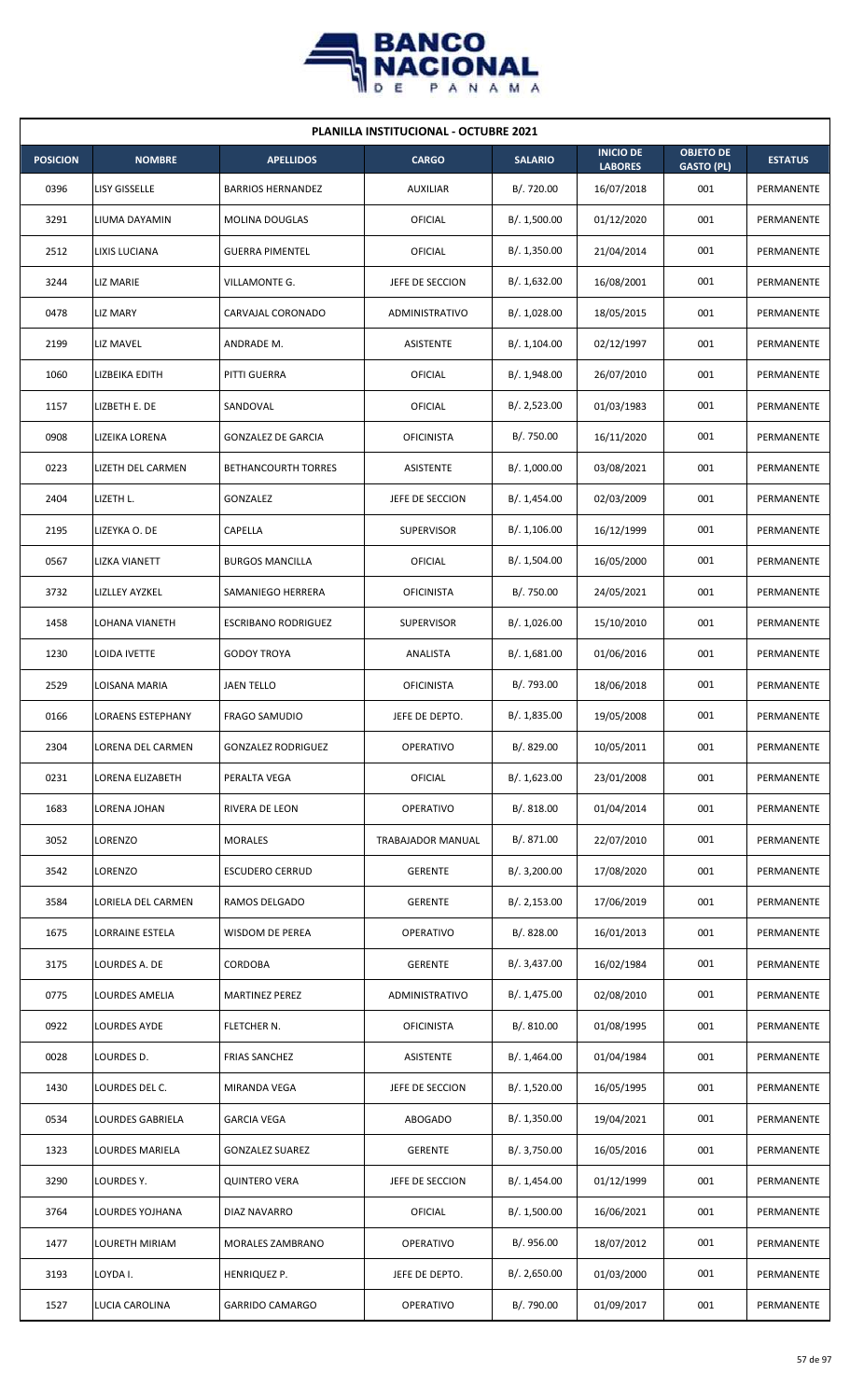

| <b>PLANILLA INSTITUCIONAL - OCTUBRE 2021</b> |                      |                       |                   |                |                                    |                                       |                |  |  |
|----------------------------------------------|----------------------|-----------------------|-------------------|----------------|------------------------------------|---------------------------------------|----------------|--|--|
| <b>POSICION</b>                              | <b>NOMBRE</b>        | <b>APELLIDOS</b>      | <b>CARGO</b>      | <b>SALARIO</b> | <b>INICIO DE</b><br><b>LABORES</b> | <b>OBJETO DE</b><br><b>GASTO (PL)</b> | <b>ESTATUS</b> |  |  |
| 1492                                         | LUCIANO              | CABALLERO MORALES     | <b>SUPERVISOR</b> | B/. 1,071.00   | 17/09/2012                         | 001                                   | PERMANENTE     |  |  |
| 0549                                         | LUCILA A.            | MIRANDA G.            | <b>OFICIAL</b>    | B/. 1,626.00   | 01/12/2005                         | 001                                   | PERMANENTE     |  |  |
| 0060                                         | <b>LUCY GRACIELA</b> | <b>CHIRU MORAN</b>    | ASISTENTE         | B/.2,000.00    | 01/06/1992                         | 001                                   | PERMANENTE     |  |  |
| 3311                                         | <b>LUIS</b>          | <b>CAMPOS</b>         | JEFE DE SECCION   | B/. 1,667.00   | 07/02/1980                         | 001                                   | PERMANENTE     |  |  |
| 2823                                         | LUIS                 | LAN MARMOLEJO         | <b>INSPECTOR</b>  | B/. 820.00     | 01/05/2011                         | 001                                   | PERMANENTE     |  |  |
| 1007                                         | LUIS                 | LAWSON                | ASISTENTE         | B/.3,198.00    | 18/02/2010                         | 001                                   | PERMANENTE     |  |  |
| 1991                                         | LUIS A.              | PEREZ M.              | OFICIAL           | B/. 1,601.00   | 17/04/2003                         | 001                                   | PERMANENTE     |  |  |
| 2741                                         | LUIS A.              | <b>VERGARA</b>        | <b>INSPECTOR</b>  | B/0.838.00     | 16/01/2009                         | 001                                   | PERMANENTE     |  |  |
| 2968                                         | LUIS A.              | CRUZ G.               | CONDUCTOR         | B/. 1,000.00   | 01/12/2005                         | 001                                   | PERMANENTE     |  |  |
| 1169                                         | LUIS A.              | BEST D.               | <b>OFICIAL</b>    | B/. 2,122.00   | 16/06/2006                         | 001                                   | PERMANENTE     |  |  |
| 2294                                         | LUIS A.              | DUQUE V.              | JEFE DE SECCION   | B/.1,350.00    | 01/09/2006                         | 001                                   | PERMANENTE     |  |  |
| 0165                                         | LUIS A.              | SALDANA G.            | <b>ABOGADO</b>    | B/. 1,469.00   | 01/06/2007                         | 001                                   | PERMANENTE     |  |  |
| 2970                                         | LUIS A.              | <b>GRAJALES</b>       | CONDUCTOR         | B/.781.00      | 18/06/2007                         | 001                                   | PERMANENTE     |  |  |
| 2747                                         | <b>LUIS ADRIEL</b>   | RODRIGUEZ PINTO       | <b>SUPERVISOR</b> | B/. 1,005.00   | 24/11/2010                         | 001                                   | PERMANENTE     |  |  |
| 2943                                         | LUIS ALBERTO         | <b>PONCE</b>          | CONDUCTOR         | B/. 1,000.00   | 19/12/1983                         | 001                                   | PERMANENTE     |  |  |
| 2574                                         | LUIS ALBERTO         | MEDICA JHANGIMAL      | <b>TECNICO</b>    | B/. 1,894.00   | 01/03/2011                         | 001                                   | PERMANENTE     |  |  |
| 0017                                         | LUIS ALBERTO         | GONZALEZ PEÑALOZA     | <b>GERENTE</b>    | B/.3,589.00    | 20/09/2010                         | 001                                   | PERMANENTE     |  |  |
| 2956                                         | LUIS ALBERTO         | ULLOA MENDOZA         | <b>CONDUCTOR</b>  | B/. 790.00     | 18/05/1998                         | 001                                   | PERMANENTE     |  |  |
| 0128                                         | LUIS ALBERTO         | <b>MODES RIVERA</b>   | JEFE DE DEPTO.    | B/. 3,245.00   | 18/06/2018                         | 001                                   | PERMANENTE     |  |  |
| 3527                                         | <b>LUIS ALBERTO</b>  | TEJADA ZALDIVAR       | <b>OFICINISTA</b> | B/. 770.00     | 17/12/2018                         | 001                                   | PERMANENTE     |  |  |
| 3540                                         | <b>LUIS ALBERTO</b>  | MUÑOZ SALAS           | CONDUCTOR         | B/. 700.00     | 17/08/2020                         | 001                                   | PERMANENTE     |  |  |
| 3604                                         | LUIS ALBERTO         | <b>BARRIA RIVERA</b>  | OPERADOR          | B/. 750.00     | 16/10/2020                         | 001                                   | PERMANENTE     |  |  |
| 2552                                         | LUIS ALEJANDRO       | MENDEZ                | JEFE DE DEPTO.    | B/. 2,770.00   | 02/07/2001                         | 001                                   | PERMANENTE     |  |  |
| 0155                                         | LUIS ALEXANDER       | PEREZ RODRIQUEZ       | ABOGADO           | B/. 1,476.00   | 16/02/2012                         | 001                                   | PERMANENTE     |  |  |
| 3337                                         | LUIS ALEXIS          | JORDAN JORDAN         | <b>OFICINISTA</b> | B/. 773.00     | 03/09/2018                         | 001                                   | PERMANENTE     |  |  |
| 2156                                         | LUIS ANDRES          | <b>GARCIA LINDO</b>   | <b>SUPERVISOR</b> | B/. 1,734.00   | 25/10/1982                         | 001                                   | PERMANENTE     |  |  |
| 2163                                         | LUIS ANGEL           | TERAN                 | <b>SUPERVISOR</b> | B/. 1,302.00   | 16/03/1983                         | 001                                   | PERMANENTE     |  |  |
| 1301                                         | LUIS ANTONIO         | VASQUEZ SERRANO       | AVALUADOR         | B/. 2,073.00   | 02/09/1985                         | 001                                   | PERMANENTE     |  |  |
| 2742                                         | LUIS ANTONIO         | CAÑAGA RIVERA         | <b>INSPECTOR</b>  | B/. 835.00     | 01/12/2015                         | 001                                   | PERMANENTE     |  |  |
| 1263                                         | <b>LUIS ANTONIO</b>  | <b>CASTRO NEWMAN</b>  | ANALISTA          | B/. 1,591.00   | 18/09/2017                         | 001                                   | PERMANENTE     |  |  |
| 2027                                         | LUIS ANTONIO         | SEGURA VILLARREAL     | <b>INSPECTOR</b>  | B/. 770.00     | 02/07/2019                         | 001                                   | PERMANENTE     |  |  |
| 3638                                         | LUIS ANTONIO         | SANTANA ARIAS         | <b>TECNICO</b>    | B/. 800.00     | 18/02/2021                         | 001                                   | PERMANENTE     |  |  |
| 2032                                         | LUIS ANTONIO         | CASTILLO HERNANDEZ    | ASISTENTE         | B/. 1,000.00   | 16/05/2018                         | 001                                   | PERMANENTE     |  |  |
| 2575                                         | LUIS CARLOS          | CASTILLO GUTIERREZ    | <b>TECNICO</b>    | B/. 1,229.00   | 21/03/2011                         | 001                                   | PERMANENTE     |  |  |
| 3253                                         | LUIS CARLOS          | DE LEON               | JEFE DE SECCION   | B/. 1,624.00   | 01/09/2003                         | 001                                   | PERMANENTE     |  |  |
| 1925                                         | LUIS CARLOS          | <b>GUERRA CABRERA</b> | OPERATIVO         | B/. 750.00     | 16/11/2020                         | 001                                   | PERMANENTE     |  |  |
| 1105                                         | <b>LUIS CARLOS</b>   | <b>VERAS RUIZ</b>     | OFICIAL           | B/. 2,248.00   | 19/04/2010                         | 001                                   | PERMANENTE     |  |  |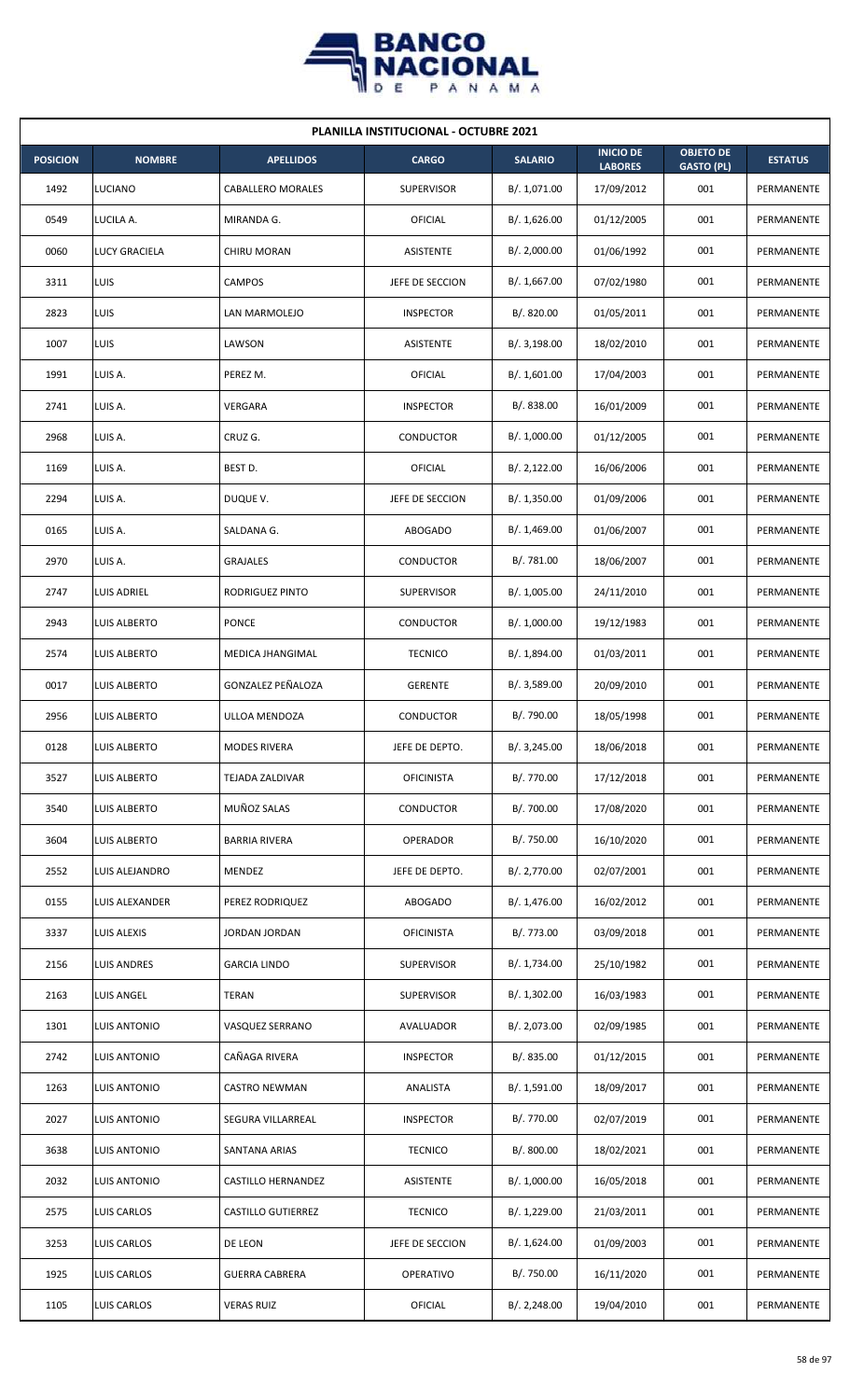

| <b>PLANILLA INSTITUCIONAL - OCTUBRE 2021</b> |                      |                                       |                   |                |                                    |                                       |                |  |  |  |
|----------------------------------------------|----------------------|---------------------------------------|-------------------|----------------|------------------------------------|---------------------------------------|----------------|--|--|--|
| <b>POSICION</b>                              | <b>NOMBRE</b>        | <b>APELLIDOS</b>                      | <b>CARGO</b>      | <b>SALARIO</b> | <b>INICIO DE</b><br><b>LABORES</b> | <b>OBJETO DE</b><br><b>GASTO (PL)</b> | <b>ESTATUS</b> |  |  |  |
| 1081                                         | LUIS D.              | <b>BATISTA BERNAL</b>                 | OFICIAL           | B/.3,000.00    | 03/12/2007                         | 001                                   | PERMANENTE     |  |  |  |
| 3299                                         | LUIS DANIEL          | RODRIGUEZ RODRIGUEZ                   | JEFE DE SECCION   | B/.1,608.00    | 14/11/2011                         | 001                                   | PERMANENTE     |  |  |  |
| 0731                                         | LUIS E.              | DIAZ G.                               | <b>GERENTE</b>    | B/. 3,750.00   | 01/04/1984                         | 001                                   | PERMANENTE     |  |  |  |
| 0416                                         | LUIS E.              | <b>TORRES</b>                         | <b>OFICINISTA</b> | B/. 775.00     | 02/02/2010                         | 001                                   | PERMANENTE     |  |  |  |
| 0717                                         | LUIS EDUARDO         | YANGUEZ QUINTERO                      | OFICIAL           | B/. 1,500.00   | 18/01/2021                         | 001                                   | PERMANENTE     |  |  |  |
| 2954                                         | LUIS EDUARDO         | VILLAVERDE SAURI                      | <b>CONDUCTOR</b>  | B/. 731.00     | 16/03/2015                         | 001                                   | PERMANENTE     |  |  |  |
| 3621                                         | LUIS EDUARDO         | MARTINEZ IBARRA                       | <b>OPERADOR</b>   | B/. 750.00     | 01/12/2020                         | 001                                   | PERMANENTE     |  |  |  |
| 2541                                         | LUIS EDUARDO         | <b>MORENO BOTELLO</b>                 | <b>OPERATIVO</b>  | B/. 810.00     | 17/10/2016                         | 001                                   | PERMANENTE     |  |  |  |
| 3446                                         | LUIS EMANUEL         | MC LEAN BERNAL                        | <b>INSPECTOR</b>  | B/. 793.00     | 01/12/2017                         | 001                                   | PERMANENTE     |  |  |  |
| 1236                                         | LUIS ENRIQUE         | PATINO CERRUD                         | ANALISTA          | B/. 1,454.00   | 01/12/1987                         | 001                                   | PERMANENTE     |  |  |  |
| 3273                                         | <b>LUIS ENRIQUE</b>  | <b>VERGARA JUAREZ</b>                 | JEFE DE SECCION   | B/.1,508.00    | 01/06/2017                         | 001                                   | PERMANENTE     |  |  |  |
| 2613                                         | LUIS ENRIQUE         | <b>BONILLA BASO</b>                   | INGENIERO         | B/. 2,400.00   | 03/12/2012                         | 001                                   | PERMANENTE     |  |  |  |
| 1227                                         | LUIS ENRIQUE         | RAMOS ORTEGA                          | <b>SUPERVISOR</b> | B/.2,275.00    | 06/04/2015                         | 001                                   | PERMANENTE     |  |  |  |
| 1868                                         | LUIS ERNESTO         | DÍAZ TAPIA                            | <b>OFICINISTA</b> | B/0.833.00     | 17/02/2014                         | 001                                   | PERMANENTE     |  |  |  |
| 0276                                         | LUIS ERNESTO         | <b>MORALES</b>                        | <b>OFICINISTA</b> | B/. 875.00     | 18/05/1998                         | 001                                   | PERMANENTE     |  |  |  |
| 0098                                         | LUIS FELIPE          | REYES GONZALEZ                        | <b>GERENTE</b>    | B/.2,829.00    | 07/04/2014                         | 001                                   | PERMANENTE     |  |  |  |
| 2983                                         | LUIS FERNANDO        | PEÑALBA                               | <b>OFICINISTA</b> | B/. 762.00     | 01/10/2015                         | 001                                   | PERMANENTE     |  |  |  |
| 3666                                         | LUIS FERNANDO        | LEDEZMA BARRANCO                      | MENSAJERO         | B/. 600.00     | 16/03/2021                         | 001                                   | PERMANENTE     |  |  |  |
| 3544                                         | <b>LUIS FERNANDO</b> | BERROCAL RODRIGUEZ                    | ASISTENTE         | B/. 1,100.00   | 17/02/2020                         | 001                                   | PERMANENTE     |  |  |  |
| 2652                                         | LUIS G.              | MONTENEGRO C.                         | <b>GERENTE</b>    | B/.3,000.00    | 16/12/2005                         | 001                                   | PERMANENTE     |  |  |  |
| 2656                                         | LUIS GUSTAVO         | ESPINOSA FERNANDEZ                    | OPERATIVO         | B/. 3,278.00   | 01/09/2010                         | 001                                   | PERMANENTE     |  |  |  |
| 2547                                         | LUIS HERACLIO        | <b>DIAZ TAYLOR</b>                    | <b>GERENTE</b>    | B/.3,500.00    | 28/06/1999                         | 001                                   | PERMANENTE     |  |  |  |
| 1155                                         | LUIS JAVIER          | CASTROVERDE MEDINA                    | OFICIAL           | B/. 2,300.00   | 01/12/2017                         | 001                                   | PERMANENTE     |  |  |  |
| 2375                                         | LUIS JERONIMO        | <b>GUILLEN</b>                        | <b>SUPERVISOR</b> | B/. 1,292.00   | 16/09/1983                         | 001                                   | PERMANENTE     |  |  |  |
| 3130                                         | LUIS JORGE           | <b>BELTRAN SOUSA</b>                  | <b>SUPERVISOR</b> | B/. 1,000.00   | 17/05/2010                         | 001                                   | PERMANENTE     |  |  |  |
| 1529                                         | LUIS LEONARDO        | CARRERA RODRIGUEZ                     | <b>OFICINISTA</b> | B/. 818.00     | 17/09/2013                         | 001                                   | PERMANENTE     |  |  |  |
| 3338                                         | LUIS MANUEL          | QUIJADA                               | <b>OFICINISTA</b> | B/. 796.00     | 16/08/2017                         | 001                                   | PERMANENTE     |  |  |  |
| 3448                                         | LUIS MANUEL          | <b>MAGALLON CORREA</b>                | <b>INSPECTOR</b>  | B/. 790.00     | 16/11/2017                         | 001                                   | PERMANENTE     |  |  |  |
| 2835                                         | LUIS MARTIN          | DE LEON ISAACS                        | <b>INSPECTOR</b>  | B/. 822.00     | 01/09/2008                         | 001                                   | PERMANENTE     |  |  |  |
| 1743                                         | LUIS MIGUEL          | <b>OLIVARES ORTIZ</b>                 | <b>OFICINISTA</b> | B/. 750.00     | 05/07/2021                         | 001                                   | PERMANENTE     |  |  |  |
| 1932                                         | LUIS ORLANDO         | MADRID DEL CID                        | <b>SUPERVISOR</b> | B/. 1,061.00   | 16/08/2016                         | 001                                   | PERMANENTE     |  |  |  |
| 0856                                         | LUIS SALVADOR        | ELETA G.                              | <b>OFICINISTA</b> | B/. 1,026.00   | 04/01/1988                         | 001                                   | PERMANENTE     |  |  |  |
| 2230                                         | LUIS TELEMBI         | <b>GONZALEZ MORALES</b>               | ASISTENTE         | B/. 919.00     | 11/08/2014                         | 001                                   | PERMANENTE     |  |  |  |
| 3339                                         | LUIS VITELIO         | VILLARREAL GUERRERO                   | <b>OFICINISTA</b> | B/. 793.00     | 07/11/2017                         | 001                                   | PERMANENTE     |  |  |  |
| 1270                                         | LUISA                | <b>GARCIA JIMENEZ DE DEL</b><br>VASTO | ADMINISTRATIVO    | B/. 1,419.00   | 12/03/2013                         | 001                                   | PERMANENTE     |  |  |  |
| 0503                                         | LUISA                | HERNANDEZ T.                          | <b>SUPERVISOR</b> | B/.2,186.00    | 22/02/1996                         | 001                                   | PERMANENTE     |  |  |  |
| 2485                                         | LUISA MARIA          | <b>ESTRADA HARRISON</b>               | ANALISTA          | B/. 1,350.00   | 06/11/2015                         | 001                                   | PERMANENTE     |  |  |  |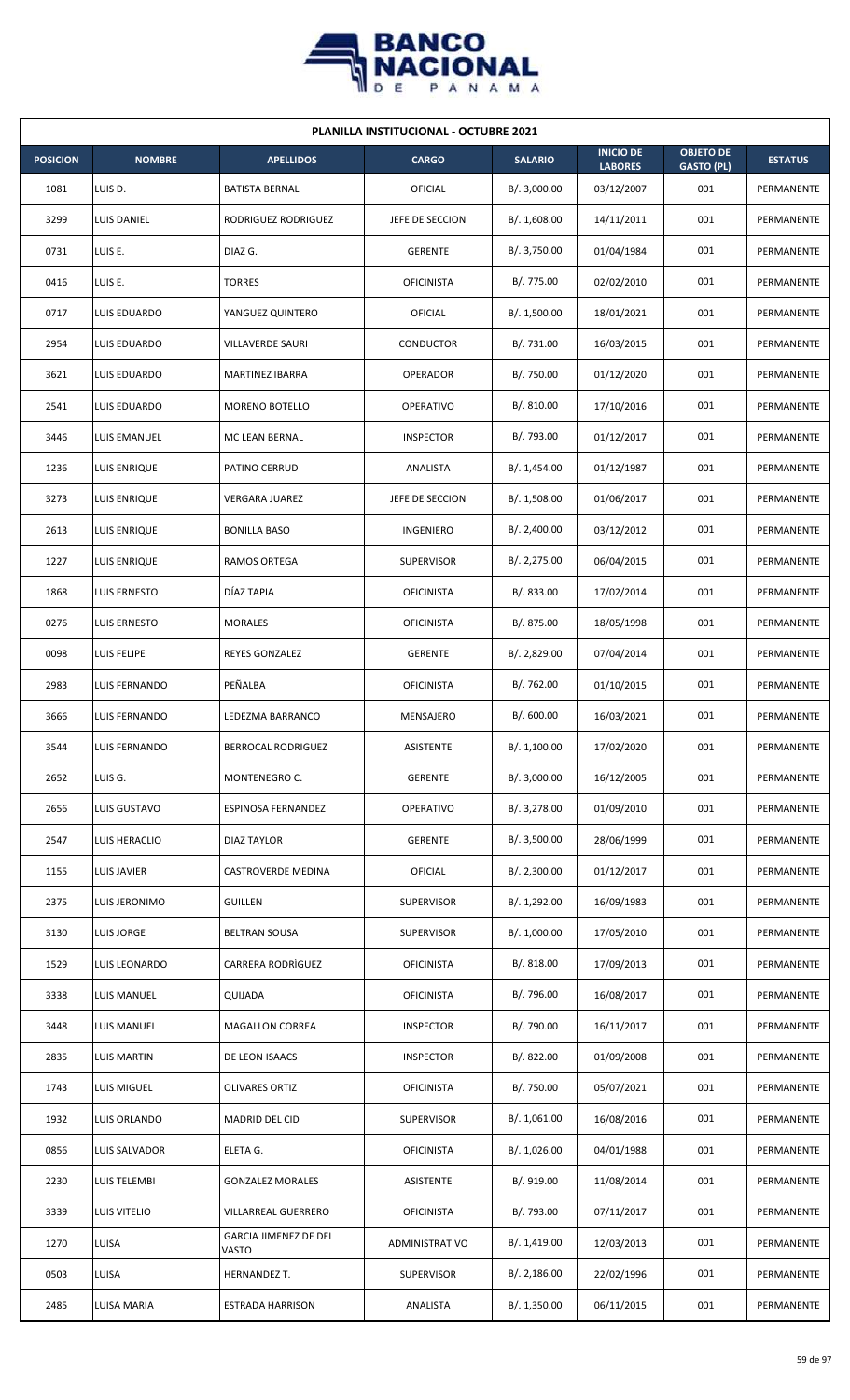

| <b>PLANILLA INSTITUCIONAL - OCTUBRE 2021</b> |                          |                                      |                   |                |                                    |                                       |                |  |  |  |
|----------------------------------------------|--------------------------|--------------------------------------|-------------------|----------------|------------------------------------|---------------------------------------|----------------|--|--|--|
| <b>POSICION</b>                              | <b>NOMBRE</b>            | <b>APELLIDOS</b>                     | <b>CARGO</b>      | <b>SALARIO</b> | <b>INICIO DE</b><br><b>LABORES</b> | <b>OBJETO DE</b><br><b>GASTO (PL)</b> | <b>ESTATUS</b> |  |  |  |
| 0611                                         | LUISA YARIELIS           | <b>CEDENO VEGA</b>                   | <b>GERENTE</b>    | B/.2,340.00    | 10/05/1999                         | 001                                   | PERMANENTE     |  |  |  |
| 1851                                         | LUISAURA CELESTE         | SÁNCHEZ DE LEÓN                      | <b>SUPERVISOR</b> | B/. 1,000.00   | 03/01/2017                         | 001                                   | PERMANENTE     |  |  |  |
| 0020                                         | LUKENA B.                | FORBES G.                            | ASISTENTE         | B/. 1,586.00   | 03/02/1997                         | 001                                   | PERMANENTE     |  |  |  |
| 3427                                         | <b>LURDES DEL CARMEN</b> | RACINE ARGUELLO                      | <b>OFICINISTA</b> | B/. 770.00     | 17/09/2018                         | 001                                   | PERMANENTE     |  |  |  |
| 1978                                         | <b>LUZ EDILMA</b>        | COFFRE M.                            | <b>ASISTENTE</b>  | B/. 1,471.00   | 01/02/1982                         | 001                                   | PERMANENTE     |  |  |  |
| 3733                                         | LUZ GRACIELA             | PENALOZA ABREGO                      | <b>GESTOR</b>     | B/. 700.00     | 03/05/2021                         | 001                                   | PERMANENTE     |  |  |  |
| 2352                                         | LUZ I.                   | CARRASCO                             | <b>SUPERVISOR</b> | B/. 1,105.00   | 01/03/2005                         | 001                                   | PERMANENTE     |  |  |  |
| 2678                                         | LUZ MARIA                | DE SAMUDIO                           | <b>SUPERVISOR</b> | B/. 1,412.00   | 01/08/2002                         | 001                                   | PERMANENTE     |  |  |  |
| 0346                                         | LUZ MILAGROS             | <b>ETTRICK PALACIOS</b>              | JEFE DE SECCION   | B/. 1,866.00   | 18/02/2013                         | 001                                   | PERMANENTE     |  |  |  |
| 3821                                         | LUZ MILENA               | UREÑA NUÑEZ                          | <b>GESTOR</b>     | B/. 850.00     | 13/08/2021                         | 001                                   | PERMANENTE     |  |  |  |
| 2339                                         | <b>LUZ MILENA</b>        | <b>GRACIANI OBANDO</b>               | JEFE DE SECCION   | B/. 1,404.00   | 01/02/2011                         | 001                                   | PERMANENTE     |  |  |  |
| 1976                                         | LUZ ZAYIRA               | PINZON VASQUEZ                       | <b>SUPERVISOR</b> | B/. 1,203.00   | 02/12/2011                         | 001                                   | PERMANENTE     |  |  |  |
| 3035                                         | LUZMILA                  | HERRERA                              | ANALISTA          | B/.963.00      | 09/06/2008                         | 001                                   | PERMANENTE     |  |  |  |
| 1179                                         | LY ESTELA                | <b>QUINTERO ORTIZ</b>                | JEFE DE DEPTO.    | B/.3,000.00    | 02/03/2017                         | 001                                   | PERMANENTE     |  |  |  |
| 1916                                         | LYDIA ISABEL             | <b>ORTIZ PEREZ</b>                   | <b>OFICINISTA</b> | B/. 1,293.00   | 01/09/2009                         | 001                                   | PERMANENTE     |  |  |  |
| 0684                                         | LYLE MARIE               | SOSA ECHEVERS                        | OFICIAL           | B/. 1,700.00   | 03/01/2017                         | 001                                   | PERMANENTE     |  |  |  |
| 2034                                         | LYN KIABETH              | ARANDA ARCIA                         | <b>OFICINISTA</b> | B/. 790.00     | 02/05/2018                         | 001                                   | PERMANENTE     |  |  |  |
| 2779                                         | <b>LYNDON CESAR</b>      | <b>GUILLEN AVILA</b>                 | <b>INSPECTOR</b>  | B/. 817.00     | 16/11/2016                         | 001                                   | PERMANENTE     |  |  |  |
| 1756                                         | <b>MABEL</b>             | PEREZ MENDOZA                        | ADMINISTRATIVO    | B/. 902.00     | 01/06/2016                         | 001                                   | PERMANENTE     |  |  |  |
| 0118                                         | MACEL YARINA             | <b>TREJOS MORENO</b>                 | <b>GERENTE</b>    | B/.2,100.00    | 16/03/2020                         | 001                                   | PERMANENTE     |  |  |  |
| 1717                                         | MACKDONILDO              | <b>GUTIERREZ GARCIA</b>              | <b>SUPERVISOR</b> | B/. 1,000.00   | 18/07/2013                         | 001                                   | PERMANENTE     |  |  |  |
| 3765                                         | MACYURI YULEYKA          | <b>DELGADO CUEVAS</b>                | <b>OPERATIVO</b>  | B/. 750.00     | 01/06/2021                         | 001                                   | PERMANENTE     |  |  |  |
| 0919                                         | MADELAINE                | PEREZ A.                             | <b>OFICINISTA</b> | B/. 825.00     | 01/12/2005                         | 001                                   | PERMANENTE     |  |  |  |
| 3790                                         | MADELAINE DEL CARMEN     | <b>BARRAGAN CHING</b>                | OFICIAL           | B/. 1,350.00   | 06/07/2021                         | 001                                   | PERMANENTE     |  |  |  |
| 0295                                         | MADELAINE VANESSA        | ALEMAN CASTILLO                      | <b>OFICINISTA</b> | B/. 775.00     | 01/07/2005                         | 001                                   | PERMANENTE     |  |  |  |
| 3236                                         | MADELEIN YIROLDI         | <b>BARRIA COCHEZ</b>                 | <b>OFICINISTA</b> | B/. 790.00     | 16/05/2018                         | 001                                   | PERMANENTE     |  |  |  |
| 1067                                         | <b>MADELEN ARELIS</b>    | <b>VEGA QUINTERO</b>                 | OFICIAL           | B/. 2,704.00   | 01/06/2009                         | 001                                   | PERMANENTE     |  |  |  |
| 1559                                         | MADELINE YAZMIN          | SOTO DELGADO                         | OPERATIVO         | B/. 817.00     | 16/02/2017                         | 001                                   | PERMANENTE     |  |  |  |
| 1024                                         | <b>MAGALIS MARISOL</b>   | MEDINA BERNAL                        | OFICIAL           | B/. 1,664.00   | 03/05/2010                         | 001                                   | PERMANENTE     |  |  |  |
| 1485                                         | <b>MAGALYS</b>           | PARRA N.                             | JEFE DE SECCION   | B/. 1,632.00   | 03/01/2005                         | 001                                   | PERMANENTE     |  |  |  |
| 0617                                         | MAGDA LASTENIA           | SANCHEZ MORENO DE<br><b>BUITRAGO</b> | OFICIAL           | B/. 1,672.00   | 03/05/2016                         | 001                                   | PERMANENTE     |  |  |  |
| 3734                                         | <b>MAGDIEL ALBERTO</b>   | JIMENEZ RODRIGUEZ                    | <b>INSPECTOR</b>  | B/. 750.00     | 10/05/2021                         | 001                                   | PERMANENTE     |  |  |  |
| 0797                                         | MAGIDA IRCENET           | <b>GALINDO WILLIAMS</b>              | <b>OFICINISTA</b> | B/. 817.00     | 03/06/2013                         | 001                                   | PERMANENTE     |  |  |  |
| 3248                                         | MAGUIL                   | <b>QUINTERO GOMEZ</b>                | JEFE DE SECCION   | B/. 1,615.00   | 03/09/2012                         | 001                                   | PERMANENTE     |  |  |  |
| 0054                                         | <b>MAIDETH MARLENYS</b>  | <b>REYES VEGA</b>                    | <b>PSICOLOGO</b>  | B/. 1,000.00   | 16/09/2020                         | 001                                   | PERMANENTE     |  |  |  |
| 2035                                         | MAILY ALEJANDRA          | ZAPATA PEREZ                         | <b>OFICINISTA</b> | B/. 816.00     | 16/05/2017                         | 001                                   | PERMANENTE     |  |  |  |
| 1569                                         | MAILYN DEL CARMEN        | ALONSO JAEN                          | OPERATIVO         | B/. 817.00     | 16/03/2017                         | 001                                   | PERMANENTE     |  |  |  |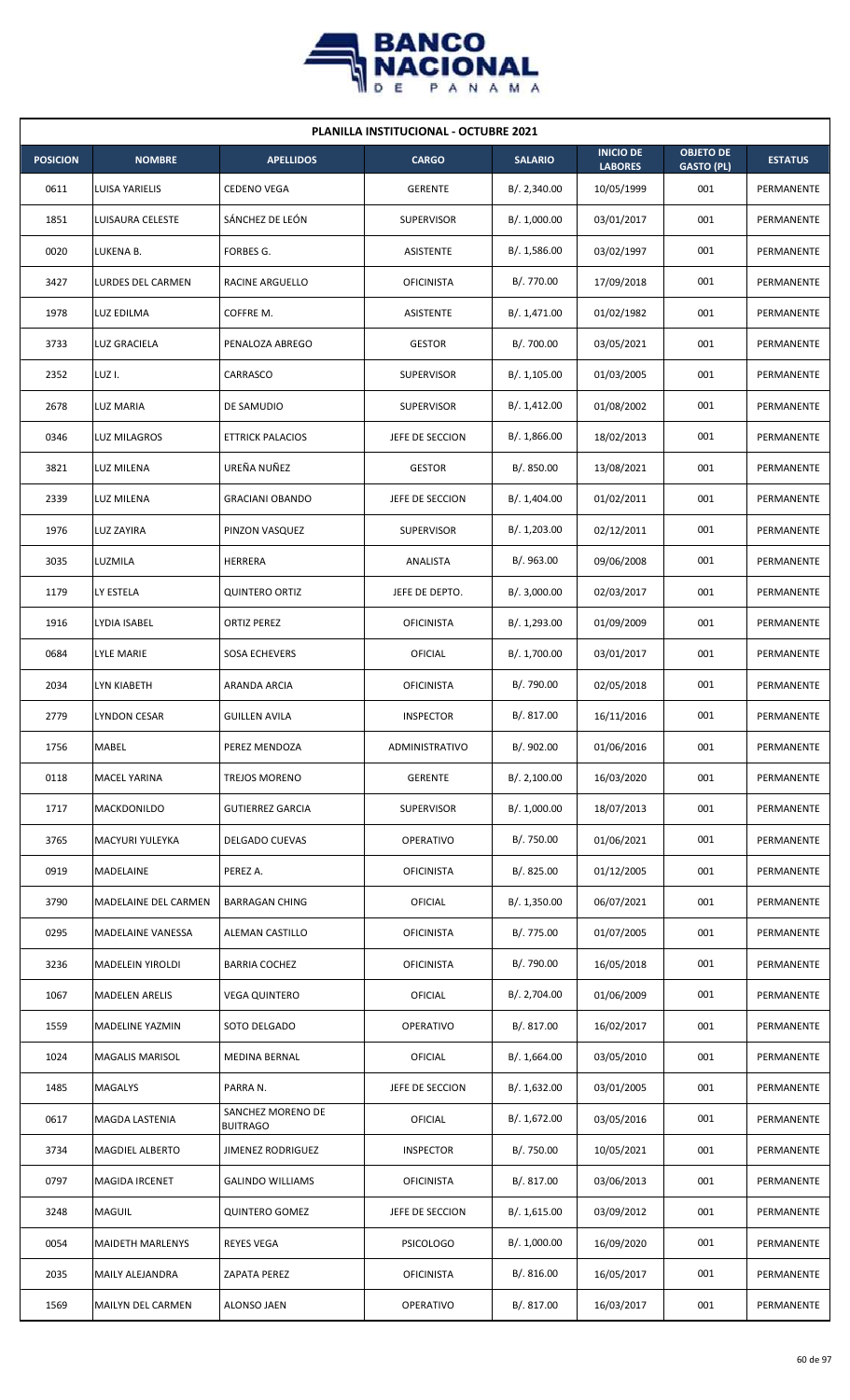

| <b>PLANILLA INSTITUCIONAL - OCTUBRE 2021</b> |                         |                          |                   |                |                                    |                                       |                |  |  |  |
|----------------------------------------------|-------------------------|--------------------------|-------------------|----------------|------------------------------------|---------------------------------------|----------------|--|--|--|
| <b>POSICION</b>                              | <b>NOMBRE</b>           | <b>APELLIDOS</b>         | <b>CARGO</b>      | <b>SALARIO</b> | <b>INICIO DE</b><br><b>LABORES</b> | <b>OBJETO DE</b><br><b>GASTO (PL)</b> | <b>ESTATUS</b> |  |  |  |
| 3287                                         | MAIRA I.                | <b>MOLINAR DEANS</b>     | JEFE DE SECCION   | B/. 1,634.00   | 18/10/1993                         | 001                                   | PERMANENTE     |  |  |  |
| 3340                                         | <b>MAIROBIS MAYBETH</b> | <b>CISNEROS TORRES</b>   | <b>OFICINISTA</b> | B/. 793.00     | 16/10/2017                         | 001                                   | PERMANENTE     |  |  |  |
| 1655                                         | <b>MAITE YUSET</b>      | <b>MEDRANO WAITE</b>     | <b>OPERATIVO</b>  | B/. 817.00     | 01/06/2017                         | 001                                   | PERMANENTE     |  |  |  |
| 0097                                         | <b>MALBIS GRACIELA</b>  | <b>MOJICA RODRIGUEZ</b>  | <b>GERENTE</b>    | B/.2,340.00    | 01/04/2013                         | 001                                   | PERMANENTE     |  |  |  |
| 0850                                         | MALENA MASSIEL          | MONTENEGRO CORDOBA       | <b>SUPERVISOR</b> | B/. 1,000.00   | 16/05/2016                         | 001                                   | PERMANENTE     |  |  |  |
| 0608                                         | MALIBET ITZEL           | ATENCIO JORDAN           | OFICIAL           | B/.1,483.00    | 06/11/1995                         | 001                                   | PERMANENTE     |  |  |  |
| 3269                                         | <b>MALINET CECILIA</b>  | <b>BUITRAGO MADRID</b>   | <b>SUPERVISOR</b> | B/. 1,500.00   | 01/06/2021                         | 001                                   | PERMANENTE     |  |  |  |
| 0652                                         | MALLERLING NIURKA       | MARCIAGA DE CHOW         | OFICIAL           | B/. 1,744.00   | 01/02/2012                         | 001                                   | PERMANENTE     |  |  |  |
| 0699                                         | MALVIN X.               | ORTEGA B.                | <b>GERENTE</b>    | B/. 3,093.00   | 01/08/2007                         | 001                                   | PERMANENTE     |  |  |  |
| 3281                                         | MANUEL                  | AGUILAR                  | <b>SUPERVISOR</b> | B/.2,000.00    | 01/06/1978                         | 001                                   | PERMANENTE     |  |  |  |
| 1149                                         | MANUEL A.               | <b>ALVARADO</b>          | OFICIAL           | B/.2,675.00    | 12/05/1980                         | 001                                   | PERMANENTE     |  |  |  |
| 1955                                         | MANUEL A.               | CASTILLO B.              | <b>SUPERVISOR</b> | B/. 1,000.00   | 16/07/2008                         | 001                                   | PERMANENTE     |  |  |  |
| 3182                                         | <b>MANUEL ALBERTO</b>   | TEJADA SMITH             | <b>GERENTE</b>    | B/.4,250.00    | 17/04/1995                         | 001                                   | PERMANENTE     |  |  |  |
| 1863                                         | <b>MANUEL ALEXANDER</b> | GONZALEZ                 | <b>OFICINISTA</b> | B/. 790.00     | 08/04/2013                         | 001                                   | PERMANENTE     |  |  |  |
| 3176                                         | <b>MANUEL ANTONIO</b>   | JAEN Q.                  | <b>SUPERVISOR</b> | B/.2,818.00    | 01/11/2004                         | 001                                   | PERMANENTE     |  |  |  |
| 2586                                         | MANUEL DE JESUS         | CABALLERO                | ADMINISTRATIVO    | B/.1,454.00    | 16/08/2013                         | 001                                   | PERMANENTE     |  |  |  |
| 2770                                         | MANUEL DE JESUS         | MELENDEZ ARAUZ           | <b>INSPECTOR</b>  | B/0.820.00     | 18/08/2014                         | 001                                   | PERMANENTE     |  |  |  |
| 1049                                         | <b>MANUEL DE JESUS</b>  | <b>GONZALEZ CAMPOS</b>   | OFICIAL           | B/.2,425.00    | 19/04/2010                         | 001                                   | PERMANENTE     |  |  |  |
| 3449                                         | <b>MANUEL DE JESUS</b>  | MONTENEGRO ALVARADO      | <b>INSPECTOR</b>  | B/. 790.00     | 16/10/2017                         | 001                                   | PERMANENTE     |  |  |  |
| 2619                                         | MANUEL DE JESUS         | <b>ACUNA REYES</b>       | SUPERVISOR        | B/. 1,201.00   | 16/10/2008                         | 001                                   | PERMANENTE     |  |  |  |
| 0357                                         | MANUEL DOMINGO          | <b>MARIN SANTOS</b>      | JEFE DE DEPTO.    | B/.2,435.00    | 01/04/1993                         | 001                                   | PERMANENTE     |  |  |  |
| 1407                                         | MANUEL E.               | CEDENO                   | JEFE DE DEPTO.    | B/.2,640.00    | 03/01/1983                         | 001                                   | PERMANENTE     |  |  |  |
| 3203                                         | <b>MANUEL EDUARDO</b>   | MIRALLES ESTRIBI         | JEFE DE DEPTO.    | B/.2,685.00    | 05/08/2013                         | 001                                   | PERMANENTE     |  |  |  |
| 1139                                         | MANUEL FERNANDO         | VERGARA RODRÍGUEZ        | OFICIAL           | B/. 1,821.00   | 07/11/2016                         | 001                                   | PERMANENTE     |  |  |  |
| 1251                                         | <b>MANUEL GILBERTO</b>  | ORTEGA PINZON            | ANALISTA          | B/.1,281.00    | 01/09/1979                         | 001                                   | PERMANENTE     |  |  |  |
| 0915                                         | MANUEL JOSE             | MORA ACOSTA              | <b>OFICINISTA</b> | B/. 878.00     | 15/05/2013                         | 001                                   | PERMANENTE     |  |  |  |
| 1808                                         | <b>MANUEL RAMON</b>     | HENRIQUEZ RODRIGUEZ      | <b>OFICINISTA</b> | B/. 977.00     | 17/08/2015                         | 001                                   | PERMANENTE     |  |  |  |
| 3703                                         | MANUEL SALVADOR         | <b>GONZALEZ GONZALEZ</b> | <b>INSPECTOR</b>  | B/. 750.00     | 21/04/2021                         | 001                                   | PERMANENTE     |  |  |  |
| 1013                                         | <b>MARA ITZEL</b>       | MARTINEZ                 | OFICIAL           | B/.2,400.00    | 10/05/1999                         | 001                                   | PERMANENTE     |  |  |  |
| 1828                                         | MARANY L.               | VASSELL F.               | <b>OFICINISTA</b> | B/. 820.00     | 18/08/2008                         | 001                                   | PERMANENTE     |  |  |  |
| 1761                                         | MARCELIANO              | RIVAS MURILLO            | <b>INSPECTOR</b>  | B/. 750.00     | 02/03/2020                         | 001                                   | PERMANENTE     |  |  |  |
| 1160                                         | <b>MARCELINA DE</b>     | PEREZ                    | <b>OFICIAL</b>    | B/.3,000.00    | 01/12/1994                         | 001                                   | PERMANENTE     |  |  |  |
| 3131                                         | MARCELINO A.            | <b>GIRON</b>             | TRABAJADOR MANUAL | B/. 990.00     | 18/06/1984                         | 001                                   | PERMANENTE     |  |  |  |
| 1400                                         | MARCIA JISSELL          | MARTINEZ W.              | ADMINISTRATIVO    | B/. 1,400.00   | 01/04/1998                         | 001                                   | PERMANENTE     |  |  |  |
| 1933                                         | <b>MARCIAL</b>          | BEJERANO BEJERANO        | <b>INSPECTOR</b>  | B/. 770.00     | 01/11/2018                         | 001                                   | PERMANENTE     |  |  |  |
| 0698                                         | MARCIO E.               | GOTI A.                  | <b>GERENTE</b>    | B/. 4,500.00   | 16/06/2008                         | 001                                   | PERMANENTE     |  |  |  |
| 2036                                         | <b>MARCO ANTONIO</b>    | <b>BARRIA CRUZ</b>       | <b>OFICINISTA</b> | B/. 770.00     | 17/09/2018                         | 001                                   | PERMANENTE     |  |  |  |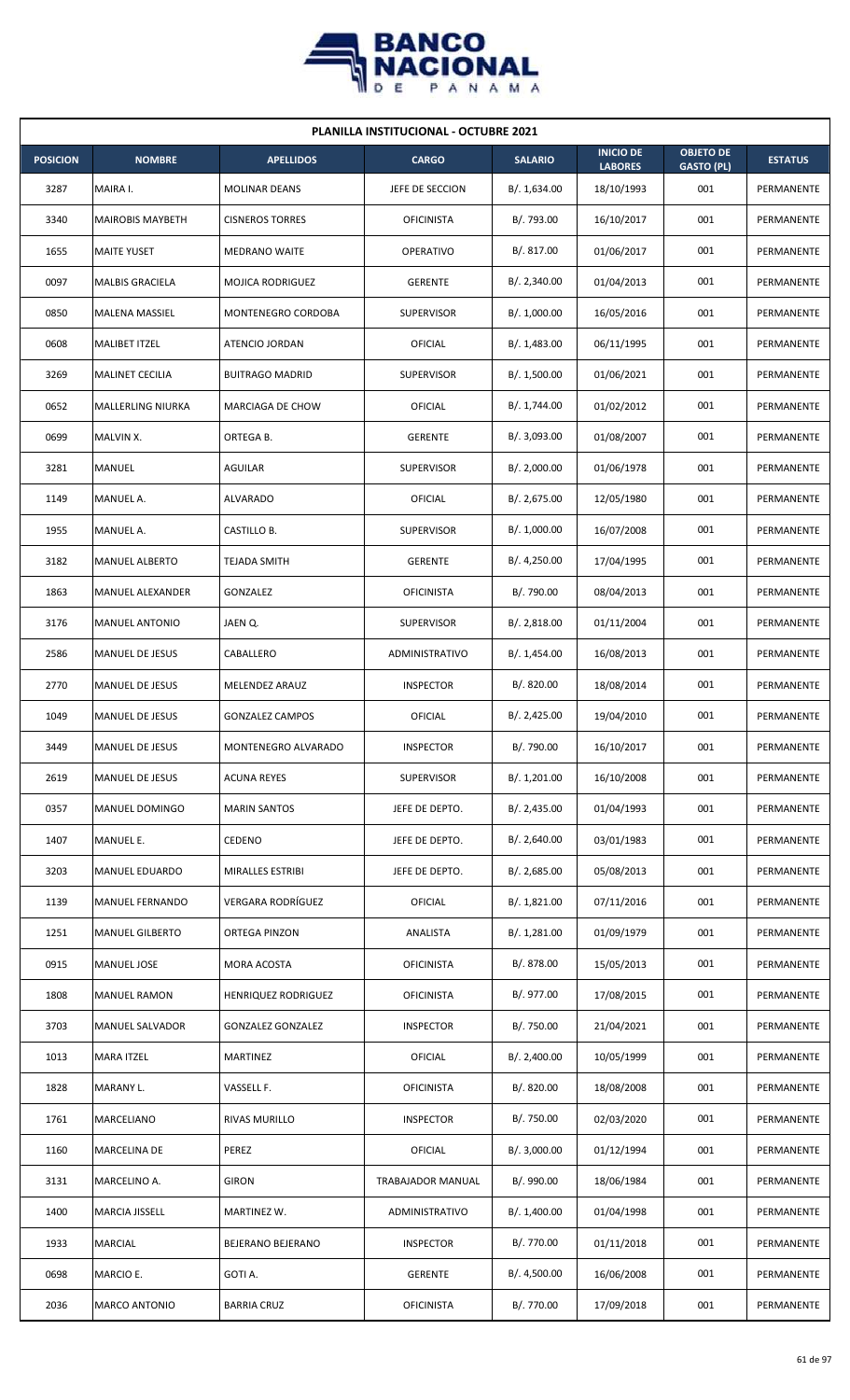

| <b>PLANILLA INSTITUCIONAL - OCTUBRE 2021</b> |                          |                           |                   |                |                                    |                                       |                |  |  |  |
|----------------------------------------------|--------------------------|---------------------------|-------------------|----------------|------------------------------------|---------------------------------------|----------------|--|--|--|
| <b>POSICION</b>                              | <b>NOMBRE</b>            | <b>APELLIDOS</b>          | <b>CARGO</b>      | <b>SALARIO</b> | <b>INICIO DE</b><br><b>LABORES</b> | <b>OBJETO DE</b><br><b>GASTO (PL)</b> | <b>ESTATUS</b> |  |  |  |
| 2215                                         | <b>MARCO ARTURO</b>      | <b>GONZALEZ GONZALEZ</b>  | <b>OFICIAL</b>    | B/. 1,839.00   | 17/12/2007                         | 001                                   | PERMANENTE     |  |  |  |
| 3605                                         | MARCO TULIO              | REYNA MOLINA              | <b>OPERADOR</b>   | B/. 800.00     | 01/10/2020                         | 001                                   | PERMANENTE     |  |  |  |
| 2846                                         | <b>MARCOS</b>            | RODRIGUEZ                 | <b>INSPECTOR</b>  | B/. 891.00     | 16/03/1987                         | 001                                   | PERMANENTE     |  |  |  |
| 2469                                         | MARCOS A.                | POLO V.                   | <b>OFICINISTA</b> | B/0.838.00     | 16/06/2005                         | 001                                   | PERMANENTE     |  |  |  |
| 2696                                         | <b>MARCOS ALFONSO</b>    | LOZANO PORTILLO           | ADMINISTRADOR     | B/.2,568.00    | 16/02/2011                         | 001                                   | PERMANENTE     |  |  |  |
| 2745                                         | MARCOS ALFREDO           | CORBIN HERN               | <b>INSPECTOR</b>  | B/. 837.00     | 16/02/2012                         | 001                                   | PERMANENTE     |  |  |  |
| 3067                                         | <b>MARCOS ANTONIO</b>    | <b>GONZALEZ ORTEGA</b>    | <b>TECNICO</b>    | B/. 914.00     | 17/01/2012                         | 001                                   | PERMANENTE     |  |  |  |
| 2203                                         | <b>MARELYS ELIZABETH</b> | PINTO ODA DE ESPINO       | <b>ASISTENTE</b>  | B/. 1,103.00   | 01/09/2008                         | 001                                   | PERMANENTE     |  |  |  |
| 0320                                         | <b>MARGARITA</b>         | <b>GOMEZ DE GUARDIA</b>   | <b>TECNICO</b>    | B/. 850.00     | 01/06/2018                         | 001                                   | PERMANENTE     |  |  |  |
| 0901                                         | MARGARITA L.             | <b>BOUTIN F.</b>          | <b>OFICINISTA</b> | B/. 833.00     | 01/02/1996                         | 001                                   | PERMANENTE     |  |  |  |
| 0796                                         | MARGARITA LISBETH        | <b>ALVARADO WALTERS</b>   | <b>OFICINISTA</b> | B/. 801.00     | 02/05/2012                         | 001                                   | PERMANENTE     |  |  |  |
| 3243                                         | MARGELIA                 | AMAYA                     | JEFE DE SECCION   | B/.1,631.00    | 19/10/1987                         | 001                                   | PERMANENTE     |  |  |  |
| 0395                                         | <b>MARIA</b>             | <b>NUNEZ</b>              | <b>AUXILIAR</b>   | B/. 775.00     | 17/12/2007                         | 001                                   | PERMANENTE     |  |  |  |
| 3502                                         | MARIA ALEJANDRA          | <b>CISNERO CHAVEZ</b>     | <b>OFICINISTA</b> | B/. 773.00     | 01/11/2018                         | 001                                   | PERMANENTE     |  |  |  |
| 0832                                         | MARIA ALEJANDRA          | <b>CESPEDES PALOMINO</b>  | OFICIAL           | B/. 1,854.00   | 16/04/2019                         | 001                                   | PERMANENTE     |  |  |  |
| 3598                                         | MARIA ALEXANDRA          | VASQUEZ CASTRELLON        | <b>GERENTE</b>    | B/.3,000.00    | 09/03/2020                         | 001                                   | PERMANENTE     |  |  |  |
| 2350                                         | MARIA CH. DE             | GONZALEZ                  | <b>SUPERVISOR</b> | B/. 1,114.00   | 16/10/2003                         | 001                                   | PERMANENTE     |  |  |  |
| 1231                                         | MARIA DE L.              | CASTILLERO                | <b>SUPERVISOR</b> | B/. 2,498.00   | 28/09/2009                         | 001                                   | PERMANENTE     |  |  |  |
| 0999                                         | MARIA DE LA CRUZ         | AVILA APARICIO DE VASQUEZ | <b>GERENTE</b>    | B/.3,000.00    | 17/02/2020                         | 001                                   | PERMANENTE     |  |  |  |
| 2176                                         | MARIA DE LOS A           | AMAYA M.                  | JEFE DE DEPTO.    | B/. 1,151.00   | 16/10/2000                         | 001                                   | PERMANENTE     |  |  |  |
| 0443                                         | <b>MARIA DE LOURDES</b>  | ORTEGA                    | ASISTENTE         | B/.1,154.00    | 08/01/2008                         | 001                                   | PERMANENTE     |  |  |  |
| 2493                                         | MARIA DEL CARMEN         | <b>VILLAR GAITAN</b>      | <b>OFICINISTA</b> | B/. 813.00     | 16/03/2016                         | 001                                   | PERMANENTE     |  |  |  |
| 0273                                         | <b>MARIA DEL CARMEN</b>  | <b>GUERRA CACERES</b>     | <b>OFICINISTA</b> | B/. 803.00     | 01/03/2018                         | 001                                   | PERMANENTE     |  |  |  |
| 1132                                         | MARIA DEL PILAR          | MIRANDA DE ROMERO         | EVALUADOR         | B/. 1,391.00   | 16/04/2019                         | 001                                   | PERMANENTE     |  |  |  |
| 3689                                         | MARIA DEL PILAR          | DEGRACIA RUIZ             | <b>GERENTE</b>    | B/. 3,750.00   | 05/04/2021                         | 001                                   | PERMANENTE     |  |  |  |
| 0508                                         | <b>MARIA ELENA</b>       | <b>GOMEZ BRUGIATY</b>     | <b>SUPERVISOR</b> | B/.2,505.00    | 01/08/1989                         | 001                                   | PERMANENTE     |  |  |  |
| 0325                                         | MARIA ELENA              | <b>BUSTAMANTE HERRERA</b> | AVALUADOR         | B/. 1,675.00   | 11/04/2012                         | 001                                   | PERMANENTE     |  |  |  |
| 1739                                         | MARIA ELENA              | TUÑON HERRERA             | OPERATIVO         | B/. 810.00     | 16/10/2015                         | 001                                   | PERMANENTE     |  |  |  |
| 0185                                         | MARIA ELIANA             | <b>GUILLEN PITTI</b>      | ASISTENTE         | B/.1,111.00    | 25/10/1999                         | 001                                   | PERMANENTE     |  |  |  |
| 2459                                         | <b>MARIA ESTELA</b>      | PAZ ATENCIO               | <b>OFICINISTA</b> | B/. 820.00     | 03/08/2015                         | 001                                   | PERMANENTE     |  |  |  |
| 2255                                         | MARIA EUGENIA            | RODRIGUEZ MENDIETA        | ASISTENTE         | B/. 1,098.00   | 10/05/2011                         | 001                                   | PERMANENTE     |  |  |  |
| 1854                                         | <b>MARIA FELIX</b>       | SANCHEZ TERREROS          | JEFE DE SECCION   | B/. 1,000.00   | 16/02/2016                         | 001                                   | PERMANENTE     |  |  |  |
| 0304                                         | MARIA FERNANDA           | SERRANO RIOS              | <b>SUPERVISOR</b> | B/. 1,093.00   | 01/07/2010                         | 001                                   | PERMANENTE     |  |  |  |
| 2673                                         | MARÍA I.                 | DÍAZ M.                   | JEFE DE DEPTO.    | B/. 2,228.00   | 17/11/2014                         | 001                                   | PERMANENTE     |  |  |  |
| 1437                                         | MARIA I. DE              | <b>GARCIA</b>             | JEFE DE DEPTO.    | B/.2,362.00    | 16/06/1986                         | 001                                   | PERMANENTE     |  |  |  |
| 1427                                         | MARIA INMACULADA         | <b>HERNANDEZ BRAVO</b>    | JEFE DE SECCION   | B/. 1,462.00   | 01/01/2010                         | 001                                   | PERMANENTE     |  |  |  |
| 1521                                         | <b>MARIA ISABEL</b>      | <b>CHONG PEREIRA</b>      | OPERATIVO         | B/. 810.00     | 19/02/2015                         | 001                                   | PERMANENTE     |  |  |  |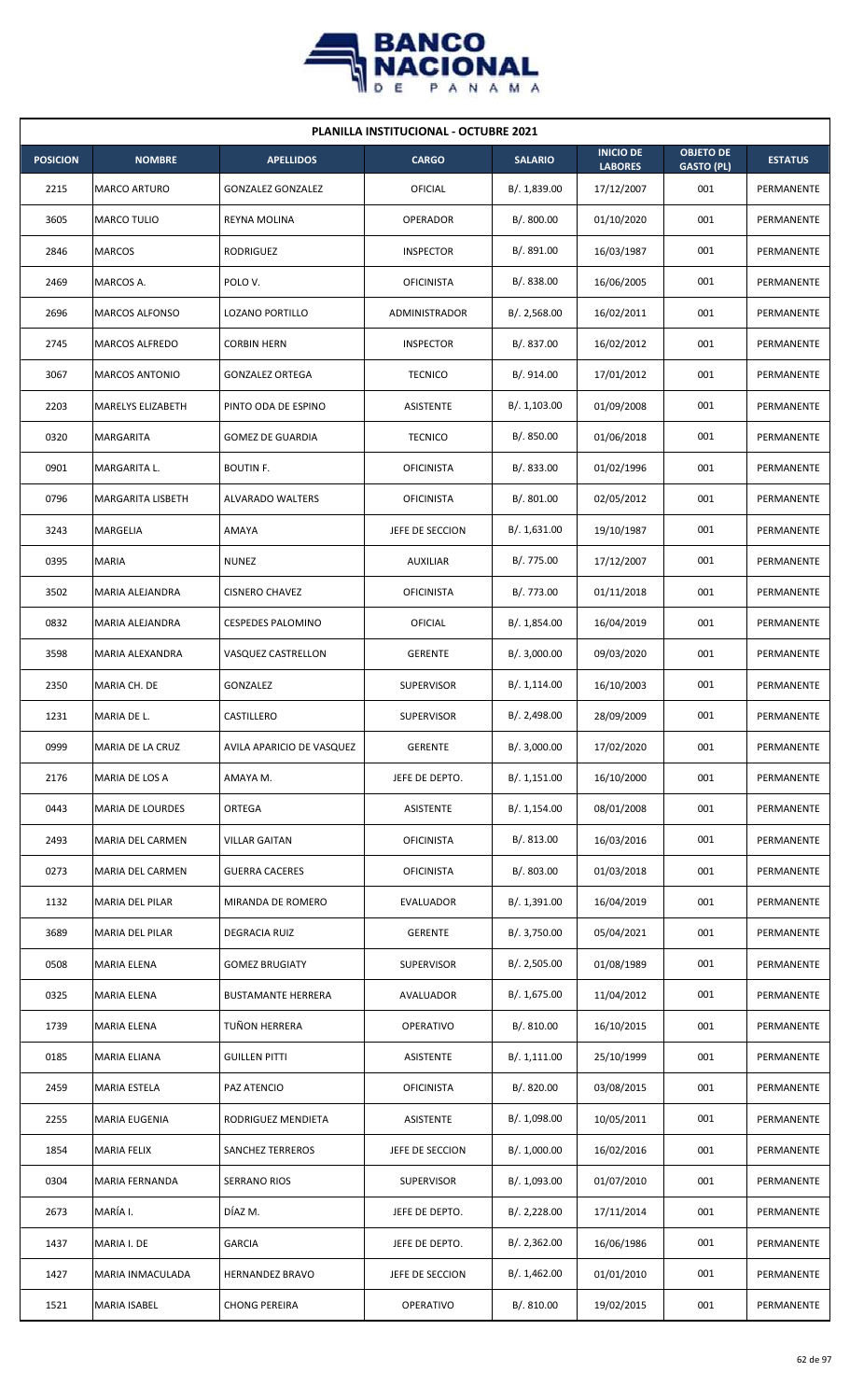

| <b>PLANILLA INSTITUCIONAL - OCTUBRE 2021</b> |                            |                             |                   |                |                                    |                                       |                |  |  |  |
|----------------------------------------------|----------------------------|-----------------------------|-------------------|----------------|------------------------------------|---------------------------------------|----------------|--|--|--|
| <b>POSICION</b>                              | <b>NOMBRE</b>              | <b>APELLIDOS</b>            | <b>CARGO</b>      | <b>SALARIO</b> | <b>INICIO DE</b><br><b>LABORES</b> | <b>OBJETO DE</b><br><b>GASTO (PL)</b> | <b>ESTATUS</b> |  |  |  |
| 3668                                         | MARIA ISABEL               | <b>CUELLAR CASTILLO</b>     | OFICIAL           | B/. 1,700.00   | 16/03/2021                         | 001                                   | PERMANENTE     |  |  |  |
| 3384                                         | MARIA ISABELLA             | <b>STECCO TRUJILLO</b>      | ASISTENTE         | B/. 850.00     | 01/12/2020                         | 001                                   | PERMANENTE     |  |  |  |
| 3558                                         | <b>MARIA LAURA</b>         | MORALES SALCEDO             | ARQUITECTO        | B/. 1,391.00   | 02/05/2019                         | 001                                   | PERMANENTE     |  |  |  |
| 3793                                         | <b>MARIA LAURA</b>         | LIAO AGUILERA               | <b>OFICINISTA</b> | B/. 750.00     | 09/07/2021                         | 001                                   | PERMANENTE     |  |  |  |
| 2567                                         | <b>MARIA LUISA</b>         | <b>COLEY ORTEGA</b>         | JEFE DE DEPTO.    | B/. 1,849.00   | 16/05/1995                         | 001                                   | PERMANENTE     |  |  |  |
| 2066                                         | MARIA LUISA                | ARAUZ CORREA                | OFICIAL           | B/. 1,700.00   | 09/11/2020                         | 001                                   | PERMANENTE     |  |  |  |
| 0681                                         | <b>MARIA LUISA</b>         | <b>GONZALEZ PEREZ</b>       | OFICIAL           | B/.1,632.00    | 01/06/2000                         | 001                                   | PERMANENTE     |  |  |  |
| 2361                                         | MARIA LURDES DEL<br>CARMEN | <b>ABREGO</b>               | <b>SUPERVISOR</b> | B/. 1,056.00   | 16/04/2018                         | 001                                   | PERMANENTE     |  |  |  |
| 1565                                         | MARIA M.                   | LABRADOR G.                 | OPERATIVO         | B/. 863.00     | 18/08/2008                         | 001                                   | PERMANENTE     |  |  |  |
| 3341                                         | <b>MARIA MONSERATH</b>     | <b>OSES VARGAS</b>          | <b>OFICINISTA</b> | B/. 770.00     | 16/08/2018                         | 001                                   | PERMANENTE     |  |  |  |
| 0141                                         | <b>MARIA OSORIO DE</b>     | <b>SUNE</b>                 | <b>GERENTE</b>    | B/.2,947.00    | 18/08/1980                         | 001                                   | PERMANENTE     |  |  |  |
| 0446                                         | <b>MARIA TERESA</b>        | <b>TAPIERO VALDES</b>       | <b>TRAMITADOR</b> | B/. 924.00     | 17/11/2014                         | 001                                   | PERMANENTE     |  |  |  |
| 2227                                         | <b>MARIA VICTORIA</b>      | VILLARREAL SANTAMARIA       | <b>GESTOR</b>     | B/. 915.00     | 02/05/2017                         | 001                                   | PERMANENTE     |  |  |  |
| 1208                                         | <b>MARIA ZORAIDA</b>       | DOMINGUEZ SANCHEZ           | OFICIAL           | B/.1,384.00    | 02/07/2018                         | 001                                   | PERMANENTE     |  |  |  |
| 0010                                         | MARIAN L.                  | QUIROZ P.                   | <b>GERENTE</b>    | B/.3,624.00    | 01/03/2010                         | 001                                   | PERMANENTE     |  |  |  |
| 3766                                         | <b>MARIAN MICHELLY</b>     | <b>BROCE GALLARDO</b>       | <b>OFICINISTA</b> | B/. 750.00     | 22/09/2021                         | 001                                   | PERMANENTE     |  |  |  |
| 2659                                         | MARIANELA                  | <b>FAMIGLIETTI</b>          | ADMINISTRADOR     | B/.3,231.00    | 01/12/2009                         | 001                                   | PERMANENTE     |  |  |  |
| 2655                                         | MARIANELA                  | <b>BROCE PORCELL</b>        | <b>GERENTE</b>    | B/. 4,000.00   | 04/05/2020                         | 001                                   | PERMANENTE     |  |  |  |
| 1440                                         | <b>MARIANELA MARLENE</b>   | PEREZ QUINTERO              | JEFE DE SECCION   | B/. 1,876.00   | 16/03/2015                         | 001                                   | PERMANENTE     |  |  |  |
| 3822                                         | MARIANELA VICTORIA         | <b>ESPINOSA CHIRU</b>       | <b>TRAMITADOR</b> | B/. 850.00     | 12/08/2021                         | 001                                   | PERMANENTE     |  |  |  |
| 0278                                         | MARIANELLA                 | URROZ LEYTON                | <b>OFICINISTA</b> | B/. 775.00     | 11/01/2000                         | 001                                   | PERMANENTE     |  |  |  |
| 1574                                         | MARIANETT YIARISETT        | DE SEDAS                    | <b>OFICINISTA</b> | B/. 770.00     | 02/07/2019                         | 001                                   | PERMANENTE     |  |  |  |
| 2704                                         | <b>MARIANO</b>             | RAMOS                       | OPERADOR          | B/. 794.00     | 18/06/1984                         | 001                                   | PERMANENTE     |  |  |  |
| 1044                                         | <b>MARIANO</b>             | <b>ABAD RODRIGUEZ</b>       | OFICIAL           | B/. 2,240.00   | 01/01/2004                         | 001                                   | PERMANENTE     |  |  |  |
| 3303                                         | MARIBEL                    | <b>GONZALEZ CEDENO</b>      | JEFE DE SECCION   | B/.2,394.00    | 16/03/1983                         | 001                                   | PERMANENTE     |  |  |  |
| 0042                                         | MARIBEL                    | <b>GONZALEZ DE PIMENTEL</b> | ASISTENTE         | B/. 1,763.00   | 17/02/2011                         | 001                                   | PERMANENTE     |  |  |  |
| 0111                                         | MARIBEL                    | MIRANDA PINTO               | <b>GERENTE</b>    | B/.2,676.00    | 16/01/1995                         | 001                                   | PERMANENTE     |  |  |  |
| 1110                                         | MARIBEL                    | <b>FERNANDEZ RUEDAS</b>     | OFICIAL           | B/. 2,170.00   | 01/01/2014                         | 001                                   | PERMANENTE     |  |  |  |
| 3344                                         | MARIBEL DE LOURDES         | WONG RODRIGUEZ              | <b>GERENTE</b>    | B/.3,200.00    | 01/09/2020                         | 001                                   | PERMANENTE     |  |  |  |
| 0260                                         | MARIBEL DEL C.             | RODRIGUEZ                   | ADMINISTRATIVO    | B/. 1,082.00   | 18/08/2008                         | 001                                   | PERMANENTE     |  |  |  |
| 3210                                         | MARIBEL DEL C.             | SAMUDIO                     | <b>GERENTE</b>    | B/. 4,100.00   | 01/01/2010                         | 001                                   | PERMANENTE     |  |  |  |
| 2205                                         | MARIBEL DEL CARMEN         | <b>RUIZ MADRID</b>          | OFICIAL           | B/.1,476.00    | 19/05/2008                         | 001                                   | PERMANENTE     |  |  |  |
| 0241                                         | MARIBEL EDITH              | <b>BARSALLO R.</b>          | <b>OFICINISTA</b> | B/.1,131.00    | 03/08/1992                         | 001                                   | PERMANENTE     |  |  |  |
| 2086                                         | MARIBEL S. DE              | <b>REYES</b>                | JEFE DE SECCION   | B/. 1,520.00   | 10/05/1999                         | 001                                   | PERMANENTE     |  |  |  |
| 0596                                         | MARIBEL SERAFINA           | MONTEZUMA PEREZ DE<br>ARAYA | OFICIAL           | B/. 1,490.00   | 20/07/1994                         | 001                                   | PERMANENTE     |  |  |  |
| 2251                                         | MARIBEL ZULEYMA            | MARENGO LOBO                | <b>GESTOR</b>     | B/. 929.00     | 01/09/2016                         | 001                                   | PERMANENTE     |  |  |  |
| 0882                                         | <b>MARICARMEN</b>          | TENTURIER RODRÍGUEZ         | JEFE DE SECCION   | B/. 1,350.00   | 01/01/2014                         | 001                                   | PERMANENTE     |  |  |  |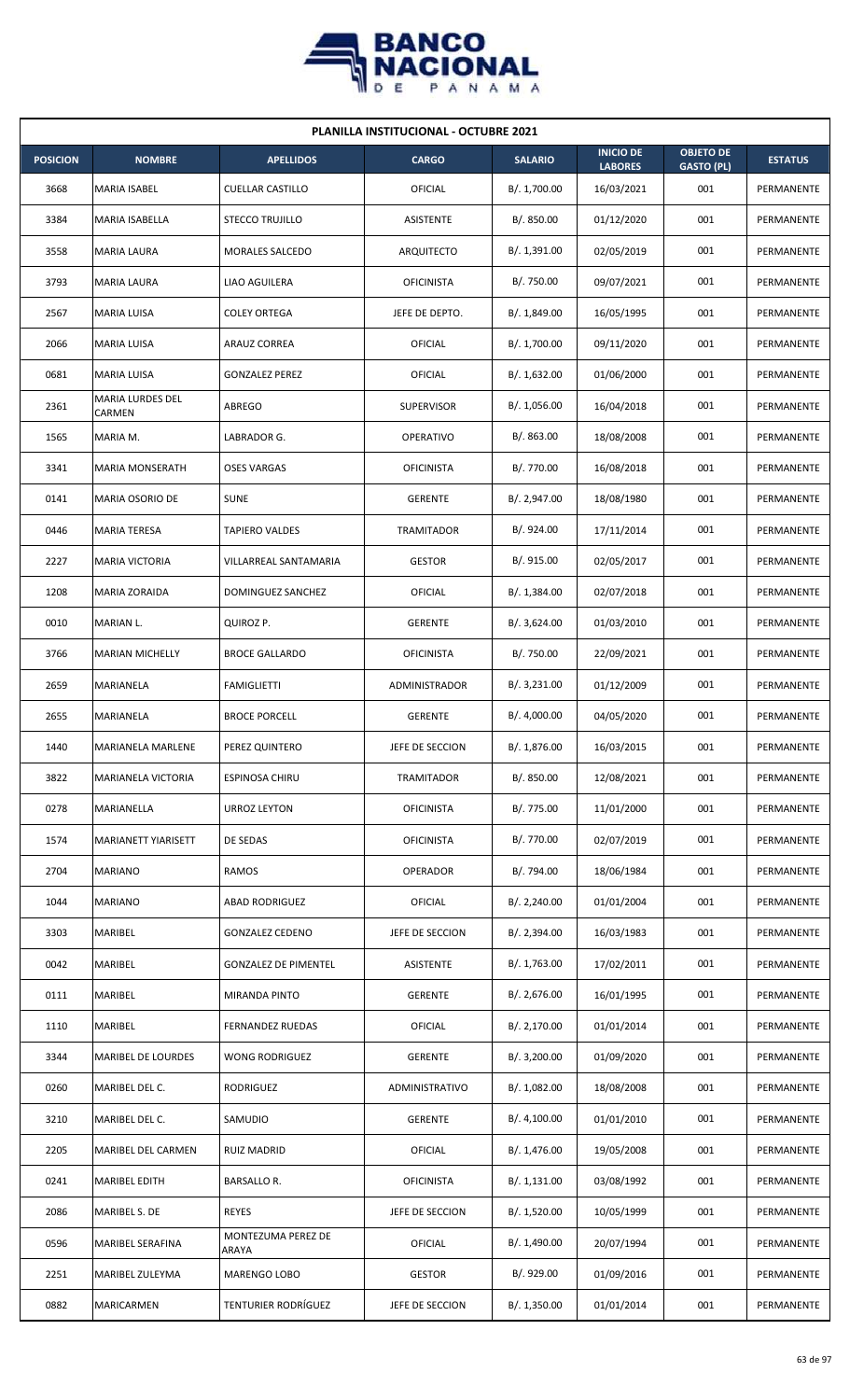

|                 | <b>PLANILLA INSTITUCIONAL - OCTUBRE 2021</b> |                               |                   |                |                                    |                                       |                |  |  |  |  |
|-----------------|----------------------------------------------|-------------------------------|-------------------|----------------|------------------------------------|---------------------------------------|----------------|--|--|--|--|
| <b>POSICION</b> | <b>NOMBRE</b>                                | <b>APELLIDOS</b>              | <b>CARGO</b>      | <b>SALARIO</b> | <b>INICIO DE</b><br><b>LABORES</b> | <b>OBJETO DE</b><br><b>GASTO (PL)</b> | <b>ESTATUS</b> |  |  |  |  |
| 3118            | MARICARMEN                                   | OLAVE JAEN                    | JEFE DE DEPTO.    | B/. 1,500.00   | 16/10/2015                         | 001                                   | PERMANENTE     |  |  |  |  |
| 3040            | <b>MARICEL DE</b>                            | JIMENEZ                       | ADMINISTRATIVO    | B/. 751.00     | 01/12/2005                         | 001                                   | PERMANENTE     |  |  |  |  |
| 0761            | MARICELA DEL CARMEN                          | <b>VELEZ SAGEL</b>            | TRAMITADOR        | B/. 968.00     | 03/12/2013                         | 001                                   | PERMANENTE     |  |  |  |  |
| 1758            | MARICELA Y.                                  | <b>ORTEGA DE VALDES</b>       | ANALISTA          | B/.1,419.00    | 16/01/2004                         | 001                                   | PERMANENTE     |  |  |  |  |
| 3586            | MARICELY ANGELICA                            | PENGALLY ROJAS                | <b>OFICINISTA</b> | B/. 770.00     | 03/06/2019                         | 001                                   | PERMANENTE     |  |  |  |  |
| 2604            | MARICHEL JOHAN                               | TUNON SAMANIEGO               | <b>OFICINISTA</b> | B/. 773.00     | 01/08/2018                         | 001                                   | PERMANENTE     |  |  |  |  |
| 3027            | <b>MARICHELL CRISTELL</b>                    | <b>REYES CASTILLO</b>         | <b>TECNICO</b>    | B/. 941.00     | 17/06/2013                         | 001                                   | PERMANENTE     |  |  |  |  |
| 2628            | <b>MARICRUZ</b>                              | <b>OBALDIA MORA</b>           | ANALISTA          | B/. 1,600.00   | 16/12/2020                         | 001                                   | PERMANENTE     |  |  |  |  |
| 3587            | <b>MARICRUZ</b>                              | <b>CORONADO MELENDEZ</b>      | <b>OFICINISTA</b> | B/. 770.00     | 17/06/2019                         | 001                                   | PERMANENTE     |  |  |  |  |
| 0385            | MARIE ELIZABETH                              | <b>ACUNA BRUGIATI</b>         | ASISTENTE         | B/. 1,000.00   | 17/07/2017                         | 001                                   | PERMANENTE     |  |  |  |  |
| 3526            | <b>MARIEL SARAY</b>                          | <b>VASQUEZ RODRIGUEZ</b>      | ANALISTA          | B/.1,350.00    | 17/12/2018                         | 001                                   | PERMANENTE     |  |  |  |  |
| 3808            | MARIELA                                      | MONTERO RODRIGUEZ             | <b>OFICINISTA</b> | B/. 750.00     | 01/07/2021                         | 001                                   | PERMANENTE     |  |  |  |  |
| 0050            | MARIELA DE                                   | MARTINEZ                      | ASISTENTE         | B/. 1,711.00   | 01/06/1984                         | 001                                   | PERMANENTE     |  |  |  |  |
| 0049            | MARIELA M.                                   | <b>MORENO</b>                 | ASISTENTE         | B/.1,552.00    | 01/06/1984                         | 001                                   | PERMANENTE     |  |  |  |  |
| 1890            | MARIELA MEREDITH                             | MIRANDA MELENDEZ              | <b>OFICINISTA</b> | B/. 914.00     | 18/05/2015                         | 001                                   | PERMANENTE     |  |  |  |  |
| 0317            | MARIELIZ DE LOURDES                          | <b>BARRIENTOS MORENO</b>      | ANALISTA          | B/. 929.00     | 01/02/2013                         | 001                                   | PERMANENTE     |  |  |  |  |
| 0108            | MARILA                                       | <b>CEDENO PEREZ</b>           | <b>GERENTE</b>    | B/. 2,641.00   | 03/07/2000                         | 001                                   | PERMANENTE     |  |  |  |  |
| 0277            | <b>MARILIN SARAHI</b>                        | <b>GONZALEZ TEJADA</b>        | <b>TRAMITADOR</b> | B/. 742.00     | 16/01/2018                         | 001                                   | PERMANENTE     |  |  |  |  |
| 2381            | MARILUZ                                      | RODRIGUEZ SANCHEZ             | JEFE DE SECCION   | B/. 1,350.00   | 24/01/2011                         | 001                                   | PERMANENTE     |  |  |  |  |
| 1364            | <b>MARILYN DE</b>                            | RODRIGUEZ                     | ANALISTA          | B/.1,454.00    | 16/02/2009                         | 001                                   | PERMANENTE     |  |  |  |  |
| 3736            | MARILYN DEL CARMEN                           | SAMANIEGO GARCIA              | <b>OFICIAL</b>    | B/.1,350.00    | 14/05/2021                         | 003                                   | CONTINGENTE    |  |  |  |  |
| 1738            | MARILYN MARIELA                              | DIAZ GONZALEZ                 | <b>OPERATIVO</b>  | B/. 810.00     | 16/03/2017                         | 001                                   | PERMANENTE     |  |  |  |  |
| 0193            | MARINA ERNESTINA                             | PIÑEIRO CORRALES              | TRAMITADOR        | B/. 897.00     | 18/06/2018                         | 001                                   | PERMANENTE     |  |  |  |  |
| 2825            | <b>MARINO HUNBERTO</b>                       | CASTILLO HERNANDEZ            | <b>INSPECTOR</b>  | B/. 845.00     | 09/12/2008                         | 001                                   | PERMANENTE     |  |  |  |  |
| 1191            | <b>MARIO</b>                                 | RAMIREZ ARIZA                 | ANALISTA          | B/. 1,600.00   | 07/03/2019                         | 001                                   | PERMANENTE     |  |  |  |  |
| 1098            | <b>MARIO</b>                                 | DIAZ HERNANDEZ                | <b>OFICIAL</b>    | B/.2,468.00    | 17/04/2000                         | 001                                   | PERMANENTE     |  |  |  |  |
| 0221            | <b>MARIO</b>                                 | RIVERA GONZÁLEZ               | ADMINISTRADOR     | B/. 1,545.00   | 02/05/2019                         | 001                                   | PERMANENTE     |  |  |  |  |
| 3345            | <b>MARIO ALBERTO</b>                         | VILLARREAL GOBERNS            | <b>OFICINISTA</b> | B/. 790.00     | 02/05/2018                         | 001                                   | PERMANENTE     |  |  |  |  |
| 2667            | MARIO E.                                     | GONZALEZ                      | <b>GERENTE</b>    | B/.2,135.00    | 16/09/2003                         | 001                                   | PERMANENTE     |  |  |  |  |
| 2432            | <b>MARIO ENRIQUE</b>                         | MILLER QUINTERO               | ASISTENTE         | B/. 1,018.00   | 01/08/2017                         | 001                                   | PERMANENTE     |  |  |  |  |
| 3767            | MARIO ESTEBAN                                | ROSE BRACHO                   | <b>OFICINISTA</b> | B/. 950.00     | 23/06/2021                         | 001                                   | PERMANENTE     |  |  |  |  |
| 1963            | <b>MARIO IVAN</b>                            | <b>ARCIA</b>                  | <b>OFICINISTA</b> | B/. 1,251.00   | 16/01/1990                         | 001                                   | PERMANENTE     |  |  |  |  |
| 3463            | MARIO JOSE                                   | CARRASQUILLA ESPINOSA         | <b>OPERATIVO</b>  | B/. 793.00     | 02/07/2018                         | 001                                   | PERMANENTE     |  |  |  |  |
| 0279            | MARIO ORLANDO                                | <b>BONADIES BRUCHER</b>       | ASISTENTE         | B/. 850.00     | 01/02/2018                         | 001                                   | PERMANENTE     |  |  |  |  |
| 3839            | MARIQUEL EDITH                               | NARANJO IGLESIAS DE<br>LOZADA | <b>OFICINISTA</b> | B/. 750.00     | 20/09/2021                         | 001                                   | PERMANENTE     |  |  |  |  |
| 0972            | MARISA DEL CARMEN                            | SANCHEZ ROMERO                | ASISTENTE         | B/. 911.00     | 01/12/2017                         | 001                                   | PERMANENTE     |  |  |  |  |
| 0062            | MARISEL                                      | CASTILLO ESCUDERO             | <b>PSICOLOGO</b>  | B/. 1,025.00   | 01/02/2019                         | 001                                   | PERMANENTE     |  |  |  |  |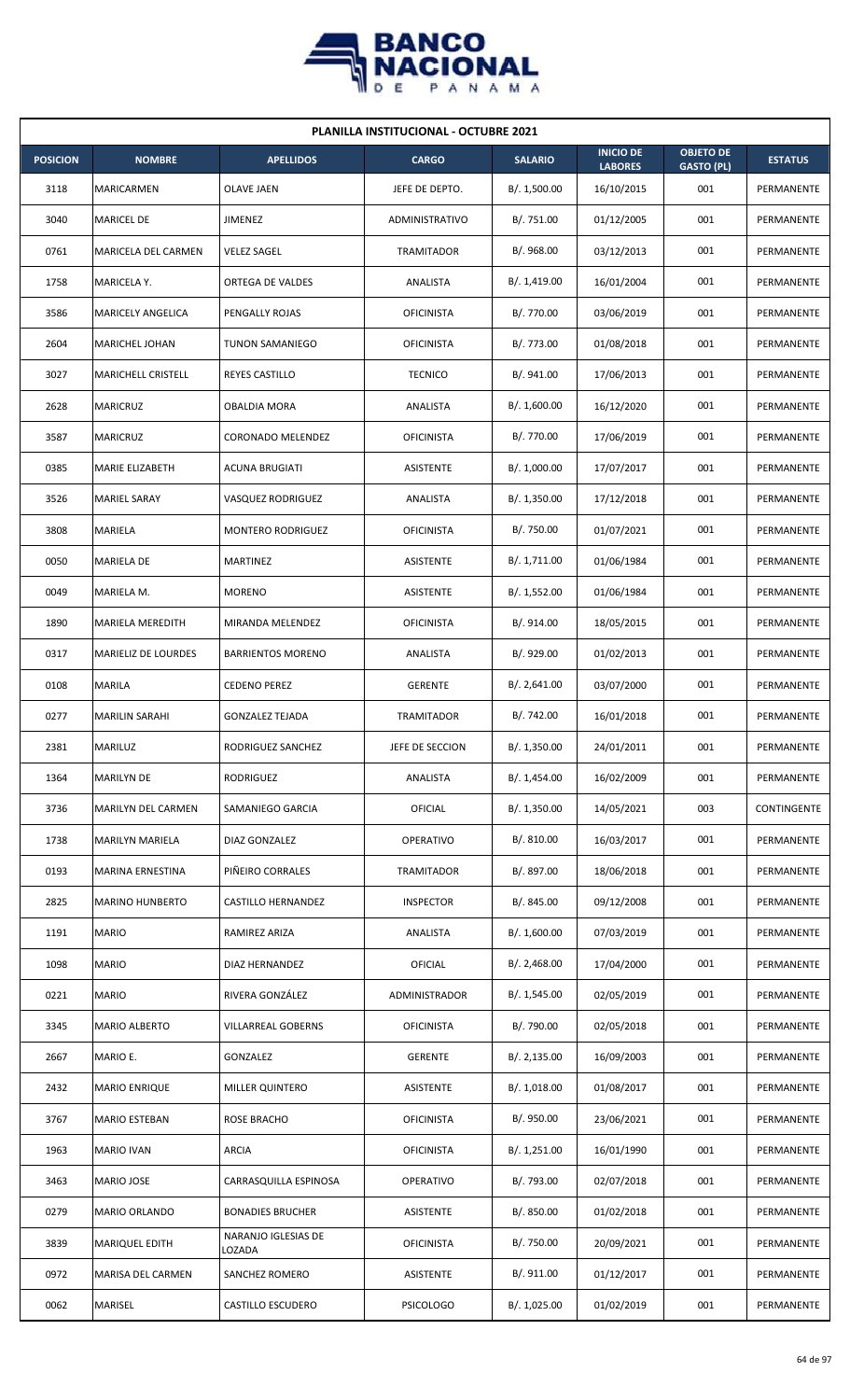

| <b>PLANILLA INSTITUCIONAL - OCTUBRE 2021</b> |                           |                           |                   |                |                                    |                                       |                |  |  |
|----------------------------------------------|---------------------------|---------------------------|-------------------|----------------|------------------------------------|---------------------------------------|----------------|--|--|
| <b>POSICION</b>                              | <b>NOMBRE</b>             | <b>APELLIDOS</b>          | <b>CARGO</b>      | <b>SALARIO</b> | <b>INICIO DE</b><br><b>LABORES</b> | <b>OBJETO DE</b><br><b>GASTO (PL)</b> | <b>ESTATUS</b> |  |  |
| 0315                                         | <b>MARISEL DEL CARMEN</b> | RODRIGUEZ ZAMBRANO        | <b>OFICINISTA</b> | B/. 728.00     | 16/01/2019                         | 001                                   | PERMANENTE     |  |  |
| 0090                                         | MARISELA                  | DOMINGUEZ C.              | <b>GERENTE</b>    | B/.2,726.00    | 01/03/2000                         | 001                                   | PERMANENTE     |  |  |
| 1763                                         | <b>MARISELA</b>           | DOMINGUEZ NUÑEZ           | <b>OFICINISTA</b> | B/. 884.00     | 01/12/2015                         | 001                                   | PERMANENTE     |  |  |
| 1378                                         | <b>MARISOL</b>            | <b>JIMENEZ FUENTES</b>    | <b>GERENTE</b>    | B/. 3,399.00   | 11/06/1979                         | 001                                   | PERMANENTE     |  |  |
| 1334                                         | MARISOL Y.                | <b>FUENTES B.</b>         | <b>GERENTE</b>    | B/.2,746.00    | 05/02/1996                         | 001                                   | PERMANENTE     |  |  |
| 0377                                         | MARISSA DEL CARMEN        | <b>MORENO MORENO</b>      | JEFE DE SECCION   | B/.1,689.00    | 01/01/2011                         | 001                                   | PERMANENTE     |  |  |
| 0212                                         | MARITZA                   | MIRANDA BADO              | JEFE DE SECCION   | B/.1,547.00    | 01/03/2011                         | 001                                   | PERMANENTE     |  |  |
| 0132                                         | MARITZA E.                | PERALTA M.                | <b>GERENTE</b>    | B/.2,918.00    | 01/06/1979                         | 001                                   | PERMANENTE     |  |  |
| 1762                                         | MARITZA ISABEL            | MARTINEZ                  | <b>OFICINISTA</b> | B/0.813.00     | 16/06/2015                         | 001                                   | PERMANENTE     |  |  |
| 0909                                         | <b>MARITZA LINNETTE</b>   | <b>HERNANDEZ MEJIA</b>    | <b>SUPERVISOR</b> | B/. 1,056.00   | 16/09/2013                         | 001                                   | PERMANENTE     |  |  |
| 0535                                         | <b>MARITZA LUNA DE</b>    | <b>ROBLES</b>             | OFICIAL           | B/. 1,553.00   | 16/01/1986                         | 001                                   | PERMANENTE     |  |  |
| 1687                                         | MARIXEL                   | CASTILLO VEGA             | <b>OPERATIVO</b>  | B/. 821.00     | 16/08/2012                         | 001                                   | PERMANENTE     |  |  |
| 3226                                         | MARIXENIA                 | <b>BEJARANO AGUIRRE</b>   | ANALISTA          | B/. 1,131.00   | 16/06/2015                         | 001                                   | PERMANENTE     |  |  |
| 0520                                         | MARIXENIA                 | <b>BONILLA MADRID</b>     | JEFE DE DEPTO.    | B/.2,427.00    | 16/09/2016                         | 001                                   | PERMANENTE     |  |  |
| 1654                                         | MARIXENIA ANA             | CAMANO AGUILA DEABREGO    | <b>OPERATIVO</b>  | B/. 988.00     | 16/07/2003                         | 001                                   | PERMANENTE     |  |  |
| 1796                                         | <b>MARJORIE KRISTEL</b>   | SALAZAR NÚÑEZ             | <b>OFICINISTA</b> | B/. 750.00     | 16/07/2019                         | 001                                   | PERMANENTE     |  |  |
| 1470                                         | MARJORIES M.              | MENDIVIL                  | <b>SUPERVISOR</b> | B/. 1,066.00   | 06/11/2008                         | 001                                   | PERMANENTE     |  |  |
| 3491                                         | <b>MARJORY MARIE</b>      | <b>PALACIOS CERRUD</b>    | OPERATIVO         | B/. 770.00     | 01/11/2018                         | 001                                   | PERMANENTE     |  |  |
| 1639                                         | <b>MARKIRIS YULIZA</b>    | <b>VELASQUEZ CANO</b>     | <b>OPERATIVO</b>  | B/. 814.00     | 16/10/2014                         | 001                                   | PERMANENTE     |  |  |
| 2660                                         | MARLEM H.                 | <b>BARCENAS P.</b>        | ADMINISTRADOR     | B/. 2,999.00   | 26/01/1998                         | 001                                   | PERMANENTE     |  |  |
| 0590                                         | MARLENA                   | FERNANDEZ B.              | <b>OFICIAL</b>    | B/. 1,493.00   | 01/09/2003                         | 001                                   | PERMANENTE     |  |  |
| 2048                                         | MARLENE                   | CASTILLO B.               | JEFE DE SECCION   | B/. 1,476.00   | 11/01/2000                         | 001                                   | PERMANENTE     |  |  |
| 1480                                         | MARLENE                   | CHOCHO G.                 | <b>SUPERVISOR</b> | B/.1,311.00    | 01/06/2001                         | 001                                   | PERMANENTE     |  |  |
| 1815                                         | MARLENE                   | SANTOS ROBLES             | <b>OFICINISTA</b> | B/0.826.00     | 13/02/2008                         | 001                                   | PERMANENTE     |  |  |
| 2379                                         | <b>MARLENE DESIREE</b>    | HERNANDEZ DUTARY          | JEFE DE SECCION   | B/.1,460.00    | 03/09/2012                         | 001                                   | PERMANENTE     |  |  |
| 0468                                         | <b>MARLENE EDITH</b>      | <b>OLIVARES CARDENAS</b>  | <b>GERENTE</b>    | B/. 3,369.00   | 11/01/2011                         | 001                                   | PERMANENTE     |  |  |
| 1721                                         | MARLENE JUDITH            | ABREGO DE VELASQUEZ       | OPERATIVO         | B/. 820.00     | 01/01/2015                         | 001                                   | PERMANENTE     |  |  |
| 1116                                         | MARLENIS YOMIRA           | <b>GUERRA SALAZAR</b>     | <b>OFICINISTA</b> | B/. 773.00     | 01/10/2018                         | 001                                   | PERMANENTE     |  |  |
| 3504                                         | MARLENYS DEL CARMEN       | VILLARREAL CASTILLO       | SUPERVISOR        | B/. 1,545.00   | 01/11/2018                         | 001                                   | PERMANENTE     |  |  |
| 0407                                         | MARLENYS Y.               | CABALLERO ORTEGA DE VELIZ | JEFE DE DEPTO.    | B/. 2,064.00   | 19/04/2004                         | 001                                   | PERMANENTE     |  |  |
| 1539                                         | MARLINA ISABEL            | VILLARREAL SAMANIEGO      | <b>OFICINISTA</b> | B/. 817.00     | 17/02/2014                         | 001                                   | PERMANENTE     |  |  |
| 3260                                         | MARLIS M.                 | <b>BARRERA C.</b>         | JEFE DE SECCION   | B/.1,639.00    | 07/04/2008                         | 001                                   | PERMANENTE     |  |  |
| 0738                                         | MARLON J.                 | BENAVIDES B.              | JEFE DE DEPTO.    | B/.2,123.00    | 09/12/2008                         | 001                                   | PERMANENTE     |  |  |
| 2388                                         | <b>MARQUELA LINETH</b>    | ANDERSON DE LEON          | ANALISTA          | B/. 902.00     | 01/08/2017                         | 001                                   | PERMANENTE     |  |  |
| 2288                                         | MARQUELA Y.               | CONTRERAS G.              | <b>OPERATIVO</b>  | B/. 1,236.00   | 06/11/2000                         | 001                                   | PERMANENTE     |  |  |
| 1781                                         | <b>MARTA AURORA</b>       | DE OBALDIA PRESTAN        | <b>SUPERVISOR</b> | B/. 1,304.00   | 24/08/2010                         | 001                                   | PERMANENTE     |  |  |
| 0911                                         | <b>MARTA ELIZABETH</b>    | CARVAJAL CASTILLO         | <b>SUPERVISOR</b> | B/. 1,000.00   | 06/09/2010                         | 001                                   | PERMANENTE     |  |  |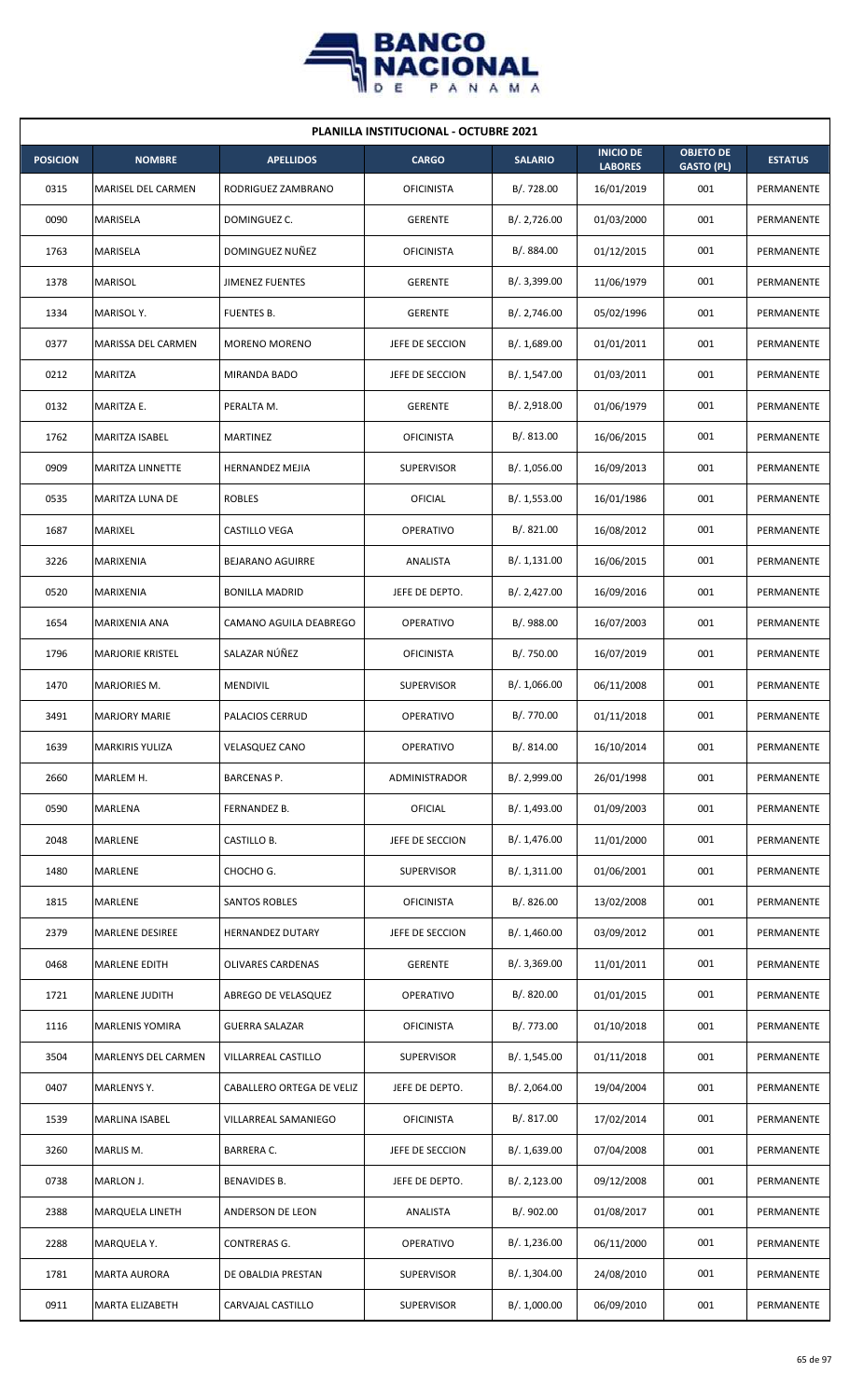

| <b>PLANILLA INSTITUCIONAL - OCTUBRE 2021</b> |                         |                                      |                          |                |                                    |                                       |                |  |  |
|----------------------------------------------|-------------------------|--------------------------------------|--------------------------|----------------|------------------------------------|---------------------------------------|----------------|--|--|
| <b>POSICION</b>                              | <b>NOMBRE</b>           | <b>APELLIDOS</b>                     | <b>CARGO</b>             | <b>SALARIO</b> | <b>INICIO DE</b><br><b>LABORES</b> | <b>OBJETO DE</b><br><b>GASTO (PL)</b> | <b>ESTATUS</b> |  |  |
| 3588                                         | <b>MARTA GABRIELA</b>   | AMORES ARABA                         | TRAMITADOR               | B/. 884.00     | 03/06/2019                         | 001                                   | PERMANENTE     |  |  |
| 2415                                         | <b>MARTHA DE</b>        | TUNON A.                             | JEFE DE SECCION          | B/. 1,489.00   | 16/06/2009                         | 001                                   | PERMANENTE     |  |  |
| 2989                                         | <b>MARTIN B.</b>        | MENDEZ A.                            | MENSAJERO                | B/.660.00      | 08/01/2007                         | 001                                   | PERMANENTE     |  |  |
| 3063                                         | <b>MARTIN ROBERTO</b>   | ORTIZ C.                             | <b>TRABAJADOR MANUAL</b> | B/.966.00      | 02/07/2001                         | 001                                   | PERMANENTE     |  |  |
| 0410                                         | <b>MARUJA OTILIA</b>    | <b>MORENO PEREZ</b>                  | <b>GERENTE</b>           | B/.3,500.00    | 06/09/2019                         | 001                                   | PERMANENTE     |  |  |
| 2394                                         | MARUKEL                 | JARAMILLO R.                         | JEFE DE SECCION          | B/. 1,433.00   | 22/09/2003                         | 001                                   | PERMANENTE     |  |  |
| 3166                                         | <b>MARUQUEL MILENIS</b> | <b>AGUILAR PADILLA</b>               | ANALISTA                 | B/. 920.00     | 03/12/2012                         | 001                                   | PERMANENTE     |  |  |
| 0875                                         | MARUSBEL ENILDA         | <b>GONZALEZ NUNEZ</b>                | <b>OFICINISTA</b>        | B/. 793.00     | 18/06/2018                         | 001                                   | PERMANENTE     |  |  |
| 3498                                         | <b>MARVER</b>           | BEJARANO PINEDA                      | OFICIAL                  | B/. 1,530.00   | 01/11/2018                         | 001                                   | PERMANENTE     |  |  |
| 3186                                         | <b>MARY CARMEN</b>      | <b>FERNANDEZ GOMEZ</b>               | <b>GERENTE</b>           | B/. 2,904.00   | 02/05/2014                         | 001                                   | PERMANENTE     |  |  |
| 2497                                         | <b>MARY LEXYS</b>       | <b>MENA PALACIO</b>                  | <b>OFICINISTA</b>        | B/. 828.00     | 16/09/2013                         | 001                                   | PERMANENTE     |  |  |
| 1936                                         | <b>MARYLIN MALLELYS</b> | RUÍZ RODRIGUEZ                       | <b>SUPERVISOR</b>        | B/. 1,093.00   | 01/08/2016                         | 001                                   | PERMANENTE     |  |  |
| 0942                                         | <b>MARYORY SADITH</b>   | <b>CORONADO ORTÍZ</b>                | AVALUADOR                | B/. 1,735.00   | 02/05/2017                         | 001                                   | PERMANENTE     |  |  |
| 0484                                         | MASSIEL ENEIDA          | RODRIGUEZ ESCOBAR                    | <b>SUPERVISOR</b>        | B/. 1,007.00   | 10/05/2011                         | 001                                   | PERMANENTE     |  |  |
| 3543                                         | <b>MASSIEL LINETH</b>   | OCAÑA SOLANO DE GOMEZ                | <b>OPERATIVO</b>         | B/. 750.00     | 18/11/2019                         | 001                                   | PERMANENTE     |  |  |
| 0930                                         | MASSIEL PAOLA           | <b>GIRALDO SAA</b>                   | JEFE DE SECCION          | B/. 1,350.00   | 22/10/2012                         | 001                                   | PERMANENTE     |  |  |
| 2463                                         | <b>MATIAS</b>           | SALDANA ZAPATA                       | <b>OFICINISTA</b>        | B/. 1,103.00   | 01/02/1983                         | 001                                   | PERMANENTE     |  |  |
| 3737                                         | MATILDE ELIZABETH       | ROSAS CASTILLO DE<br>VILLARREAL      | JEFE DE DEPTO.           | B/.3,000.00    | 03/05/2021                         | 001                                   | PERMANENTE     |  |  |
| 0637                                         | <b>MATILDE IBETH</b>    | PINILLA ORTEGA                       | OFICIAL                  | B/. 1,462.00   | 16/01/2013                         | 001                                   | PERMANENTE     |  |  |
| 3267                                         | MAUREEN E.              | <b>CHEN RODRIGUEZ</b>                | COORDINADOR              | B/. 2,675.00   | 01/07/1999                         | 001                                   | PERMANENTE     |  |  |
| 2924                                         | <b>MAURICIO</b>         | <b>MURILLO</b>                       | <b>OFICINISTA</b>        | B/. 864.00     | 16/07/2003                         | 001                                   | PERMANENTE     |  |  |
| 0995                                         | MAURY G.                | SITTON H.                            | JEFE DE DEPTO.           | B/.2,142.00    | 23/05/2005                         | 001                                   | PERMANENTE     |  |  |
| 2849                                         | <b>MAX AMETH</b>        | <b>IBARRA BEJERANO</b>               | <b>INSPECTOR</b>         | B/. 860.00     | 04/04/2011                         | 001                                   | PERMANENTE     |  |  |
| 1896                                         | <b>MAX JAVIER</b>       | <b>QUINTERO RODRIGUEZ</b>            | <b>SUPERVISOR</b>        | B/. 1,000.00   | 16/09/2016                         | 001                                   | PERMANENTE     |  |  |
| 0707                                         | <b>MAXIMINO</b>         | MIRANDA MIRANDA                      | <b>GERENTE</b>           | B/. 3,089.00   | 01/02/1993                         | 001                                   | PERMANENTE     |  |  |
| 2683                                         | MAXIMO A.               | AFU LASSO                            | <b>SUPERVISOR</b>        | B/.1,426.00    | 01/07/2008                         | 001                                   | PERMANENTE     |  |  |
| 3768                                         | MAXIMO LORENZO          | MORENO SANCHEZ                       | <b>OFICIAL</b>           | B/. 1,350.00   | 01/06/2021                         | 001                                   | PERMANENTE     |  |  |
| 3313                                         | <b>MAY TERESITA</b>     | ARAUZ ESPINO                         | ANALISTA                 | B/. 1,419.00   | 16/08/2017                         | 001                                   | PERMANENTE     |  |  |
| 0993                                         | <b>MAYBEL YARAVI</b>    | TOJEIRO GARCIA DE PAREDES<br>DE VEGA | <b>OFICIAL</b>           | B/.2,300.00    | 16/09/2021                         | 001                                   | PERMANENTE     |  |  |
| 1268                                         | MAYBELLINE MICHELE      | <b>QVISTGAARD HERRERA</b>            | <b>OFICIAL</b>           | B/. 1,187.00   | 16/02/2017                         | 001                                   | PERMANENTE     |  |  |
| 0934                                         | MAYBELLINE YAHEL        | <b>OBANDO GUERRA</b>                 | TRAMITADOR               | B/. 911.00     | 16/08/2016                         | 001                                   | PERMANENTE     |  |  |
| 2572                                         | <b>MAYCOL THOMAS</b>    | REQUENEZ ZAPATA                      | ADMINISTRATIVO           | B/.1,598.00    | 16/02/2011                         | 001                                   | PERMANENTE     |  |  |
| 3389                                         | <b>MAYDA DANETTE</b>    | <b>MORAN FRIAS</b>                   | <b>OPERATIVO</b>         | B/. 793.00     | 02/04/2018                         | 001                                   | PERMANENTE     |  |  |
| 1337                                         | MAYDELINE               | SANTAMARIA                           | JEFE DE DEPTO.           | B/.2,250.00    | 10/02/2010                         | 001                                   | PERMANENTE     |  |  |
| 1172                                         | MAYLEN H.               | SERRANO                              | <b>OFICIAL</b>           | B/.2,133.00    | 16/05/2008                         | 001                                   | PERMANENTE     |  |  |
| 3225                                         | MAYLIN A.               | CAMAÑO M.                            | ANALISTA                 | B/. 1,077.00   | 02/02/2015                         | 001                                   | PERMANENTE     |  |  |
| 0545                                         | <b>MAYLIN ESTELA</b>    | <b>TORRENTES ACOSTA</b>              | OFICIAL                  | B/. 1,497.00   | 02/03/2009                         | 001                                   | PERMANENTE     |  |  |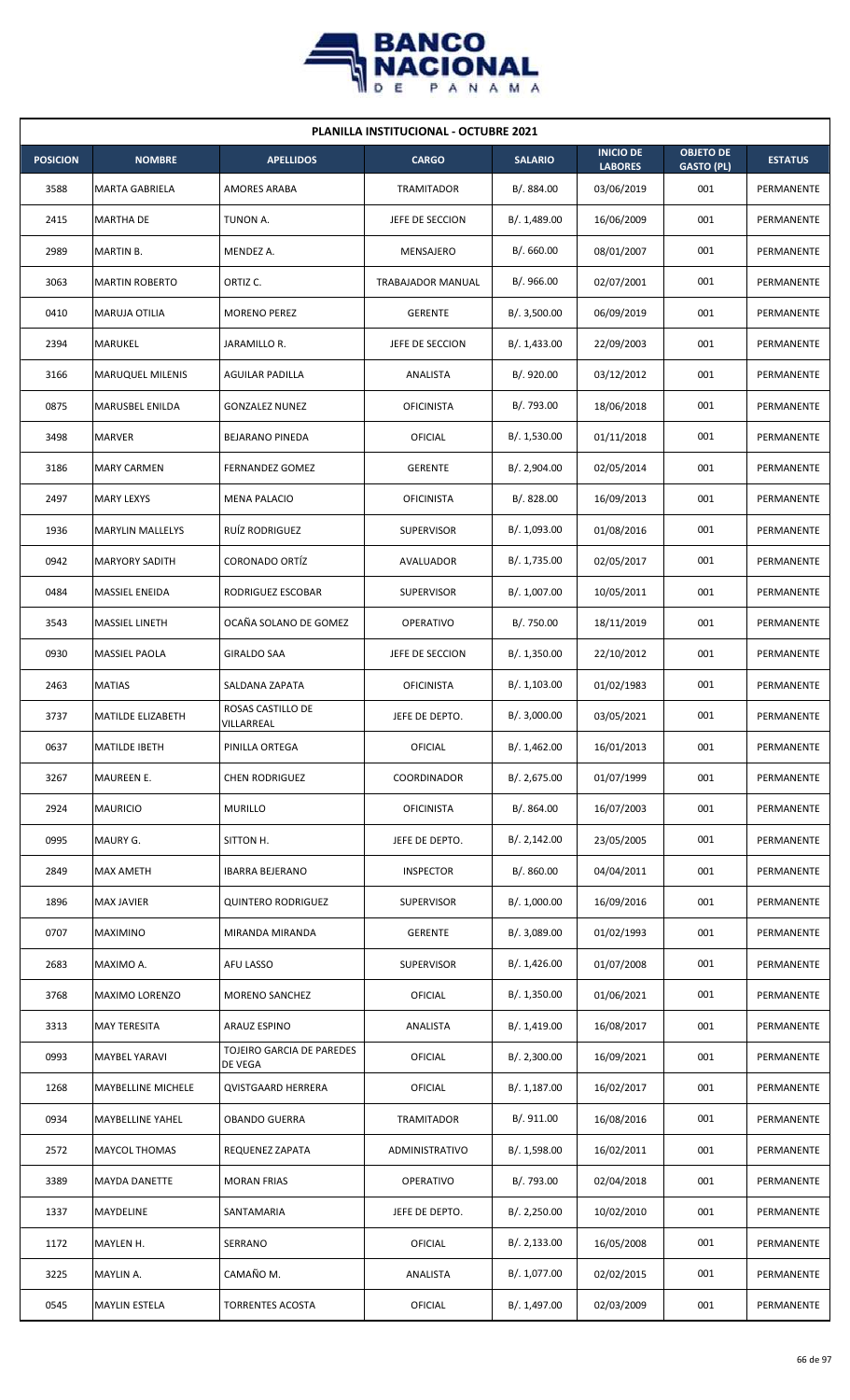

| <b>PLANILLA INSTITUCIONAL - OCTUBRE 2021</b> |                           |                                   |                   |                |                                    |                                       |                |  |  |  |
|----------------------------------------------|---------------------------|-----------------------------------|-------------------|----------------|------------------------------------|---------------------------------------|----------------|--|--|--|
| <b>POSICION</b>                              | <b>NOMBRE</b>             | <b>APELLIDOS</b>                  | <b>CARGO</b>      | <b>SALARIO</b> | <b>INICIO DE</b><br><b>LABORES</b> | <b>OBJETO DE</b><br><b>GASTO (PL)</b> | <b>ESTATUS</b> |  |  |  |
| 1578                                         | <b>MAYRA</b>              | RUJANO VÁSQUEZ                    | <b>OFICINISTA</b> | B/. 856.00     | 07/11/2011                         | 001                                   | PERMANENTE     |  |  |  |
| 0454                                         | MAYRA E.                  | DE LASSO                          | <b>ASISTENTE</b>  | B/. 1,218.00   | 08/11/2010                         | 001                                   | PERMANENTE     |  |  |  |
| 3147                                         | MAYRA E. DE               | <b>COTES</b>                      | <b>GERENTE</b>    | B/. 3,447.00   | 16/07/2009                         | 001                                   | PERMANENTE     |  |  |  |
| 3318                                         | MAYRA I.                  | MATOS M.                          | <b>GERENTE</b>    | B/. 1,876.00   | 02/02/2009                         | 001                                   | PERMANENTE     |  |  |  |
| 3031                                         | MAYRA ISABEL              | <b>GUERRERO DE GODOY</b>          | <b>SUPERVISOR</b> | B/. 1,036.00   | 11/10/2010                         | 001                                   | PERMANENTE     |  |  |  |
| 1725                                         | MAYTEE GINIVA             | CACERES SAMANIEGO                 | <b>OFICINISTA</b> | B/. 814.00     | 16/10/2015                         | 001                                   | PERMANENTE     |  |  |  |
| 1728                                         | <b>MAZIEL ESTHER</b>      | <b>VERGARA CRUZ</b>               | <b>OPERATIVO</b>  | B/.816.00      | 02/06/2014                         | 001                                   | PERMANENTE     |  |  |  |
| 2198                                         | <b>MEIVIS MAYANIN</b>     | RIQUELME VEGA                     | <b>OFICIAL</b>    | B/. 1,482.00   | 24/10/2002                         | 001                                   | PERMANENTE     |  |  |  |
| 1515                                         | <b>MELANI ESTER</b>       | <b>CORTES GALEANO</b>             | OPERATIVO         | B/. 1,082.00   | 16/03/2015                         | 001                                   | PERMANENTE     |  |  |  |
| 1810                                         | <b>MELANIE STELLA</b>     | <b>TORRES RODRIGUEZ</b>           | <b>OFICINISTA</b> | B/. 827.00     | 01/02/2012                         | 001                                   | PERMANENTE     |  |  |  |
| 3346                                         | <b>MELANIE ZUSETH</b>     | <b>ARAUZ ATENCIO</b>              | <b>OFICINISTA</b> | B/. 790.00     | 01/03/2018                         | 001                                   | PERMANENTE     |  |  |  |
| 2363                                         | <b>MELANY IVANY</b>       | ZORRILLA VASQUEZ                  | <b>OFICINISTA</b> | B/. 750.00     | 01/01/2021                         | 001                                   | PERMANENTE     |  |  |  |
| 3669                                         | <b>MELANY YISETH</b>      | RODRIGUEZ SUIRA                   | <b>OFICINISTA</b> | B/. 750.00     | 01/03/2021                         | 001                                   | PERMANENTE     |  |  |  |
| 0822                                         | MELBA DEL C.              | TORRES H.                         | <b>OFICINISTA</b> | B/.816.00      | 16/04/2001                         | 001                                   | PERMANENTE     |  |  |  |
| 0614                                         | MELIDA DESIREE            | RAMIREZ CEDENO                    | <b>OFICINISTA</b> | B/.1,366.00    | 01/10/2015                         | 001                                   | PERMANENTE     |  |  |  |
| 3278                                         | <b>MELIDA MAYDEE</b>      | <b>MORENO NUNEZ</b>               | JEFE DE SECCION   | B/. 1,584.00   | 02/07/2018                         | 001                                   | PERMANENTE     |  |  |  |
| 1090                                         | <b>MELINA DAMARYS</b>     | MACIAS MOCK                       | <b>OFICIAL</b>    | B/. 2,837.00   | 04/08/2008                         | 001                                   | PERMANENTE     |  |  |  |
| 0806                                         | <b>MELINA MARLENE</b>     | <b>GONZALEZ ROBLES</b>            | <b>OFICINISTA</b> | B/. 820.00     | 17/06/2013                         | 001                                   | PERMANENTE     |  |  |  |
| 1931                                         | <b>MELISA CARMELA</b>     | JACKMAN REID                      | OPERATIVO         | B/. 790.00     | 01/06/2018                         | 001                                   | PERMANENTE     |  |  |  |
| 3168                                         | MELISA KATHERINE          | RICAURTE SANTAMARIA DE<br>MENDOZA | <b>OFICINISTA</b> | B/. 965.00     | 07/03/2013                         | 001                                   | PERMANENTE     |  |  |  |
| 1516                                         | MELISSA EDITH             | <b>NELSON MURES</b>               | SUPERVISOR        | B/. 1,000.00   | 13/07/2013                         | 001                                   | PERMANENTE     |  |  |  |
| 0387                                         | MELISSA I.                | LOPEZ GONZALE                     | <b>TECNICO</b>    | B/. 1,102.00   | 21/03/1994                         | 001                                   | PERMANENTE     |  |  |  |
| 1428                                         | MELISSA JUDITH            | RODRIGUEZ GOVEA                   | <b>GERENTE</b>    | B/.2,228.00    | 16/07/2003                         | 001                                   | PERMANENTE     |  |  |  |
| 0791                                         | MELISSA L.                | CHACÓN D.                         | <b>SUPERVISOR</b> | B/. 820.00     | 19/02/2015                         | 001                                   | PERMANENTE     |  |  |  |
| 3738                                         | <b>MELISSA LINETH</b>     | <b>MARTINEZ TORRES</b>            | JEFE DE DEPTO.    | B/.2,300.00    | 24/05/2021                         | 001                                   | PERMANENTE     |  |  |  |
| 2647                                         | MELISSA LIVONETT          | PENAGOS DICLEAS                   | ANALISTA          | B/.2,669.00    | 15/07/2010                         | 001                                   | PERMANENTE     |  |  |  |
| 0890                                         | MELISSA MICHELL           | CANO CASTILLO                     | OPERATIVO         | B/. 770.00     | 02/01/2019                         | 001                                   | PERMANENTE     |  |  |  |
| 1656                                         | <b>MELISSA QUERUBE</b>    | <b>BERNAL SANTOS</b>              | <b>OFICINISTA</b> | B/. 770.00     | 01/08/2013                         | 001                                   | PERMANENTE     |  |  |  |
| 0252                                         | <b>MELITON</b>            | <b>GONZALEZ ATENCIO</b>           | COORDINADOR       | B/. 1,090.00   | 03/05/2016                         | 001                                   | PERMANENTE     |  |  |  |
| 1623                                         | MELIZA NATALIA            | <b>ARAUZ RODRIGUEZ</b>            | <b>SUPERVISOR</b> | B/. 1,051.00   | 08/11/2010                         | 001                                   | PERMANENTE     |  |  |  |
| 3025                                         | MELKER MARITZA            | <b>RUIZ MARTINEZ</b>              | <b>TECNICO</b>    | B/. 850.00     | 03/02/2020                         | 001                                   | PERMANENTE     |  |  |  |
| 0868                                         | <b>MELQUIADES ERNESTO</b> | ACEVEDO CEDEÑO                    | <b>SUPERVISOR</b> | B/. 1,000.00   | 16/05/2016                         | 001                                   | PERMANENTE     |  |  |  |
| 2306                                         | <b>MELVA EDITH</b>        | <b>GONDOLA PEREZ</b>              | <b>OPERATIVO</b>  | B/. 833.00     | 16/02/2012                         | 001                                   | PERMANENTE     |  |  |  |
| 2536                                         | MELVA MIREYA              | MORALES HERNANDEZ                 | <b>OPERATIVO</b>  | B/. 813.00     | 03/01/2017                         | 001                                   | PERMANENTE     |  |  |  |
| 1465                                         | <b>MELVIN</b>             | <b>BATISTA PINEDA</b>             | SUPERVISOR        | B/. 1,078.00   | 08/11/2010                         | 001                                   | PERMANENTE     |  |  |  |
| 3428                                         | <b>MELVIN ORIEL</b>       | <b>SUAREZ CASTILLO</b>            | ADMINISTRATIVO    | B/. 770.00     | 01/08/2018                         | 001                                   | PERMANENTE     |  |  |  |
| 2026                                         | <b>MENYI MURIEL</b>       | <b>CHEN RUIZ</b>                  | <b>OFICINISTA</b> | B/. 814.00     | 16/05/2017                         | 001                                   | PERMANENTE     |  |  |  |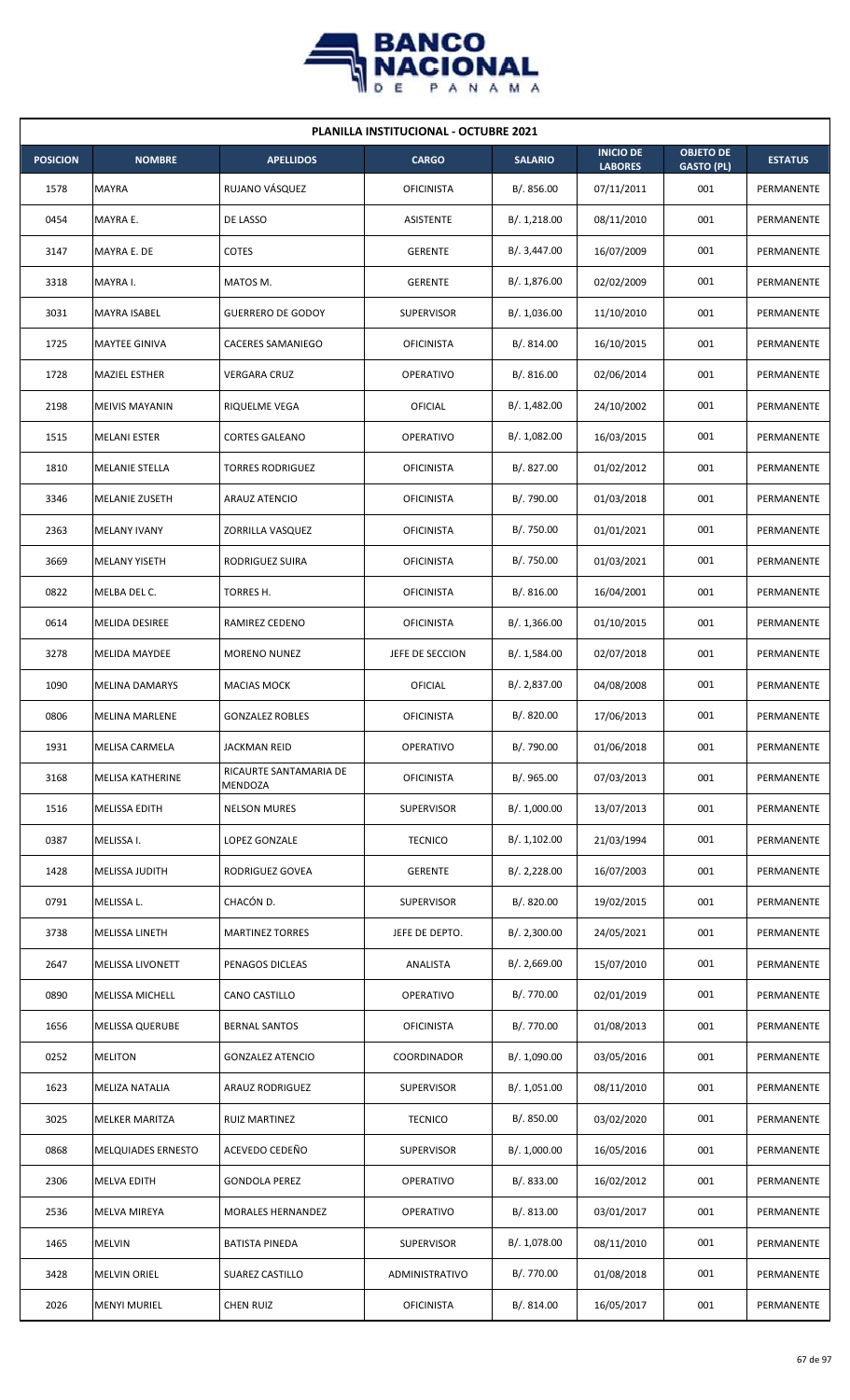

| <b>PLANILLA INSTITUCIONAL - OCTUBRE 2021</b> |                        |                          |                   |                |                                    |                                       |                |  |  |  |
|----------------------------------------------|------------------------|--------------------------|-------------------|----------------|------------------------------------|---------------------------------------|----------------|--|--|--|
| <b>POSICION</b>                              | <b>NOMBRE</b>          | <b>APELLIDOS</b>         | <b>CARGO</b>      | <b>SALARIO</b> | <b>INICIO DE</b><br><b>LABORES</b> | <b>OBJETO DE</b><br><b>GASTO (PL)</b> | <b>ESTATUS</b> |  |  |  |
| 3436                                         | <b>MERCEDES ELOISA</b> | SAMANIEGO MORENO         | <b>OFICINISTA</b> | B/. 750.00     | 02/03/2020                         | 001                                   | PERMANENTE     |  |  |  |
| 1989                                         | <b>MERY DEL CARMEN</b> | FLORES GONZALEZ DE BRIAS | ASISTENTE         | B/. 1,093.00   | 16/07/2013                         | 001                                   | PERMANENTE     |  |  |  |
| 1417                                         | <b>MEYLIN ESTHER</b>   | <b>BARRIA LIAO</b>       | <b>OFICIAL</b>    | B/. 1,404.00   | 02/07/2018                         | 001                                   | PERMANENTE     |  |  |  |
| 3787                                         | <b>MEYRIELA YANNIS</b> | <b>JAEN CARRION</b>      | OFICIAL           | B/. 1,350.00   | 30/07/2021                         | 001                                   | PERMANENTE     |  |  |  |
| 3622                                         | <b>MEYVIS YASSIEL</b>  | <b>BARRIOS MATA</b>      | ADMINISTRATIVO    | B/. 700.00     | 01/12/2020                         | 001                                   | PERMANENTE     |  |  |  |
| 1900                                         | <b>MICAELA</b>         | <b>GUERRA ELIZONDRO</b>  | <b>OFICINISTA</b> | B/. 1,167.00   | 02/08/2010                         | 001                                   | PERMANENTE     |  |  |  |
| 3507                                         | MICAELA DEL CARMEN     | <b>FLORES PEREZ</b>      | <b>OPERATIVO</b>  | B/. 770.00     | 16/11/2018                         | 001                                   | PERMANENTE     |  |  |  |
| 3464                                         | MICAL ROCIO            | <b>IBARRA GONZALEZ</b>   | <b>OFICINISTA</b> | B/. 770.00     | 17/09/2018                         | 001                                   | PERMANENTE     |  |  |  |
| 3701                                         | MICHAEL ANTONIO        | RODRIGUEZ SERRANO        | <b>INSPECTOR</b>  | B/. 750.00     | 21/04/2021                         | 001                                   | PERMANENTE     |  |  |  |
| 0211                                         | MICHAEL DAVIS          | PROCTOR DIAZ             | <b>SUPERVISOR</b> | B/. 1,702.00   | 16/06/2000                         | 001                                   | PERMANENTE     |  |  |  |
| 2653                                         | <b>MICHAEL ISRAEL</b>  | <b>TIMM DEWAR</b>        | ANALISTA          | B/. 1,840.00   | 18/07/2016                         | 001                                   | PERMANENTE     |  |  |  |
| 2447                                         | MICHAEL N.             | <b>SIMMONDS</b>          | <b>OFICINISTA</b> | B/0.855.00     | 01/07/2003                         | 001                                   | PERMANENTE     |  |  |  |
| 0916                                         | MICHEL ESTELA          | <b>MONRROY ESPINOSA</b>  | <b>OFICINISTA</b> | B/. 817.00     | 07/11/2016                         | 001                                   | PERMANENTE     |  |  |  |
| 3499                                         | <b>MICHELL ANYELIN</b> | <b>BOGANTES ARAUZ</b>    | <b>GESTOR</b>     | B/. 876.00     | 16/11/2018                         | 001                                   | PERMANENTE     |  |  |  |
| 1735                                         | <b>MICHELL EORY</b>    | <b>BEITIA SALINAS</b>    | JEFE DE SECCION   | B/. 1,088.00   | 07/02/2008                         | 001                                   | PERMANENTE     |  |  |  |
| 1549                                         | MICHELLE ESTELA        | <b>GONZALEZ SANJUR</b>   | <b>OFICINISTA</b> | B/. 750.00     | 16/11/2020                         | 001                                   | PERMANENTE     |  |  |  |
| 3261                                         | MIDIELLA W. DE         | ORTEGA                   | JEFE DE SECCION   | B/. 2,062.00   | 02/01/2001                         | 001                                   | PERMANENTE     |  |  |  |
| 2090                                         | <b>MIGDALIA</b>        | VILLAMONTE               | <b>GERENTE</b>    | B/.2,100.00    | 10/05/1999                         | 001                                   | PERMANENTE     |  |  |  |
| 1611                                         | MIGDALIA ARACELLYS     | RIVAS GONZALEZ           | JEFE DE SECCION   | B/. 1,703.00   | 17/10/2016                         | 001                                   | PERMANENTE     |  |  |  |
| 1622                                         | MIGDALIA ITZEL         | ROJAS GARCIA             | <b>OPERATIVO</b>  | B/. 1,230.00   | 06/02/1995                         | 001                                   | PERMANENTE     |  |  |  |
| 1501                                         | MIGDALIA VANESSA       | <b>MAURE MOJICA</b>      | OPERATIVO         | B/0.863.00     | 13/05/2013                         | 001                                   | PERMANENTE     |  |  |  |
| 1306                                         | <b>MIGUEL</b>          | GALLARDO V.              | AVALUADOR         | B/. 1,671.00   | 10/02/2006                         | 001                                   | PERMANENTE     |  |  |  |
| 2562                                         | <b>MIGUEL</b>          | <b>MORENO RIOS</b>       | <b>GERENTE</b>    | B/.3,623.00    | 07/11/2011                         | 001                                   | PERMANENTE     |  |  |  |
| 1152                                         | MIGUEL A.              | PEREIRA F.               | JEFE DE DEPTO.    | B/.2,529.00    | 17/01/2000                         | 001                                   | PERMANENTE     |  |  |  |
| 3222                                         | MIGUEL ANGEL           | RAMOS RODRIGUEZ          | SUPERVISOR        | B/. 1,471.00   | 01/06/2013                         | 001                                   | PERMANENTE     |  |  |  |
| 2147                                         | MIGUEL ANGEL           | GONZALEZ F.              | SUPERVISOR        | B/. 1,232.00   | 18/03/1985                         | 001                                   | PERMANENTE     |  |  |  |
| 2841                                         | MIGUEL ANGEL           | PLATO GONZALEZ           | <b>INSPECTOR</b>  | B/.826.00      | 02/09/2013                         | 001                                   | PERMANENTE     |  |  |  |
| 2682                                         | MIGUEL ANGEL           | DEL ROSARIO              | <b>TECNICO</b>    | B/. 1,353.00   | 07/06/1993                         | 001                                   | PERMANENTE     |  |  |  |
| 3008                                         | MIGUEL ANGEL           | LORENZO COLINDRES        | OPERATIVO         | B/. 824.00     | 16/10/2018                         | 001                                   | PERMANENTE     |  |  |  |
| 2797                                         | MIGUEL ANGEL           | VILLARREAL CAMPOS        | <b>INSPECTOR</b>  | B/. 857.00     | 06/11/2008                         | 001                                   | PERMANENTE     |  |  |  |
| 1063                                         | MIGUEL ANTONINO        | RODRIGUEZ CAMANO         | OFICIAL           | B/.2,391.00    | 07/02/2008                         | 001                                   | PERMANENTE     |  |  |  |
| 3450                                         | <b>MIGUEL ISIDRO</b>   | MENDOZA RODRIGUEZ        | <b>INSPECTOR</b>  | B/. 793.00     | 16/11/2017                         | 001                                   | PERMANENTE     |  |  |  |
| 3671                                         | <b>MIGUEL KARIN</b>    | OSORIO GOODRIDGE         | OFICIAL           | B/. 1,500.00   | 01/03/2021                         | 001                                   | PERMANENTE     |  |  |  |
| 0907                                         | MIHOZOTHIS ESPINO DE   | PERALTA                  | JEFE DE SECCION   | B/. 1,350.00   | 17/06/2013                         | 001                                   | PERMANENTE     |  |  |  |
| 3739                                         | <b>MIJAIL MIJARES</b>  | MITRE MURILLO            | <b>OFICINISTA</b> | B/. 800.00     | 13/05/2021                         | 003                                   | CONTINGENTE    |  |  |  |
| 1698                                         | MILAGRO DEL CARMEN     | RIOS PRADO               | <b>OFICINISTA</b> | B/. 750.00     | 16/07/2019                         | 001                                   | PERMANENTE     |  |  |  |
| 2133                                         | MILAGRO ISABEL         | <b>QUINTANA REYES</b>    | <b>GESTOR</b>     | B/. 876.00     | 02/01/2019                         | 001                                   | PERMANENTE     |  |  |  |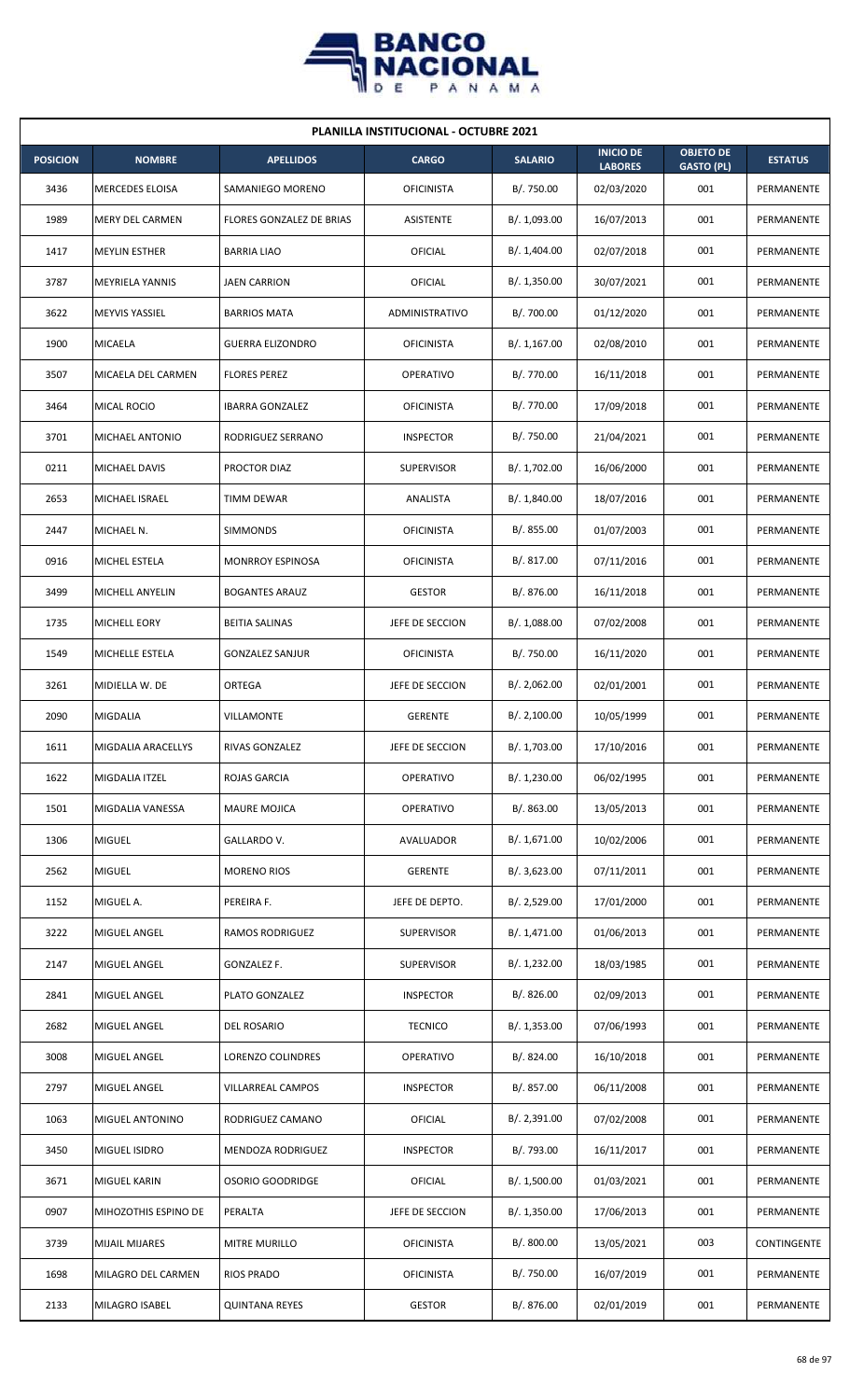

| <b>PLANILLA INSTITUCIONAL - OCTUBRE 2021</b> |                         |                           |                   |                |                                    |                                       |                |  |  |
|----------------------------------------------|-------------------------|---------------------------|-------------------|----------------|------------------------------------|---------------------------------------|----------------|--|--|
| <b>POSICION</b>                              | <b>NOMBRE</b>           | <b>APELLIDOS</b>          | <b>CARGO</b>      | <b>SALARIO</b> | <b>INICIO DE</b><br><b>LABORES</b> | <b>OBJETO DE</b><br><b>GASTO (PL)</b> | <b>ESTATUS</b> |  |  |
| 1915                                         | MILAGRO STEPHANY        | <b>GARCÍA RODRIGUEZ</b>   | <b>OFICINISTA</b> | B/. 810.00     | 16/09/2016                         | 001                                   | PERMANENTE     |  |  |
| 1203                                         | <b>MILAGROS</b>         | HENRIQUEZ M.              | ADMINISTRATIVO    | B/. 1,732.00   | 01/04/2009                         | 001                                   | PERMANENTE     |  |  |
| 0794                                         | MILAGROS DEL CARMEN     | PEREZ MOJICA              | ANALISTA          | B/. 1,093.00   | 06/04/2015                         | 001                                   | PERMANENTE     |  |  |
| 3429                                         | <b>MILAGROS IRENE</b>   | SAMANIEGO GUTIERREZ       | <b>OFICINISTA</b> | B/. 773.00     | 16/07/2018                         | 001                                   | PERMANENTE     |  |  |
| 1922                                         | <b>MILAGROS LIRIETH</b> | ACEVEDO SAMANIEGO         | <b>OFICINISTA</b> | B/. 1,019.00   | 06/07/2015                         | 001                                   | PERMANENTE     |  |  |
| 0565                                         | MILAGROS M.             | MONTERREY G.              | <b>GERENTE</b>    | B/. 2,329.00   | 08/03/2004                         | 001                                   | PERMANENTE     |  |  |
| 0418                                         | MILAGROS MARLENNE       | AGRAZAL QUEZADA           | JEFE DE DEPTO.    | B/. 1,591.00   | 13/05/2015                         | 001                                   | PERMANENTE     |  |  |
| 3697                                         | MILAGROS MITZEL         | RODRIGUEZ DOMINGUEZ       | <b>OFICINISTA</b> | B/. 750.00     | 16/04/2021                         | 001                                   | PERMANENTE     |  |  |
| 0687                                         | MILAGROS YARIBETH       | <b>AGUILAR QUINTERO</b>   | ASISTENTE         | B/. 924.00     | 17/04/2017                         | 001                                   | PERMANENTE     |  |  |
| 1140                                         | <b>MILCIADES</b>        | ALMANZA C.                | OFICIAL           | B/. 1,944.00   | 02/02/2015                         | 001                                   | PERMANENTE     |  |  |
| 1005                                         | MILCIADES OVIDIO        | ZARZAVILLA GARCIA         | ASISTENTE         | B/. 3,277.00   | 17/03/2008                         | 001                                   | PERMANENTE     |  |  |
| 0518                                         | MILCIADES RAUL          | DIAZ CALSADILLA           | OFICIAL           | B/. 1,469.00   | 01/01/2008                         | 001                                   | PERMANENTE     |  |  |
| 1750                                         | MILENA GRICELDA         | <b>HIM QUINTERO</b>       | <b>OFICINISTA</b> | B/. 824.00     | 16/01/2019                         | 001                                   | PERMANENTE     |  |  |
| 1620                                         | <b>MILENA ITZEL</b>     | <b>VIGIL RODRIGUEZ</b>    | <b>OPERATIVO</b>  | B/. 873.00     | 08/11/2010                         | 001                                   | PERMANENTE     |  |  |
| 2254                                         | MILENA YAMILET          | ALMANZA DE RIVAS          | <b>ASISTENTE</b>  | B/.1,103.00    | 16/10/2013                         | 001                                   | PERMANENTE     |  |  |
| 1859                                         | MILENA YAXIBELL         | SEVILLANO BUSTAVINO       | <b>OFICINISTA</b> | B/. 813.00     | 06/04/2015                         | 001                                   | PERMANENTE     |  |  |
| 3211                                         | MILENY EDITH            | ACOSTA HERNÁNDEZ          | ANALISTA          | B/.1,454.00    | 09/07/2012                         | 001                                   | PERMANENTE     |  |  |
| 3672                                         | <b>MILEYBIS RUTH</b>    | AGRAZAL QUIJADA           | <b>OFICINISTA</b> | B/. 900.00     | 16/03/2021                         | 001                                   | PERMANENTE     |  |  |
| 1722                                         | MILEYKA MICHELLE        | RIVERA CARABALLO          | OPERATIVO         | B/. 867.00     | 16/09/2010                         | 001                                   | PERMANENTE     |  |  |
| 2524                                         | MILIBETH MELITZA        | <b>MORAN GUERRA</b>       | OPERATIVO         | B/. 810.00     | 16/05/2017                         | 001                                   | PERMANENTE     |  |  |
| 0078                                         | MILITSA DEL C.          | DUCASA TORRES             | ASISTENTE         | B/. 1,700.00   | 03/01/2005                         | 001                                   | PERMANENTE     |  |  |
| 0970                                         | MILITZA JOAN            | <b>BARSALLO RODRIGUEZ</b> | ANALISTA          | B/. 1,103.00   | 01/03/2017                         | 001                                   | PERMANENTE     |  |  |
| 0852                                         | <b>MILKA</b>            | <b>GALLARDO</b>           | <b>OFICINISTA</b> | B/. 1,274.00   | 19/05/1986                         | 001                                   | PERMANENTE     |  |  |
| 0947                                         | <b>MILTON AMILCAR</b>   | PITTY ALVAREZ             | AVALUADOR         | B/. 2,104.00   | 28/04/2009                         | 001                                   | PERMANENTE     |  |  |
| 3382                                         | MILUSKA ASKEL           | <b>CISNEROS MEDINA</b>    | TRAMITADOR        | B/. 750.00     | 16/09/2020                         | 001                                   | PERMANENTE     |  |  |
| 3185                                         | MINERVA DE              | <b>DUTARI</b>             | ASISTENTE         | B/.2,434.00    | 23/04/2012                         | 001                                   | PERMANENTE     |  |  |
| 1058                                         | MINERVA ELIZABETH       | CEDENO CANDANEDO          | OFICIAL           | B/.2,600.00    | 06/11/1995                         | 001                                   | PERMANENTE     |  |  |
| 1463                                         | MINNELY LIZETH          | <b>GONZALEZ CLARKE</b>    | <b>OPERATIVO</b>  | B/.1,153.00    | 18/09/2006                         | 001                                   | PERMANENTE     |  |  |
| 0683                                         | MIRELYS L.              | SALAMIN O.                | <b>OFICIAL</b>    | B/. 1,876.00   | 24/03/2008                         | 001                                   | PERMANENTE     |  |  |
| 0560                                         | MIRELYS N.              | CORRALES                  | <b>OFICIAL</b>    | B/. 1,597.00   | 03/09/2007                         | 001                                   | PERMANENTE     |  |  |
| 0447                                         | MIREYA ALICIA           | BEITIA ESPINOZA           | <b>TRAMITADOR</b> | B/. 856.00     | 16/07/2003                         | 001                                   | PERMANENTE     |  |  |
| 0899                                         | MIREYA YITZEL           | PÉREZ PÉREZ               | <b>OFICINISTA</b> | B/. 750.00     | 16/08/2019                         | 001                                   | PERMANENTE     |  |  |
| 1154                                         | MIREYLIS EYLIN          | DIAZ APARICIO             | <b>OFICIAL</b>    | B/. 1,751.00   | 02/04/2018                         | 001                                   | PERMANENTE     |  |  |
| 0968                                         | MIRIAM                  | RODRIGUEZ PEREZ           | ANALISTA          | B/. 1,093.00   | 16/03/2012                         | 001                                   | PERMANENTE     |  |  |
| 0026                                         | MIRIAM DAMARIS          | <b>MORALES TORRES</b>     | <b>ASISTENTE</b>  | B/. 1,550.00   | 16/04/2002                         | 001                                   | PERMANENTE     |  |  |
| 0091                                         | MIRIAM DEL C.           | LOZANO V.                 | <b>GERENTE</b>    | B/.3,310.00    | 16/06/1986                         | 001                                   | PERMANENTE     |  |  |
| 3171                                         | MIRIAM ESTHER           | ALVAREZ G.                | JEFE DE DEPTO.    | B/.2,488.00    | 01/11/2004                         | 001                                   | PERMANENTE     |  |  |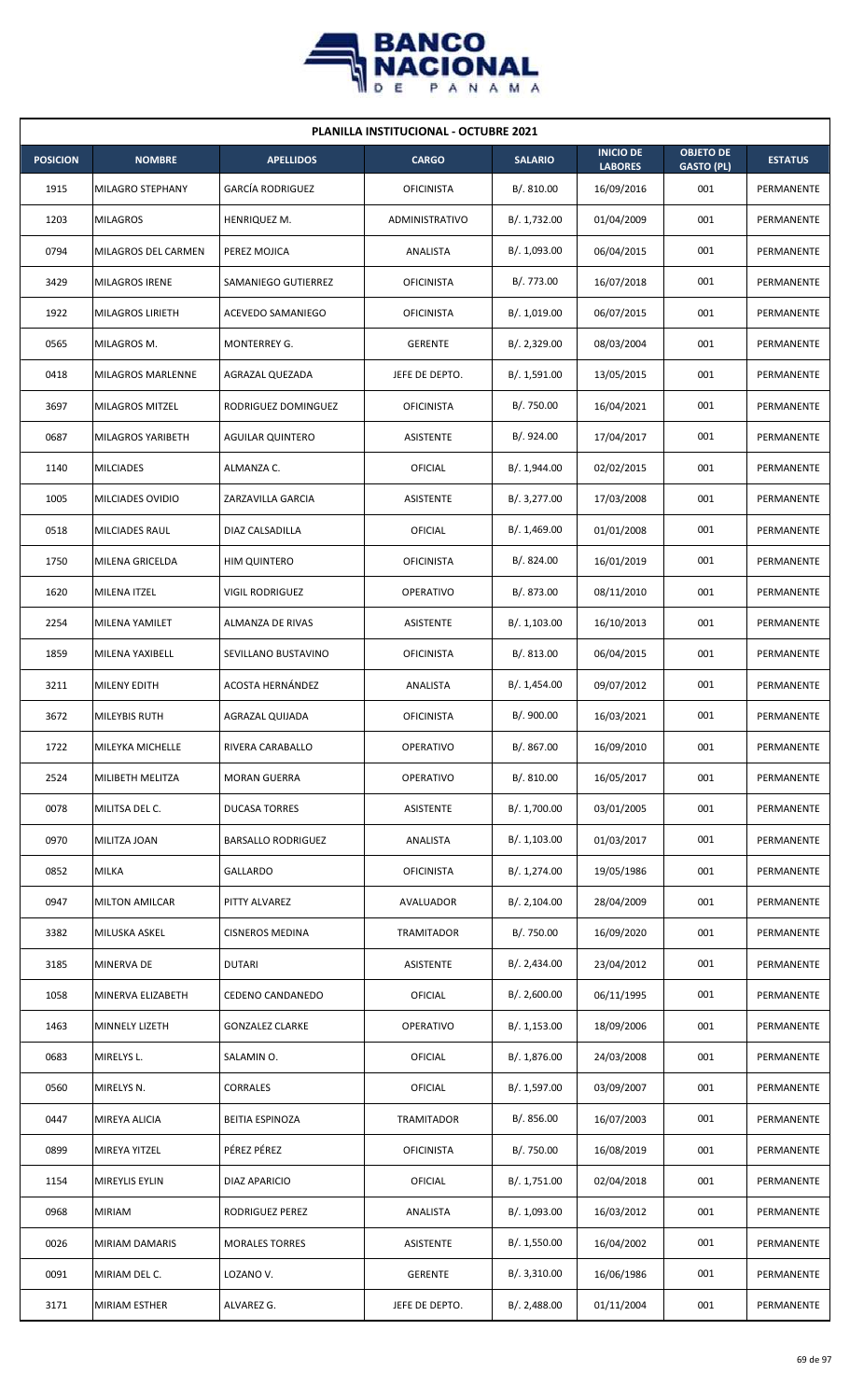

| <b>PLANILLA INSTITUCIONAL - OCTUBRE 2021</b> |                          |                                      |                       |                |                                    |                                       |                |  |  |
|----------------------------------------------|--------------------------|--------------------------------------|-----------------------|----------------|------------------------------------|---------------------------------------|----------------|--|--|
| <b>POSICION</b>                              | <b>NOMBRE</b>            | <b>APELLIDOS</b>                     | <b>CARGO</b>          | <b>SALARIO</b> | <b>INICIO DE</b><br><b>LABORES</b> | <b>OBJETO DE</b><br><b>GASTO (PL)</b> | <b>ESTATUS</b> |  |  |
| 1736                                         | <b>MIRIAM JULISA</b>     | AROSEMENA QUINTERO                   | <b>OPERATIVO</b>      | B/.1,100.00    | 10/02/2005                         | 001                                   | PERMANENTE     |  |  |
| 0363                                         | MIRIAM L.                | CASTRO R.                            | JEFE DE DEPTO.        | B/. 2,000.00   | 18/08/2008                         | 001                                   | PERMANENTE     |  |  |
| 2054                                         | MIRIAM M. DE             | <b>DIAZ</b>                          | JEFE DE SECCION       | B/. 1,769.00   | 01/04/1985                         | 001                                   | PERMANENTE     |  |  |
| 1475                                         | <b>MIRIAN</b>            | OTERO R.                             | JEFE DE SECCION       | B/. 1,587.00   | 23/04/2004                         | 001                                   | PERMANENTE     |  |  |
| 2590                                         | <b>MIRIAN EDILMA</b>     | VASQUEZ BERNUIL                      | <b>ADMINISTRATIVO</b> | B/. 1,775.00   | 16/09/2010                         | 001                                   | PERMANENTE     |  |  |
| 0481                                         | <b>MIRIAN LUZ</b>        | LORENZO RIOS                         | <b>TRAMITADOR</b>     | B/.1,148.00    | 19/02/2015                         | 001                                   | PERMANENTE     |  |  |
| 0414                                         | <b>MIRIAN YORLENIS</b>   | APARICIO                             | ADMINISTRATIVO        | B/. 741.00     | 01/02/2018                         | 001                                   | PERMANENTE     |  |  |
| 1180                                         | <b>MIRIELLE ESTHER</b>   | <b>ROBLES MORENO</b>                 | JEFE DE DEPTO.        | B/.1,800.00    | 16/01/2021                         | 001                                   | PERMANENTE     |  |  |
| 2496                                         | MIRLA E.                 | <b>BARRAGAN D.</b>                   | <b>OFICINISTA</b>     | B/0.835.00     | 07/11/2011                         | 001                                   | PERMANENTE     |  |  |
| 3184                                         | MIRLO DEL CARMEN         | BRYDEN GONZALEZ DE LOPEZ             | <b>ASISTENTE</b>      | B/.2,275.00    | 06/02/2012                         | 001                                   | PERMANENTE     |  |  |
| 2349                                         | MIRNA I. DE              | GONZALEZ                             | <b>SUPERVISOR</b>     | B/. 1,265.00   | 17/04/2003                         | 001                                   | PERMANENTE     |  |  |
| 0014                                         | MIRTA YAZMIN             | VASQUEZ GONZALEZ                     | <b>GERENTE</b>        | B/. 3,479.00   | 06/09/2010                         | 001                                   | PERMANENTE     |  |  |
| 1424                                         | MIRYA MARÍA              | ESPINOSA MENDIETA                    | JEFE DE SECCION       | B/. 1,639.00   | 16/03/2017                         | 001                                   | PERMANENTE     |  |  |
| 1734                                         | <b>MITCHELL GRACIELA</b> | SANCHEZ NAVARRO                      | <b>OPERATIVO</b>      | B/. 833.00     | 16/09/2013                         | 001                                   | PERMANENTE     |  |  |
| 0669                                         | MITCHELLE GENHELLA       | <b>URRIOLA ARIAS</b>                 | ASISTENTE             | B/.1,100.00    | 16/12/2020                         | 001                                   | PERMANENTE     |  |  |
| 1727                                         | <b>MITZAIDA</b>          | <b>QUIEL HERNANDEZ</b>               | <b>OPERATIVO</b>      | B/.1,143.00    | 16/10/2015                         | 001                                   | PERMANENTE     |  |  |
| 1199                                         | MITZELA MARITZA          | MORALES SAAVEDRA DE<br><b>ALONSO</b> | ADMINISTRATIVO        | B/. 1,509.00   | 01/05/1984                         | 001                                   | PERMANENTE     |  |  |
| 1221                                         | <b>MITZI</b>             | LAU DIAZ                             | ADMINISTRATIVO        | B/. 1,539.00   | 10/02/2005                         | 001                                   | PERMANENTE     |  |  |
| 2204                                         | MITZILA JANETH           | VASQUEZ DE PINZON                    | OFICIAL               | B/. 1,513.00   | 18/02/1999                         | 001                                   | PERMANENTE     |  |  |
| 0792                                         | MIXCEL YELENA            | TORRES RODRIGUEZ                     | <b>OFICINISTA</b>     | B/. 816.00     | 01/04/2016                         | 001                                   | PERMANENTE     |  |  |
| 0626                                         | MIXI Y.                  | GONZALEZ C.                          | <b>OFICIAL</b>        | B/. 1,516.00   | 04/09/2000                         | 001                                   | PERMANENTE     |  |  |
| 2451                                         | MODEIZA ITZEL            | <b>RIVAS CISNEROS</b>                | <b>OFICINISTA</b>     | B/. 750.00     | 17/02/2020                         | 001                                   | PERMANENTE     |  |  |
| 2115                                         | <b>MODESTO</b>           | GÓMEZ CASTREJÓN                      | JEFE DE SECCION       | B/.1,350.00    | 01/12/2015                         | 001                                   | PERMANENTE     |  |  |
| 2102                                         | <b>MODESTO</b>           | GONZALEZ C.                          | JEFE DE SECCION       | B/. 1,518.00   | 11/08/2003                         | 001                                   | PERMANENTE     |  |  |
| 1816                                         | <b>MODESTO DIOGENES</b>  | <b>CACERES HERNANDEZ</b>             | JEFE DE SECCION       | B/.1,350.00    | 01/03/2011                         | 001                                   | PERMANENTE     |  |  |
| 3823                                         | <b>MOISES</b>            | <b>BUSTAMANTE GONZALEZ</b>           | <b>INSPECTOR</b>      | B/. 750.00     | 09/08/2021                         | 001                                   | PERMANENTE     |  |  |
| 2177                                         | <b>MOISES</b>            | <b>QUINTERO SANTAMARIA</b>           | JEFE DE SECCION       | B/.1,433.00    | 01/07/2008                         | 001                                   | PERMANENTE     |  |  |
| 3430                                         | <b>MOISES</b>            | VASQUEZ CAMANO                       | <b>OFICINISTA</b>     | B/. 790.00     | 01/06/2018                         | 001                                   | PERMANENTE     |  |  |
| 1091                                         | MOISES A.                | RODRIGUEZ                            | OFICIAL               | B/.2,213.00    | 01/06/2007                         | 001                                   | PERMANENTE     |  |  |
| 3585                                         | MOISES ALFREDO           | ARROYO MASSA                         | <b>GESTOR</b>         | B/. 850.00     | 16/11/2020                         | 001                                   | PERMANENTE     |  |  |
| 0682                                         | <b>MOISES AMADO</b>      | ATENCIO MURILLO                      | JEFE DE DEPTO.        | B/. 2,271.00   | 02/12/2008                         | 001                                   | PERMANENTE     |  |  |
| 1234                                         | <b>MOISES ANTONIO</b>    | <b>GONZALEZ CORRO</b>                | ANALISTA              | B/. 1,618.00   | 08/02/2010                         | 001                                   | PERMANENTE     |  |  |
| 1443                                         | <b>MOISES ANTONIO</b>    | MONTERO MARTINEZ                     | JEFE DE DEPTO.        | B/.2,217.00    | 06/09/2010                         | 001                                   | PERMANENTE     |  |  |
| 1395                                         | MOISES D.                | SOTO M.                              | ADMINISTRATIVO        | B/. 1,077.00   | 16/01/2015                         | 001                                   | PERMANENTE     |  |  |
| 2784                                         | MOISES EMILIO            | <b>CORRALES CORTES</b>               | <b>SUPERVISOR</b>     | B/. 1,000.00   | 22/04/2003                         | 001                                   | PERMANENTE     |  |  |
| 0475                                         | <b>MOISES HERNAN</b>     | <b>GOMEZ CASTRO</b>                  | <b>SUPERVISOR</b>     | B/. 919.00     | 14/03/2011                         | 001                                   | PERMANENTE     |  |  |
| 2183                                         | <b>MONICA</b>            | MIRANDA C.                           | JEFE DE SECCION       | B/.1,350.00    | 08/01/2008                         | 001                                   | PERMANENTE     |  |  |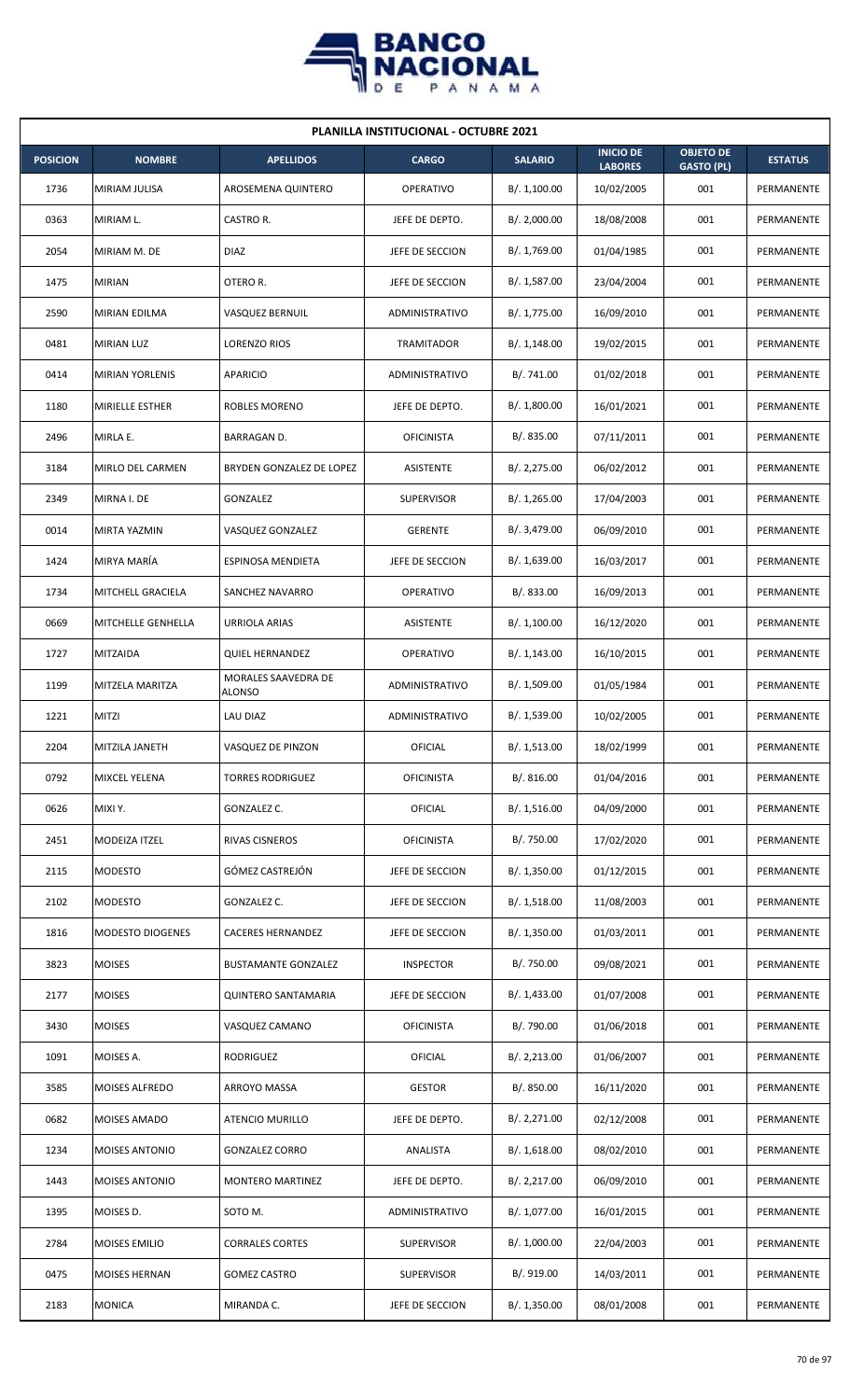

| <b>PLANILLA INSTITUCIONAL - OCTUBRE 2021</b> |                          |                                  |                   |                |                                    |                                       |                |  |  |  |
|----------------------------------------------|--------------------------|----------------------------------|-------------------|----------------|------------------------------------|---------------------------------------|----------------|--|--|--|
| <b>POSICION</b>                              | <b>NOMBRE</b>            | <b>APELLIDOS</b>                 | <b>CARGO</b>      | <b>SALARIO</b> | <b>INICIO DE</b><br><b>LABORES</b> | <b>OBJETO DE</b><br><b>GASTO (PL)</b> | <b>ESTATUS</b> |  |  |  |
| 1096                                         | MONICA ALESSANDRA        | <b>GOMEZ PITTI</b>               | OFICIAL           | B/. 2,043.00   | 01/03/2011                         | 001                                   | PERMANENTE     |  |  |  |
| 2096                                         | <b>MONICA GRISEL</b>     | SANTAMARIA CARRENO DE<br>MIRANDA | JEFE DE SECCION   | B/. 1,476.00   | 24/02/2003                         | 001                                   | PERMANENTE     |  |  |  |
| 3506                                         | <b>MONICA RAQUEL</b>     | <b>GONZALEZ RODRIGUEZ</b>        | ARQUITECTO        | B/. 1,545.00   | 16/11/2018                         | 001                                   | PERMANENTE     |  |  |  |
| 0550                                         | MONICA Y.                | <b>CENTENO CHECA</b>             | OFICIAL           | B/.1,482.00    | 16/12/1999                         | 001                                   | PERMANENTE     |  |  |  |
| 3830                                         | MUHAMMAD HAMZAH          | <b>HAJI HAJEE</b>                | <b>GERENTE</b>    | B/.3,500.00    | 20/09/2021                         | 001                                   | PERMANENTE     |  |  |  |
| 1798                                         | MYRIAM DEL C.            | ZAPATA                           | <b>OFICINISTA</b> | B/. 889.00     | 24/05/2011                         | 001                                   | PERMANENTE     |  |  |  |
| 1360                                         | <b>MYRNA MURIEL</b>      | <b>CORREA</b>                    | ANALISTA          | B/. 1,952.00   | 10/05/1999                         | 001                                   | PERMANENTE     |  |  |  |
| 3824                                         | <b>NACKARYS NEDELSY</b>  | PEREZ RODRIGUEZ                  | ANALISTA          | B/. 900.00     | 12/08/2021                         | 001                                   | PERMANENTE     |  |  |  |
| 1792                                         | <b>NADGEE AIMET</b>      | <b>NATIS BETHANCOURT</b>         | <b>OFICINISTA</b> | B/. 868.00     | 03/05/2010                         | 001                                   | PERMANENTE     |  |  |  |
| 0067                                         | NADIA L.                 | GONZALEZ C.                      | ASISTENTE         | B/. 1,171.00   | 16/02/2009                         | 001                                   | PERMANENTE     |  |  |  |
| 0174                                         | <b>NADIA ORIELA</b>      | <b>RENGIFO DE LEON</b>           | <b>ABOGADO</b>    | B/. 2,048.00   | 16/05/2011                         | 001                                   | PERMANENTE     |  |  |  |
| 0926                                         | <b>NADIA ROCIO</b>       | <b>DELGADO RODRIGUEZ</b>         | <b>OFICINISTA</b> | B/0.820.00     | 16/09/2014                         | 001                                   | PERMANENTE     |  |  |  |
| 0438                                         | NADIA YARLENY            | MORENO G.                        | JEFE DE DEPTO.    | B/.3,000.00    | 01/08/2003                         | 001                                   | PERMANENTE     |  |  |  |
| 2357                                         | <b>NADIER DE</b>         | CEDENO                           | <b>SUPERVISOR</b> | B/.1,117.00    | 01/05/1998                         | 001                                   | PERMANENTE     |  |  |  |
| 2892                                         | NAGELIS NAZARETH         | <b>ESCARTIN GONZALEZ</b>         | <b>INSPECTOR</b>  | B/.810.00      | 16/05/2011                         | 001                                   | PERMANENTE     |  |  |  |
| 0525                                         | <b>NANCY</b>             | RODRIGUEZ AIZPRUA                | OFICIAL           | B/. 1,391.00   | 16/10/2018                         | 001                                   | PERMANENTE     |  |  |  |
| 3528                                         | <b>NANCY ELENA</b>       | SANCHES                          | OPERATIVO         | B/. 770.00     | 17/12/2018                         | 001                                   | PERMANENTE     |  |  |  |
| 0362                                         | <b>NANCY KERIMA</b>      | DE LEON DE ORTEGA                | JEFE DE DEPTO.    | B/.2,210.00    | 01/02/2016                         | 001                                   | PERMANENTE     |  |  |  |
| 2508                                         | NANCY L.                 | ROBLES N.                        | <b>OFICINISTA</b> | B/. 880.00     | 23/05/2005                         | 001                                   | PERMANENTE     |  |  |  |
| 1712                                         | <b>NANCY LISSETH</b>     | MONTENEGRO DE SANTIAGO           | OPERATIVO         | B/. 902.00     | 16/08/2013                         | 001                                   | PERMANENTE     |  |  |  |
| 0539                                         | <b>NANCY ROWCELIN</b>    | MENDEZ CAMAÑO                    | <b>OFICIAL</b>    | B/. 1,749.00   | 02/09/2013                         | 001                                   | PERMANENTE     |  |  |  |
| 2037                                         | NATALIE ARACELYS         | MELENDEZ DOMINGUEZ               | <b>OFICINISTA</b> | B/. 845.00     | 16/05/2018                         | 001                                   | PERMANENTE     |  |  |  |
| 1264                                         | NATASHIA GRACIELA        | <b>VELASQUEZ HERRERA</b>         | <b>SUPERVISOR</b> | B/. 2,002.00   | 03/09/2018                         | 001                                   | PERMANENTE     |  |  |  |
| 3825                                         | NATHALIE MARIE           | <b>BARES NEUMAN</b>              | ESPECIALISTA      | B/. 1,500.00   | 16/08/2021                         | 001                                   | PERMANENTE     |  |  |  |
| 2539                                         | <b>NATHALY CHRISTINE</b> | MEDINA GONZALEZ                  | OPERATIVO         | B/. 895.00     | 16/01/2017                         | 001                                   | PERMANENTE     |  |  |  |
| 3832                                         | <b>NATHALY LISBETH</b>   | PEÑALBA GUERRA                   | <b>OFICINISTA</b> | B/. 750.00     | 06/09/2021                         | 001                                   | PERMANENTE     |  |  |  |
| 3541                                         | NAVIL DEL CARMEN         | TROMBETTA SANCHEZ DE<br>PHILLIPS | <b>OFICINISTA</b> | B/. 750.00     | 16/03/2020                         | 001                                   | PERMANENTE     |  |  |  |
| 0100                                         | NAYDA NATALIA            | <b>GUERRERO ESPINOSA</b>         | <b>GERENTE</b>    | B/.2,362.00    | 01/04/1998                         | 001                                   | PERMANENTE     |  |  |  |
| 2307                                         | NAYLA ALEJANDRA          | <b>GUERRA LOGREIRA</b>           | <b>OFICINISTA</b> | B/. 855.00     | 01/03/2012                         | 001                                   | PERMANENTE     |  |  |  |
| 3224                                         | NAYRETH DANYSA           | WILLIAMS BARSALLO                | <b>SUPERVISOR</b> | B/. 1,082.00   | 16/04/2013                         | 001                                   | PERMANENTE     |  |  |  |
| 2064                                         | <b>NAYROBY NANCY</b>     | MORALES DE LA TORRE              | JEFE DE SECCION   | B/. 1,505.00   | 08/03/2004                         | 001                                   | PERMANENTE     |  |  |  |
| 0835                                         | NAZARETH DEL CARMEN      | <b>ZEVALLOS CAMPOS</b>           | <b>SUPERVISOR</b> | B/. 1,061.00   | 01/01/2014                         | 001                                   | PERMANENTE     |  |  |  |
| 2106                                         | NEDELKA DEL C.           | AGUINA                           | JEFE DE SECCION   | B/.2,256.00    | 18/07/1983                         | 001                                   | PERMANENTE     |  |  |  |
| 2305                                         | NEDELKA FIORELLA         | IBAÑEZ RODRIGUEZ                 | TRAMITADOR        | B/. 850.00     | 12/12/2011                         | 001                                   | PERMANENTE     |  |  |  |
| 2257                                         | NEDELKA IDALIDES         | DIAZ ATENCIO                     | ASISTENTE         | B/. 1,093.00   | 18/10/1993                         | 001                                   | PERMANENTE     |  |  |  |
| 2438                                         | <b>NEDELKIS LINA</b>     | <b>CHANG LORENZO</b>             | <b>OFICINISTA</b> | B/. 814.00     | 16/06/2015                         | 001                                   | PERMANENTE     |  |  |  |
| 2666                                         | NEFRETERI J.             | <b>SIMITI</b>                    | ADMINISTRADOR     | B/. 1,833.00   | 05/05/2008                         | 001                                   | PERMANENTE     |  |  |  |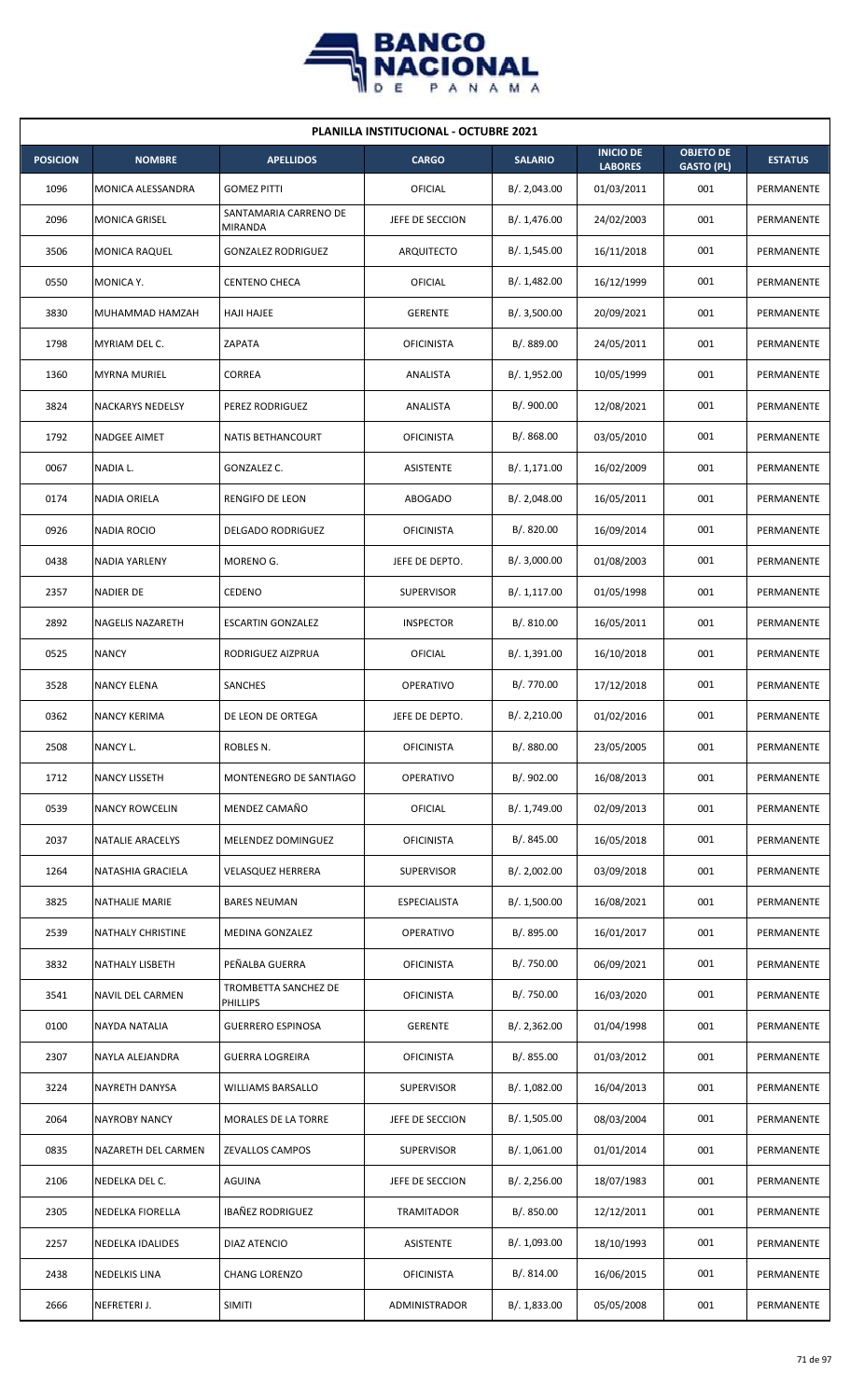

| <b>PLANILLA INSTITUCIONAL - OCTUBRE 2021</b> |                        |                          |                      |                |                                    |                                       |                |  |  |
|----------------------------------------------|------------------------|--------------------------|----------------------|----------------|------------------------------------|---------------------------------------|----------------|--|--|
| <b>POSICION</b>                              | <b>NOMBRE</b>          | <b>APELLIDOS</b>         | <b>CARGO</b>         | <b>SALARIO</b> | <b>INICIO DE</b><br><b>LABORES</b> | <b>OBJETO DE</b><br><b>GASTO (PL)</b> | <b>ESTATUS</b> |  |  |
| 1774                                         | <b>NEFTALI</b>         | LARA DEL CID             | <b>INSPECTOR</b>     | B/. 750.00     | 16/11/2020                         | 001                                   | PERMANENTE     |  |  |
| 1630                                         | <b>NEISI RAQUEL</b>    | <b>GOMEZ DUARTE</b>      | <b>OPERATIVO</b>     | B/.810.00      | 16/09/2016                         | 001                                   | PERMANENTE     |  |  |
| 1892                                         | <b>NELKELDA MAHELI</b> | NUÑEZ CENTENO            | TRABAJADOR SOCIAL    | B/. 1,285.00   | 16/04/2012                         | 001                                   | PERMANENTE     |  |  |
| 2668                                         | <b>NELLY CRISTINA</b>  | VALENZUELA PINTO         | AVALUADOR            | B/. 1,538.00   | 01/10/2018                         | 001                                   | PERMANENTE     |  |  |
| 1985                                         | NELLY E.               | MAZZITELLI A.            | <b>ASISTENTE</b>     | B/. 1,284.00   | 20/06/2005                         | 001                                   | PERMANENTE     |  |  |
| 3769                                         | <b>NELLY MARIEN</b>    | MUÑOZ CHEN               | <b>ASISTENTE</b>     | B/. 1,000.00   | 16/06/2021                         | 001                                   | PERMANENTE     |  |  |
| 3410                                         | <b>NELSON</b>          | <b>MORENO GUTIERREZ</b>  | <b>OFICINISTA</b>    | B/. 750.00     | 16/09/2019                         | 001                                   | PERMANENTE     |  |  |
| 3347                                         | <b>NELSON ARIEL</b>    | MENDOZA SANDOVAL         | <b>OFICINISTA</b>    | B/. 793.00     | 16/08/2017                         | 001                                   | PERMANENTE     |  |  |
| 3836                                         | <b>NELSON BARRY</b>    | <b>GONZALEZ GONZALEZ</b> | <b>OPERATIVO</b>     | B/. 650.00     | 23/09/2021                         | 001                                   | PERMANENTE     |  |  |
| 1992                                         | NELSON E.              | CANO ACOSTA              | OFICIAL              | B/. 1,490.00   | 06/07/1998                         | 001                                   | PERMANENTE     |  |  |
| 1425                                         | <b>NELSON ISAAC</b>    | SOUSA ZERNA              | JEFE DE SECCION      | B/. 1,572.00   | 16/02/2000                         | 001                                   | PERMANENTE     |  |  |
| 2594                                         | <b>NELSON IVAN</b>     | <b>CEDENO SERRANO</b>    | <b>ASISTENTE</b>     | B/.3,262.00    | 16/06/1998                         | 001                                   | PERMANENTE     |  |  |
| 1035                                         | NELVA                  | APARICIO G.              | <b>GERENTE</b>       | B/.3,381.00    | 16/02/2000                         | 001                                   | PERMANENTE     |  |  |
| 0593                                         | NELVA M.               | <b>RAMOS</b>             | OFICIAL              | B/. 1,482.00   | 16/10/2014                         | 001                                   | PERMANENTE     |  |  |
| 1731                                         | <b>NELZA OMAIDA</b>    | <b>MONRROY MELENDEZ</b>  | <b>OPERATIVO</b>     | B/.866.00      | 01/04/2011                         | 001                                   | PERMANENTE     |  |  |
| 0977                                         | <b>NEMESIS MARIEL</b>  | MOJICA MENDOZA           | JEFE DE DEPTO.       | B/.1,821.00    | 23/08/2010                         | 001                                   | PERMANENTE     |  |  |
| 2095                                         | NENA G.                | MENDEZ R.                | <b>GERENTE</b>       | B/.2,100.00    | 01/06/2007                         | 001                                   | PERMANENTE     |  |  |
| 3431                                         | <b>NEREIDA</b>         | MONTENEGRO CAMPBELL      | <b>OFICINISTA</b>    | B/. 817.00     | 16/05/2017                         | 001                                   | PERMANENTE     |  |  |
| 1253                                         | <b>NESTOR AZAEL</b>    | <b>GONDOLA DIAZ</b>      | ANALISTA             | B/. 1,224.00   | 16/07/1997                         | 001                                   | PERMANENTE     |  |  |
| 2317                                         | <b>NESTOR IVAN</b>     | MORALES SALAZAR          | <b>ADMINISTRADOR</b> | B/. 2,899.00   | 01/04/2013                         | 001                                   | PERMANENTE     |  |  |
| 2376                                         | NEYRA L. DE            | MUÑOZ                    | JEFE DE SECCION      | B/. 1,472.00   | 01/09/2009                         | 001                                   | PERMANENTE     |  |  |
| 0250                                         | <b>NICANOR</b>         | <b>BROWN BURGOS</b>      | ADMINISTRATIVO       | B/. 1,300.00   | 16/06/2000                         | 001                                   | PERMANENTE     |  |  |
| 2786                                         | NICOLAS E.             | TUÑON S.                 | <b>INSPECTOR</b>     | B/. 848.00     | 24/05/2011                         | 001                                   | PERMANENTE     |  |  |
| 2915                                         | NICOLE ASHLY           | CAMPOS MIRANDA           | <b>OPERATIVO</b>     | B/. 869.00     | 16/10/2017                         | 001                                   | PERMANENTE     |  |  |
| 3845                                         | <b>NICOLE MARIE</b>    | CHOCK VALENCIA           | TRAMITADOR           | B/. 1,000.00   | 25/10/2021                         | 001                                   | PERMANENTE     |  |  |
| 3271                                         | NIDIA A.               | SANTOS A.                | JEFE DE SECCION      | B/. 1,476.00   | 16/01/2004                         | 001                                   | PERMANENTE     |  |  |
| 0087                                         | NIDIA MARIA            | NG ARAUZ                 | <b>GERENTE</b>       | B/. 2,894.00   | 16/02/1982                         | 001                                   | PERMANENTE     |  |  |
| 1545                                         | <b>NIDIA MARILYS</b>   | CEDEÑO PINTO             | <b>SUPERVISOR</b>    | B/. 1,000.00   | 01/03/2016                         | 001                                   | PERMANENTE     |  |  |
| 2038                                         | NIKEYCHA ZUSSETT       | DE LEON BARRIA           | <b>OFICINISTA</b>    | B/. 790.00     | 02/04/2018                         | 001                                   | PERMANENTE     |  |  |
| 3363                                         | <b>NILKA YANELIS</b>   | RODRIGUEZ MARTINEZ       | <b>OFICINISTA</b>    | B/. 750.00     | 16/09/2020                         | 001                                   | PERMANENTE     |  |  |
| 3673                                         | NINOSHKA DEL CARMEN    | RODRIGUEZ GONZALEZ       | <b>SUPERVISOR</b>    | B/. 1,200.00   | 01/03/2021                         | 001                                   | PERMANENTE     |  |  |
| 1628                                         | NISHMA BRISEIDA        | APARICIO CASTILLO        | <b>OPERATIVO</b>     | B/. 820.00     | 01/04/2016                         | 001                                   | PERMANENTE     |  |  |
| 1505                                         | <b>NISLA ELTSEN</b>    | <b>BOYD LOPEZ</b>        | <b>OPERATIVO</b>     | B/. 810.00     | 16/08/2016                         | 001                                   | PERMANENTE     |  |  |
| 3568                                         | NISLA ODERAY           | <b>JURADO CASTILLO</b>   | <b>OFICINISTA</b>    | B/. 773.00     | 16/05/2019                         | 001                                   | PERMANENTE     |  |  |
| 3770                                         | <b>NITZI IRENE</b>     | <b>BOTELLO SUIRA</b>     | OFICIAL              | B/.1,350.00    | 17/06/2021                         | 003                                   | CONTINGENTE    |  |  |
| 1782                                         | <b>NITZIA</b>          | NUNEZ VALENCIA           | <b>OFICINISTA</b>    | B/. 825.00     | 13/02/2008                         | 001                                   | PERMANENTE     |  |  |
| 2136                                         | NITZIA MARITEL         | <b>GUEVARA BENITEZ</b>   | <b>SUPERVISOR</b>    | B/.1,147.00    | 11/03/2013                         | 001                                   | PERMANENTE     |  |  |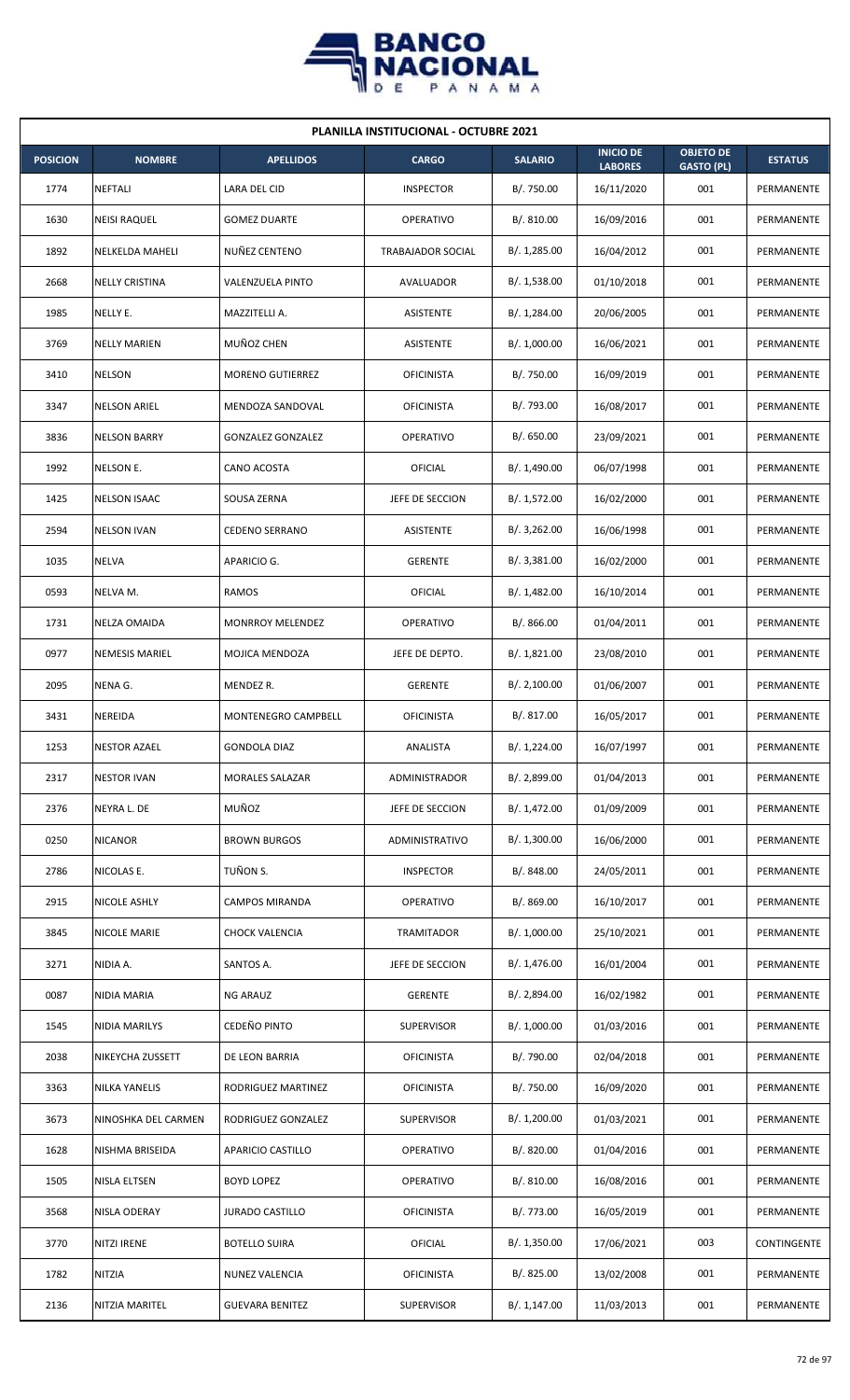

| <b>PLANILLA INSTITUCIONAL - OCTUBRE 2021</b> |                       |                                |                   |                |                                    |                                       |                |  |  |  |
|----------------------------------------------|-----------------------|--------------------------------|-------------------|----------------|------------------------------------|---------------------------------------|----------------|--|--|--|
| <b>POSICION</b>                              | <b>NOMBRE</b>         | <b>APELLIDOS</b>               | <b>CARGO</b>      | <b>SALARIO</b> | <b>INICIO DE</b><br><b>LABORES</b> | <b>OBJETO DE</b><br><b>GASTO (PL)</b> | <b>ESTATUS</b> |  |  |  |
| 1903                                         | NITZY ITZELA          | VASQUEZ DE SANTOS              | <b>OFICINISTA</b> | B/. 820.00     | 02/09/2013                         | 001                                   | PERMANENTE     |  |  |  |
| 3301                                         | NIVIA M.              | GONZALEZ                       | JEFE DE SECCION   | B/. 1,674.00   | 21/01/2008                         | 001                                   | PERMANENTE     |  |  |  |
| 3159                                         | <b>NIXA NATALIA</b>   | <b>ACOSTA SANJUR</b>           | ADMINISTRADOR     | B/. 1,170.00   | 16/06/2008                         | 001                                   | PERMANENTE     |  |  |  |
| 2824                                         | <b>NOEL ARTURO</b>    | <b>GUTIERREZ DE GRACIA</b>     | <b>INSPECTOR</b>  | B/. 914.00     | 16/02/2006                         | 001                                   | PERMANENTE     |  |  |  |
| 1914                                         | <b>NOEL AUGUSTO</b>   | <b>CERRUD CASTRO</b>           | <b>OFICINISTA</b> | B/0.820.00     | 01/08/2016                         | 001                                   | PERMANENTE     |  |  |  |
| 2533                                         | <b>NOEL EMIR</b>      | VILLARREAL SAAVEDRA            | <b>OPERATIVO</b>  | B/. 950.00     | 16/11/2016                         | 001                                   | PERMANENTE     |  |  |  |
| 2148                                         | <b>NOELLIS ITZEL</b>  | <b>MORELL VARGAS</b>           | ASISTENTE         | B/. 876.00     | 07/03/2019                         | 001                                   | PERMANENTE     |  |  |  |
| 3409                                         | <b>NOEMI DARKELYS</b> | PINEDA AIZPURUA                | <b>OPERATIVO</b>  | B/. 770.00     | 01/02/2019                         | 001                                   | PERMANENTE     |  |  |  |
| 1340                                         | NOEMIR. DE            | <b>MARTINEZ</b>                | OFICIAL           | B/. 1,792.00   | 16/05/1979                         | 001                                   | PERMANENTE     |  |  |  |
| 0229                                         | NOEMI S.              | CASTILLO J.                    | COORDINADOR       | B/. 1,077.00   | 01/10/2014                         | 001                                   | PERMANENTE     |  |  |  |
| 2040                                         | <b>NOHELY NOEMI</b>   | <b>BONILLA VELASQUEZ</b>       | TRAMITADOR        | B/. 872.00     | 16/03/2018                         | 001                                   | PERMANENTE     |  |  |  |
| 2928                                         | NOHELY STEPHANY       | CHANG LOPEZ                    | ASISTENTE         | B/. 1,056.00   | 06/11/2015                         | 001                                   | PERMANENTE     |  |  |  |
| 1554                                         | <b>NORA YAJARA</b>    | PINZON DE LEON                 | <b>OPERATIVO</b>  | B/. 847.00     | 17/06/2013                         | 001                                   | PERMANENTE     |  |  |  |
| 2933                                         | <b>NORBERTO</b>       | SANTOS                         | TRABAJADOR MANUAL | B/. 849.00     | 01/08/2000                         | 001                                   | PERMANENTE     |  |  |  |
| 2949                                         | <b>NORBERTO</b>       | MEJIA JULIO                    | CONDUCTOR         | B/. 899.00     | 02/01/1992                         | 001                                   | PERMANENTE     |  |  |  |
| 1355                                         | <b>NORIEL</b>         | ALVARADO BARRIA                | OFICIAL           | B/. 1,538.00   | 01/03/2018                         | 001                                   | PERMANENTE     |  |  |  |
| 1335                                         | NORIS E.              | GONZALEZ                       | <b>GERENTE</b>    | B/. 3,594.00   | 02/01/1996                         | 001                                   | PERMANENTE     |  |  |  |
| 3559                                         | <b>NORIS MARIA</b>    | <b>HERNANDEZ MADRID</b>        | ADMINISTRATIVO    | B/. 1,384.00   | 02/05/2019                         | 001                                   | PERMANENTE     |  |  |  |
| 0619                                         | NORMA E.              | ABREGO G.                      | <b>OFICIAL</b>    | B/.1,518.00    | 23/04/2004                         | 001                                   | PERMANENTE     |  |  |  |
| 0978                                         | NUBIA DEL CARMEN      | <b>BOZA SANCHEZ</b>            | <b>GERENTE</b>    | B/.3,468.00    | 01/07/2010                         | 001                                   | PERMANENTE     |  |  |  |
| 1385                                         | NURIA YAXIELA         | <b>ROMERO CARR</b>             | <b>GERENTE</b>    | B/. 3,412.00   | 18/07/2016                         | 001                                   | PERMANENTE     |  |  |  |
| 1811                                         | <b>NYDIA NADIUSKA</b> | <b>VELASQUEZ DE LOS RIOS</b>   | OFICINISTA        | B/. 810.00     | 16/03/2016                         | 001                                   | PERMANENTE     |  |  |  |
| 2182                                         | <b>NYLVIS NIEVES</b>  | ESPINO ORIOL DIAZ              | JEFE DE SECCION   | B/. 1,490.00   | 02/04/2012                         | 001                                   | PERMANENTE     |  |  |  |
| 1486                                         | OBED ABSALON          | LOPEZ LEWIS                    | <b>GESTOR</b>     | B/. 850.00     | 01/06/2020                         | 001                                   | PERMANENTE     |  |  |  |
| 0703                                         | <b>OCTAVIO</b>        | <b>ESTRADA FORBES</b>          | <b>GERENTE</b>    | B/.2,255.00    | 03/09/2018                         | 001                                   | PERMANENTE     |  |  |  |
| 0807                                         | <b>OCTAVIO MANUEL</b> | <b>BATISTA PEREIRA</b>         | ANALISTA          | B/.1,061.00    | 01/04/2014                         | 001                                   | PERMANENTE     |  |  |  |
| 0635                                         | ODA ATENAIDA          | NIÑO DE PRESCOD                | <b>OFICIAL</b>    | B/.1,462.00    | 07/11/2011                         | 001                                   | PERMANENTE     |  |  |  |
| 1585                                         | <b>ODALYS</b>         | <b>GUERRA ALVAREZ</b>          | <b>OFICINISTA</b> | B/. 1,023.00   | 18/11/2002                         | 001                                   | PERMANENTE     |  |  |  |
| 3699                                         | ODALYS DEL CARMEN     | PERALTA DE LEON                | <b>INSPECTOR</b>  | B/. 750.00     | 21/04/2021                         | 001                                   | PERMANENTE     |  |  |  |
| 1789                                         | <b>ODALYS ESTHER</b>  | HERRERA CARVAJAL               | <b>OFICINISTA</b> | B/. 866.00     | 01/09/2016                         | 001                                   | PERMANENTE     |  |  |  |
| 2931                                         | <b>ODERAY ESTHER</b>  | PERALTA BECHECHE DE<br>CHARLES | OPERATIVO         | B/. 750.00     | 16/08/2019                         | 001                                   | PERMANENTE     |  |  |  |
| 2151                                         | <b>ODIS MALENA</b>    | <b>CASTILLO PLATERO</b>        | <b>SUPERVISOR</b> | B/. 1,056.00   | 16/05/2018                         | 001                                   | PERMANENTE     |  |  |  |
| 3390                                         | <b>OFELIA IRIS</b>    | ALMANZA MORALES                | <b>OPERATIVO</b>  | B/. 750.00     | 16/09/2020                         | 001                                   | PERMANENTE     |  |  |  |
| 1281                                         | OLGA                  | RIVERA                         | JEFE DE DEPTO.    | B/. 2,072.00   | 01/03/1988                         | 001                                   | PERMANENTE     |  |  |  |
| 0023                                         | OLGA ELIZABETH        | CAZORLA PEREZ                  | ASISTENTE         | B/.1,332.00    | 17/04/1995                         | 001                                   | PERMANENTE     |  |  |  |
| 2021                                         | <b>OLGA MARIA</b>     | MIRANDA PEREZ                  | <b>OFICIAL</b>    | B/.1,350.00    | 18/04/2011                         | 001                                   | PERMANENTE     |  |  |  |
| 2641                                         | OLGA MERCEDES         | HIM CASTILLO                   | GERENTE           | B/. 2,153.00   | 02/05/2019                         | 001                                   | PERMANENTE     |  |  |  |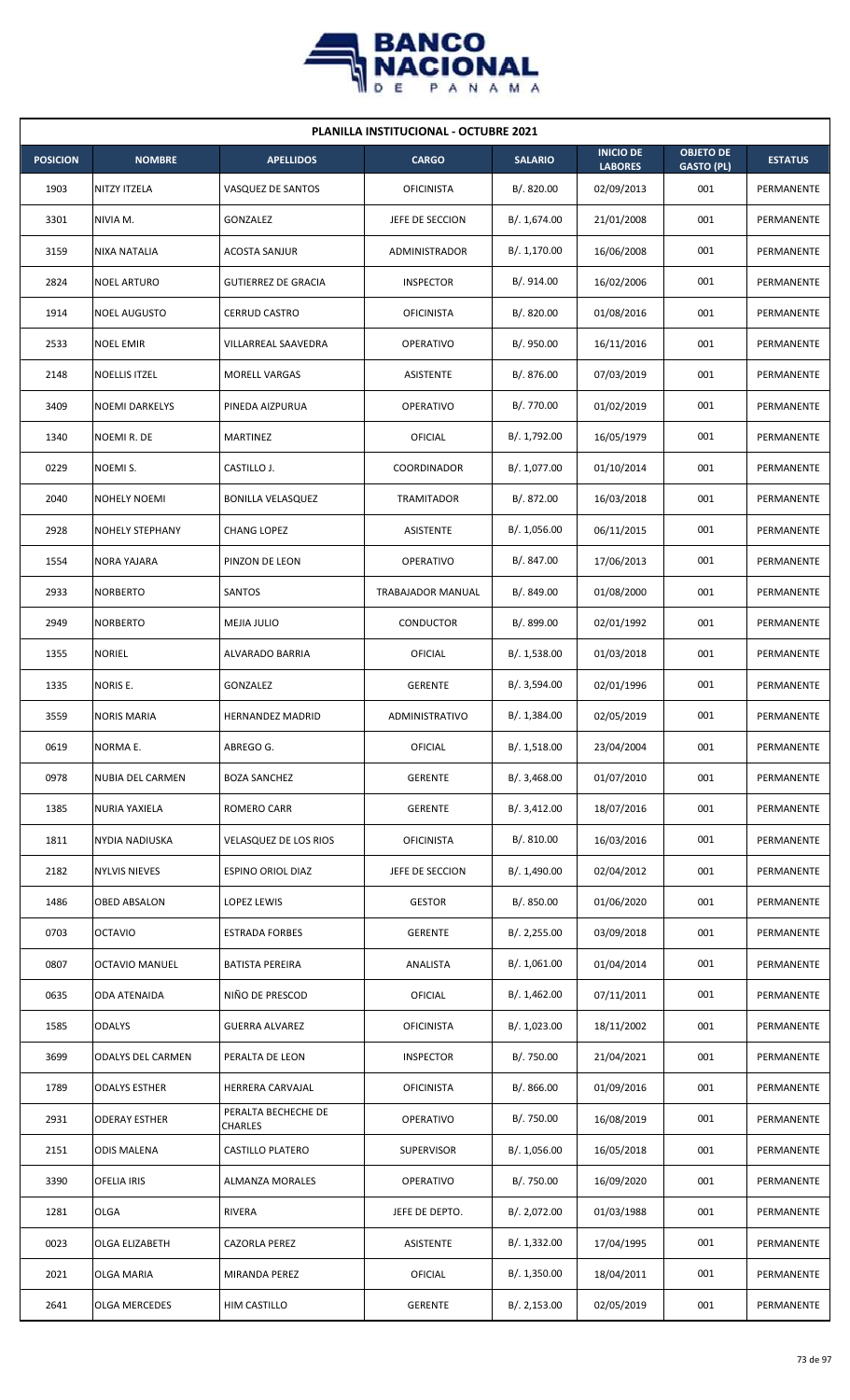

| <b>PLANILLA INSTITUCIONAL - OCTUBRE 2021</b> |                         |                                    |                   |                |                                    |                                       |                |  |  |
|----------------------------------------------|-------------------------|------------------------------------|-------------------|----------------|------------------------------------|---------------------------------------|----------------|--|--|
| <b>POSICION</b>                              | <b>NOMBRE</b>           | <b>APELLIDOS</b>                   | <b>CARGO</b>      | <b>SALARIO</b> | <b>INICIO DE</b><br><b>LABORES</b> | <b>OBJETO DE</b><br><b>GASTO (PL)</b> | <b>ESTATUS</b> |  |  |
| 3639                                         | OLGA RAQUEL             | <b>CASTRO DE RUIZ</b>              | <b>SUPERVISOR</b> | B/. 1,000.00   | 01/02/2021                         | 001                                   | PERMANENTE     |  |  |
| 2700                                         | OLGER ADEMAR            | <b>TORRES CUADRA</b>               | <b>OFICIAL</b>    | B/. 1,850.00   | 16/09/2021                         | 001                                   | PERMANENTE     |  |  |
| 1046                                         | <b>OLIVER</b>           | <b>GONZALEZ AVILA</b>              | OFICIAL           | B/.2,219.00    | 01/06/2012                         | 001                                   | PERMANENTE     |  |  |
| 2551                                         | OLIVER A.               | <b>AMAYA ZERNA</b>                 | JEFE DE DEPTO.    | B/. 3,407.00   | 10/05/1999                         | 001                                   | PERMANENTE     |  |  |
| 0756                                         | OLIVER JAYSON           | <b>CORTES CASTRO</b>               | OFICIAL           | B/. 1,795.00   | 16/08/2013                         | 001                                   | PERMANENTE     |  |  |
| 1838                                         | <b>OLIVER PATRICK</b>   | EVELYN CH.                         | <b>OFICINISTA</b> | B/0.836.00     | 16/06/1998                         | 001                                   | PERMANENTE     |  |  |
| 0163                                         | OLIVERIO ARIEL          | TRUJILLO SEMENZATO                 | ABOGADO           | B/.1,826.00    | 01/03/2001                         | 001                                   | PERMANENTE     |  |  |
| 2799                                         | <b>OLIVIADES ARTURO</b> | <b>CEDENO VERGARA</b>              | <b>INSPECTOR</b>  | B/. 860.00     | 06/11/2008                         | 001                                   | PERMANENTE     |  |  |
| 0008                                         | OLMEDO                  | ALMANZA A.                         | <b>GERENTE</b>    | B/.3,419.00    | 04/10/1994                         | 001                                   | PERMANENTE     |  |  |
| 0985                                         | OLMEDO                  | SERRACIN S.                        | JEFE DE DEPTO.    | B/. 2,869.00   | 16/07/1998                         | 001                                   | PERMANENTE     |  |  |
| 2385                                         | OLMEDO ANTONIO          | <b>BRAVO SAMANIEGO</b>             | <b>GERENTE</b>    | B/. 1,752.00   | 16/07/2013                         | 001                                   | PERMANENTE     |  |  |
| 0857                                         | <b>OMAIRA NIMIA</b>     | MONTENEGRO CALDERON DE<br>CARREIRA | <b>OFICINISTA</b> | B/. 816.00     | 16/09/2012                         | 001                                   | PERMANENTE     |  |  |
| 0515                                         | <b>OMAR</b>             | <b>BONILLA</b>                     | ADMINISTRADOR     | B/. 2,037.00   | 25/08/1977                         | 001                                   | PERMANENTE     |  |  |
| 2642                                         | <b>OMAR</b>             | <b>TEJADA</b>                      | <b>GERENTE</b>    | B/.3,246.00    | 20/07/1981                         | 001                                   | PERMANENTE     |  |  |
| 1888                                         | <b>OMAR</b>             | <b>DIOSES REYNA</b>                | <b>SUPERVISOR</b> | B/.1,082.00    | 01/08/2014                         | 001                                   | PERMANENTE     |  |  |
| 0750                                         | <b>OMAR</b>             | MEJIA CORNEJO                      | <b>TECNICO</b>    | B/. 1,082.00   | 18/04/2016                         | 001                                   | PERMANENTE     |  |  |
| 0198                                         | <b>OMAR</b>             | MARTINEZ ESPINOSA                  | <b>INSPECTOR</b>  | B/. 750.00     | 16/12/2020                         | 001                                   | PERMANENTE     |  |  |
| 0871                                         | <b>OMAR ABDIEL</b>      | <b>AGUIRRE FRIAS</b>               | <b>OFICINISTA</b> | B/. 1,011.00   | 01/05/1998                         | 001                                   | PERMANENTE     |  |  |
| 0910                                         | OMAR E.                 | PEREZ G.                           | <b>OFICINISTA</b> | B/. 790.00     | 01/12/2005                         | 001                                   | PERMANENTE     |  |  |
| 1198                                         | <b>OMAR EMIILIO</b>     | PINILLO CORDOBA                    | ADMINISTRATIVO    | B/. 1,576.00   | 16/05/2016                         | 001                                   | PERMANENTE     |  |  |
| 2858                                         | <b>OMAR ENRIQUE</b>     | ABREGO G.                          | <b>INSPECTOR</b>  | B/. 920.00     | 10/06/1996                         | 001                                   | PERMANENTE     |  |  |
| 1278                                         | OMAYRA LINETH           | PEREZ MONTERO                      | JEFE DE DEPTO.    | B/. 2,538.00   | 17/04/2017                         | 001                                   | PERMANENTE     |  |  |
| 3078                                         | ORALDE                  | MONTENEGRO B.                      | <b>SUPERVISOR</b> | B/. 1,103.00   | 18/07/2005                         | 001                                   | PERMANENTE     |  |  |
| 1225                                         | ORANGEL                 | ORTEGA                             | JEFE DE SECCION   | B/. 1,757.00   | 01/09/2006                         | 001                                   | PERMANENTE     |  |  |
| 3192                                         | OREYDA THAIS            | <b>OSORIO MARTINEZ</b>             | JEFE DE SECCION   | B/.1,435.00    | 02/07/2019                         | 001                                   | PERMANENTE     |  |  |
| 1479                                         | ORIEL                   | PEREZ GONZALEZ                     | <b>OPERATIVO</b>  | B/. 1,376.00   | 18/02/1999                         | 001                                   | PERMANENTE     |  |  |
| 0353                                         | ORIEL E.                | SAAVEDRA R.                        | JEFE DE SECCION   | B/.2,025.00    | 16/06/2005                         | 001                                   | PERMANENTE     |  |  |
| 3197                                         | ORIS                    | SOTO NUNEZ                         | <b>GERENTE</b>    | B/.3,540.00    | 10/08/2009                         | 001                                   | PERMANENTE     |  |  |
| 2229                                         | ORIS E.                 | ALGANDONA S.                       | <b>GESTOR</b>     | B/. 1,088.00   | 01/01/2008                         | 001                                   | PERMANENTE     |  |  |
| 0638                                         | ORIS ELENA              | MARTINEZ SANTAMARIA                | <b>OFICIAL</b>    | B/. 1,490.00   | 16/10/2015                         | 001                                   | PERMANENTE     |  |  |
| 0134                                         | ORLANDO                 | <b>RIVERA</b>                      | <b>GERENTE</b>    | B/. 2,781.00   | 01/04/2019                         | 001                                   | PERMANENTE     |  |  |
| 3674                                         | ORLANDO                 | VALDES ANINO                       | <b>INSPECTOR</b>  | B/. 750.00     | 01/03/2021                         | 001                                   | PERMANENTE     |  |  |
| 2950                                         | ORLANDO A.              | GONZALEZ C.                        | CONDUCTOR         | B/.1,158.00    | 16/07/2003                         | 001                                   | PERMANENTE     |  |  |
| 2963                                         | ORLANDO A.              | VERGARA B.                         | CONDUCTOR         | B/.816.00      | 16/04/2001                         | 001                                   | PERMANENTE     |  |  |
| 1118                                         | ORLANDO E.              | JARAMILLO O.                       | <b>OFICIAL</b>    | B/.2,247.00    | 24/07/2003                         | 001                                   | PERMANENTE     |  |  |
| 3195                                         | ORLANDO RENE            | ALVARADO DE GRACIA                 | JEFE DE DEPTO.    | B/.2,595.00    | 01/08/1997                         | 001                                   | PERMANENTE     |  |  |
| 3348                                         | ORLEYS CELIDETH         | POLANCO GARCIA                     | <b>OFICINISTA</b> | B/. 790.00     | 18/06/2018                         | 001                                   | PERMANENTE     |  |  |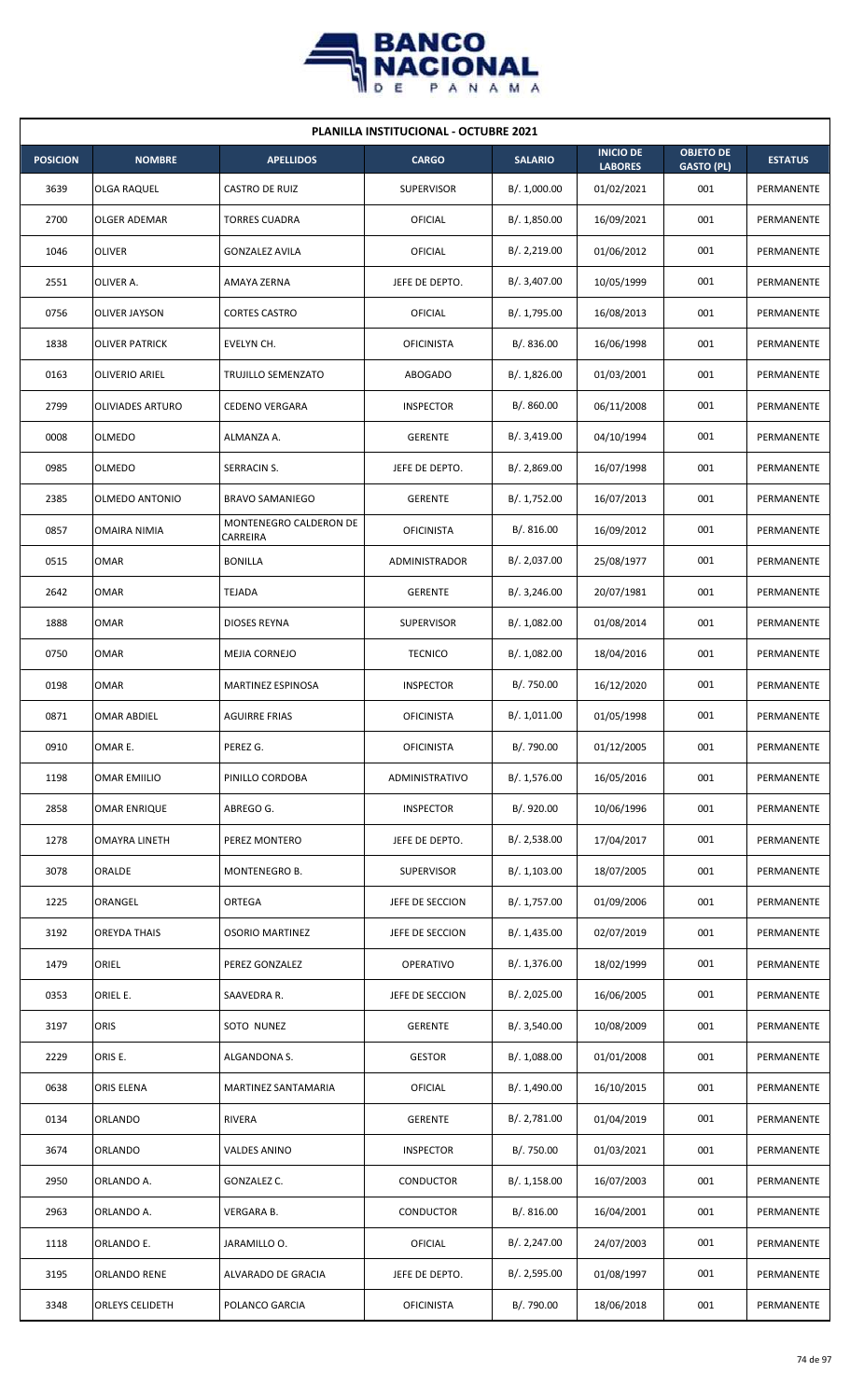

| <b>PLANILLA INSTITUCIONAL - OCTUBRE 2021</b> |                       |                           |                   |                |                                    |                                       |                |  |  |
|----------------------------------------------|-----------------------|---------------------------|-------------------|----------------|------------------------------------|---------------------------------------|----------------|--|--|
| <b>POSICION</b>                              | <b>NOMBRE</b>         | <b>APELLIDOS</b>          | <b>CARGO</b>      | <b>SALARIO</b> | <b>INICIO DE</b><br><b>LABORES</b> | <b>OBJETO DE</b><br><b>GASTO (PL)</b> | <b>ESTATUS</b> |  |  |
| 2672                                         | <b>OSCAR</b>          | LO POLITO AUSTIN          | ANALISTA          | B/.3,198.00    | 15/07/2011                         | 001                                   | PERMANENTE     |  |  |
| 1618                                         | <b>OSCAR</b>          | <b>TUNON MARTINEZ</b>     | <b>OPERATIVO</b>  | B/. 1,214.00   | 01/02/2000                         | 001                                   | PERMANENTE     |  |  |
| 3365                                         | <b>OSCAR</b>          | <b>OTERO RODRIGUEZ</b>    | <b>INSPECTOR</b>  | B/. 750.00     | 16/09/2020                         | 001                                   | PERMANENTE     |  |  |
| 0658                                         | <b>OSCAR</b>          | <b>BERROA NUNEZ</b>       | OFICIAL           | B/. 1,419.00   | 01/06/2018                         | 001                                   | PERMANENTE     |  |  |
| 3826                                         | <b>OSCAR ABDIEL</b>   | PEREZ SANTAMARIA          | <b>TECNICO</b>    | B/. 750.00     | 12/08/2021                         | 001                                   | PERMANENTE     |  |  |
| 2190                                         | <b>OSCAR ARCENIO</b>  | <b>CEDENO</b>             | <b>SUPERVISOR</b> | B/. 1,655.00   | 01/11/1967                         | 001                                   | PERMANENTE     |  |  |
| 3611                                         | <b>OSCAR ENRIQUE</b>  | CORDOBA BATISTA           | <b>OFICINISTA</b> | B/. 750.00     | 01/12/2020                         | 001                                   | PERMANENTE     |  |  |
| 2625                                         | <b>OSIRIS ALINA</b>   | <b>GOMEZ BATISTA</b>      | <b>OFICINISTA</b> | B/. 720.00     | 18/03/2019                         | 001                                   | PERMANENTE     |  |  |
| 1133                                         | <b>OSIRIS EDNA</b>    | RODRIGUEZ BECERRA         | OFICIAL           | B/. 1,795.00   | 16/12/2016                         | 001                                   | PERMANENTE     |  |  |
| 3145                                         | <b>OSIRIS MARIELA</b> | <b>MARTINEZ JIMENEZ</b>   | <b>OFICIAL</b>    | B/. 1,500.00   | 16/09/2020                         | 001                                   | PERMANENTE     |  |  |
| 1124                                         | <b>OSMIN</b>          | <b>CACERES AGUIRRE</b>    | OFICIAL           | B/.2,000.00    | 01/09/2021                         | 001                                   | PERMANENTE     |  |  |
| 2738                                         | <b>OSVALDO</b>        | MADRID CAMAÑO             | <b>INSPECTOR</b>  | B/. 855.00     | 12/12/2011                         | 001                                   | PERMANENTE     |  |  |
| 2557                                         | OSVALDO ISAAC         | SOLANILLA VALDESPINO      | JEFE DE DEPTO.    | B/.3,375.00    | 03/12/2012                         | 001                                   | PERMANENTE     |  |  |
| 1807                                         | <b>OSVALDO IVAN</b>   | <b>CHRISTIE ROBLES</b>    | <b>OFICINISTA</b> | B/.810.00      | 01/01/2013                         | 001                                   | PERMANENTE     |  |  |
| 2371                                         | <b>OSVALDO LEONEL</b> | MARTINEZ A.               | <b>SUPERVISOR</b> | B/. 1,277.00   | 18/10/1993                         | 001                                   | PERMANENTE     |  |  |
| 2728                                         | <b>OVIDIO</b>         | SEGURA PAZ                | <b>INSPECTOR</b>  | B/. 899.00     | 17/02/1994                         | 001                                   | PERMANENTE     |  |  |
| 0551                                         | <b>OVIDIO EVELIS</b>  | MONTENEGRO HENRIQUEZ      | <b>GERENTE</b>    | B/.2,100.00    | 01/07/2015                         | 001                                   | PERMANENTE     |  |  |
| 2967                                         | <b>OVIDIO JUVENAL</b> | <b>TRISTAN CORREA</b>     | CONDUCTOR         | B/. 722.00     | 01/07/2013                         | 001                                   | PERMANENTE     |  |  |
| 0583                                         | OYUKI G. DE           | PEREZ                     | OFICIAL           | B/. 1,350.00   | 07/08/2001                         | 001                                   | PERMANENTE     |  |  |
| 2822                                         | PALESTINO             | ROBERTO TROTMAN           | <b>INSPECTOR</b>  | B/. 814.00     | 01/08/2016                         | 001                                   | PERMANENTE     |  |  |
| 3349                                         | PAOLA ANAMARIA        | <b>ACOSTA RICO</b>        | <b>ASISTENTE</b>  | B/. 1,000.00   | 02/04/2018                         | 001                                   | PERMANENTE     |  |  |
| 3805                                         | PAOLA MARIEL          | PERALTA SANCHEZ           | <b>OFICINISTA</b> | B/. 750.00     | 27/07/2021                         | 001                                   | PERMANENTE     |  |  |
| 1953                                         | PAOLETTE DEL CARMEN   | JARAMILLO                 | JEFE DE SECCION   | B/. 1,350.00   | 02/07/2009                         | 001                                   | PERMANENTE     |  |  |
| 0045                                         | PARCELIA DEL C.       | MENENDEZ VANELA           | JEFE DE DEPTO.    | B/.2,466.00    | 04/04/1983                         | 001                                   | PERMANENTE     |  |  |
| 3393                                         | PATRIA ANGÉLICA       | AYON RODRIGUEZ            | <b>OPERATIVO</b>  | B/. 750.00     | 01/12/2020                         | 001                                   | PERMANENTE     |  |  |
| 1285                                         | <b>PATRICIA</b>       | <b>ASHBY CHIAL</b>        | JEFE DE DEPTO.    | B/.2,801.00    | 13/09/2010                         | 001                                   | PERMANENTE     |  |  |
| 3740                                         | <b>PATRICIA</b>       | CORRO MORENO              | TRAMITADOR        | B/. 850.00     | 24/05/2021                         | 001                                   | PERMANENTE     |  |  |
| 2224                                         | <b>PATRICIA</b>       | <b>BARSALLO RODRIGUEZ</b> | ADMINISTRATIVO    | B/.1,518.00    | 16/09/2016                         | 001                                   | PERMANENTE     |  |  |
| 2248                                         | PATRICIA CAROLINA     | <b>CACERES CONCEPCION</b> | <b>GESTOR</b>     | B/. 929.00     | 16/03/2012                         | 001                                   | PERMANENTE     |  |  |
| 0031                                         | PATRICIA DEL CARMEN   | <b>TUNON ROSS</b>         | <b>ASISTENTE</b>  | B/.1,588.00    | 18/10/1993                         | 001                                   | PERMANENTE     |  |  |
| 1586                                         | PATRICIA E.           | RIOS M.                   | <b>OFICINISTA</b> | B/. 1,041.00   | 18/04/2005                         | 001                                   | PERMANENTE     |  |  |
| 3432                                         | PATRICIA ENITH        | DELGADO VIGIL             | <b>OFICINISTA</b> | B/. 770.00     | 17/09/2018                         | 001                                   | PERMANENTE     |  |  |
| 2626                                         | PATRICIA ODERAY       | SANCHEZ RODRIGUEZ         | <b>OPERATIVO</b>  | B/. 770.00     | 07/03/2019                         | 001                                   | PERMANENTE     |  |  |
| 2051                                         | <b>PATRICIO</b>       | MONTEZUMA MONTEZUMA       | <b>GERENTE</b>    | B/.2,100.00    | 16/10/2007                         | 001                                   | PERMANENTE     |  |  |
| 0024                                         | <b>PAULA EUGENIA</b>  | PATINO CALANDRIA DE PONCE | OFICIAL           | B/. 1,476.00   | 01/09/2003                         | 001                                   | PERMANENTE     |  |  |
| 0840                                         | PAULA J.              | TAPIA C.                  | <b>OFICINISTA</b> | B/. 810.00     | 16/06/2005                         | 001                                   | PERMANENTE     |  |  |
| 3009                                         | <b>PAULINO</b>        | <b>GOMEZ MENDOZA</b>      | TRABAJADOR MANUAL | B/. 692.00     | 16/01/2013                         | 001                                   | PERMANENTE     |  |  |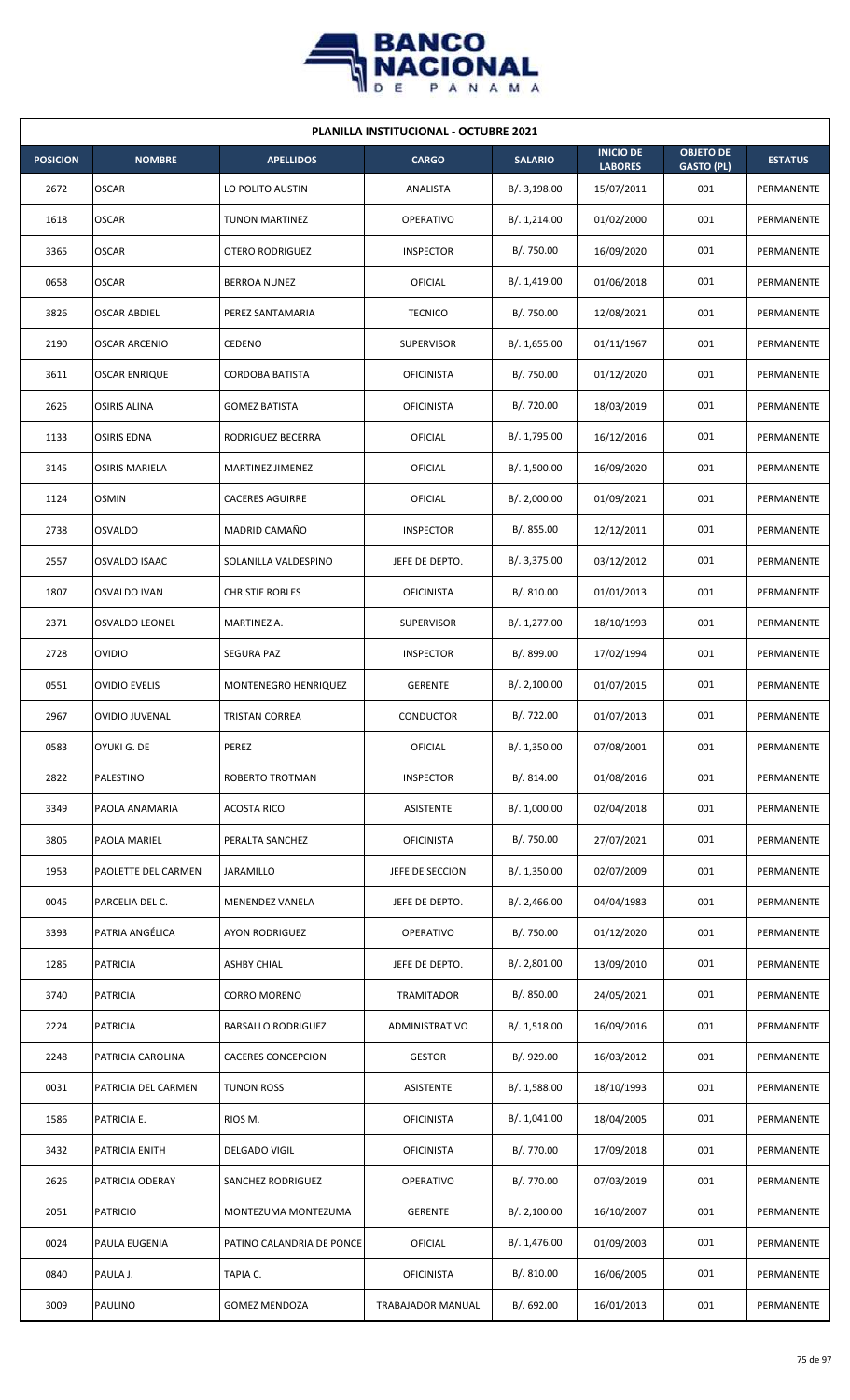

|                 | <b>PLANILLA INSTITUCIONAL - OCTUBRE 2021</b> |                           |                   |                |                                    |                                       |                |  |  |  |
|-----------------|----------------------------------------------|---------------------------|-------------------|----------------|------------------------------------|---------------------------------------|----------------|--|--|--|
| <b>POSICION</b> | <b>NOMBRE</b>                                | <b>APELLIDOS</b>          | <b>CARGO</b>      | <b>SALARIO</b> | <b>INICIO DE</b><br><b>LABORES</b> | <b>OBJETO DE</b><br><b>GASTO (PL)</b> | <b>ESTATUS</b> |  |  |  |
| 1202            | PEBBELS M.                                   | CASTILLO R.               | JEFE DE DEPTO.    | B/.2,100.00    | 02/05/2007                         | 001                                   | PERMANENTE     |  |  |  |
| 1857            | PEDRO                                        | <b>GONZALEZ</b>           | <b>OFICINISTA</b> | B/. 1,080.00   | 01/09/1989                         | 001                                   | PERMANENTE     |  |  |  |
| 2768            | <b>PEDRO</b>                                 | GONZALEZ C.               | <b>INSPECTOR</b>  | B/. 920.00     | 16/10/1991                         | 001                                   | PERMANENTE     |  |  |  |
| 3451            | <b>PEDRO</b>                                 | SMITH PINEDA              | <b>INSPECTOR</b>  | B/. 790.00     | 16/03/2018                         | 001                                   | PERMANENTE     |  |  |  |
| 1947            | PEDRO                                        | <b>BANDA G.</b>           | <b>OFICINISTA</b> | B/. 941.00     | 01/04/2005                         | 001                                   | PERMANENTE     |  |  |  |
| 3061            | PEDRO AMETH                                  | <b>GIL ORTEGA</b>         | TRABAJADOR MANUAL | B/. 790.00     | 16/05/2018                         | 001                                   | PERMANENTE     |  |  |  |
| 3433            | PEDRO ANDRES                                 | <b>GUTIERREZ CASTILLO</b> | <b>OFICINISTA</b> | B/. 813.00     | 01/02/2017                         | 001                                   | PERMANENTE     |  |  |  |
| 3532            | PEDRO ANTONIO                                | QUIJANO NARANJO           | <b>OFICINISTA</b> | B/. 770.00     | 17/12/2018                         | 001                                   | PERMANENTE     |  |  |  |
| 0281            | PEDRO AURELIO                                | DOMINGUEZ                 | <b>OFICINISTA</b> | B/. 1,022.00   | 16/07/2003                         | 001                                   | PERMANENTE     |  |  |  |
| 2997            | PEDRO FRANCISCO                              | <b>CHIARI RODRIGUEZ</b>   | <b>OFICINISTA</b> | B/. 740.00     | 01/12/2016                         | 001                                   | PERMANENTE     |  |  |  |
| 0170            | PEDRO JUAN                                   | EVANS C.                  | ABOGADO           | B/. 1,581.00   | 25/06/2003                         | 001                                   | PERMANENTE     |  |  |  |
| 0123            | PEDRO LUIS                                   | ARAUZ GOW                 | <b>GERENTE</b>    | B/. 2,401.00   | 01/10/2013                         | 001                                   | PERMANENTE     |  |  |  |
| 2303            | PEDRO LUIS                                   | RODRIGUEZ MARTINEZ        | OPERATIVO         | B/. 720.00     | 01/09/2017                         | 001                                   | PERMANENTE     |  |  |  |
| 1388            | PEDRO NOLASCO                                | <b>AIZPURUA</b>           | <b>GERENTE</b>    | B/.3,300.00    | 17/01/1994                         | 001                                   | PERMANENTE     |  |  |  |
| 0783            | PENNY LIRIETH                                | <b>SUAREZ CASTILLO</b>    | <b>OFICINISTA</b> | B/. 849.00     | 01/07/2012                         | 001                                   | PERMANENTE     |  |  |  |
| 3029            | PERLA HAYDEÉ                                 | DE LEÓN PINEDA            | JEFE DE DEPTO.    | B/. 1,839.00   | 01/01/2011                         | 001                                   | PERMANENTE     |  |  |  |
| 0429            | PETER LUCCIO                                 | PINEDA SAAVEDRA           | ASISTENTE         | B/.2,500.00    | 25/10/2021                         | 001                                   | PERMANENTE     |  |  |  |
| 2426            | PETRA MARIA                                  | RODRIGUEZ                 | JEFE DE SECCION   | B/. 1,668.00   | 18/02/1988                         | 001                                   | PERMANENTE     |  |  |  |
| 2258            | PETTINA J.                                   | <b>TERRIENTES</b>         | <b>GESTOR</b>     | B/. 920.00     | 25/04/2005                         | 001                                   | PERMANENTE     |  |  |  |
| 2362            | PIER LINA L.DE                               | <b>BARRIOS</b>            | <b>SUPERVISOR</b> | B/. 1,093.00   | 24/11/2003                         | 001                                   | PERMANENTE     |  |  |  |
| 3741            | PILAR                                        | PEREZ BALLESTEROS         | <b>OFICINISTA</b> | B/. 800.00     | 13/05/2021                         | 003                                   | CONTINGENTE    |  |  |  |
| 0208            | PIO DEL CARMEN                               | RODRIGUEZ M.              | <b>OFICINISTA</b> | B/. 1,300.00   | 01/06/1982                         | 001                                   | PERMANENTE     |  |  |  |
| 1341            | <b>PLINIO</b>                                | VARELA M.                 | OFICIAL           | B/. 2,750.00   | 02/03/2009                         | 001                                   | PERMANENTE     |  |  |  |
| 0659            | PRISCILA MADELAEN                            | GOMEZ                     | OFICIAL           | B/. 1,469.00   | 16/06/2017                         | 001                                   | PERMANENTE     |  |  |  |
| 3806            | PRISILA DEL CARMEN                           | LAU                       | ANALISTA          | B/. 900.00     | 30/07/2021                         | 001                                   | PERMANENTE     |  |  |  |
| 1822            | <b>QUERUBE</b>                               | RAMOS DE MEDINA           | <b>OFICINISTA</b> | B/. 872.00     | 01/12/2010                         | 001                                   | PERMANENTE     |  |  |  |
| 2341            | <b>QUINTIN</b>                               | ROBLES M.                 | <b>SUPERVISOR</b> | B/. 1,379.00   | 20/02/1980                         | 001                                   | PERMANENTE     |  |  |  |
| 0586            | RACHEL SUE                                   | JAEN CASTILLO             | <b>OFICIAL</b>    | B/. 1,426.00   | 18/09/2013                         | 001                                   | PERMANENTE     |  |  |  |
| 2612            | RADAMES ALEXIS                               | <b>GUERRERO REYES</b>     | INGENIERO         | B/. 2,400.00   | 21/09/2011                         | 001                                   | PERMANENTE     |  |  |  |
| 3742            | RADAMES EMILIO                               | LUNA CEBALLOS             | <b>INSPECTOR</b>  | B/. 750.00     | 10/05/2021                         | 001                                   | PERMANENTE     |  |  |  |
| 2548            | RAFAEL                                       | CASTILLO M.               | <b>GERENTE</b>    | B/. 3,465.00   | 01/08/2005                         | 001                                   | PERMANENTE     |  |  |  |
| 2719            | RAFAEL                                       | ROMERO CORPAS             | <b>INSPECTOR</b>  | B/. 924.00     | 05/05/1986                         | 001                                   | PERMANENTE     |  |  |  |
| 3045            | RAFAEL                                       | AGRAZAL                   | <b>SUPERVISOR</b> | B/. 1,000.00   | 01/05/1990                         | 001                                   | PERMANENTE     |  |  |  |
| 2980            | RAFAEL                                       | <b>MENDEZ LINARES</b>     | <b>SUPERVISOR</b> | B/. 1,508.00   | 18/10/1993                         | 001                                   | PERMANENTE     |  |  |  |
| 0102            | RAFAEL                                       | SERRACIN GONZALEZ         | <b>GERENTE</b>    | B/. 2,273.00   | 16/02/2016                         | 001                                   | PERMANENTE     |  |  |  |
| 2819            | RAFAEL                                       | <b>AGUIRRE BEITIA</b>     | <b>SUPERVISOR</b> | B/. 1,245.00   | 01/06/2001                         | 001                                   | PERMANENTE     |  |  |  |
| 2894            | RAFAEL ALBERTO                               | DE SEDA                   | <b>INSPECTOR</b>  | B/. 898.00     | 16/10/1991                         | 001                                   | PERMANENTE     |  |  |  |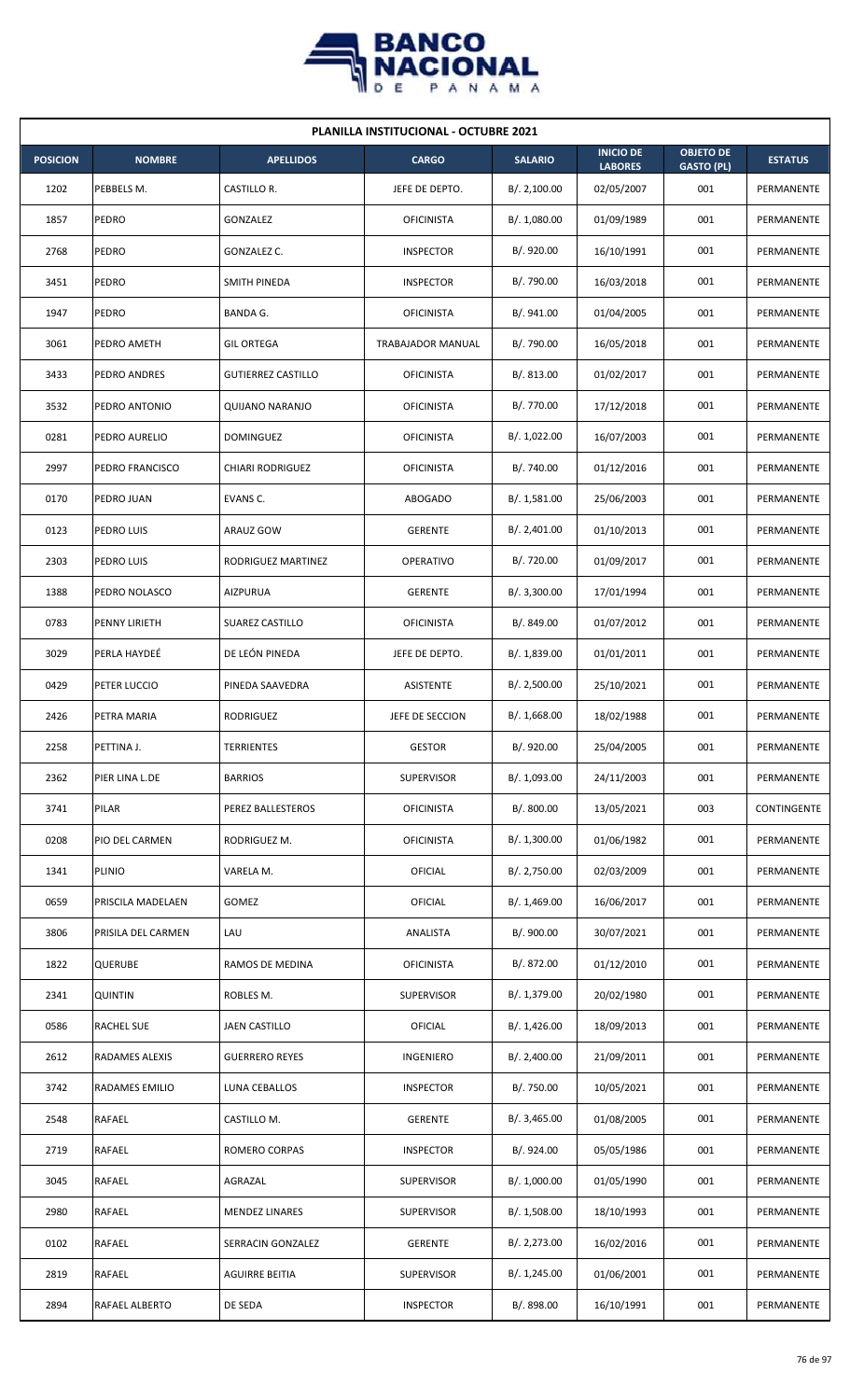

| <b>PLANILLA INSTITUCIONAL - OCTUBRE 2021</b> |                         |                          |                   |                |                                    |                                       |                |  |  |  |
|----------------------------------------------|-------------------------|--------------------------|-------------------|----------------|------------------------------------|---------------------------------------|----------------|--|--|--|
| <b>POSICION</b>                              | <b>NOMBRE</b>           | <b>APELLIDOS</b>         | <b>CARGO</b>      | <b>SALARIO</b> | <b>INICIO DE</b><br><b>LABORES</b> | <b>OBJETO DE</b><br><b>GASTO (PL)</b> | <b>ESTATUS</b> |  |  |  |
| 3395                                         | RAFAEL ALBERTO          | SALDAÑA GONZÁLEZ         | <b>OPERATIVO</b>  | B/. 793.00     | 02/04/2018                         | 001                                   | PERMANENTE     |  |  |  |
| 0688                                         | RAFAEL ALEXI            | LUCERO CORTES            | <b>ASISTENTE</b>  | B/. 938.00     | 03/04/2017                         | 001                                   | PERMANENTE     |  |  |  |
| 0704                                         | <b>RAFAEL ALFREDO</b>   | JAEN P.                  | <b>GERENTE</b>    | B/.3,262.00    | 16/09/2003                         | 001                                   | PERMANENTE     |  |  |  |
| 0725                                         | <b>RAFAEL AMETH</b>     | <b>DIAZ BONILLA</b>      | <b>SUPERVISOR</b> | B/. 1,545.00   | 16/04/2019                         | 001                                   | PERMANENTE     |  |  |  |
| 3771                                         | RAFAEL AMETH            | <b>BONILLA REECE</b>     | <b>GESTOR</b>     | B/. 750.00     | 07/06/2021                         | 001                                   | PERMANENTE     |  |  |  |
| 2540                                         | RAFAEL ANTONIO          | RODRIGUEZ ALVAREZ        | <b>OFICINISTA</b> | B/. 750.00     | 17/02/2020                         | 001                                   | PERMANENTE     |  |  |  |
| 0282                                         | RAFAEL E.               | RODRIGUEZ T.             | <b>GESTOR</b>     | B/. 970.00     | 01/10/1990                         | 001                                   | PERMANENTE     |  |  |  |
| 1122                                         | RAFAEL EDMUNDO          | CABALLERO ESPINOSA       | <b>OFICIAL</b>    | B/. 1,894.00   | 04/05/2015                         | 001                                   | PERMANENTE     |  |  |  |
| 2777                                         | RAFAEL ENRIQUE          | ORTEGA VALDES            | <b>INSPECTOR</b>  | B/. 924.00     | 01/06/2000                         | 001                                   | PERMANENTE     |  |  |  |
| 3596                                         | RAFFAELLA               | <b>CUESTAS LAFRATTA</b>  | <b>GERENTE</b>    | B/. 4,000.00   | 02/03/2020                         | 001                                   | PERMANENTE     |  |  |  |
| 2390                                         | RAINIER EDGARDO         | <b>GARCIA POLO</b>       | ASISTENTE         | B/. 902.00     | 01/06/2018                         | 001                                   | PERMANENTE     |  |  |  |
| 0333                                         | RAMIRO                  | <b>GUTIERREZ</b>         | <b>INSPECTOR</b>  | B/.2,568.00    | 05/03/1987                         | 001                                   | PERMANENTE     |  |  |  |
| 2277                                         | RAMIRO EDUARDO          | IBAÑEZ VALDERRAMA        | <b>TECNICO</b>    | B/. 1,100.00   | 17/02/2020                         | 001                                   | PERMANENTE     |  |  |  |
| 3696                                         | <b>RAMIRO ERNESTO</b>   | NAVARRO MARCIAGA         | MENSAJERO         | B/.600.00      | 16/04/2021                         | 001                                   | PERMANENTE     |  |  |  |
| 1366                                         | RAMIRO ERNESTO          | VILLARREAL CALDERON      | OFICIAL           | B/.1,433.00    | 16/10/2017                         | 001                                   | PERMANENTE     |  |  |  |
| 1074                                         | RAMON                   | VELASQUEZ A.             | OFICIAL           | B/.2,105.00    | 16/02/2009                         | 001                                   | PERMANENTE     |  |  |  |
| 3640                                         | RANDALL URIEL           | <b>FULLER TERREROS</b>   | <b>OFICINISTA</b> | B/. 750.00     | 17/02/2021                         | 001                                   | PERMANENTE     |  |  |  |
| 2664                                         | RANDOL A.               | PINEDA D.                | <b>TECNICO</b>    | B/. 3,095.00   | 18/09/2000                         | 001                                   | PERMANENTE     |  |  |  |
| 2940                                         | RANGEL                  | MONTENEGRO H.            | <b>CONDUCTOR</b>  | B/. 971.00     | 01/04/1982                         | 001                                   | PERMANENTE     |  |  |  |
| 0309                                         | RAQUEL                  | <b>BARRIA BATISTA</b>    | <b>OFICINISTA</b> | B/. 997.00     | 16/02/2004                         | 001                                   | PERMANENTE     |  |  |  |
| 2442                                         | RAQUEL B.               | VERGARA                  | <b>OFICINISTA</b> | B/. 848.00     | 16/10/2007                         | 001                                   | PERMANENTE     |  |  |  |
| 1917                                         | RAQUEL YARABIS          | <b>COPRI ATENCIO</b>     | <b>SUPERVISOR</b> | B/. 810.00     | 03/01/2017                         | 001                                   | PERMANENTE     |  |  |  |
| 2813                                         | <b>RAUL</b>             | <b>MORENO FUENTES</b>    | <b>INSPECTOR</b>  | B/. 865.00     | 17/02/2014                         | 001                                   | PERMANENTE     |  |  |  |
| 1447                                         | RAUL ALEXIS             | <b>CORTES BARRIOS</b>    | JEFE DE DEPTO.    | B/. 1,600.00   | 18/01/2021                         | 001                                   | PERMANENTE     |  |  |  |
| 3237                                         | RAYSA ANNETTE           | SANTANA MORAN            | <b>OFICINISTA</b> | B/. 790.00     | 18/06/2018                         | 001                                   | PERMANENTE     |  |  |  |
| 1127                                         | <b>RAYSON REINEL</b>    | RODRIGUEZ VELASQUEZ      | OFICIAL           | B/. 1,894.00   | 01/06/2017                         | 001                                   | PERMANENTE     |  |  |  |
| 0554                                         | REBECA DE               | RIQUELME                 | <b>OFICIAL</b>    | B/. 1,608.00   | 01/12/1982                         | 001                                   | PERMANENTE     |  |  |  |
| 0927                                         | REBECA SUSETTE          | REYES SOTILLO            | <b>SUPERVISOR</b> | B/. 1,061.00   | 18/04/2016                         | 001                                   | PERMANENTE     |  |  |  |
| 2062                                         | REGINA RAQUEL           | <b>CASTILLO GRAJALES</b> | ASISTENTE         | B/. 1,200.00   | 01/10/2020                         | 001                                   | PERMANENTE     |  |  |  |
| 1003                                         | REINA ELIZABETH         | ORTEGA TRILLO DE ADAMES  | <b>GERENTE</b>    | B/. 3,700.00   | 16/10/2020                         | 001                                   | PERMANENTE     |  |  |  |
| 3089                                         | REINALDO A.             | SANCHEZ SHAND            | <b>SUPERVISOR</b> | B/. 1,088.00   | 18/10/1993                         | 001                                   | PERMANENTE     |  |  |  |
| 1296                                         | REINALDO A.             | <b>CEDENO VERGARA</b>    | <b>GESTOR</b>     | B/. 810.00     | 02/01/2001                         | 001                                   | PERMANENTE     |  |  |  |
| 1469                                         | REINALDO ANTONIO        | <b>ARCE RODRIGUEZ</b>    | <b>SUPERVISOR</b> | B/. 1,090.00   | 01/07/2014                         | 001                                   | PERMANENTE     |  |  |  |
| 3693                                         | REINALDO JORGE          | PINEDA QUIJADA           | OFICIAL           | B/. 1,800.00   | 30/07/2021                         | 001                                   | PERMANENTE     |  |  |  |
| 2124                                         | REINIER ALEXANDER       | <b>OSORIO ESCUDERO</b>   | OPERATIVO         | B/. 750.00     | 01/06/2020                         | 001                                   | PERMANENTE     |  |  |  |
| 1836                                         | <b>REINNIER ANTONIO</b> | LAVERGNE MONG            | <b>OFICINISTA</b> | B/. 859.00     | 16/02/2011                         | 001                                   | PERMANENTE     |  |  |  |
| 3275                                         | <b>RENE</b>             | PIMENTO OLMOS            | JEFE DE SECCION   | B/. 1,672.00   | 16/04/1984                         | 001                                   | PERMANENTE     |  |  |  |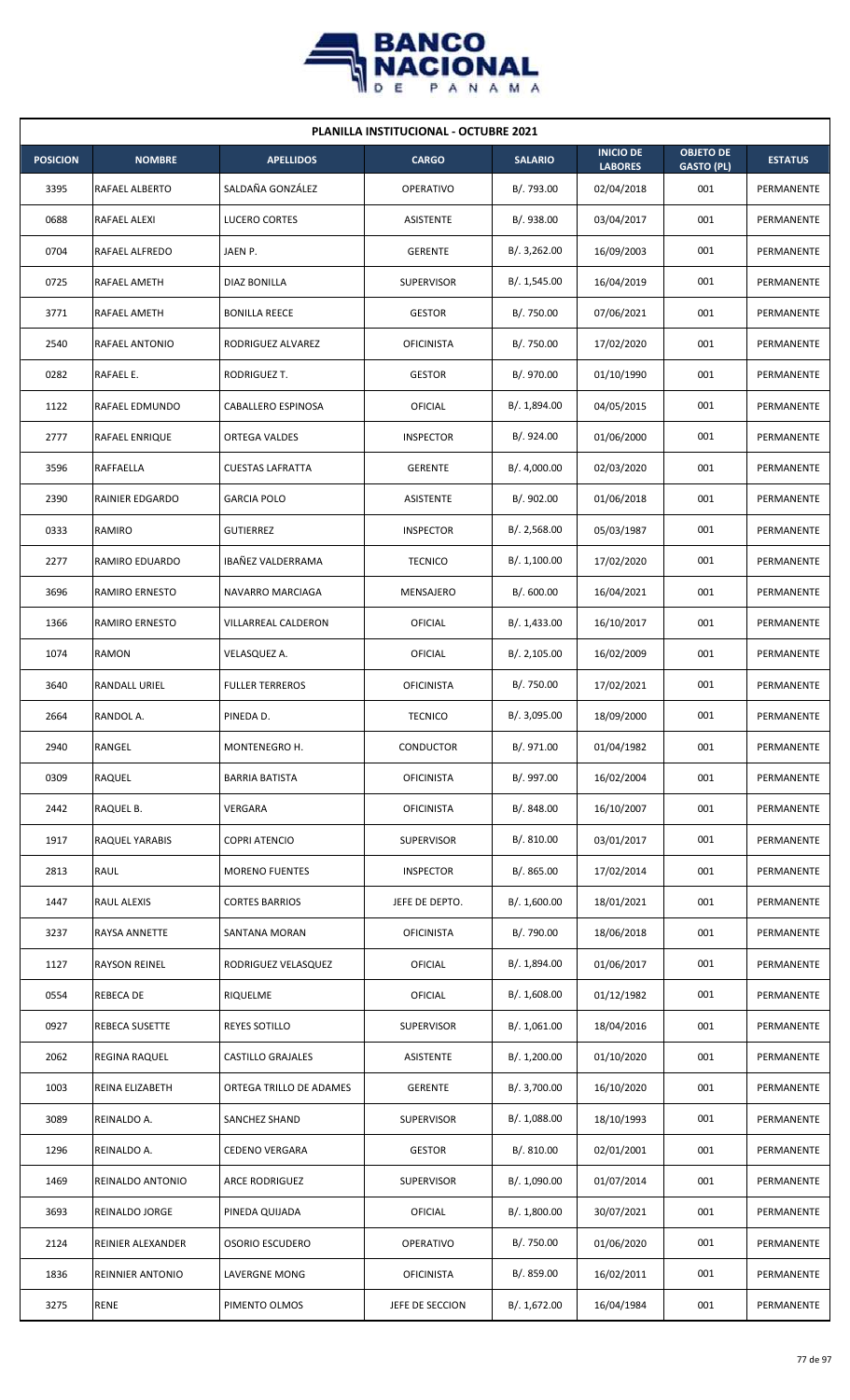

| <b>PLANILLA INSTITUCIONAL - OCTUBRE 2021</b> |                        |                        |                   |                |                                    |                                       |                |  |  |
|----------------------------------------------|------------------------|------------------------|-------------------|----------------|------------------------------------|---------------------------------------|----------------|--|--|
| <b>POSICION</b>                              | <b>NOMBRE</b>          | <b>APELLIDOS</b>       | <b>CARGO</b>      | <b>SALARIO</b> | <b>INICIO DE</b><br><b>LABORES</b> | <b>OBJETO DE</b><br><b>GASTO (PL)</b> | <b>ESTATUS</b> |  |  |
| 2706                                         | RENNY                  | <b>CORDOBA MARIN</b>   | TRABAJADOR MANUAL | B/. 700.00     | 01/08/2019                         | 001                                   | PERMANENTE     |  |  |
| 2735                                         | <b>RESTITUTO</b>       | <b>GUERRA GUERRA</b>   | <b>INSPECTOR</b>  | B/. 1,017.00   | 03/03/1997                         | 001                                   | PERMANENTE     |  |  |
| 1274                                         | REYMUNDO               | <b>CORNEJO DURAN</b>   | <b>SUPERVISOR</b> | B/. 1,639.00   | 17/04/2003                         | 001                                   | PERMANENTE     |  |  |
| 2413                                         | <b>REYNIER ANTONIO</b> | RIVERA DE LEON         | <b>SUPERVISOR</b> | B/. 1,093.00   | 01/06/2005                         | 001                                   | PERMANENTE     |  |  |
| 1000                                         | <b>RICARDO</b>         | CACERES P.             | JEFE DE DEPTO.    | B/. 1,910.00   | 03/12/2007                         | 001                                   | PERMANENTE     |  |  |
| 2737                                         | <b>RICARDO</b>         | <b>HERNANDEZ RUIZ</b>  | <b>INSPECTOR</b>  | B/. 831.00     | 08/08/2011                         | 001                                   | PERMANENTE     |  |  |
| 2744                                         | <b>RICARDO</b>         | VANEGAS M.             | <b>INSPECTOR</b>  | B/. 810.00     | 06/11/2008                         | 001                                   | PERMANENTE     |  |  |
| 3199                                         | <b>RICARDO</b>         | MENDEZ V.              | JEFE DE DEPTO.    | B/. 3,000.00   | 01/01/2010                         | 001                                   | PERMANENTE     |  |  |
| 2008                                         | RICARDO                | ADAMES ALVARADO        | ADMINISTRADOR     | B/. 850.00     | 17/02/2020                         | 001                                   | PERMANENTE     |  |  |
| 3827                                         | RICARDO                | <b>MORENO KENIO</b>    | <b>INSPECTOR</b>  | B/. 750.00     | 09/08/2021                         | 001                                   | PERMANENTE     |  |  |
| 3100                                         | RICARDO A.             | <b>BERNAL</b>          | <b>TECNICO</b>    | B/. 1,180.00   | 01/05/1984                         | 001                                   | PERMANENTE     |  |  |
| 0351                                         | RICARDO A.             | REQUENEZ R.            | JEFE DE DEPTO.    | B/. 2,082.00   | 16/12/1993                         | 001                                   | PERMANENTE     |  |  |
| 2898                                         | RICARDO A.             | MAXWELL F.             | <b>INSPECTOR</b>  | B/. 916.00     | 17/02/1994                         | 001                                   | PERMANENTE     |  |  |
| 1280                                         | RICARDO A.             | <b>BAYSA ORTEGA</b>    | JEFE DE DEPTO.    | B/.2,654.00    | 26/10/1998                         | 001                                   | PERMANENTE     |  |  |
| 3706                                         | RICARDO ABDIEL         | JIMÉNEZ CASTILLO       | <b>INSPECTOR</b>  | B/. 750.00     | 16/04/2021                         | 001                                   | PERMANENTE     |  |  |
| 2490                                         | RICARDO ABDIEL         | <b>TORRES ORTEGA</b>   | <b>OPERATIVO</b>  | B/. 750.00     | 09/11/2020                         | 001                                   | PERMANENTE     |  |  |
| 1130                                         | RICARDO ALFONSO        | ARROYO IGLESIAS        | <b>GERENTE</b>    | B/. 4,050.00   | 17/10/2016                         | 001                                   | PERMANENTE     |  |  |
| 3032                                         | RICARDO ANTONIO        | MORA JIMENEZ           | <b>OFICINISTA</b> | B/. 909.00     | 17/09/2012                         | 001                                   | PERMANENTE     |  |  |
| 3107                                         | RICARDO ANTONIO        | <b>GONZALEZ CASTRO</b> | INGENIERO         | B/. 1,639.00   | 03/01/2017                         | 001                                   | PERMANENTE     |  |  |
| 3014                                         | RICARDO ARIEL          | HASKINS PINZÓN         | OPERATIVO         | B/. 770.00     | 18/02/2019                         | 001                                   | PERMANENTE     |  |  |
| 0749                                         | RICARDO ARNULFO        | GUTIERREZ AÑINO        | ANALISTA          | B/. 1,800.00   | 21/04/2021                         | 001                                   | PERMANENTE     |  |  |
| 3518                                         | RICARDO ARTURO         | SAUCEDO URANE          | OFICIAL           | B/. 1,384.00   | 03/12/2018                         | 001                                   | PERMANENTE     |  |  |
| 0582                                         | RICARDO GAMALIEL       | <b>FRANCO GONZALEZ</b> | <b>OFICIAL</b>    | B/. 1,384.00   | 18/02/2019                         | 001                                   | PERMANENTE     |  |  |
| 2041                                         | RICARDO HARISNEL       | HILS CONCEPCION        | <b>ASISTENTE</b>  | B/. 1,000.00   | 01/06/2017                         | 001                                   | PERMANENTE     |  |  |
| 1336                                         | RICARDO JAVIER         | <b>TAPIA CASTILLO</b>  | <b>OFICINISTA</b> | B/. 773.00     | 18/03/2019                         | 001                                   | PERMANENTE     |  |  |
| 1164                                         | RICARDO JOSE           | ESPINOSA ZARRAONANDIA  | OFICIAL           | B/.1,981.00    | 07/08/2006                         | 001                                   | PERMANENTE     |  |  |
| 1066                                         | RICARDO JOSE           | <b>FABREGA ADAMES</b>  | OFICIAL           | B/. 2,208.00   | 02/12/2003                         | 001                                   | PERMANENTE     |  |  |
| 1100                                         | RICARDO MANUEL         | <b>HENRY VALDES</b>    | OFICIAL           | B/. 3,367.00   | 04/08/2008                         | 001                                   | PERMANENTE     |  |  |
| 3772                                         | RICARDO RENE           | RAMOS LASSO            | ANALISTA          | B/.2,350.00    | 01/06/2021                         | 001                                   | PERMANENTE     |  |  |
| 2722                                         | RICARDO ROLANDO        | PRESCOTT MORENO        | <b>INSPECTOR</b>  | B/. 850.00     | 21/03/2011                         | 001                                   | PERMANENTE     |  |  |
| 3055                                         | RICAURTE ANTONIO       | SORIANO CORDOVA        | <b>SUPERVISOR</b> | B/. 1,093.00   | 02/08/2010                         | 001                                   | PERMANENTE     |  |  |
| 0471                                         | RICAURTE O.            | <b>VIDAL</b>           | JEFE DE DEPTO.    | B/. 2,401.00   | 01/08/2007                         | 001                                   | PERMANENTE     |  |  |
| 1047                                         | RICAURTE V.            | <b>SOLIS</b>           | <b>OFICIAL</b>    | B/.2,580.00    | 03/05/2006                         | 001                                   | PERMANENTE     |  |  |
| 2749                                         | RICHARD ALEXANDER      | <b>VELAZCO QUIJADA</b> | <b>INSPECTOR</b>  | B/. 817.00     | 16/12/2016                         | 001                                   | PERMANENTE     |  |  |
| 2080                                         | RICHARD JOVANY         | MEDINA MORENO          | JEFE DE SECCION   | B/.2,138.00    | 16/12/2013                         | 001                                   | PERMANENTE     |  |  |
| 2632                                         | RICHARD LUIS           | CASTILLO ARAUZ         | <b>TECNICO</b>    | B/. 1,056.00   | 16/05/2018                         | 001                                   | PERMANENTE     |  |  |
| 0712                                         | <b>RICKY ANTHONY</b>   | <b>NG WONG</b>         | <b>GERENTE</b>    | B/. 3,000.00   | 18/01/2021                         | 001                                   | PERMANENTE     |  |  |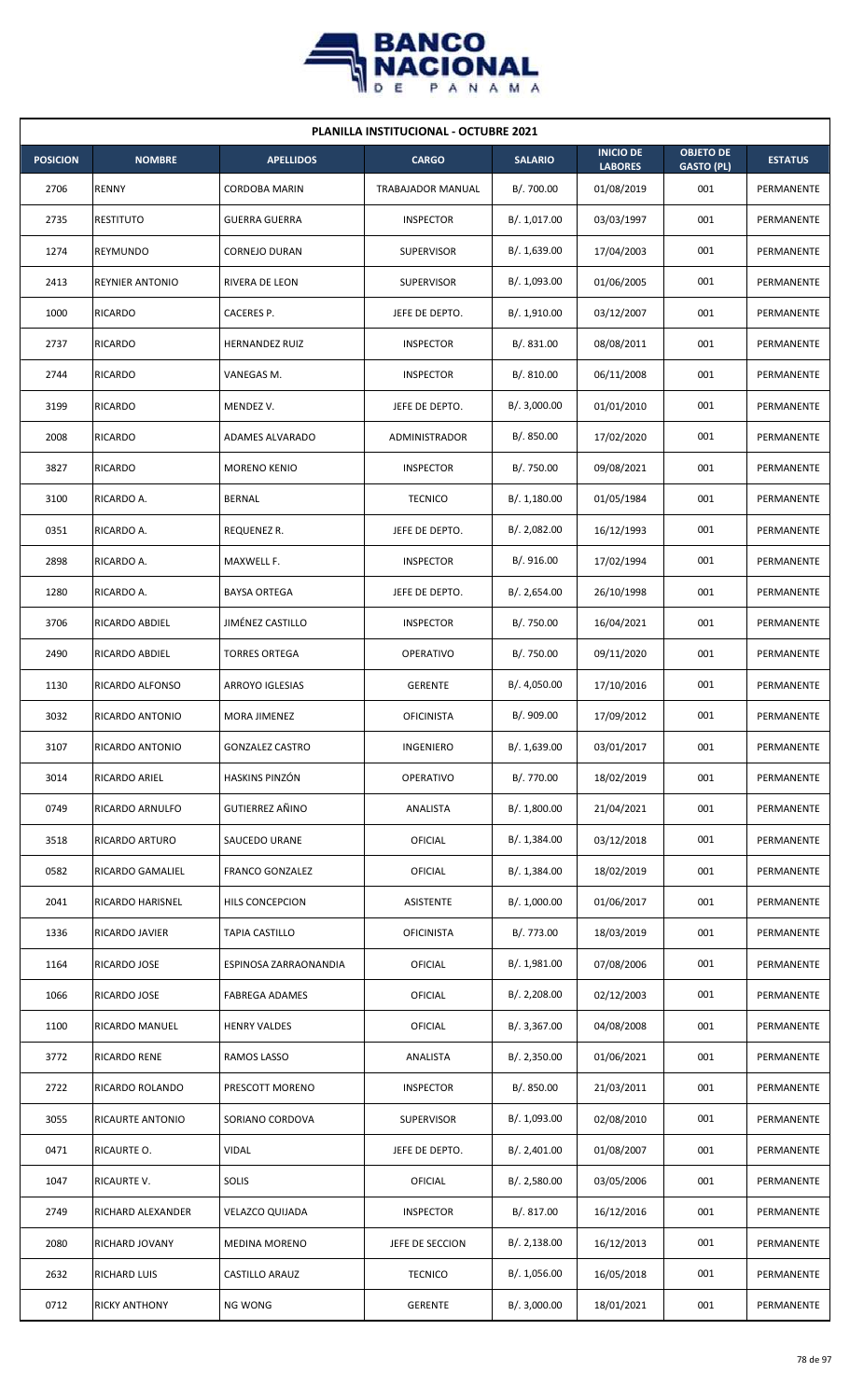

|                 | <b>PLANILLA INSTITUCIONAL - OCTUBRE 2021</b> |                               |                          |                |                                    |                                       |                |  |  |  |  |
|-----------------|----------------------------------------------|-------------------------------|--------------------------|----------------|------------------------------------|---------------------------------------|----------------|--|--|--|--|
| <b>POSICION</b> | <b>NOMBRE</b>                                | <b>APELLIDOS</b>              | <b>CARGO</b>             | <b>SALARIO</b> | <b>INICIO DE</b><br><b>LABORES</b> | <b>OBJETO DE</b><br><b>GASTO (PL)</b> | <b>ESTATUS</b> |  |  |  |  |
| 3137            | <b>RIDER RENE</b>                            | <b>MORAN</b>                  | MANUAL                   | B/. 1,300.00   | 04/08/2008                         | 001                                   | PERMANENTE     |  |  |  |  |
| 3010            | <b>RIGOBERTO</b>                             | <b>FOSTER MC DERMOTT</b>      | <b>TRABAJADOR MANUAL</b> | B/. 680.00     | 06/11/2013                         | 001                                   | PERMANENTE     |  |  |  |  |
| 2988            | <b>RIGOBERTO</b>                             | TORIBIO A.                    | MENSAJERO                | B/. 900.00     | 20/12/1983                         | 001                                   | PERMANENTE     |  |  |  |  |
| 1305            | <b>RIGOBERTO</b>                             | <b>ACOSTA BEITIA</b>          | AVALUADOR                | B/. 1,675.00   | 18/09/2000                         | 001                                   | PERMANENTE     |  |  |  |  |
| 1104            | <b>RIGOBERTO</b>                             | SAMANIEGO                     | OFICIAL                  | B/.2,184.00    | 01/06/2007                         | 001                                   | PERMANENTE     |  |  |  |  |
| 3336            | <b>RIGOBERTO</b>                             | <b>GOMEZ PINILLO</b>          | <b>OFICINISTA</b>        | B/. 750.00     | 17/02/2020                         | 001                                   | PERMANENTE     |  |  |  |  |
| 3828            | RIGOBERTO ELIECER                            | PEREZ GUTIERREZ               | TRAMITADOR               | B/. 1,000.00   | 16/08/2021                         | 001                                   | PERMANENTE     |  |  |  |  |
| 3452            | RIGOBERTO ISAIAS                             | SANCHEZ RODRIGUEZ             | <b>INSPECTOR</b>         | B/. 790.00     | 01/02/2018                         | 001                                   | PERMANENTE     |  |  |  |  |
| 0616            | <b>RILDAL</b>                                | <b>QUINTERO GONZALEZ</b>      | OFICIAL                  | B/. 1,588.00   | 16/12/1982                         | 001                                   | PERMANENTE     |  |  |  |  |
| 2762            | <b>RITA</b>                                  | PINTO ZAMBRANO                | OPERATIVO                | B/. 750.00     | 01/09/2020                         | 001                                   | PERMANENTE     |  |  |  |  |
| 1290            | RITA CECILIA                                 | <b>AROSEMENA DE RIOS</b>      | JEFE DE DEPTO.           | B/.1,936.00    | 14/03/2011                         | 001                                   | PERMANENTE     |  |  |  |  |
| 0151            | RITA D.                                      | <b>RUEDA RIOS</b>             | <b>ABOGADO</b>           | B/.2,400.00    | 01/06/2006                         | 001                                   | PERMANENTE     |  |  |  |  |
| 3743            | RITA ELENA                                   | PEREZ SANCHEZ DE<br>RODRIGUEZ | <b>OFICINISTA</b>        | B/.800.00      | 14/05/2021                         | 003                                   | CONTINGENTE    |  |  |  |  |
| 3434            | RITA GUADALUPE                               | PASCACIO APARICIO             | <b>OFICINISTA</b>        | B/. 793.00     | 02/07/2018                         | 001                                   | PERMANENTE     |  |  |  |  |
| 0788            | RITA M.                                      | HURTADO P.                    | <b>SUPERVISOR</b>        | B/. 1,082.00   | 06/11/2014                         | 001                                   | PERMANENTE     |  |  |  |  |
| 1008            | RITA MERCEDES                                | BARRERA GÓMEZ                 | <b>SUPERVISOR</b>        | B/. 1,350.00   | 16/10/2019                         | 001                                   | PERMANENTE     |  |  |  |  |
| 2226            | RITA ROSARIO                                 | <b>COFFRE CARRERA</b>         | ASISTENTE                | B/. 1,093.00   | 06/11/2008                         | 001                                   | PERMANENTE     |  |  |  |  |
| 0287            | RITHA MASSIEL                                | <b>CEDEÑO LESCURE</b>         | OFICIAL                  | B/. 1,447.00   | 16/08/2016                         | 001                                   | PERMANENTE     |  |  |  |  |
| 3453            | <b>RITTER NORIEL</b>                         | SANCHEZ CARRERA               | <b>INSPECTOR</b>         | B/. 770.00     | 01/08/2017                         | 001                                   | PERMANENTE     |  |  |  |  |
| 3778            | <b>ROBERTO</b>                               | <b>VELASCO AGRAZALES</b>      | ANALISTA                 | B/. 3,000.00   | 18/06/2021                         | 003                                   | CONTINGENTE    |  |  |  |  |
| 2854            | <b>ROBERTO</b>                               | RAMOS TENORIO                 | CONDUCTOR                | B/. 820.00     | 16/12/2013                         | 001                                   | PERMANENTE     |  |  |  |  |
| 2726            | <b>ROBERTO</b>                               | <b>SCOTT NAVARRO</b>          | <b>INSPECTOR</b>         | B/. 916.00     | 03/05/1993                         | 001                                   | PERMANENTE     |  |  |  |  |
| 0772            | <b>ROBERTO</b>                               | ALMENGOR GUERRERO             | TRAMITADOR               | B/. 1,405.00   | 18/04/2011                         | 001                                   | PERMANENTE     |  |  |  |  |
| 1093            | <b>ROBERTO</b>                               | <b>ARCHIBOLD CHUITO</b>       | <b>OFICIAL</b>           | B/. 2,101.00   | 18/04/2005                         | 001                                   | PERMANENTE     |  |  |  |  |
| 0517            | <b>ROBERTO</b>                               | AIZPURUA G.                   | <b>OFICIAL</b>           | B/.2,400.00    | 09/10/2006                         | 001                                   | PERMANENTE     |  |  |  |  |
| 2883            | <b>ROBERTO</b>                               | GONZALEZ Q.                   | <b>INSPECTOR</b>         | B/. 852.00     | 25/10/2011                         | 001                                   | PERMANENTE     |  |  |  |  |
| 3169            | ROBERTO A.                                   | BARRAGAN D.                   | JEFE DE DEPTO.           | B/. 2,750.00   | 06/09/2006                         | 001                                   | PERMANENTE     |  |  |  |  |
| 1041            | ROBERTO ANTONIO                              | <b>DEL CASTILLO GIBBS</b>     | ADMINISTRADOR            | B/.2,500.00    | 01/10/2020                         | 001                                   | PERMANENTE     |  |  |  |  |
| 3474            | ROBERTO ARMANDO                              | DELGADO MENDOZA               | TRABAJADOR MANUAL        | B/. 849.00     | 01/06/2018                         | 001                                   | PERMANENTE     |  |  |  |  |
| 3392            | ROBERTO CLEMENTE                             | <b>MARIN ESPINO</b>           | INVESTIGADOR             | B/. 1,000.00   | 16/09/2020                         | 001                                   | PERMANENTE     |  |  |  |  |
| 2213            | ROBERTO E.                                   | ARIAS CEDENO                  | OFICIAL                  | B/. 1,687.00   | 03/07/2000                         | 001                                   | PERMANENTE     |  |  |  |  |
| 2695            | ROBERTO EDUARDO                              | EARLE JULIAO                  | JEFE DE DEPTO.           | B/.2,912.00    | 16/08/2018                         | 001                                   | PERMANENTE     |  |  |  |  |
| 3174            | ROBERTO MIGUEL                               | <b>MORALES RIVERA</b>         | AVALUADOR                | B/. 1,591.00   | 01/08/2017                         | 001                                   | PERMANENTE     |  |  |  |  |
| 1019            | ROBERTO OMAR                                 | MARTINEZ OBALDIA              | ANALISTA                 | B/. 1,077.00   | 16/05/2016                         | 001                                   | PERMANENTE     |  |  |  |  |
| 3321            | ROBERTO RAFAEL                               | MARTÍNEZ AROSEMENA            | <b>GESTOR</b>            | B/. 915.00     | 16/05/2017                         | 001                                   | PERMANENTE     |  |  |  |  |
| 2596            | ROBERTO RAMIRO                               | RODRIGUEZ MONTENEGRO          | <b>TECNICO</b>           | B/. 1,000.00   | 22/07/2021                         | 001                                   | PERMANENTE     |  |  |  |  |
| 1190            | ROBERTO RAYMUNDO                             | SANCHEZ KENNEDY               | ADMINISTRATIVO           | B/. 2,036.00   | 18/08/2014                         | 001                                   | PERMANENTE     |  |  |  |  |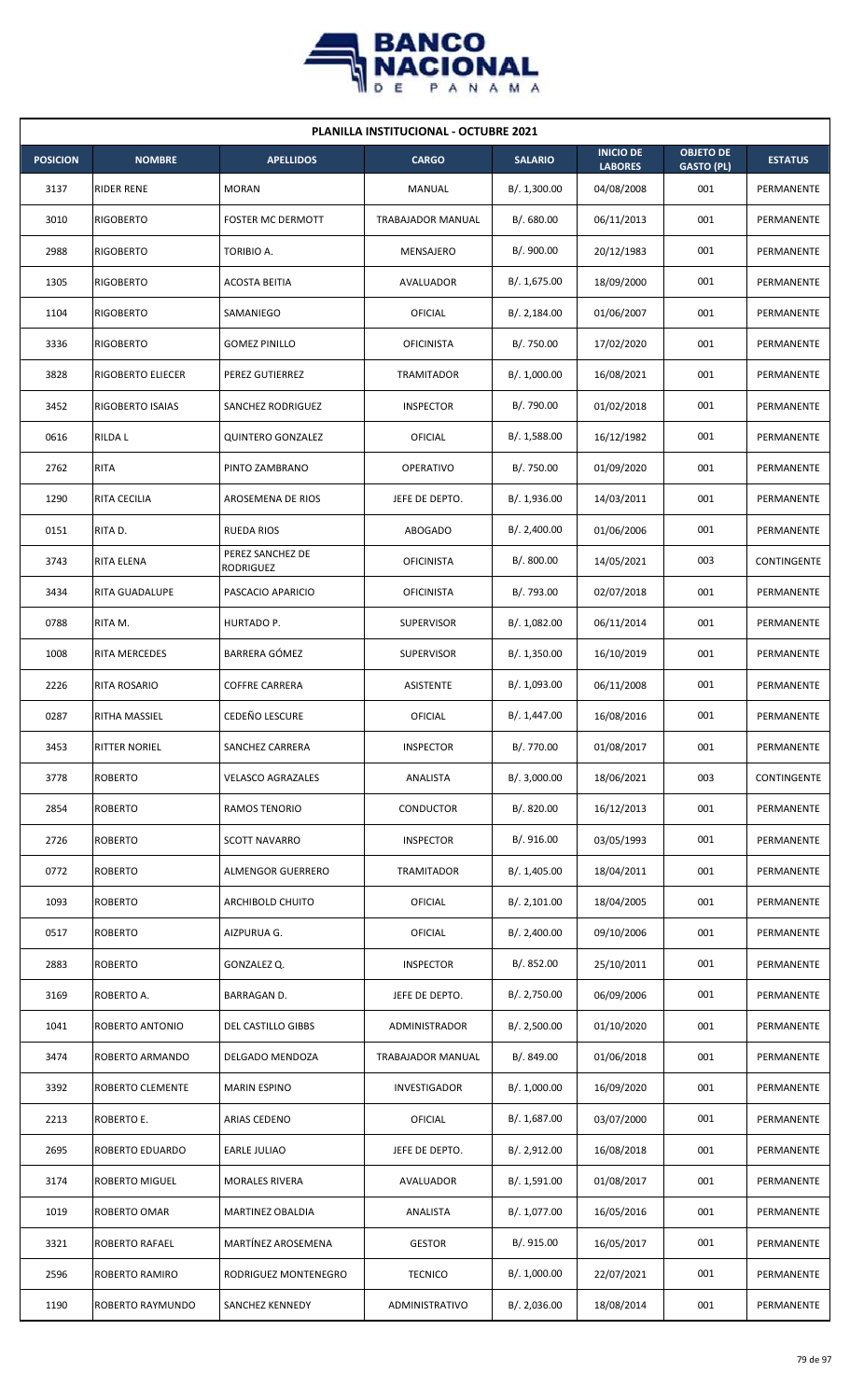

| <b>PLANILLA INSTITUCIONAL - OCTUBRE 2021</b> |                      |                             |                   |                |                                    |                                       |                |  |  |
|----------------------------------------------|----------------------|-----------------------------|-------------------|----------------|------------------------------------|---------------------------------------|----------------|--|--|
| <b>POSICION</b>                              | <b>NOMBRE</b>        | <b>APELLIDOS</b>            | <b>CARGO</b>      | <b>SALARIO</b> | <b>INICIO DE</b><br><b>LABORES</b> | <b>OBJETO DE</b><br><b>GASTO (PL)</b> | <b>ESTATUS</b> |  |  |
| 1119                                         | <b>ROBERTO RENE</b>  | <b>VEGA GONZALEZ</b>        | <b>GERENTE</b>    | B/.3,300.00    | 01/03/2002                         | 001                                   | PERMANENTE     |  |  |
| 3626                                         | ROBERTO ROMÁN        | AYALA DEL CID               | <b>OFICINISTA</b> | B/. 750.00     | 04/01/2021                         | 001                                   | PERMANENTE     |  |  |
| 2291                                         | ROCENDO A.           | ZARZAVILLA D.               | <b>SUPERVISOR</b> | B/. 1,422.00   | 01/02/2005                         | 001                                   | PERMANENTE     |  |  |
| 3320                                         | RODERICK A.          | ZEBALLOS G.                 | <b>ANALISTA</b>   | B/.2,311.00    | 01/10/2012                         | 001                                   | PERMANENTE     |  |  |
| 3510                                         | RODERICK ROGELIO     | PITTY GUARDAO               | <b>TECNICO</b>    | B/. 1,025.00   | 03/12/2018                         | 001                                   | PERMANENTE     |  |  |
| 1320                                         | RODNY A.             | <b>CEDENO BATISTA</b>       | OFICIAL           | B/.3,626.00    | 18/06/1984                         | 001                                   | PERMANENTE     |  |  |
| 0203                                         | <b>RODOLFO</b>       | <b>NUNEZ</b>                | <b>SUPERVISOR</b> | B/.1,134.00    | 16/09/1981                         | 001                                   | PERMANENTE     |  |  |
| 3803                                         | RODOLFO ENRIQUE      | RAMOS SAMANIEGO             | <b>AUXILIAR</b>   | B/.600.00      | 30/07/2021                         | 001                                   | PERMANENTE     |  |  |
| 0348                                         | <b>RODRIGO</b>       | ARCE G.                     | JEFE DE SECCION   | B/.2,400.00    | 01/02/2005                         | 001                                   | PERMANENTE     |  |  |
| 1942                                         | RODRIGO A.           | TORRERO T.                  | <b>SUPERVISOR</b> | B/. 1,071.00   | 16/05/2000                         | 001                                   | PERMANENTE     |  |  |
| 2179                                         | RODRIGO A.           | LORENZO GAONA               | <b>SUPERVISOR</b> | B/.1,518.00    | 17/07/2000                         | 001                                   | PERMANENTE     |  |  |
| 0976                                         | RODRIGO ADRIAN       | LOPEZ CASTILLO              | JEFE DE DEPTO.    | B/. 3, 171.00  | 09/07/2012                         | 001                                   | PERMANENTE     |  |  |
| 2691                                         | RODRIGO ELIAS        | PALAVICINI V.               | JEFE DE DEPTO.    | B/.2,741.00    | 16/02/2001                         | 001                                   | PERMANENTE     |  |  |
| 0808                                         | RODRIGO ELIECER      | <b>MORENO GALVEZ</b>        | ASISTENTE         | B/. 1,061.00   | 18/04/2016                         | 001                                   | PERMANENTE     |  |  |
| 0702                                         | RODRIGO F.           | CASTILLO                    | <b>GERENTE</b>    | B/.3,641.00    | 03/02/1986                         | 001                                   | PERMANENTE     |  |  |
| 1313                                         | RODRIGO O.           | PEREA M.                    | OFICIAL           | B/. 3,000.00   | 01/03/1977                         | 001                                   | PERMANENTE     |  |  |
| 2692                                         | <b>ROGELIO</b>       | <b>SMITH BARCENA</b>        | JEFE DE DEPTO.    | B/.2,163.00    | 01/06/1982                         | 001                                   | PERMANENTE     |  |  |
| 2876                                         | ROGELIO A.           | <b>GUERRERO R.</b>          | <b>INSPECTOR</b>  | B/.1,171.00    | 15/04/2003                         | 001                                   | PERMANENTE     |  |  |
| 3744                                         | ROGELIO ENRIQUE      | <b>ICAZA GONZALEZ</b>       | GERENTE           | B/. 4,000.00   | 03/05/2021                         | 001                                   | PERMANENTE     |  |  |
| 2847                                         | <b>ROGER AUGUSTO</b> | RODRIGUEZ CACERES           | <b>INSPECTOR</b>  | B/. 814.00     | 02/05/2017                         | 001                                   | PERMANENTE     |  |  |
| 1088                                         | <b>ROGER MELVIN</b>  | MORALES CASTILLO            | <b>OFICIAL</b>    | B/. 2,091.00   | 01/01/2011                         | 001                                   | PERMANENTE     |  |  |
| 0204                                         | <b>ROLANDO</b>       | RODRIGUEZ C.                | <b>SUPERVISOR</b> | B/.1,148.00    | 01/04/1984                         | 001                                   | PERMANENTE     |  |  |
| 1037                                         | <b>ROLANDO</b>       | <b>OSORIO</b>               | <b>GERENTE</b>    | B/.3,368.00    | 01/05/1984                         | 001                                   | PERMANENTE     |  |  |
| 1289                                         | ROLANDO              | <b>MUNOZ</b>                | <b>GERENTE</b>    | B/. 3,500.00   | 16/07/2009                         | 001                                   | PERMANENTE     |  |  |
| 0379                                         | <b>ROLANDO</b>       | GUARDIA H.                  | JEFE DE DEPTO.    | B/. 1,670.00   | 16/12/1999                         | 001                                   | PERMANENTE     |  |  |
| 2962                                         | <b>ROLANDO</b>       | <b>MORALES S.</b>           | CONDUCTOR         | B/. 789.00     | 02/10/2000                         | 001                                   | PERMANENTE     |  |  |
| 1245                                         | ROLANDO              | <b>HALL HIGUERO</b>         | ANALISTA          | B/. 2,729.00   | 16/05/2001                         | 001                                   | PERMANENTE     |  |  |
| 2969                                         | <b>ROLANDO</b>       | <b>CACERES PINTO</b>        | CONDUCTOR         | B/. 711.00     | 16/12/2016                         | 001                                   | PERMANENTE     |  |  |
| 0384                                         | ROLANDO AURELIO      | SANCHEZ BRISTAN             | OFICIAL           | B/. 1,447.00   | 02/05/2018                         | 001                                   | PERMANENTE     |  |  |
| 3745                                         | ROLANDO MIGUEL       | ARMUELLES VELARDE           | JEFE DE DEPTO.    | B/.3,000.00    | 03/05/2021                         | 001                                   | PERMANENTE     |  |  |
| 0109                                         | ROLANDO RAUL         | <b>MARTINIS GABRIEL</b>     | <b>GERENTE</b>    | B/. 2,207.00   | 03/01/2006                         | 001                                   | PERMANENTE     |  |  |
| 3059                                         | ROLANDO RENE         | RODRIGUEZ H.                | JEFE DE DEPTO.    | B/.2,144.00    | 03/02/1997                         | 001                                   | PERMANENTE     |  |  |
| 0821                                         | ROMAN ARIEL          | MORENO ESCOBAR              | <b>SUPERVISOR</b> | B/. 1,000.00   | 16/07/2015                         | 001                                   | PERMANENTE     |  |  |
| 3350                                         | ROMEL ROGELIO        | DE GRACIA JAEN              | <b>OFICINISTA</b> | B/. 814.00     | 16/02/2017                         | 001                                   | PERMANENTE     |  |  |
| 1546                                         | ROMMEL DARÍO         | VASQUEZ ALVARADO            | OPERATIVO         | B/. 814.00     | 18/08/2015                         | 001                                   | PERMANENTE     |  |  |
| 3414                                         | ROMMEL EDUARDO       | <b>CHARPENTIER GONZALEZ</b> | <b>OFICINISTA</b> | B/. 900.00     | 17/02/2020                         | 001                                   | PERMANENTE     |  |  |
| 2168                                         | <b>ROMULO</b>        | RANGEL RAMEA                | <b>SUPERVISOR</b> | B/. 1,352.00   | 06/12/1982                         | 001                                   | PERMANENTE     |  |  |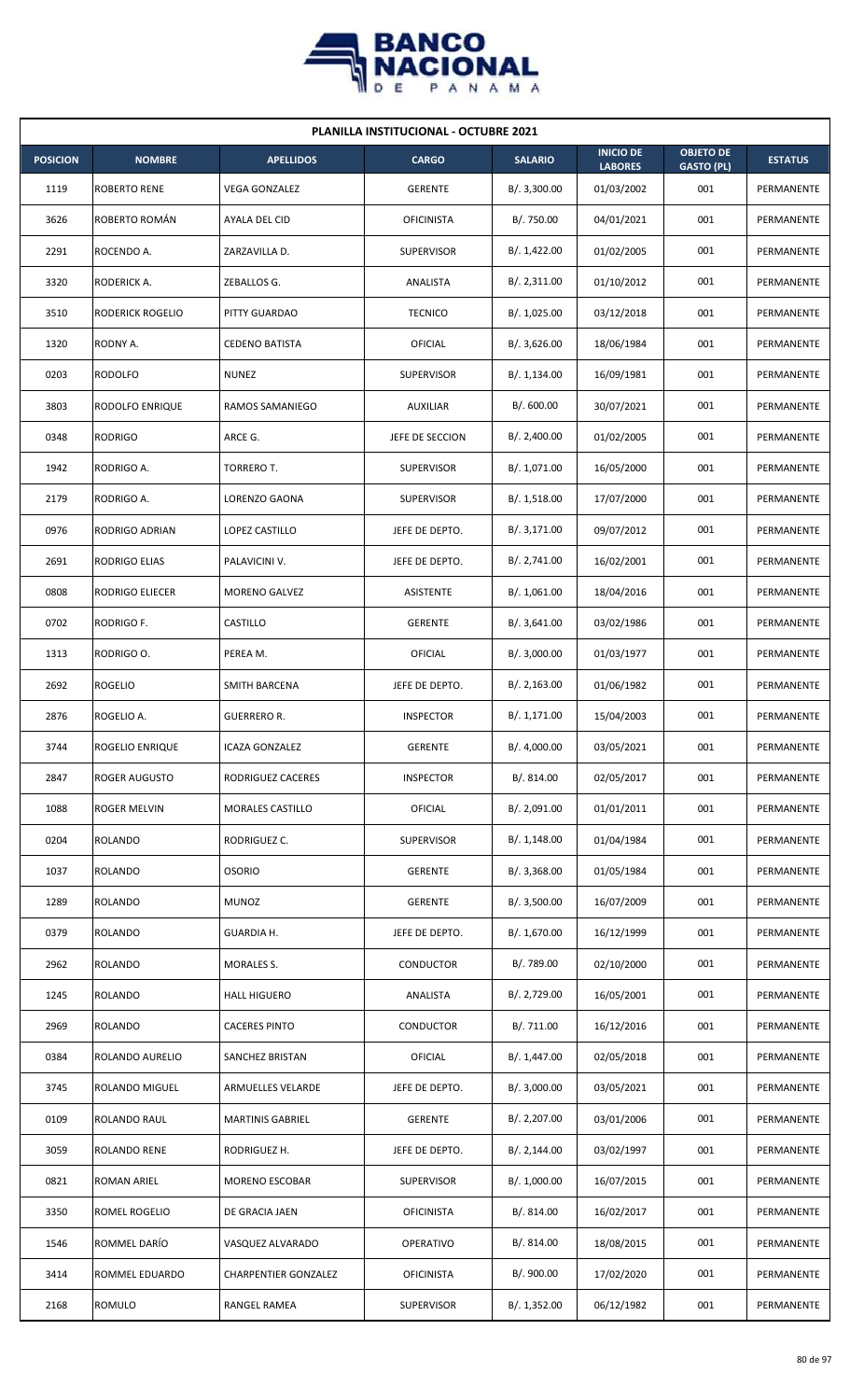

| <b>PLANILLA INSTITUCIONAL - OCTUBRE 2021</b> |                        |                                     |                      |                |                                    |                                       |                |  |  |  |
|----------------------------------------------|------------------------|-------------------------------------|----------------------|----------------|------------------------------------|---------------------------------------|----------------|--|--|--|
| <b>POSICION</b>                              | <b>NOMBRE</b>          | <b>APELLIDOS</b>                    | <b>CARGO</b>         | <b>SALARIO</b> | <b>INICIO DE</b><br><b>LABORES</b> | <b>OBJETO DE</b><br><b>GASTO (PL)</b> | <b>ESTATUS</b> |  |  |  |
| 2882                                         | <b>RONALD</b>          | ROSERO DIAZ                         | <b>INSPECTOR</b>     | B/. 817.00     | 03/04/2017                         | 001                                   | PERMANENTE     |  |  |  |
| 0294                                         | <b>RONALD HENDRICK</b> | <b>BALISTAN HONINGS</b>             | <b>SUPERVISOR</b>    | B/. 1,000.00   | 18/02/2014                         | 001                                   | PERMANENTE     |  |  |  |
| 1638                                         | RONALD O.              | CARDENAS E.                         | <b>OPERATIVO</b>     | B/. 865.00     | 03/01/2005                         | 001                                   | PERMANENTE     |  |  |  |
| 3206                                         | RONALDO EDDIER         | RODRIGUEZ SANTAMARIA                | ADMINISTRATIVO       | B/. 810.00     | 01/02/2017                         | 001                                   | PERMANENTE     |  |  |  |
| 3106                                         | RONALDO ROMAN          | LAY SALAS                           | <b>TECNICO</b>       | B/. 889.00     | 16/02/2012                         | 001                                   | PERMANENTE     |  |  |  |
| 3613                                         | <b>RONIT AMARILIS</b>  | BATISTA BAZAN                       | <b>OFICINISTA</b>    | B/. 750.00     | 16/12/2020                         | 001                                   | PERMANENTE     |  |  |  |
| 1111                                         | <b>RONNY AUGUSTO</b>   | <b>BRUGIATI BERTONCINI</b>          | ANALISTA             | B/. 871.00     | 16/10/2018                         | 001                                   | PERMANENTE     |  |  |  |
| 0660                                         | ROSA AMALIA            | <b>MORENO RIVERA</b>                | <b>GERENTE</b>       | B/.2,228.00    | 16/02/2017                         | 001                                   | PERMANENTE     |  |  |  |
| 0556                                         | ROSA ELVIRA            | <b>GONZALEZ DE CERRUD</b>           | OFICIAL              | B/. 1,538.00   | 06/12/1999                         | 001                                   | PERMANENTE     |  |  |  |
| 2630                                         | ROSA ELVIRA            | <b>ALMANZA GORDON</b>               | ANALISTA             | B/.1,648.00    | 17/09/2018                         | 001                                   | PERMANENTE     |  |  |  |
| 1679                                         | ROSA I.                | DEUS M.                             | OPERATIVO            | B/. 817.00     | 02/12/2014                         | 001                                   | PERMANENTE     |  |  |  |
| 0335                                         | ROSA IBETT             | JAEN SANTANA                        | <b>TECNICO</b>       | B/. 1,760.00   | 16/12/1999                         | 001                                   | PERMANENTE     |  |  |  |
| 2081                                         | ROSA INES              | RIVAS DE PEREZ                      | JEFE DE SECCION      | B/. 1,615.00   | 03/07/2017                         | 001                                   | PERMANENTE     |  |  |  |
| 3317                                         | ROSA ISABEL            | <b>ABRAHAMS RAMOS</b>               | <b>GERENTE</b>       | B/.4,186.00    | 02/12/2014                         | 001                                   | PERMANENTE     |  |  |  |
| 0230                                         | ROSA ITZEL             | LARA                                | DIRECTOR CAIPI       | B/. 1,850.00   | 16/10/1992                         | 001                                   | PERMANENTE     |  |  |  |
| 1755                                         | ROSA MARIA             | DIAZ MARTINEZ                       | <b>SUPERVISOR</b>    | B/. 1,071.00   | 16/03/2016                         | 001                                   | PERMANENTE     |  |  |  |
| 1390                                         | ROSA MARLENIS          | MIRANDA ROVIRA                      | JEFE DE DEPTO.       | B/. 2,362.00   | 25/07/2011                         | 001                                   | PERMANENTE     |  |  |  |
| 1602                                         | <b>ROSA YAMILETH</b>   | RODRIGUEZ RODRIGUEZ                 | <b>OPERATIVO</b>     | B/. 813.00     | 19/02/2015                         | 001                                   | PERMANENTE     |  |  |  |
| 0623                                         | <b>ROSALINDA</b>       | VEGA BEITIA                         | <b>OFICINISTA</b>    | B/. 773.00     | 01/02/2019                         | 001                                   | PERMANENTE     |  |  |  |
| 2060                                         | ROSARIO A.             | MORALES A.                          | JEFE DE SECCION      | B/.1,616.00    | 25/10/1982                         | 001                                   | PERMANENTE     |  |  |  |
| 0661                                         | ROSARIO DEL CARMEN     | <b>BARAHONA CASTILLO</b>            | <b>OFICIAL</b>       | B/.2,200.00    | 02/01/2018                         | 001                                   | PERMANENTE     |  |  |  |
| 0106                                         | ROSAURA P. DE          | DIAZ                                | <b>GERENTE</b>       | B/.2,650.00    | 16/03/1995                         | 001                                   | PERMANENTE     |  |  |  |
| 0693                                         | ROSE M.                | ESCALONA G.                         | ASISTENTE            | B/. 3,412.00   | 17/03/2003                         | 001                                   | PERMANENTE     |  |  |  |
| 1783                                         | ROSELYS MARIA          | LABRADOR MADRID DE<br><b>DUTARY</b> | <b>OFICIAL</b>       | B/. 1,000.00   | 07/04/2008                         | 001                                   | PERMANENTE     |  |  |  |
| 2112                                         | <b>ROSEMARY</b>        | AVILA DE LEON                       | JEFE DE SECCION      | B/.1,518.00    | 08/03/2004                         | 001                                   | PERMANENTE     |  |  |  |
| 1526                                         | ROSISVETH MILAGROS     | CARRERA ESPINOSA                    | ANALISTA             | B/. 902.00     | 02/06/2014                         | 001                                   | PERMANENTE     |  |  |  |
| 3397                                         | ROSITA MARBELYS        | <b>GUTIERREZ URENA</b>              | OPERATIVO            | B/. 790.00     | 01/09/2017                         | 001                                   | PERMANENTE     |  |  |  |
| 3351                                         | ROSLYN LIANABEL        | ORTEGA MARCIAGA                     | <b>OFICINISTA</b>    | B/. 820.00     | 17/04/2017                         | 001                                   | PERMANENTE     |  |  |  |
| 2302                                         | <b>ROSMARY</b>         | <b>QUINTERO ACOSTA</b>              | COORDINADOR          | B/.2,500.00    | 16/08/2013                         | 001                                   | PERMANENTE     |  |  |  |
| 1583                                         | ROSMERIE YAMILETH      | SERRANO ANDRADE                     | <b>SUPERVISOR</b>    | B/. 1,000.00   | 17/06/2013                         | 001                                   | PERMANENTE     |  |  |  |
| 3627                                         | <b>ROSMERY EDITH</b>   | JARAMILLO BEJARANO                  | <b>OFICINISTA</b>    | B/. 750.00     | 18/01/2021                         | 001                                   | PERMANENTE     |  |  |  |
| 3258                                         | <b>ROSMERY ISABEL</b>  | PINILLA R.                          | JEFE DE SECCION      | B/. 1,623.00   | 17/07/2000                         | 001                                   | PERMANENTE     |  |  |  |
| 0243                                         | ROSMERY YARITZEL       | SANTAMARIA CABALLERO                | <b>OPERATIVO</b>     | B/. 750.00     | 02/09/2019                         | 001                                   | PERMANENTE     |  |  |  |
| 2318                                         | <b>ROSSEMARY ANAY</b>  | MELENDEZ ABREGO                     | <b>ADMINISTRADOR</b> | B/. 2,090.00   | 25/04/2011                         | 001                                   | PERMANENTE     |  |  |  |
| 1467                                         | <b>ROXANA</b>          | SAMANIEGO V.                        | OPERATIVO            | B/. 1,190.00   | 13/11/2000                         | 001                                   | PERMANENTE     |  |  |  |
| 2132                                         | ROXANA I.              | MORA GONZALEZ                       | SUPERVISOR           | B/. 1,817.00   | 03/02/1986                         | 001                                   | PERMANENTE     |  |  |  |
| 2263                                         | <b>ROY JESUS</b>       | MIRANDA FUENTES                     | ASISTENTE            | B/. 1,000.00   | 16/09/2020                         | 001                                   | PERMANENTE     |  |  |  |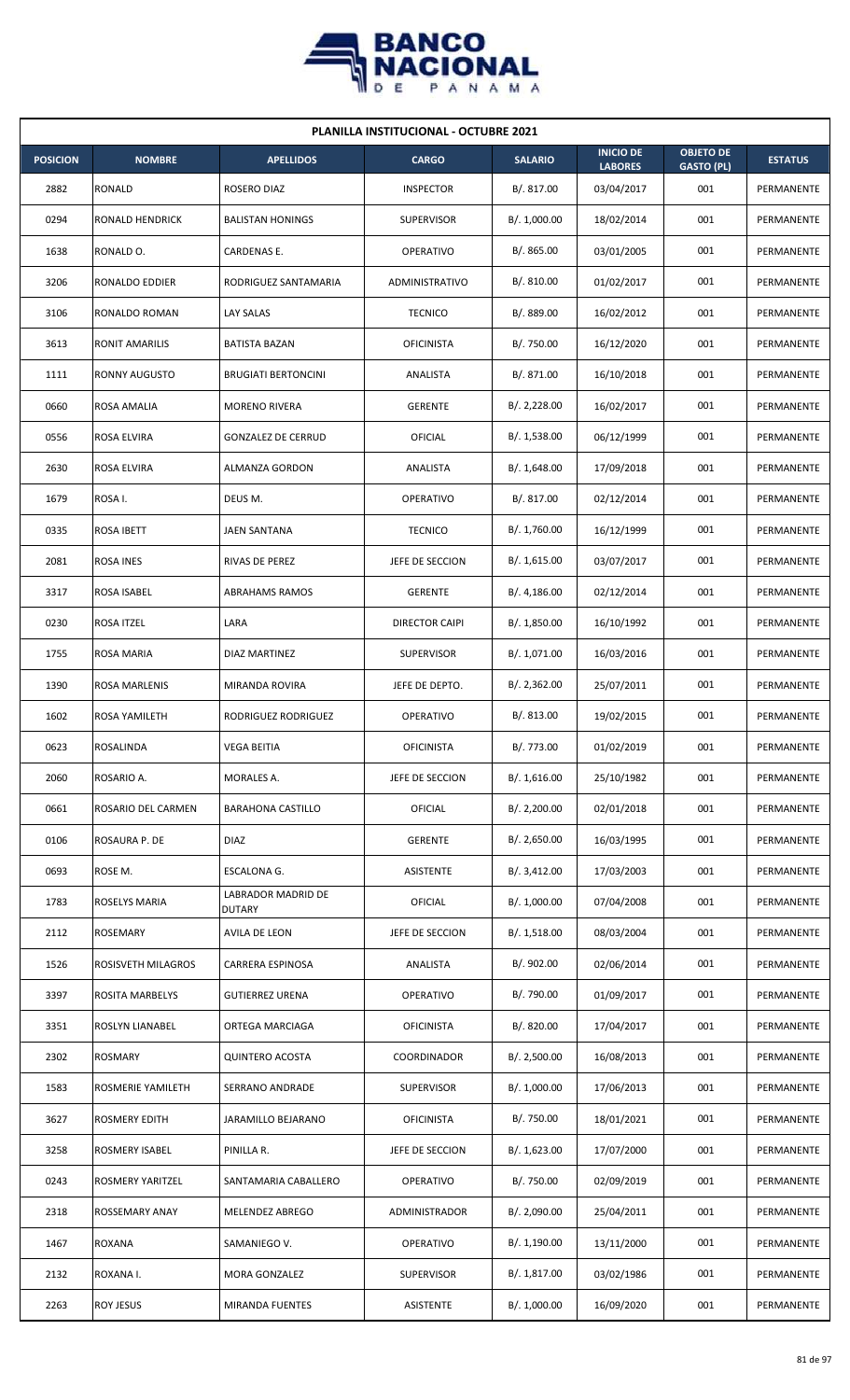

|                 | <b>PLANILLA INSTITUCIONAL - OCTUBRE 2021</b> |                                           |                   |                |                                    |                                       |                |  |  |  |
|-----------------|----------------------------------------------|-------------------------------------------|-------------------|----------------|------------------------------------|---------------------------------------|----------------|--|--|--|
| <b>POSICION</b> | <b>NOMBRE</b>                                | <b>APELLIDOS</b>                          | <b>CARGO</b>      | <b>SALARIO</b> | <b>INICIO DE</b><br><b>LABORES</b> | <b>OBJETO DE</b><br><b>GASTO (PL)</b> | <b>ESTATUS</b> |  |  |  |
| 3264            | ROY N.                                       | FRIAS R.                                  | JEFE DE SECCION   | B/. 1,845.00   | 16/04/1985                         | 001                                   | PERMANENTE     |  |  |  |
| 1085            | <b>RUBEN ANTONIO</b>                         | <b>CEDENO CHAVEZ</b>                      | OFICIAL           | B/. 2,074.00   | 15/09/2009                         | 001                                   | PERMANENTE     |  |  |  |
| 1921            | <b>RUBEN DARIO</b>                           | RODRIGUEZ BELENO                          | <b>OFICINISTA</b> | B/.1,331.00    | 18/01/1993                         | 001                                   | PERMANENTE     |  |  |  |
| 3090            | <b>RUBEN DARIO</b>                           | GONZALEZ C.                               | <b>SUPERVISOR</b> | B/. 1,088.00   | 04/03/1996                         | 001                                   | PERMANENTE     |  |  |  |
| 1282            | <b>RUBEN DARIO</b>                           | MORENO MORENO                             | JEFE DE DEPTO.    | B/. 2,892.00   | 21/01/2002                         | 001                                   | PERMANENTE     |  |  |  |
| 3746            | <b>RUBEN FRANCISCO</b>                       | VERGARA ARROCHA                           | <b>GESTOR</b>     | B/. 700.00     | 03/05/2021                         | 001                                   | PERMANENTE     |  |  |  |
| 3477            | <b>RUBI RUBIELA</b>                          | ROBLEDO MORENO                            | TRABAJADOR MANUAL | B/0.640.00     | 01/06/2018                         | 001                                   | PERMANENTE     |  |  |  |
| 1215            | RUBIEL ALBERTO                               | <b>ESCOBAR</b>                            | <b>GERENTE</b>    | B/.2,500.00    | 20/08/2012                         | 001                                   | PERMANENTE     |  |  |  |
| 3039            | RUBISENIA                                    | PIMENTEL DE LEON                          | ANALISTA          | B/. 1,030.00   | 16/01/2013                         | 001                                   | PERMANENTE     |  |  |  |
| 1684            | <b>RUBY ROSEMARY</b>                         | <b>GAEZ ROQUEBERT</b>                     | <b>SUPERVISOR</b> | B/. 960.00     | 12/12/2011                         | 001                                   | PERMANENTE     |  |  |  |
| 3606            | <b>RUBY YANETH</b>                           | CEDEÑO CAMAÑO                             | ANALISTA          | B/. 850.00     | 16/10/2020                         | 001                                   | PERMANENTE     |  |  |  |
| 2449            | <b>RUDOLPH</b>                               | BEITIA SANTAMARIA                         | OFICINISTA        | B/. 817.00     | 16/08/2005                         | 001                                   | PERMANENTE     |  |  |  |
| 2244            | RUTH AMARILIS                                | LORENZO CONCEPCION                        | <b>GESTOR</b>     | B/. 925.00     | 10/12/2013                         | 001                                   | PERMANENTE     |  |  |  |
| 0146            | RUTH DEL CARMEN                              | <b>VANEGAS TORRES</b>                     | JEFE DE DEPTO.    | B/.2,163.00    | 16/07/2018                         | 001                                   | PERMANENTE     |  |  |  |
| 1491            | <b>RUTH ELIZABETH</b>                        | MENA ICAZA                                | <b>OFICINISTA</b> | B/. 1,205.00   | 09/12/2010                         | 001                                   | PERMANENTE     |  |  |  |
| 0946            | RUTH JOIDETH                                 | MONTENEGRO PATIÑO                         | OFICIAL           | B/.1,648.00    | 16/10/2015                         | 001                                   | PERMANENTE     |  |  |  |
| 0859            | <b>RUTH MAGALI</b>                           | PINTO VALLE                               | <b>OFICINISTA</b> | B/. 810.00     | 01/12/2005                         | 001                                   | PERMANENTE     |  |  |  |
| 3280            | <b>RUTH MARIA DE</b>                         | VARGAS                                    | JEFE DE SECCION   | B/. 1,721.00   | 01/03/1982                         | 001                                   | PERMANENTE     |  |  |  |
| 2014            | RUTHKIRIA RAQUEL                             | RODRIGUEZ SANDOVAL DE<br>CHEN             | OPERATIVO         | B/. 770.00     | 16/04/2019                         | 001                                   | PERMANENTE     |  |  |  |
| 0376            | SABINO ARTURO                                | RODRIGUEZ MORENO                          | JEFE DE DEPTO.    | B/. 2,141.00   | 18/10/2010                         | 001                                   | PERMANENTE     |  |  |  |
| 0286            | SADIA DEL C.                                 | <b>OCHOA</b>                              | <b>OFICINISTA</b> | B/. 1,680.00   | 07/04/2008                         | 001                                   | PERMANENTE     |  |  |  |
| 0629            | SAIDY YANETH                                 | <b>GOMEZ GONZALEZ</b>                     | <b>OFICIAL</b>    | B/. 1,476.00   | 21/07/2008                         | 001                                   | PERMANENTE     |  |  |  |
| 3773            | SALLARIS                                     | MORENO DIAZ                               | OPERATIVO         | B/. 750.00     | 01/06/2021                         | 001                                   | PERMANENTE     |  |  |  |
| 2044            | SAMANTHA DEL C                               | SANCHEZ MEDINA                            | <b>GERENTE</b>    | B/. 2,100.00   | 01/11/1999                         | 001                                   | PERMANENTE     |  |  |  |
| 0729            | SAMANTHA NEDELKA                             | MONTERO GOMEZ                             | ANALISTA          | B/.2,860.00    | 02/04/2001                         | 001                                   | PERMANENTE     |  |  |  |
| 3097            | SAMIRA DEL CARMEN                            | <b>GONZALEZ VALENCIA</b>                  | TRABAJADOR MANUAL | B/. 800.00     | 18/04/2016                         | 001                                   | PERMANENTE     |  |  |  |
| 1572            | SAMMY ALEJANDRO                              | ESPINOZA ORTEGA                           | <b>OFICINISTA</b> | B/. 770.00     | 02/01/2019                         | 001                                   | PERMANENTE     |  |  |  |
| 1457            | SAMUEL                                       | SALDANA                                   | <b>OPERATIVO</b>  | B/.1,310.00    | 16/08/1978                         | 001                                   | PERMANENTE     |  |  |  |
| 2578            | SAMUEL                                       | SANTAMARIA SALDAÑA                        | <b>TECNICO</b>    | B/. 1,483.00   | 01/01/2011                         | 001                                   | PERMANENTE     |  |  |  |
| 1309            | SAMUEL                                       | CASAS C.                                  | AVALUADOR         | B/.1,648.00    | 09/06/2008                         | 001                                   | PERMANENTE     |  |  |  |
| 0666            | SAMUEL ANTONIO                               | VASQUEZ VERGARA                           | EVALUADOR         | B/. 1,505.00   | 01/03/2017                         | 001                                   | PERMANENTE     |  |  |  |
| 1419            | SAMUEL ESTEBAN                               | CANIZALES Q.                              | JEFE DE SECCION   | B/. 1,505.00   | 07/06/1993                         | 001                                   | PERMANENTE     |  |  |  |
| 0043            | SANDRA                                       | BADILLA A.                                | ASISTENTE         | B/.2,000.00    | 01/09/1981                         | 001                                   | PERMANENTE     |  |  |  |
| 2401            | SANDRA                                       | MORALES M.                                | JEFE DE SECCION   | B/. 1,804.00   | 09/12/2008                         | 001                                   | PERMANENTE     |  |  |  |
| 0819            | SANDRA                                       | <b>IBARRA ROJAS</b>                       | <b>SUPERVISOR</b> | B/. 1,052.00   | 14/12/2009                         | 001                                   | PERMANENTE     |  |  |  |
| 3398            | SANDRA CAROLINA                              | SANTOS SANTAMARIA                         | OPERATIVO         | B/. 793.00     | 02/01/2018                         | 001                                   | PERMANENTE     |  |  |  |
| 1186            | SANDRA DE LOURDES                            | <b>GUEVARA HENRIQUEZ DE</b><br>VILLALOBOS | ASISTENTE         | B/. 2,750.00   | 03/05/2011                         | 001                                   | PERMANENTE     |  |  |  |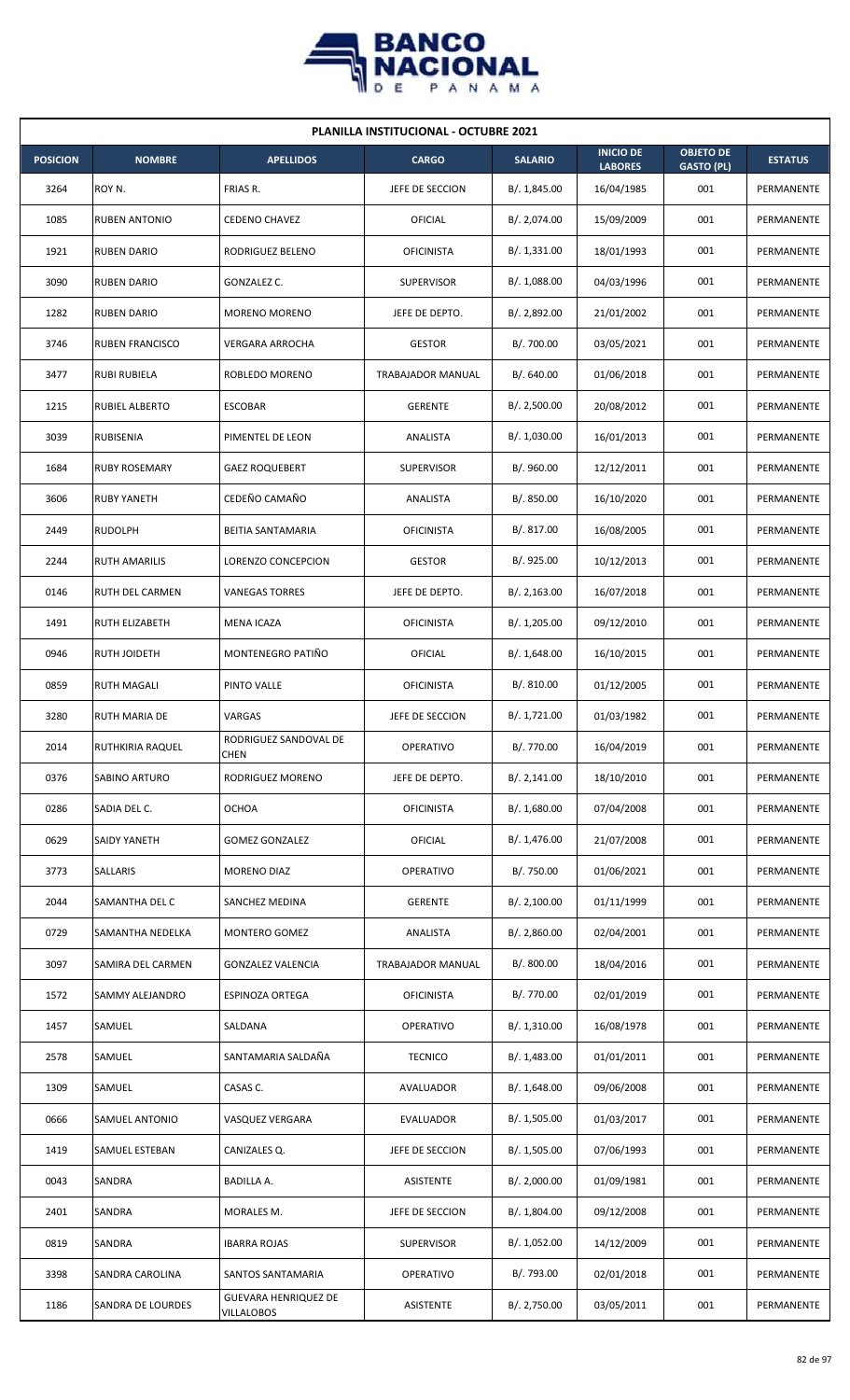

| <b>PLANILLA INSTITUCIONAL - OCTUBRE 2021</b> |                              |                                         |                          |                |                                    |                                       |                   |  |  |  |
|----------------------------------------------|------------------------------|-----------------------------------------|--------------------------|----------------|------------------------------------|---------------------------------------|-------------------|--|--|--|
| <b>POSICION</b>                              | <b>NOMBRE</b>                | <b>APELLIDOS</b>                        | <b>CARGO</b>             | <b>SALARIO</b> | <b>INICIO DE</b><br><b>LABORES</b> | <b>OBJETO DE</b><br><b>GASTO (PL)</b> | <b>ESTATUS</b>    |  |  |  |
| 0662                                         | SANDRA IBETH                 | <b>CASTILLO GONZALEZ</b>                | OFICIAL                  | B/. 1,462.00   | 16/05/2017                         | 001                                   | PERMANENTE        |  |  |  |
| 0776                                         | SANDRA ISABEL                | GALLARDO ACEVEDO                        | TRAMITADOR               | B/. 947.00     | 17/10/2016                         | 001                                   | PERMANENTE        |  |  |  |
| 2167                                         | SANDRA KRYSTEL               | ECHEVERRÍA GONZALEZ                     | ASISTENTE                | B/. 850.00     | 16/01/2020                         | 001                                   | PERMANENTE        |  |  |  |
| 0270                                         | SANDRA MITZELA               | MEDINA DE LEON                          | <b>OPERATIVO</b>         | B/. 750.00     | 01/08/2019                         | 001                                   | PERMANENTE        |  |  |  |
| 3519                                         | SANDRA PATRICIA              | OROZCO DUQUE                            | OFICIAL                  | B/. 1,384.00   | 03/12/2018                         | 001                                   | PERMANENTE        |  |  |  |
| 1261                                         | SANDRA T.                    | MENDOZA                                 | ANALISTA                 | B/.2,000.00    | 01/07/2008                         | 001                                   | PERMANENTE        |  |  |  |
| 1166                                         | SANDY GISELA                 | <b>BENITEZ SANCHEZ</b>                  | OFICIAL                  | B/.1,986.00    | 03/05/2016                         | 001                                   | PERMANENTE        |  |  |  |
| 1131                                         | SANTIAGO ABDIEL              | <b>HERRERA JOHN</b>                     | <b>GERENTE</b>           | B/. 3,500.00   | 17/02/2020                         | 001                                   | PERMANENTE        |  |  |  |
| 2283                                         | SANTOS                       | <b>HIGUERA</b>                          | OPERATIVO                | B/. 1,192.00   | 16/03/1983                         | 001                                   | PERMANENTE        |  |  |  |
| 1354                                         | SANTOS OVIDIO                | <b>HERNANDEZ ZAMBRANO</b>               | OFICIAL                  | B/. 1,623.00   | 16/03/2017                         | 001                                   | PERMANENTE        |  |  |  |
| 1326                                         | SANYAI JAVIER                | <b>BARRIA WEST</b>                      | <b>GERENTE</b>           | B/. 4,380.00   | 03/01/2005                         | 001                                   | PERMANENTE        |  |  |  |
| 2624                                         | SARA ALICIA                  | MENDOZA HIDALGO                         | ASISTENTE                | B/. 1,030.00   | 03/09/2018                         | 001                                   | PERMANENTE        |  |  |  |
| 2565                                         | SARAH AISAYIRA               | <b>BURROWS REYES</b>                    | ANALISTA                 | B/.2,357.00    | 03/08/2015                         | 001                                   | PERMANENTE        |  |  |  |
| 0833                                         | <b>SARAH LETICIA</b>         | SABIN MORALES                           | <b>OFICINISTA</b>        | B/. 810.00     | 01/03/2001                         | 001                                   | PERMANENTE        |  |  |  |
| 1589                                         | SARAI YISSEL                 | <b>FLORES SUIRA</b>                     | <b>OPERATIVO</b>         | B/. 790.00     | 01/08/2016                         | 001                                   | PERMANENTE        |  |  |  |
| 2271                                         | SAREHY ARLENE                | LEZCANO IGLESIAS                        | OFICIAL                  | B/. 1,350.00   | 29/10/2021                         | 001                                   | PERMANENTE        |  |  |  |
| 1987                                         | SASHA PAULETTE               | SOLIS                                   | OFICIAL                  | B/. 1,350.00   | 03/12/2013                         | 001                                   | PERMANENTE        |  |  |  |
| 3116                                         | SATURNINO                    | <b>GARCIA</b>                           | <b>TRABAJADOR MANUAL</b> | B/. 1,300.00   | 16/10/1980                         | 001                                   | PERMANENTE        |  |  |  |
| 1858                                         | <b>SAYANI ERLEN</b>          | <b>CARRERA PINTO</b>                    | <b>OFICINISTA</b>        | B/. 816.00     | 16/09/2013                         | 001                                   | PERMANENTE        |  |  |  |
| 2120                                         | SAYIRA MARIBEL DEL<br>CARMEN | <b>CENTENO RAMOS</b>                    | JEFE DE DEPTO.           | B/.2,900.00    | 04/04/2011                         | 001                                   | PERMANENTE        |  |  |  |
| 0327                                         | SAYRA PRISCILLA              | <b>VARGAS RIVERA</b>                    | <b>ARQUITECTO</b>        | B/.1,469.00    | 18/07/2016                         | 001                                   | <b>PERMANENTE</b> |  |  |  |
| 0176                                         | SEBASTIAN                    | <b>CASTRO RIVERA</b>                    | ABOGADO                  | B/. 1,454.00   | 16/06/2017                         | 001                                   | PERMANENTE        |  |  |  |
| 2558                                         | SEEGRY JASSET                | JARAMILLO CALERO DE<br><b>GLASSCOCK</b> | <b>GERENTE</b>           | B/.3,800.00    | 13/07/2020                         | 001                                   | PERMANENTE        |  |  |  |
| 3194                                         | SEGUNDA                      | VALDERRAMA HERNANDEZ                    | JEFE DE DEPTO.           | B/. 2,251.00   | 01/10/1982                         | 001                                   | PERMANENTE        |  |  |  |
| 2839                                         | SEGUNDO ELIECER              | <b>VERGARA RUDAS</b>                    | <b>INSPECTOR</b>         | B/. 803.00     | 08/04/2013                         | 001                                   | PERMANENTE        |  |  |  |
| 2587                                         | SEHINAR ROQUE                | <b>CARBONELL ARGUELLES</b>              | ADMINISTRATIVO           | B/. 1,454.00   | 18/11/2013                         | 001                                   | PERMANENTE        |  |  |  |
| 1052                                         | SELEDONIO                    | <b>GARCIA RICORD</b>                    | <b>OFICIAL</b>           | B/. 2,211.00   | 25/04/2011                         | 001                                   | PERMANENTE        |  |  |  |
| 2138                                         | SELENA SUGEY                 | PEREZ MORALES                           | ASISTENTE                | B/. 1,000.00   | 01/12/2020                         | 001                                   | PERMANENTE        |  |  |  |
| 1188                                         | SELENE DARELYS               | JIMENEZ NUÑEZ                           | ANALISTA                 | B/. 893.00     | 02/05/2018                         | 001                                   | PERMANENTE        |  |  |  |
| 3454                                         | SELESTINO YSAAC              | MURILLO ALMANZA                         | <b>INSPECTOR</b>         | B/. 793.00     | 01/02/2018                         | 001                                   | PERMANENTE        |  |  |  |
| 1906                                         | SELVIN OMAR                  | ORTEGA VILLARREAL                       | <b>OFICINISTA</b>        | B/. 820.00     | 16/09/2016                         | 001                                   | PERMANENTE        |  |  |  |
| 2939                                         | <b>SERGIO</b>                | <b>GONZALEZ FRIAS</b>                   | CONDUCTOR                | B/. 733.00     | 01/10/2013                         | 001                                   | PERMANENTE        |  |  |  |
| 3085                                         | <b>SERGIO</b>                | JIMENEZ                                 | <b>SUPERVISOR</b>        | B/. 1,697.00   | 01/03/1979                         | 001                                   | PERMANENTE        |  |  |  |
| 0332                                         | SERGIO AUGUSTO               | PINZON BERRIO                           | AVALUADOR                | B/. 1,941.00   | 02/07/2012                         | 001                                   | PERMANENTE        |  |  |  |
| 3641                                         | SERGIO GASPAR                | SARAVIA ECHEVERS                        | <b>INSPECTOR</b>         | B/. 750.00     | 18/02/2021                         | 001                                   | PERMANENTE        |  |  |  |
| 0326                                         | SERGIO GUILLERMO             | <b>BERNALES CRESPO</b>                  | JEFE DE SECCION          | B/. 1,631.00   | 16/01/2017                         | 001                                   | PERMANENTE        |  |  |  |
| 2872                                         | <b>SERGIO RAUL</b>           | <b>BLENCOWE MORCILLO</b>                | <b>INSPECTOR</b>         | B/. 880.00     | 01/05/2011                         | 001                                   | PERMANENTE        |  |  |  |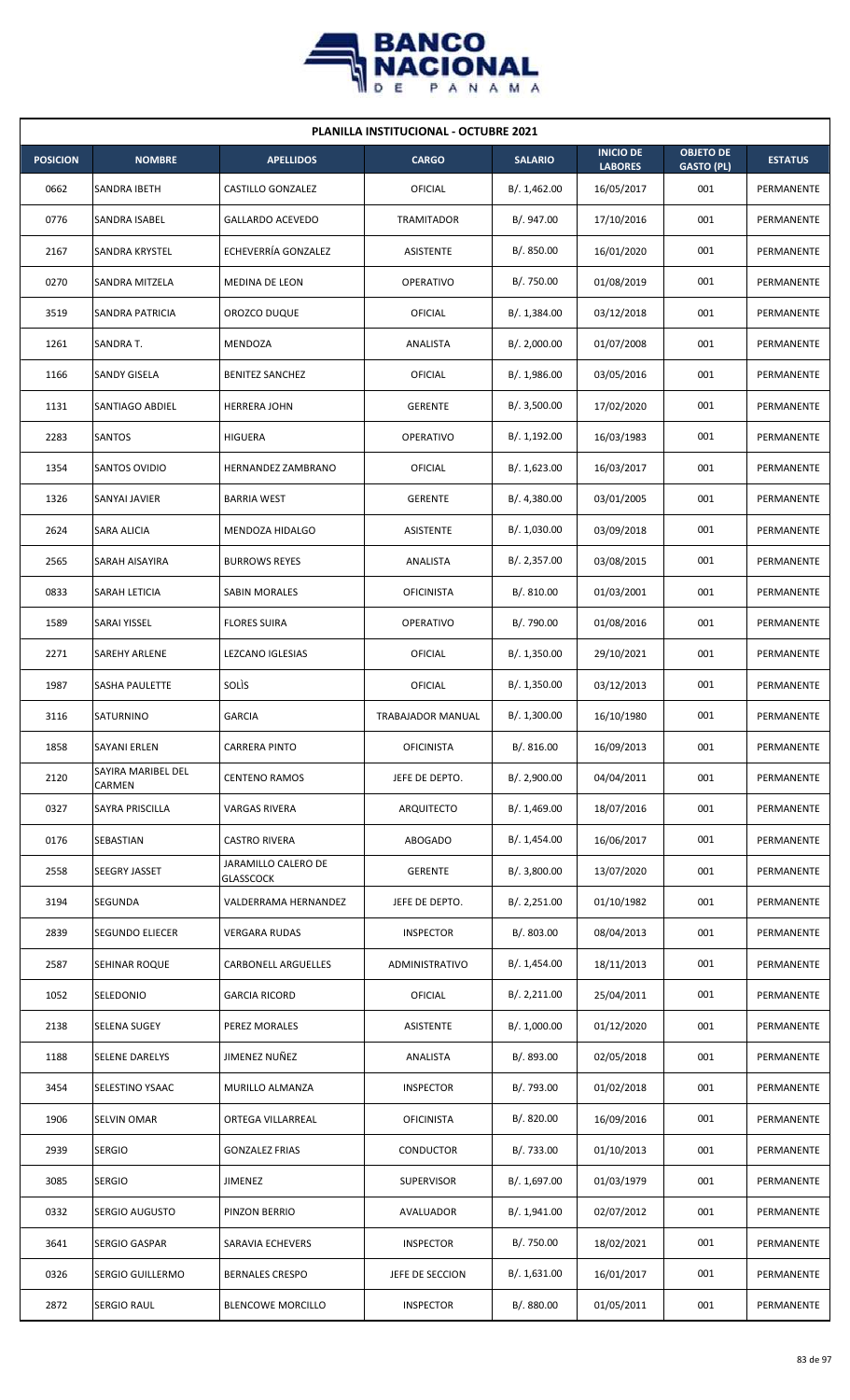

| <b>PLANILLA INSTITUCIONAL - OCTUBRE 2021</b> |                       |                            |                   |                |                                    |                                       |                |  |  |
|----------------------------------------------|-----------------------|----------------------------|-------------------|----------------|------------------------------------|---------------------------------------|----------------|--|--|
| <b>POSICION</b>                              | <b>NOMBRE</b>         | <b>APELLIDOS</b>           | <b>CARGO</b>      | <b>SALARIO</b> | <b>INICIO DE</b><br><b>LABORES</b> | <b>OBJETO DE</b><br><b>GASTO (PL)</b> | <b>ESTATUS</b> |  |  |
| 0330                                         | <b>SERGIO VALENTI</b> | ATENCIO COUSIN             | COORDINADOR       | B/. 1,559.00   | 16/10/2017                         | 001                                   | PERMANENTE     |  |  |
| 2356                                         | SHANIKA TAYANETT      | <b>GREGORY CAIN</b>        | <b>SUPERVISOR</b> | B/.1,423.00    | 24/01/2011                         | 001                                   | PERMANENTE     |  |  |
| 1029                                         | SHARMIRA ANAIS        | <b>CARRILLO ROSE</b>       | OFICIAL           | B/. 1,476.00   | 03/10/2011                         | 001                                   | PERMANENTE     |  |  |
| 2482                                         | <b>SHARON MACIEL</b>  | CANDANEDO IBARRA           | OPERATIVO         | B/. 750.00     | 16/11/2020                         | 001                                   | PERMANENTE     |  |  |
| 1386                                         | SHASDAI               | JHANGIMAL V.               | JEFE DE DEPTO.    | B/.2,362.00    | 03/08/2009                         | 001                                   | PERMANENTE     |  |  |
| 3642                                         | <b>SHAWN MARIE</b>    | <b>MORGAN ABREGO</b>       | <b>OPERATIVO</b>  | B/. 750.00     | 01/02/2021                         | 001                                   | PERMANENTE     |  |  |
| 0798                                         | SHAYARI MAYLENE       | MELCHOR JIMENEZ            | <b>OFICINISTA</b> | B/. 817.00     | 18/03/2013                         | 001                                   | PERMANENTE     |  |  |
| 1379                                         | SHEILA GISSELLE       | <b>GARCIA FIGUEROA</b>     | JEFE DE DEPTO.    | B/.2,512.00    | 11/03/2013                         | 001                                   | PERMANENTE     |  |  |
| 3352                                         | SHEILA KARIMA         | <b>GONZALEZ VILLARREAL</b> | <b>OFICINISTA</b> | B/. 833.00     | 02/05/2017                         | 001                                   | PERMANENTE     |  |  |
| 3256                                         | SHEILA YAMILETH       | <b>TROETSCH</b>            | JEFE DE SECCION   | B/.1,631.00    | 21/07/2003                         | 001                                   | PERMANENTE     |  |  |
| 1579                                         | SHEYESARA SARIYEN     | <b>NILES BROOMS</b>        | <b>OPERATIVO</b>  | B/. 820.00     | 02/07/2014                         | 001                                   | PERMANENTE     |  |  |
| 3342                                         | SHEYLA                | SOTO TUROLLA               | <b>ASISTENTE</b>  | B/.3,500.00    | 24/08/2020                         | 001                                   | PERMANENTE     |  |  |
| 2514                                         | SHEYLA J.             | REYES A.                   | <b>OFICINISTA</b> | B/. 817.00     | 16/12/1999                         | 001                                   | PERMANENTE     |  |  |
| 1420                                         | SHEYLA JANIN          | QUINONEZ M.                | JEFE DE DEPTO.    | B/. 2,074.00   | 20/07/1994                         | 001                                   | PERMANENTE     |  |  |
| 1997                                         | SHIRLEY MICHELLE      | SANCHEZ DE MOSCOSO         | OFICIAL           | B/. 1,490.00   | 17/01/2011                         | 001                                   | PERMANENTE     |  |  |
| 1329                                         | SHIRLEY R. DE         | <b>GRIMALDO</b>            | <b>OFICIAL</b>    | B/.2,325.00    | 16/08/1995                         | 001                                   | PERMANENTE     |  |  |
| 3486                                         | SIAMARIS DIVIA        | <b>GUEVARA</b>             | ASISTENTE         | B/. 1,500.00   | 16/11/2018                         | 001                                   | PERMANENTE     |  |  |
| 0870                                         | <b>SIARA</b>          | <b>SOLIS MIRANDA</b>       | <b>SUPERVISOR</b> | B/. 1,000.00   | 17/08/2015                         | 001                                   | PERMANENTE     |  |  |
| 0786                                         | SIARA PAOLA           | BERNAL GUERRA              | <b>OFICINISTA</b> | B/. 814.00     | 16/09/2015                         | 001                                   | PERMANENTE     |  |  |
| 0816                                         | SIDDYA ROSA           | <b>ESPINO ARROCHA</b>      | <b>OFICINISTA</b> | B/. 889.00     | 08/07/1996                         | 001                                   | PERMANENTE     |  |  |
| 0711                                         | SILVESTRE ANTONIO     | CASTILLO ALMENGOR          | <b>GERENTE</b>    | B/.3,310.00    | 01/02/2006                         | 001                                   | PERMANENTE     |  |  |
| 3295                                         | SILVIA A.             | <b>DOMINGUEZ FRIAS</b>     | JEFE DE SECCION   | B/. 1,807.00   | 01/04/2002                         | 001                                   | PERMANENTE     |  |  |
| 1927                                         | SILVIA IRENE          | ROMERO HERNANDEZ           | <b>SUPERVISOR</b> | B/. 1,061.00   | 01/07/2015                         | 001                                   | PERMANENTE     |  |  |
| 1462                                         | SILVIA J. DE          | CASTILLO                   | OPERATIVO         | B/. 1,387.00   | 02/02/1987                         | 001                                   | PERMANENTE     |  |  |
| 1981                                         | SILVIA KARINA         | CALDERÓN LÓPEZ             | <b>OFICIAL</b>    | B/. 1,469.00   | 18/03/2013                         | 001                                   | PERMANENTE     |  |  |
| 3411                                         | SILVIA MARIE          | <b>CASTRO RODRIGUEZ</b>    | ASISTENTE         | B/. 796.00     | 01/02/2018                         | 001                                   | PERMANENTE     |  |  |
| 3678                                         | SIMON ORLANDO         | <b>MAQUILON BONILLA</b>    | <b>TECNICO</b>    | B/.3,000.00    | 16/04/2021                         | 001                                   | PERMANENTE     |  |  |
| 1609                                         | SINDY YAMILETH        | <b>VEGA MASSA</b>          | OPERATIVO         | B/.816.00      | 01/03/2016                         | 001                                   | PERMANENTE     |  |  |
| 0324                                         | SIRELIS LISETH        | NAVARRO SALDANA            | ADMINISTRATIVO    | B/. 743.00     | 02/04/2018                         | 001                                   | PERMANENTE     |  |  |
| 3129                                         | <b>SIXTO</b>          | PEREZ BARRIOS              | <b>AUXILIAR</b>   | B/. 885.00     | 13/10/1992                         | 001                                   | PERMANENTE     |  |  |
| 2324                                         | SOFIA ABIGAIL         | ATENCIO OSORIO             | JEFE DE SECCION   | B/. 1,469.00   | 24/01/2011                         | 001                                   | PERMANENTE     |  |  |
| 0343                                         | SOFIA MERCEDES        | <b>CEDENO DE ARENAS</b>    | <b>GERENTE</b>    | B/. 3,562.00   | 01/04/2016                         | 001                                   | PERMANENTE     |  |  |
| 2312                                         | <b>SOL ROSIRIS</b>    | ARAUZ UBARTE               | ADMINISTRADOR     | B/.2,323.00    | 03/05/2011                         | 001                                   | PERMANENTE     |  |  |
| 3128                                         | SOLANGEL SUSETH       | PINTO SOLIS                | OPERATIVO         | B/. 750.00     | 01/08/2019                         | 001                                   | PERMANENTE     |  |  |
| 1617                                         | SOLEDAD ELIZABETH     | <b>BARRIA DE PEREZ</b>     | OPERATIVO         | B/.814.00      | 01/09/2015                         | 001                                   | PERMANENTE     |  |  |
| 1657                                         | SOLENE                | MARTINEZ R.                | OPERATIVO         | B/. 902.00     | 01/07/2015                         | 001                                   | PERMANENTE     |  |  |
| 1575                                         | SOLIMAR LISBETH       | VILLARREAL PALACIO         | OPERATIVO         | B/. 854.00     | 16/02/2009                         | 001                                   | PERMANENTE     |  |  |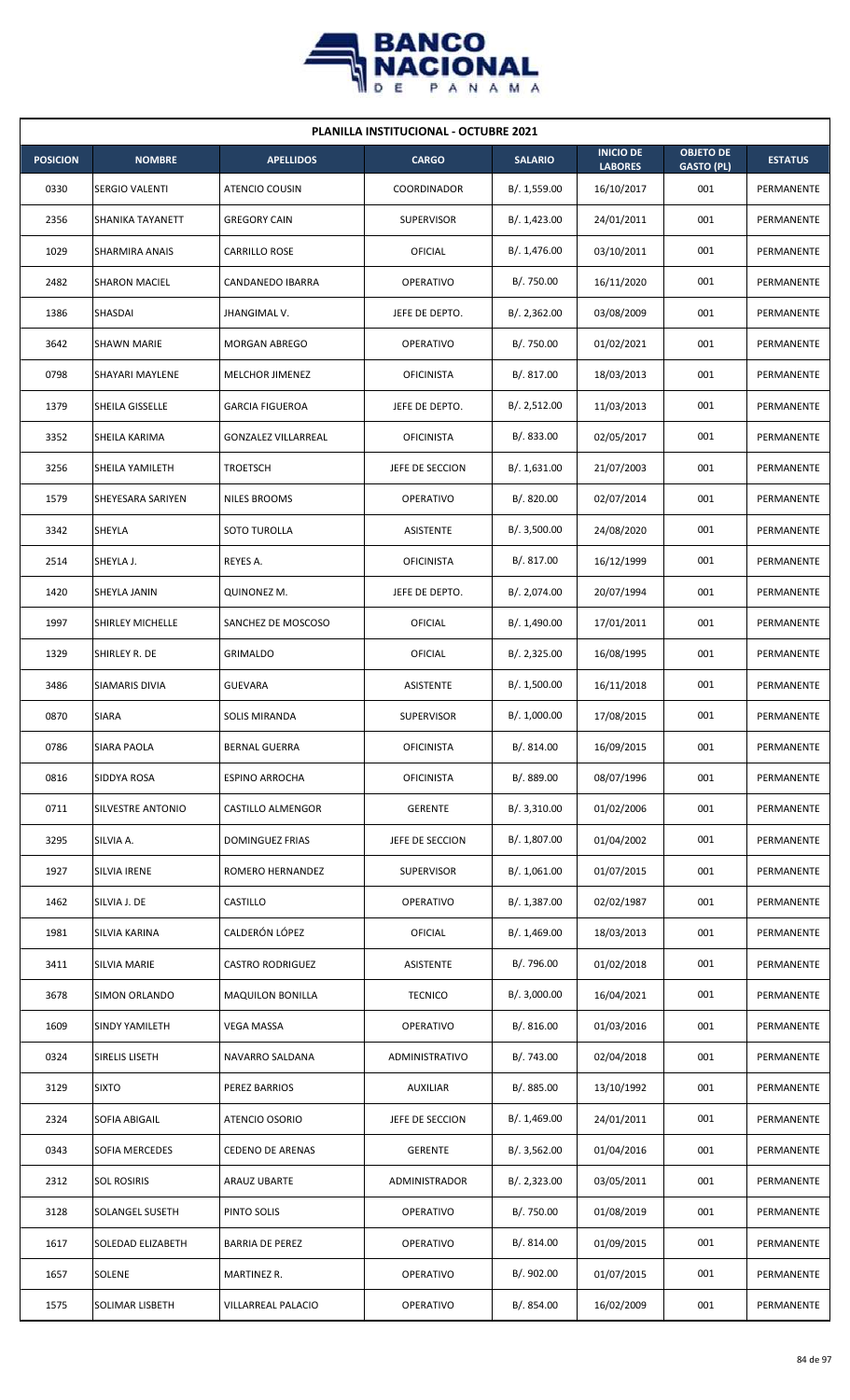

| <b>PLANILLA INSTITUCIONAL - OCTUBRE 2021</b> |                        |                                     |                   |                |                                    |                                       |                |  |  |
|----------------------------------------------|------------------------|-------------------------------------|-------------------|----------------|------------------------------------|---------------------------------------|----------------|--|--|
| <b>POSICION</b>                              | <b>NOMBRE</b>          | <b>APELLIDOS</b>                    | <b>CARGO</b>      | <b>SALARIO</b> | <b>INICIO DE</b><br><b>LABORES</b> | <b>OBJETO DE</b><br><b>GASTO (PL)</b> | <b>ESTATUS</b> |  |  |
| 1502                                         | SONIA ARGELIS          | <b>RAMOS</b>                        | <b>SUPERVISOR</b> | B/.810.00      | 14/11/2011                         | 001                                   | PERMANENTE     |  |  |
| 1193                                         | SONIA MARIELA          | <b>GONZALEZ FRIAS</b>               | ADMINISTRATIVO    | B/. 1,467.00   | 06/11/2012                         | 001                                   | PERMANENTE     |  |  |
| 3683                                         | SONYA ISABEL           | NUÑEZ CUEVAS                        | <b>GERENTE</b>    | B/.3,600.00    | 05/04/2021                         | 001                                   | PERMANENTE     |  |  |
| 1588                                         | STEFANIA MABEL         | <b>GAITAN RIOS</b>                  | <b>OFICINISTA</b> | B/. 814.00     | 02/12/2014                         | 001                                   | PERMANENTE     |  |  |
| 2091                                         | STEFANO J.             | GRECO R.                            | JEFE DE SECCION   | B/. 1,505.00   | 24/05/2011                         | 001                                   | PERMANENTE     |  |  |
| 3643                                         | STEFFANNY VANESSA      | PITTY BURNEO                        | <b>OFICINISTA</b> | B/. 750.00     | 01/02/2021                         | 001                                   | PERMANENTE     |  |  |
| 0127                                         | <b>STELLA MARIS</b>    | <b>GONZALEZ HERBRUGER</b>           | <b>GERENTE</b>    | B/.3,236.00    | 24/11/2011                         | 001                                   | PERMANENTE     |  |  |
| 1666                                         | <b>STEPHANIE</b>       | <b>WHITTAKER MARIN</b>              | <b>OPERATIVO</b>  | B/0.813.00     | 01/06/2016                         | 001                                   | PERMANENTE     |  |  |
| 0299                                         | STEPHANIE D            | <b>MOORE</b>                        | <b>SUPERVISOR</b> | B/. 1,210.00   | 21/01/2008                         | 001                                   | PERMANENTE     |  |  |
| 3465                                         | STEPHANIE DIANETH      | VIGIL BARBA                         | OPERATIVO         | B/. 770.00     | 16/08/2018                         | 001                                   | PERMANENTE     |  |  |
| 3629                                         | STEPHANIE LYNN         | VILLARREAL BIANCO                   | OFICIAL           | B/. 1,500.00   | 16/01/2021                         | 001                                   | PERMANENTE     |  |  |
| 0527                                         | STEPHANIE RAQUEL       | ZAMBRANO NAY                        | OFICIAL           | B/. 1,751.00   | 03/12/2018                         | 001                                   | PERMANENTE     |  |  |
| 3644                                         | STEPHANY ANNETH        | CASTILLO ESPINOSA                   | <b>GERENTE</b>    | B/.3,000.00    | 18/02/2021                         | 001                                   | PERMANENTE     |  |  |
| 3353                                         | STEPHANY DESIRETH      | PERALTA RIOS                        | <b>OFICINISTA</b> | B/. 773.00     | 17/09/2018                         | 001                                   | PERMANENTE     |  |  |
| 3007                                         | STEPHANY KEYNA         | CASTILLO ANDRADE                    | <b>OPERATIVO</b>  | B/. 750.00     | 04/01/2021                         | 001                                   | PERMANENTE     |  |  |
| 1114                                         | STEVEN EVANGELISTO     | RODRÍGUEZ POVEDA                    | OFICIAL           | B/.1,858.00    | 04/05/2015                         | 001                                   | PERMANENTE     |  |  |
| 1746                                         | STHEFANY RAQUEL        | <b>SANCHEZ MORAN</b>                | <b>OFICINISTA</b> | B/0.820.00     | 06/11/2013                         | 001                                   | PERMANENTE     |  |  |
| 1525                                         | STILIANI J.            | LOPEZ B.                            | <b>OPERATIVO</b>  | B/. 813.00     | 16/10/2014                         | 001                                   | PERMANENTE     |  |  |
| 2990                                         | <b>STIVENSON RUBEN</b> | CARVAJAL MENDOZA                    | <b>OFICINISTA</b> | B/. 745.00     | 16/06/2016                         | 001                                   | PERMANENTE     |  |  |
| 3230                                         | SUGEIDY I.             | NUÑEZ P.                            | ANALISTA          | B/. 1,071.00   | 02/02/2015                         | 001                                   | PERMANENTE     |  |  |
| 0189                                         | SUGEIDY MARYELIN       | FLORES AIZPRÚA                      | TRAMITADOR        | B/. 902.00     | 01/02/2018                         | 001                                   | PERMANENTE     |  |  |
| 2092                                         | <b>SUGEIS SILENE</b>   | RODRIGUEZ SOLIS DE<br><b>MORENO</b> | JEFE DE SECCION   | B/. 1,391.00   | 16/12/2004                         | 001                                   | PERMANENTE     |  |  |
| 2437                                         | SUGEY M.               | CARRASCO C.                         | <b>OFICINISTA</b> | B/. 813.00     | 16/10/2014                         | 001                                   | PERMANENTE     |  |  |
| 3412                                         | <b>SUGEY OSIRIS</b>    | <b>BARRERA CRUZ</b>                 | <b>OFICINISTA</b> | B/. 770.00     | 03/09/2018                         | 001                                   | PERMANENTE     |  |  |
| 2020                                         | <b>SULAY ARACELIZ</b>  | SANCHEZ VASQUEZ                     | <b>OFICINISTA</b> | B/0.838.00     | 18/04/2011                         | 001                                   | PERMANENTE     |  |  |
| 2537                                         | SULYN MARISSA          | LABRADOR CHAVEZ                     | <b>OFICINISTA</b> | B/. 813.00     | 01/12/2016                         | 001                                   | PERMANENTE     |  |  |
| 1895                                         | SUSAN A.               | PÉREZ F.                            | <b>OFICINISTA</b> | B/. 854.00     | 06/11/2014                         | 001                                   | PERMANENTE     |  |  |
| 3617                                         | <b>SUSAN ILIANA</b>    | CHONG MUÑOZ DE CRUZ                 | <b>OFICINISTA</b> | B/. 800.00     | 16/12/2020                         | 001                                   | PERMANENTE     |  |  |
| 0227                                         | SUSANA ANABELL         | NAVARRO GARCIA                      | <b>OFICINISTA</b> | B/. 773.00     | 01/02/2019                         | 001                                   | PERMANENTE     |  |  |
| 1912                                         | <b>SUSANA INES</b>     | ORTEGA BEDOYA                       | <b>SUPERVISOR</b> | B/. 1,205.00   | 01/03/2000                         | 001                                   | PERMANENTE     |  |  |
| 0845                                         | SUSANA IVETH           | ATENCIO LARA                        | <b>OFICINISTA</b> | B/. 810.00     | 01/12/2005                         | 001                                   | PERMANENTE     |  |  |
| 1691                                         | SUSANA MIREYA          | SANCHEZ CERCEÑO                     | <b>OPERATIVO</b>  | B/. 796.00     | 16/07/2013                         | 001                                   | PERMANENTE     |  |  |
| 3399                                         | <b>SUSANA YANETH</b>   | RODRIGUEZ                           | OPERATIVO         | B/. 814.00     | 01/03/2017                         | 001                                   | PERMANENTE     |  |  |
| 0959                                         | SUSARIS Y.             | <b>DIAZ</b>                         | JEFE DE SECCION   | B/.1,718.00    | 08/01/2008                         | 001                                   | PERMANENTE     |  |  |
| 2241                                         | SUZETH DEL CARMEN      | ALVARADO CHIRU                      | <b>GESTOR</b>     | B/. 925.00     | 19/02/2015                         | 001                                   | PERMANENTE     |  |  |
| 1637                                         | TAIRA I.               | SANGUILLEN                          | <b>OPERATIVO</b>  | B/. 1,080.00   | 01/10/2008                         | 001                                   | PERMANENTE     |  |  |
| 2236                                         | TAIRA ZIRA DE          | MELENDEZ                            | <b>GESTOR</b>     | B/. 1,077.00   | 06/11/2008                         | 001                                   | PERMANENTE     |  |  |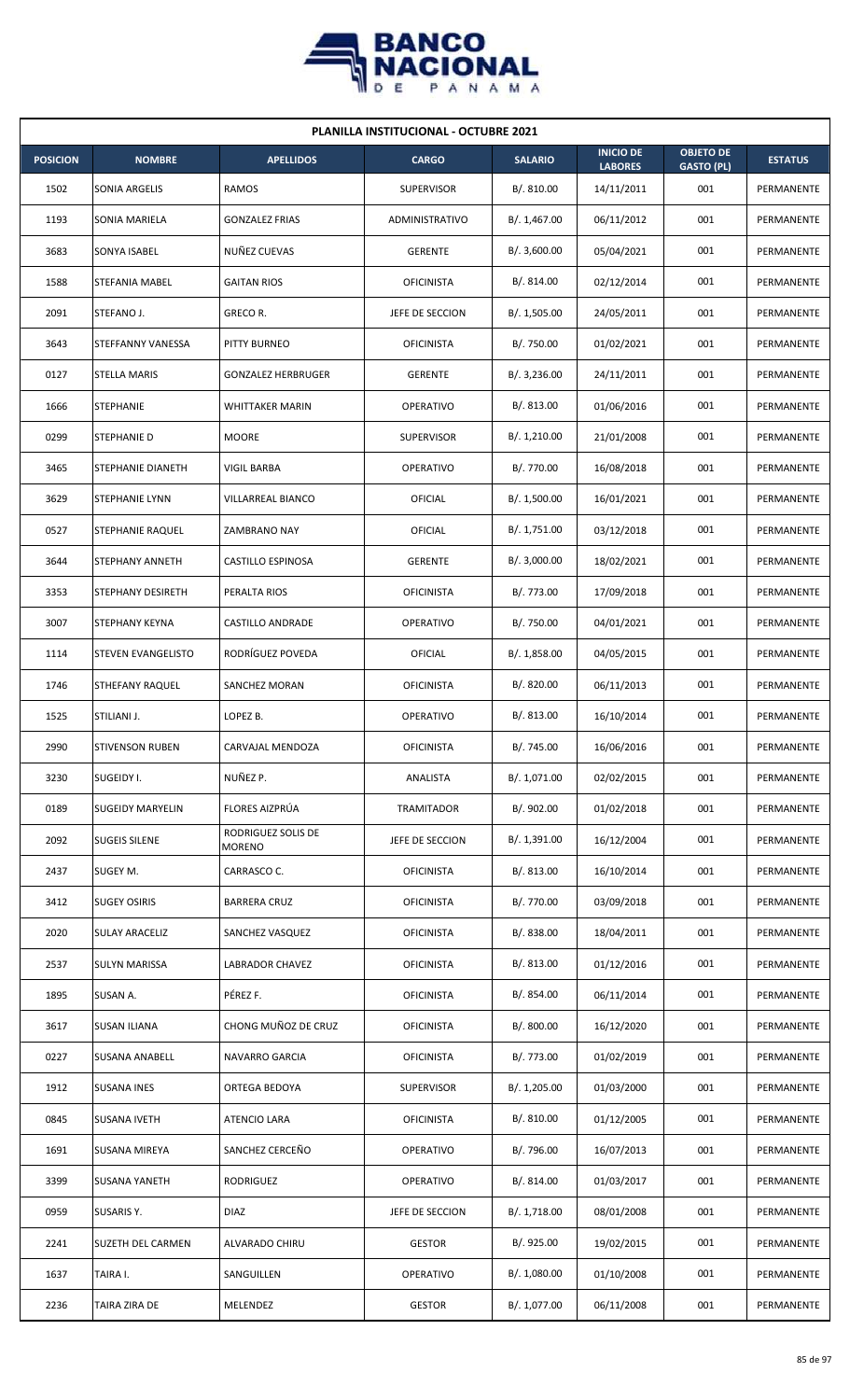

| <b>PLANILLA INSTITUCIONAL - OCTUBRE 2021</b> |                           |                         |                   |                |                                    |                                       |                |  |  |
|----------------------------------------------|---------------------------|-------------------------|-------------------|----------------|------------------------------------|---------------------------------------|----------------|--|--|
| <b>POSICION</b>                              | <b>NOMBRE</b>             | <b>APELLIDOS</b>        | <b>CARGO</b>      | <b>SALARIO</b> | <b>INICIO DE</b><br><b>LABORES</b> | <b>OBJETO DE</b><br><b>GASTO (PL)</b> | <b>ESTATUS</b> |  |  |
| 0244                                         | <b>TAMARA LISBETH</b>     | <b>LEVY CALVO</b>       | <b>OFICINISTA</b> | B/. 897.00     | 04/05/2010                         | 001                                   | PERMANENTE     |  |  |
| 0636                                         | TANIA                     | MOLINA                  | <b>SUPERVISOR</b> | B/. 2,494.00   | 22/02/2010                         | 001                                   | PERMANENTE     |  |  |
| 0672                                         | <b>TANIA LUCETTE</b>      | <b>GONZALEZ MORALES</b> | <b>EVALUADOR</b>  | B/. 1,779.00   | 02/05/2008                         | 001                                   | PERMANENTE     |  |  |
| 3208                                         | <b>TANIA MARIBEL</b>      | VASQUEZ GIRON           | <b>GERENTE</b>    | B/.3,500.00    | 11/01/2011                         | 001                                   | PERMANENTE     |  |  |
| 3466                                         | <b>TANIA MASSIEL</b>      | AVENDANO DELGADO        | <b>OPERATIVO</b>  | B/. 793.00     | 02/07/2018                         | 001                                   | PERMANENTE     |  |  |
| 0370                                         | TANIA ODALYS              | ABREGO BONILLA          | JEFE DE DEPTO.    | B/. 1,606.00   | 16/11/2017                         | 001                                   | PERMANENTE     |  |  |
| 1560                                         | <b>TATIANA CELESTE</b>    | ZURITA CAMARENA         | JEFE DE SECCION   | B/.1,350.00    | 13/05/2013                         | 001                                   | PERMANENTE     |  |  |
| 3694                                         | TATIANA DEL CARMEN        | <b>CARLUCCI GUEVARA</b> | COORDINADOR       | B/. 1,000.00   | 20/09/2021                         | 001                                   | PERMANENTE     |  |  |
| 2471                                         | TATIANA GISEL             | CASTILLO                | <b>OFICINISTA</b> | B/.814.00      | 17/04/2017                         | 001                                   | PERMANENTE     |  |  |
| 1567                                         | TATIANA MARJORIS          | HERNANDEZ HERRERA       | <b>OPERATIVO</b>  | B/.817.00      | 18/05/2015                         | 001                                   | PERMANENTE     |  |  |
| 1233                                         | TATIANA Y.                | AGUDO B.                | ANALISTA          | B/. 1,476.00   | 23/06/2004                         | 001                                   | PERMANENTE     |  |  |
| 2084                                         | <b>TAYLIN DEL CARMEN</b>  | CASTILLO CERCEÑO        | JEFE DE SECCION   | B/. 1,632.00   | 01/06/2017                         | 001                                   | PERMANENTE     |  |  |
| 0969                                         | TAYRA CELIBETH            | REINA RODRIGUEZ         | ANALISTA          | B/. 1,292.00   | 16/08/2010                         | 001                                   | PERMANENTE     |  |  |
| 2261                                         | <b>TELIA YAMILETH</b>     | <b>COLOMA BERNAL</b>    | <b>ASISTENTE</b>  | B/. 1,012.00   | 16/05/2014                         | 001                                   | PERMANENTE     |  |  |
| 3343                                         | <b>TEMISTOCLES PLINIO</b> | <b>VALDES GONZALEZ</b>  | <b>GERENTE</b>    | B/.3,500.00    | 01/09/2020                         | 001                                   | PERMANENTE     |  |  |
| 2223                                         | <b>TEODORO VIDAL</b>      | CIANCA ZAMBRANO         | JEFE DE DEPTO.    | B/.2,343.00    | 03/01/2011                         | 001                                   | PERMANENTE     |  |  |
| 0269                                         | <b>TERENCIO</b>           | ROBLES BATISTA          | <b>OFICINISTA</b> | B/. 957.00     | 09/02/1981                         | 001                                   | PERMANENTE     |  |  |
| 0632                                         | TERESA                    | <b>BURRELL TOVARES</b>  | OFICIAL           | B/.1,515.00    | 01/01/2010                         | 001                                   | PERMANENTE     |  |  |
| 0233                                         | <b>TERESA DE</b>          | <b>BERNAL</b>           | <b>SUPERVISOR</b> | B/. 1,110.00   | 01/06/1982                         | 001                                   | PERMANENTE     |  |  |
| 1347                                         | <b>TERESA ENRIQUETA</b>   | <b>LOPOLITO AGUIRRE</b> | JEFE DE DEPTO.    | B/. 2,723.00   | 16/09/2016                         | 001                                   | PERMANENTE     |  |  |
| 2197                                         | TERESA I.                 | QUINTANA A.             | ASISTENTE         | B/.2,000.00    | 03/03/2008                         | 001                                   | PERMANENTE     |  |  |
| 3435                                         | <b>TERRY PUCHER</b>       | <b>MORRIS PEREZ</b>     | <b>OFICINISTA</b> | B/. 750.00     | 17/02/2020                         | 001                                   | PERMANENTE     |  |  |
| 3413                                         | THAIS LILIANA             | <b>CHEN CARRION</b>     | <b>TRAMITADOR</b> | B/. 911.00     | 16/02/2017                         | 001                                   | PERMANENTE     |  |  |
| 3400                                         | THAIS MICHELLE            | <b>MTEIR MOJICA</b>     | OPERATIVO         | B/. 793.00     | 16/11/2017                         | 001                                   | PERMANENTE     |  |  |
| 2264                                         | <b>THAIS MIREYA</b>       | SANMARTIN GUTIERREZ     | <b>OFICINISTA</b> | B/. 750.00     | 01/12/2020                         | 001                                   | PERMANENTE     |  |  |
| 3779                                         | <b>THAIS MONSERRAT</b>    | RIOS GONZALEZ           | <b>GESTOR</b>     | B/. 850.00     | 08/07/2021                         | 001                                   | PERMANENTE     |  |  |
| 2327                                         | THAIS ORNELLA             | LIGUAS HIDALGO          | JEFE DE SECCION   | B/. 1,476.00   | 24/01/2011                         | 001                                   | PERMANENTE     |  |  |
| 2043                                         | THAISA ZOLVEIK            | CASTILLO NIETO          | OPERATIVO         | B/. 770.00     | 07/03/2019                         | 001                                   | PERMANENTE     |  |  |
| 3493                                         | <b>THAYRIN YOSIBELL</b>   | <b>MORENO</b>           | OPERATIVO         | B/. 770.00     | 01/11/2018                         | 001                                   | PERMANENTE     |  |  |
| 0301                                         | THELMA I.                 | OSORIO R.               | <b>OFICINISTA</b> | B/.1,180.00    | 11/12/1995                         | 001                                   | PERMANENTE     |  |  |
| 3496                                         | THELMA MARIELA            | CAMARGO MONTERO         | ABOGADO           | B/. 1,384.00   | 01/11/2018                         | 001                                   | PERMANENTE     |  |  |
| 3154                                         | THIERRY GABRIEL           | ALTAFULLA GONZALEZ      | ADMINISTRADOR     | B/. 1,435.00   | 01/12/2015                         | 001                                   | PERMANENTE     |  |  |
| 2714                                         | THOMAS EDUARDO            | PEREZ CASTAÑEDA         | <b>INSPECTOR</b>  | B/. 862.00     | 01/04/2011                         | 001                                   | PERMANENTE     |  |  |
| 2740                                         | <b>THYRONE DANIEL</b>     | <b>GUELFI FRANCIS</b>   | <b>INSPECTOR</b>  | B/. 817.00     | 16/10/2015                         | 001                                   | PERMANENTE     |  |  |
| 0876                                         | TIHANY ELIZABETH          | ORTEGA PIMENTEL         | <b>OFICINISTA</b> | B/. 817.00     | 16/11/2016                         | 001                                   | PERMANENTE     |  |  |
| 1943                                         | TIHARA C.                 | GONZALEZ                | <b>SUPERVISOR</b> | B/. 1,088.00   | 10/06/2008                         | 001                                   | PERMANENTE     |  |  |
| 0168                                         | <b>TOMAS</b>              | VALDES                  | <b>ABOGADO</b>    | B/.2,400.00    | 01/04/1985                         | 001                                   | PERMANENTE     |  |  |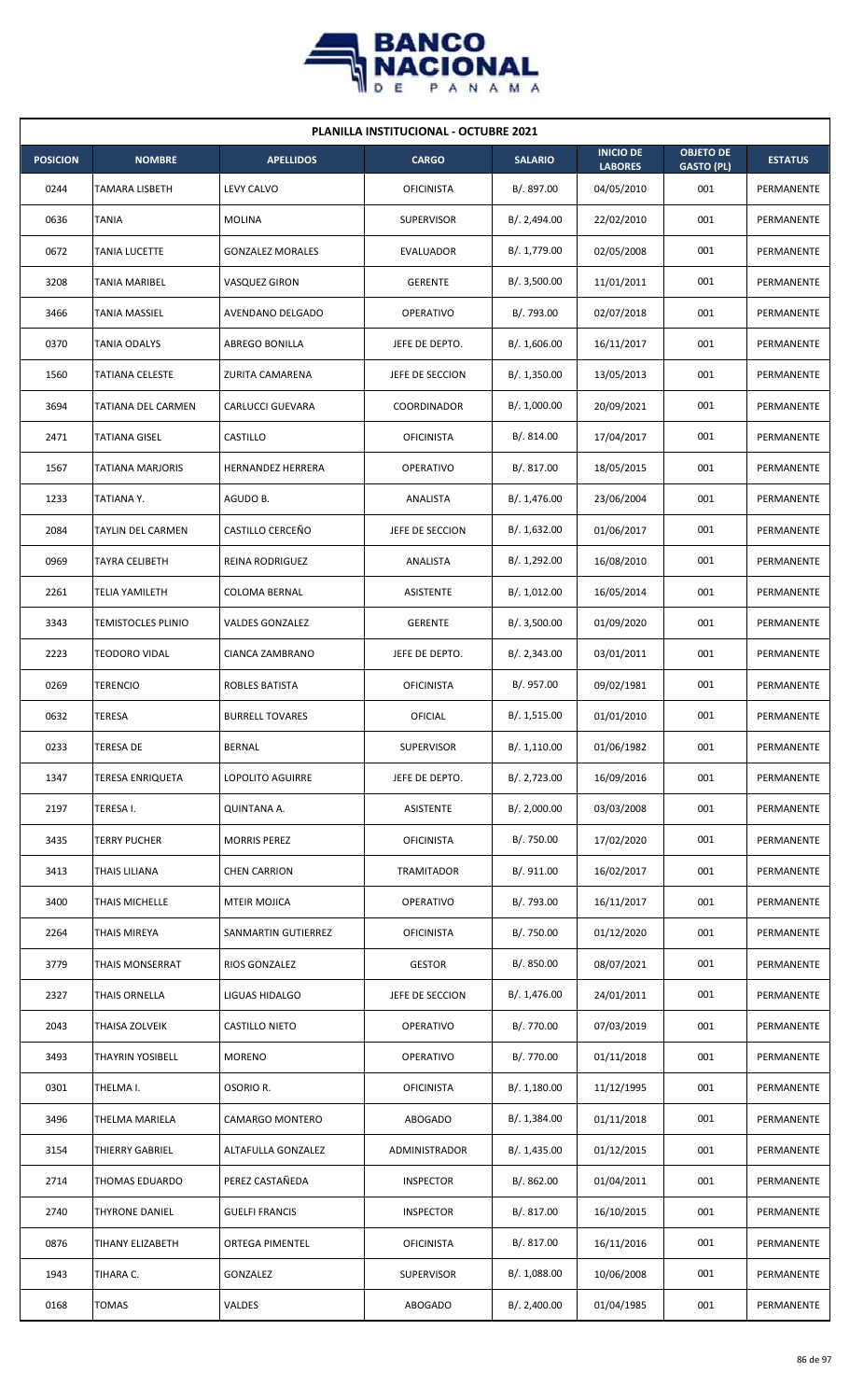

| <b>PLANILLA INSTITUCIONAL - OCTUBRE 2021</b> |                           |                          |                   |                |                                    |                                       |                |  |  |
|----------------------------------------------|---------------------------|--------------------------|-------------------|----------------|------------------------------------|---------------------------------------|----------------|--|--|
| <b>POSICION</b>                              | <b>NOMBRE</b>             | <b>APELLIDOS</b>         | <b>CARGO</b>      | <b>SALARIO</b> | <b>INICIO DE</b><br><b>LABORES</b> | <b>OBJETO DE</b><br><b>GASTO (PL)</b> | <b>ESTATUS</b> |  |  |
| 1875                                         | TOMAS                     | GOMEZ                    | <b>OFICINISTA</b> | B/.1,300.00    | 02/08/1974                         | 001                                   | PERMANENTE     |  |  |
| 3607                                         | TOMAS                     | LEBLANC GARCIA           | ASISTENTE         | B/.3,500.00    | 01/10/2020                         | 001                                   | PERMANENTE     |  |  |
| 0789                                         | TOMAS ARIEL               | ARAUZ ESPINOZA           | ANALISTA          | B/. 820.00     | 03/08/2015                         | 001                                   | PERMANENTE     |  |  |
| 2582                                         | TOMAS E.                  | CRUZ                     | <b>TECNICO</b>    | B/. 1,599.00   | 18/01/2010                         | 001                                   | PERMANENTE     |  |  |
| 2520                                         | <b>TOMAS ENRIQUE</b>      | <b>LEZCANO ESTRIBI</b>   | <b>OFICINISTA</b> | B/. 948.00     | 01/09/1980                         | 001                                   | PERMANENTE     |  |  |
| 1302                                         | TONY ROLANDO              | LAUNSETT R.              | AVALUADOR         | B/. 1,896.00   | 20/07/1994                         | 001                                   | PERMANENTE     |  |  |
| 1200                                         | TORIBIO A.                | <b>CHANIS NAVARRO</b>    | ADMINISTRATIVO    | B/. 1,650.00   | 18/09/2000                         | 001                                   | PERMANENTE     |  |  |
| 0255                                         | <b>UBALDINO</b>           | <b>DIAZ</b>              | <b>OFICINISTA</b> | B/. 1,031.00   | 18/05/1981                         | 001                                   | PERMANENTE     |  |  |
| 2853                                         | <b>UBALDINO</b>           | MANCILLA E.              | <b>INSPECTOR</b>  | B/.963.00      | 16/08/1995                         | 001                                   | PERMANENTE     |  |  |
| 0267                                         | ULIBERTO                  | <b>URENA</b>             | <b>GESTOR</b>     | B/. 807.00     | 01/02/1979                         | 001                                   | PERMANENTE     |  |  |
| 1353                                         | ULICES ESEQUIEL           | TRUJILLO VILLARREAL      | OFICIAL           | B/. 1,742.00   | 16/04/2018                         | 001                                   | PERMANENTE     |  |  |
| 1949                                         | ULISES EFRAIN             | <b>MORENO</b>            | <b>OFICINISTA</b> | B/. 1,279.00   | 01/06/1982                         | 001                                   | PERMANENTE     |  |  |
| 0037                                         | UNDINA CORALIA            | BETHANCOURT RAMOS        | ASISTENTE         | B/.1,110.00    | 01/06/2015                         | 001                                   | PERMANENTE     |  |  |
| 3670                                         | <b>URBANO</b>             | SANCHEZ MORALES          | ASISTENTE         | B/.3,500.00    | 26/07/2021                         | 001                                   | PERMANENTE     |  |  |
| 3354                                         | VADINESKA BEATRIZ         | <b>QUINTANA QUINTERO</b> | <b>SUPERVISOR</b> | B/. 817.00     | 01/03/2017                         | 001                                   | PERMANENTE     |  |  |
| 2795                                         | VALENTIN                  | VALDES B.                | <b>INSPECTOR</b>  | B/. 860.00     | 03/12/2007                         | 001                                   | PERMANENTE     |  |  |
| 3597                                         | <b>VALENTIN AUGUSTO</b>   | <b>SOLIS PEREZ</b>       | <b>GERENTE</b>    | B/.3,500.00    | 02/03/2020                         | 001                                   | PERMANENTE     |  |  |
| 3401                                         | <b>VALERIA DEL CARMEN</b> | <b>OLCESE RIOS</b>       | <b>OPERATIVO</b>  | B/. 810.00     | 16/06/2017                         | 001                                   | PERMANENTE     |  |  |
| 3796                                         | <b>VALERIA MARIA</b>      | <b>MENDIVES RIOS</b>     | <b>OFICINISTA</b> | B/. 750.00     | 12/07/2021                         | 001                                   | PERMANENTE     |  |  |
| 2297                                         | VALERIE E.                | ROUSE                    | <b>SUPERVISOR</b> | B/. 1,438.00   | 01/09/2007                         | 001                                   | PERMANENTE     |  |  |
| 3402                                         | VALERIE KATIUSKA          | ORTEGA TABORDA           | OPERATIVO         | B/.790.00      | 17/07/2017                         | 001                                   | PERMANENTE     |  |  |
| 0073                                         | <b>VALERIE MIA</b>        | <b>GONZALEZ SASSO</b>    | ASISTENTE         | B/. 1,373.00   | 01/09/2017                         | 001                                   | PERMANENTE     |  |  |
| 1288                                         | <b>VALERIE NICOLLE</b>    | <b>DONDIS CABALLERO</b>  | <b>OFICINISTA</b> | B/. 750.00     | 16/09/2020                         | 001                                   | PERMANENTE     |  |  |
| 2621                                         | <b>VALERIO RUFFO</b>      | <b>GOMEZ AVILA</b>       | OFICIAL           | B/. 1,350.00   | 10/05/2011                         | 001                                   | PERMANENTE     |  |  |
| 1754                                         | VANESSA                   | VAN HOORDE               | <b>OFICINISTA</b> | B/. 830.00     | 01/11/2007                         | 001                                   | PERMANENTE     |  |  |
| 3589                                         | VANESSA DEL CARMEN        | LEE MEREL DE URENA       | OFICIAL           | B/. 1,384.00   | 03/06/2019                         | 001                                   | PERMANENTE     |  |  |
| 0674                                         | VANESSA I.                | SAM A.                   | <b>SUPERVISOR</b> | B/. 2,750.00   | 16/08/2007                         | 001                                   | PERMANENTE     |  |  |
| 1940                                         | VANESSA INDIRA            | SALINAS FRANCO           | JEFE DE SECCION   | B/. 1,462.00   | 17/06/2013                         | 001                                   | PERMANENTE     |  |  |
| 2406                                         | VANESSA JASMIN            | WILLIAMS MOLINA          | SUPERVISOR        | B/. 1,103.00   | 17/04/2017                         | 001                                   | PERMANENTE     |  |  |
| 0690                                         | <b>VELKIS JOHANA</b>      | <b>MENESES GARCIA</b>    | JEFE DE DEPTO.    | B/. 965.00     | 16/10/2015                         | 001                                   | PERMANENTE     |  |  |
| 2684                                         | VELKIS Y.                 | VELASQUEZ B.             | <b>GERENTE</b>    | B/. 3,500.00   | 03/01/2005                         | 001                                   | PERMANENTE     |  |  |
| 3455                                         | <b>VELKIS YAMARA</b>      | DOMINGUEZ ORTEGA         | <b>INSPECTOR</b>  | B/. 793.00     | 01/02/2018                         | 001                                   | PERMANENTE     |  |  |
| 0368                                         | <b>VELKIS YANETH</b>      | ACEVEDO ORTIZ            | <b>SUPERVISOR</b> | B/. 1,497.00   | 15/05/2002                         | 001                                   | PERMANENTE     |  |  |
| 1070                                         | VENANCIO                  | CABALLERO SAMUDIO        | OFICIAL           | B/. 1,840.00   | 26/10/2015                         | 001                                   | PERMANENTE     |  |  |
| 1151                                         | <b>VENEDICTO</b>          | OJO RODRI                | OFICIAL           | B/.2,244.00    | 03/05/1993                         | 001                                   | PERMANENTE     |  |  |
| 2890                                         | VENTURA                   | <b>MOLINA PALACIO</b>    | <b>INSPECTOR</b>  | B/. 899.00     | 16/09/2008                         | 001                                   | PERMANENTE     |  |  |
| 0474                                         | <b>VERNON XAVIER</b>      | <b>VEGA RODRIGUEZ</b>    | ADMINISTRATIVO    | B/. 1,077.00   | 24/09/2012                         | 001                                   | PERMANENTE     |  |  |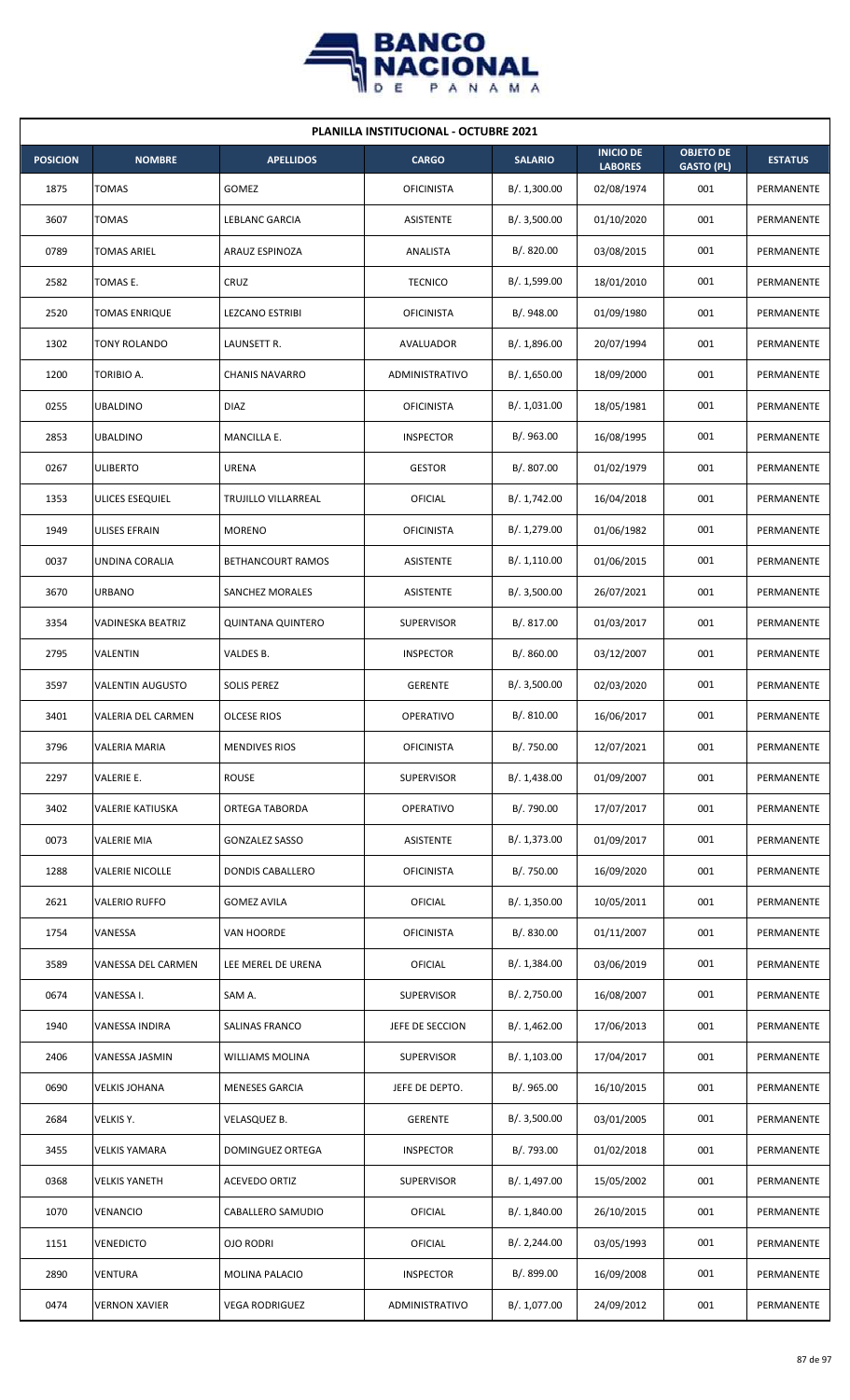

|                 | <b>PLANILLA INSTITUCIONAL - OCTUBRE 2021</b> |                                 |                   |                |                                    |                                       |                   |  |  |  |  |
|-----------------|----------------------------------------------|---------------------------------|-------------------|----------------|------------------------------------|---------------------------------------|-------------------|--|--|--|--|
| <b>POSICION</b> | <b>NOMBRE</b>                                | <b>APELLIDOS</b>                | <b>CARGO</b>      | <b>SALARIO</b> | <b>INICIO DE</b><br><b>LABORES</b> | <b>OBJETO DE</b><br><b>GASTO (PL)</b> | <b>ESTATUS</b>    |  |  |  |  |
| 0858            | <b>VERONICA</b>                              | <b>AGUILAR CASTRO</b>           | <b>OFICINISTA</b> | B/. 810.00     | 02/04/2012                         | 001                                   | PERMANENTE        |  |  |  |  |
| 0803            | VERONICA                                     | CARRILLO GRACIA                 | <b>OFICINISTA</b> | B/.814.00      | 09/06/2008                         | 001                                   | PERMANENTE        |  |  |  |  |
| 1168            | VERONICA DEL CARMEN                          | AIZPURUA PERALTA                | OFICIAL           | B/. 2,070.00   | 16/06/2008                         | 001                                   | PERMANENTE        |  |  |  |  |
| 1283            | <b>VERONICA ESTHER</b>                       | SMITH RODRIGUEZ DE<br>FERNANDEZ | <b>GERENTE</b>    | B/.4,000.00    | 15/07/2021                         | 001                                   | PERMANENTE        |  |  |  |  |
| 1581            | <b>VERONICA JANETH</b>                       | PINTO TENORIO                   | OPERATIVO         | B/.810.00      | 01/01/2016                         | 001                                   | PERMANENTE        |  |  |  |  |
| 3355            | <b>VERONICA MADELAINE</b>                    | ARAUZ ULLOA                     | <b>OFICINISTA</b> | B/. 790.00     | 16/02/2018                         | 001                                   | PERMANENTE        |  |  |  |  |
| 1625            | <b>VERONICA MARIA</b>                        | <b>FERNANDEZ ORTEGA</b>         | <b>SUPERVISOR</b> | B/. 1,190.00   | 13/11/2000                         | 001                                   | PERMANENTE        |  |  |  |  |
| 1402            | <b>VERONICA ROSALBA</b>                      | <b>TORRES MUNOZ</b>             | ADMINISTRATIVO    | B/. 1,224.00   | 01/04/2013                         | 001                                   | PERMANENTE        |  |  |  |  |
| 0371            | <b>VERONICA Y.</b>                           | <b>GUERRA</b>                   | <b>GERENTE</b>    | B/. 2,812.00   | 17/12/2007                         | 001                                   | PERMANENTE        |  |  |  |  |
| 3403            | <b>VERONICA YULISSA</b>                      | <b>FALCON ITURRADO</b>          | OPERATIVO         | B/. 790.00     | 01/12/2017                         | 001                                   | PERMANENTE        |  |  |  |  |
| 3293            | VERONICO                                     | <b>STELL BAKER</b>              | JEFE DE SECCION   | B/. 1,492.00   | 19/04/1993                         | 001                                   | <b>PERMANENTE</b> |  |  |  |  |
| 3560            | VERUSHKA DEL CARMEN                          | <b>HIDALGO RAMOS</b>            | <b>OFICINISTA</b> | B/. 820.00     | 02/05/2019                         | 001                                   | PERMANENTE        |  |  |  |  |
| 0079            | <b>VESTA SELENE</b>                          | <b>NAYLOR ORTIZ</b>             | ASISTENTE         | B/. 4,100.00   | 03/05/2016                         | 001                                   | PERMANENTE        |  |  |  |  |
| 0872            | VIANKA                                       | PERALTA JULIO                   | <b>SUPERVISOR</b> | B/. 1,000.00   | 02/05/2013                         | 001                                   | PERMANENTE        |  |  |  |  |
| 0575            | VIANKA CECILIA                               | DOMINGUEZ CEDEÑO                | OFICIAL           | B/.1,469.00    | 17/08/2015                         | 001                                   | PERMANENTE        |  |  |  |  |
| 1983            | VIBELLE ALEXANDRA                            | <b>QUINTERO ROMERO</b>          | ASISTENTE         | B/. 1,061.00   | 02/09/2013                         | 001                                   | PERMANENTE        |  |  |  |  |
| 2088            | VICADY DEL CARMEN                            | <b>BULTRON GUARDIA</b>          | JEFE DE SECCION   | B/. 1,490.00   | 17/01/2011                         | 001                                   | PERMANENTE        |  |  |  |  |
| 0449            | <b>VICENTE</b>                               | <b>MELA PORTUGAL</b>            | <b>TRAMITADOR</b> | B/. 1,192.00   | 24/05/1982                         | 001                                   | PERMANENTE        |  |  |  |  |
| 2615            | <b>VICENTE</b>                               | <b>ESPINOSA</b>                 | <b>SUPERVISOR</b> | B/. 1,600.00   | 11/05/1984                         | 001                                   | PERMANENTE        |  |  |  |  |
| 2068            | <b>VICENTE</b>                               | <b>ARROYO PIMENTEL</b>          | JEFE DE SECCION   | B/.1,610.00    | 24/01/1994                         | 001                                   | PERMANENTE        |  |  |  |  |
| 2859            | VICENTE A.                                   | VISUETTE N.                     | <b>INSPECTOR</b>  | B/. 950.00     | 22/11/2004                         | 001                                   | PERMANENTE        |  |  |  |  |
| 0415            | VICENTE ISAAC                                | <b>GUEVARA PAN</b>              | ADMINISTRADOR     | B/. 1,000.00   | 16/05/2016                         | 001                                   | PERMANENTE        |  |  |  |  |
| 0983            | VICENTE SEGUNDO                              | DE LEON TORRES                  | <b>GERENTE</b>    | B/. 2,295.00   | 16/08/2010                         | 001                                   | PERMANENTE        |  |  |  |  |
| 0663            | <b>VICENTE URIXIS</b>                        | VILLARREAL RIVERA               | <b>OFICIAL</b>    | B/. 1,426.00   | 16/03/2018                         | 001                                   | PERMANENTE        |  |  |  |  |
| 2421            | <b>VICTOR</b>                                | <b>JOHNSON</b>                  | JEFE DE SECCION   | B/. 1,716.00   | 16/04/1984                         | 001                                   | PERMANENTE        |  |  |  |  |
| 2680            | <b>VICTOR</b>                                | <b>MARTINEZ</b>                 | JEFE DE SECCION   | B/. 1,654.00   | 18/10/1993                         | 001                                   | PERMANENTE        |  |  |  |  |
| 2964            | <b>VICTOR</b>                                | CASAZOLA VALDEZ                 | CONDUCTOR         | B/. 724.00     | 03/01/2005                         | 001                                   | PERMANENTE        |  |  |  |  |
| 3645            | <b>VICTOR ADRIAN</b>                         | <b>MARTINEZ MARTINEZ</b>        | <b>OFICINISTA</b> | B/. 750.00     | 01/02/2021                         | 001                                   | PERMANENTE        |  |  |  |  |
| 1702            | <b>VICTOR ANTONIO</b>                        | <b>GARCIA RUIZ</b>              | OPERATIVO         | B/.1,088.00    | 17/03/2014                         | 001                                   | PERMANENTE        |  |  |  |  |
| 0380            | VICTOR DOMINGO                               | DOMINGUEZ MONTENEGRO            | JEFE DE SECCION   | B/. 1,462.00   | 01/01/2016                         | 001                                   | PERMANENTE        |  |  |  |  |
| 1766            | VICTOR ELEAZAR                               | <b>SOLIS RIVERA</b>             | <b>OFICINISTA</b> | B/. 790.00     | 16/03/1995                         | 001                                   | PERMANENTE        |  |  |  |  |
| 1298            | <b>VICTOR FERNANDO</b>                       | RODRIGUEZ ATENCIO               | <b>GESTOR</b>     | B/.816.00      | 03/01/2011                         | 001                                   | PERMANENTE        |  |  |  |  |
| 0466            | <b>VICTOR HORTENCIO</b>                      | <b>GONZALEZ MARTINEZ</b>        | COORDINADOR       | B/.1,426.00    | 16/08/2016                         | 001                                   | PERMANENTE        |  |  |  |  |
| 1413            | <b>VICTOR HUGO</b>                           | <b>BARRERA PINEDA</b>           | JEFE DE SECCION   | B/.1,446.00    | 02/10/2017                         | 001                                   | PERMANENTE        |  |  |  |  |
| 1076            | VICTOR J.                                    | CORDOBA D.                      | <b>OFICIAL</b>    | B/.2,427.00    | 18/04/2005                         | 001                                   | PERMANENTE        |  |  |  |  |
| 0425            | <b>VICTOR JOSE</b>                           | <b>GONZALEZ VARGAS</b>          | ASISTENTE         | B/. 938.00     | 01/07/2016                         | 001                                   | PERMANENTE        |  |  |  |  |
| 3415            | VICTOR JOSE                                  | URRUTIA GUTIERREZ               | <b>SUPERVISOR</b> | B/. 1,000.00   | 02/04/2018                         | 001                                   | PERMANENTE        |  |  |  |  |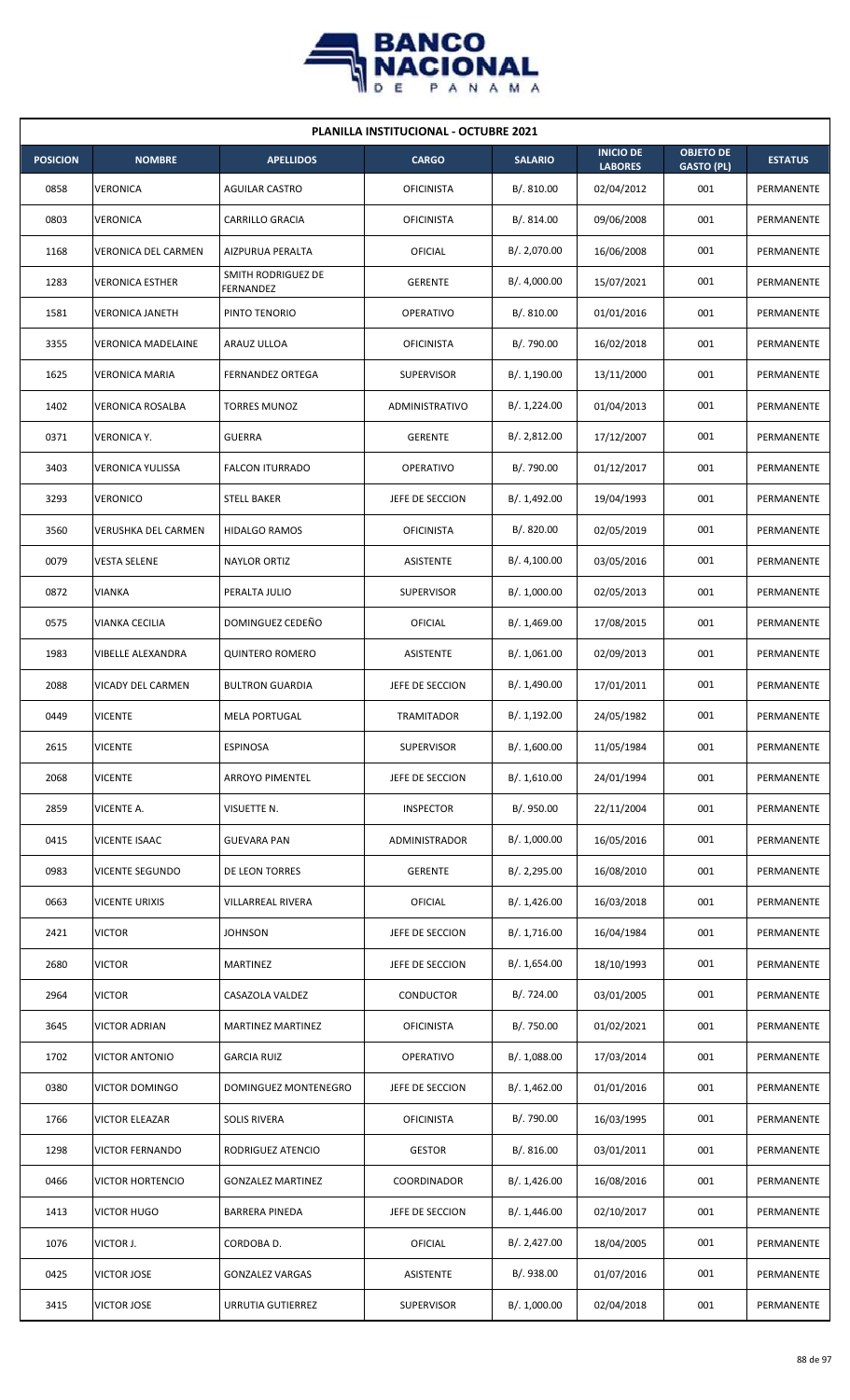

| <b>PLANILLA INSTITUCIONAL - OCTUBRE 2021</b> |                        |                           |                   |                |                                    |                                       |                |  |  |
|----------------------------------------------|------------------------|---------------------------|-------------------|----------------|------------------------------------|---------------------------------------|----------------|--|--|
| <b>POSICION</b>                              | <b>NOMBRE</b>          | <b>APELLIDOS</b>          | <b>CARGO</b>      | <b>SALARIO</b> | <b>INICIO DE</b><br><b>LABORES</b> | <b>OBJETO DE</b><br><b>GASTO (PL)</b> | <b>ESTATUS</b> |  |  |
| 0202                                         | VICTOR M.              | MENDEZ                    | JEFE DE SECCION   | B/.2,188.00    | 02/07/1984                         | 001                                   | PERMANENTE     |  |  |
| 1817                                         | VICTOR M.              | AFU JAEN                  | <b>OFICINISTA</b> | B/. 1,096.00   | 16/10/2002                         | 001                                   | PERMANENTE     |  |  |
| 1926                                         | <b>VICTOR MANUEL</b>   | <b>FRANCO GONZALEZ</b>    | <b>OFICINISTA</b> | B/. 896.00     | 03/05/1983                         | 001                                   | PERMANENTE     |  |  |
| 3569                                         | <b>VICTOR MANUEL</b>   | <b>MORAN JAEN</b>         | CONDUCTOR         | B/. 670.00     | 16/05/2019                         | 001                                   | PERMANENTE     |  |  |
| 3675                                         | <b>VICTOR MANUEL</b>   | MARQUEZ RODRIGUEZ         | <b>OFICINISTA</b> | B/. 750.00     | 16/03/2021                         | 001                                   | PERMANENTE     |  |  |
| 1847                                         | <b>VICTOR MIGUEL</b>   | <b>CASTILLO RODRIGUEZ</b> | <b>TECNICO</b>    | B/. 1,100.00   | 01/07/2020                         | 001                                   | PERMANENTE     |  |  |
| 2773                                         | <b>VICTOR NEDOL</b>    | ROMERO MENDOZA            | <b>INSPECTOR</b>  | B/. 822.00     | 03/10/2011                         | 001                                   | PERMANENTE     |  |  |
| 3416                                         | <b>VICTOR ODIN</b>     | SANTOS VALDES             | <b>OFICINISTA</b> | B/. 793.00     | 17/07/2017                         | 001                                   | PERMANENTE     |  |  |
| 0150                                         | <b>VICTOR RAUL</b>     | DEL BUSTO PINZON          | <b>ABOGADO</b>    | B/.1,350.00    | 16/01/2020                         | 001                                   | PERMANENTE     |  |  |
| 0007                                         | <b>VICTOR RAUL</b>     | <b>ANTINORI NIETO</b>     | <b>GERENTE</b>    | B/. 4,500.00   | 01/06/2017                         | 001                                   | PERMANENTE     |  |  |
| 1308                                         | VICTOR S.              | <b>BARAHONA</b>           | AVALUADOR         | B/. 1,639.00   | 01/10/2008                         | 001                                   | PERMANENTE     |  |  |
| 0196                                         | VICTORIA A. DE         | PINEDA                    | <b>SUPERVISOR</b> | B/. 1,353.00   | 01/02/1993                         | 001                                   | PERMANENTE     |  |  |
| 3774                                         | VICTORIA ELIZABETH     | YAU EMILIANI DE MATA      | <b>GERENTE</b>    | B/. 3,500.00   | 10/06/2021                         | 001                                   | PERMANENTE     |  |  |
| 2534                                         | VICTORIA INDIANA       | <b>ZAPATA MARTINEZ</b>    | <b>OPERATIVO</b>  | B/. 817.00     | 02/05/2017                         | 001                                   | PERMANENTE     |  |  |
| 0809                                         | <b>VICTORIA MARIA</b>  | <b>FABREGA PEREZ</b>      | <b>SUPERVISOR</b> | B/. 1,071.00   | 01/04/2014                         | 001                                   | PERMANENTE     |  |  |
| 3747                                         | VICTORIA MICHELLE      | URRIOLA BRANDA            | <b>INSPECTOR</b>  | B/. 750.00     | 26/05/2021                         | 001                                   | PERMANENTE     |  |  |
| 1031                                         | VICTORIA Y.            | HERNANDEZ V.              | JEFE DE DEPTO.    | B/. 2,704.00   | 16/10/1996                         | 001                                   | PERMANENTE     |  |  |
| 1877                                         | <b>VICTORIANO</b>      | BALLESTEROS A.            | <b>OFICINISTA</b> | B/. 810.00     | 16/05/2000                         | 001                                   | PERMANENTE     |  |  |
| 0162                                         | <b>VICTORINO</b>       | LIMA CHACON               | ABOGADO           | B/. 1,476.00   | 01/10/1980                         | 001                                   | PERMANENTE     |  |  |
| 2260                                         | <b>VICTORINO</b>       | <b>QUINTERO BUSTAVINO</b> | ADMINISTRATIVO    | B/. 1,454.00   | 18/08/2014                         | 001                                   | PERMANENTE     |  |  |
| 3077                                         | VIDAL A.               | <b>ARABA ESPINOS</b>      | <b>SUPERVISOR</b> | B/. 1,088.00   | 16/06/2000                         | 001                                   | PERMANENTE     |  |  |
| 2074                                         | <b>VIDIS ANELIS</b>    | TAM SAMANIEGO             | <b>GERENTE</b>    | B/.2,318.00    | 10/03/2011                         | 001                                   | PERMANENTE     |  |  |
| 0555                                         | VIELKA                 | <b>GUTIERREZ SANTOS</b>   | <b>OFICIAL</b>    | B/. 1,501.00   | 01/11/1999                         | 001                                   | PERMANENTE     |  |  |
| 1825                                         | VIELKA E.              | PEREZ C.                  | <b>OFICINISTA</b> | B/. 1,161.00   | 01/09/2006                         | 001                                   | PERMANENTE     |  |  |
| 1704                                         | VIELKA E.              | RODRIGUEZ P.              | OPERATIVO         | B/. 861.00     | 23/04/2004                         | 001                                   | PERMANENTE     |  |  |
| 1016                                         | VIELKA ELIZABETH       | <b>BENITEZ MANUEL</b>     | ANALISTA          | B/. 1,082.00   | 07/03/2013                         | 001                                   | PERMANENTE     |  |  |
| 0562                                         | VIELKA ERENIA          | <b>NUNEZ APARICIO</b>     | OFICIAL           | B/. 1,645.00   | 21/07/2003                         | 001                                   | PERMANENTE     |  |  |
| 0585                                         | VIELKA H. DE           | CHANIS                    | OFICIAL           | B/. 1,462.00   | 11/01/1999                         | 001                                   | PERMANENTE     |  |  |
| 1846                                         | VIELKA I.              | GONZALEZ M.               | <b>OFICINISTA</b> | B/. 939.00     | 16/05/2005                         | 001                                   | PERMANENTE     |  |  |
| 1332                                         | VIELKA ITZEL           | <b>FRAGO DELVI</b>        | ADMINISTRATIVO    | B/. 1,893.00   | 04/07/1994                         | 001                                   | PERMANENTE     |  |  |
| 0075                                         | VIELKA N.              | <b>BARRIAS G.</b>         | COORDINADOR       | B/. 1,350.00   | 02/04/2001                         | 001                                   | PERMANENTE     |  |  |
| 2452                                         | VIELKA O.              | PALACIO C.                | <b>OFICINISTA</b> | B/. 855.00     | 23/04/2004                         | 001                                   | PERMANENTE     |  |  |
| 0612                                         | VIELKA R. DE           | CAMPBELL                  | <b>OFICIAL</b>    | B/. 1,694.00   | 01/05/1984                         | 001                                   | PERMANENTE     |  |  |
| 2344                                         | <b>VIELKA SUHAILYS</b> | <b>MORALES BEITIA</b>     | JEFE DE SECCION   | B/.1,105.00    | 16/07/2003                         | 001                                   | PERMANENTE     |  |  |
| 0347                                         | VIENA E.               | ALONSO ABREGO             | JEFE DE SECCION   | B/.2,568.00    | 17/01/1994                         | 001                                   | PERMANENTE     |  |  |
| 3786                                         | <b>VIENA NAIR</b>      | AROSEMENA JIMENEZ         | <b>OFICINISTA</b> | B/. 750.00     | 16/07/2021                         | 001                                   | PERMANENTE     |  |  |
| 0321                                         | <b>VILMA AMARYS</b>    | DE LEON MACIAS            | <b>OFICINISTA</b> | B/. 775.00     | 16/12/2013                         | 001                                   | PERMANENTE     |  |  |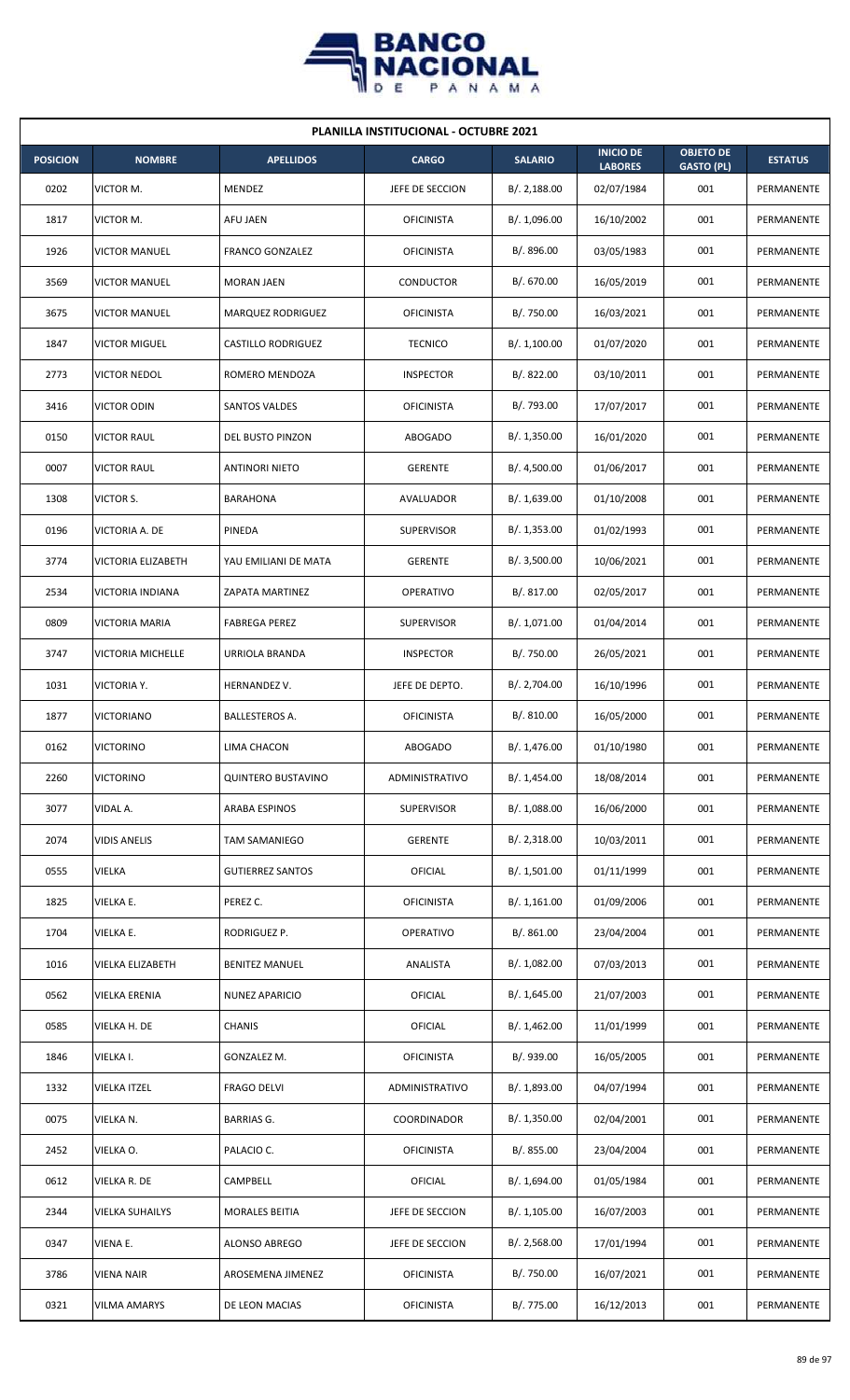

| <b>PLANILLA INSTITUCIONAL - OCTUBRE 2021</b> |                          |                                       |                   |                |                                    |                                       |                |  |  |
|----------------------------------------------|--------------------------|---------------------------------------|-------------------|----------------|------------------------------------|---------------------------------------|----------------|--|--|
| <b>POSICION</b>                              | <b>NOMBRE</b>            | <b>APELLIDOS</b>                      | <b>CARGO</b>      | <b>SALARIO</b> | <b>INICIO DE</b><br><b>LABORES</b> | <b>OBJETO DE</b><br><b>GASTO (PL)</b> | <b>ESTATUS</b> |  |  |
| 3404                                         | VIODELDA                 | ARRACERA CHAVEZ                       | ASISTENTE         | B/. 1,000.00   | 16/06/2017                         | 001                                   | PERMANENTE     |  |  |
| 1377                                         | VIODELYS ITZEL           | <b>BOTELLO GONZALEZ DE</b><br>JIMENEZ | ASISTENTE         | B/. 3,660.00   | 08/07/2019                         | 001                                   | PERMANENTE     |  |  |
| 1711                                         | VIRGILIA MARIA           | PERALTA ALONSO                        | <b>OPERATIVO</b>  | B/. 886.00     | 01/09/2011                         | 001                                   | PERMANENTE     |  |  |
| 3561                                         | <b>VIRGILIO EMILIO</b>   | SIMONS DELEGADO                       | COORDINADOR       | B/. 1,538.00   | 02/05/2019                         | 001                                   | PERMANENTE     |  |  |
| 0220                                         | <b>VIRGINIA KRISTEL</b>  | <b>BRUNEL PALACIOS</b>                | OFICIAL           | B/.1,350.00    | 12/08/2013                         | 001                                   | PERMANENTE     |  |  |
| 3080                                         | <b>VITERBO</b>           | PEREZ PINZON                          | <b>SUPERVISOR</b> | B/. 1,093.00   | 15/03/2002                         | 001                                   | PERMANENTE     |  |  |
| 1018                                         | <b>VIVIAN</b>            | POLO C.                               | ANALISTA          | B/.1,868.00    | 16/09/2009                         | 001                                   | PERMANENTE     |  |  |
| 0173                                         | VIVIAN M.                | ARRUE A.                              | ABOGADO           | B/.2,000.00    | 16/06/2008                         | 001                                   | PERMANENTE     |  |  |
| 0839                                         | <b>VIVIANA ITZEL</b>     | MURGAS SALDAÑA                        | <b>SUPERVISOR</b> | B/. 1,000.00   | 18/04/2011                         | 001                                   | PERMANENTE     |  |  |
| 0954                                         | <b>VIVIANA MADELANE</b>  | <b>FLORES BARRIA</b>                  | <b>ASISTENTE</b>  | B/. 1,077.00   | 01/04/2014                         | 001                                   | PERMANENTE     |  |  |
| 0489                                         | <b>VIVIANA R.</b>        | CASTILLO                              | JEFE DE DEPTO.    | B/. 2,777.00   | 01/06/2007                         | 001                                   | PERMANENTE     |  |  |
| 3328                                         | VIVIANA VERONICA         | VILLARREAL VILLAMONTE                 | <b>OPERATIVO</b>  | B/. 750.00     | 01/10/2020                         | 001                                   | PERMANENTE     |  |  |
| 2862                                         | <b>VLADIMIR</b>          | SUIRA VALDES                          | <b>INSPECTOR</b>  | B/. 810.00     | 18/02/2013                         | 001                                   | PERMANENTE     |  |  |
| 2100                                         | VLADIMIR A.              | CANTO H.                              | JEFE DE SECCION   | B/.2,138.00    | 17/11/2008                         | 001                                   | PERMANENTE     |  |  |
| 3324                                         | <b>VLADIMIR ALBENIZ</b>  | <b>MARTINEZ RIOS</b>                  | TRABAJADOR MANUAL | B/. 950.00     | 01/04/2020                         | 001                                   | PERMANENTE     |  |  |
| 2289                                         | VLADIMIR J.              | <b>SUIRA</b>                          | OPERATIVO         | B/. 1,088.00   | 17/09/2007                         | 001                                   | PERMANENTE     |  |  |
| 1137                                         | WALDO                    | MARTINEZ CONCEPCION                   | OFICIAL           | B/. 1,786.00   | 16/09/2016                         | 001                                   | PERMANENTE     |  |  |
| 2584                                         | <b>WALDO ALBERTO</b>     | DOMINGUEZ BUENDIA                     | <b>TECNICO</b>    | B/. 1,077.00   | 03/05/2016                         | 001                                   | PERMANENTE     |  |  |
| 1937                                         | WALMARIE JOHANA          | <b>MORENO SOLIS</b>                   | SUPERVISOR        | B/. 1,000.00   | 03/04/2017                         | 001                                   | PERMANENTE     |  |  |
| 2050                                         | WALQUIRIA                | <b>GIRON BOTACIO</b>                  | JEFE DE SECCION   | B/. 1,783.00   | 18/11/1996                         | 001                                   | PERMANENTE     |  |  |
| 2838                                         | <b>WALTER ENRIQUE</b>    | CASTILLO PEREZ                        | JEFE DE SECCION   | B/.1,350.00    | 16/06/2009                         | 001                                   | PERMANENTE     |  |  |
| 1053                                         | <b>WALTER ROLANDO</b>    | <b>ABREGO AVILES</b>                  | <b>OFICIAL</b>    | B/.2,236.00    | 18/08/2008                         | 001                                   | PERMANENTE     |  |  |
| 1396                                         | <b>WENDY MICHEL</b>      | SEALY DIAZ DE DOMINGUEZ               | OPERATIVO         | B/. 770.00     | 01/02/2019                         | 001                                   | PERMANENTE     |  |  |
| 2372                                         | <b>WENDY MITZILA</b>     | <b>FUENTES RODRIGUEZ</b>              | <b>SUPERVISOR</b> | B/. 1,082.00   | 02/04/2012                         | 001                                   | PERMANENTE     |  |  |
| 3529                                         | <b>WENDY RAYDELL</b>     | MUNOZ RODRIGUEZ                       | OPERATIVO         | B/. 770.00     | 17/12/2018                         | 001                                   | PERMANENTE     |  |  |
| 1591                                         | <b>WENDY YARIBEL</b>     | PITTI BEITIA                          | OPERATIVO         | B/. 810.00     | 01/11/2016                         | 001                                   | PERMANENTE     |  |  |
| 0256                                         | <b>WHITNEY MERCEDES</b>  | BARBA PAZMIÑO                         | <b>OFICINISTA</b> | B/. 765.00     | 18/07/2016                         | 001                                   | PERMANENTE     |  |  |
| 1803                                         | <b>WILFREDO</b>          | HERAZO HERAZO                         | <b>OFICINISTA</b> | B/. 818.00     | 06/03/2014                         | 001                                   | PERMANENTE     |  |  |
| 1115                                         | <b>WILFREDO A.</b>       | <b>MITRE BURGOS</b>                   | OFICIAL           | B/. 2,219.00   | 16/10/2000                         | 001                                   | PERMANENTE     |  |  |
| 1153                                         | <b>WILFREDO ARLEN</b>    | MENDOZA VARGAS                        | <b>OFICIAL</b>    | B/.2,376.00    | 18/09/2017                         | 001                                   | PERMANENTE     |  |  |
| 2623                                         | WILFREDO ORLANDO         | <b>GARCIA CIANCA</b>                  | ASISTENTE         | B/. 1,056.00   | 01/06/2018                         | 001                                   | PERMANENTE     |  |  |
| 1025                                         | <b>WILFREDY DE JESUS</b> | SERRANO VALDES                        | <b>OFICIAL</b>    | B/. 1,454.00   | 21/09/2011                         | 001                                   | PERMANENTE     |  |  |
| 2972                                         | WILLIAM                  | ROGERS H.                             | CONDUCTOR         | B/. 711.00     | 16/10/2014                         | 001                                   | PERMANENTE     |  |  |
| 3071                                         | WILLIAM ALEXANDER        | <b>QUINTERO GONZALEZ</b>              | <b>INSPECTOR</b>  | B/. 750.00     | 01/09/2021                         | 001                                   | PERMANENTE     |  |  |
| 2461                                         | <b>WILLIAM CARLOS</b>    | <b>GOMEZ QUINTERO</b>                 | <b>INSPECTOR</b>  | B/. 770.00     | 16/11/2018                         | 001                                   | PERMANENTE     |  |  |
| 2978                                         | WILLIAM E.               | SANCHEZ S.                            | CONDUCTOR         | B/. 1,298.00   | 06/06/2005                         | 001                                   | PERMANENTE     |  |  |
| 2820                                         | <b>WILLIAM NORYEL</b>    | <b>AGUILAR HERNANDEZ</b>              | <b>INSPECTOR</b>  | B/. 827.00     | 17/09/2007                         | 001                                   | PERMANENTE     |  |  |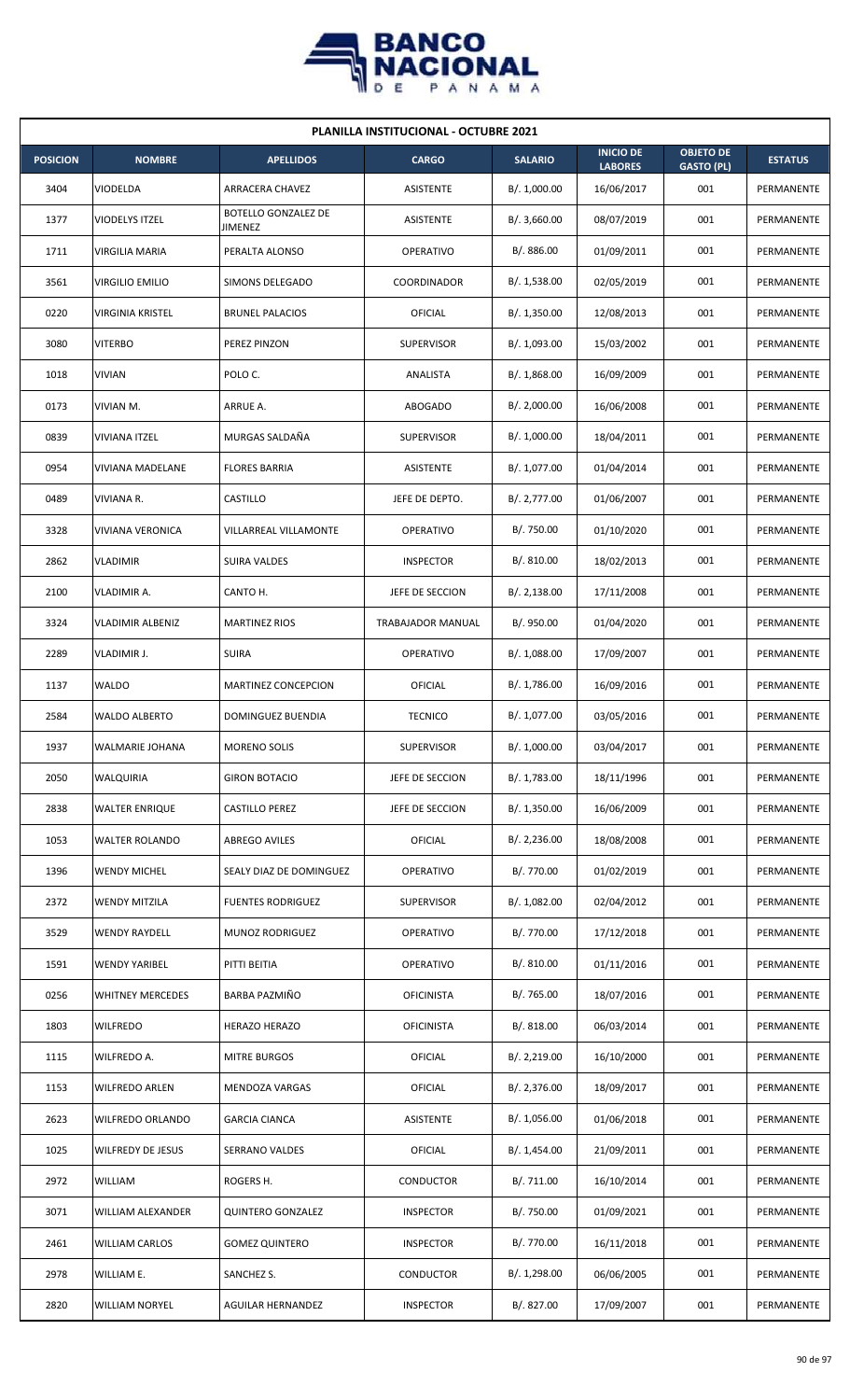

| <b>PLANILLA INSTITUCIONAL - OCTUBRE 2021</b> |                      |                          |                   |                |                                    |                                       |                   |  |  |
|----------------------------------------------|----------------------|--------------------------|-------------------|----------------|------------------------------------|---------------------------------------|-------------------|--|--|
| <b>POSICION</b>                              | <b>NOMBRE</b>        | <b>APELLIDOS</b>         | <b>CARGO</b>      | <b>SALARIO</b> | <b>INICIO DE</b><br><b>LABORES</b> | <b>OBJETO DE</b><br><b>GASTO (PL)</b> | <b>ESTATUS</b>    |  |  |
| 3189                                         | WILLIAM S.           | <b>BONILLA V.</b>        | JEFE DE DEPTO.    | B/.2,261.00    | 03/09/2007                         | 001                                   | PERMANENTE        |  |  |
| 2308                                         | WILMER E.            | VARGAS C.                | TRAMITADOR        | B/. 929.00     | 18/05/2009                         | 001                                   | PERMANENTE        |  |  |
| 3748                                         | <b>WILSON JAVIER</b> | <b>CORDOBA RIVERA</b>    | <b>OFICINISTA</b> | B/. 850.00     | 17/05/2021                         | 001                                   | PERMANENTE        |  |  |
| 3356                                         | WINANDA CLEMENTINA   | <b>OSSES CORNEJO</b>     | <b>OFICINISTA</b> | B/. 801.00     | 16/01/2018                         | 001                                   | <b>PERMANENTE</b> |  |  |
| 1966                                         | WINDY L.             | PEARSALL V.              | <b>OFICINISTA</b> | B/.1,218.00    | 01/09/2003                         | 001                                   | PERMANENTE        |  |  |
| 2778                                         | WINI EDUARDO         | ROBBINS GONZALEZ         | <b>INSPECTOR</b>  | B/. 894.00     | 01/06/2000                         | 001                                   | PERMANENTE        |  |  |
| 3322                                         | XAVIER ANTONIO       | <b>NUNEZ VASQUEZ</b>     | <b>GESTOR</b>     | B/. 902.00     | 01/12/2017                         | 001                                   | PERMANENTE        |  |  |
| 2202                                         | <b>XENIA XIOMARA</b> | <b>BAULE APARICIO</b>    | OFICIAL           | B/. 1,898.00   | 02/05/2014                         | 001                                   | PERMANENTE        |  |  |
| 3405                                         | YACLY ESTHEFANY      | MORALES VASQUEZ          | OPERATIVO         | B/. 770.00     | 01/02/2018                         | 001                                   | PERMANENTE        |  |  |
| 2927                                         | YACQUELINE DE        | CASTANEDAS               | ADMINISTRADOR     | B/. 830.00     | 03/01/2000                         | 001                                   | PERMANENTE        |  |  |
| 1566                                         | YADIETH ROSMERY      | <b>TREJOS MORALES</b>    | OPERATIVO         | B/. 825.00     | 01/04/2014                         | 001                                   | PERMANENTE        |  |  |
| 3417                                         | YADIRA ANETH         | TORRES DE LA CRUZ        | <b>OFICINISTA</b> | B/. 810.00     | 16/05/2017                         | 001                                   | PERMANENTE        |  |  |
| 2286                                         | YADIRA B.            | ZALDIVAR                 | OPERATIVO         | B/. 1,335.00   | 01/06/1992                         | 001                                   | PERMANENTE        |  |  |
| 2299                                         | YADIRA DEL CARMEN    | <b>JIMENEZ RAMOS</b>     | ANALISTA          | B/. 850.00     | 01/06/2020                         | 001                                   | PERMANENTE        |  |  |
| 1845                                         | YADIRA LORENA        | URRIOLA MELGAREJO        | <b>OFICINISTA</b> | B/. 1,514.00   | 16/12/1999                         | 001                                   | PERMANENTE        |  |  |
| 0444                                         | YADIRA MABEL         | <b>MENDOZA RIOS</b>      | <b>ABOGADO</b>    | B/. 902.00     | 02/09/2013                         | 001                                   | PERMANENTE        |  |  |
| 1214                                         | YADITZA Y.           | CAMARENA A.              | ADMINISTRATIVO    | B/.1,641.00    | 16/09/2003                         | 001                                   | PERMANENTE        |  |  |
| 2070                                         | YADIXA ARGELIS       | CHANIS U.                | JEFE DE SECCION   | B/. 1,919.00   | 16/04/2002                         | 001                                   | PERMANENTE        |  |  |
| 0089                                         | YAEL ESTHER          | GUEVARA DE BARDAYAN      | ASISTENTE         | B/. 3,677.00   | 02/01/2007                         | 001                                   | PERMANENTE        |  |  |
| 1705                                         | YAHAIRA LIZBETH      | SOTO ORTEGA              | OPERATIVO         | B/. 899.00     | 17/03/2014                         | 001                                   | PERMANENTE        |  |  |
| 0645                                         | YAHAIRA YAMILETH     | NÚÑEZ BETHANCOURTH       | <b>OFICIAL</b>    | B/.1,518.00    | 16/07/2015                         | 001                                   | PERMANENTE        |  |  |
| 1626                                         | YAHEL IVETH          | MOSQUERA PEREZ           | OPERATIVO         | B/. 810.00     | 01/04/2014                         | 001                                   | PERMANENTE        |  |  |
| 0718                                         | YAHELIS JUDITH       | <b>GONZALEZ PERALTA</b>  | <b>OFICIAL</b>    | B/. 2,500.00   | 17/08/2020                         | 001                                   | PERMANENTE        |  |  |
| 1695                                         | YAHIRA YANETH        | SERRANO SOLIS            | <b>OFICINISTA</b> | B/. 814.00     | 16/09/2014                         | 001                                   | PERMANENTE        |  |  |
| 2443                                         | YAIRA MELEIKA        | PADILLA RUIZ             | <b>OFICINISTA</b> | B/. 1,050.00   | 11/01/2000                         | 001                                   | PERMANENTE        |  |  |
| 1941                                         | YAITZA QUERUBE       | ZAMBRANO DIAZ            | JEFE DE SECCION   | B/.1,350.00    | 16/06/2015                         | 001                                   | PERMANENTE        |  |  |
| 1719                                         | YAJAIRA              | HERNANDEZ DE TROETSH     | OPERATIVO         | B/. 919.00     | 16/01/2014                         | 001                                   | PERMANENTE        |  |  |
| 2290                                         | YAJAIRA L.           | CORRALES S.              | <b>SUPERVISOR</b> | B/. 1,462.00   | 01/04/2002                         | 001                                   | PERMANENTE        |  |  |
| 0307                                         | YAJAIRA MARLENE      | <b>QUIJANO DE CHASE</b>  | <b>OFICINISTA</b> | B/. 740.00     | 01/08/2017                         | 001                                   | PERMANENTE        |  |  |
| 1662                                         | YAKELIN ITZEL        | <b>GARCIA MORALES</b>    | <b>OFICINISTA</b> | B/. 861.00     | 13/11/2013                         | 001                                   | PERMANENTE        |  |  |
| 3138                                         | YALITZA ITZEL        | <b>GALVEZ LOPEZ</b>      | JEFE DE DEPTO.    | B/. 1,949.00   | 01/05/1998                         | 001                                   | PERMANENTE        |  |  |
| 3357                                         | YAMALY DEL CARMEN    | NEGRON MARISCAL          | <b>OFICINISTA</b> | B/. 796.00     | 16/10/2017                         | 001                                   | PERMANENTE        |  |  |
| 1547                                         | YAMILCAR YAMILETH    | <b>BULTRON HERNANDEZ</b> | OPERATIVO         | B/. 814.00     | 19/02/2015                         | 001                                   | PERMANENTE        |  |  |
| 0664                                         | YAMILET DEL CARMEN   | CABALLERO GONZALEZ       | OFICIAL           | B/.1,460.00    | 16/03/2018                         | 001                                   | PERMANENTE        |  |  |
| 1026                                         | YAMILETH             | MOSQUERA VALDES          | OFICIAL           | B/. 1,476.00   | 18/04/2011                         | 001                                   | PERMANENTE        |  |  |
| 0633                                         | YAMILETH             | URENA P.                 | <b>OFICIAL</b>    | B/.1,518.00    | 07/12/2009                         | 001                                   | PERMANENTE        |  |  |
| 1271                                         | YAMILETH ANETH       | MUNOZ DE MENDOZA         | OFICIAL           | B/.1,545.00    | 16/08/2018                         | 001                                   | PERMANENTE        |  |  |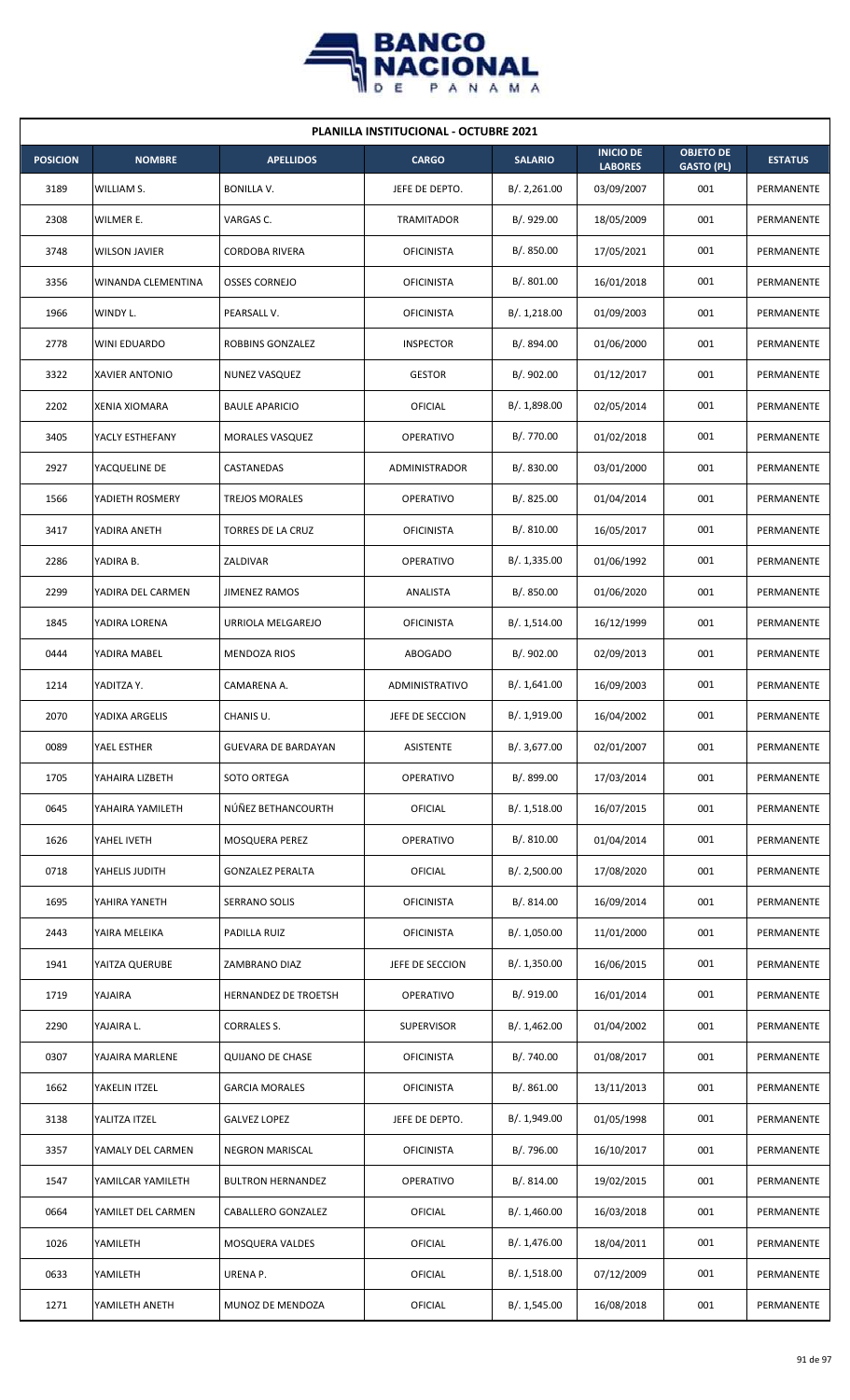

| <b>PLANILLA INSTITUCIONAL - OCTUBRE 2021</b> |                     |                           |                   |                |                                    |                                       |                    |  |  |
|----------------------------------------------|---------------------|---------------------------|-------------------|----------------|------------------------------------|---------------------------------------|--------------------|--|--|
| <b>POSICION</b>                              | <b>NOMBRE</b>       | <b>APELLIDOS</b>          | <b>CARGO</b>      | <b>SALARIO</b> | <b>INICIO DE</b><br><b>LABORES</b> | <b>OBJETO DE</b><br><b>GASTO (PL)</b> | <b>ESTATUS</b>     |  |  |
| 1488                                         | YAMILETH DE         | <b>GONZALEZ</b>           | <b>OPERATIVO</b>  | B/. 1,465.00   | 16/04/1984                         | 001                                   | PERMANENTE         |  |  |
| 2049                                         | YAMILETH DEL CARMEN | URRIOLA CEBALLOS          | <b>GERENTE</b>    | B/.2,295.00    | 17/06/2013                         | 001                                   | <b>PERMANENTE</b>  |  |  |
| 1436                                         | YAMILETH DEL CARMEN | <b>CASTRELLON MORALES</b> | OFICIAL           | B/. 1,917.00   | 24/10/2006                         | 001                                   | PERMANENTE         |  |  |
| 3516                                         | YAMILETH DEL CARMEN | <b>GOMEZ GOMEZ</b>        | <b>OFICINISTA</b> | B/. 770.00     | 03/12/2018                         | 001                                   | PERMANENTE         |  |  |
| 0784                                         | YAMILETH EDITH      | DELGADO MARTINEZ          | <b>SUPERVISOR</b> | B/. 876.00     | 03/08/2015                         | 001                                   | PERMANENTE         |  |  |
| 0561                                         | YAMILETH ESTHER     | CASTILLO BARRIA           | OFICIAL           | B/. 1,482.00   | 18/04/2016                         | 001                                   | PERMANENTE         |  |  |
| 1661                                         | YAMILETH ESTHER     | <b>DUARTE MARTINEZ</b>    | <b>OPERATIVO</b>  | B/0.813.00     | 06/11/2013                         | 001                                   | PERMANENTE         |  |  |
| 0992                                         | YAMILETH LIRIELA    | SANJUR VEGA               | <b>GERENTE</b>    | B/. 3,342.00   | 18/07/2012                         | 001                                   | PERMANENTE         |  |  |
| 2411                                         | YAMILETH ROSARIO    | <b>MORENO GONZALEZ</b>    | <b>SUPERVISOR</b> | B/. 1,904.00   | 01/11/2006                         | 001                                   | PERMANENTE         |  |  |
| 1247                                         | YAMILETH YARIELA    | CHAVARRIA DE ESPINOSA     | OFICIAL           | B/. 1,350.00   | 12/08/2021                         | 003                                   | <b>CONTINGENTE</b> |  |  |
| 1775                                         | YAMILKA             | MARTINEZ L.               | <b>OFICINISTA</b> | B/. 829.00     | 02/06/2003                         | 001                                   | PERMANENTE         |  |  |
| 2253                                         | YAMILKA MARIA       | HERRERA DE CALDERON       | <b>GESTOR</b>     | B/.1,086.00    | 01/07/2013                         | 001                                   | PERMANENTE         |  |  |
| 2087                                         | YAMIRETH DEL CARMEN | FERNANDEZ BATISTA         | JEFE DE SECCION   | B/.2,302.00    | 26/03/2012                         | 001                                   | PERMANENTE         |  |  |
| 3533                                         | YAN CARLOS          | MARTINEZ CHIRU            | <b>INSPECTOR</b>  | B/. 750.00     | 01/10/2020                         | 001                                   | PERMANENTE         |  |  |
| 0066                                         | YANARIS DEL CARMEN  | MORENO MENDOZA            | <b>OFICINISTA</b> | B/. 750.00     | 01/12/2020                         | 001                                   | PERMANENTE         |  |  |
| 3163                                         | YANELIS             | HURTADO MELENDEZ          | OFICIAL           | B/.1,482.00    | 01/10/2013                         | 001                                   | PERMANENTE         |  |  |
| 0284                                         | YANELIS DENIS       | <b>MOYA LEIRA</b>         | <b>OPERATIVO</b>  | B/. 750.00     | 01/08/2019                         | 001                                   | PERMANENTE         |  |  |
| 1079                                         | YANELIS ENEREYDA    | TELLO DEAGO DE CALDERON   | OFICIAL           | B/. 1,795.00   | 16/09/2016                         | 001                                   | PERMANENTE         |  |  |
| 0398                                         | YANELIS MARIELA     | RODRIGUEZ NAVARRO         | <b>SUPERVISOR</b> | B/. 1,230.00   | 18/03/2019                         | 001                                   | PERMANENTE         |  |  |
| 3418                                         | YANELYS MARIEL      | ARAUZ VARGAS              | ASISTENTE         | B/. 1,000.00   | 16/02/2017                         | 001                                   | PERMANENTE         |  |  |
| 1456                                         | YANETH E. M. DE     | RODRIGUEZ                 | <b>SUPERVISOR</b> | B/. 1,147.00   | 18/01/1999                         | 001                                   | PERMANENTE         |  |  |
| 0634                                         | YANETH VADO DE      | CHANG                     | OFICIAL           | B/.1,816.00    | 04/01/1988                         | 001                                   | PERMANENTE         |  |  |
| 1389                                         | YANICEL ENITH       | CORONADO                  | <b>GERENTE</b>    | B/. 3,753.00   | 18/07/2016                         | 001                                   | PERMANENTE         |  |  |
| 1791                                         | YANIN MILAGROS      | PÉREZ GUERRERO            | <b>SUPERVISOR</b> | B/. 1,000.00   | 10/06/2013                         | 001                                   | PERMANENTE         |  |  |
| 0388                                         | YANINA DEL C.       | <b>BROWN AYARZA</b>       | <b>TECNICO</b>    | B/. 1,155.00   | 04/04/1994                         | 001                                   | PERMANENTE         |  |  |
| 0084                                         | YANINA DEL CARMEN   | <b>QUIROS ALMENGOR</b>    | AVALUADOR         | B/. 1,538.00   | 01/11/2018                         | 001                                   | PERMANENTE         |  |  |
| 0741                                         | YANINA ESTHER       | <b>AGUIRRE MUNOZ</b>      | OFICIAL           | B/.2,000.00    | 01/10/2003                         | 001                                   | PERMANENTE         |  |  |
| 3688                                         | YANIRE NERISA       | MORENO LOMBARDO           | OFICIAL           | B/.2,000.00    | 16/04/2021                         | 001                                   | PERMANENTE         |  |  |
| 2272                                         | YANISELIS EUNICE    | LOPEZ GARCIA DE RODRIGUEZ | <b>GESTOR</b>     | B/. 925.00     | 19/02/2015                         | 001                                   | PERMANENTE         |  |  |
| 2510                                         | YANISELLY E.        | <b>RUIZ</b>               | <b>SUPERVISOR</b> | B/. 1,133.00   | 01/02/1993                         | 001                                   | PERMANENTE         |  |  |
| 1843                                         | YANITZA             | <b>ESCUDERO</b>           | <b>OFICINISTA</b> | B/.1,360.00    | 16/02/1987                         | 001                                   | PERMANENTE         |  |  |
| 1512                                         | YANITZA ELIZABETH   | <b>HERRERA FLORES</b>     | <b>OPERATIVO</b>  | B/. 810.00     | 01/02/2014                         | 001                                   | PERMANENTE         |  |  |
| 0665                                         | YANITZA YIRILUTH    | CASTILLO ESPINOSA         | OFICIAL           | B/. 1,490.00   | 01/06/2017                         | 001                                   | PERMANENTE         |  |  |
| 0417                                         | YANIZETH YANISTYN   | PINTO GONZÁLEZ            | ANALISTA          | B/. 929.00     | 13/05/2013                         | 001                                   | PERMANENTE         |  |  |
| 1346                                         | YARA GICELA         | <b>VALENCIA SOLIS</b>     | OFICIAL           | B/. 1,783.00   | 16/09/2016                         | 001                                   | PERMANENTE         |  |  |
| 0369                                         | YARA KARIN          | <b>GARRIDO GOMEZ</b>      | OFICIAL           | B/.2,400.00    | 16/06/2000                         | 001                                   | PERMANENTE         |  |  |
| 3283                                         | YARA MARITCHEL      | <b>MORA GASLIN</b>        | JEFE DE SECCION   | B/. 1,470.00   | 16/10/1997                         | 001                                   | PERMANENTE         |  |  |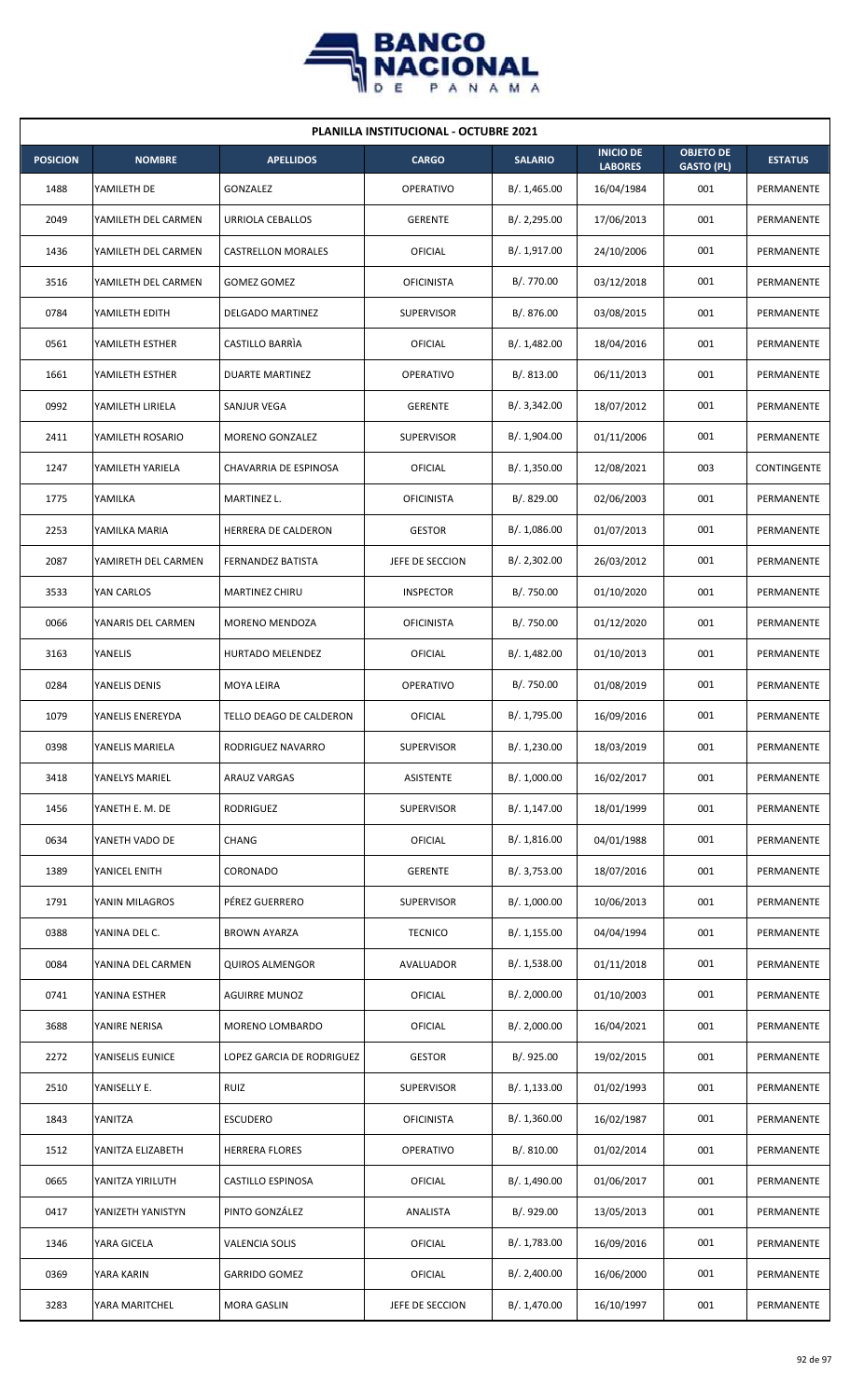

| <b>PLANILLA INSTITUCIONAL - OCTUBRE 2021</b> |                         |                          |                   |                |                                    |                                       |                |  |  |
|----------------------------------------------|-------------------------|--------------------------|-------------------|----------------|------------------------------------|---------------------------------------|----------------|--|--|
| <b>POSICION</b>                              | <b>NOMBRE</b>           | <b>APELLIDOS</b>         | <b>CARGO</b>      | <b>SALARIO</b> | <b>INICIO DE</b><br><b>LABORES</b> | <b>OBJETO DE</b><br><b>GASTO (PL)</b> | <b>ESTATUS</b> |  |  |
| 0651                                         | YARABETH INDIRA         | SOTILLO GUZMAN           | JEFE DE DEPTO.    | B/. 2,200.00   | 16/05/2008                         | 001                                   | PERMANENTE     |  |  |
| 1747                                         | YARABIS TATIANA         | CEDEÑO CAMARENA          | <b>OFICINISTA</b> | B/. 807.00     | 04/07/2011                         | 001                                   | PERMANENTE     |  |  |
| 1240                                         | YARABY ITZEL            | <b>GARCIA ORTEGA</b>     | ANALISTA          | B/. 1,543.00   | 02/05/2017                         | 001                                   | PERMANENTE     |  |  |
| 0990                                         | YARAVI A. DE            | GOMEZ                    | <b>SUPERVISOR</b> | B/.2,311.00    | 16/05/1997                         | 001                                   | PERMANENTE     |  |  |
| 2207                                         | YARAVI DE               | <b>OSPINO</b>            | JEFE DE SECCION   | B/.1,858.00    | 06/11/2008                         | 001                                   | PERMANENTE     |  |  |
| 2531                                         | YARAVIN ILEENE          | STEELE MIRANDA           | <b>OPERATIVO</b>  | B/. 813.00     | 16/09/2016                         | 001                                   | PERMANENTE     |  |  |
| 0119                                         | YARAVITH Z.             | <b>MC CLEAN</b>          | <b>GERENTE</b>    | B/.2,340.00    | 11/09/2000                         | 001                                   | PERMANENTE     |  |  |
| 3149                                         | YARELIS ELIZABETH       | <b>ACEVEDO CORTES</b>    | <b>SUPERVISOR</b> | B/. 1,103.00   | 25/08/2011                         | 001                                   | PERMANENTE     |  |  |
| 2009                                         | YARIBETH ISABEL         | <b>QUINTERO DELGADO</b>  | ANALISTA          | B/. 932.00     | 16/03/2015                         | 001                                   | PERMANENTE     |  |  |
| 2029                                         | YARIBETH MARLETTE       | SOTILLO RODRIGUEZ        | <b>OPERATIVO</b>  | B/. 770.00     | 16/01/2019                         | 001                                   | PERMANENTE     |  |  |
| 1594                                         | YARIBETH MELISSA        | NUÑEZ TORRES             | OPERATIVO         | B/. 816.00     | 03/08/2015                         | 001                                   | PERMANENTE     |  |  |
| 3419                                         | YARIBETH STEPHANIE      | MACIAS CACO DE BATISTA   | OFICINISTA        | B/. 811.00     | 16/11/2017                         | 001                                   | PERMANENTE     |  |  |
| 3314                                         | YARICEL LISNETH         | <b>MARTINEZ GUERRA</b>   | EVALUADOR         | B/. 1,447.00   | 16/08/2017                         | 001                                   | PERMANENTE     |  |  |
| 2053                                         | YARIELA A. DE           | <b>CUEVAS</b>            | JEFE DE SECCION   | B/. 1,489.00   | 16/01/2004                         | 001                                   | PERMANENTE     |  |  |
| 2325                                         | YARIELA CECILIA         | TROETSCH DE CANO         | ASISTENTE         | B/. 1,753.00   | 08/11/2010                         | 001                                   | PERMANENTE     |  |  |
| 1404                                         | YARIELA DE              | GILL                     | ADMINISTRATIVO    | B/. 1,093.00   | 08/11/2004                         | 001                                   | PERMANENTE     |  |  |
| 0767                                         | YARIELA ESTELA          | <b>MARTINEZ CASTILLO</b> | TRAMITADOR        | B/.1,150.00    | 01/07/2013                         | 001                                   | PERMANENTE     |  |  |
| 2601                                         | YARIELA JUDITH          | RODRIGUEZ CASTRO         | ANALISTA          | B/. 1,082.00   | 16/03/2016                         | 001                                   | PERMANENTE     |  |  |
| 0826                                         | YARIELA KARINA          | NAVARRO M.               | SUPERVISOR        | B/. 1,000.00   | 03/12/2007                         | 001                                   | PERMANENTE     |  |  |
| 1830                                         | YARIELKIS MAGALY DEL C. | SERRANO OLIVARES         | ADMINISTRATIVO    | B/.600.00      | 18/05/2020                         | 001                                   | PERMANENTE     |  |  |
| 3550                                         | YARIKA ELENA            | <b>LOPEZ BARRIA</b>      | <b>OFICINISTA</b> | B/. 750.00     | 01/10/2020                         | 001                                   | PERMANENTE     |  |  |
| 1359                                         | YARILIN A.              | <b>CERRUD MORALES</b>    | JEFE DE DEPTO.    | B/.2,100.00    | 16/06/2003                         | 001                                   | PERMANENTE     |  |  |
| 3456                                         | YARINA MILAGROS         | MORAN AROSEMENA          | <b>OFICINISTA</b> | B/. 1,000.00   | 01/04/2021                         | 001                                   | PERMANENTE     |  |  |
| 3480                                         | YARINETH ITZEL          | SANCHEZ VARGAS           | OPERATIVO         | B/. 770.00     | 01/10/2018                         | 001                                   | PERMANENTE     |  |  |
| 3406                                         | YARISEL JOANE           | VASQUEZ PEREZ            | OPERATIVO         | B/. 872.00     | 18/09/2017                         | 001                                   | PERMANENTE     |  |  |
| 3538                                         | YARITZA                 | JIMÉNEZ GARCÍA           | OPERATIVO         | B/. 750.00     | 17/02/2020                         | 001                                   | PERMANENTE     |  |  |
| 1455                                         | YARITZA E.              | GALVAN A.                | <b>SUPERVISOR</b> | B/. 1,430.00   | 01/07/2003                         | 001                                   | PERMANENTE     |  |  |
| 1848                                         | YARITZA ITZELA          | SILGADO VIGIL            | <b>OFICINISTA</b> | B/. 850.00     | 02/04/2012                         | 001                                   | PERMANENTE     |  |  |
| 1266                                         | YARO VIR                | <b>CASTRO TRUJILLO</b>   | ANALISTA          | B/. 1,839.00   | 03/07/2017                         | 001                                   | PERMANENTE     |  |  |
| 1421                                         | YASIBEL X.              | POSSO CHACON             | JEFE DE DEPTO.    | B/. 1,894.00   | 03/01/2005                         | 001                                   | PERMANENTE     |  |  |
| 3497                                         | YASIRIS MAYULI          | <b>ESCOBAR</b>           | ADMINISTRADOR     | B/. 770.00     | 01/11/2018                         | 001                                   | PERMANENTE     |  |  |
| 1887                                         | YASKELLIS ENITH         | PEÑALOZA DIAZ            | <b>SUPERVISOR</b> | B/. 1,114.00   | 16/05/2011                         | 001                                   | PERMANENTE     |  |  |
| 0364                                         | YASMILETH DEL CARMEN    | CEDEÑO ALFARO            | COORDINADOR       | B/. 1,624.00   | 17/12/2012                         | 001                                   | PERMANENTE     |  |  |
| 1499                                         | YASMIN ESTHER           | MENDOZA CRUZ             | <b>SUPERVISOR</b> | B/. 902.00     | 18/08/2014                         | 001                                   | PERMANENTE     |  |  |
| 1696                                         | YASMIN SURIELIS         | CASTILLO LIMA            | OPERATIVO         | B/. 810.00     | 02/03/2015                         | 001                                   | PERMANENTE     |  |  |
| 3420                                         | YASMIN YIZEL            | SANTOS ATENCIO           | <b>OFICINISTA</b> | B/. 810.00     | 16/02/2017                         | 001                                   | PERMANENTE     |  |  |
| 0360                                         | YASMINA IBETT           | <b>CORDOBA ROMERO</b>    | OPERATIVO         | B/. 770.00     | 18/02/2019                         | 001                                   | PERMANENTE     |  |  |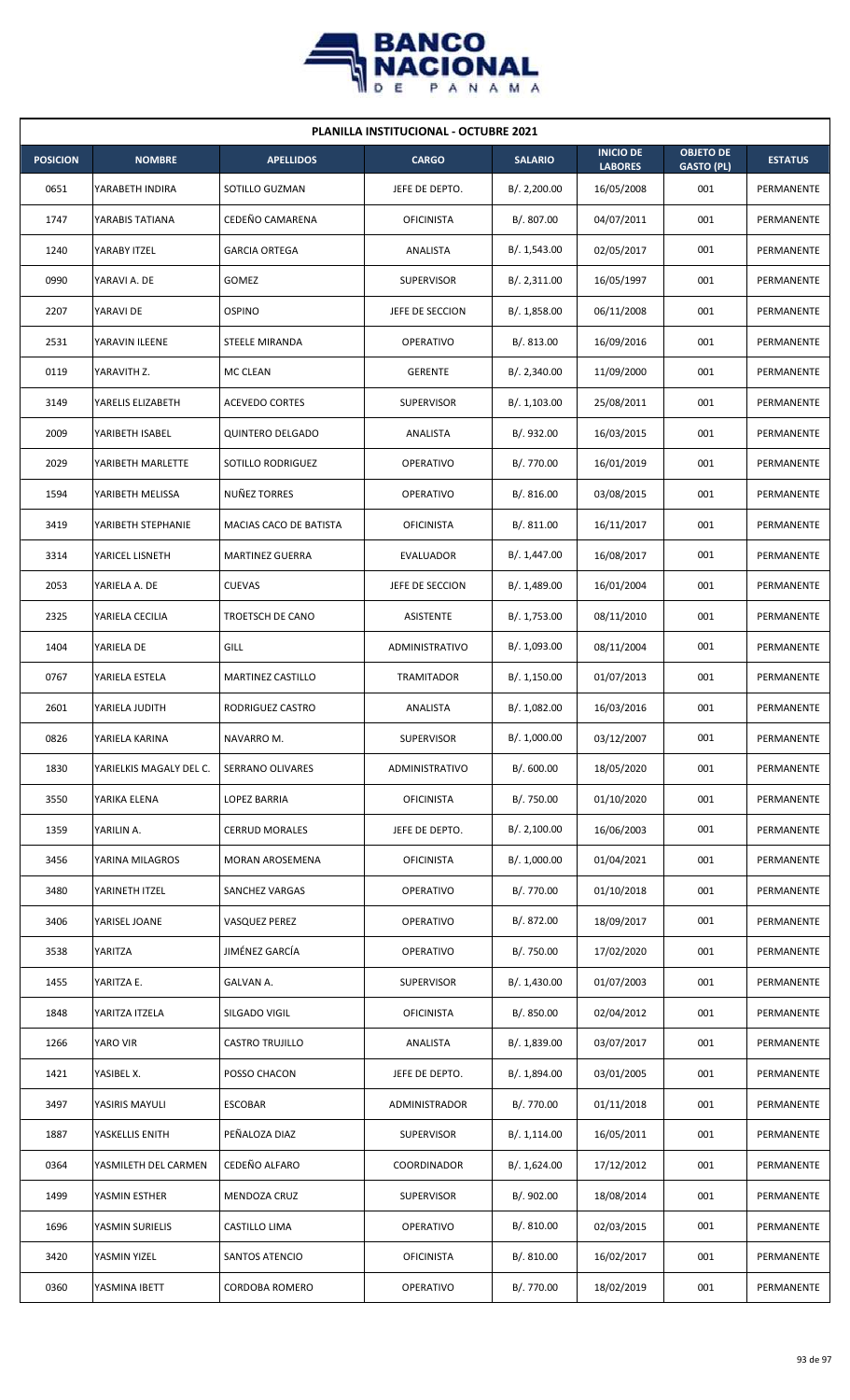

| <b>PLANILLA INSTITUCIONAL - OCTUBRE 2021</b> |                      |                         |                   |                |                                    |                                       |                |  |  |
|----------------------------------------------|----------------------|-------------------------|-------------------|----------------|------------------------------------|---------------------------------------|----------------|--|--|
| <b>POSICION</b>                              | <b>NOMBRE</b>        | <b>APELLIDOS</b>        | <b>CARGO</b>      | <b>SALARIO</b> | <b>INICIO DE</b><br><b>LABORES</b> | <b>OBJETO DE</b><br><b>GASTO (PL)</b> | <b>ESTATUS</b> |  |  |
| 2721                                         | YASSIRETH YAMIREYLIS | <b>DOMINGUEZ</b>        | <b>OFICINISTA</b> | B/. 750.00     | 14/07/2021                         | 001                                   | PERMANENTE     |  |  |
| 0965                                         | YASURI ANABEL        | MOJICA CAMPOS           | ANALISTA          | B/. 1,152.00   | 16/09/2011                         | 001                                   | PERMANENTE     |  |  |
| 3421                                         | YATZURI MARBELIS     | SANTAMARIA AGUIRRE      | <b>ASISTENTE</b>  | B/. 1,000.00   | 01/01/2019                         | 001                                   | PERMANENTE     |  |  |
| 2904                                         | YAXIBEL SADITH       | <b>TEJADA VELASQUEZ</b> | <b>SUPERVISOR</b> | B/. 1,000.00   | 16/09/2013                         | 001                                   | PERMANENTE     |  |  |
| 0897                                         | YAZMIN               | MARISCAL ROJAS          | <b>SUPERVISOR</b> | B/. 1,000.00   | 16/06/2016                         | 001                                   | PERMANENTE     |  |  |
| 1692                                         | YAZMIN B.            | AGUILAR B.              | <b>OPERATIVO</b>  | B/. 882.00     | 07/04/2008                         | 001                                   | PERMANENTE     |  |  |
| 1534                                         | YAZMIN DEL ROSARIO   | SERRANO CASTILLO        | <b>SUPERVISOR</b> | B/. 1,093.00   | 19/05/2008                         | 001                                   | PERMANENTE     |  |  |
| 0469                                         | YAZMIN ELCIRI        | CORONADO MARTINEZ       | <b>GERENTE</b>    | B/.3,450.00    | 16/09/2011                         | 001                                   | PERMANENTE     |  |  |
| 2481                                         | YAZMIN ITZEL         | LASSO ABREGO            | <b>OFICINISTA</b> | B/. 849.00     | 01/02/2012                         | 001                                   | PERMANENTE     |  |  |
| 3358                                         | YAZMIN LUPITA        | SALAZAR SALDAÑA         | <b>OFICINISTA</b> | B/. 816.00     | 02/05/2017                         | 001                                   | PERMANENTE     |  |  |
| 0722                                         | YAZMIN OSIRIS        | <b>FLOREZ POSSO</b>     | <b>OFICINISTA</b> | B/.2,116.00    | 01/06/1993                         | 001                                   | PERMANENTE     |  |  |
| 3160                                         | YAZMIN P. DE         | <b>GONZALEZ</b>         | ADMINISTRADOR     | B/. 1,093.00   | 01/09/2005                         | 001                                   | PERMANENTE     |  |  |
| 0485                                         | YAZMINA              | GONZALEZ S.             | ADMINISTRATIVO    | B/. 915.00     | 01/08/2007                         | 001                                   | PERMANENTE     |  |  |
| 0158                                         | YEDILSA DIMELIS      | DELGADO RAMIREZ         | ABOGADO           | B/. 1,600.00   | 22/11/2010                         | 001                                   | PERMANENTE     |  |  |
| 3359                                         | YEILEXIS MILAGROS    | <b>CANO TAYLOR</b>      | <b>OFICINISTA</b> | B/. 790.00     | 16/03/2018                         | 001                                   | PERMANENTE     |  |  |
| 0419                                         | YEIMY Y.             | ROMERO                  | OFICIAL           | B/. 929.00     | 16/09/2014                         | 001                                   | PERMANENTE     |  |  |
| 0486                                         | YEIMY YOVIRA         | RODRIGUEZ GIRON         | ADMINISTRATIVO    | B/. 893.00     | 16/04/2018                         | 001                                   | PERMANENTE     |  |  |
| 1670                                         | YEINY YACKSENIA      | CEDEÑO PEREZ            | OPERATIVO         | B/. 1,115.00   | 02/09/2013                         | 001                                   | PERMANENTE     |  |  |
| 0538                                         | YEIRA DEL C.         | RANGEL B.               | OFICIAL           | B/. 1,652.00   | 02/07/2001                         | 001                                   | PERMANENTE     |  |  |
| 3591                                         | YEIRI DELINA         | <b>MORRIS ALFARO</b>    | OPERATIVO         | B/. 770.00     | 17/06/2019                         | 001                                   | PERMANENTE     |  |  |
| 1307                                         | YEISY                | <b>BATISTA SANCHEZ</b>  | AVALUADOR         | B/. 2,392.00   | 16/12/2016                         | 001                                   | PERMANENTE     |  |  |
| 3842                                         | YELEAN MARLENE       | CASTRO IBARRA           | OPERATIVO         | B/. 650.00     | 16/09/2021                         | 001                                   | PERMANENTE     |  |  |
| 0966                                         | YELINETH ELENA       | RIOS SANCHEZ            | ANALISTA          | B/. 1,357.00   | 16/11/2010                         | 001                                   | PERMANENTE     |  |  |
| 0732                                         | YELISA YELICETH      | AGUDO MUÑOZ             | <b>OPERATIVO</b>  | B/. 750.00     | 01/07/2020                         | 001                                   | PERMANENTE     |  |  |
| 0046                                         | YELITZA E.           | <b>BU</b>               | <b>GERENTE</b>    | B/. 1,687.00   | 19/05/2008                         | 001                                   | PERMANENTE     |  |  |
| 0222                                         | YELITZA KRISTELL     | MARINO HURTADO          | ASISTENTE         | B/. 1,103.00   | 01/08/2014                         | 001                                   | PERMANENTE     |  |  |
| 3775                                         | YENELA DEL CARMEN    | REY FIGUEROA DE PINO    | TRAMITADOR        | B/. 850.00     | 23/06/2021                         | 001                                   | PERMANENTE     |  |  |
| 1235                                         | YENIA ARGELIS        | ORTEGA DE BERNARD       | JEFE DE DEPTO.    | B/. 2,132.00   | 18/02/1988                         | 001                                   | PERMANENTE     |  |  |
| 2387                                         | YENIREE YAHAIRA      | LEWIS ALVARADO          | <b>OFICINISTA</b> | B/. 800.00     | 16/07/2020                         | 001                                   | PERMANENTE     |  |  |
| 3422                                         | YENNIFER NAZARETH    | SAMANIEGO FRIAS         | ASISTENTE         | B/. 1,000.00   | 16/04/2018                         | 001                                   | PERMANENTE     |  |  |
| 3686                                         | YENNIFHER OSIRIS     | REYES RODRIGUEZ         | ADMINISTRATIVO    | B/. 800.00     | 16/04/2021                         | 001                                   | PERMANENTE     |  |  |
| 2056                                         | YENNY ELIZABETH      | CASTILLO SOTO DE IBARRA | <b>GERENTE</b>    | B/. 2,100.00   | 02/06/2003                         | 001                                   | PERMANENTE     |  |  |
| 1920                                         | YENNY L.             | CONCEPCION              | <b>OFICINISTA</b> | B/. 848.00     | 24/05/2011                         | 001                                   | PERMANENTE     |  |  |
| 2906                                         | YENRY IVAN           | VARGAS AVILAS           | <b>INSPECTOR</b>  | B/. 842.00     | 01/06/2010                         | 001                                   | PERMANENTE     |  |  |
| 0018                                         | YERALDIN AERIN       | VARGAS CASTRO           | ANALISTA          | B/. 1,671.00   | 02/05/2017                         | 001                                   | PERMANENTE     |  |  |
| 0641                                         | YERALDINE KATERINE   | CARDOZE CASTILLO        | <b>OFICIAL</b>    | B/. 1,469.00   | 03/04/2017                         | 001                                   | PERMANENTE     |  |  |
| 3749                                         | YERILKIA MABEL       | VALLEJOS NUÑEZ          | <b>OFICIAL</b>    | B/. 1,350.00   | 13/05/2021                         | 003                                   | CONTINGENTE    |  |  |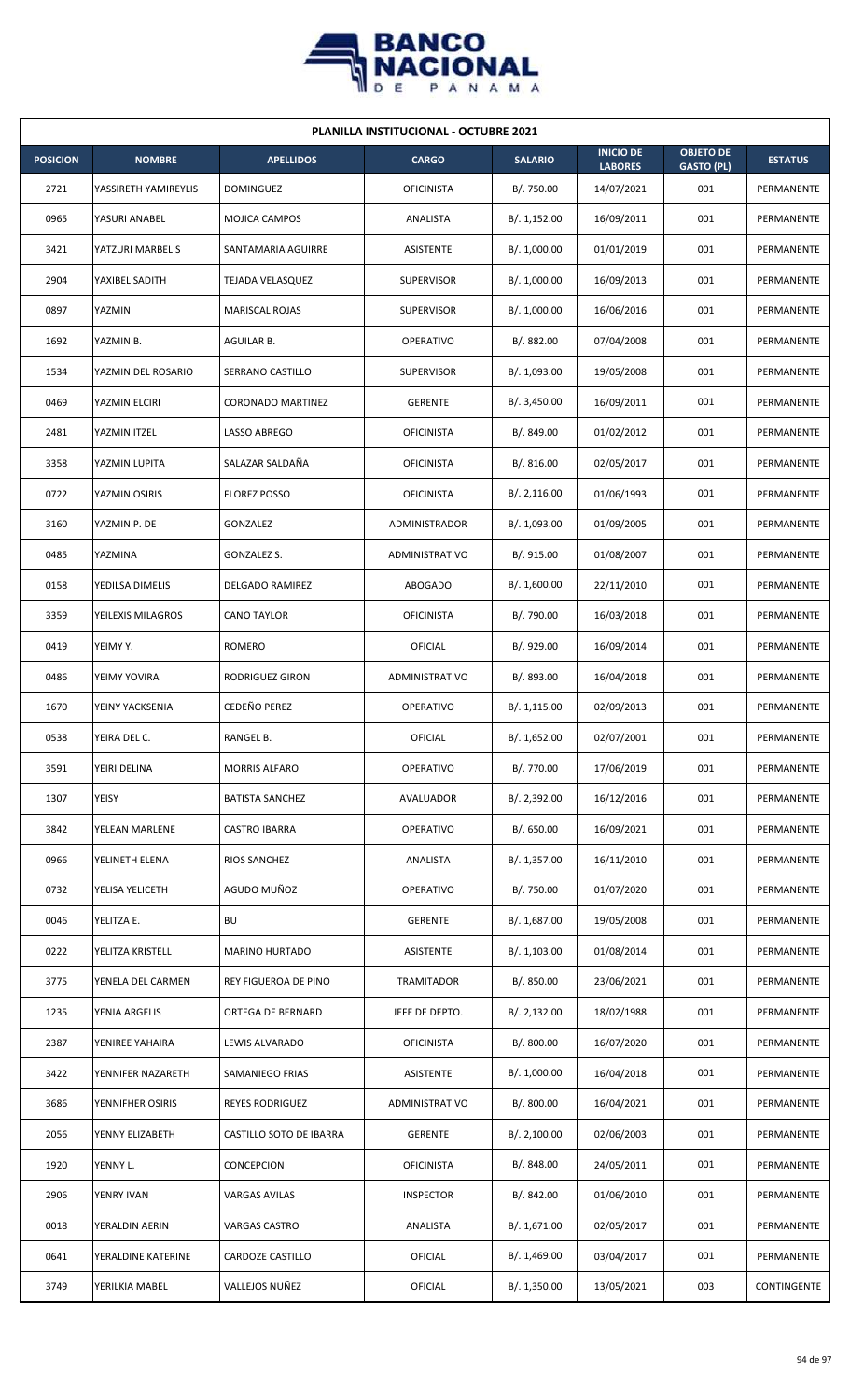

|                 | <b>PLANILLA INSTITUCIONAL - OCTUBRE 2021</b> |                                 |                   |                |                                    |                                       |                |  |  |  |
|-----------------|----------------------------------------------|---------------------------------|-------------------|----------------|------------------------------------|---------------------------------------|----------------|--|--|--|
| <b>POSICION</b> | <b>NOMBRE</b>                                | <b>APELLIDOS</b>                | <b>CARGO</b>      | <b>SALARIO</b> | <b>INICIO DE</b><br><b>LABORES</b> | <b>OBJETO DE</b><br><b>GASTO (PL)</b> | <b>ESTATUS</b> |  |  |  |
| 1158            | YERITZA ANETH                                | MARÍN CÓRDOBA                   | OFICIAL           | B/. 1,913.00   | 10/03/2011                         | 001                                   | PERMANENTE     |  |  |  |
| 1788            | YERITZA MABEL                                | ROSALES V.                      | JEFE DE DEPTO.    | B/. 1,655.00   | 16/12/2004                         | 001                                   | PERMANENTE     |  |  |  |
| 0226            | YESAELIZ SUSANA                              | DIAZ CEDEÑO                     | COORDINADOR       | B/. 1,093.00   | 14/07/2011                         | 001                                   | PERMANENTE     |  |  |  |
| 2503            | YESENIA                                      | HERRERA ALONZO                  | <b>OFICINISTA</b> | B/. 836.00     | 01/01/2014                         | 001                                   | PERMANENTE     |  |  |  |
| 0512            | YESENIA                                      | PEREZ GUZMAN                    | OFICIAL           | B/. 1,384.00   | 03/09/2018                         | 001                                   | PERMANENTE     |  |  |  |
| 2593            | YESENIA ARIANYS                              | VILLARREAL SANCHEZ              | ASISTENTE         | B/. 1,040.00   | 16/07/2018                         | 001                                   | PERMANENTE     |  |  |  |
| 1027            | YESENIA DEL CARMEN                           | <b>RIVAS ORTIZ</b>              | JEFE DE DEPTO.    | B/. 2,217.00   | 01/09/2016                         | 001                                   | PERMANENTE     |  |  |  |
| 1959            | YESENIA JUDITH                               | REYES MERCADO                   | <b>OFICINISTA</b> | B/. 817.00     | 16/07/2015                         | 001                                   | PERMANENTE     |  |  |  |
| 1474            | YESENIA T. DE                                | <b>AVILA</b>                    | <b>OPERATIVO</b>  | B/. 1,022.00   | 19/06/2006                         | 001                                   | PERMANENTE     |  |  |  |
| 3407            | YESICA JANETH                                | <b>GIRON RODRIGUEZ</b>          | <b>OPERATIVO</b>  | B/. 790.00     | 01/12/2017                         | 001                                   | PERMANENTE     |  |  |  |
| 1497            | YESICA LISET                                 | <b>MARTINEZ RAMOS</b>           | <b>OPERATIVO</b>  | B/. 820.00     | 01/06/2015                         | 001                                   | PERMANENTE     |  |  |  |
| 2464            | YESICA YASMIN                                | CABALLERO ATENCIO DE<br>CARDONA | <b>OFICINISTA</b> | B/0.862.00     | 01/10/2010                         | 001                                   | PERMANENTE     |  |  |  |
| 2535            | <b>YESIREL</b>                               | <b>CONTRERAS SERRACIN</b>       | <b>OPERATIVO</b>  | B/. 813.00     | 02/05/2017                         | 001                                   | PERMANENTE     |  |  |  |
| 3776            | YESSELL YOHAN                                | LASSO DELGADO                   | ANALISTA          | B/.1,950.00    | 10/06/2021                         | 001                                   | PERMANENTE     |  |  |  |
| 3140            | YESSENIA J.                                  | <b>MAYORGA GARCIA</b>           | <b>GERENTE</b>    | B/.3,500.00    | 16/12/1999                         | 001                                   | PERMANENTE     |  |  |  |
| 1924            | YESSENIA ROSMERY                             | PEÑA VILLARREAL                 | JEFE DE SECCION   | B/. 1,460.00   | 01/03/2013                         | 001                                   | PERMANENTE     |  |  |  |
| 1799            | YESTANI R.                                   | CASTILLO DE RIOS                | <b>OFICINISTA</b> | B/.810.00      | 01/06/2011                         | 001                                   | PERMANENTE     |  |  |  |
| 0070            | YESY JOANA                                   | <b>GONZALEZ S.</b>              | JEFE DE SECCION   | B/. 1,726.00   | 18/05/1998                         | 001                                   | PERMANENTE     |  |  |  |
| 3423            | YETZABEL NATASHA                             | FRANCO VALDERRAMA               | OFICIAL           | B/. 796.00     | 16/02/2018                         | 001                                   | PERMANENTE     |  |  |  |
| 3233            | YEYMIS MILAGROS                              | VÁSQUEZ PÉREZ                   | ANALISTA          | B/. 1,056.00   | 16/07/2015                         | 001                                   | PERMANENTE     |  |  |  |
| 0236            | YEZENIA                                      | SANTAMARIA R.                   | ASISTENTE         | B/. 1,351.00   | 01/03/2000                         | 001                                   | PERMANENTE     |  |  |  |
| 3438            | YHAIR ENRIQUE                                | <b>BAZAN DIAZ</b>               | <b>OFICINISTA</b> | B/. 810.00     | 16/03/2017                         | 001                                   | PERMANENTE     |  |  |  |
| 1556            | YHEIZZI MARISOL                              | PINZON SILVA                    | <b>OPERATIVO</b>  | B/. 1,011.00   | 20/11/2006                         | 001                                   | PERMANENTE     |  |  |  |
| 1511            | YIANINA CHANTAL                              | <b>GUERRA CASTILLO</b>          | <b>OPERATIVO</b>  | B/. 817.00     | 16/08/2016                         | 001                                   | PERMANENTE     |  |  |  |
| 3788            | YIBELIS ANAIS                                | <b>VELASCO ABREGO</b>           | <b>OPERATIVO</b>  | B/. 700.00     | 01/07/2021                         | 001                                   | PERMANENTE     |  |  |  |
| 3698            | YILDA LUZMILA                                | QUEZADA ZARZAVILLA              | <b>OFICINISTA</b> | B/. 750.00     | 16/04/2021                         | 001                                   | PERMANENTE     |  |  |  |
| 1267            | YILIAN ESTEFANY                              | <b>MORENO VEGA</b>              | ANALISTA          | B/. 1,676.00   | 01/09/2017                         | 001                                   | PERMANENTE     |  |  |  |
| 3467            | YIMASKA EDITH                                | SHUFFLER LEZCANO                | <b>OPERATIVO</b>  | B/. 770.00     | 03/09/2018                         | 001                                   | PERMANENTE     |  |  |  |
| 1369            | YINA MICHEL                                  | <b>GUDINO CORBOBA</b>           | ANALISTA          | B/.1,667.00    | 16/05/2005                         | 001                                   | PERMANENTE     |  |  |  |
| 1195            | YINI MAYRE                                   | <b>VALDES RODRIGUEZ</b>         | <b>OFICINISTA</b> | B/. 800.00     | 16/07/2020                         | 001                                   | PERMANENTE     |  |  |  |
| 1894            | YINIVA E.                                    | RIOS H.                         | <b>OFICINISTA</b> | B/. 810.00     | 16/10/2008                         | 001                                   | PERMANENTE     |  |  |  |
| 2407            | YINY DEL CARMEN                              | LEZCANO DE CORDOBA              | JEFE DE SECCION   | B/. 1,350.00   | 19/05/2008                         | 001                                   | PERMANENTE     |  |  |  |
| 2530            | YIORELIS MAILIN                              | VILLARREAL GONZALEZ             | <b>OPERATIVO</b>  | B/. 820.00     | 03/10/2016                         | 001                                   | PERMANENTE     |  |  |  |
| 1187            | YIRA IVETTE                                  | TAMAYO H.                       | JEFE DE DEPTO.    | B/. 2,071.00   | 16/07/1992                         | 001                                   | PERMANENTE     |  |  |  |
| 0763            | YIRA IVETTE                                  | PEREZ ORTEGA                    | <b>OFICINISTA</b> | B/.1,100.00    | 02/05/2014                         | 001                                   | PERMANENTE     |  |  |  |
| 2119            | YIRA M.                                      | <b>VILLA</b>                    | ADMINISTRADOR     | B/. 936.00     | 17/12/2007                         | 001                                   | PERMANENTE     |  |  |  |
| 0818            | YIRA YAREMI                                  | ARIAS GONZALEZ                  | <b>OFICINISTA</b> | B/. 1,381.00   | 01/08/2000                         | 001                                   | PERMANENTE     |  |  |  |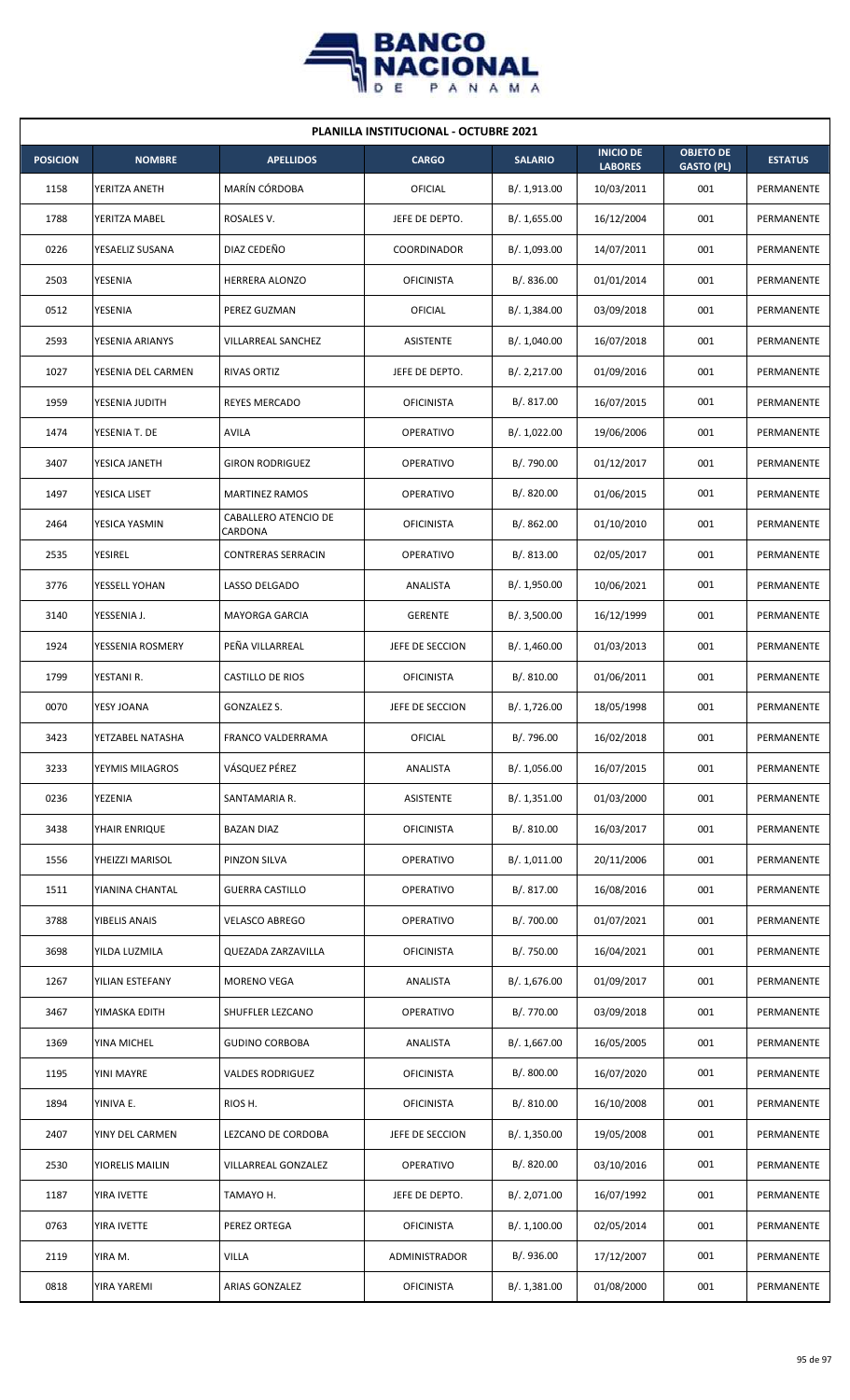

| <b>PLANILLA INSTITUCIONAL - OCTUBRE 2021</b> |                     |                           |                       |                |                                    |                                       |                |  |  |
|----------------------------------------------|---------------------|---------------------------|-----------------------|----------------|------------------------------------|---------------------------------------|----------------|--|--|
| <b>POSICION</b>                              | <b>NOMBRE</b>       | <b>APELLIDOS</b>          | <b>CARGO</b>          | <b>SALARIO</b> | <b>INICIO DE</b><br><b>LABORES</b> | <b>OBJETO DE</b><br><b>GASTO (PL)</b> | <b>ESTATUS</b> |  |  |
| 2500                                         | YIRA YONITZA        | SAAVEDRA GARAY            | <b>OFICINISTA</b>     | B/. 835.00     | 16/05/2014                         | 001                                   | PERMANENTE     |  |  |
| 1708                                         | YIRI YIRIELKA       | LEZCANO DE NÚÑEZ          | <b>OPERATIVO</b>      | B/. 899.00     | 16/07/2015                         | 001                                   | PERMANENTE     |  |  |
| 3315                                         | YIRLAM SUZETH       | REYNA ESCUDERO            | <b>OPERATIVO</b>      | B/. 770.00     | 18/03/2019                         | 001                                   | PERMANENTE     |  |  |
| 1222                                         | YIRLENIS GISEL      | CABALLERO GARCIA          | <b>ADMINISTRATIVO</b> | B/. 1,469.00   | 01/09/2005                         | 001                                   | PERMANENTE     |  |  |
| 0183                                         | YISELA I.           | HERRERA V.                | <b>ASISTENTE</b>      | B/. 1,071.00   | 19/06/2007                         | 001                                   | PERMANENTE     |  |  |
| 1426                                         | YISELL LINETH       | CABALLERO ORTIZ           | OFICIAL               | B/. 1,500.00   | 02/07/2019                         | 001                                   | PERMANENTE     |  |  |
| 2246                                         | YISKAIRA Y.         | IBAÑEZ C.                 | <b>ASISTENTE</b>      | B/. 1,061.00   | 19/02/2015                         | 001                                   | PERMANENTE     |  |  |
| 3316                                         | YISSEL ADRIANA      | RIVERA BETHANCOURT        | <b>OFICIAL</b>        | B/.1,433.00    | 18/09/2017                         | 001                                   | PERMANENTE     |  |  |
| 0668                                         | YISSEL IVETH        | MIRANDA CONCEPCION        | <b>EVALUADOR</b>      | B/. 1,476.00   | 16/09/2016                         | 001                                   | PERMANENTE     |  |  |
| 3037                                         | YISSEL Y.           | <b>YIORI</b>              | ANALISTA              | B/. 983.00     | 16/10/2007                         | 001                                   | PERMANENTE     |  |  |
| 0314                                         | YISSEL ZARAY        | ULLOA ESTRADA             | <b>OFICINISTA</b>     | B/. 742.00     | 16/01/2018                         | 001                                   | PERMANENTE     |  |  |
| 1561                                         | YITSELKA AICHEL     | BERMUDEZ CHAPERÓN         | OPERATIVO             | B/. 820.00     | 16/05/2014                         | 001                                   | PERMANENTE     |  |  |
| 3458                                         | YITZACK HEMIR       | DELGADO DE GRACIA         | ADMINISTRADOR         | B/. 1,033.00   | 16/05/2017                         | 001                                   | PERMANENTE     |  |  |
| 1460                                         | YOCELIN STEPHANIE   | CEDEÑO CEDEÑO             | <b>TECNICO</b>        | B/. 850.00     | 03/02/2020                         | 001                                   | PERMANENTE     |  |  |
| 2427                                         | YOHANA ESTHER       | NUÑEZ BATISTA             | <b>OPERATIVO</b>      | B/. 750.00     | 01/06/2020                         | 001                                   | PERMANENTE     |  |  |
| 2649                                         | YOHANNA GISSET      | <b>ESPINOSA FERNANDEZ</b> | <b>OFICINISTA</b>     | B/. 770.00     | 16/10/2018                         | 001                                   | PERMANENTE     |  |  |
| 3494                                         | YOHANY LISETH       | TUNON ORTEGA              | <b>OPERATIVO</b>      | B/. 770.00     | 16/11/2018                         | 001                                   | PERMANENTE     |  |  |
| 2400                                         | YOIRA YANINA        | LOPEZ                     | <b>SUPERVISOR</b>     | B/.1,103.00    | 02/07/2012                         | 001                                   | PERMANENTE     |  |  |
| 0510                                         | YOIVY LINETT        | <b>GUERRA BENITEZ</b>     | <b>SUPERVISOR</b>     | B/. 1,919.00   | 02/04/2018                         | 001                                   | PERMANENTE     |  |  |
| 0625                                         | YOJAN FARINA        | ROBLES DUCREUX            | <b>OFICIAL</b>        | B/. 1,505.00   | 16/04/2001                         | 001                                   | PERMANENTE     |  |  |
| 3810                                         | YOLANDA DEL CARMEN  | ATENCIO TERAN             | <b>OFICIAL</b>        | B/.1,350.00    | 12/07/2021                         | 001                                   | PERMANENTE     |  |  |
| 2580                                         | YOLANDA E.          | SILGADO                   | ANALISTA              | B/. 2,290.00   | 02/05/2007                         | 001                                   | PERMANENTE     |  |  |
| 1481                                         | YOLANDA EMILIA      | <b>GARCIA</b>             | <b>OPERATIVO</b>      | B/. 1,370.00   | 05/04/1999                         | 001                                   | PERMANENTE     |  |  |
| 1771                                         | YOLENYS MEYLIN      | <b>NAVARRO MORENO</b>     | <b>OFICINISTA</b>     | B/. 820.00     | 07/04/2014                         | 001                                   | PERMANENTE     |  |  |
| 3235                                         | YOLYBIS VIRGINIA    | <b>GARCIA</b>             | TRAMITADOR            | B/. 850.00     | 16/08/2019                         | 001                                   | PERMANENTE     |  |  |
| 1450                                         | YOMARIS AMALIA      | PORTUGAL ESPINOSA         | <b>SUPERVISOR</b>     | B/. 1,032.00   | 01/08/2012                         | 001                                   | PERMANENTE     |  |  |
| 0129                                         | YORLANIS            | ARAUZ F.                  | <b>GERENTE</b>        | B/. 3,000.00   | 23/04/2004                         | 001                                   | PERMANENTE     |  |  |
| 0595                                         | YORLENI A.          | GARCIA C.                 | OFICIAL               | B/. 1,505.00   | 22/09/2003                         | 001                                   | PERMANENTE     |  |  |
| 1423                                         | <b>YORLENIS</b>     | <b>GUERRA MIRANDA</b>     | <b>OFICINISTA</b>     | B/. 770.00     | 07/03/2019                         | 001                                   | PERMANENTE     |  |  |
| 0599                                         | YORLENYS DEL CARMEN | <b>GUEVARA CASTILLO</b>   | OFICIAL               | B/. 1,426.00   | 21/10/2013                         | 001                                   | PERMANENTE     |  |  |
| 3326                                         | YOSELIN ESTHER      | <b>FERNANDEZ CUEVAS</b>   | OPERATIVO             | B/. 750.00     | 01/06/2020                         | 001                                   | PERMANENTE     |  |  |
| 3323                                         | YOSELIN ROSMERY     | <b>GIL CASTILLO</b>       | <b>GESTOR</b>         | B/. 902.00     | 17/07/2017                         | 001                                   | PERMANENTE     |  |  |
| 1224                                         | YOSELYN MILAGROS    | <b>QUINTANA CUPAS</b>     | OFICIAL               | B/. 1,576.00   | 01/12/2017                         | 001                                   | PERMANENTE     |  |  |
| 3792                                         | YOSELYN YISSEL      | <b>VERGARA GONZALEZ</b>   | <b>OFICINISTA</b>     | B/. 750.00     | 08/07/2021                         | 001                                   | PERMANENTE     |  |  |
| 3628                                         | YOSLENIS MACIEL     | ORTEGA DE LA ROSA         | TRAMITADOR            | B/. 1,000.00   | 18/01/2021                         | 001                                   | PERMANENTE     |  |  |
| 2275                                         | YOSUE ALBERTO       | PRADO ORTEGA              | <b>GESTOR</b>         | B/. 925.00     | 17/10/2016                         | 001                                   | PERMANENTE     |  |  |
| 2259                                         | YOVALIS MARQUELIS   | RODRIGUEZ GARCIA          | <b>GESTOR</b>         | B/. 1,065.00   | 01/02/2013                         | 001                                   | PERMANENTE     |  |  |
| 1446                                         | YOVANA LISBETH      | LAVAL VILLARREAL          | JEFE DE DEPTO.        | B/.1,813.00    | 21/05/2012                         | 001                                   | PERMANENTE     |  |  |